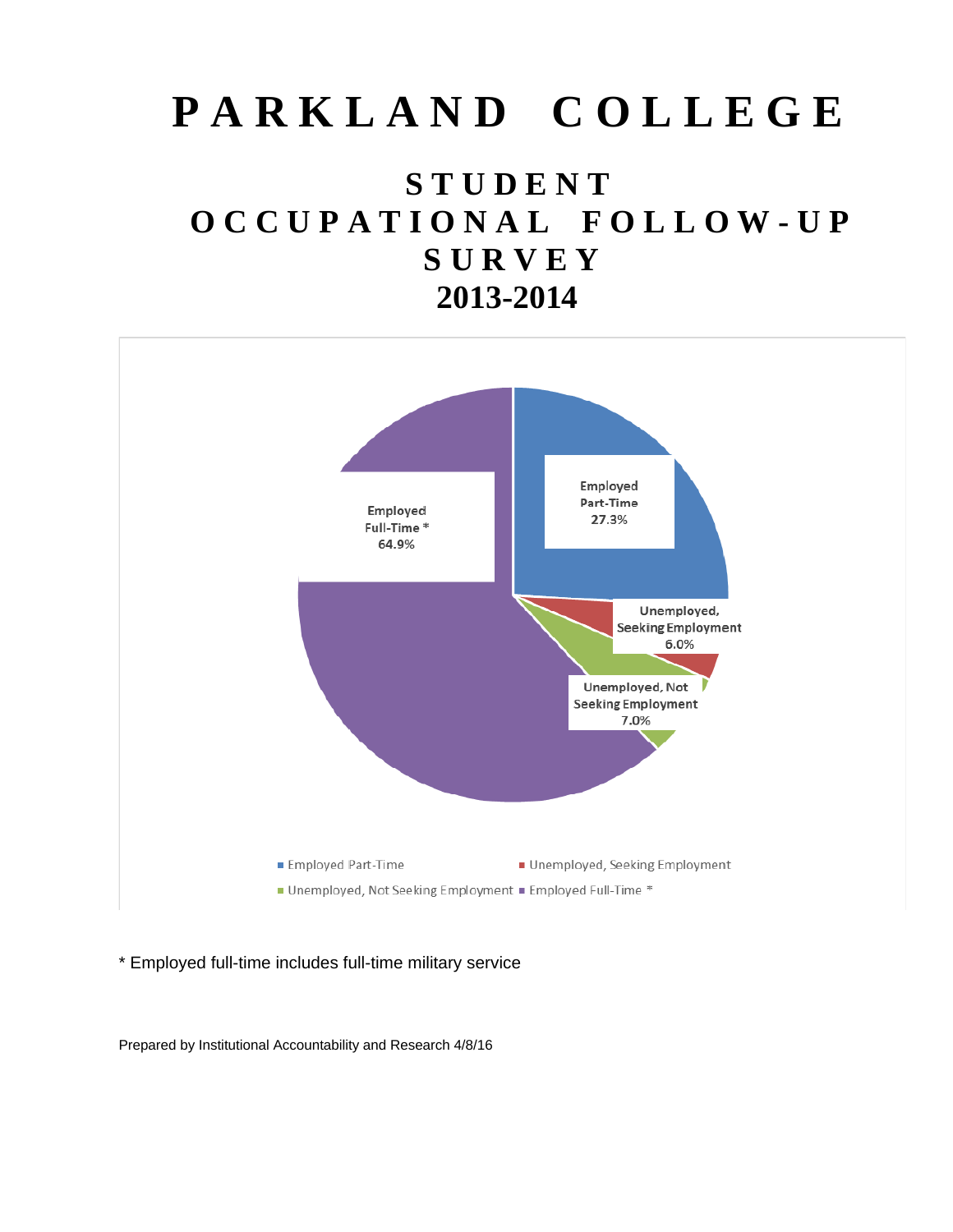## **EXECUTIVE SUMMARY TABLE OF CONTENTS**

|            |                                                                                                             | page $#$ |
|------------|-------------------------------------------------------------------------------------------------------------|----------|
|            |                                                                                                             |          |
|            |                                                                                                             |          |
| Table 1:   |                                                                                                             |          |
| Table 1A:  |                                                                                                             |          |
| Table 2:   |                                                                                                             |          |
| Table 3:   |                                                                                                             |          |
| Table 4:   |                                                                                                             |          |
| Table 5:   |                                                                                                             |          |
| Table 6:   |                                                                                                             |          |
| Table 7:   |                                                                                                             |          |
| Table 7A:  |                                                                                                             |          |
| Table 7B:  |                                                                                                             |          |
| Table 7C:  | Parkland Graduates by Dept/Degree Programs and Reason for Working in Area Unrelated to Program  14          |          |
| Table 7D:  |                                                                                                             |          |
| Table 7E:  | Parkland Graduates by Dept/Degree Programs and Location of Primary Place of Employment 16                   |          |
| Table 8:   | Summary: Hourly Salary & Count of Employed Parkland Graduates by Employment Status & Degrees 17             |          |
| Table 9:   | Average Hourly Salary of Currently Employed Parkland Graduates by Program & Employment Status 18            |          |
| Table 9A:  | Hourly Salary of Graduates by Degree Programs and When Graduate Began Working in Current Job  19            |          |
| Table 10:  |                                                                                                             |          |
| Table 10A: |                                                                                                             |          |
| Table 10B: |                                                                                                             |          |
| Table 11:  |                                                                                                             |          |
| Table 12   |                                                                                                             |          |
| Table 12A  |                                                                                                             |          |
| Table 13:  |                                                                                                             |          |
| Table 13A: |                                                                                                             |          |
| Table 14:  |                                                                                                             |          |
| Table 15:  |                                                                                                             |          |
| Table 16:  |                                                                                                             |          |
| Table 17:  |                                                                                                             |          |
| Table 18:  |                                                                                                             |          |
| Table 19:  | Mean Scores of Graduate Satisfaction with Outside Major Program by Gender, Ethnicity & Age Group32          |          |
| Table 20:  | Mean Scores of Graduate Satisfaction with Student Services by Gender, Ethnicity & Age Group33               |          |
| Table 20A: | Mean Scores of Graduate Satisfaction with Academic and College Services by Gender, Ethnicity & Age Group 33 |          |
| Table 21:  |                                                                                                             |          |
| Table 22:  |                                                                                                             |          |
| Table 23:  |                                                                                                             |          |
| Table 24:  |                                                                                                             |          |
|            |                                                                                                             |          |
|            |                                                                                                             |          |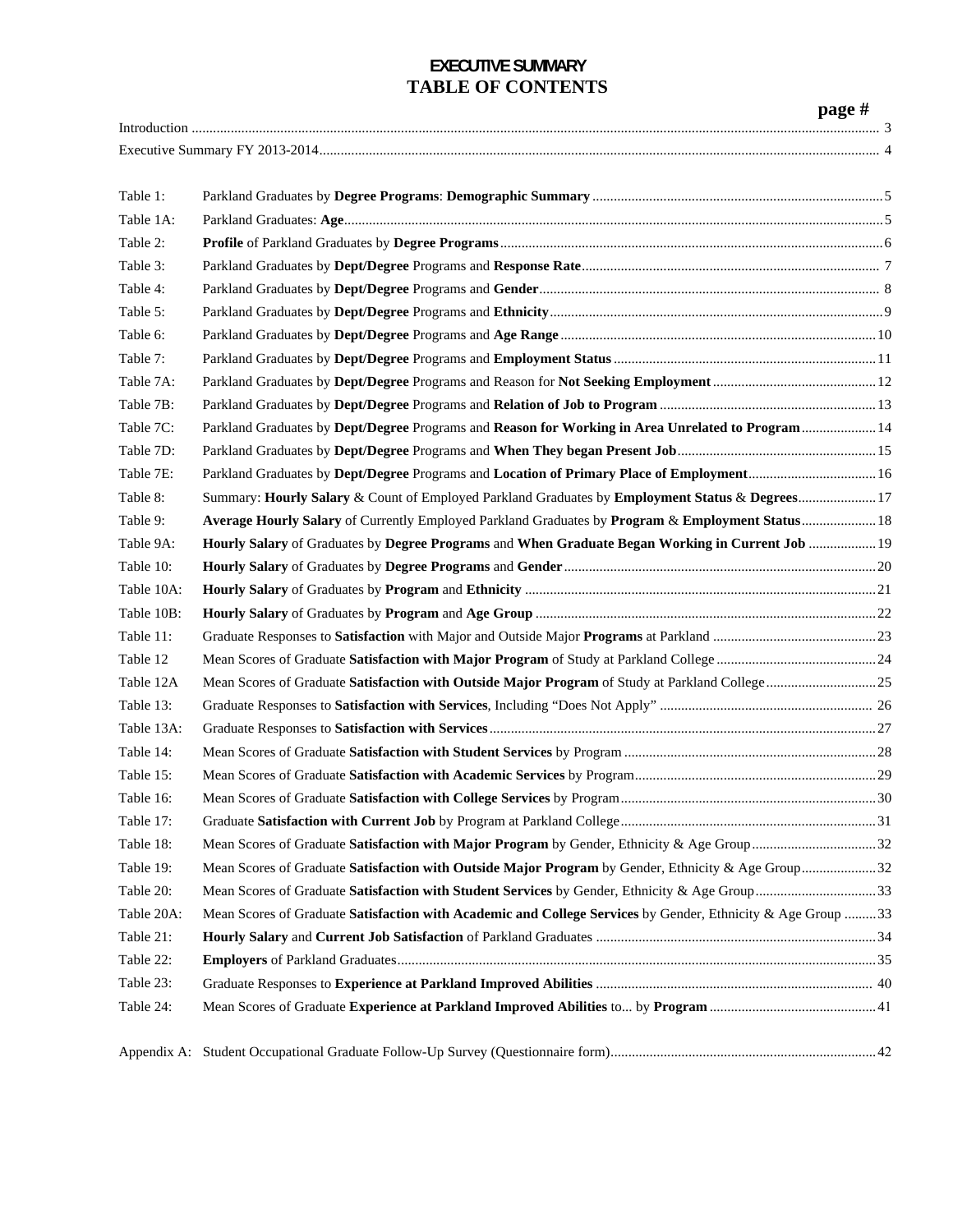#### **PARKLAND COLLEGE**

## **STUDENT OCCUPATIONAL FOLLOW-UP SURVEY CLASS OF 2013-2014 (FY13)**

### **INTRODUCTION**

The Parkland College Occupational Follow-Up Survey was administered to the Class of 2013-2014 by the Department of Institutional Accountability & Research (IAR).

#### Methodology

IAR was responsible for the distribution of the e-mail, paper mail surveys and follow-up surveys by telephone. One thousand and seventy two (1072) graduates of occupational programs (including short term certificates) were initially contacted with an e-mail survey approximately seven months after graduation, followed by a follow-up a second email attempt one week later and several reminders after that. Non-respondents were mailed a paper survey approximately two weeks after the second email, followed by a second mailing one month later. The remaining non-respondents were contacted by telephone. This approach generated a response rate of 37.7%. IAR was responsible for data entry, analysis and reporting.

#### Results

.

Data are presented in the following tables on rates of graduate employment, meeting college objectives, hourly salary, and satisfaction with current job, major and outside major program areas, student services, academic services and college services. Graduate demographic information by degree program appears in Tables 4-6. Employment data by program is contained in Tables 7-7E. Hourly salary outcomes are located in Tables 8-10B. Graduate satisfaction with Parkland programs and services are numbered Tables 11-20, with graduate satisfaction outcomes by gender, ethnicity and age group contained in Tables 18-20A. Satisfaction rates with current job are presented in Table 17, and hourly salary by satisfaction in Table 21. A listing of the employers of Parkland graduates is contained in Table 22. Tables 23-24 reflect perceptions of Parkland's contribution to graduates' improvement in reading, writing, speaking, doing math, and solving problems.

Questions on data presented in this report should be directed to: Institutional Accountability and Research, Parkland College Alison Groot, Research Analyst – X205, 351-2466 or Kevin Knott, Director – 351-2239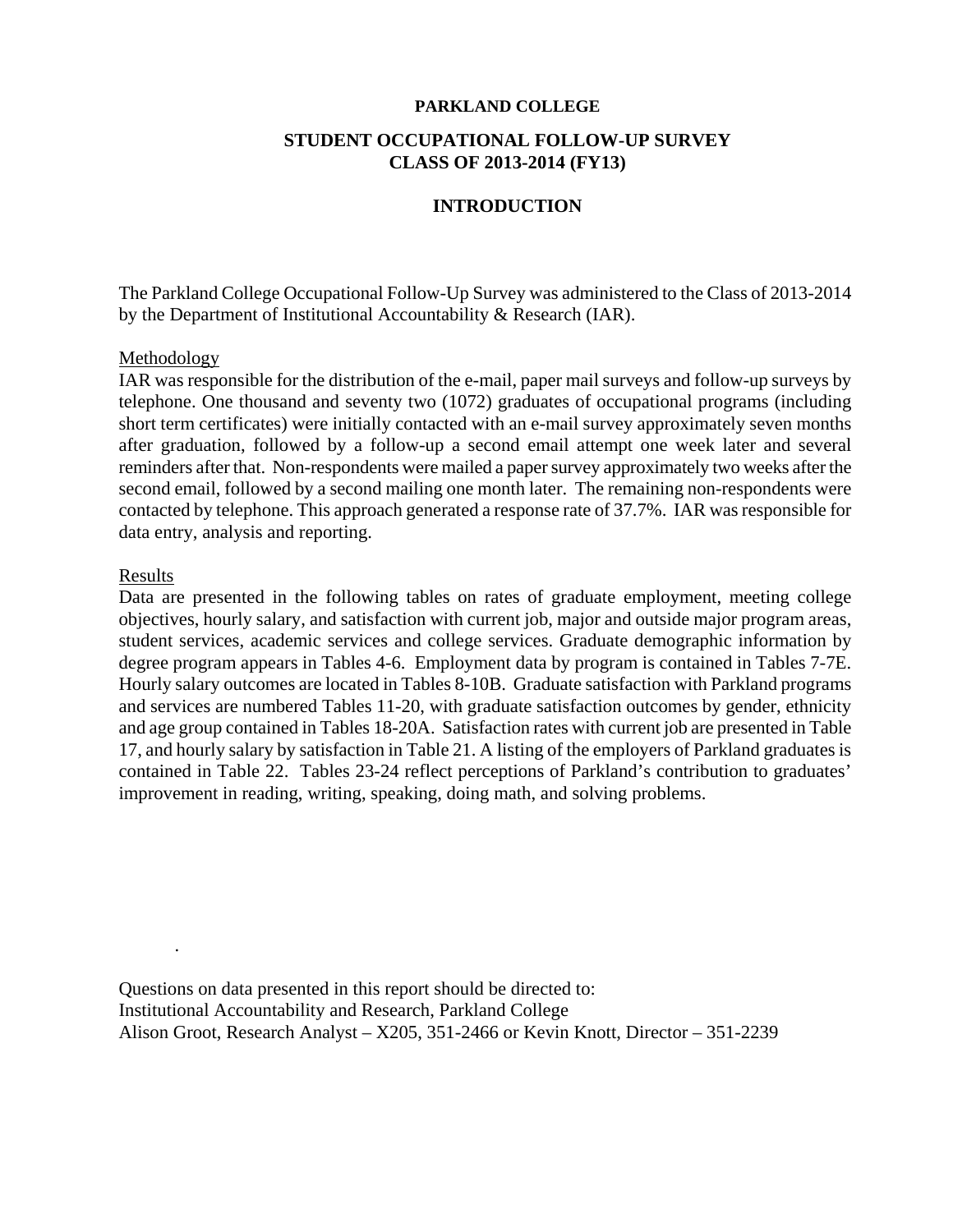#### Executive Summary STUDENT OCCUPATIONAL FOLLOW‐UP SURVEY 2013‐2014 (FY13)

- I. Out of 1072 graduates of occupational programs contacted in the 2013‐2014 Student Occupational Follow‐Up Survey, <sup>404</sup> responded (response rate of 37.7%).
- II. PROFILE OF OUR OCCUPATIONAL GRADUATES:
	- Females outnumber males 58.3% to 41.7%.
	- More than 7 out of 10 are White<sup>\*</sup>:<br>.74.7% are White
		- -
			-
			-
			-
	- More than 7 out of 10 are White":<br>
	74.7% are White.<br>
	9.0% are Black or African American.<br>
	4.9% are Hispanic or Latino.<br>
	4.9% are Asian.<br>
	0.7% are Non-resident alien.<br>
	0.3% are American Indian/Alaskan Native.<br>
	0.0% are N
		-
		-
	- The age of graduates ranges from 16 to 66, with a mean age of 27 years.

- III. OUTCOMES OF OUR OCCUPATIONAL GRADUATES: **87.0%** report they are **employed\***, an increase of 2.0% from last year**. 64.9% full‐time** (0.2% decrease). **12.1% part‐time** (2.3% increase).
	- **93.3%** of those employed work **in Illinois**, a decrease of 1.3% from last year. 69.8% in‐district (4.2% decrease). 23.5% outside district (2.9% increase).
	- 58.8% began their present job after leaving the college program, 21.8% while enrolled, and 19.4% before entering the program.
	- **79.6%** are employed in **a career related to their field** of study, an increase of 3.2% from last year.
	- Out of 340 respondents, **89.7%** reported they were very or somewhat **satisfied with their current job,** a increase of 1.0% from last year.
	- The **average hourly salary was \$16.79,** an increase of \$0.49 from last year. The average salary for AAS programs was \$18.99 and \$14.69 for CER programs. The average salary was \$2.35 lower for females (\$15.79  $per$  hour) than for males (\$18.14 per hour).

|                                 | FY 14     | FY 13   | Change   |
|---------------------------------|-----------|---------|----------|
| career related field            | \$17.75   | \$17.44 | 1.78%    |
| career related in district      | \$ 16.35  | S 17.27 | $-5.33%$ |
| career related outside district | $S$ 19.01 | \$18.02 | 5.49%    |
| began work in present job:      |           |         |          |
| before enrolling in program     | \$15.18   | \$14.84 | 2.29%    |
| while enrolled in program       | \$15.25   | S 15.04 | 1.40%    |
| after leaving program           | \$17.95   | S 17.26 | 4/00%    |
|                                 |           |         |          |

- Satisfaction ratings for all 6 items in the major program were high with the majority feeling somewhat or very satisfied with course content (96.2%); equipment, facilities, materials (95.5%); lectures/lab (93.2%); job preparation (84.1%); preparation for further education (83.7%); and information on current employment (76.7%). Ratings for equipment and information on employment increased from last year.
- Among the users of services, the percentage feeling somewhat to very satisfied ranged from 98.1% to 77.0%:

| <b>Student services:</b>  | admissions (92.3%); assessment (90.8%); student activities (85.7%); career<br>planning (85.3%); college transfer planning (83.2%); counseling (78.6%);<br>financial aid (82.4%); and job placement (79.0%). |
|---------------------------|-------------------------------------------------------------------------------------------------------------------------------------------------------------------------------------------------------------|
| <b>Academic services:</b> | library/audio visual (94.8%); learning lab (92.9%); college tutoring (90.2%);<br>and faculty advising (81.6%).                                                                                              |
| College services:         | cashier (92.5%); hookstore (89.1%); parking (77.6%); and food service (77.0%                                                                                                                                |

College services: cashier (92.5%); bookstore (89.1%); parking (77.6%); and food service (77.0%).<br>77.2% agreed or strongly agreed that their experience at Parkland improved their abilities to solve problems, while 57.4% indicated improvement in writing, 60.1% speaking, 52.4% doing math, and 48.7% reading.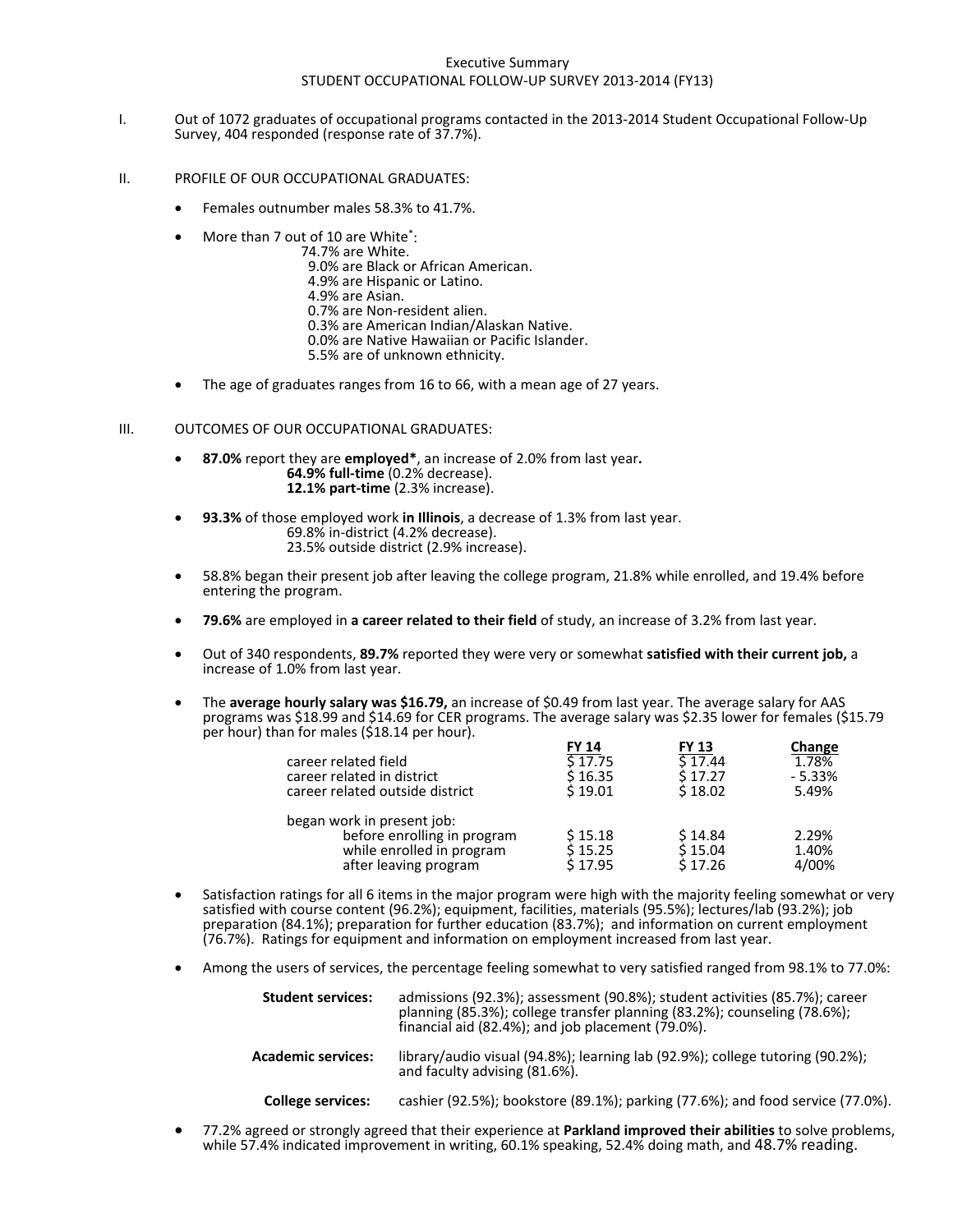#### Table 1 Parkland Graduates by Degree Programs 2013-2014 **Demographic Summary**

|                        |                                            |                | AAS CAREER PROGRAMS |       | <b>CERTIFICATE PROGRAMS</b> |       | <b>TOTAL GRADUATES</b><br><b>CONTACTED</b> |
|------------------------|--------------------------------------------|----------------|---------------------|-------|-----------------------------|-------|--------------------------------------------|
|                        |                                            | Count          | Col %*              | Count | Col %*                      | Count | Col %*                                     |
|                        | <b>TOTAL GRADUATES</b><br><b>CONTACTED</b> | 389            | 100.0%              | 683   | 100.0%                      | 1072  | 100.0%                                     |
| <b>RESPONSE STATUS</b> | <b>Respondents</b>                         | 175            | 45.0%               | 229   | 33.5%                       | 404   | 37.7%                                      |
|                        | Non-Respondents                            | 214            | 55.0%               | 454   | 66.5%                       | 668   | 62.3%                                      |
| <b>GENDER</b>          | Female                                     | 235            | 60.4%               | 390   | 57.1%                       | 625   | 58.3%                                      |
|                        | Male                                       | 154            | 39.6%               | 293   | 42.9%                       | 447   | 41.7%                                      |
| <b>ETHNICITY</b>       | Asian                                      | 12             | 3.1%                | 41    | 6.0%                        | 53    | 4.9%                                       |
|                        | American Indian/Alaskan<br><b>Native</b>   |                |                     | 3     | 0.4%                        | 3     | 0.3%                                       |
|                        | <b>Black or African American</b>           | 20             | 5.1%                | 77    | 11.3%                       | 97    | 9.0%                                       |
|                        | Hispanic or Latino                         | 13             | 3.3%                | 39    | 5.7%                        | 52    | 4.9%                                       |
|                        | White                                      | 323            | 83.0%               | 478   | 70.0%                       | 801   | 74.7%                                      |
|                        | Non-Resident Alien                         |                |                     | 7     | 1.0%                        | 7     | 0.7%                                       |
|                        | <b>Unknown</b>                             | 21             | 5.4%                | 38    | 5.6%                        | 59    | 5.5%                                       |
| <b>AGF RANGE</b>       | Under 17                                   |                |                     | 3     | 0.4%                        | 3     | 0.3%                                       |
|                        | 17-20 yrs old                              | 63             | 16.2%               | 217   | 31.8%                       | 280   | 26.1%                                      |
|                        | 21-24 yrs old                              | 139            | 35.7%               | 178   | 26.1%                       | 317   | 29.6%                                      |
|                        | 25-30 yrs old                              | 77             | 19.8%               | 124   | 18.2%                       | 201   | 18.8%                                      |
|                        | 31-39 yrs old                              | 66             | 17.0%               | 90    | 13.2%                       | 156   | 14.6%                                      |
|                        | 40-55 yrs old                              | 42             | 10.8%               | 61    | 8.9%                        | 103   | 9.6%                                       |
|                        | Over 55 yrs old                            | $\overline{2}$ | 0.5%                | 10    | 1.5%                        | 12    | 1.1%                                       |

\* The percentage computed is based on the total graduates contacted.

| Table 1A                     |
|------------------------------|
| Parkland Graduates 2013-2014 |
| AGE                          |

|     | Mean | Median | Minimum | Maximum |
|-----|------|--------|---------|---------|
| age | 27   | 24     | 16      | 66      |

Student Occupational Follow-Up Survey of 2013-2014 **Parkland Graduates** Source: P:\Data\OIRE\Grad\Report Prep\Programs\Follow-Up Occupational Report 15.sps;

grocc15.sav; Prepared by IAR; 4/8/2016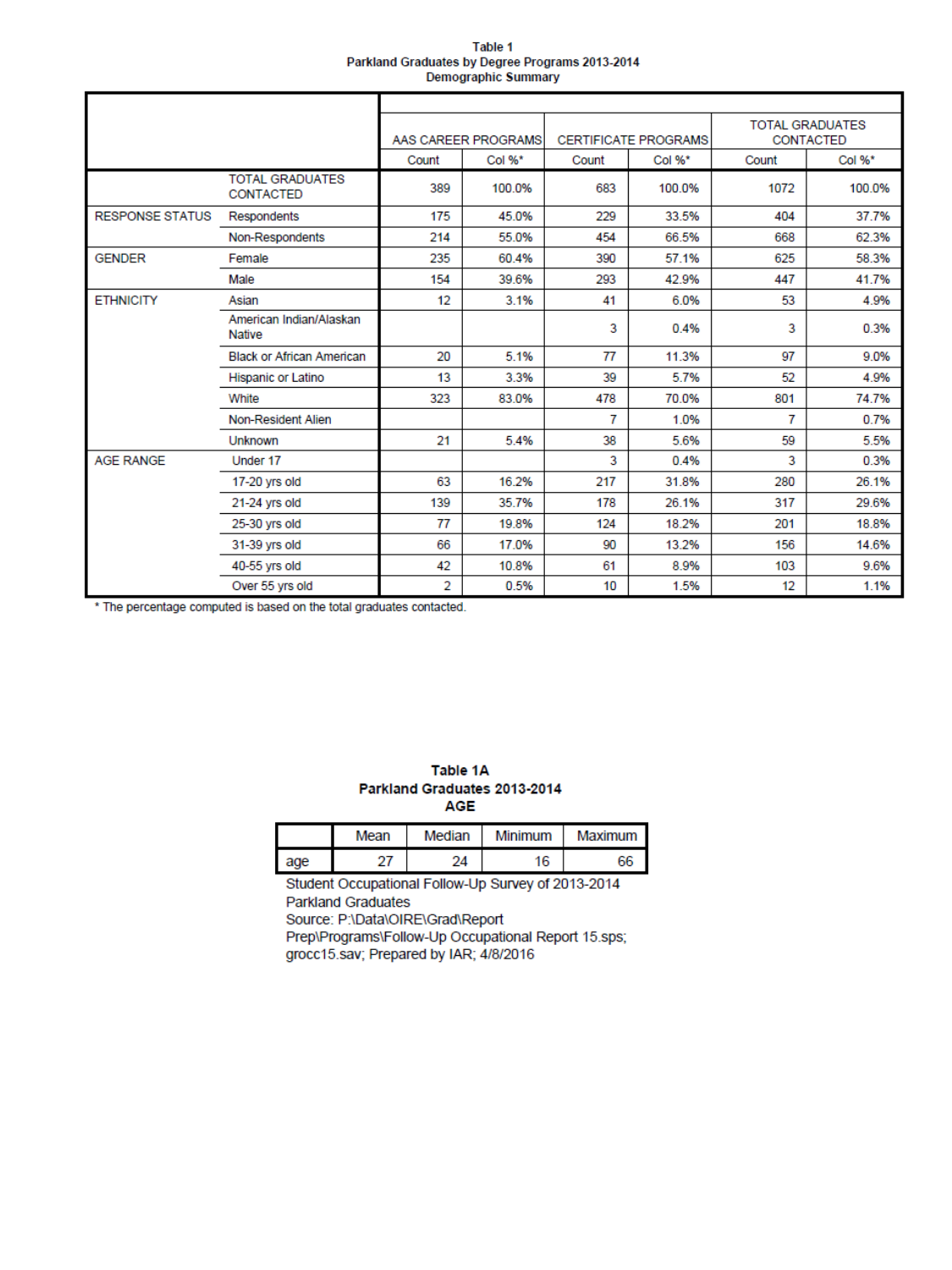| Table 2                                                     |  |
|-------------------------------------------------------------|--|
| Profile of Parkland Graduates by Degree Programs: 2013-2014 |  |

|                                            |                                                  |                | AAS CAREER PROGRAMS |                | <b>CERTIFICATE PROGRAMS</b> | <b>Total Responses to Question</b> |        |
|--------------------------------------------|--------------------------------------------------|----------------|---------------------|----------------|-----------------------------|------------------------------------|--------|
|                                            |                                                  | Count          | Col %               | Count          | Col %                       | Count                              | Col %  |
| WHAT WAS YOUR OBJECTIVE IN ATTENDING OUR   | Obtain skills for entry into new/different job   | 131            | 74.9%               | 155            | 67.7%                       | 286                                | 70.8%  |
| COLLEGE?                                   | Improve skills needed in present job             | 14             | 8.0%                | 15             | 6.6%                        | 29                                 | 7.2%   |
|                                            | Explore courses to decide on a career            | 10             | 5.7%                | 14             | 6.1%                        | 24                                 | 5.9%   |
|                                            | To transfer                                      | 11             | 6.3%                | 27             | 11.8%                       | 38                                 | 9.4%   |
|                                            | Personal interest/self development               | 9              | 5.1%                | 18             | 7.9%                        | 27                                 | 6.7%   |
|                                            | <b>Total Responses to Question</b>               | 175            | 100.0%              | 229            | 100.0%                      | 404                                | 100.0% |
| WHAT IS YOUR EDUCATION STATUS?             | Have not been enrolled in college/univ           | 132            | 75.9%               | 94             | 41.4%                       | 226                                | 56.4%  |
|                                            | Have been enrolled but am not currently enrolled | $\overline{2}$ | 1.1%                | 13             | 5.7%                        | 15                                 | 3.7%   |
|                                            | Currently enrolled in related field              | 34             | 19.5%               | 106            | 46.7%                       | 140                                | 34.9%  |
|                                            | Currently enrolled in unrelated field            | 6              | 3.4%                | 14             | 6.2%                        | 20                                 | 5.0%   |
|                                            | <b>Total Responses to Question</b>               | 174            | 100.0%              | 227            | 100.0%                      | 401                                | 100.0% |
| WHAT IS YOUR PRESENT EMPLOYMENT STATUS?    | Employed full-time                               | 135            | 77.1%               | 126            | 55.5%                       | 261                                | 64.9%  |
|                                            | Employed part-time                               | 27             | 15.4%               | 62             | 27.3%                       | 89                                 | 22.1%  |
|                                            | Unemployed, seeking employment                   | 6              | 3.4%                | 18             | 7.9%                        | 24                                 | 6.0%   |
|                                            | Unemployed, not seeking employment               | $\overline{7}$ | 4.0%                | 21             | 9.3%                        | 28                                 | 7.0%   |
|                                            | <b>Total Responses to Question</b>               | 175            | 100.0%              | 227            | 100.0%                      | 402                                | 100.0% |
| NUMBER EMPLOYED IN:                        | <b>Related Career Area</b>                       | 141            | 89.2%               | 132            | 71.4%                       | 273                                | 79.6%  |
|                                            | Non-Related Career Area                          | 17             | 10.8%               | 53             | 28.6%                       | 70                                 | 20.4%  |
|                                            | <b>Total Responses to Question</b>               | 158            | 100.0%              | 185            | 100.0%                      | 343                                | 100.0% |
| if NOT RELATED. WHY                        | Preferred to work in another field               | $\mathbf{1}$   | 5.9%                | 6              | 11.3%                       | $\overline{7}$                     | 10.0%  |
|                                            | Found better paying job in another field         | $\mathbf{1}$   | 5.9%                | 3              | 5.7%                        | $\overline{4}$                     | 5.7%   |
|                                            | Could not find a job in field of preparation     | 6              | 35.3%               | 3              | 5.7%                        | 9                                  | 12.9%  |
|                                            | Worked previously in field but changed           |                |                     | $\overline{2}$ | 3.8%                        | $\overline{2}$                     | 2.9%   |
|                                            | Preferred not to move to new locality            | $\mathbf{1}$   | 5.9%                |                |                             | $\mathbf{1}$                       | 1.4%   |
|                                            | Temporary job while in transition                | 4              | 23.5%               | 15             | 28.3%                       | 19                                 | 27.1%  |
|                                            | Took job for preferred hours                     | $\overline{2}$ | 11.8%               | $\mathbf{1}$   | 1.9%                        | 3                                  | 4.3%   |
|                                            | Did not complete program or pass licensing test  |                |                     | $\overline{2}$ | 3.8%                        | $\overline{2}$                     | 2.9%   |
|                                            | Other                                            | $\overline{2}$ | 11.8%               | 11             | 20.8%                       | 13                                 | 18.6%  |
|                                            | No answer                                        |                |                     | 10             | 18.9%                       | 10                                 | 14.3%  |
|                                            | <b>Total Responses to Question</b>               | 17             | 100.0%              | 53             | 100.0%                      | 70                                 | 100.0% |
| WHEN DID YOU BEGIN WORKING IN PRESENT JOB? | Before entering the college program              | 26             | 16.3%               | 40             | 22.2%                       | 66                                 | 19.4%  |
|                                            | While enrolled in the college program            | 32             | 20.0%               | 42             | 23.3%                       | 74                                 | 21.8%  |
|                                            | After leaving the college program                | 102            | 63.7%               | 98             | 54.4%                       | 200                                | 58.8%  |
|                                            | <b>Total Responses to Question</b>               | 160            | 100.0%              | 180            | 100.0%                      | 340                                | 100.0% |
| WHERE IS YOUR PRIMARY PLACE OF EMPLOYMENT? | Within the community college district            | 102            | 63.7%               | 136            | 75.1%                       | 238                                | 69.8%  |
|                                            | Outside the college district, but in Illinois    | 46             | 28.7%               | 34             | 18.8%                       | 80                                 | 23.5%  |
|                                            | Outside Illinois                                 | 12             | 7.5%                | 11             | 6.1%                        | 23                                 | 6.7%   |
|                                            | <b>Total Responses to Question</b>               | 160            | 100.0%              | 181            | 100.0%                      | 341                                | 100.0% |

Student Occupational Follow-Up Survey of 2013-2014 Parkland Graduates<br>Source: P:∖Data∖OIRE∖Grad∖Report Prep∖Programs∖Follow-Up Occupational Report 15.sps;grocc15.sav; Prepared by IAR; 4/8/2016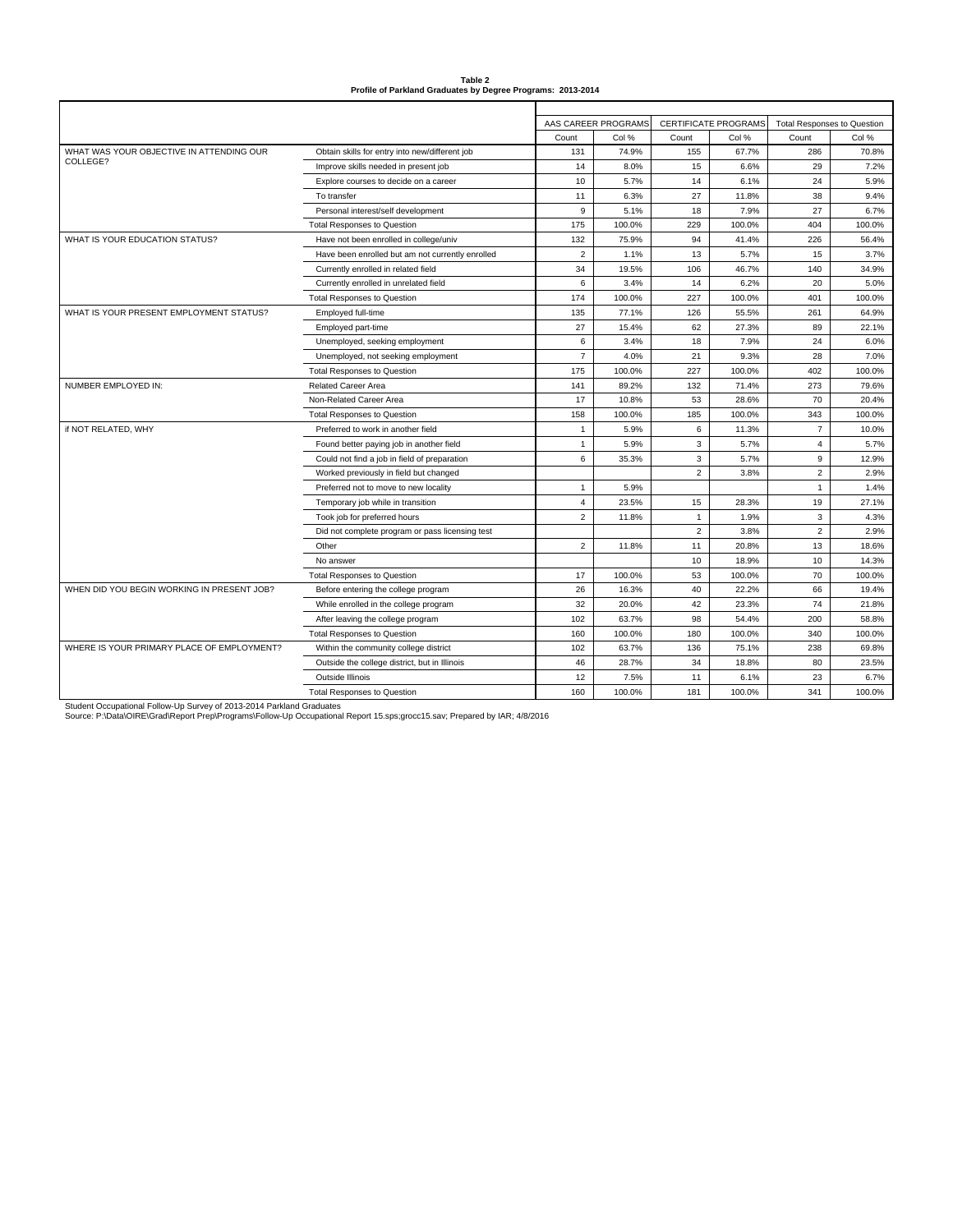**Table 3**

#### **Parkland Graduates by Dept/Degree Programs and Response Rate: 2013-2014**

|                                                                                        |                     |                |                         | <b>RESPONSE STATUS</b> |                           |                  |
|----------------------------------------------------------------------------------------|---------------------|----------------|-------------------------|------------------------|---------------------------|------------------|
|                                                                                        |                     | Respondents    | Non-Respondents         |                        | TOTAL GRADS CONTACTED     |                  |
|                                                                                        | Count               | Row %          | Count                   | Row %                  | Count                     | Row %            |
| B ABLAAS: HORTICLTR: LANDSCP DES CONSTR & MGT<br><b>B ABMAAS: AG BUS: MANAGEMENT</b>   | $\overline{2}$      | 66.7%          | 1                       | 33.3%                  | 3                         | 100.0%           |
| B ABTAAS: AG BUS: PRECISION AG TECH                                                    | 4                   | 40.0%          | 6                       | 60.0%                  | 10<br>$\overline{7}$      | 100.0%           |
| <b>B ACCAAS: ACCOUNTING</b>                                                            | $\overline{2}$<br>8 | 28.6%<br>61.5% | 5<br>5                  | 71.4%<br>38.5%         | 13                        | 100.0%<br>100.0% |
| <b>B ACCCER: ACCOUNTING</b>                                                            | $\overline{2}$      | 100.0%         |                         |                        | 2                         | 100.0%           |
| <b>B AGBCER: AGRI-BUSINESS</b>                                                         |                     |                | $\mathbf{1}$            | 100.0%                 | 1                         | 100.0%           |
| B CCPAAS: CUSTOMIZED CAREER PREPARATION                                                | 1                   | 100.0%         |                         |                        | 1                         | 100.0%           |
| B EQMAAS: AG BUS: EQUINE MGT                                                           | 1                   | 100.0%         |                         |                        | 1                         | 100.0%           |
| <b>B ETRCER: BUSINESS: ENTREPRENUER BASICS</b>                                         | $\mathbf{1}$        | 33.3%          | $\overline{2}$          | 66.7%                  | 3                         | 100.0%           |
| <b>B FLDCER: HORTICULTURE: FLORAL DESIGN</b>                                           |                     |                |                         |                        |                           |                  |
| B FSACER: HOSPITALITY: FOOD SERVICE ASSISTANT                                          |                     |                | 2                       | 100.0%                 | 2                         | 100.0%           |
|                                                                                        | 5                   | 71.4%          | $\overline{\mathbf{c}}$ | 28.6%                  | 7                         | 100.0%           |
| B HIFCER: HOSPITALITY INDUSTRY: FOOD SERVICE<br>B HIHAAS: HOSPITALITY: HOTEL/MOTEL MGT | 1                   | 100.0%         |                         |                        | 1                         | 100.0%           |
|                                                                                        | $\mathbf{1}$        | 25.0%          | 3                       | 75.0%                  | 4                         | 100.0%           |
| B HIRAAS: HOSPITALITY INDUSTRY: RESTAURANT MGT                                         | $\overline{2}$      | 40.0%          | 3                       | 60.0%                  | 5                         | 100.0%           |
| B INDCER: BUSINESS: ENTREPRENEURSHIP                                                   |                     |                | 1                       | 100.0%                 | 1                         | 100.0%           |
| B MGTAAS: BUSINESS: MANAGEMENT                                                         | 5                   | 29.4%          | 12                      | 70.6%                  | 17                        | 100.0%           |
| <b>B MKTAAS: BUSINESS: MARKETING</b>                                                   |                     |                | $\overline{\mathbf{c}}$ | 100.0%                 | $\overline{\mathbf{c}}$   | 100.0%           |
| E ACECER: AUTO COLLISION REPAIR: ESTIMATING                                            | 5                   | 33.3%          | 10                      | 66.7%                  | 15                        | 100.0%           |
| E ACRAAS: AUTO COLLISION REPAIR TECH                                                   | 3                   | 33.3%          | 6                       | 66.7%                  | 9                         | 100.0%           |
| E AFTAAS: AUTOMOTIVE FORD ASSET PROGRAM                                                | $\mathbf{1}$        | 20.0%          | 4                       | 80.0%                  | 5                         | 100.0%           |
| E AUTAAS: AUTOMOTIVE TECHNOLOGY                                                        | 1                   | 20.0%          | 4                       | 80.0%                  | 5                         | 100.0%           |
| E BRLCER: BRAKES AND ALIGNMENT                                                         | 18                  | 39.1%          | 28                      | 60.9%                  | 46                        | 100.0%           |
| E CCDCER: AUTO COLLISION REPAIR: CUST.AUTO DES                                         | 1                   | 100.0%         |                         |                        | $\mathbf{1}$              | 100.0%           |
| E CDBAAS: CONSTRUCTION DES/MGMT: CONTRACTING                                           | 3                   | 75.0%          | 1                       | 25.0%                  | 4                         | 100.0%           |
| E CDMAAS: CONSTRUCTION DESIGN AND MANAGEMENT                                           | 1                   | 20.0%          | $\overline{4}$          | 80.0%                  | 5                         | 100.0%           |
| E CDSCER: CONST DSGN MGMT: SURVEYING INST OPR                                          | 1                   | 100.0%         |                         |                        | 1                         | 100.0%           |
| E CNHAAS: CNH SERVICE TECHNICIAN                                                       | 4                   | 57.1%          | 3                       | 42.9%                  | 7                         | 100.0%           |
| E CRRCER: AUTO COLLISION REPAIR: REFINISHING                                           | 3                   | 33.3%          | 6                       | 66.7%                  | 9                         | 100.0%           |
| E CTTAAS: CONSTRUCTION TRADE TECHNOLOGY                                                | $\overline{2}$      | 100.0%         |                         |                        | $\overline{c}$            | 100.0%           |
| E CWCCER: AUTO COLLISION REPAIR: AUTO WELDING                                          | 9                   | 56.3%          | 7                       | 43.8%                  | 16                        | 100.0%           |
| E ECSAAS: ELECTRONIC CONTROL SYSTEMS TECH                                              |                     |                |                         |                        |                           |                  |
|                                                                                        | 3                   | 100.0%         |                         |                        | 3                         | 100.0%           |
| E EIWCER: CONST: ELECTRICAL INSIDE WIREMAN                                             | $\mathbf{1}$        | 100.0%         |                         |                        | 1                         | 100.0%           |
| E ELPCER: ELECTRICAL POWER                                                             |                     |                | 1                       | 100.0%                 | 1                         | 100.0%           |
| E ENOCER: AUTOMOTIVE ENGINE OVERHAUL                                                   | 6                   | 37.5%          | 10                      | 62.5%                  | 16                        | 100.0%           |
| E HACAAS: HEATING, VENTILATION, AND AIR COND                                           | $\mathbf{1}$        | 33.3%          | $\overline{2}$          | 66.7%                  | 3                         | 100.0%           |
| E HACCER: HVAC SERVICE TECHNICIAN I                                                    | 1                   | 100.0%         |                         |                        | $\mathbf{1}$              | 100.0%           |
| E HVCCER: HVAC INSTALLATION TECHNICIAN                                                 |                     |                | 1                       | 100.0%                 | 1                         | 100.0%           |
| E IRWCER: CONSTRUCTION: IRONWORKERS                                                    |                     |                | $\mathbf{1}$            | 100.0%                 | 1                         | 100.0%           |
| E IWTCER: INDUSTRIAL WELDING                                                           | $\mathbf{1}$        | 100.0%         |                         |                        | 1                         | 100.0%           |
| E MFGAAS: INDUSTRIAL TECHNOLOGY                                                        | 3                   | 50.0%          | 3                       | 50.0%                  | 6                         | 100.0%           |
| E PETAAS: DIESEL POWER EQUIPMENT TECHNOLOGY                                            | $\overline{4}$      | 33.3%          | 8                       | 66.7%                  | 12                        | 100.0%           |
| E PWTCER: AUTOMOTIVE POWER TRAINS                                                      | $\mathbf{1}$        | 100.0%         |                         |                        | $\mathbf{1}$              | 100.0%           |
| F GDICER: DIGITAL ILLUSTRATION                                                         |                     |                | 1                       | 100.0%                 | 1                         | 100.0%           |
| F GDSAAS: GRAPHIC DESIGN                                                               | 3                   | 60.0%          | $\overline{\mathbf{c}}$ | 40.0%                  | 5                         | 100.0%           |
| F MPHAAS: MASS COMMUNICATION: PHOTOGRAPHY                                              | 4                   | 50.0%          | 4                       | 50.0%                  | 8                         | 100.0%           |
| F MPRCER: COMMUNICATION: MEDIA PRODUCTION                                              | $\mathbf{1}$        | 50.0%          | $\mathbf{1}$            | 50.0%                  | 2                         | 100.0%           |
| G CMACER: MEDICAL ASSISTING CAREER ADV.                                                | 3                   | 42.9%          | 4                       | 57.1%                  | $\overline{7}$            | 100.0%           |
| G DHGAAS: DENTAL HYGIENE                                                               |                     |                |                         | 62.1%                  | 29                        |                  |
|                                                                                        | 11                  | 37.9%          | 18                      |                        |                           | 100.0%           |
| G EMACER: EMER MED SERVICES - BASIC                                                    | 12                  | 22.6%          | 41                      | 77.4%                  | 53                        | 100.0%           |
| G EMTAAS: EMERGENCY MED SVCS- PARAMEDIC AAS                                            |                     |                | 1                       | 100.0%                 | 1                         | 100.0%           |
| G MASCER: MEDICAL ASSISTING                                                            | $\overline{7}$      | 43.8%          | 9                       | 56.3%                  | 16                        | 100.0%           |
| G MSGCER: MASSAGE THERAPY                                                              | $\overline{7}$      | 38.9%          | 11                      | 61.1%                  | 18                        | 100.0%           |
| <b>G NASCER: NURSE ASSISTANT</b>                                                       | 93                  | 28.4%          | 235                     | 71.6%                  | 328                       | 100.0%           |
| <b>G NURAAS: NURSING</b>                                                               | 37                  | 45.7%          | 44                      | 54.3%                  | 81                        | 100.0%           |
| G NURCER: PRACTICAL NURSING                                                            | 9                   | 47.4%          | 10                      | 52.6%                  | 19                        | 100.0%           |
| G OTAAAS: OCCUPATIONAL THERAPY ASSISTANT                                               | 9                   | 45.0%          | 11                      | 55.0%                  | 20                        | 100.0%           |
| <b>G RTTAAS: RESPIRATORY CARE</b>                                                      | 8                   | 57.1%          | 6                       | 42.9%                  | 14                        | 100.0%           |
| <b>G SURAAS: SURGICAL TECHNOLOGY</b>                                                   | 8                   | 50.0%          | 8                       | 50.0%                  | 16                        | 100.0%           |
| <b>G VTTAAS: VETERINARY TECHNOLOGY</b>                                                 | 14                  | 66.7%          | 7                       | 33.3%                  | 21                        | 100.0%           |
| G XRAAAS: RADIOLOGIC TECHNOLOGY                                                        | 3                   | 60.0%          | $\overline{\mathbf{c}}$ | 40.0%                  | 5                         | 100.0%           |
| N FTRCER: PERSONAL FITNESS TRAINING                                                    | $\overline{2}$      | 25.0%          | 6                       | 75.0%                  | 8                         | 100.0%           |
| S CDECER: CHILD DEVELOPMENT CERTIFICATE                                                | 3                   | 100.0%         |                         |                        | 3                         | 100.0%           |
| S CHDAAS: CHILD DEVELOPMENT                                                            | 3                   | 42.9%          | $\overline{4}$          | 57.1%                  | $\overline{\mathfrak{c}}$ | 100.0%           |
| S CJSAAS: CRIMINAL JUSTICE                                                             | 5                   | 31.3%          | 11                      | 68.8%                  | 16                        | 100.0%           |
| S FSTAAS: FIRE SERVICE TECHNOLOGY                                                      | 1                   | 33.3%          | $\overline{2}$          | 66.7%                  | 3                         | 100.0%           |
| T ASPCER: DIGITAL MEDIA: WEB PROGRAMMER                                                |                     |                | 1                       |                        | 1                         |                  |
| T BKPCER: BOOKKEEPING OFFICE ASSISTANT                                                 |                     |                |                         | 100.0%                 |                           | 100.0%           |
|                                                                                        |                     |                | 1                       | 100.0%                 | 1                         | 100.0%           |
| T CISCER: CISCO NETWORKING                                                             | 3                   | 33.3%          | 6                       | 66.7%                  | 9                         | 100.0%           |
| T CMSAAS: MICROCOMPUTER SUPPORT SPECIALIST                                             | 3                   | 50.0%          | 3                       | 50.0%                  | 6                         | 100.0%           |
| T CNAAAS: COMPUTER NETWORK SYSTEM ADMIN                                                | 3                   | 42.9%          | $\overline{4}$          | 57.1%                  | 7                         | 100.0%           |
| T CPLAAS: PROGRAMMING-DATABASE MANAGEMENT                                              |                     |                | 1                       | 100.0%                 | 1                         | 100.0%           |
| T DGMAAS: DIGITAL MEDIA                                                                | 4                   | 28.6%          | 10                      | 71.4%                  | 14                        | 100.0%           |
| T IPRCER: OFFICE ASSISTANT                                                             | $\overline{2}$      | 28.6%          | 5                       | 71.4%                  | $\overline{7}$            | 100.0%           |
| T LINCER: LINUX SYSTEM ADMIN NETWORKING                                                |                     |                | $\overline{\mathbf{c}}$ | 100.0%                 | 2                         | 100.0%           |
| T MSACER: MICROSOFT CERT SYS ADMIN NETWORKING                                          |                     |                | $\overline{\mathbf{c}}$ | 100.0%                 | 2                         | 100.0%           |
| T MSOCER: APPLICATION SPECIALIST                                                       | $\mathbf{1}$        | 50.0%          | $\mathbf{1}$            | 50.0%                  | 2                         | 100.0%           |
| T OCAAAS: OFFICE PROFESSIONAL                                                          | $\overline{7}$      | 63.6%          | 4                       | 36.4%                  | 11                        | 100.0%           |
| T OCPCER: INFORMATION PROCESSING                                                       | 1                   | 100.0%         |                         |                        | 1                         | 100.0%           |
| T OOSCER: OBJECT-ORIENTED PROGRAMMING                                                  | 3                   | 37.5%          | 5                       | 62.5%                  | 8                         | 100.0%           |
| T VGWCER: DIGITAL MEDIA: 3D COMP ANIM SOFT                                             | 7                   | 46.7%          | 8                       | 53.3%                  | 15                        | 100.0%           |
| T WSMCER: DIGITAL MEDIA: BASIC WEBSITE & MGMT                                          | $\overline{2}$      | 25.0%          | 6                       | 75.0%                  | 8                         | 100.0%           |
| X CDLCER: TRACTOR-TRAILER DRIVER TRAINING                                              |                     |                |                         |                        |                           |                  |
|                                                                                        | 17                  | 38.6%          | 27                      | 61.4%                  | 44                        | 100.0%           |
| TOTAL GRADS CONTACTED                                                                  | 404                 | 37.7%          | 668                     | 62.3%                  | 1072                      | 100.0%           |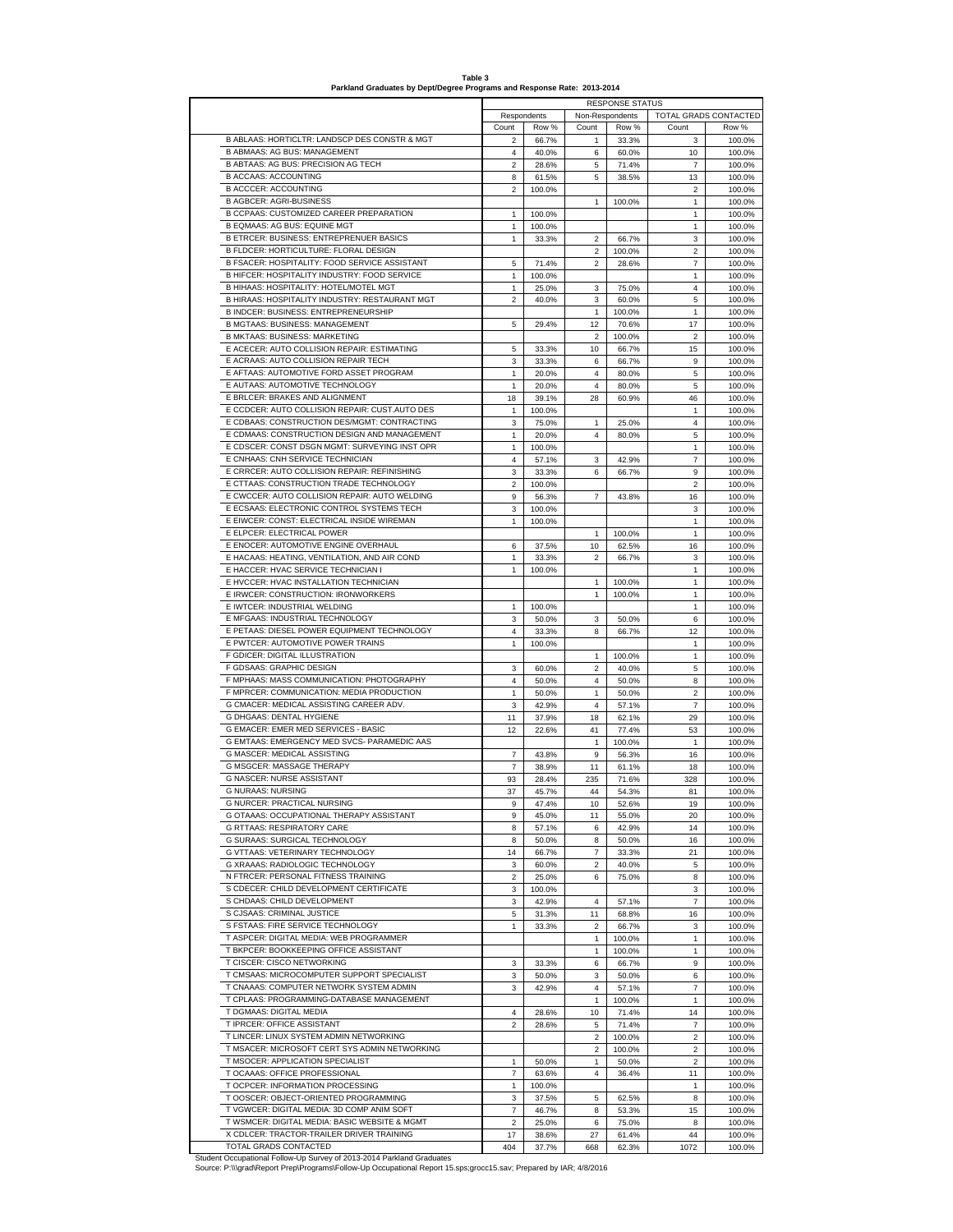**Table 4 Parkland Graduates by Dept/Degree Programs and Gender: 2013-2014**

|                                                                                         |                         |                |                         | <b>GENDER</b>   |                       |                  |
|-----------------------------------------------------------------------------------------|-------------------------|----------------|-------------------------|-----------------|-----------------------|------------------|
|                                                                                         |                         | Female         |                         | Male            | TOTAL GRADS CONTACTED |                  |
| B ABLAAS: HORTICLTR: LANDSCP DES CONSTR & MGT                                           | Count                   | Row %          | Count<br>3              | Row %<br>100.0% | Count<br>3            | Row %<br>100.0%  |
| <b>B ABMAAS: AG BUS: MANAGEMENT</b>                                                     | $\overline{7}$          | 70.0%          | 3                       | 30.0%           | 10                    | 100.0%           |
| B ABTAAS: AG BUS: PRECISION AG TECH                                                     |                         |                | 7                       | 100.0%          | 7                     | 100.0%           |
| <b>B ACCAAS: ACCOUNTING</b>                                                             | 11                      | 84.6%          | 2                       | 15.4%           | 13                    | 100.0%           |
| <b>B ACCCER: ACCOUNTING</b>                                                             | $\overline{2}$          | 100.0%         |                         |                 | $\overline{2}$        | 100.0%           |
| <b>B AGBCER: AGRI-BUSINESS</b>                                                          |                         |                | 1                       | 100.0%          | 1                     | 100.0%           |
| B CCPAAS: CUSTOMIZED CAREER PREPARATION                                                 |                         |                | 1                       | 100.0%          | 1                     | 100.0%           |
| B EQMAAS: AG BUS: EQUINE MGT                                                            | 1                       | 100.0%         |                         |                 | 1                     | 100.0%           |
| <b>B ETRCER: BUSINESS: ENTREPRENUER BASICS</b><br>B FLDCER: HORTICULTURE: FLORAL DESIGN | 1                       | 33.3%          | 2                       | 66.7%           | 3<br>2                | 100.0%           |
| B FSACER: HOSPITALITY: FOOD SERVICE ASSISTANT                                           | 1<br>3                  | 50.0%<br>42.9% | 1<br>4                  | 50.0%<br>57.1%  | $\overline{7}$        | 100.0%<br>100.0% |
| B HIFCER: HOSPITALITY INDUSTRY: FOOD SERVICE                                            | 1                       | 100.0%         |                         |                 | 1                     | 100.0%           |
| B HIHAAS: HOSPITALITY: HOTEL/MOTEL MGT                                                  | 4                       | 100.0%         |                         |                 | 4                     | 100.0%           |
| B HIRAAS: HOSPITALITY INDUSTRY: RESTAURANT MGT                                          | 4                       | 80.0%          | 1                       | 20.0%           | 5                     | 100.0%           |
| B INDCER: BUSINESS: ENTREPRENEURSHIP                                                    | 1                       | 100.0%         |                         |                 | 1                     | 100.0%           |
| B MGTAAS: BUSINESS: MANAGEMENT                                                          | 10                      | 58.8%          | $\overline{7}$          | 41.2%           | 17                    | 100.0%           |
| B MKTAAS: BUSINESS: MARKETING                                                           | $\overline{\mathbf{c}}$ | 100.0%         |                         |                 | $\overline{2}$        | 100.0%           |
| E ACECER: AUTO COLLISION REPAIR: ESTIMATING                                             | 1                       | 6.7%           | 14                      | 93.3%           | 15                    | 100.0%           |
| E ACRAAS: AUTO COLLISION REPAIR TECH                                                    | 1                       | 11.1%          | 8                       | 88.9%           | 9                     | 100.0%           |
| E AFTAAS: AUTOMOTIVE FORD ASSET PROGRAM                                                 |                         |                | 5                       | 100.0%          | 5                     | 100.0%           |
| E AUTAAS: AUTOMOTIVE TECHNOLOGY<br>E BRLCER: BRAKES AND ALIGNMENT                       |                         |                | 5                       | 100.0%          | 5                     | 100.0%           |
| E CCDCER: AUTO COLLISION REPAIR: CUST.AUTO DES                                          | 2                       | 4.3%           | 44                      | 95.7%<br>100.0% | 46                    | 100.0%<br>100.0% |
| E CDBAAS: CONSTRUCTION DES/MGMT: CONTRACTING                                            |                         |                | 1<br>$\overline{4}$     | 100.0%          | 1<br>$\overline{4}$   | 100.0%           |
| E CDMAAS: CONSTRUCTION DESIGN AND MANAGEMENT                                            |                         |                | 5                       | 100.0%          | 5                     | 100.0%           |
| E CDSCER: CONST DSGN MGMT: SURVEYING INST OPR                                           |                         |                | 1                       | 100.0%          | 1                     | 100.0%           |
| E CNHAAS: CNH SERVICE TECHNICIAN                                                        |                         |                | $\overline{7}$          | 100.0%          | $\overline{7}$        | 100.0%           |
| E CRRCER: AUTO COLLISION REPAIR: REFINISHING                                            |                         |                | 9                       | 100.0%          | 9                     | 100.0%           |
| E CTTAAS: CONSTRUCTION TRADE TECHNOLOGY                                                 |                         |                | $\overline{2}$          | 100.0%          | $\overline{2}$        | 100.0%           |
| E CWCCER: AUTO COLLISION REPAIR: AUTO WELDING                                           |                         |                | 16                      | 100.0%          | 16                    | 100.0%           |
| E ECSAAS: ELECTRONIC CONTROL SYSTEMS TECH                                               |                         |                | 3                       | 100.0%          | 3                     | 100.0%           |
| E EIWCER: CONST: ELECTRICAL INSIDE WIREMAN                                              | 1                       | 100.0%         |                         |                 | $\mathbf{1}$          | 100.0%           |
| E ELPCER: ELECTRICAL POWER                                                              |                         |                | 1                       | 100.0%          | 1                     | 100.0%           |
| E ENOCER: AUTOMOTIVE ENGINE OVERHAUL                                                    |                         |                | 16                      | 100.0%          | 16                    | 100.0%           |
| E HACAAS: HEATING, VENTILATION, AND AIR COND                                            |                         |                | 3                       | 100.0%          | 3                     | 100.0%           |
| E HACCER: HVAC SERVICE TECHNICIAN I                                                     |                         |                | 1                       | 100.0%          | 1                     | 100.0%           |
| E HVCCER: HVAC INSTALLATION TECHNICIAN                                                  |                         |                | 1                       | 100.0%          | 1                     | 100.0%           |
| E IRWCER: CONSTRUCTION: IRONWORKERS                                                     |                         |                | 1                       | 100.0%          | $\mathbf{1}$          | 100.0%           |
| E IWTCER: INDUSTRIAL WELDING                                                            |                         |                | 1                       | 100.0%          | 1                     | 100.0%           |
| E MFGAAS: INDUSTRIAL TECHNOLOGY<br>E PETAAS: DIESEL POWER EQUIPMENT TECHNOLOGY          |                         |                | 6                       | 100.0%          | 6<br>12               | 100.0%           |
| E PWTCER: AUTOMOTIVE POWER TRAINS                                                       | 1                       | 8.3%           | 11<br>1                 | 91.7%<br>100.0% | 1                     | 100.0%<br>100.0% |
| F GDICER: DIGITAL ILLUSTRATION                                                          |                         |                | 1                       | 100.0%          | $\mathbf{1}$          | 100.0%           |
| F GDSAAS: GRAPHIC DESIGN                                                                | 4                       | 80.0%          | 1                       | 20.0%           | 5                     | 100.0%           |
| F MPHAAS: MASS COMMUNICATION: PHOTOGRAPHY                                               | 8                       | 100.0%         |                         |                 | 8                     | 100.0%           |
| F MPRCER: COMMUNICATION: MEDIA PRODUCTION                                               |                         |                | $\overline{\mathbf{c}}$ | 100.0%          | $\overline{2}$        | 100.0%           |
| G CMACER: MEDICAL ASSISTING CAREER ADV.                                                 | $\overline{7}$          | 100.0%         |                         |                 | $\overline{7}$        | 100.0%           |
| G DHGAAS: DENTAL HYGIENE                                                                | 28                      | 96.6%          | 1                       | 3.4%            | 29                    | 100.0%           |
| G EMACER: EMER MED SERVICES - BASIC                                                     | 16                      | 30.2%          | 37                      | 69.8%           | 53                    | 100.0%           |
| G EMTAAS: EMERGENCY MED SVCS- PARAMEDIC AAS                                             |                         |                | 1                       | 100.0%          | 1                     | 100.0%           |
| G MASCER: MEDICAL ASSISTING                                                             | 15                      | 93.8%          | 1                       | 6.3%            | 16                    | 100.0%           |
| G MSGCER: MASSAGE THERAPY                                                               | 16                      | 88.9%          | 2                       | 11.1%           | 18                    | 100.0%           |
| <b>G NASCER: NURSE ASSISTANT</b><br><b>G NURAAS: NURSING</b>                            | 283                     | 86.3%          | 45                      | 13.7%<br>22.2%  | 328<br>81             | 100.0%           |
| <b>G NURCER: PRACTICAL NURSING</b>                                                      | 63                      | 77.8%          | 18                      |                 |                       | 100.0%           |
| G OTAAAS: OCCUPATIONAL THERAPY ASSISTANT                                                | 15<br>19                | 78.9%<br>95.0% | 4<br>1                  | 21.1%<br>5.0%   | 19<br>20              | 100.0%<br>100.0% |
| G RTTAAS: RESPIRATORY CARE                                                              | 8                       | 57.1%          | 6                       | 42.9%           | 14                    | 100.0%           |
| G SURAAS: SURGICAL TECHNOLOGY                                                           | 16                      | 100.0%         |                         |                 | 16                    | 100.0%           |
| G VTTAAS: VETERINARY TECHNOLOGY                                                         | 19                      | 90.5%          | 2                       | 9.5%            | 21                    | 100.0%           |
| G XRAAAS: RADIOLOGIC TECHNOLOGY                                                         | $\overline{c}$          | 40.0%          | 3                       | 60.0%           | 5                     | 100.0%           |
| N FTRCER: PERSONAL FITNESS TRAINING                                                     | $\overline{c}$          | 25.0%          | 6                       | 75.0%           | 8                     | 100.0%           |
| S CDECER: CHILD DEVELOPMENT CERTIFICATE                                                 | 2                       | 66.7%          | $\mathbf{1}$            | 33.3%           | 3                     | 100.0%           |
| S CHDAAS: CHILD DEVELOPMENT                                                             | 7                       | 100.0%         |                         |                 | 7                     | 100.0%           |
| S CJSAAS: CRIMINAL JUSTICE                                                              | 6                       | 37.5%          | 10                      | 62.5%           | 16                    | 100.0%           |
| S FSTAAS: FIRE SERVICE TECHNOLOGY                                                       |                         |                | 3                       | 100.0%          | 3                     | 100.0%           |
| T ASPCER: DIGITAL MEDIA: WEB PROGRAMMER                                                 |                         |                | $\mathbf{1}$            | 100.0%          | 1                     | 100.0%           |
| T BKPCER: BOOKKEEPING OFFICE ASSISTANT<br>T CISCER: CISCO NETWORKING                    | 1                       | 100.0%         |                         |                 | 1                     | 100.0%           |
| T CMSAAS: MICROCOMPUTER SUPPORT SPECIALIST                                              | 1<br>1                  | 11.1%<br>16.7% | 8<br>5                  | 88.9%<br>83.3%  | 9<br>6                | 100.0%<br>100.0% |
| T CNAAAS: COMPUTER NETWORK SYSTEM ADMIN                                                 |                         |                | $\overline{7}$          | 100.0%          | 7                     | 100.0%           |
| T CPLAAS: PROGRAMMING-DATABASE MANAGEMENT                                               |                         |                | 1                       | 100.0%          | $\mathbf{1}$          | 100.0%           |
| T DGMAAS: DIGITAL MEDIA                                                                 | 2                       | 14.3%          | 12                      | 85.7%           | 14                    | 100.0%           |
| T IPRCER: OFFICE ASSISTANT                                                              | 6                       | 85.7%          | 1                       | 14.3%           | $\overline{7}$        | 100.0%           |
| T LINCER: LINUX SYSTEM ADMIN NETWORKING                                                 |                         |                | 2                       | 100.0%          | 2                     | 100.0%           |
| T MSACER: MICROSOFT CERT SYS ADMIN NETWORKING                                           | $\mathbf{1}$            | 50.0%          | $\mathbf{1}$            | 50.0%           | $\boldsymbol{2}$      | 100.0%           |
| T MSOCER: APPLICATION SPECIALIST                                                        | $\overline{2}$          | 100.0%         |                         |                 | $\overline{2}$        | 100.0%           |
| T OCAAAS: OFFICE PROFESSIONAL                                                           | 11                      | 100.0%         |                         |                 | 11                    | 100.0%           |
| T OCPCER: INFORMATION PROCESSING                                                        | $\mathbf{1}$            | 100.0%         |                         |                 | $\mathbf{1}$          | 100.0%           |
| T OOSCER: OBJECT-ORIENTED PROGRAMMING                                                   | 2                       | 25.0%          | 6                       | 75.0%           | 8                     | 100.0%           |
| T VGWCER: DIGITAL MEDIA: 3D COMP ANIM SOFT                                              | 3                       | 20.0%          | 12                      | 80.0%           | 15                    | 100.0%           |
| T WSMCER: DIGITAL MEDIA: BASIC WEBSITE & MGMT                                           | 4                       | 50.0%          | 4                       | 50.0%           | 8                     | 100.0%           |
|                                                                                         |                         |                | 44                      | 100.0%          | 44                    | 100.0%           |
| X CDLCER: TRACTOR-TRAILER DRIVER TRAINING<br>TOTAL GRADS CONTACTED                      | 625                     | 58.3%          | 447                     | 41.7%           | 1072                  | 100.0%           |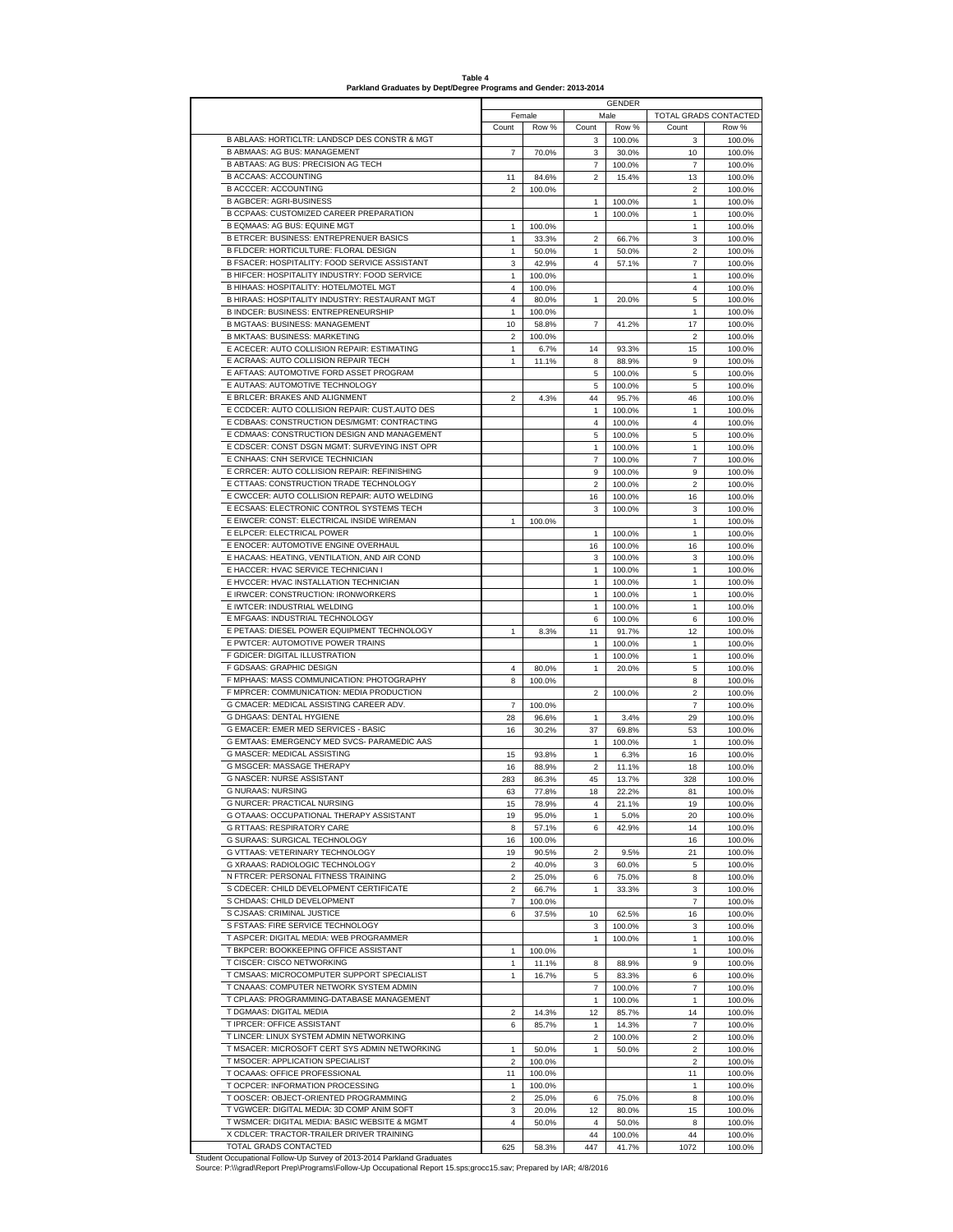#### **Table 5 Parkland Graduates by Dept/Degree Programs and Ethnicity: 2013-2014**

| Asian<br><b>Black or African American</b><br>White<br>Non-Resident Alien<br>TOTAL GRADS CONTACTED<br>American Indian/Alaskan Native<br>Hispanic or Latino<br>Unknown<br>Count<br>Row %<br>Count<br>Row %<br>Count<br>Row %<br>Count<br>Row %<br>Count<br>Row %<br>Count<br>Row %<br>Count<br>Count<br>Row %<br>Row %<br>B ABLAAS: HORTICLTR: LANDSCP DES CONSTR & MGT<br>100.0%<br>100.0%<br>3<br>3<br><b>B ABMAAS: AG BUS: MANAGEMENT</b><br>10<br>100.0%<br>10<br>100.0%<br>B ABTAAS: AG BUS: PRECISION AG TECH<br>42.9%<br>$\overline{4}$<br>57.1%<br>3<br>$\overline{7}$<br>100.0%<br><b>B ACCAAS: ACCOUNTING</b><br>15.4%<br>11<br>84.6%<br>13<br>100.0%<br>$\overline{2}$<br><b>B ACCCER: ACCOUNTING</b><br>50.0%<br>$\mathbf{1}$<br>50.0%<br>$\overline{2}$<br>100.0%<br>$\overline{1}$<br><b>B AGBCER: AGRI-BUSINESS</b><br>$\mathbf{1}$<br>100.0%<br>$\mathbf{1}$<br>100.0%<br>B CCPAAS: CUSTOMIZED CAREER PREPARATION<br>100.0%<br>100.0%<br>$\mathbf{1}$<br>$\overline{1}$<br><b>B EQMAAS: AG BUS: EQUINE MGT</b><br>$\mathbf{1}$<br>100.0%<br>$\mathbf{1}$<br>100.0%<br>B ETRCER: BUSINESS: ENTREPRENUER BASICS<br>$\mathbf 3$<br>100.0%<br>3<br>100.0%<br>B FLDCER: HORTICULTURE: FLORAL DESIGN<br>$\overline{1}$<br>50.0%<br>$\mathbf{1}$<br>50.0%<br>$\boldsymbol{2}$<br>100.0%<br>B FSACER: HOSPITALITY: FOOD SERVICE ASSISTANT<br>$\sqrt{4}$<br>$\mathbf{1}$<br>14.3%<br>57.1%<br>$\overline{2}$<br>28.6%<br>$\scriptstyle{7}$<br>100.0%<br>B HIFCER: HOSPITALITY INDUSTRY: FOOD SERVICE<br>100.0%<br>100.0%<br>$\mathbf{1}$<br>$\mathbf{1}$<br>B HIHAAS: HOSPITALITY: HOTEL/MOTEL MGT<br>100.0%<br>100.0%<br>$\overline{4}$<br>$\overline{4}$<br>B HIRAAS: HOSPITALITY INDUSTRY: RESTAURANT MGT<br>$\overline{2}$<br>40.0%<br>$\overline{\mathbf{2}}$<br>40.0%<br>$\mathbf{1}$<br>20.0%<br>5<br>100.0%<br><b>B INDCER: BUSINESS: ENTREPRENEURSHIP</b><br>$\overline{1}$<br>100.0%<br>$\mathbf{1}$<br>100.0%<br><b>B MGTAAS: BUSINESS: MANAGEMENT</b><br>$17\,$<br>$\mathbf{1}$<br>5.9%<br>5.9%<br>15<br>88.2%<br>100.0%<br><b>B MKTAAS: BUSINESS: MARKETING</b><br>$\mathbf{2}$<br>$\mathbf{1}$<br>50.0%<br>$\mathbf{1}$<br>50.0%<br>100.0%<br>E ACECER: AUTO COLLISION REPAIR: ESTIMATING<br>6.7%<br>$\mathbf{3}$<br>$\mathbf{3}$<br>20.0%<br>$\scriptstyle\rm{7}$<br>46.7%<br>15<br>100.0%<br>$\overline{1}$<br>20.0%<br>$\mathbf{1}$<br>6.7%<br>E ACRAAS: AUTO COLLISION REPAIR TECH<br>11.1%<br>$\scriptstyle\rm{7}$<br>77.8%<br>$\mathbf{1}$<br>11.1%<br>$9\,$<br>100.0%<br>$\overline{1}$<br>E AFTAAS: AUTOMOTIVE FORD ASSET PROGRAM<br>$\,$ 5 $\,$<br>$\,$ 5 $\,$<br>100.0%<br>100.0%<br>E AUTAAS: AUTOMOTIVE TECHNOLOGY<br>$\mathbf 5$<br>$\overline{1}$<br>20.0%<br>$\mathsf 3$<br>60.0%<br>100.0%<br>20.0%<br>$\overline{1}$<br>E BRLCER: BRAKES AND ALIGNMENT<br>$\mathbf{1}$<br>2.2%<br>$9\,$<br>19.6%<br>$\overline{7}$<br>15.2%<br>28<br>60.9%<br>$\mathbf{1}$<br>2.2%<br>46<br>100.0%<br>E CCDCER: AUTO COLLISION REPAIR: CUST.AUTO DES<br>$\mathbf{1}$<br>100.0%<br>100.0%<br>$\mathbf{1}$<br>E CDBAAS: CONSTRUCTION DES/MGMT: CONTRACTING<br>$\mathbf{3}$<br>75.0%<br>$\overline{4}$<br>100.0%<br>$\overline{1}$<br>25.0%<br>E CDMAAS: CONSTRUCTION DESIGN AND MANAGEMENT<br>20.0%<br>$\overline{4}$<br>80.0%<br>$\,$ 5 $\,$<br>100.0%<br>$\overline{1}$<br>E CDSCER: CONST DSGN MGMT: SURVEYING INST OPR<br>$\overline{1}$<br>100.0%<br>$\mathbf{1}$<br>100.0%<br>E CNHAAS: CNH SERVICE TECHNICIAN<br>$\overline{7}$<br>$\overline{7}$<br>100.0%<br>100.0%<br>E CRRCER: AUTO COLLISION REPAIR: REFINISHING<br>11.1%<br>$\scriptstyle\rm{7}$<br>11.1%<br>$\mathbf 9$<br>$\mathbf{1}$<br>77.8%<br>$\mathbf{1}$<br>100.0%<br>E CTTAAS: CONSTRUCTION TRADE TECHNOLOGY<br>$\sqrt{2}$<br>100.0%<br>$\overline{2}$<br>100.0%<br>E CWCCER: AUTO COLLISION REPAIR: AUTO WELDING<br>87.5%<br>100.0%<br>6.3%<br>14<br>16<br>$\mathbf{1}$<br>$\overline{1}$<br>6.3%<br>E ECSAAS: ELECTRONIC CONTROL SYSTEMS TECH<br>$\mathbf{2}$<br>66.7%<br>$\mathbf{1}$<br>33.3%<br>$^{\rm 3}$<br>100.0%<br>E EIWCER: CONST: ELECTRICAL INSIDE WIREMAN<br>$\mathbf{1}$<br>100.0%<br>$\overline{1}$<br>100.0%<br>E ELPCER: ELECTRICAL POWER<br>$\mathbf{1}$<br>100.0%<br>$\mathbf{1}$<br>100.0%<br>E ENOCER: AUTOMOTIVE ENGINE OVERHAUL<br>6.3%<br>6.3%<br>$12 \overline{ }$<br>$16\,$<br>$\mathbf{1}$<br>$\mathbf{1}$<br>6.3%<br>$\overline{1}$<br>75.0%<br>$\mathbf{1}$<br>6.3%<br>100.0%<br>E HACAAS: HEATING, VENTILATION, AND AIR COND<br>$\overline{2}$<br>66.7%<br>33.3%<br>3<br>100.0%<br>$\overline{1}$<br>E HACCER: HVAC SERVICE TECHNICIAN I<br>$\mathbf{1}$<br>100.0%<br>100.0%<br>$\mathbf{1}$<br>E HVCCER: HVAC INSTALLATION TECHNICIAN<br>$\overline{1}$<br>100.0%<br>$\mathbf{1}$<br>100.0%<br>E IRWCER: CONSTRUCTION: IRONWORKERS<br>$\mathbf{1}$<br>100.0%<br>$\mathbf{1}$<br>100.0%<br>E IWTCER: INDUSTRIAL WELDING<br>$\mathbf{1}$<br>100.0%<br>$\mathbf{1}$<br>100.0%<br>E MFGAAS: INDUSTRIAL TECHNOLOGY<br>16.7%<br>$\overline{4}$<br>66.7%<br>16.7%<br>6<br>100.0%<br>$\mathbf{1}$<br>$\mathbf{1}$<br>E PETAAS: DIESEL POWER EQUIPMENT TECHNOLOGY<br>100.0%<br>$12 \overline{ }$<br>100.0%<br>12<br>E PWTCER: AUTOMOTIVE POWER TRAINS<br>$\mathbf{1}$<br>100.0%<br>$\mathbf{1}$<br>100.0%<br>F GDICER: DIGITAL ILLUSTRATION<br>100.0%<br>$\mathbf{1}$<br>100.0%<br>$\mathbf{1}$<br>F GDSAAS: GRAPHIC DESIGN<br>5<br>100.0%<br>$\mathbf 5$<br>100.0%<br>F MPHAAS: MASS COMMUNICATION: PHOTOGRAPHY<br>12.5%<br>12.5%<br>$\bf8$<br>$\overline{1}$<br>6<br>75.0%<br>$\mathbf{1}$<br>100.0%<br>F MPRCER: COMMUNICATION: MEDIA PRODUCTION<br>50.0%<br>50.0%<br>$\overline{2}$<br>100.0%<br>$\overline{1}$<br>$\mathbf{1}$<br>G CMACER: MEDICAL ASSISTING CAREER ADV.<br>$\boldsymbol{7}$<br>100.0%<br>$\scriptstyle{7}$<br>100.0%<br><b>G DHGAAS: DENTAL HYGIENE</b><br>$\overline{1}$<br>3.4%<br>$\overline{1}$<br>3.4%<br>25<br>86.2%<br>$\overline{2}$<br>6.9%<br>29<br>100.0%<br>G EMACER: EMER MED SERVICES - BASIC<br>$\mathbf{1}$<br>$\sqrt{4}$<br>$\overline{1}$<br>11<br>20.8%<br>53<br>1.9%<br>7.5%<br>1.9%<br>36<br>67.9%<br>100.0%<br>G EMTAAS: EMERGENCY MED SVCS- PARAMEDIC AAS<br>$\mathbf{1}$<br>100.0%<br>$\overline{1}$<br>100.0%<br>G MASCER: MEDICAL ASSISTING<br>6.3%<br>6.3%<br>$12 \overline{ }$<br>$16\,$<br>100.0%<br>$\mathbf{1}$<br>$\mathbf{1}$<br>6.3%<br>$\mathbf{1}$<br>75.0%<br>$\mathbf{1}$<br>6.3%<br><b>G MSGCER: MASSAGE THERAPY</b><br>18<br>100.0%<br>$\mathbf{1}$<br>5.6%<br>$\overline{1}$<br>5.6%<br>15<br>83.3%<br>$\mathbf{1}$<br>5.6%<br><b>G NASCER: NURSE ASSISTANT</b><br>15<br>29<br>8.8%<br>3<br>0.9%<br>41<br>12.5%<br>4.6%<br>223<br>68.0%<br>$\mathbf{3}$<br>0.9%<br>14<br>4.3%<br>328<br>100.0%<br><b>G NURAAS: NURSING</b><br>$\scriptstyle{7}$<br>8.6%<br>$\sqrt{4}$<br>4.9%<br>$\sqrt{2}$<br>2.5%<br>67<br>82.7%<br>$\overline{1}$<br>81<br>100.0%<br>1.2%<br><b>G NURCER: PRACTICAL NURSING</b><br>$\,$ 5 $\,$<br>$12 \overline{ }$<br>10.5%<br>19<br>26.3%<br>63.2%<br>$\overline{2}$<br>100.0%<br>G OTAAAS: OCCUPATIONAL THERAPY ASSISTANT<br>16<br>20<br>$\mathbf{1}$<br>5.0%<br>80.0%<br>$\mathbf 3$<br>15.0%<br>100.0%<br>G RTTAAS: RESPIRATORY CARE<br>7.1%<br>7.1%<br>78.6%<br>14<br>100.0%<br>$\mathbf{1}$<br>7.1%<br>11<br>$\overline{1}$<br>$\mathbf{1}$<br>G SURAAS: SURGICAL TECHNOLOGY<br>6.3%<br>87.5%<br>6.3%<br>14<br>16<br>100.0%<br>$\mathbf{1}$<br>$\overline{1}$<br>G VTTAAS: VETERINARY TECHNOLOGY<br>$\overline{1}$<br>4.8%<br>20<br>95.2%<br>21<br>100.0%<br>G XRAAAS: RADIOLOGIC TECHNOLOGY<br>20.0%<br>20.0%<br>$\overline{1}$<br>3<br>60.0%<br>$\mathbf{1}$<br>5<br>100.0%<br>N FTRCER: PERSONAL FITNESS TRAINING<br>$\sqrt{2}$<br>25.0%<br>6<br>75.0%<br>8<br>100.0%<br>S CDECER: CHILD DEVELOPMENT CERTIFICATE<br>33.3%<br>1<br>33.3%<br>$\mathbf{1}$<br>33.3%<br>3<br>100.0%<br>$\mathbf{1}$<br>S CHDAAS: CHILD DEVELOPMENT<br>$\overline{7}$<br>100.0%<br>$\overline{1}$<br>14.3%<br>6<br>85.7%<br>S CJSAAS: CRIMINAL JUSTICE<br>6.3%<br>14<br>87.5%<br>6.3%<br>16<br>100.0%<br>$\overline{1}$<br>$\overline{1}$<br>S FSTAAS: FIRE SERVICE TECHNOLOGY<br>3<br>100.0%<br>3<br>100.0%<br>T ASPCER: DIGITAL MEDIA: WEB PROGRAMMER<br>$\mathbf{1}$<br>100.0%<br>$\overline{1}$<br>100.0%<br>T BKPCER: BOOKKEEPING OFFICE ASSISTANT<br>100.0%<br>100.0%<br>$\mathbf{1}$<br>T CISCER: CISCO NETWORKING<br>11.1%<br>11.1%<br>6<br>66.7%<br>11.1%<br>9<br>100.0%<br>$\mathbf{1}$<br>$\mathbf{1}$<br>$\mathbf{1}$<br>T CMSAAS: MICROCOMPUTER SUPPORT SPECIALIST<br>33.3%<br>16.7%<br>100.0%<br>$\overline{2}$<br>$\mathbf{3}$<br>50.0%<br>$\mathbf{1}$<br>6<br>T CNAAAS: COMPUTER NETWORK SYSTEM ADMIN<br>1<br>14.3%<br>6<br>85.7%<br>$\scriptstyle\rm{7}$<br>100.0%<br>T CPLAAS: PROGRAMMING-DATABASE MANAGEMENT<br>$\overline{1}$<br>100.0%<br>$\mathbf{1}$<br>100.0%<br>T DGMAAS: DIGITAL MEDIA<br>7.1%<br>7.1%<br>11 <sub>1</sub><br>78.6%<br>7.1%<br>14<br>100.0%<br>$\overline{1}$<br>$\overline{1}$<br>$\mathbf{1}$<br>T IPRCER: OFFICE ASSISTANT<br>14.3%<br>$\,$ 5 $\,$<br>71.4%<br>14.3%<br>$\scriptstyle{7}$<br>100.0%<br>$\mathbf{1}$<br>1<br>T LINCER: LINUX SYSTEM ADMIN NETWORKING<br>100.0%<br>$\overline{2}$<br>100.0%<br>$\overline{2}$<br>T MSACER: MICROSOFT CERT SYS ADMIN NETWORKING<br>100.0%<br>100.0%<br>$\overline{2}$<br>$\overline{2}$<br>T MSOCER: APPLICATION SPECIALIST<br>$\mathbf 2$<br>100.0%<br>1<br>50.0%<br>$\mathbf{1}$<br>50.0%<br>T OCAAAS: OFFICE PROFESSIONAL<br>$\mathbf{1}$<br>72.7%<br>$\overline{2}$<br>18.2%<br>11<br>100.0%<br>9.1%<br>8<br>T OCPCER: INFORMATION PROCESSING<br>100.0%<br>100.0%<br>$\mathbf{1}$<br>$\mathbf{1}$<br>T OOSCER: OBJECT-ORIENTED PROGRAMMING<br>12.5%<br>12.5%<br>100.0%<br>$\mathbf{1}$<br>6<br>75.0%<br>$\mathbf{1}$<br>8<br>T VGWCER: DIGITAL MEDIA: 3D COMP ANIM SOFT<br>100.0%<br>13<br>86.7%<br>15<br>$\overline{2}$<br>13.3%<br>T WSMCER: DIGITAL MEDIA: BASIC WEBSITE & MGMT<br>25.0%<br>12.5%<br>$\,$ 5 $\,$<br>62.5%<br>100.0%<br>$\overline{2}$<br>$\mathbf{1}$<br>8<br>X CDLCER: TRACTOR-TRAILER DRIVER TRAINING<br>$\mathbf{1}$<br>13.6%<br>35<br>79.5%<br>2.3%<br>44<br>100.0%<br>2.3%<br>6<br>$\overline{1}$<br>2.3%<br>$\overline{1}$<br>TOTAL GRADS CONTACTED<br>97<br>52<br>$\overline{7}$<br>5.5%<br>100.0%<br>53<br>4.9%<br>$\mathbf{3}$<br>0.3%<br>9.0%<br>4.9%<br>801<br>74.7%<br>0.7%<br>59<br>1072 |  |  |  | <b>ETHNICITY</b> |  |  |  |  |  |
|-----------------------------------------------------------------------------------------------------------------------------------------------------------------------------------------------------------------------------------------------------------------------------------------------------------------------------------------------------------------------------------------------------------------------------------------------------------------------------------------------------------------------------------------------------------------------------------------------------------------------------------------------------------------------------------------------------------------------------------------------------------------------------------------------------------------------------------------------------------------------------------------------------------------------------------------------------------------------------------------------------------------------------------------------------------------------------------------------------------------------------------------------------------------------------------------------------------------------------------------------------------------------------------------------------------------------------------------------------------------------------------------------------------------------------------------------------------------------------------------------------------------------------------------------------------------------------------------------------------------------------------------------------------------------------------------------------------------------------------------------------------------------------------------------------------------------------------------------------------------------------------------------------------------------------------------------------------------------------------------------------------------------------------------------------------------------------------------------------------------------------------------------------------------------------------------------------------------------------------------------------------------------------------------------------------------------------------------------------------------------------------------------------------------------------------------------------------------------------------------------------------------------------------------------------------------------------------------------------------------------------------------------------------------------------------------------------------------------------------------------------------------------------------------------------------------------------------------------------------------------------------------------------------------------------------------------------------------------------------------------------------------------------------------------------------------------------------------------------------------------------------------------------------------------------------------------------------------------------------------------------------------------------------------------------------------------------------------------------------------------------------------------------------------------------------------------------------------------------------------------------------------------------------------------------------------------------------------------------------------------------------------------------------------------------------------------------------------------------------------------------------------------------------------------------------------------------------------------------------------------------------------------------------------------------------------------------------------------------------------------------------------------------------------------------------------------------------------------------------------------------------------------------------------------------------------------------------------------------------------------------------------------------------------------------------------------------------------------------------------------------------------------------------------------------------------------------------------------------------------------------------------------------------------------------------------------------------------------------------------------------------------------------------------------------------------------------------------------------------------------------------------------------------------------------------------------------------------------------------------------------------------------------------------------------------------------------------------------------------------------------------------------------------------------------------------------------------------------------------------------------------------------------------------------------------------------------------------------------------------------------------------------------------------------------------------------------------------------------------------------------------------------------------------------------------------------------------------------------------------------------------------------------------------------------------------------------------------------------------------------------------------------------------------------------------------------------------------------------------------------------------------------------------------------------------------------------------------------------------------------------------------------------------------------------------------------------------------------------------------------------------------------------------------------------------------------------------------------------------------------------------------------------------------------------------------------------------------------------------------------------------------------------------------------------------------------------------------------------------------------------------------------------------------------------------------------------------------------------------------------------------------------------------------------------------------------------------------------------------------------------------------------------------------------------------------------------------------------------------------------------------------------------------------------------------------------------------------------------------------------------------------------------------------------------------------------------------------------------------------------------------------------------------------------------------------------------------------------------------------------------------------------------------------------------------------------------------------------------------------------------------------------------------------------------------------------------------------------------------------------------------------------------------------------------------------------------------------------------------------------------------------------------------------------------------------------------------------------------------------------------------------------------------------------------------------------------------------------------------------------------------------------------------------------------------------------------------------------------------------------------------------------------------------------------------------------------------------------------------------------------------------------------------------------------------------------------------------------------------------------------------------------------------------------------------------------------------------------------------------------------------------------------------------------------------------------------------------------------------------------------------------------------------------------------------------------------------------------------------------------------------------------------------------------------------------------------------------------------------------------------------------------------------------------------------------------------------------------------------------------------------------------------------------------------------------------------------------------------------------------------------------------------------------------------------------------------------------------------------------------------------------------------------------------------------------------------------------------------------------------------------------------------------------------------------------------------------------------------------------------------------------------------------------------------------------------------------------------------------------------------------------------------------------------------------------------------------------------------------------------------------------------------------------------------------------------------------------------------------------------------------------------------------------------------------------------------------------------------------------------------------------------------------------------------------------------------------------------------------------------------------------------------------------------------------------------------------------------------------------------------------------------------------------------------------------------------------------------------------------------------------------------------------------------------------------------------------------------------------------------------------------------------------------------------------------|--|--|--|------------------|--|--|--|--|--|
|                                                                                                                                                                                                                                                                                                                                                                                                                                                                                                                                                                                                                                                                                                                                                                                                                                                                                                                                                                                                                                                                                                                                                                                                                                                                                                                                                                                                                                                                                                                                                                                                                                                                                                                                                                                                                                                                                                                                                                                                                                                                                                                                                                                                                                                                                                                                                                                                                                                                                                                                                                                                                                                                                                                                                                                                                                                                                                                                                                                                                                                                                                                                                                                                                                                                                                                                                                                                                                                                                                                                                                                                                                                                                                                                                                                                                                                                                                                                                                                                                                                                                                                                                                                                                                                                                                                                                                                                                                                                                                                                                                                                                                                                                                                                                                                                                                                                                                                                                                                                                                                                                                                                                                                                                                                                                                                                                                                                                                                                                                                                                                                                                                                                                                                                                                                                                                                                                                                                                                                                                                                                                                                                                                                                                                                                                                                                                                                                                                                                                                                                                                                                                                                                                                                                                                                                                                                                                                                                                                                                                                                                                                                                                                                                                                                                                                                                                                                                                                                                                                                                                                                                                                                                                                                                                                                                                                                                                                                                                                                                                                                                                                                                                                                                                                                                                                                                                                                                                                                                                                                                                                                                                                                                                                                                                                                                                                                                                                                                                                                                                                                                                                                                                                                                                                                                                                                                                                                                                                                                                                                                                                                                                                                                                                                                                                                                                                                                                                                                                                                                                                                                                                                                                                                                                                                                                                                 |  |  |  |                  |  |  |  |  |  |
|                                                                                                                                                                                                                                                                                                                                                                                                                                                                                                                                                                                                                                                                                                                                                                                                                                                                                                                                                                                                                                                                                                                                                                                                                                                                                                                                                                                                                                                                                                                                                                                                                                                                                                                                                                                                                                                                                                                                                                                                                                                                                                                                                                                                                                                                                                                                                                                                                                                                                                                                                                                                                                                                                                                                                                                                                                                                                                                                                                                                                                                                                                                                                                                                                                                                                                                                                                                                                                                                                                                                                                                                                                                                                                                                                                                                                                                                                                                                                                                                                                                                                                                                                                                                                                                                                                                                                                                                                                                                                                                                                                                                                                                                                                                                                                                                                                                                                                                                                                                                                                                                                                                                                                                                                                                                                                                                                                                                                                                                                                                                                                                                                                                                                                                                                                                                                                                                                                                                                                                                                                                                                                                                                                                                                                                                                                                                                                                                                                                                                                                                                                                                                                                                                                                                                                                                                                                                                                                                                                                                                                                                                                                                                                                                                                                                                                                                                                                                                                                                                                                                                                                                                                                                                                                                                                                                                                                                                                                                                                                                                                                                                                                                                                                                                                                                                                                                                                                                                                                                                                                                                                                                                                                                                                                                                                                                                                                                                                                                                                                                                                                                                                                                                                                                                                                                                                                                                                                                                                                                                                                                                                                                                                                                                                                                                                                                                                                                                                                                                                                                                                                                                                                                                                                                                                                                                                                 |  |  |  |                  |  |  |  |  |  |
|                                                                                                                                                                                                                                                                                                                                                                                                                                                                                                                                                                                                                                                                                                                                                                                                                                                                                                                                                                                                                                                                                                                                                                                                                                                                                                                                                                                                                                                                                                                                                                                                                                                                                                                                                                                                                                                                                                                                                                                                                                                                                                                                                                                                                                                                                                                                                                                                                                                                                                                                                                                                                                                                                                                                                                                                                                                                                                                                                                                                                                                                                                                                                                                                                                                                                                                                                                                                                                                                                                                                                                                                                                                                                                                                                                                                                                                                                                                                                                                                                                                                                                                                                                                                                                                                                                                                                                                                                                                                                                                                                                                                                                                                                                                                                                                                                                                                                                                                                                                                                                                                                                                                                                                                                                                                                                                                                                                                                                                                                                                                                                                                                                                                                                                                                                                                                                                                                                                                                                                                                                                                                                                                                                                                                                                                                                                                                                                                                                                                                                                                                                                                                                                                                                                                                                                                                                                                                                                                                                                                                                                                                                                                                                                                                                                                                                                                                                                                                                                                                                                                                                                                                                                                                                                                                                                                                                                                                                                                                                                                                                                                                                                                                                                                                                                                                                                                                                                                                                                                                                                                                                                                                                                                                                                                                                                                                                                                                                                                                                                                                                                                                                                                                                                                                                                                                                                                                                                                                                                                                                                                                                                                                                                                                                                                                                                                                                                                                                                                                                                                                                                                                                                                                                                                                                                                                                                 |  |  |  |                  |  |  |  |  |  |
|                                                                                                                                                                                                                                                                                                                                                                                                                                                                                                                                                                                                                                                                                                                                                                                                                                                                                                                                                                                                                                                                                                                                                                                                                                                                                                                                                                                                                                                                                                                                                                                                                                                                                                                                                                                                                                                                                                                                                                                                                                                                                                                                                                                                                                                                                                                                                                                                                                                                                                                                                                                                                                                                                                                                                                                                                                                                                                                                                                                                                                                                                                                                                                                                                                                                                                                                                                                                                                                                                                                                                                                                                                                                                                                                                                                                                                                                                                                                                                                                                                                                                                                                                                                                                                                                                                                                                                                                                                                                                                                                                                                                                                                                                                                                                                                                                                                                                                                                                                                                                                                                                                                                                                                                                                                                                                                                                                                                                                                                                                                                                                                                                                                                                                                                                                                                                                                                                                                                                                                                                                                                                                                                                                                                                                                                                                                                                                                                                                                                                                                                                                                                                                                                                                                                                                                                                                                                                                                                                                                                                                                                                                                                                                                                                                                                                                                                                                                                                                                                                                                                                                                                                                                                                                                                                                                                                                                                                                                                                                                                                                                                                                                                                                                                                                                                                                                                                                                                                                                                                                                                                                                                                                                                                                                                                                                                                                                                                                                                                                                                                                                                                                                                                                                                                                                                                                                                                                                                                                                                                                                                                                                                                                                                                                                                                                                                                                                                                                                                                                                                                                                                                                                                                                                                                                                                                                                 |  |  |  |                  |  |  |  |  |  |
|                                                                                                                                                                                                                                                                                                                                                                                                                                                                                                                                                                                                                                                                                                                                                                                                                                                                                                                                                                                                                                                                                                                                                                                                                                                                                                                                                                                                                                                                                                                                                                                                                                                                                                                                                                                                                                                                                                                                                                                                                                                                                                                                                                                                                                                                                                                                                                                                                                                                                                                                                                                                                                                                                                                                                                                                                                                                                                                                                                                                                                                                                                                                                                                                                                                                                                                                                                                                                                                                                                                                                                                                                                                                                                                                                                                                                                                                                                                                                                                                                                                                                                                                                                                                                                                                                                                                                                                                                                                                                                                                                                                                                                                                                                                                                                                                                                                                                                                                                                                                                                                                                                                                                                                                                                                                                                                                                                                                                                                                                                                                                                                                                                                                                                                                                                                                                                                                                                                                                                                                                                                                                                                                                                                                                                                                                                                                                                                                                                                                                                                                                                                                                                                                                                                                                                                                                                                                                                                                                                                                                                                                                                                                                                                                                                                                                                                                                                                                                                                                                                                                                                                                                                                                                                                                                                                                                                                                                                                                                                                                                                                                                                                                                                                                                                                                                                                                                                                                                                                                                                                                                                                                                                                                                                                                                                                                                                                                                                                                                                                                                                                                                                                                                                                                                                                                                                                                                                                                                                                                                                                                                                                                                                                                                                                                                                                                                                                                                                                                                                                                                                                                                                                                                                                                                                                                                                                 |  |  |  |                  |  |  |  |  |  |
|                                                                                                                                                                                                                                                                                                                                                                                                                                                                                                                                                                                                                                                                                                                                                                                                                                                                                                                                                                                                                                                                                                                                                                                                                                                                                                                                                                                                                                                                                                                                                                                                                                                                                                                                                                                                                                                                                                                                                                                                                                                                                                                                                                                                                                                                                                                                                                                                                                                                                                                                                                                                                                                                                                                                                                                                                                                                                                                                                                                                                                                                                                                                                                                                                                                                                                                                                                                                                                                                                                                                                                                                                                                                                                                                                                                                                                                                                                                                                                                                                                                                                                                                                                                                                                                                                                                                                                                                                                                                                                                                                                                                                                                                                                                                                                                                                                                                                                                                                                                                                                                                                                                                                                                                                                                                                                                                                                                                                                                                                                                                                                                                                                                                                                                                                                                                                                                                                                                                                                                                                                                                                                                                                                                                                                                                                                                                                                                                                                                                                                                                                                                                                                                                                                                                                                                                                                                                                                                                                                                                                                                                                                                                                                                                                                                                                                                                                                                                                                                                                                                                                                                                                                                                                                                                                                                                                                                                                                                                                                                                                                                                                                                                                                                                                                                                                                                                                                                                                                                                                                                                                                                                                                                                                                                                                                                                                                                                                                                                                                                                                                                                                                                                                                                                                                                                                                                                                                                                                                                                                                                                                                                                                                                                                                                                                                                                                                                                                                                                                                                                                                                                                                                                                                                                                                                                                                                 |  |  |  |                  |  |  |  |  |  |
|                                                                                                                                                                                                                                                                                                                                                                                                                                                                                                                                                                                                                                                                                                                                                                                                                                                                                                                                                                                                                                                                                                                                                                                                                                                                                                                                                                                                                                                                                                                                                                                                                                                                                                                                                                                                                                                                                                                                                                                                                                                                                                                                                                                                                                                                                                                                                                                                                                                                                                                                                                                                                                                                                                                                                                                                                                                                                                                                                                                                                                                                                                                                                                                                                                                                                                                                                                                                                                                                                                                                                                                                                                                                                                                                                                                                                                                                                                                                                                                                                                                                                                                                                                                                                                                                                                                                                                                                                                                                                                                                                                                                                                                                                                                                                                                                                                                                                                                                                                                                                                                                                                                                                                                                                                                                                                                                                                                                                                                                                                                                                                                                                                                                                                                                                                                                                                                                                                                                                                                                                                                                                                                                                                                                                                                                                                                                                                                                                                                                                                                                                                                                                                                                                                                                                                                                                                                                                                                                                                                                                                                                                                                                                                                                                                                                                                                                                                                                                                                                                                                                                                                                                                                                                                                                                                                                                                                                                                                                                                                                                                                                                                                                                                                                                                                                                                                                                                                                                                                                                                                                                                                                                                                                                                                                                                                                                                                                                                                                                                                                                                                                                                                                                                                                                                                                                                                                                                                                                                                                                                                                                                                                                                                                                                                                                                                                                                                                                                                                                                                                                                                                                                                                                                                                                                                                                                                 |  |  |  |                  |  |  |  |  |  |
|                                                                                                                                                                                                                                                                                                                                                                                                                                                                                                                                                                                                                                                                                                                                                                                                                                                                                                                                                                                                                                                                                                                                                                                                                                                                                                                                                                                                                                                                                                                                                                                                                                                                                                                                                                                                                                                                                                                                                                                                                                                                                                                                                                                                                                                                                                                                                                                                                                                                                                                                                                                                                                                                                                                                                                                                                                                                                                                                                                                                                                                                                                                                                                                                                                                                                                                                                                                                                                                                                                                                                                                                                                                                                                                                                                                                                                                                                                                                                                                                                                                                                                                                                                                                                                                                                                                                                                                                                                                                                                                                                                                                                                                                                                                                                                                                                                                                                                                                                                                                                                                                                                                                                                                                                                                                                                                                                                                                                                                                                                                                                                                                                                                                                                                                                                                                                                                                                                                                                                                                                                                                                                                                                                                                                                                                                                                                                                                                                                                                                                                                                                                                                                                                                                                                                                                                                                                                                                                                                                                                                                                                                                                                                                                                                                                                                                                                                                                                                                                                                                                                                                                                                                                                                                                                                                                                                                                                                                                                                                                                                                                                                                                                                                                                                                                                                                                                                                                                                                                                                                                                                                                                                                                                                                                                                                                                                                                                                                                                                                                                                                                                                                                                                                                                                                                                                                                                                                                                                                                                                                                                                                                                                                                                                                                                                                                                                                                                                                                                                                                                                                                                                                                                                                                                                                                                                                                 |  |  |  |                  |  |  |  |  |  |
|                                                                                                                                                                                                                                                                                                                                                                                                                                                                                                                                                                                                                                                                                                                                                                                                                                                                                                                                                                                                                                                                                                                                                                                                                                                                                                                                                                                                                                                                                                                                                                                                                                                                                                                                                                                                                                                                                                                                                                                                                                                                                                                                                                                                                                                                                                                                                                                                                                                                                                                                                                                                                                                                                                                                                                                                                                                                                                                                                                                                                                                                                                                                                                                                                                                                                                                                                                                                                                                                                                                                                                                                                                                                                                                                                                                                                                                                                                                                                                                                                                                                                                                                                                                                                                                                                                                                                                                                                                                                                                                                                                                                                                                                                                                                                                                                                                                                                                                                                                                                                                                                                                                                                                                                                                                                                                                                                                                                                                                                                                                                                                                                                                                                                                                                                                                                                                                                                                                                                                                                                                                                                                                                                                                                                                                                                                                                                                                                                                                                                                                                                                                                                                                                                                                                                                                                                                                                                                                                                                                                                                                                                                                                                                                                                                                                                                                                                                                                                                                                                                                                                                                                                                                                                                                                                                                                                                                                                                                                                                                                                                                                                                                                                                                                                                                                                                                                                                                                                                                                                                                                                                                                                                                                                                                                                                                                                                                                                                                                                                                                                                                                                                                                                                                                                                                                                                                                                                                                                                                                                                                                                                                                                                                                                                                                                                                                                                                                                                                                                                                                                                                                                                                                                                                                                                                                                                                 |  |  |  |                  |  |  |  |  |  |
|                                                                                                                                                                                                                                                                                                                                                                                                                                                                                                                                                                                                                                                                                                                                                                                                                                                                                                                                                                                                                                                                                                                                                                                                                                                                                                                                                                                                                                                                                                                                                                                                                                                                                                                                                                                                                                                                                                                                                                                                                                                                                                                                                                                                                                                                                                                                                                                                                                                                                                                                                                                                                                                                                                                                                                                                                                                                                                                                                                                                                                                                                                                                                                                                                                                                                                                                                                                                                                                                                                                                                                                                                                                                                                                                                                                                                                                                                                                                                                                                                                                                                                                                                                                                                                                                                                                                                                                                                                                                                                                                                                                                                                                                                                                                                                                                                                                                                                                                                                                                                                                                                                                                                                                                                                                                                                                                                                                                                                                                                                                                                                                                                                                                                                                                                                                                                                                                                                                                                                                                                                                                                                                                                                                                                                                                                                                                                                                                                                                                                                                                                                                                                                                                                                                                                                                                                                                                                                                                                                                                                                                                                                                                                                                                                                                                                                                                                                                                                                                                                                                                                                                                                                                                                                                                                                                                                                                                                                                                                                                                                                                                                                                                                                                                                                                                                                                                                                                                                                                                                                                                                                                                                                                                                                                                                                                                                                                                                                                                                                                                                                                                                                                                                                                                                                                                                                                                                                                                                                                                                                                                                                                                                                                                                                                                                                                                                                                                                                                                                                                                                                                                                                                                                                                                                                                                                                                 |  |  |  |                  |  |  |  |  |  |
|                                                                                                                                                                                                                                                                                                                                                                                                                                                                                                                                                                                                                                                                                                                                                                                                                                                                                                                                                                                                                                                                                                                                                                                                                                                                                                                                                                                                                                                                                                                                                                                                                                                                                                                                                                                                                                                                                                                                                                                                                                                                                                                                                                                                                                                                                                                                                                                                                                                                                                                                                                                                                                                                                                                                                                                                                                                                                                                                                                                                                                                                                                                                                                                                                                                                                                                                                                                                                                                                                                                                                                                                                                                                                                                                                                                                                                                                                                                                                                                                                                                                                                                                                                                                                                                                                                                                                                                                                                                                                                                                                                                                                                                                                                                                                                                                                                                                                                                                                                                                                                                                                                                                                                                                                                                                                                                                                                                                                                                                                                                                                                                                                                                                                                                                                                                                                                                                                                                                                                                                                                                                                                                                                                                                                                                                                                                                                                                                                                                                                                                                                                                                                                                                                                                                                                                                                                                                                                                                                                                                                                                                                                                                                                                                                                                                                                                                                                                                                                                                                                                                                                                                                                                                                                                                                                                                                                                                                                                                                                                                                                                                                                                                                                                                                                                                                                                                                                                                                                                                                                                                                                                                                                                                                                                                                                                                                                                                                                                                                                                                                                                                                                                                                                                                                                                                                                                                                                                                                                                                                                                                                                                                                                                                                                                                                                                                                                                                                                                                                                                                                                                                                                                                                                                                                                                                                                                 |  |  |  |                  |  |  |  |  |  |
|                                                                                                                                                                                                                                                                                                                                                                                                                                                                                                                                                                                                                                                                                                                                                                                                                                                                                                                                                                                                                                                                                                                                                                                                                                                                                                                                                                                                                                                                                                                                                                                                                                                                                                                                                                                                                                                                                                                                                                                                                                                                                                                                                                                                                                                                                                                                                                                                                                                                                                                                                                                                                                                                                                                                                                                                                                                                                                                                                                                                                                                                                                                                                                                                                                                                                                                                                                                                                                                                                                                                                                                                                                                                                                                                                                                                                                                                                                                                                                                                                                                                                                                                                                                                                                                                                                                                                                                                                                                                                                                                                                                                                                                                                                                                                                                                                                                                                                                                                                                                                                                                                                                                                                                                                                                                                                                                                                                                                                                                                                                                                                                                                                                                                                                                                                                                                                                                                                                                                                                                                                                                                                                                                                                                                                                                                                                                                                                                                                                                                                                                                                                                                                                                                                                                                                                                                                                                                                                                                                                                                                                                                                                                                                                                                                                                                                                                                                                                                                                                                                                                                                                                                                                                                                                                                                                                                                                                                                                                                                                                                                                                                                                                                                                                                                                                                                                                                                                                                                                                                                                                                                                                                                                                                                                                                                                                                                                                                                                                                                                                                                                                                                                                                                                                                                                                                                                                                                                                                                                                                                                                                                                                                                                                                                                                                                                                                                                                                                                                                                                                                                                                                                                                                                                                                                                                                                                 |  |  |  |                  |  |  |  |  |  |
|                                                                                                                                                                                                                                                                                                                                                                                                                                                                                                                                                                                                                                                                                                                                                                                                                                                                                                                                                                                                                                                                                                                                                                                                                                                                                                                                                                                                                                                                                                                                                                                                                                                                                                                                                                                                                                                                                                                                                                                                                                                                                                                                                                                                                                                                                                                                                                                                                                                                                                                                                                                                                                                                                                                                                                                                                                                                                                                                                                                                                                                                                                                                                                                                                                                                                                                                                                                                                                                                                                                                                                                                                                                                                                                                                                                                                                                                                                                                                                                                                                                                                                                                                                                                                                                                                                                                                                                                                                                                                                                                                                                                                                                                                                                                                                                                                                                                                                                                                                                                                                                                                                                                                                                                                                                                                                                                                                                                                                                                                                                                                                                                                                                                                                                                                                                                                                                                                                                                                                                                                                                                                                                                                                                                                                                                                                                                                                                                                                                                                                                                                                                                                                                                                                                                                                                                                                                                                                                                                                                                                                                                                                                                                                                                                                                                                                                                                                                                                                                                                                                                                                                                                                                                                                                                                                                                                                                                                                                                                                                                                                                                                                                                                                                                                                                                                                                                                                                                                                                                                                                                                                                                                                                                                                                                                                                                                                                                                                                                                                                                                                                                                                                                                                                                                                                                                                                                                                                                                                                                                                                                                                                                                                                                                                                                                                                                                                                                                                                                                                                                                                                                                                                                                                                                                                                                                                                 |  |  |  |                  |  |  |  |  |  |
|                                                                                                                                                                                                                                                                                                                                                                                                                                                                                                                                                                                                                                                                                                                                                                                                                                                                                                                                                                                                                                                                                                                                                                                                                                                                                                                                                                                                                                                                                                                                                                                                                                                                                                                                                                                                                                                                                                                                                                                                                                                                                                                                                                                                                                                                                                                                                                                                                                                                                                                                                                                                                                                                                                                                                                                                                                                                                                                                                                                                                                                                                                                                                                                                                                                                                                                                                                                                                                                                                                                                                                                                                                                                                                                                                                                                                                                                                                                                                                                                                                                                                                                                                                                                                                                                                                                                                                                                                                                                                                                                                                                                                                                                                                                                                                                                                                                                                                                                                                                                                                                                                                                                                                                                                                                                                                                                                                                                                                                                                                                                                                                                                                                                                                                                                                                                                                                                                                                                                                                                                                                                                                                                                                                                                                                                                                                                                                                                                                                                                                                                                                                                                                                                                                                                                                                                                                                                                                                                                                                                                                                                                                                                                                                                                                                                                                                                                                                                                                                                                                                                                                                                                                                                                                                                                                                                                                                                                                                                                                                                                                                                                                                                                                                                                                                                                                                                                                                                                                                                                                                                                                                                                                                                                                                                                                                                                                                                                                                                                                                                                                                                                                                                                                                                                                                                                                                                                                                                                                                                                                                                                                                                                                                                                                                                                                                                                                                                                                                                                                                                                                                                                                                                                                                                                                                                                                                 |  |  |  |                  |  |  |  |  |  |
|                                                                                                                                                                                                                                                                                                                                                                                                                                                                                                                                                                                                                                                                                                                                                                                                                                                                                                                                                                                                                                                                                                                                                                                                                                                                                                                                                                                                                                                                                                                                                                                                                                                                                                                                                                                                                                                                                                                                                                                                                                                                                                                                                                                                                                                                                                                                                                                                                                                                                                                                                                                                                                                                                                                                                                                                                                                                                                                                                                                                                                                                                                                                                                                                                                                                                                                                                                                                                                                                                                                                                                                                                                                                                                                                                                                                                                                                                                                                                                                                                                                                                                                                                                                                                                                                                                                                                                                                                                                                                                                                                                                                                                                                                                                                                                                                                                                                                                                                                                                                                                                                                                                                                                                                                                                                                                                                                                                                                                                                                                                                                                                                                                                                                                                                                                                                                                                                                                                                                                                                                                                                                                                                                                                                                                                                                                                                                                                                                                                                                                                                                                                                                                                                                                                                                                                                                                                                                                                                                                                                                                                                                                                                                                                                                                                                                                                                                                                                                                                                                                                                                                                                                                                                                                                                                                                                                                                                                                                                                                                                                                                                                                                                                                                                                                                                                                                                                                                                                                                                                                                                                                                                                                                                                                                                                                                                                                                                                                                                                                                                                                                                                                                                                                                                                                                                                                                                                                                                                                                                                                                                                                                                                                                                                                                                                                                                                                                                                                                                                                                                                                                                                                                                                                                                                                                                                                                 |  |  |  |                  |  |  |  |  |  |
|                                                                                                                                                                                                                                                                                                                                                                                                                                                                                                                                                                                                                                                                                                                                                                                                                                                                                                                                                                                                                                                                                                                                                                                                                                                                                                                                                                                                                                                                                                                                                                                                                                                                                                                                                                                                                                                                                                                                                                                                                                                                                                                                                                                                                                                                                                                                                                                                                                                                                                                                                                                                                                                                                                                                                                                                                                                                                                                                                                                                                                                                                                                                                                                                                                                                                                                                                                                                                                                                                                                                                                                                                                                                                                                                                                                                                                                                                                                                                                                                                                                                                                                                                                                                                                                                                                                                                                                                                                                                                                                                                                                                                                                                                                                                                                                                                                                                                                                                                                                                                                                                                                                                                                                                                                                                                                                                                                                                                                                                                                                                                                                                                                                                                                                                                                                                                                                                                                                                                                                                                                                                                                                                                                                                                                                                                                                                                                                                                                                                                                                                                                                                                                                                                                                                                                                                                                                                                                                                                                                                                                                                                                                                                                                                                                                                                                                                                                                                                                                                                                                                                                                                                                                                                                                                                                                                                                                                                                                                                                                                                                                                                                                                                                                                                                                                                                                                                                                                                                                                                                                                                                                                                                                                                                                                                                                                                                                                                                                                                                                                                                                                                                                                                                                                                                                                                                                                                                                                                                                                                                                                                                                                                                                                                                                                                                                                                                                                                                                                                                                                                                                                                                                                                                                                                                                                                                                 |  |  |  |                  |  |  |  |  |  |
|                                                                                                                                                                                                                                                                                                                                                                                                                                                                                                                                                                                                                                                                                                                                                                                                                                                                                                                                                                                                                                                                                                                                                                                                                                                                                                                                                                                                                                                                                                                                                                                                                                                                                                                                                                                                                                                                                                                                                                                                                                                                                                                                                                                                                                                                                                                                                                                                                                                                                                                                                                                                                                                                                                                                                                                                                                                                                                                                                                                                                                                                                                                                                                                                                                                                                                                                                                                                                                                                                                                                                                                                                                                                                                                                                                                                                                                                                                                                                                                                                                                                                                                                                                                                                                                                                                                                                                                                                                                                                                                                                                                                                                                                                                                                                                                                                                                                                                                                                                                                                                                                                                                                                                                                                                                                                                                                                                                                                                                                                                                                                                                                                                                                                                                                                                                                                                                                                                                                                                                                                                                                                                                                                                                                                                                                                                                                                                                                                                                                                                                                                                                                                                                                                                                                                                                                                                                                                                                                                                                                                                                                                                                                                                                                                                                                                                                                                                                                                                                                                                                                                                                                                                                                                                                                                                                                                                                                                                                                                                                                                                                                                                                                                                                                                                                                                                                                                                                                                                                                                                                                                                                                                                                                                                                                                                                                                                                                                                                                                                                                                                                                                                                                                                                                                                                                                                                                                                                                                                                                                                                                                                                                                                                                                                                                                                                                                                                                                                                                                                                                                                                                                                                                                                                                                                                                                                                 |  |  |  |                  |  |  |  |  |  |
|                                                                                                                                                                                                                                                                                                                                                                                                                                                                                                                                                                                                                                                                                                                                                                                                                                                                                                                                                                                                                                                                                                                                                                                                                                                                                                                                                                                                                                                                                                                                                                                                                                                                                                                                                                                                                                                                                                                                                                                                                                                                                                                                                                                                                                                                                                                                                                                                                                                                                                                                                                                                                                                                                                                                                                                                                                                                                                                                                                                                                                                                                                                                                                                                                                                                                                                                                                                                                                                                                                                                                                                                                                                                                                                                                                                                                                                                                                                                                                                                                                                                                                                                                                                                                                                                                                                                                                                                                                                                                                                                                                                                                                                                                                                                                                                                                                                                                                                                                                                                                                                                                                                                                                                                                                                                                                                                                                                                                                                                                                                                                                                                                                                                                                                                                                                                                                                                                                                                                                                                                                                                                                                                                                                                                                                                                                                                                                                                                                                                                                                                                                                                                                                                                                                                                                                                                                                                                                                                                                                                                                                                                                                                                                                                                                                                                                                                                                                                                                                                                                                                                                                                                                                                                                                                                                                                                                                                                                                                                                                                                                                                                                                                                                                                                                                                                                                                                                                                                                                                                                                                                                                                                                                                                                                                                                                                                                                                                                                                                                                                                                                                                                                                                                                                                                                                                                                                                                                                                                                                                                                                                                                                                                                                                                                                                                                                                                                                                                                                                                                                                                                                                                                                                                                                                                                                                                                 |  |  |  |                  |  |  |  |  |  |
|                                                                                                                                                                                                                                                                                                                                                                                                                                                                                                                                                                                                                                                                                                                                                                                                                                                                                                                                                                                                                                                                                                                                                                                                                                                                                                                                                                                                                                                                                                                                                                                                                                                                                                                                                                                                                                                                                                                                                                                                                                                                                                                                                                                                                                                                                                                                                                                                                                                                                                                                                                                                                                                                                                                                                                                                                                                                                                                                                                                                                                                                                                                                                                                                                                                                                                                                                                                                                                                                                                                                                                                                                                                                                                                                                                                                                                                                                                                                                                                                                                                                                                                                                                                                                                                                                                                                                                                                                                                                                                                                                                                                                                                                                                                                                                                                                                                                                                                                                                                                                                                                                                                                                                                                                                                                                                                                                                                                                                                                                                                                                                                                                                                                                                                                                                                                                                                                                                                                                                                                                                                                                                                                                                                                                                                                                                                                                                                                                                                                                                                                                                                                                                                                                                                                                                                                                                                                                                                                                                                                                                                                                                                                                                                                                                                                                                                                                                                                                                                                                                                                                                                                                                                                                                                                                                                                                                                                                                                                                                                                                                                                                                                                                                                                                                                                                                                                                                                                                                                                                                                                                                                                                                                                                                                                                                                                                                                                                                                                                                                                                                                                                                                                                                                                                                                                                                                                                                                                                                                                                                                                                                                                                                                                                                                                                                                                                                                                                                                                                                                                                                                                                                                                                                                                                                                                                                                 |  |  |  |                  |  |  |  |  |  |
|                                                                                                                                                                                                                                                                                                                                                                                                                                                                                                                                                                                                                                                                                                                                                                                                                                                                                                                                                                                                                                                                                                                                                                                                                                                                                                                                                                                                                                                                                                                                                                                                                                                                                                                                                                                                                                                                                                                                                                                                                                                                                                                                                                                                                                                                                                                                                                                                                                                                                                                                                                                                                                                                                                                                                                                                                                                                                                                                                                                                                                                                                                                                                                                                                                                                                                                                                                                                                                                                                                                                                                                                                                                                                                                                                                                                                                                                                                                                                                                                                                                                                                                                                                                                                                                                                                                                                                                                                                                                                                                                                                                                                                                                                                                                                                                                                                                                                                                                                                                                                                                                                                                                                                                                                                                                                                                                                                                                                                                                                                                                                                                                                                                                                                                                                                                                                                                                                                                                                                                                                                                                                                                                                                                                                                                                                                                                                                                                                                                                                                                                                                                                                                                                                                                                                                                                                                                                                                                                                                                                                                                                                                                                                                                                                                                                                                                                                                                                                                                                                                                                                                                                                                                                                                                                                                                                                                                                                                                                                                                                                                                                                                                                                                                                                                                                                                                                                                                                                                                                                                                                                                                                                                                                                                                                                                                                                                                                                                                                                                                                                                                                                                                                                                                                                                                                                                                                                                                                                                                                                                                                                                                                                                                                                                                                                                                                                                                                                                                                                                                                                                                                                                                                                                                                                                                                                                                 |  |  |  |                  |  |  |  |  |  |
|                                                                                                                                                                                                                                                                                                                                                                                                                                                                                                                                                                                                                                                                                                                                                                                                                                                                                                                                                                                                                                                                                                                                                                                                                                                                                                                                                                                                                                                                                                                                                                                                                                                                                                                                                                                                                                                                                                                                                                                                                                                                                                                                                                                                                                                                                                                                                                                                                                                                                                                                                                                                                                                                                                                                                                                                                                                                                                                                                                                                                                                                                                                                                                                                                                                                                                                                                                                                                                                                                                                                                                                                                                                                                                                                                                                                                                                                                                                                                                                                                                                                                                                                                                                                                                                                                                                                                                                                                                                                                                                                                                                                                                                                                                                                                                                                                                                                                                                                                                                                                                                                                                                                                                                                                                                                                                                                                                                                                                                                                                                                                                                                                                                                                                                                                                                                                                                                                                                                                                                                                                                                                                                                                                                                                                                                                                                                                                                                                                                                                                                                                                                                                                                                                                                                                                                                                                                                                                                                                                                                                                                                                                                                                                                                                                                                                                                                                                                                                                                                                                                                                                                                                                                                                                                                                                                                                                                                                                                                                                                                                                                                                                                                                                                                                                                                                                                                                                                                                                                                                                                                                                                                                                                                                                                                                                                                                                                                                                                                                                                                                                                                                                                                                                                                                                                                                                                                                                                                                                                                                                                                                                                                                                                                                                                                                                                                                                                                                                                                                                                                                                                                                                                                                                                                                                                                                                                 |  |  |  |                  |  |  |  |  |  |
|                                                                                                                                                                                                                                                                                                                                                                                                                                                                                                                                                                                                                                                                                                                                                                                                                                                                                                                                                                                                                                                                                                                                                                                                                                                                                                                                                                                                                                                                                                                                                                                                                                                                                                                                                                                                                                                                                                                                                                                                                                                                                                                                                                                                                                                                                                                                                                                                                                                                                                                                                                                                                                                                                                                                                                                                                                                                                                                                                                                                                                                                                                                                                                                                                                                                                                                                                                                                                                                                                                                                                                                                                                                                                                                                                                                                                                                                                                                                                                                                                                                                                                                                                                                                                                                                                                                                                                                                                                                                                                                                                                                                                                                                                                                                                                                                                                                                                                                                                                                                                                                                                                                                                                                                                                                                                                                                                                                                                                                                                                                                                                                                                                                                                                                                                                                                                                                                                                                                                                                                                                                                                                                                                                                                                                                                                                                                                                                                                                                                                                                                                                                                                                                                                                                                                                                                                                                                                                                                                                                                                                                                                                                                                                                                                                                                                                                                                                                                                                                                                                                                                                                                                                                                                                                                                                                                                                                                                                                                                                                                                                                                                                                                                                                                                                                                                                                                                                                                                                                                                                                                                                                                                                                                                                                                                                                                                                                                                                                                                                                                                                                                                                                                                                                                                                                                                                                                                                                                                                                                                                                                                                                                                                                                                                                                                                                                                                                                                                                                                                                                                                                                                                                                                                                                                                                                                                                 |  |  |  |                  |  |  |  |  |  |
|                                                                                                                                                                                                                                                                                                                                                                                                                                                                                                                                                                                                                                                                                                                                                                                                                                                                                                                                                                                                                                                                                                                                                                                                                                                                                                                                                                                                                                                                                                                                                                                                                                                                                                                                                                                                                                                                                                                                                                                                                                                                                                                                                                                                                                                                                                                                                                                                                                                                                                                                                                                                                                                                                                                                                                                                                                                                                                                                                                                                                                                                                                                                                                                                                                                                                                                                                                                                                                                                                                                                                                                                                                                                                                                                                                                                                                                                                                                                                                                                                                                                                                                                                                                                                                                                                                                                                                                                                                                                                                                                                                                                                                                                                                                                                                                                                                                                                                                                                                                                                                                                                                                                                                                                                                                                                                                                                                                                                                                                                                                                                                                                                                                                                                                                                                                                                                                                                                                                                                                                                                                                                                                                                                                                                                                                                                                                                                                                                                                                                                                                                                                                                                                                                                                                                                                                                                                                                                                                                                                                                                                                                                                                                                                                                                                                                                                                                                                                                                                                                                                                                                                                                                                                                                                                                                                                                                                                                                                                                                                                                                                                                                                                                                                                                                                                                                                                                                                                                                                                                                                                                                                                                                                                                                                                                                                                                                                                                                                                                                                                                                                                                                                                                                                                                                                                                                                                                                                                                                                                                                                                                                                                                                                                                                                                                                                                                                                                                                                                                                                                                                                                                                                                                                                                                                                                                                                 |  |  |  |                  |  |  |  |  |  |
|                                                                                                                                                                                                                                                                                                                                                                                                                                                                                                                                                                                                                                                                                                                                                                                                                                                                                                                                                                                                                                                                                                                                                                                                                                                                                                                                                                                                                                                                                                                                                                                                                                                                                                                                                                                                                                                                                                                                                                                                                                                                                                                                                                                                                                                                                                                                                                                                                                                                                                                                                                                                                                                                                                                                                                                                                                                                                                                                                                                                                                                                                                                                                                                                                                                                                                                                                                                                                                                                                                                                                                                                                                                                                                                                                                                                                                                                                                                                                                                                                                                                                                                                                                                                                                                                                                                                                                                                                                                                                                                                                                                                                                                                                                                                                                                                                                                                                                                                                                                                                                                                                                                                                                                                                                                                                                                                                                                                                                                                                                                                                                                                                                                                                                                                                                                                                                                                                                                                                                                                                                                                                                                                                                                                                                                                                                                                                                                                                                                                                                                                                                                                                                                                                                                                                                                                                                                                                                                                                                                                                                                                                                                                                                                                                                                                                                                                                                                                                                                                                                                                                                                                                                                                                                                                                                                                                                                                                                                                                                                                                                                                                                                                                                                                                                                                                                                                                                                                                                                                                                                                                                                                                                                                                                                                                                                                                                                                                                                                                                                                                                                                                                                                                                                                                                                                                                                                                                                                                                                                                                                                                                                                                                                                                                                                                                                                                                                                                                                                                                                                                                                                                                                                                                                                                                                                                                                 |  |  |  |                  |  |  |  |  |  |
|                                                                                                                                                                                                                                                                                                                                                                                                                                                                                                                                                                                                                                                                                                                                                                                                                                                                                                                                                                                                                                                                                                                                                                                                                                                                                                                                                                                                                                                                                                                                                                                                                                                                                                                                                                                                                                                                                                                                                                                                                                                                                                                                                                                                                                                                                                                                                                                                                                                                                                                                                                                                                                                                                                                                                                                                                                                                                                                                                                                                                                                                                                                                                                                                                                                                                                                                                                                                                                                                                                                                                                                                                                                                                                                                                                                                                                                                                                                                                                                                                                                                                                                                                                                                                                                                                                                                                                                                                                                                                                                                                                                                                                                                                                                                                                                                                                                                                                                                                                                                                                                                                                                                                                                                                                                                                                                                                                                                                                                                                                                                                                                                                                                                                                                                                                                                                                                                                                                                                                                                                                                                                                                                                                                                                                                                                                                                                                                                                                                                                                                                                                                                                                                                                                                                                                                                                                                                                                                                                                                                                                                                                                                                                                                                                                                                                                                                                                                                                                                                                                                                                                                                                                                                                                                                                                                                                                                                                                                                                                                                                                                                                                                                                                                                                                                                                                                                                                                                                                                                                                                                                                                                                                                                                                                                                                                                                                                                                                                                                                                                                                                                                                                                                                                                                                                                                                                                                                                                                                                                                                                                                                                                                                                                                                                                                                                                                                                                                                                                                                                                                                                                                                                                                                                                                                                                                                                 |  |  |  |                  |  |  |  |  |  |
|                                                                                                                                                                                                                                                                                                                                                                                                                                                                                                                                                                                                                                                                                                                                                                                                                                                                                                                                                                                                                                                                                                                                                                                                                                                                                                                                                                                                                                                                                                                                                                                                                                                                                                                                                                                                                                                                                                                                                                                                                                                                                                                                                                                                                                                                                                                                                                                                                                                                                                                                                                                                                                                                                                                                                                                                                                                                                                                                                                                                                                                                                                                                                                                                                                                                                                                                                                                                                                                                                                                                                                                                                                                                                                                                                                                                                                                                                                                                                                                                                                                                                                                                                                                                                                                                                                                                                                                                                                                                                                                                                                                                                                                                                                                                                                                                                                                                                                                                                                                                                                                                                                                                                                                                                                                                                                                                                                                                                                                                                                                                                                                                                                                                                                                                                                                                                                                                                                                                                                                                                                                                                                                                                                                                                                                                                                                                                                                                                                                                                                                                                                                                                                                                                                                                                                                                                                                                                                                                                                                                                                                                                                                                                                                                                                                                                                                                                                                                                                                                                                                                                                                                                                                                                                                                                                                                                                                                                                                                                                                                                                                                                                                                                                                                                                                                                                                                                                                                                                                                                                                                                                                                                                                                                                                                                                                                                                                                                                                                                                                                                                                                                                                                                                                                                                                                                                                                                                                                                                                                                                                                                                                                                                                                                                                                                                                                                                                                                                                                                                                                                                                                                                                                                                                                                                                                                                                 |  |  |  |                  |  |  |  |  |  |
|                                                                                                                                                                                                                                                                                                                                                                                                                                                                                                                                                                                                                                                                                                                                                                                                                                                                                                                                                                                                                                                                                                                                                                                                                                                                                                                                                                                                                                                                                                                                                                                                                                                                                                                                                                                                                                                                                                                                                                                                                                                                                                                                                                                                                                                                                                                                                                                                                                                                                                                                                                                                                                                                                                                                                                                                                                                                                                                                                                                                                                                                                                                                                                                                                                                                                                                                                                                                                                                                                                                                                                                                                                                                                                                                                                                                                                                                                                                                                                                                                                                                                                                                                                                                                                                                                                                                                                                                                                                                                                                                                                                                                                                                                                                                                                                                                                                                                                                                                                                                                                                                                                                                                                                                                                                                                                                                                                                                                                                                                                                                                                                                                                                                                                                                                                                                                                                                                                                                                                                                                                                                                                                                                                                                                                                                                                                                                                                                                                                                                                                                                                                                                                                                                                                                                                                                                                                                                                                                                                                                                                                                                                                                                                                                                                                                                                                                                                                                                                                                                                                                                                                                                                                                                                                                                                                                                                                                                                                                                                                                                                                                                                                                                                                                                                                                                                                                                                                                                                                                                                                                                                                                                                                                                                                                                                                                                                                                                                                                                                                                                                                                                                                                                                                                                                                                                                                                                                                                                                                                                                                                                                                                                                                                                                                                                                                                                                                                                                                                                                                                                                                                                                                                                                                                                                                                                                                 |  |  |  |                  |  |  |  |  |  |
|                                                                                                                                                                                                                                                                                                                                                                                                                                                                                                                                                                                                                                                                                                                                                                                                                                                                                                                                                                                                                                                                                                                                                                                                                                                                                                                                                                                                                                                                                                                                                                                                                                                                                                                                                                                                                                                                                                                                                                                                                                                                                                                                                                                                                                                                                                                                                                                                                                                                                                                                                                                                                                                                                                                                                                                                                                                                                                                                                                                                                                                                                                                                                                                                                                                                                                                                                                                                                                                                                                                                                                                                                                                                                                                                                                                                                                                                                                                                                                                                                                                                                                                                                                                                                                                                                                                                                                                                                                                                                                                                                                                                                                                                                                                                                                                                                                                                                                                                                                                                                                                                                                                                                                                                                                                                                                                                                                                                                                                                                                                                                                                                                                                                                                                                                                                                                                                                                                                                                                                                                                                                                                                                                                                                                                                                                                                                                                                                                                                                                                                                                                                                                                                                                                                                                                                                                                                                                                                                                                                                                                                                                                                                                                                                                                                                                                                                                                                                                                                                                                                                                                                                                                                                                                                                                                                                                                                                                                                                                                                                                                                                                                                                                                                                                                                                                                                                                                                                                                                                                                                                                                                                                                                                                                                                                                                                                                                                                                                                                                                                                                                                                                                                                                                                                                                                                                                                                                                                                                                                                                                                                                                                                                                                                                                                                                                                                                                                                                                                                                                                                                                                                                                                                                                                                                                                                                                 |  |  |  |                  |  |  |  |  |  |
|                                                                                                                                                                                                                                                                                                                                                                                                                                                                                                                                                                                                                                                                                                                                                                                                                                                                                                                                                                                                                                                                                                                                                                                                                                                                                                                                                                                                                                                                                                                                                                                                                                                                                                                                                                                                                                                                                                                                                                                                                                                                                                                                                                                                                                                                                                                                                                                                                                                                                                                                                                                                                                                                                                                                                                                                                                                                                                                                                                                                                                                                                                                                                                                                                                                                                                                                                                                                                                                                                                                                                                                                                                                                                                                                                                                                                                                                                                                                                                                                                                                                                                                                                                                                                                                                                                                                                                                                                                                                                                                                                                                                                                                                                                                                                                                                                                                                                                                                                                                                                                                                                                                                                                                                                                                                                                                                                                                                                                                                                                                                                                                                                                                                                                                                                                                                                                                                                                                                                                                                                                                                                                                                                                                                                                                                                                                                                                                                                                                                                                                                                                                                                                                                                                                                                                                                                                                                                                                                                                                                                                                                                                                                                                                                                                                                                                                                                                                                                                                                                                                                                                                                                                                                                                                                                                                                                                                                                                                                                                                                                                                                                                                                                                                                                                                                                                                                                                                                                                                                                                                                                                                                                                                                                                                                                                                                                                                                                                                                                                                                                                                                                                                                                                                                                                                                                                                                                                                                                                                                                                                                                                                                                                                                                                                                                                                                                                                                                                                                                                                                                                                                                                                                                                                                                                                                                                                 |  |  |  |                  |  |  |  |  |  |
|                                                                                                                                                                                                                                                                                                                                                                                                                                                                                                                                                                                                                                                                                                                                                                                                                                                                                                                                                                                                                                                                                                                                                                                                                                                                                                                                                                                                                                                                                                                                                                                                                                                                                                                                                                                                                                                                                                                                                                                                                                                                                                                                                                                                                                                                                                                                                                                                                                                                                                                                                                                                                                                                                                                                                                                                                                                                                                                                                                                                                                                                                                                                                                                                                                                                                                                                                                                                                                                                                                                                                                                                                                                                                                                                                                                                                                                                                                                                                                                                                                                                                                                                                                                                                                                                                                                                                                                                                                                                                                                                                                                                                                                                                                                                                                                                                                                                                                                                                                                                                                                                                                                                                                                                                                                                                                                                                                                                                                                                                                                                                                                                                                                                                                                                                                                                                                                                                                                                                                                                                                                                                                                                                                                                                                                                                                                                                                                                                                                                                                                                                                                                                                                                                                                                                                                                                                                                                                                                                                                                                                                                                                                                                                                                                                                                                                                                                                                                                                                                                                                                                                                                                                                                                                                                                                                                                                                                                                                                                                                                                                                                                                                                                                                                                                                                                                                                                                                                                                                                                                                                                                                                                                                                                                                                                                                                                                                                                                                                                                                                                                                                                                                                                                                                                                                                                                                                                                                                                                                                                                                                                                                                                                                                                                                                                                                                                                                                                                                                                                                                                                                                                                                                                                                                                                                                                                                 |  |  |  |                  |  |  |  |  |  |
|                                                                                                                                                                                                                                                                                                                                                                                                                                                                                                                                                                                                                                                                                                                                                                                                                                                                                                                                                                                                                                                                                                                                                                                                                                                                                                                                                                                                                                                                                                                                                                                                                                                                                                                                                                                                                                                                                                                                                                                                                                                                                                                                                                                                                                                                                                                                                                                                                                                                                                                                                                                                                                                                                                                                                                                                                                                                                                                                                                                                                                                                                                                                                                                                                                                                                                                                                                                                                                                                                                                                                                                                                                                                                                                                                                                                                                                                                                                                                                                                                                                                                                                                                                                                                                                                                                                                                                                                                                                                                                                                                                                                                                                                                                                                                                                                                                                                                                                                                                                                                                                                                                                                                                                                                                                                                                                                                                                                                                                                                                                                                                                                                                                                                                                                                                                                                                                                                                                                                                                                                                                                                                                                                                                                                                                                                                                                                                                                                                                                                                                                                                                                                                                                                                                                                                                                                                                                                                                                                                                                                                                                                                                                                                                                                                                                                                                                                                                                                                                                                                                                                                                                                                                                                                                                                                                                                                                                                                                                                                                                                                                                                                                                                                                                                                                                                                                                                                                                                                                                                                                                                                                                                                                                                                                                                                                                                                                                                                                                                                                                                                                                                                                                                                                                                                                                                                                                                                                                                                                                                                                                                                                                                                                                                                                                                                                                                                                                                                                                                                                                                                                                                                                                                                                                                                                                                                                 |  |  |  |                  |  |  |  |  |  |
|                                                                                                                                                                                                                                                                                                                                                                                                                                                                                                                                                                                                                                                                                                                                                                                                                                                                                                                                                                                                                                                                                                                                                                                                                                                                                                                                                                                                                                                                                                                                                                                                                                                                                                                                                                                                                                                                                                                                                                                                                                                                                                                                                                                                                                                                                                                                                                                                                                                                                                                                                                                                                                                                                                                                                                                                                                                                                                                                                                                                                                                                                                                                                                                                                                                                                                                                                                                                                                                                                                                                                                                                                                                                                                                                                                                                                                                                                                                                                                                                                                                                                                                                                                                                                                                                                                                                                                                                                                                                                                                                                                                                                                                                                                                                                                                                                                                                                                                                                                                                                                                                                                                                                                                                                                                                                                                                                                                                                                                                                                                                                                                                                                                                                                                                                                                                                                                                                                                                                                                                                                                                                                                                                                                                                                                                                                                                                                                                                                                                                                                                                                                                                                                                                                                                                                                                                                                                                                                                                                                                                                                                                                                                                                                                                                                                                                                                                                                                                                                                                                                                                                                                                                                                                                                                                                                                                                                                                                                                                                                                                                                                                                                                                                                                                                                                                                                                                                                                                                                                                                                                                                                                                                                                                                                                                                                                                                                                                                                                                                                                                                                                                                                                                                                                                                                                                                                                                                                                                                                                                                                                                                                                                                                                                                                                                                                                                                                                                                                                                                                                                                                                                                                                                                                                                                                                                                                 |  |  |  |                  |  |  |  |  |  |
|                                                                                                                                                                                                                                                                                                                                                                                                                                                                                                                                                                                                                                                                                                                                                                                                                                                                                                                                                                                                                                                                                                                                                                                                                                                                                                                                                                                                                                                                                                                                                                                                                                                                                                                                                                                                                                                                                                                                                                                                                                                                                                                                                                                                                                                                                                                                                                                                                                                                                                                                                                                                                                                                                                                                                                                                                                                                                                                                                                                                                                                                                                                                                                                                                                                                                                                                                                                                                                                                                                                                                                                                                                                                                                                                                                                                                                                                                                                                                                                                                                                                                                                                                                                                                                                                                                                                                                                                                                                                                                                                                                                                                                                                                                                                                                                                                                                                                                                                                                                                                                                                                                                                                                                                                                                                                                                                                                                                                                                                                                                                                                                                                                                                                                                                                                                                                                                                                                                                                                                                                                                                                                                                                                                                                                                                                                                                                                                                                                                                                                                                                                                                                                                                                                                                                                                                                                                                                                                                                                                                                                                                                                                                                                                                                                                                                                                                                                                                                                                                                                                                                                                                                                                                                                                                                                                                                                                                                                                                                                                                                                                                                                                                                                                                                                                                                                                                                                                                                                                                                                                                                                                                                                                                                                                                                                                                                                                                                                                                                                                                                                                                                                                                                                                                                                                                                                                                                                                                                                                                                                                                                                                                                                                                                                                                                                                                                                                                                                                                                                                                                                                                                                                                                                                                                                                                                                                 |  |  |  |                  |  |  |  |  |  |
|                                                                                                                                                                                                                                                                                                                                                                                                                                                                                                                                                                                                                                                                                                                                                                                                                                                                                                                                                                                                                                                                                                                                                                                                                                                                                                                                                                                                                                                                                                                                                                                                                                                                                                                                                                                                                                                                                                                                                                                                                                                                                                                                                                                                                                                                                                                                                                                                                                                                                                                                                                                                                                                                                                                                                                                                                                                                                                                                                                                                                                                                                                                                                                                                                                                                                                                                                                                                                                                                                                                                                                                                                                                                                                                                                                                                                                                                                                                                                                                                                                                                                                                                                                                                                                                                                                                                                                                                                                                                                                                                                                                                                                                                                                                                                                                                                                                                                                                                                                                                                                                                                                                                                                                                                                                                                                                                                                                                                                                                                                                                                                                                                                                                                                                                                                                                                                                                                                                                                                                                                                                                                                                                                                                                                                                                                                                                                                                                                                                                                                                                                                                                                                                                                                                                                                                                                                                                                                                                                                                                                                                                                                                                                                                                                                                                                                                                                                                                                                                                                                                                                                                                                                                                                                                                                                                                                                                                                                                                                                                                                                                                                                                                                                                                                                                                                                                                                                                                                                                                                                                                                                                                                                                                                                                                                                                                                                                                                                                                                                                                                                                                                                                                                                                                                                                                                                                                                                                                                                                                                                                                                                                                                                                                                                                                                                                                                                                                                                                                                                                                                                                                                                                                                                                                                                                                                                                 |  |  |  |                  |  |  |  |  |  |
|                                                                                                                                                                                                                                                                                                                                                                                                                                                                                                                                                                                                                                                                                                                                                                                                                                                                                                                                                                                                                                                                                                                                                                                                                                                                                                                                                                                                                                                                                                                                                                                                                                                                                                                                                                                                                                                                                                                                                                                                                                                                                                                                                                                                                                                                                                                                                                                                                                                                                                                                                                                                                                                                                                                                                                                                                                                                                                                                                                                                                                                                                                                                                                                                                                                                                                                                                                                                                                                                                                                                                                                                                                                                                                                                                                                                                                                                                                                                                                                                                                                                                                                                                                                                                                                                                                                                                                                                                                                                                                                                                                                                                                                                                                                                                                                                                                                                                                                                                                                                                                                                                                                                                                                                                                                                                                                                                                                                                                                                                                                                                                                                                                                                                                                                                                                                                                                                                                                                                                                                                                                                                                                                                                                                                                                                                                                                                                                                                                                                                                                                                                                                                                                                                                                                                                                                                                                                                                                                                                                                                                                                                                                                                                                                                                                                                                                                                                                                                                                                                                                                                                                                                                                                                                                                                                                                                                                                                                                                                                                                                                                                                                                                                                                                                                                                                                                                                                                                                                                                                                                                                                                                                                                                                                                                                                                                                                                                                                                                                                                                                                                                                                                                                                                                                                                                                                                                                                                                                                                                                                                                                                                                                                                                                                                                                                                                                                                                                                                                                                                                                                                                                                                                                                                                                                                                                                                 |  |  |  |                  |  |  |  |  |  |
|                                                                                                                                                                                                                                                                                                                                                                                                                                                                                                                                                                                                                                                                                                                                                                                                                                                                                                                                                                                                                                                                                                                                                                                                                                                                                                                                                                                                                                                                                                                                                                                                                                                                                                                                                                                                                                                                                                                                                                                                                                                                                                                                                                                                                                                                                                                                                                                                                                                                                                                                                                                                                                                                                                                                                                                                                                                                                                                                                                                                                                                                                                                                                                                                                                                                                                                                                                                                                                                                                                                                                                                                                                                                                                                                                                                                                                                                                                                                                                                                                                                                                                                                                                                                                                                                                                                                                                                                                                                                                                                                                                                                                                                                                                                                                                                                                                                                                                                                                                                                                                                                                                                                                                                                                                                                                                                                                                                                                                                                                                                                                                                                                                                                                                                                                                                                                                                                                                                                                                                                                                                                                                                                                                                                                                                                                                                                                                                                                                                                                                                                                                                                                                                                                                                                                                                                                                                                                                                                                                                                                                                                                                                                                                                                                                                                                                                                                                                                                                                                                                                                                                                                                                                                                                                                                                                                                                                                                                                                                                                                                                                                                                                                                                                                                                                                                                                                                                                                                                                                                                                                                                                                                                                                                                                                                                                                                                                                                                                                                                                                                                                                                                                                                                                                                                                                                                                                                                                                                                                                                                                                                                                                                                                                                                                                                                                                                                                                                                                                                                                                                                                                                                                                                                                                                                                                                                                 |  |  |  |                  |  |  |  |  |  |
|                                                                                                                                                                                                                                                                                                                                                                                                                                                                                                                                                                                                                                                                                                                                                                                                                                                                                                                                                                                                                                                                                                                                                                                                                                                                                                                                                                                                                                                                                                                                                                                                                                                                                                                                                                                                                                                                                                                                                                                                                                                                                                                                                                                                                                                                                                                                                                                                                                                                                                                                                                                                                                                                                                                                                                                                                                                                                                                                                                                                                                                                                                                                                                                                                                                                                                                                                                                                                                                                                                                                                                                                                                                                                                                                                                                                                                                                                                                                                                                                                                                                                                                                                                                                                                                                                                                                                                                                                                                                                                                                                                                                                                                                                                                                                                                                                                                                                                                                                                                                                                                                                                                                                                                                                                                                                                                                                                                                                                                                                                                                                                                                                                                                                                                                                                                                                                                                                                                                                                                                                                                                                                                                                                                                                                                                                                                                                                                                                                                                                                                                                                                                                                                                                                                                                                                                                                                                                                                                                                                                                                                                                                                                                                                                                                                                                                                                                                                                                                                                                                                                                                                                                                                                                                                                                                                                                                                                                                                                                                                                                                                                                                                                                                                                                                                                                                                                                                                                                                                                                                                                                                                                                                                                                                                                                                                                                                                                                                                                                                                                                                                                                                                                                                                                                                                                                                                                                                                                                                                                                                                                                                                                                                                                                                                                                                                                                                                                                                                                                                                                                                                                                                                                                                                                                                                                                                                 |  |  |  |                  |  |  |  |  |  |
|                                                                                                                                                                                                                                                                                                                                                                                                                                                                                                                                                                                                                                                                                                                                                                                                                                                                                                                                                                                                                                                                                                                                                                                                                                                                                                                                                                                                                                                                                                                                                                                                                                                                                                                                                                                                                                                                                                                                                                                                                                                                                                                                                                                                                                                                                                                                                                                                                                                                                                                                                                                                                                                                                                                                                                                                                                                                                                                                                                                                                                                                                                                                                                                                                                                                                                                                                                                                                                                                                                                                                                                                                                                                                                                                                                                                                                                                                                                                                                                                                                                                                                                                                                                                                                                                                                                                                                                                                                                                                                                                                                                                                                                                                                                                                                                                                                                                                                                                                                                                                                                                                                                                                                                                                                                                                                                                                                                                                                                                                                                                                                                                                                                                                                                                                                                                                                                                                                                                                                                                                                                                                                                                                                                                                                                                                                                                                                                                                                                                                                                                                                                                                                                                                                                                                                                                                                                                                                                                                                                                                                                                                                                                                                                                                                                                                                                                                                                                                                                                                                                                                                                                                                                                                                                                                                                                                                                                                                                                                                                                                                                                                                                                                                                                                                                                                                                                                                                                                                                                                                                                                                                                                                                                                                                                                                                                                                                                                                                                                                                                                                                                                                                                                                                                                                                                                                                                                                                                                                                                                                                                                                                                                                                                                                                                                                                                                                                                                                                                                                                                                                                                                                                                                                                                                                                                                                                 |  |  |  |                  |  |  |  |  |  |
|                                                                                                                                                                                                                                                                                                                                                                                                                                                                                                                                                                                                                                                                                                                                                                                                                                                                                                                                                                                                                                                                                                                                                                                                                                                                                                                                                                                                                                                                                                                                                                                                                                                                                                                                                                                                                                                                                                                                                                                                                                                                                                                                                                                                                                                                                                                                                                                                                                                                                                                                                                                                                                                                                                                                                                                                                                                                                                                                                                                                                                                                                                                                                                                                                                                                                                                                                                                                                                                                                                                                                                                                                                                                                                                                                                                                                                                                                                                                                                                                                                                                                                                                                                                                                                                                                                                                                                                                                                                                                                                                                                                                                                                                                                                                                                                                                                                                                                                                                                                                                                                                                                                                                                                                                                                                                                                                                                                                                                                                                                                                                                                                                                                                                                                                                                                                                                                                                                                                                                                                                                                                                                                                                                                                                                                                                                                                                                                                                                                                                                                                                                                                                                                                                                                                                                                                                                                                                                                                                                                                                                                                                                                                                                                                                                                                                                                                                                                                                                                                                                                                                                                                                                                                                                                                                                                                                                                                                                                                                                                                                                                                                                                                                                                                                                                                                                                                                                                                                                                                                                                                                                                                                                                                                                                                                                                                                                                                                                                                                                                                                                                                                                                                                                                                                                                                                                                                                                                                                                                                                                                                                                                                                                                                                                                                                                                                                                                                                                                                                                                                                                                                                                                                                                                                                                                                                                                 |  |  |  |                  |  |  |  |  |  |
|                                                                                                                                                                                                                                                                                                                                                                                                                                                                                                                                                                                                                                                                                                                                                                                                                                                                                                                                                                                                                                                                                                                                                                                                                                                                                                                                                                                                                                                                                                                                                                                                                                                                                                                                                                                                                                                                                                                                                                                                                                                                                                                                                                                                                                                                                                                                                                                                                                                                                                                                                                                                                                                                                                                                                                                                                                                                                                                                                                                                                                                                                                                                                                                                                                                                                                                                                                                                                                                                                                                                                                                                                                                                                                                                                                                                                                                                                                                                                                                                                                                                                                                                                                                                                                                                                                                                                                                                                                                                                                                                                                                                                                                                                                                                                                                                                                                                                                                                                                                                                                                                                                                                                                                                                                                                                                                                                                                                                                                                                                                                                                                                                                                                                                                                                                                                                                                                                                                                                                                                                                                                                                                                                                                                                                                                                                                                                                                                                                                                                                                                                                                                                                                                                                                                                                                                                                                                                                                                                                                                                                                                                                                                                                                                                                                                                                                                                                                                                                                                                                                                                                                                                                                                                                                                                                                                                                                                                                                                                                                                                                                                                                                                                                                                                                                                                                                                                                                                                                                                                                                                                                                                                                                                                                                                                                                                                                                                                                                                                                                                                                                                                                                                                                                                                                                                                                                                                                                                                                                                                                                                                                                                                                                                                                                                                                                                                                                                                                                                                                                                                                                                                                                                                                                                                                                                                                                 |  |  |  |                  |  |  |  |  |  |
|                                                                                                                                                                                                                                                                                                                                                                                                                                                                                                                                                                                                                                                                                                                                                                                                                                                                                                                                                                                                                                                                                                                                                                                                                                                                                                                                                                                                                                                                                                                                                                                                                                                                                                                                                                                                                                                                                                                                                                                                                                                                                                                                                                                                                                                                                                                                                                                                                                                                                                                                                                                                                                                                                                                                                                                                                                                                                                                                                                                                                                                                                                                                                                                                                                                                                                                                                                                                                                                                                                                                                                                                                                                                                                                                                                                                                                                                                                                                                                                                                                                                                                                                                                                                                                                                                                                                                                                                                                                                                                                                                                                                                                                                                                                                                                                                                                                                                                                                                                                                                                                                                                                                                                                                                                                                                                                                                                                                                                                                                                                                                                                                                                                                                                                                                                                                                                                                                                                                                                                                                                                                                                                                                                                                                                                                                                                                                                                                                                                                                                                                                                                                                                                                                                                                                                                                                                                                                                                                                                                                                                                                                                                                                                                                                                                                                                                                                                                                                                                                                                                                                                                                                                                                                                                                                                                                                                                                                                                                                                                                                                                                                                                                                                                                                                                                                                                                                                                                                                                                                                                                                                                                                                                                                                                                                                                                                                                                                                                                                                                                                                                                                                                                                                                                                                                                                                                                                                                                                                                                                                                                                                                                                                                                                                                                                                                                                                                                                                                                                                                                                                                                                                                                                                                                                                                                                                                 |  |  |  |                  |  |  |  |  |  |
|                                                                                                                                                                                                                                                                                                                                                                                                                                                                                                                                                                                                                                                                                                                                                                                                                                                                                                                                                                                                                                                                                                                                                                                                                                                                                                                                                                                                                                                                                                                                                                                                                                                                                                                                                                                                                                                                                                                                                                                                                                                                                                                                                                                                                                                                                                                                                                                                                                                                                                                                                                                                                                                                                                                                                                                                                                                                                                                                                                                                                                                                                                                                                                                                                                                                                                                                                                                                                                                                                                                                                                                                                                                                                                                                                                                                                                                                                                                                                                                                                                                                                                                                                                                                                                                                                                                                                                                                                                                                                                                                                                                                                                                                                                                                                                                                                                                                                                                                                                                                                                                                                                                                                                                                                                                                                                                                                                                                                                                                                                                                                                                                                                                                                                                                                                                                                                                                                                                                                                                                                                                                                                                                                                                                                                                                                                                                                                                                                                                                                                                                                                                                                                                                                                                                                                                                                                                                                                                                                                                                                                                                                                                                                                                                                                                                                                                                                                                                                                                                                                                                                                                                                                                                                                                                                                                                                                                                                                                                                                                                                                                                                                                                                                                                                                                                                                                                                                                                                                                                                                                                                                                                                                                                                                                                                                                                                                                                                                                                                                                                                                                                                                                                                                                                                                                                                                                                                                                                                                                                                                                                                                                                                                                                                                                                                                                                                                                                                                                                                                                                                                                                                                                                                                                                                                                                                                                 |  |  |  |                  |  |  |  |  |  |
|                                                                                                                                                                                                                                                                                                                                                                                                                                                                                                                                                                                                                                                                                                                                                                                                                                                                                                                                                                                                                                                                                                                                                                                                                                                                                                                                                                                                                                                                                                                                                                                                                                                                                                                                                                                                                                                                                                                                                                                                                                                                                                                                                                                                                                                                                                                                                                                                                                                                                                                                                                                                                                                                                                                                                                                                                                                                                                                                                                                                                                                                                                                                                                                                                                                                                                                                                                                                                                                                                                                                                                                                                                                                                                                                                                                                                                                                                                                                                                                                                                                                                                                                                                                                                                                                                                                                                                                                                                                                                                                                                                                                                                                                                                                                                                                                                                                                                                                                                                                                                                                                                                                                                                                                                                                                                                                                                                                                                                                                                                                                                                                                                                                                                                                                                                                                                                                                                                                                                                                                                                                                                                                                                                                                                                                                                                                                                                                                                                                                                                                                                                                                                                                                                                                                                                                                                                                                                                                                                                                                                                                                                                                                                                                                                                                                                                                                                                                                                                                                                                                                                                                                                                                                                                                                                                                                                                                                                                                                                                                                                                                                                                                                                                                                                                                                                                                                                                                                                                                                                                                                                                                                                                                                                                                                                                                                                                                                                                                                                                                                                                                                                                                                                                                                                                                                                                                                                                                                                                                                                                                                                                                                                                                                                                                                                                                                                                                                                                                                                                                                                                                                                                                                                                                                                                                                                                                 |  |  |  |                  |  |  |  |  |  |
|                                                                                                                                                                                                                                                                                                                                                                                                                                                                                                                                                                                                                                                                                                                                                                                                                                                                                                                                                                                                                                                                                                                                                                                                                                                                                                                                                                                                                                                                                                                                                                                                                                                                                                                                                                                                                                                                                                                                                                                                                                                                                                                                                                                                                                                                                                                                                                                                                                                                                                                                                                                                                                                                                                                                                                                                                                                                                                                                                                                                                                                                                                                                                                                                                                                                                                                                                                                                                                                                                                                                                                                                                                                                                                                                                                                                                                                                                                                                                                                                                                                                                                                                                                                                                                                                                                                                                                                                                                                                                                                                                                                                                                                                                                                                                                                                                                                                                                                                                                                                                                                                                                                                                                                                                                                                                                                                                                                                                                                                                                                                                                                                                                                                                                                                                                                                                                                                                                                                                                                                                                                                                                                                                                                                                                                                                                                                                                                                                                                                                                                                                                                                                                                                                                                                                                                                                                                                                                                                                                                                                                                                                                                                                                                                                                                                                                                                                                                                                                                                                                                                                                                                                                                                                                                                                                                                                                                                                                                                                                                                                                                                                                                                                                                                                                                                                                                                                                                                                                                                                                                                                                                                                                                                                                                                                                                                                                                                                                                                                                                                                                                                                                                                                                                                                                                                                                                                                                                                                                                                                                                                                                                                                                                                                                                                                                                                                                                                                                                                                                                                                                                                                                                                                                                                                                                                                                                 |  |  |  |                  |  |  |  |  |  |
|                                                                                                                                                                                                                                                                                                                                                                                                                                                                                                                                                                                                                                                                                                                                                                                                                                                                                                                                                                                                                                                                                                                                                                                                                                                                                                                                                                                                                                                                                                                                                                                                                                                                                                                                                                                                                                                                                                                                                                                                                                                                                                                                                                                                                                                                                                                                                                                                                                                                                                                                                                                                                                                                                                                                                                                                                                                                                                                                                                                                                                                                                                                                                                                                                                                                                                                                                                                                                                                                                                                                                                                                                                                                                                                                                                                                                                                                                                                                                                                                                                                                                                                                                                                                                                                                                                                                                                                                                                                                                                                                                                                                                                                                                                                                                                                                                                                                                                                                                                                                                                                                                                                                                                                                                                                                                                                                                                                                                                                                                                                                                                                                                                                                                                                                                                                                                                                                                                                                                                                                                                                                                                                                                                                                                                                                                                                                                                                                                                                                                                                                                                                                                                                                                                                                                                                                                                                                                                                                                                                                                                                                                                                                                                                                                                                                                                                                                                                                                                                                                                                                                                                                                                                                                                                                                                                                                                                                                                                                                                                                                                                                                                                                                                                                                                                                                                                                                                                                                                                                                                                                                                                                                                                                                                                                                                                                                                                                                                                                                                                                                                                                                                                                                                                                                                                                                                                                                                                                                                                                                                                                                                                                                                                                                                                                                                                                                                                                                                                                                                                                                                                                                                                                                                                                                                                                                                                 |  |  |  |                  |  |  |  |  |  |
|                                                                                                                                                                                                                                                                                                                                                                                                                                                                                                                                                                                                                                                                                                                                                                                                                                                                                                                                                                                                                                                                                                                                                                                                                                                                                                                                                                                                                                                                                                                                                                                                                                                                                                                                                                                                                                                                                                                                                                                                                                                                                                                                                                                                                                                                                                                                                                                                                                                                                                                                                                                                                                                                                                                                                                                                                                                                                                                                                                                                                                                                                                                                                                                                                                                                                                                                                                                                                                                                                                                                                                                                                                                                                                                                                                                                                                                                                                                                                                                                                                                                                                                                                                                                                                                                                                                                                                                                                                                                                                                                                                                                                                                                                                                                                                                                                                                                                                                                                                                                                                                                                                                                                                                                                                                                                                                                                                                                                                                                                                                                                                                                                                                                                                                                                                                                                                                                                                                                                                                                                                                                                                                                                                                                                                                                                                                                                                                                                                                                                                                                                                                                                                                                                                                                                                                                                                                                                                                                                                                                                                                                                                                                                                                                                                                                                                                                                                                                                                                                                                                                                                                                                                                                                                                                                                                                                                                                                                                                                                                                                                                                                                                                                                                                                                                                                                                                                                                                                                                                                                                                                                                                                                                                                                                                                                                                                                                                                                                                                                                                                                                                                                                                                                                                                                                                                                                                                                                                                                                                                                                                                                                                                                                                                                                                                                                                                                                                                                                                                                                                                                                                                                                                                                                                                                                                                                                 |  |  |  |                  |  |  |  |  |  |
|                                                                                                                                                                                                                                                                                                                                                                                                                                                                                                                                                                                                                                                                                                                                                                                                                                                                                                                                                                                                                                                                                                                                                                                                                                                                                                                                                                                                                                                                                                                                                                                                                                                                                                                                                                                                                                                                                                                                                                                                                                                                                                                                                                                                                                                                                                                                                                                                                                                                                                                                                                                                                                                                                                                                                                                                                                                                                                                                                                                                                                                                                                                                                                                                                                                                                                                                                                                                                                                                                                                                                                                                                                                                                                                                                                                                                                                                                                                                                                                                                                                                                                                                                                                                                                                                                                                                                                                                                                                                                                                                                                                                                                                                                                                                                                                                                                                                                                                                                                                                                                                                                                                                                                                                                                                                                                                                                                                                                                                                                                                                                                                                                                                                                                                                                                                                                                                                                                                                                                                                                                                                                                                                                                                                                                                                                                                                                                                                                                                                                                                                                                                                                                                                                                                                                                                                                                                                                                                                                                                                                                                                                                                                                                                                                                                                                                                                                                                                                                                                                                                                                                                                                                                                                                                                                                                                                                                                                                                                                                                                                                                                                                                                                                                                                                                                                                                                                                                                                                                                                                                                                                                                                                                                                                                                                                                                                                                                                                                                                                                                                                                                                                                                                                                                                                                                                                                                                                                                                                                                                                                                                                                                                                                                                                                                                                                                                                                                                                                                                                                                                                                                                                                                                                                                                                                                                                                 |  |  |  |                  |  |  |  |  |  |
|                                                                                                                                                                                                                                                                                                                                                                                                                                                                                                                                                                                                                                                                                                                                                                                                                                                                                                                                                                                                                                                                                                                                                                                                                                                                                                                                                                                                                                                                                                                                                                                                                                                                                                                                                                                                                                                                                                                                                                                                                                                                                                                                                                                                                                                                                                                                                                                                                                                                                                                                                                                                                                                                                                                                                                                                                                                                                                                                                                                                                                                                                                                                                                                                                                                                                                                                                                                                                                                                                                                                                                                                                                                                                                                                                                                                                                                                                                                                                                                                                                                                                                                                                                                                                                                                                                                                                                                                                                                                                                                                                                                                                                                                                                                                                                                                                                                                                                                                                                                                                                                                                                                                                                                                                                                                                                                                                                                                                                                                                                                                                                                                                                                                                                                                                                                                                                                                                                                                                                                                                                                                                                                                                                                                                                                                                                                                                                                                                                                                                                                                                                                                                                                                                                                                                                                                                                                                                                                                                                                                                                                                                                                                                                                                                                                                                                                                                                                                                                                                                                                                                                                                                                                                                                                                                                                                                                                                                                                                                                                                                                                                                                                                                                                                                                                                                                                                                                                                                                                                                                                                                                                                                                                                                                                                                                                                                                                                                                                                                                                                                                                                                                                                                                                                                                                                                                                                                                                                                                                                                                                                                                                                                                                                                                                                                                                                                                                                                                                                                                                                                                                                                                                                                                                                                                                                                                                 |  |  |  |                  |  |  |  |  |  |
|                                                                                                                                                                                                                                                                                                                                                                                                                                                                                                                                                                                                                                                                                                                                                                                                                                                                                                                                                                                                                                                                                                                                                                                                                                                                                                                                                                                                                                                                                                                                                                                                                                                                                                                                                                                                                                                                                                                                                                                                                                                                                                                                                                                                                                                                                                                                                                                                                                                                                                                                                                                                                                                                                                                                                                                                                                                                                                                                                                                                                                                                                                                                                                                                                                                                                                                                                                                                                                                                                                                                                                                                                                                                                                                                                                                                                                                                                                                                                                                                                                                                                                                                                                                                                                                                                                                                                                                                                                                                                                                                                                                                                                                                                                                                                                                                                                                                                                                                                                                                                                                                                                                                                                                                                                                                                                                                                                                                                                                                                                                                                                                                                                                                                                                                                                                                                                                                                                                                                                                                                                                                                                                                                                                                                                                                                                                                                                                                                                                                                                                                                                                                                                                                                                                                                                                                                                                                                                                                                                                                                                                                                                                                                                                                                                                                                                                                                                                                                                                                                                                                                                                                                                                                                                                                                                                                                                                                                                                                                                                                                                                                                                                                                                                                                                                                                                                                                                                                                                                                                                                                                                                                                                                                                                                                                                                                                                                                                                                                                                                                                                                                                                                                                                                                                                                                                                                                                                                                                                                                                                                                                                                                                                                                                                                                                                                                                                                                                                                                                                                                                                                                                                                                                                                                                                                                                                                 |  |  |  |                  |  |  |  |  |  |
|                                                                                                                                                                                                                                                                                                                                                                                                                                                                                                                                                                                                                                                                                                                                                                                                                                                                                                                                                                                                                                                                                                                                                                                                                                                                                                                                                                                                                                                                                                                                                                                                                                                                                                                                                                                                                                                                                                                                                                                                                                                                                                                                                                                                                                                                                                                                                                                                                                                                                                                                                                                                                                                                                                                                                                                                                                                                                                                                                                                                                                                                                                                                                                                                                                                                                                                                                                                                                                                                                                                                                                                                                                                                                                                                                                                                                                                                                                                                                                                                                                                                                                                                                                                                                                                                                                                                                                                                                                                                                                                                                                                                                                                                                                                                                                                                                                                                                                                                                                                                                                                                                                                                                                                                                                                                                                                                                                                                                                                                                                                                                                                                                                                                                                                                                                                                                                                                                                                                                                                                                                                                                                                                                                                                                                                                                                                                                                                                                                                                                                                                                                                                                                                                                                                                                                                                                                                                                                                                                                                                                                                                                                                                                                                                                                                                                                                                                                                                                                                                                                                                                                                                                                                                                                                                                                                                                                                                                                                                                                                                                                                                                                                                                                                                                                                                                                                                                                                                                                                                                                                                                                                                                                                                                                                                                                                                                                                                                                                                                                                                                                                                                                                                                                                                                                                                                                                                                                                                                                                                                                                                                                                                                                                                                                                                                                                                                                                                                                                                                                                                                                                                                                                                                                                                                                                                                                                 |  |  |  |                  |  |  |  |  |  |
|                                                                                                                                                                                                                                                                                                                                                                                                                                                                                                                                                                                                                                                                                                                                                                                                                                                                                                                                                                                                                                                                                                                                                                                                                                                                                                                                                                                                                                                                                                                                                                                                                                                                                                                                                                                                                                                                                                                                                                                                                                                                                                                                                                                                                                                                                                                                                                                                                                                                                                                                                                                                                                                                                                                                                                                                                                                                                                                                                                                                                                                                                                                                                                                                                                                                                                                                                                                                                                                                                                                                                                                                                                                                                                                                                                                                                                                                                                                                                                                                                                                                                                                                                                                                                                                                                                                                                                                                                                                                                                                                                                                                                                                                                                                                                                                                                                                                                                                                                                                                                                                                                                                                                                                                                                                                                                                                                                                                                                                                                                                                                                                                                                                                                                                                                                                                                                                                                                                                                                                                                                                                                                                                                                                                                                                                                                                                                                                                                                                                                                                                                                                                                                                                                                                                                                                                                                                                                                                                                                                                                                                                                                                                                                                                                                                                                                                                                                                                                                                                                                                                                                                                                                                                                                                                                                                                                                                                                                                                                                                                                                                                                                                                                                                                                                                                                                                                                                                                                                                                                                                                                                                                                                                                                                                                                                                                                                                                                                                                                                                                                                                                                                                                                                                                                                                                                                                                                                                                                                                                                                                                                                                                                                                                                                                                                                                                                                                                                                                                                                                                                                                                                                                                                                                                                                                                                                                 |  |  |  |                  |  |  |  |  |  |
|                                                                                                                                                                                                                                                                                                                                                                                                                                                                                                                                                                                                                                                                                                                                                                                                                                                                                                                                                                                                                                                                                                                                                                                                                                                                                                                                                                                                                                                                                                                                                                                                                                                                                                                                                                                                                                                                                                                                                                                                                                                                                                                                                                                                                                                                                                                                                                                                                                                                                                                                                                                                                                                                                                                                                                                                                                                                                                                                                                                                                                                                                                                                                                                                                                                                                                                                                                                                                                                                                                                                                                                                                                                                                                                                                                                                                                                                                                                                                                                                                                                                                                                                                                                                                                                                                                                                                                                                                                                                                                                                                                                                                                                                                                                                                                                                                                                                                                                                                                                                                                                                                                                                                                                                                                                                                                                                                                                                                                                                                                                                                                                                                                                                                                                                                                                                                                                                                                                                                                                                                                                                                                                                                                                                                                                                                                                                                                                                                                                                                                                                                                                                                                                                                                                                                                                                                                                                                                                                                                                                                                                                                                                                                                                                                                                                                                                                                                                                                                                                                                                                                                                                                                                                                                                                                                                                                                                                                                                                                                                                                                                                                                                                                                                                                                                                                                                                                                                                                                                                                                                                                                                                                                                                                                                                                                                                                                                                                                                                                                                                                                                                                                                                                                                                                                                                                                                                                                                                                                                                                                                                                                                                                                                                                                                                                                                                                                                                                                                                                                                                                                                                                                                                                                                                                                                                                                                 |  |  |  |                  |  |  |  |  |  |
|                                                                                                                                                                                                                                                                                                                                                                                                                                                                                                                                                                                                                                                                                                                                                                                                                                                                                                                                                                                                                                                                                                                                                                                                                                                                                                                                                                                                                                                                                                                                                                                                                                                                                                                                                                                                                                                                                                                                                                                                                                                                                                                                                                                                                                                                                                                                                                                                                                                                                                                                                                                                                                                                                                                                                                                                                                                                                                                                                                                                                                                                                                                                                                                                                                                                                                                                                                                                                                                                                                                                                                                                                                                                                                                                                                                                                                                                                                                                                                                                                                                                                                                                                                                                                                                                                                                                                                                                                                                                                                                                                                                                                                                                                                                                                                                                                                                                                                                                                                                                                                                                                                                                                                                                                                                                                                                                                                                                                                                                                                                                                                                                                                                                                                                                                                                                                                                                                                                                                                                                                                                                                                                                                                                                                                                                                                                                                                                                                                                                                                                                                                                                                                                                                                                                                                                                                                                                                                                                                                                                                                                                                                                                                                                                                                                                                                                                                                                                                                                                                                                                                                                                                                                                                                                                                                                                                                                                                                                                                                                                                                                                                                                                                                                                                                                                                                                                                                                                                                                                                                                                                                                                                                                                                                                                                                                                                                                                                                                                                                                                                                                                                                                                                                                                                                                                                                                                                                                                                                                                                                                                                                                                                                                                                                                                                                                                                                                                                                                                                                                                                                                                                                                                                                                                                                                                                                                 |  |  |  |                  |  |  |  |  |  |
|                                                                                                                                                                                                                                                                                                                                                                                                                                                                                                                                                                                                                                                                                                                                                                                                                                                                                                                                                                                                                                                                                                                                                                                                                                                                                                                                                                                                                                                                                                                                                                                                                                                                                                                                                                                                                                                                                                                                                                                                                                                                                                                                                                                                                                                                                                                                                                                                                                                                                                                                                                                                                                                                                                                                                                                                                                                                                                                                                                                                                                                                                                                                                                                                                                                                                                                                                                                                                                                                                                                                                                                                                                                                                                                                                                                                                                                                                                                                                                                                                                                                                                                                                                                                                                                                                                                                                                                                                                                                                                                                                                                                                                                                                                                                                                                                                                                                                                                                                                                                                                                                                                                                                                                                                                                                                                                                                                                                                                                                                                                                                                                                                                                                                                                                                                                                                                                                                                                                                                                                                                                                                                                                                                                                                                                                                                                                                                                                                                                                                                                                                                                                                                                                                                                                                                                                                                                                                                                                                                                                                                                                                                                                                                                                                                                                                                                                                                                                                                                                                                                                                                                                                                                                                                                                                                                                                                                                                                                                                                                                                                                                                                                                                                                                                                                                                                                                                                                                                                                                                                                                                                                                                                                                                                                                                                                                                                                                                                                                                                                                                                                                                                                                                                                                                                                                                                                                                                                                                                                                                                                                                                                                                                                                                                                                                                                                                                                                                                                                                                                                                                                                                                                                                                                                                                                                                                                 |  |  |  |                  |  |  |  |  |  |
|                                                                                                                                                                                                                                                                                                                                                                                                                                                                                                                                                                                                                                                                                                                                                                                                                                                                                                                                                                                                                                                                                                                                                                                                                                                                                                                                                                                                                                                                                                                                                                                                                                                                                                                                                                                                                                                                                                                                                                                                                                                                                                                                                                                                                                                                                                                                                                                                                                                                                                                                                                                                                                                                                                                                                                                                                                                                                                                                                                                                                                                                                                                                                                                                                                                                                                                                                                                                                                                                                                                                                                                                                                                                                                                                                                                                                                                                                                                                                                                                                                                                                                                                                                                                                                                                                                                                                                                                                                                                                                                                                                                                                                                                                                                                                                                                                                                                                                                                                                                                                                                                                                                                                                                                                                                                                                                                                                                                                                                                                                                                                                                                                                                                                                                                                                                                                                                                                                                                                                                                                                                                                                                                                                                                                                                                                                                                                                                                                                                                                                                                                                                                                                                                                                                                                                                                                                                                                                                                                                                                                                                                                                                                                                                                                                                                                                                                                                                                                                                                                                                                                                                                                                                                                                                                                                                                                                                                                                                                                                                                                                                                                                                                                                                                                                                                                                                                                                                                                                                                                                                                                                                                                                                                                                                                                                                                                                                                                                                                                                                                                                                                                                                                                                                                                                                                                                                                                                                                                                                                                                                                                                                                                                                                                                                                                                                                                                                                                                                                                                                                                                                                                                                                                                                                                                                                                                                 |  |  |  |                  |  |  |  |  |  |
|                                                                                                                                                                                                                                                                                                                                                                                                                                                                                                                                                                                                                                                                                                                                                                                                                                                                                                                                                                                                                                                                                                                                                                                                                                                                                                                                                                                                                                                                                                                                                                                                                                                                                                                                                                                                                                                                                                                                                                                                                                                                                                                                                                                                                                                                                                                                                                                                                                                                                                                                                                                                                                                                                                                                                                                                                                                                                                                                                                                                                                                                                                                                                                                                                                                                                                                                                                                                                                                                                                                                                                                                                                                                                                                                                                                                                                                                                                                                                                                                                                                                                                                                                                                                                                                                                                                                                                                                                                                                                                                                                                                                                                                                                                                                                                                                                                                                                                                                                                                                                                                                                                                                                                                                                                                                                                                                                                                                                                                                                                                                                                                                                                                                                                                                                                                                                                                                                                                                                                                                                                                                                                                                                                                                                                                                                                                                                                                                                                                                                                                                                                                                                                                                                                                                                                                                                                                                                                                                                                                                                                                                                                                                                                                                                                                                                                                                                                                                                                                                                                                                                                                                                                                                                                                                                                                                                                                                                                                                                                                                                                                                                                                                                                                                                                                                                                                                                                                                                                                                                                                                                                                                                                                                                                                                                                                                                                                                                                                                                                                                                                                                                                                                                                                                                                                                                                                                                                                                                                                                                                                                                                                                                                                                                                                                                                                                                                                                                                                                                                                                                                                                                                                                                                                                                                                                                                                 |  |  |  |                  |  |  |  |  |  |
|                                                                                                                                                                                                                                                                                                                                                                                                                                                                                                                                                                                                                                                                                                                                                                                                                                                                                                                                                                                                                                                                                                                                                                                                                                                                                                                                                                                                                                                                                                                                                                                                                                                                                                                                                                                                                                                                                                                                                                                                                                                                                                                                                                                                                                                                                                                                                                                                                                                                                                                                                                                                                                                                                                                                                                                                                                                                                                                                                                                                                                                                                                                                                                                                                                                                                                                                                                                                                                                                                                                                                                                                                                                                                                                                                                                                                                                                                                                                                                                                                                                                                                                                                                                                                                                                                                                                                                                                                                                                                                                                                                                                                                                                                                                                                                                                                                                                                                                                                                                                                                                                                                                                                                                                                                                                                                                                                                                                                                                                                                                                                                                                                                                                                                                                                                                                                                                                                                                                                                                                                                                                                                                                                                                                                                                                                                                                                                                                                                                                                                                                                                                                                                                                                                                                                                                                                                                                                                                                                                                                                                                                                                                                                                                                                                                                                                                                                                                                                                                                                                                                                                                                                                                                                                                                                                                                                                                                                                                                                                                                                                                                                                                                                                                                                                                                                                                                                                                                                                                                                                                                                                                                                                                                                                                                                                                                                                                                                                                                                                                                                                                                                                                                                                                                                                                                                                                                                                                                                                                                                                                                                                                                                                                                                                                                                                                                                                                                                                                                                                                                                                                                                                                                                                                                                                                                                                                 |  |  |  |                  |  |  |  |  |  |
|                                                                                                                                                                                                                                                                                                                                                                                                                                                                                                                                                                                                                                                                                                                                                                                                                                                                                                                                                                                                                                                                                                                                                                                                                                                                                                                                                                                                                                                                                                                                                                                                                                                                                                                                                                                                                                                                                                                                                                                                                                                                                                                                                                                                                                                                                                                                                                                                                                                                                                                                                                                                                                                                                                                                                                                                                                                                                                                                                                                                                                                                                                                                                                                                                                                                                                                                                                                                                                                                                                                                                                                                                                                                                                                                                                                                                                                                                                                                                                                                                                                                                                                                                                                                                                                                                                                                                                                                                                                                                                                                                                                                                                                                                                                                                                                                                                                                                                                                                                                                                                                                                                                                                                                                                                                                                                                                                                                                                                                                                                                                                                                                                                                                                                                                                                                                                                                                                                                                                                                                                                                                                                                                                                                                                                                                                                                                                                                                                                                                                                                                                                                                                                                                                                                                                                                                                                                                                                                                                                                                                                                                                                                                                                                                                                                                                                                                                                                                                                                                                                                                                                                                                                                                                                                                                                                                                                                                                                                                                                                                                                                                                                                                                                                                                                                                                                                                                                                                                                                                                                                                                                                                                                                                                                                                                                                                                                                                                                                                                                                                                                                                                                                                                                                                                                                                                                                                                                                                                                                                                                                                                                                                                                                                                                                                                                                                                                                                                                                                                                                                                                                                                                                                                                                                                                                                                                                 |  |  |  |                  |  |  |  |  |  |
|                                                                                                                                                                                                                                                                                                                                                                                                                                                                                                                                                                                                                                                                                                                                                                                                                                                                                                                                                                                                                                                                                                                                                                                                                                                                                                                                                                                                                                                                                                                                                                                                                                                                                                                                                                                                                                                                                                                                                                                                                                                                                                                                                                                                                                                                                                                                                                                                                                                                                                                                                                                                                                                                                                                                                                                                                                                                                                                                                                                                                                                                                                                                                                                                                                                                                                                                                                                                                                                                                                                                                                                                                                                                                                                                                                                                                                                                                                                                                                                                                                                                                                                                                                                                                                                                                                                                                                                                                                                                                                                                                                                                                                                                                                                                                                                                                                                                                                                                                                                                                                                                                                                                                                                                                                                                                                                                                                                                                                                                                                                                                                                                                                                                                                                                                                                                                                                                                                                                                                                                                                                                                                                                                                                                                                                                                                                                                                                                                                                                                                                                                                                                                                                                                                                                                                                                                                                                                                                                                                                                                                                                                                                                                                                                                                                                                                                                                                                                                                                                                                                                                                                                                                                                                                                                                                                                                                                                                                                                                                                                                                                                                                                                                                                                                                                                                                                                                                                                                                                                                                                                                                                                                                                                                                                                                                                                                                                                                                                                                                                                                                                                                                                                                                                                                                                                                                                                                                                                                                                                                                                                                                                                                                                                                                                                                                                                                                                                                                                                                                                                                                                                                                                                                                                                                                                                                                                 |  |  |  |                  |  |  |  |  |  |
|                                                                                                                                                                                                                                                                                                                                                                                                                                                                                                                                                                                                                                                                                                                                                                                                                                                                                                                                                                                                                                                                                                                                                                                                                                                                                                                                                                                                                                                                                                                                                                                                                                                                                                                                                                                                                                                                                                                                                                                                                                                                                                                                                                                                                                                                                                                                                                                                                                                                                                                                                                                                                                                                                                                                                                                                                                                                                                                                                                                                                                                                                                                                                                                                                                                                                                                                                                                                                                                                                                                                                                                                                                                                                                                                                                                                                                                                                                                                                                                                                                                                                                                                                                                                                                                                                                                                                                                                                                                                                                                                                                                                                                                                                                                                                                                                                                                                                                                                                                                                                                                                                                                                                                                                                                                                                                                                                                                                                                                                                                                                                                                                                                                                                                                                                                                                                                                                                                                                                                                                                                                                                                                                                                                                                                                                                                                                                                                                                                                                                                                                                                                                                                                                                                                                                                                                                                                                                                                                                                                                                                                                                                                                                                                                                                                                                                                                                                                                                                                                                                                                                                                                                                                                                                                                                                                                                                                                                                                                                                                                                                                                                                                                                                                                                                                                                                                                                                                                                                                                                                                                                                                                                                                                                                                                                                                                                                                                                                                                                                                                                                                                                                                                                                                                                                                                                                                                                                                                                                                                                                                                                                                                                                                                                                                                                                                                                                                                                                                                                                                                                                                                                                                                                                                                                                                                                                                 |  |  |  |                  |  |  |  |  |  |
|                                                                                                                                                                                                                                                                                                                                                                                                                                                                                                                                                                                                                                                                                                                                                                                                                                                                                                                                                                                                                                                                                                                                                                                                                                                                                                                                                                                                                                                                                                                                                                                                                                                                                                                                                                                                                                                                                                                                                                                                                                                                                                                                                                                                                                                                                                                                                                                                                                                                                                                                                                                                                                                                                                                                                                                                                                                                                                                                                                                                                                                                                                                                                                                                                                                                                                                                                                                                                                                                                                                                                                                                                                                                                                                                                                                                                                                                                                                                                                                                                                                                                                                                                                                                                                                                                                                                                                                                                                                                                                                                                                                                                                                                                                                                                                                                                                                                                                                                                                                                                                                                                                                                                                                                                                                                                                                                                                                                                                                                                                                                                                                                                                                                                                                                                                                                                                                                                                                                                                                                                                                                                                                                                                                                                                                                                                                                                                                                                                                                                                                                                                                                                                                                                                                                                                                                                                                                                                                                                                                                                                                                                                                                                                                                                                                                                                                                                                                                                                                                                                                                                                                                                                                                                                                                                                                                                                                                                                                                                                                                                                                                                                                                                                                                                                                                                                                                                                                                                                                                                                                                                                                                                                                                                                                                                                                                                                                                                                                                                                                                                                                                                                                                                                                                                                                                                                                                                                                                                                                                                                                                                                                                                                                                                                                                                                                                                                                                                                                                                                                                                                                                                                                                                                                                                                                                                                                 |  |  |  |                  |  |  |  |  |  |
|                                                                                                                                                                                                                                                                                                                                                                                                                                                                                                                                                                                                                                                                                                                                                                                                                                                                                                                                                                                                                                                                                                                                                                                                                                                                                                                                                                                                                                                                                                                                                                                                                                                                                                                                                                                                                                                                                                                                                                                                                                                                                                                                                                                                                                                                                                                                                                                                                                                                                                                                                                                                                                                                                                                                                                                                                                                                                                                                                                                                                                                                                                                                                                                                                                                                                                                                                                                                                                                                                                                                                                                                                                                                                                                                                                                                                                                                                                                                                                                                                                                                                                                                                                                                                                                                                                                                                                                                                                                                                                                                                                                                                                                                                                                                                                                                                                                                                                                                                                                                                                                                                                                                                                                                                                                                                                                                                                                                                                                                                                                                                                                                                                                                                                                                                                                                                                                                                                                                                                                                                                                                                                                                                                                                                                                                                                                                                                                                                                                                                                                                                                                                                                                                                                                                                                                                                                                                                                                                                                                                                                                                                                                                                                                                                                                                                                                                                                                                                                                                                                                                                                                                                                                                                                                                                                                                                                                                                                                                                                                                                                                                                                                                                                                                                                                                                                                                                                                                                                                                                                                                                                                                                                                                                                                                                                                                                                                                                                                                                                                                                                                                                                                                                                                                                                                                                                                                                                                                                                                                                                                                                                                                                                                                                                                                                                                                                                                                                                                                                                                                                                                                                                                                                                                                                                                                                                                 |  |  |  |                  |  |  |  |  |  |
|                                                                                                                                                                                                                                                                                                                                                                                                                                                                                                                                                                                                                                                                                                                                                                                                                                                                                                                                                                                                                                                                                                                                                                                                                                                                                                                                                                                                                                                                                                                                                                                                                                                                                                                                                                                                                                                                                                                                                                                                                                                                                                                                                                                                                                                                                                                                                                                                                                                                                                                                                                                                                                                                                                                                                                                                                                                                                                                                                                                                                                                                                                                                                                                                                                                                                                                                                                                                                                                                                                                                                                                                                                                                                                                                                                                                                                                                                                                                                                                                                                                                                                                                                                                                                                                                                                                                                                                                                                                                                                                                                                                                                                                                                                                                                                                                                                                                                                                                                                                                                                                                                                                                                                                                                                                                                                                                                                                                                                                                                                                                                                                                                                                                                                                                                                                                                                                                                                                                                                                                                                                                                                                                                                                                                                                                                                                                                                                                                                                                                                                                                                                                                                                                                                                                                                                                                                                                                                                                                                                                                                                                                                                                                                                                                                                                                                                                                                                                                                                                                                                                                                                                                                                                                                                                                                                                                                                                                                                                                                                                                                                                                                                                                                                                                                                                                                                                                                                                                                                                                                                                                                                                                                                                                                                                                                                                                                                                                                                                                                                                                                                                                                                                                                                                                                                                                                                                                                                                                                                                                                                                                                                                                                                                                                                                                                                                                                                                                                                                                                                                                                                                                                                                                                                                                                                                                                                 |  |  |  |                  |  |  |  |  |  |
|                                                                                                                                                                                                                                                                                                                                                                                                                                                                                                                                                                                                                                                                                                                                                                                                                                                                                                                                                                                                                                                                                                                                                                                                                                                                                                                                                                                                                                                                                                                                                                                                                                                                                                                                                                                                                                                                                                                                                                                                                                                                                                                                                                                                                                                                                                                                                                                                                                                                                                                                                                                                                                                                                                                                                                                                                                                                                                                                                                                                                                                                                                                                                                                                                                                                                                                                                                                                                                                                                                                                                                                                                                                                                                                                                                                                                                                                                                                                                                                                                                                                                                                                                                                                                                                                                                                                                                                                                                                                                                                                                                                                                                                                                                                                                                                                                                                                                                                                                                                                                                                                                                                                                                                                                                                                                                                                                                                                                                                                                                                                                                                                                                                                                                                                                                                                                                                                                                                                                                                                                                                                                                                                                                                                                                                                                                                                                                                                                                                                                                                                                                                                                                                                                                                                                                                                                                                                                                                                                                                                                                                                                                                                                                                                                                                                                                                                                                                                                                                                                                                                                                                                                                                                                                                                                                                                                                                                                                                                                                                                                                                                                                                                                                                                                                                                                                                                                                                                                                                                                                                                                                                                                                                                                                                                                                                                                                                                                                                                                                                                                                                                                                                                                                                                                                                                                                                                                                                                                                                                                                                                                                                                                                                                                                                                                                                                                                                                                                                                                                                                                                                                                                                                                                                                                                                                                                                 |  |  |  |                  |  |  |  |  |  |
|                                                                                                                                                                                                                                                                                                                                                                                                                                                                                                                                                                                                                                                                                                                                                                                                                                                                                                                                                                                                                                                                                                                                                                                                                                                                                                                                                                                                                                                                                                                                                                                                                                                                                                                                                                                                                                                                                                                                                                                                                                                                                                                                                                                                                                                                                                                                                                                                                                                                                                                                                                                                                                                                                                                                                                                                                                                                                                                                                                                                                                                                                                                                                                                                                                                                                                                                                                                                                                                                                                                                                                                                                                                                                                                                                                                                                                                                                                                                                                                                                                                                                                                                                                                                                                                                                                                                                                                                                                                                                                                                                                                                                                                                                                                                                                                                                                                                                                                                                                                                                                                                                                                                                                                                                                                                                                                                                                                                                                                                                                                                                                                                                                                                                                                                                                                                                                                                                                                                                                                                                                                                                                                                                                                                                                                                                                                                                                                                                                                                                                                                                                                                                                                                                                                                                                                                                                                                                                                                                                                                                                                                                                                                                                                                                                                                                                                                                                                                                                                                                                                                                                                                                                                                                                                                                                                                                                                                                                                                                                                                                                                                                                                                                                                                                                                                                                                                                                                                                                                                                                                                                                                                                                                                                                                                                                                                                                                                                                                                                                                                                                                                                                                                                                                                                                                                                                                                                                                                                                                                                                                                                                                                                                                                                                                                                                                                                                                                                                                                                                                                                                                                                                                                                                                                                                                                                                                 |  |  |  |                  |  |  |  |  |  |
|                                                                                                                                                                                                                                                                                                                                                                                                                                                                                                                                                                                                                                                                                                                                                                                                                                                                                                                                                                                                                                                                                                                                                                                                                                                                                                                                                                                                                                                                                                                                                                                                                                                                                                                                                                                                                                                                                                                                                                                                                                                                                                                                                                                                                                                                                                                                                                                                                                                                                                                                                                                                                                                                                                                                                                                                                                                                                                                                                                                                                                                                                                                                                                                                                                                                                                                                                                                                                                                                                                                                                                                                                                                                                                                                                                                                                                                                                                                                                                                                                                                                                                                                                                                                                                                                                                                                                                                                                                                                                                                                                                                                                                                                                                                                                                                                                                                                                                                                                                                                                                                                                                                                                                                                                                                                                                                                                                                                                                                                                                                                                                                                                                                                                                                                                                                                                                                                                                                                                                                                                                                                                                                                                                                                                                                                                                                                                                                                                                                                                                                                                                                                                                                                                                                                                                                                                                                                                                                                                                                                                                                                                                                                                                                                                                                                                                                                                                                                                                                                                                                                                                                                                                                                                                                                                                                                                                                                                                                                                                                                                                                                                                                                                                                                                                                                                                                                                                                                                                                                                                                                                                                                                                                                                                                                                                                                                                                                                                                                                                                                                                                                                                                                                                                                                                                                                                                                                                                                                                                                                                                                                                                                                                                                                                                                                                                                                                                                                                                                                                                                                                                                                                                                                                                                                                                                                                                 |  |  |  |                  |  |  |  |  |  |
|                                                                                                                                                                                                                                                                                                                                                                                                                                                                                                                                                                                                                                                                                                                                                                                                                                                                                                                                                                                                                                                                                                                                                                                                                                                                                                                                                                                                                                                                                                                                                                                                                                                                                                                                                                                                                                                                                                                                                                                                                                                                                                                                                                                                                                                                                                                                                                                                                                                                                                                                                                                                                                                                                                                                                                                                                                                                                                                                                                                                                                                                                                                                                                                                                                                                                                                                                                                                                                                                                                                                                                                                                                                                                                                                                                                                                                                                                                                                                                                                                                                                                                                                                                                                                                                                                                                                                                                                                                                                                                                                                                                                                                                                                                                                                                                                                                                                                                                                                                                                                                                                                                                                                                                                                                                                                                                                                                                                                                                                                                                                                                                                                                                                                                                                                                                                                                                                                                                                                                                                                                                                                                                                                                                                                                                                                                                                                                                                                                                                                                                                                                                                                                                                                                                                                                                                                                                                                                                                                                                                                                                                                                                                                                                                                                                                                                                                                                                                                                                                                                                                                                                                                                                                                                                                                                                                                                                                                                                                                                                                                                                                                                                                                                                                                                                                                                                                                                                                                                                                                                                                                                                                                                                                                                                                                                                                                                                                                                                                                                                                                                                                                                                                                                                                                                                                                                                                                                                                                                                                                                                                                                                                                                                                                                                                                                                                                                                                                                                                                                                                                                                                                                                                                                                                                                                                                                                 |  |  |  |                  |  |  |  |  |  |
|                                                                                                                                                                                                                                                                                                                                                                                                                                                                                                                                                                                                                                                                                                                                                                                                                                                                                                                                                                                                                                                                                                                                                                                                                                                                                                                                                                                                                                                                                                                                                                                                                                                                                                                                                                                                                                                                                                                                                                                                                                                                                                                                                                                                                                                                                                                                                                                                                                                                                                                                                                                                                                                                                                                                                                                                                                                                                                                                                                                                                                                                                                                                                                                                                                                                                                                                                                                                                                                                                                                                                                                                                                                                                                                                                                                                                                                                                                                                                                                                                                                                                                                                                                                                                                                                                                                                                                                                                                                                                                                                                                                                                                                                                                                                                                                                                                                                                                                                                                                                                                                                                                                                                                                                                                                                                                                                                                                                                                                                                                                                                                                                                                                                                                                                                                                                                                                                                                                                                                                                                                                                                                                                                                                                                                                                                                                                                                                                                                                                                                                                                                                                                                                                                                                                                                                                                                                                                                                                                                                                                                                                                                                                                                                                                                                                                                                                                                                                                                                                                                                                                                                                                                                                                                                                                                                                                                                                                                                                                                                                                                                                                                                                                                                                                                                                                                                                                                                                                                                                                                                                                                                                                                                                                                                                                                                                                                                                                                                                                                                                                                                                                                                                                                                                                                                                                                                                                                                                                                                                                                                                                                                                                                                                                                                                                                                                                                                                                                                                                                                                                                                                                                                                                                                                                                                                                                                 |  |  |  |                  |  |  |  |  |  |
|                                                                                                                                                                                                                                                                                                                                                                                                                                                                                                                                                                                                                                                                                                                                                                                                                                                                                                                                                                                                                                                                                                                                                                                                                                                                                                                                                                                                                                                                                                                                                                                                                                                                                                                                                                                                                                                                                                                                                                                                                                                                                                                                                                                                                                                                                                                                                                                                                                                                                                                                                                                                                                                                                                                                                                                                                                                                                                                                                                                                                                                                                                                                                                                                                                                                                                                                                                                                                                                                                                                                                                                                                                                                                                                                                                                                                                                                                                                                                                                                                                                                                                                                                                                                                                                                                                                                                                                                                                                                                                                                                                                                                                                                                                                                                                                                                                                                                                                                                                                                                                                                                                                                                                                                                                                                                                                                                                                                                                                                                                                                                                                                                                                                                                                                                                                                                                                                                                                                                                                                                                                                                                                                                                                                                                                                                                                                                                                                                                                                                                                                                                                                                                                                                                                                                                                                                                                                                                                                                                                                                                                                                                                                                                                                                                                                                                                                                                                                                                                                                                                                                                                                                                                                                                                                                                                                                                                                                                                                                                                                                                                                                                                                                                                                                                                                                                                                                                                                                                                                                                                                                                                                                                                                                                                                                                                                                                                                                                                                                                                                                                                                                                                                                                                                                                                                                                                                                                                                                                                                                                                                                                                                                                                                                                                                                                                                                                                                                                                                                                                                                                                                                                                                                                                                                                                                                                                 |  |  |  |                  |  |  |  |  |  |
|                                                                                                                                                                                                                                                                                                                                                                                                                                                                                                                                                                                                                                                                                                                                                                                                                                                                                                                                                                                                                                                                                                                                                                                                                                                                                                                                                                                                                                                                                                                                                                                                                                                                                                                                                                                                                                                                                                                                                                                                                                                                                                                                                                                                                                                                                                                                                                                                                                                                                                                                                                                                                                                                                                                                                                                                                                                                                                                                                                                                                                                                                                                                                                                                                                                                                                                                                                                                                                                                                                                                                                                                                                                                                                                                                                                                                                                                                                                                                                                                                                                                                                                                                                                                                                                                                                                                                                                                                                                                                                                                                                                                                                                                                                                                                                                                                                                                                                                                                                                                                                                                                                                                                                                                                                                                                                                                                                                                                                                                                                                                                                                                                                                                                                                                                                                                                                                                                                                                                                                                                                                                                                                                                                                                                                                                                                                                                                                                                                                                                                                                                                                                                                                                                                                                                                                                                                                                                                                                                                                                                                                                                                                                                                                                                                                                                                                                                                                                                                                                                                                                                                                                                                                                                                                                                                                                                                                                                                                                                                                                                                                                                                                                                                                                                                                                                                                                                                                                                                                                                                                                                                                                                                                                                                                                                                                                                                                                                                                                                                                                                                                                                                                                                                                                                                                                                                                                                                                                                                                                                                                                                                                                                                                                                                                                                                                                                                                                                                                                                                                                                                                                                                                                                                                                                                                                                                                 |  |  |  |                  |  |  |  |  |  |
|                                                                                                                                                                                                                                                                                                                                                                                                                                                                                                                                                                                                                                                                                                                                                                                                                                                                                                                                                                                                                                                                                                                                                                                                                                                                                                                                                                                                                                                                                                                                                                                                                                                                                                                                                                                                                                                                                                                                                                                                                                                                                                                                                                                                                                                                                                                                                                                                                                                                                                                                                                                                                                                                                                                                                                                                                                                                                                                                                                                                                                                                                                                                                                                                                                                                                                                                                                                                                                                                                                                                                                                                                                                                                                                                                                                                                                                                                                                                                                                                                                                                                                                                                                                                                                                                                                                                                                                                                                                                                                                                                                                                                                                                                                                                                                                                                                                                                                                                                                                                                                                                                                                                                                                                                                                                                                                                                                                                                                                                                                                                                                                                                                                                                                                                                                                                                                                                                                                                                                                                                                                                                                                                                                                                                                                                                                                                                                                                                                                                                                                                                                                                                                                                                                                                                                                                                                                                                                                                                                                                                                                                                                                                                                                                                                                                                                                                                                                                                                                                                                                                                                                                                                                                                                                                                                                                                                                                                                                                                                                                                                                                                                                                                                                                                                                                                                                                                                                                                                                                                                                                                                                                                                                                                                                                                                                                                                                                                                                                                                                                                                                                                                                                                                                                                                                                                                                                                                                                                                                                                                                                                                                                                                                                                                                                                                                                                                                                                                                                                                                                                                                                                                                                                                                                                                                                                                                 |  |  |  |                  |  |  |  |  |  |
|                                                                                                                                                                                                                                                                                                                                                                                                                                                                                                                                                                                                                                                                                                                                                                                                                                                                                                                                                                                                                                                                                                                                                                                                                                                                                                                                                                                                                                                                                                                                                                                                                                                                                                                                                                                                                                                                                                                                                                                                                                                                                                                                                                                                                                                                                                                                                                                                                                                                                                                                                                                                                                                                                                                                                                                                                                                                                                                                                                                                                                                                                                                                                                                                                                                                                                                                                                                                                                                                                                                                                                                                                                                                                                                                                                                                                                                                                                                                                                                                                                                                                                                                                                                                                                                                                                                                                                                                                                                                                                                                                                                                                                                                                                                                                                                                                                                                                                                                                                                                                                                                                                                                                                                                                                                                                                                                                                                                                                                                                                                                                                                                                                                                                                                                                                                                                                                                                                                                                                                                                                                                                                                                                                                                                                                                                                                                                                                                                                                                                                                                                                                                                                                                                                                                                                                                                                                                                                                                                                                                                                                                                                                                                                                                                                                                                                                                                                                                                                                                                                                                                                                                                                                                                                                                                                                                                                                                                                                                                                                                                                                                                                                                                                                                                                                                                                                                                                                                                                                                                                                                                                                                                                                                                                                                                                                                                                                                                                                                                                                                                                                                                                                                                                                                                                                                                                                                                                                                                                                                                                                                                                                                                                                                                                                                                                                                                                                                                                                                                                                                                                                                                                                                                                                                                                                                                                                 |  |  |  |                  |  |  |  |  |  |
|                                                                                                                                                                                                                                                                                                                                                                                                                                                                                                                                                                                                                                                                                                                                                                                                                                                                                                                                                                                                                                                                                                                                                                                                                                                                                                                                                                                                                                                                                                                                                                                                                                                                                                                                                                                                                                                                                                                                                                                                                                                                                                                                                                                                                                                                                                                                                                                                                                                                                                                                                                                                                                                                                                                                                                                                                                                                                                                                                                                                                                                                                                                                                                                                                                                                                                                                                                                                                                                                                                                                                                                                                                                                                                                                                                                                                                                                                                                                                                                                                                                                                                                                                                                                                                                                                                                                                                                                                                                                                                                                                                                                                                                                                                                                                                                                                                                                                                                                                                                                                                                                                                                                                                                                                                                                                                                                                                                                                                                                                                                                                                                                                                                                                                                                                                                                                                                                                                                                                                                                                                                                                                                                                                                                                                                                                                                                                                                                                                                                                                                                                                                                                                                                                                                                                                                                                                                                                                                                                                                                                                                                                                                                                                                                                                                                                                                                                                                                                                                                                                                                                                                                                                                                                                                                                                                                                                                                                                                                                                                                                                                                                                                                                                                                                                                                                                                                                                                                                                                                                                                                                                                                                                                                                                                                                                                                                                                                                                                                                                                                                                                                                                                                                                                                                                                                                                                                                                                                                                                                                                                                                                                                                                                                                                                                                                                                                                                                                                                                                                                                                                                                                                                                                                                                                                                                                                                 |  |  |  |                  |  |  |  |  |  |
|                                                                                                                                                                                                                                                                                                                                                                                                                                                                                                                                                                                                                                                                                                                                                                                                                                                                                                                                                                                                                                                                                                                                                                                                                                                                                                                                                                                                                                                                                                                                                                                                                                                                                                                                                                                                                                                                                                                                                                                                                                                                                                                                                                                                                                                                                                                                                                                                                                                                                                                                                                                                                                                                                                                                                                                                                                                                                                                                                                                                                                                                                                                                                                                                                                                                                                                                                                                                                                                                                                                                                                                                                                                                                                                                                                                                                                                                                                                                                                                                                                                                                                                                                                                                                                                                                                                                                                                                                                                                                                                                                                                                                                                                                                                                                                                                                                                                                                                                                                                                                                                                                                                                                                                                                                                                                                                                                                                                                                                                                                                                                                                                                                                                                                                                                                                                                                                                                                                                                                                                                                                                                                                                                                                                                                                                                                                                                                                                                                                                                                                                                                                                                                                                                                                                                                                                                                                                                                                                                                                                                                                                                                                                                                                                                                                                                                                                                                                                                                                                                                                                                                                                                                                                                                                                                                                                                                                                                                                                                                                                                                                                                                                                                                                                                                                                                                                                                                                                                                                                                                                                                                                                                                                                                                                                                                                                                                                                                                                                                                                                                                                                                                                                                                                                                                                                                                                                                                                                                                                                                                                                                                                                                                                                                                                                                                                                                                                                                                                                                                                                                                                                                                                                                                                                                                                                                                                 |  |  |  |                  |  |  |  |  |  |
|                                                                                                                                                                                                                                                                                                                                                                                                                                                                                                                                                                                                                                                                                                                                                                                                                                                                                                                                                                                                                                                                                                                                                                                                                                                                                                                                                                                                                                                                                                                                                                                                                                                                                                                                                                                                                                                                                                                                                                                                                                                                                                                                                                                                                                                                                                                                                                                                                                                                                                                                                                                                                                                                                                                                                                                                                                                                                                                                                                                                                                                                                                                                                                                                                                                                                                                                                                                                                                                                                                                                                                                                                                                                                                                                                                                                                                                                                                                                                                                                                                                                                                                                                                                                                                                                                                                                                                                                                                                                                                                                                                                                                                                                                                                                                                                                                                                                                                                                                                                                                                                                                                                                                                                                                                                                                                                                                                                                                                                                                                                                                                                                                                                                                                                                                                                                                                                                                                                                                                                                                                                                                                                                                                                                                                                                                                                                                                                                                                                                                                                                                                                                                                                                                                                                                                                                                                                                                                                                                                                                                                                                                                                                                                                                                                                                                                                                                                                                                                                                                                                                                                                                                                                                                                                                                                                                                                                                                                                                                                                                                                                                                                                                                                                                                                                                                                                                                                                                                                                                                                                                                                                                                                                                                                                                                                                                                                                                                                                                                                                                                                                                                                                                                                                                                                                                                                                                                                                                                                                                                                                                                                                                                                                                                                                                                                                                                                                                                                                                                                                                                                                                                                                                                                                                                                                                                                                 |  |  |  |                  |  |  |  |  |  |
|                                                                                                                                                                                                                                                                                                                                                                                                                                                                                                                                                                                                                                                                                                                                                                                                                                                                                                                                                                                                                                                                                                                                                                                                                                                                                                                                                                                                                                                                                                                                                                                                                                                                                                                                                                                                                                                                                                                                                                                                                                                                                                                                                                                                                                                                                                                                                                                                                                                                                                                                                                                                                                                                                                                                                                                                                                                                                                                                                                                                                                                                                                                                                                                                                                                                                                                                                                                                                                                                                                                                                                                                                                                                                                                                                                                                                                                                                                                                                                                                                                                                                                                                                                                                                                                                                                                                                                                                                                                                                                                                                                                                                                                                                                                                                                                                                                                                                                                                                                                                                                                                                                                                                                                                                                                                                                                                                                                                                                                                                                                                                                                                                                                                                                                                                                                                                                                                                                                                                                                                                                                                                                                                                                                                                                                                                                                                                                                                                                                                                                                                                                                                                                                                                                                                                                                                                                                                                                                                                                                                                                                                                                                                                                                                                                                                                                                                                                                                                                                                                                                                                                                                                                                                                                                                                                                                                                                                                                                                                                                                                                                                                                                                                                                                                                                                                                                                                                                                                                                                                                                                                                                                                                                                                                                                                                                                                                                                                                                                                                                                                                                                                                                                                                                                                                                                                                                                                                                                                                                                                                                                                                                                                                                                                                                                                                                                                                                                                                                                                                                                                                                                                                                                                                                                                                                                                                                 |  |  |  |                  |  |  |  |  |  |
|                                                                                                                                                                                                                                                                                                                                                                                                                                                                                                                                                                                                                                                                                                                                                                                                                                                                                                                                                                                                                                                                                                                                                                                                                                                                                                                                                                                                                                                                                                                                                                                                                                                                                                                                                                                                                                                                                                                                                                                                                                                                                                                                                                                                                                                                                                                                                                                                                                                                                                                                                                                                                                                                                                                                                                                                                                                                                                                                                                                                                                                                                                                                                                                                                                                                                                                                                                                                                                                                                                                                                                                                                                                                                                                                                                                                                                                                                                                                                                                                                                                                                                                                                                                                                                                                                                                                                                                                                                                                                                                                                                                                                                                                                                                                                                                                                                                                                                                                                                                                                                                                                                                                                                                                                                                                                                                                                                                                                                                                                                                                                                                                                                                                                                                                                                                                                                                                                                                                                                                                                                                                                                                                                                                                                                                                                                                                                                                                                                                                                                                                                                                                                                                                                                                                                                                                                                                                                                                                                                                                                                                                                                                                                                                                                                                                                                                                                                                                                                                                                                                                                                                                                                                                                                                                                                                                                                                                                                                                                                                                                                                                                                                                                                                                                                                                                                                                                                                                                                                                                                                                                                                                                                                                                                                                                                                                                                                                                                                                                                                                                                                                                                                                                                                                                                                                                                                                                                                                                                                                                                                                                                                                                                                                                                                                                                                                                                                                                                                                                                                                                                                                                                                                                                                                                                                                                                                 |  |  |  |                  |  |  |  |  |  |
|                                                                                                                                                                                                                                                                                                                                                                                                                                                                                                                                                                                                                                                                                                                                                                                                                                                                                                                                                                                                                                                                                                                                                                                                                                                                                                                                                                                                                                                                                                                                                                                                                                                                                                                                                                                                                                                                                                                                                                                                                                                                                                                                                                                                                                                                                                                                                                                                                                                                                                                                                                                                                                                                                                                                                                                                                                                                                                                                                                                                                                                                                                                                                                                                                                                                                                                                                                                                                                                                                                                                                                                                                                                                                                                                                                                                                                                                                                                                                                                                                                                                                                                                                                                                                                                                                                                                                                                                                                                                                                                                                                                                                                                                                                                                                                                                                                                                                                                                                                                                                                                                                                                                                                                                                                                                                                                                                                                                                                                                                                                                                                                                                                                                                                                                                                                                                                                                                                                                                                                                                                                                                                                                                                                                                                                                                                                                                                                                                                                                                                                                                                                                                                                                                                                                                                                                                                                                                                                                                                                                                                                                                                                                                                                                                                                                                                                                                                                                                                                                                                                                                                                                                                                                                                                                                                                                                                                                                                                                                                                                                                                                                                                                                                                                                                                                                                                                                                                                                                                                                                                                                                                                                                                                                                                                                                                                                                                                                                                                                                                                                                                                                                                                                                                                                                                                                                                                                                                                                                                                                                                                                                                                                                                                                                                                                                                                                                                                                                                                                                                                                                                                                                                                                                                                                                                                                                                 |  |  |  |                  |  |  |  |  |  |
|                                                                                                                                                                                                                                                                                                                                                                                                                                                                                                                                                                                                                                                                                                                                                                                                                                                                                                                                                                                                                                                                                                                                                                                                                                                                                                                                                                                                                                                                                                                                                                                                                                                                                                                                                                                                                                                                                                                                                                                                                                                                                                                                                                                                                                                                                                                                                                                                                                                                                                                                                                                                                                                                                                                                                                                                                                                                                                                                                                                                                                                                                                                                                                                                                                                                                                                                                                                                                                                                                                                                                                                                                                                                                                                                                                                                                                                                                                                                                                                                                                                                                                                                                                                                                                                                                                                                                                                                                                                                                                                                                                                                                                                                                                                                                                                                                                                                                                                                                                                                                                                                                                                                                                                                                                                                                                                                                                                                                                                                                                                                                                                                                                                                                                                                                                                                                                                                                                                                                                                                                                                                                                                                                                                                                                                                                                                                                                                                                                                                                                                                                                                                                                                                                                                                                                                                                                                                                                                                                                                                                                                                                                                                                                                                                                                                                                                                                                                                                                                                                                                                                                                                                                                                                                                                                                                                                                                                                                                                                                                                                                                                                                                                                                                                                                                                                                                                                                                                                                                                                                                                                                                                                                                                                                                                                                                                                                                                                                                                                                                                                                                                                                                                                                                                                                                                                                                                                                                                                                                                                                                                                                                                                                                                                                                                                                                                                                                                                                                                                                                                                                                                                                                                                                                                                                                                                                                 |  |  |  |                  |  |  |  |  |  |
|                                                                                                                                                                                                                                                                                                                                                                                                                                                                                                                                                                                                                                                                                                                                                                                                                                                                                                                                                                                                                                                                                                                                                                                                                                                                                                                                                                                                                                                                                                                                                                                                                                                                                                                                                                                                                                                                                                                                                                                                                                                                                                                                                                                                                                                                                                                                                                                                                                                                                                                                                                                                                                                                                                                                                                                                                                                                                                                                                                                                                                                                                                                                                                                                                                                                                                                                                                                                                                                                                                                                                                                                                                                                                                                                                                                                                                                                                                                                                                                                                                                                                                                                                                                                                                                                                                                                                                                                                                                                                                                                                                                                                                                                                                                                                                                                                                                                                                                                                                                                                                                                                                                                                                                                                                                                                                                                                                                                                                                                                                                                                                                                                                                                                                                                                                                                                                                                                                                                                                                                                                                                                                                                                                                                                                                                                                                                                                                                                                                                                                                                                                                                                                                                                                                                                                                                                                                                                                                                                                                                                                                                                                                                                                                                                                                                                                                                                                                                                                                                                                                                                                                                                                                                                                                                                                                                                                                                                                                                                                                                                                                                                                                                                                                                                                                                                                                                                                                                                                                                                                                                                                                                                                                                                                                                                                                                                                                                                                                                                                                                                                                                                                                                                                                                                                                                                                                                                                                                                                                                                                                                                                                                                                                                                                                                                                                                                                                                                                                                                                                                                                                                                                                                                                                                                                                                                                                 |  |  |  |                  |  |  |  |  |  |
|                                                                                                                                                                                                                                                                                                                                                                                                                                                                                                                                                                                                                                                                                                                                                                                                                                                                                                                                                                                                                                                                                                                                                                                                                                                                                                                                                                                                                                                                                                                                                                                                                                                                                                                                                                                                                                                                                                                                                                                                                                                                                                                                                                                                                                                                                                                                                                                                                                                                                                                                                                                                                                                                                                                                                                                                                                                                                                                                                                                                                                                                                                                                                                                                                                                                                                                                                                                                                                                                                                                                                                                                                                                                                                                                                                                                                                                                                                                                                                                                                                                                                                                                                                                                                                                                                                                                                                                                                                                                                                                                                                                                                                                                                                                                                                                                                                                                                                                                                                                                                                                                                                                                                                                                                                                                                                                                                                                                                                                                                                                                                                                                                                                                                                                                                                                                                                                                                                                                                                                                                                                                                                                                                                                                                                                                                                                                                                                                                                                                                                                                                                                                                                                                                                                                                                                                                                                                                                                                                                                                                                                                                                                                                                                                                                                                                                                                                                                                                                                                                                                                                                                                                                                                                                                                                                                                                                                                                                                                                                                                                                                                                                                                                                                                                                                                                                                                                                                                                                                                                                                                                                                                                                                                                                                                                                                                                                                                                                                                                                                                                                                                                                                                                                                                                                                                                                                                                                                                                                                                                                                                                                                                                                                                                                                                                                                                                                                                                                                                                                                                                                                                                                                                                                                                                                                                                                                 |  |  |  |                  |  |  |  |  |  |
|                                                                                                                                                                                                                                                                                                                                                                                                                                                                                                                                                                                                                                                                                                                                                                                                                                                                                                                                                                                                                                                                                                                                                                                                                                                                                                                                                                                                                                                                                                                                                                                                                                                                                                                                                                                                                                                                                                                                                                                                                                                                                                                                                                                                                                                                                                                                                                                                                                                                                                                                                                                                                                                                                                                                                                                                                                                                                                                                                                                                                                                                                                                                                                                                                                                                                                                                                                                                                                                                                                                                                                                                                                                                                                                                                                                                                                                                                                                                                                                                                                                                                                                                                                                                                                                                                                                                                                                                                                                                                                                                                                                                                                                                                                                                                                                                                                                                                                                                                                                                                                                                                                                                                                                                                                                                                                                                                                                                                                                                                                                                                                                                                                                                                                                                                                                                                                                                                                                                                                                                                                                                                                                                                                                                                                                                                                                                                                                                                                                                                                                                                                                                                                                                                                                                                                                                                                                                                                                                                                                                                                                                                                                                                                                                                                                                                                                                                                                                                                                                                                                                                                                                                                                                                                                                                                                                                                                                                                                                                                                                                                                                                                                                                                                                                                                                                                                                                                                                                                                                                                                                                                                                                                                                                                                                                                                                                                                                                                                                                                                                                                                                                                                                                                                                                                                                                                                                                                                                                                                                                                                                                                                                                                                                                                                                                                                                                                                                                                                                                                                                                                                                                                                                                                                                                                                                                                                 |  |  |  |                  |  |  |  |  |  |
|                                                                                                                                                                                                                                                                                                                                                                                                                                                                                                                                                                                                                                                                                                                                                                                                                                                                                                                                                                                                                                                                                                                                                                                                                                                                                                                                                                                                                                                                                                                                                                                                                                                                                                                                                                                                                                                                                                                                                                                                                                                                                                                                                                                                                                                                                                                                                                                                                                                                                                                                                                                                                                                                                                                                                                                                                                                                                                                                                                                                                                                                                                                                                                                                                                                                                                                                                                                                                                                                                                                                                                                                                                                                                                                                                                                                                                                                                                                                                                                                                                                                                                                                                                                                                                                                                                                                                                                                                                                                                                                                                                                                                                                                                                                                                                                                                                                                                                                                                                                                                                                                                                                                                                                                                                                                                                                                                                                                                                                                                                                                                                                                                                                                                                                                                                                                                                                                                                                                                                                                                                                                                                                                                                                                                                                                                                                                                                                                                                                                                                                                                                                                                                                                                                                                                                                                                                                                                                                                                                                                                                                                                                                                                                                                                                                                                                                                                                                                                                                                                                                                                                                                                                                                                                                                                                                                                                                                                                                                                                                                                                                                                                                                                                                                                                                                                                                                                                                                                                                                                                                                                                                                                                                                                                                                                                                                                                                                                                                                                                                                                                                                                                                                                                                                                                                                                                                                                                                                                                                                                                                                                                                                                                                                                                                                                                                                                                                                                                                                                                                                                                                                                                                                                                                                                                                                                                                 |  |  |  |                  |  |  |  |  |  |
|                                                                                                                                                                                                                                                                                                                                                                                                                                                                                                                                                                                                                                                                                                                                                                                                                                                                                                                                                                                                                                                                                                                                                                                                                                                                                                                                                                                                                                                                                                                                                                                                                                                                                                                                                                                                                                                                                                                                                                                                                                                                                                                                                                                                                                                                                                                                                                                                                                                                                                                                                                                                                                                                                                                                                                                                                                                                                                                                                                                                                                                                                                                                                                                                                                                                                                                                                                                                                                                                                                                                                                                                                                                                                                                                                                                                                                                                                                                                                                                                                                                                                                                                                                                                                                                                                                                                                                                                                                                                                                                                                                                                                                                                                                                                                                                                                                                                                                                                                                                                                                                                                                                                                                                                                                                                                                                                                                                                                                                                                                                                                                                                                                                                                                                                                                                                                                                                                                                                                                                                                                                                                                                                                                                                                                                                                                                                                                                                                                                                                                                                                                                                                                                                                                                                                                                                                                                                                                                                                                                                                                                                                                                                                                                                                                                                                                                                                                                                                                                                                                                                                                                                                                                                                                                                                                                                                                                                                                                                                                                                                                                                                                                                                                                                                                                                                                                                                                                                                                                                                                                                                                                                                                                                                                                                                                                                                                                                                                                                                                                                                                                                                                                                                                                                                                                                                                                                                                                                                                                                                                                                                                                                                                                                                                                                                                                                                                                                                                                                                                                                                                                                                                                                                                                                                                                                                                                 |  |  |  |                  |  |  |  |  |  |
|                                                                                                                                                                                                                                                                                                                                                                                                                                                                                                                                                                                                                                                                                                                                                                                                                                                                                                                                                                                                                                                                                                                                                                                                                                                                                                                                                                                                                                                                                                                                                                                                                                                                                                                                                                                                                                                                                                                                                                                                                                                                                                                                                                                                                                                                                                                                                                                                                                                                                                                                                                                                                                                                                                                                                                                                                                                                                                                                                                                                                                                                                                                                                                                                                                                                                                                                                                                                                                                                                                                                                                                                                                                                                                                                                                                                                                                                                                                                                                                                                                                                                                                                                                                                                                                                                                                                                                                                                                                                                                                                                                                                                                                                                                                                                                                                                                                                                                                                                                                                                                                                                                                                                                                                                                                                                                                                                                                                                                                                                                                                                                                                                                                                                                                                                                                                                                                                                                                                                                                                                                                                                                                                                                                                                                                                                                                                                                                                                                                                                                                                                                                                                                                                                                                                                                                                                                                                                                                                                                                                                                                                                                                                                                                                                                                                                                                                                                                                                                                                                                                                                                                                                                                                                                                                                                                                                                                                                                                                                                                                                                                                                                                                                                                                                                                                                                                                                                                                                                                                                                                                                                                                                                                                                                                                                                                                                                                                                                                                                                                                                                                                                                                                                                                                                                                                                                                                                                                                                                                                                                                                                                                                                                                                                                                                                                                                                                                                                                                                                                                                                                                                                                                                                                                                                                                                                                                 |  |  |  |                  |  |  |  |  |  |
|                                                                                                                                                                                                                                                                                                                                                                                                                                                                                                                                                                                                                                                                                                                                                                                                                                                                                                                                                                                                                                                                                                                                                                                                                                                                                                                                                                                                                                                                                                                                                                                                                                                                                                                                                                                                                                                                                                                                                                                                                                                                                                                                                                                                                                                                                                                                                                                                                                                                                                                                                                                                                                                                                                                                                                                                                                                                                                                                                                                                                                                                                                                                                                                                                                                                                                                                                                                                                                                                                                                                                                                                                                                                                                                                                                                                                                                                                                                                                                                                                                                                                                                                                                                                                                                                                                                                                                                                                                                                                                                                                                                                                                                                                                                                                                                                                                                                                                                                                                                                                                                                                                                                                                                                                                                                                                                                                                                                                                                                                                                                                                                                                                                                                                                                                                                                                                                                                                                                                                                                                                                                                                                                                                                                                                                                                                                                                                                                                                                                                                                                                                                                                                                                                                                                                                                                                                                                                                                                                                                                                                                                                                                                                                                                                                                                                                                                                                                                                                                                                                                                                                                                                                                                                                                                                                                                                                                                                                                                                                                                                                                                                                                                                                                                                                                                                                                                                                                                                                                                                                                                                                                                                                                                                                                                                                                                                                                                                                                                                                                                                                                                                                                                                                                                                                                                                                                                                                                                                                                                                                                                                                                                                                                                                                                                                                                                                                                                                                                                                                                                                                                                                                                                                                                                                                                                                                                 |  |  |  |                  |  |  |  |  |  |
|                                                                                                                                                                                                                                                                                                                                                                                                                                                                                                                                                                                                                                                                                                                                                                                                                                                                                                                                                                                                                                                                                                                                                                                                                                                                                                                                                                                                                                                                                                                                                                                                                                                                                                                                                                                                                                                                                                                                                                                                                                                                                                                                                                                                                                                                                                                                                                                                                                                                                                                                                                                                                                                                                                                                                                                                                                                                                                                                                                                                                                                                                                                                                                                                                                                                                                                                                                                                                                                                                                                                                                                                                                                                                                                                                                                                                                                                                                                                                                                                                                                                                                                                                                                                                                                                                                                                                                                                                                                                                                                                                                                                                                                                                                                                                                                                                                                                                                                                                                                                                                                                                                                                                                                                                                                                                                                                                                                                                                                                                                                                                                                                                                                                                                                                                                                                                                                                                                                                                                                                                                                                                                                                                                                                                                                                                                                                                                                                                                                                                                                                                                                                                                                                                                                                                                                                                                                                                                                                                                                                                                                                                                                                                                                                                                                                                                                                                                                                                                                                                                                                                                                                                                                                                                                                                                                                                                                                                                                                                                                                                                                                                                                                                                                                                                                                                                                                                                                                                                                                                                                                                                                                                                                                                                                                                                                                                                                                                                                                                                                                                                                                                                                                                                                                                                                                                                                                                                                                                                                                                                                                                                                                                                                                                                                                                                                                                                                                                                                                                                                                                                                                                                                                                                                                                                                                                                                 |  |  |  |                  |  |  |  |  |  |
|                                                                                                                                                                                                                                                                                                                                                                                                                                                                                                                                                                                                                                                                                                                                                                                                                                                                                                                                                                                                                                                                                                                                                                                                                                                                                                                                                                                                                                                                                                                                                                                                                                                                                                                                                                                                                                                                                                                                                                                                                                                                                                                                                                                                                                                                                                                                                                                                                                                                                                                                                                                                                                                                                                                                                                                                                                                                                                                                                                                                                                                                                                                                                                                                                                                                                                                                                                                                                                                                                                                                                                                                                                                                                                                                                                                                                                                                                                                                                                                                                                                                                                                                                                                                                                                                                                                                                                                                                                                                                                                                                                                                                                                                                                                                                                                                                                                                                                                                                                                                                                                                                                                                                                                                                                                                                                                                                                                                                                                                                                                                                                                                                                                                                                                                                                                                                                                                                                                                                                                                                                                                                                                                                                                                                                                                                                                                                                                                                                                                                                                                                                                                                                                                                                                                                                                                                                                                                                                                                                                                                                                                                                                                                                                                                                                                                                                                                                                                                                                                                                                                                                                                                                                                                                                                                                                                                                                                                                                                                                                                                                                                                                                                                                                                                                                                                                                                                                                                                                                                                                                                                                                                                                                                                                                                                                                                                                                                                                                                                                                                                                                                                                                                                                                                                                                                                                                                                                                                                                                                                                                                                                                                                                                                                                                                                                                                                                                                                                                                                                                                                                                                                                                                                                                                                                                                                                                 |  |  |  |                  |  |  |  |  |  |
|                                                                                                                                                                                                                                                                                                                                                                                                                                                                                                                                                                                                                                                                                                                                                                                                                                                                                                                                                                                                                                                                                                                                                                                                                                                                                                                                                                                                                                                                                                                                                                                                                                                                                                                                                                                                                                                                                                                                                                                                                                                                                                                                                                                                                                                                                                                                                                                                                                                                                                                                                                                                                                                                                                                                                                                                                                                                                                                                                                                                                                                                                                                                                                                                                                                                                                                                                                                                                                                                                                                                                                                                                                                                                                                                                                                                                                                                                                                                                                                                                                                                                                                                                                                                                                                                                                                                                                                                                                                                                                                                                                                                                                                                                                                                                                                                                                                                                                                                                                                                                                                                                                                                                                                                                                                                                                                                                                                                                                                                                                                                                                                                                                                                                                                                                                                                                                                                                                                                                                                                                                                                                                                                                                                                                                                                                                                                                                                                                                                                                                                                                                                                                                                                                                                                                                                                                                                                                                                                                                                                                                                                                                                                                                                                                                                                                                                                                                                                                                                                                                                                                                                                                                                                                                                                                                                                                                                                                                                                                                                                                                                                                                                                                                                                                                                                                                                                                                                                                                                                                                                                                                                                                                                                                                                                                                                                                                                                                                                                                                                                                                                                                                                                                                                                                                                                                                                                                                                                                                                                                                                                                                                                                                                                                                                                                                                                                                                                                                                                                                                                                                                                                                                                                                                                                                                                                                                 |  |  |  |                  |  |  |  |  |  |
|                                                                                                                                                                                                                                                                                                                                                                                                                                                                                                                                                                                                                                                                                                                                                                                                                                                                                                                                                                                                                                                                                                                                                                                                                                                                                                                                                                                                                                                                                                                                                                                                                                                                                                                                                                                                                                                                                                                                                                                                                                                                                                                                                                                                                                                                                                                                                                                                                                                                                                                                                                                                                                                                                                                                                                                                                                                                                                                                                                                                                                                                                                                                                                                                                                                                                                                                                                                                                                                                                                                                                                                                                                                                                                                                                                                                                                                                                                                                                                                                                                                                                                                                                                                                                                                                                                                                                                                                                                                                                                                                                                                                                                                                                                                                                                                                                                                                                                                                                                                                                                                                                                                                                                                                                                                                                                                                                                                                                                                                                                                                                                                                                                                                                                                                                                                                                                                                                                                                                                                                                                                                                                                                                                                                                                                                                                                                                                                                                                                                                                                                                                                                                                                                                                                                                                                                                                                                                                                                                                                                                                                                                                                                                                                                                                                                                                                                                                                                                                                                                                                                                                                                                                                                                                                                                                                                                                                                                                                                                                                                                                                                                                                                                                                                                                                                                                                                                                                                                                                                                                                                                                                                                                                                                                                                                                                                                                                                                                                                                                                                                                                                                                                                                                                                                                                                                                                                                                                                                                                                                                                                                                                                                                                                                                                                                                                                                                                                                                                                                                                                                                                                                                                                                                                                                                                                                                                 |  |  |  |                  |  |  |  |  |  |
|                                                                                                                                                                                                                                                                                                                                                                                                                                                                                                                                                                                                                                                                                                                                                                                                                                                                                                                                                                                                                                                                                                                                                                                                                                                                                                                                                                                                                                                                                                                                                                                                                                                                                                                                                                                                                                                                                                                                                                                                                                                                                                                                                                                                                                                                                                                                                                                                                                                                                                                                                                                                                                                                                                                                                                                                                                                                                                                                                                                                                                                                                                                                                                                                                                                                                                                                                                                                                                                                                                                                                                                                                                                                                                                                                                                                                                                                                                                                                                                                                                                                                                                                                                                                                                                                                                                                                                                                                                                                                                                                                                                                                                                                                                                                                                                                                                                                                                                                                                                                                                                                                                                                                                                                                                                                                                                                                                                                                                                                                                                                                                                                                                                                                                                                                                                                                                                                                                                                                                                                                                                                                                                                                                                                                                                                                                                                                                                                                                                                                                                                                                                                                                                                                                                                                                                                                                                                                                                                                                                                                                                                                                                                                                                                                                                                                                                                                                                                                                                                                                                                                                                                                                                                                                                                                                                                                                                                                                                                                                                                                                                                                                                                                                                                                                                                                                                                                                                                                                                                                                                                                                                                                                                                                                                                                                                                                                                                                                                                                                                                                                                                                                                                                                                                                                                                                                                                                                                                                                                                                                                                                                                                                                                                                                                                                                                                                                                                                                                                                                                                                                                                                                                                                                                                                                                                                                                 |  |  |  |                  |  |  |  |  |  |
|                                                                                                                                                                                                                                                                                                                                                                                                                                                                                                                                                                                                                                                                                                                                                                                                                                                                                                                                                                                                                                                                                                                                                                                                                                                                                                                                                                                                                                                                                                                                                                                                                                                                                                                                                                                                                                                                                                                                                                                                                                                                                                                                                                                                                                                                                                                                                                                                                                                                                                                                                                                                                                                                                                                                                                                                                                                                                                                                                                                                                                                                                                                                                                                                                                                                                                                                                                                                                                                                                                                                                                                                                                                                                                                                                                                                                                                                                                                                                                                                                                                                                                                                                                                                                                                                                                                                                                                                                                                                                                                                                                                                                                                                                                                                                                                                                                                                                                                                                                                                                                                                                                                                                                                                                                                                                                                                                                                                                                                                                                                                                                                                                                                                                                                                                                                                                                                                                                                                                                                                                                                                                                                                                                                                                                                                                                                                                                                                                                                                                                                                                                                                                                                                                                                                                                                                                                                                                                                                                                                                                                                                                                                                                                                                                                                                                                                                                                                                                                                                                                                                                                                                                                                                                                                                                                                                                                                                                                                                                                                                                                                                                                                                                                                                                                                                                                                                                                                                                                                                                                                                                                                                                                                                                                                                                                                                                                                                                                                                                                                                                                                                                                                                                                                                                                                                                                                                                                                                                                                                                                                                                                                                                                                                                                                                                                                                                                                                                                                                                                                                                                                                                                                                                                                                                                                                                                                 |  |  |  |                  |  |  |  |  |  |
|                                                                                                                                                                                                                                                                                                                                                                                                                                                                                                                                                                                                                                                                                                                                                                                                                                                                                                                                                                                                                                                                                                                                                                                                                                                                                                                                                                                                                                                                                                                                                                                                                                                                                                                                                                                                                                                                                                                                                                                                                                                                                                                                                                                                                                                                                                                                                                                                                                                                                                                                                                                                                                                                                                                                                                                                                                                                                                                                                                                                                                                                                                                                                                                                                                                                                                                                                                                                                                                                                                                                                                                                                                                                                                                                                                                                                                                                                                                                                                                                                                                                                                                                                                                                                                                                                                                                                                                                                                                                                                                                                                                                                                                                                                                                                                                                                                                                                                                                                                                                                                                                                                                                                                                                                                                                                                                                                                                                                                                                                                                                                                                                                                                                                                                                                                                                                                                                                                                                                                                                                                                                                                                                                                                                                                                                                                                                                                                                                                                                                                                                                                                                                                                                                                                                                                                                                                                                                                                                                                                                                                                                                                                                                                                                                                                                                                                                                                                                                                                                                                                                                                                                                                                                                                                                                                                                                                                                                                                                                                                                                                                                                                                                                                                                                                                                                                                                                                                                                                                                                                                                                                                                                                                                                                                                                                                                                                                                                                                                                                                                                                                                                                                                                                                                                                                                                                                                                                                                                                                                                                                                                                                                                                                                                                                                                                                                                                                                                                                                                                                                                                                                                                                                                                                                                                                                                                                 |  |  |  |                  |  |  |  |  |  |
|                                                                                                                                                                                                                                                                                                                                                                                                                                                                                                                                                                                                                                                                                                                                                                                                                                                                                                                                                                                                                                                                                                                                                                                                                                                                                                                                                                                                                                                                                                                                                                                                                                                                                                                                                                                                                                                                                                                                                                                                                                                                                                                                                                                                                                                                                                                                                                                                                                                                                                                                                                                                                                                                                                                                                                                                                                                                                                                                                                                                                                                                                                                                                                                                                                                                                                                                                                                                                                                                                                                                                                                                                                                                                                                                                                                                                                                                                                                                                                                                                                                                                                                                                                                                                                                                                                                                                                                                                                                                                                                                                                                                                                                                                                                                                                                                                                                                                                                                                                                                                                                                                                                                                                                                                                                                                                                                                                                                                                                                                                                                                                                                                                                                                                                                                                                                                                                                                                                                                                                                                                                                                                                                                                                                                                                                                                                                                                                                                                                                                                                                                                                                                                                                                                                                                                                                                                                                                                                                                                                                                                                                                                                                                                                                                                                                                                                                                                                                                                                                                                                                                                                                                                                                                                                                                                                                                                                                                                                                                                                                                                                                                                                                                                                                                                                                                                                                                                                                                                                                                                                                                                                                                                                                                                                                                                                                                                                                                                                                                                                                                                                                                                                                                                                                                                                                                                                                                                                                                                                                                                                                                                                                                                                                                                                                                                                                                                                                                                                                                                                                                                                                                                                                                                                                                                                                                                                 |  |  |  |                  |  |  |  |  |  |
|                                                                                                                                                                                                                                                                                                                                                                                                                                                                                                                                                                                                                                                                                                                                                                                                                                                                                                                                                                                                                                                                                                                                                                                                                                                                                                                                                                                                                                                                                                                                                                                                                                                                                                                                                                                                                                                                                                                                                                                                                                                                                                                                                                                                                                                                                                                                                                                                                                                                                                                                                                                                                                                                                                                                                                                                                                                                                                                                                                                                                                                                                                                                                                                                                                                                                                                                                                                                                                                                                                                                                                                                                                                                                                                                                                                                                                                                                                                                                                                                                                                                                                                                                                                                                                                                                                                                                                                                                                                                                                                                                                                                                                                                                                                                                                                                                                                                                                                                                                                                                                                                                                                                                                                                                                                                                                                                                                                                                                                                                                                                                                                                                                                                                                                                                                                                                                                                                                                                                                                                                                                                                                                                                                                                                                                                                                                                                                                                                                                                                                                                                                                                                                                                                                                                                                                                                                                                                                                                                                                                                                                                                                                                                                                                                                                                                                                                                                                                                                                                                                                                                                                                                                                                                                                                                                                                                                                                                                                                                                                                                                                                                                                                                                                                                                                                                                                                                                                                                                                                                                                                                                                                                                                                                                                                                                                                                                                                                                                                                                                                                                                                                                                                                                                                                                                                                                                                                                                                                                                                                                                                                                                                                                                                                                                                                                                                                                                                                                                                                                                                                                                                                                                                                                                                                                                                                                                 |  |  |  |                  |  |  |  |  |  |
|                                                                                                                                                                                                                                                                                                                                                                                                                                                                                                                                                                                                                                                                                                                                                                                                                                                                                                                                                                                                                                                                                                                                                                                                                                                                                                                                                                                                                                                                                                                                                                                                                                                                                                                                                                                                                                                                                                                                                                                                                                                                                                                                                                                                                                                                                                                                                                                                                                                                                                                                                                                                                                                                                                                                                                                                                                                                                                                                                                                                                                                                                                                                                                                                                                                                                                                                                                                                                                                                                                                                                                                                                                                                                                                                                                                                                                                                                                                                                                                                                                                                                                                                                                                                                                                                                                                                                                                                                                                                                                                                                                                                                                                                                                                                                                                                                                                                                                                                                                                                                                                                                                                                                                                                                                                                                                                                                                                                                                                                                                                                                                                                                                                                                                                                                                                                                                                                                                                                                                                                                                                                                                                                                                                                                                                                                                                                                                                                                                                                                                                                                                                                                                                                                                                                                                                                                                                                                                                                                                                                                                                                                                                                                                                                                                                                                                                                                                                                                                                                                                                                                                                                                                                                                                                                                                                                                                                                                                                                                                                                                                                                                                                                                                                                                                                                                                                                                                                                                                                                                                                                                                                                                                                                                                                                                                                                                                                                                                                                                                                                                                                                                                                                                                                                                                                                                                                                                                                                                                                                                                                                                                                                                                                                                                                                                                                                                                                                                                                                                                                                                                                                                                                                                                                                                                                                                                                 |  |  |  |                  |  |  |  |  |  |
|                                                                                                                                                                                                                                                                                                                                                                                                                                                                                                                                                                                                                                                                                                                                                                                                                                                                                                                                                                                                                                                                                                                                                                                                                                                                                                                                                                                                                                                                                                                                                                                                                                                                                                                                                                                                                                                                                                                                                                                                                                                                                                                                                                                                                                                                                                                                                                                                                                                                                                                                                                                                                                                                                                                                                                                                                                                                                                                                                                                                                                                                                                                                                                                                                                                                                                                                                                                                                                                                                                                                                                                                                                                                                                                                                                                                                                                                                                                                                                                                                                                                                                                                                                                                                                                                                                                                                                                                                                                                                                                                                                                                                                                                                                                                                                                                                                                                                                                                                                                                                                                                                                                                                                                                                                                                                                                                                                                                                                                                                                                                                                                                                                                                                                                                                                                                                                                                                                                                                                                                                                                                                                                                                                                                                                                                                                                                                                                                                                                                                                                                                                                                                                                                                                                                                                                                                                                                                                                                                                                                                                                                                                                                                                                                                                                                                                                                                                                                                                                                                                                                                                                                                                                                                                                                                                                                                                                                                                                                                                                                                                                                                                                                                                                                                                                                                                                                                                                                                                                                                                                                                                                                                                                                                                                                                                                                                                                                                                                                                                                                                                                                                                                                                                                                                                                                                                                                                                                                                                                                                                                                                                                                                                                                                                                                                                                                                                                                                                                                                                                                                                                                                                                                                                                                                                                                                                                 |  |  |  |                  |  |  |  |  |  |
|                                                                                                                                                                                                                                                                                                                                                                                                                                                                                                                                                                                                                                                                                                                                                                                                                                                                                                                                                                                                                                                                                                                                                                                                                                                                                                                                                                                                                                                                                                                                                                                                                                                                                                                                                                                                                                                                                                                                                                                                                                                                                                                                                                                                                                                                                                                                                                                                                                                                                                                                                                                                                                                                                                                                                                                                                                                                                                                                                                                                                                                                                                                                                                                                                                                                                                                                                                                                                                                                                                                                                                                                                                                                                                                                                                                                                                                                                                                                                                                                                                                                                                                                                                                                                                                                                                                                                                                                                                                                                                                                                                                                                                                                                                                                                                                                                                                                                                                                                                                                                                                                                                                                                                                                                                                                                                                                                                                                                                                                                                                                                                                                                                                                                                                                                                                                                                                                                                                                                                                                                                                                                                                                                                                                                                                                                                                                                                                                                                                                                                                                                                                                                                                                                                                                                                                                                                                                                                                                                                                                                                                                                                                                                                                                                                                                                                                                                                                                                                                                                                                                                                                                                                                                                                                                                                                                                                                                                                                                                                                                                                                                                                                                                                                                                                                                                                                                                                                                                                                                                                                                                                                                                                                                                                                                                                                                                                                                                                                                                                                                                                                                                                                                                                                                                                                                                                                                                                                                                                                                                                                                                                                                                                                                                                                                                                                                                                                                                                                                                                                                                                                                                                                                                                                                                                                                                                                 |  |  |  |                  |  |  |  |  |  |
|                                                                                                                                                                                                                                                                                                                                                                                                                                                                                                                                                                                                                                                                                                                                                                                                                                                                                                                                                                                                                                                                                                                                                                                                                                                                                                                                                                                                                                                                                                                                                                                                                                                                                                                                                                                                                                                                                                                                                                                                                                                                                                                                                                                                                                                                                                                                                                                                                                                                                                                                                                                                                                                                                                                                                                                                                                                                                                                                                                                                                                                                                                                                                                                                                                                                                                                                                                                                                                                                                                                                                                                                                                                                                                                                                                                                                                                                                                                                                                                                                                                                                                                                                                                                                                                                                                                                                                                                                                                                                                                                                                                                                                                                                                                                                                                                                                                                                                                                                                                                                                                                                                                                                                                                                                                                                                                                                                                                                                                                                                                                                                                                                                                                                                                                                                                                                                                                                                                                                                                                                                                                                                                                                                                                                                                                                                                                                                                                                                                                                                                                                                                                                                                                                                                                                                                                                                                                                                                                                                                                                                                                                                                                                                                                                                                                                                                                                                                                                                                                                                                                                                                                                                                                                                                                                                                                                                                                                                                                                                                                                                                                                                                                                                                                                                                                                                                                                                                                                                                                                                                                                                                                                                                                                                                                                                                                                                                                                                                                                                                                                                                                                                                                                                                                                                                                                                                                                                                                                                                                                                                                                                                                                                                                                                                                                                                                                                                                                                                                                                                                                                                                                                                                                                                                                                                                                                                 |  |  |  |                  |  |  |  |  |  |
|                                                                                                                                                                                                                                                                                                                                                                                                                                                                                                                                                                                                                                                                                                                                                                                                                                                                                                                                                                                                                                                                                                                                                                                                                                                                                                                                                                                                                                                                                                                                                                                                                                                                                                                                                                                                                                                                                                                                                                                                                                                                                                                                                                                                                                                                                                                                                                                                                                                                                                                                                                                                                                                                                                                                                                                                                                                                                                                                                                                                                                                                                                                                                                                                                                                                                                                                                                                                                                                                                                                                                                                                                                                                                                                                                                                                                                                                                                                                                                                                                                                                                                                                                                                                                                                                                                                                                                                                                                                                                                                                                                                                                                                                                                                                                                                                                                                                                                                                                                                                                                                                                                                                                                                                                                                                                                                                                                                                                                                                                                                                                                                                                                                                                                                                                                                                                                                                                                                                                                                                                                                                                                                                                                                                                                                                                                                                                                                                                                                                                                                                                                                                                                                                                                                                                                                                                                                                                                                                                                                                                                                                                                                                                                                                                                                                                                                                                                                                                                                                                                                                                                                                                                                                                                                                                                                                                                                                                                                                                                                                                                                                                                                                                                                                                                                                                                                                                                                                                                                                                                                                                                                                                                                                                                                                                                                                                                                                                                                                                                                                                                                                                                                                                                                                                                                                                                                                                                                                                                                                                                                                                                                                                                                                                                                                                                                                                                                                                                                                                                                                                                                                                                                                                                                                                                                                                                                 |  |  |  |                  |  |  |  |  |  |
|                                                                                                                                                                                                                                                                                                                                                                                                                                                                                                                                                                                                                                                                                                                                                                                                                                                                                                                                                                                                                                                                                                                                                                                                                                                                                                                                                                                                                                                                                                                                                                                                                                                                                                                                                                                                                                                                                                                                                                                                                                                                                                                                                                                                                                                                                                                                                                                                                                                                                                                                                                                                                                                                                                                                                                                                                                                                                                                                                                                                                                                                                                                                                                                                                                                                                                                                                                                                                                                                                                                                                                                                                                                                                                                                                                                                                                                                                                                                                                                                                                                                                                                                                                                                                                                                                                                                                                                                                                                                                                                                                                                                                                                                                                                                                                                                                                                                                                                                                                                                                                                                                                                                                                                                                                                                                                                                                                                                                                                                                                                                                                                                                                                                                                                                                                                                                                                                                                                                                                                                                                                                                                                                                                                                                                                                                                                                                                                                                                                                                                                                                                                                                                                                                                                                                                                                                                                                                                                                                                                                                                                                                                                                                                                                                                                                                                                                                                                                                                                                                                                                                                                                                                                                                                                                                                                                                                                                                                                                                                                                                                                                                                                                                                                                                                                                                                                                                                                                                                                                                                                                                                                                                                                                                                                                                                                                                                                                                                                                                                                                                                                                                                                                                                                                                                                                                                                                                                                                                                                                                                                                                                                                                                                                                                                                                                                                                                                                                                                                                                                                                                                                                                                                                                                                                                                                                                                 |  |  |  |                  |  |  |  |  |  |
|                                                                                                                                                                                                                                                                                                                                                                                                                                                                                                                                                                                                                                                                                                                                                                                                                                                                                                                                                                                                                                                                                                                                                                                                                                                                                                                                                                                                                                                                                                                                                                                                                                                                                                                                                                                                                                                                                                                                                                                                                                                                                                                                                                                                                                                                                                                                                                                                                                                                                                                                                                                                                                                                                                                                                                                                                                                                                                                                                                                                                                                                                                                                                                                                                                                                                                                                                                                                                                                                                                                                                                                                                                                                                                                                                                                                                                                                                                                                                                                                                                                                                                                                                                                                                                                                                                                                                                                                                                                                                                                                                                                                                                                                                                                                                                                                                                                                                                                                                                                                                                                                                                                                                                                                                                                                                                                                                                                                                                                                                                                                                                                                                                                                                                                                                                                                                                                                                                                                                                                                                                                                                                                                                                                                                                                                                                                                                                                                                                                                                                                                                                                                                                                                                                                                                                                                                                                                                                                                                                                                                                                                                                                                                                                                                                                                                                                                                                                                                                                                                                                                                                                                                                                                                                                                                                                                                                                                                                                                                                                                                                                                                                                                                                                                                                                                                                                                                                                                                                                                                                                                                                                                                                                                                                                                                                                                                                                                                                                                                                                                                                                                                                                                                                                                                                                                                                                                                                                                                                                                                                                                                                                                                                                                                                                                                                                                                                                                                                                                                                                                                                                                                                                                                                                                                                                                                                                 |  |  |  |                  |  |  |  |  |  |
| Student Occupational Follow-Up Survey of 2013-2014 Parkland Graduates                                                                                                                                                                                                                                                                                                                                                                                                                                                                                                                                                                                                                                                                                                                                                                                                                                                                                                                                                                                                                                                                                                                                                                                                                                                                                                                                                                                                                                                                                                                                                                                                                                                                                                                                                                                                                                                                                                                                                                                                                                                                                                                                                                                                                                                                                                                                                                                                                                                                                                                                                                                                                                                                                                                                                                                                                                                                                                                                                                                                                                                                                                                                                                                                                                                                                                                                                                                                                                                                                                                                                                                                                                                                                                                                                                                                                                                                                                                                                                                                                                                                                                                                                                                                                                                                                                                                                                                                                                                                                                                                                                                                                                                                                                                                                                                                                                                                                                                                                                                                                                                                                                                                                                                                                                                                                                                                                                                                                                                                                                                                                                                                                                                                                                                                                                                                                                                                                                                                                                                                                                                                                                                                                                                                                                                                                                                                                                                                                                                                                                                                                                                                                                                                                                                                                                                                                                                                                                                                                                                                                                                                                                                                                                                                                                                                                                                                                                                                                                                                                                                                                                                                                                                                                                                                                                                                                                                                                                                                                                                                                                                                                                                                                                                                                                                                                                                                                                                                                                                                                                                                                                                                                                                                                                                                                                                                                                                                                                                                                                                                                                                                                                                                                                                                                                                                                                                                                                                                                                                                                                                                                                                                                                                                                                                                                                                                                                                                                                                                                                                                                                                                                                                                                                                                                                           |  |  |  |                  |  |  |  |  |  |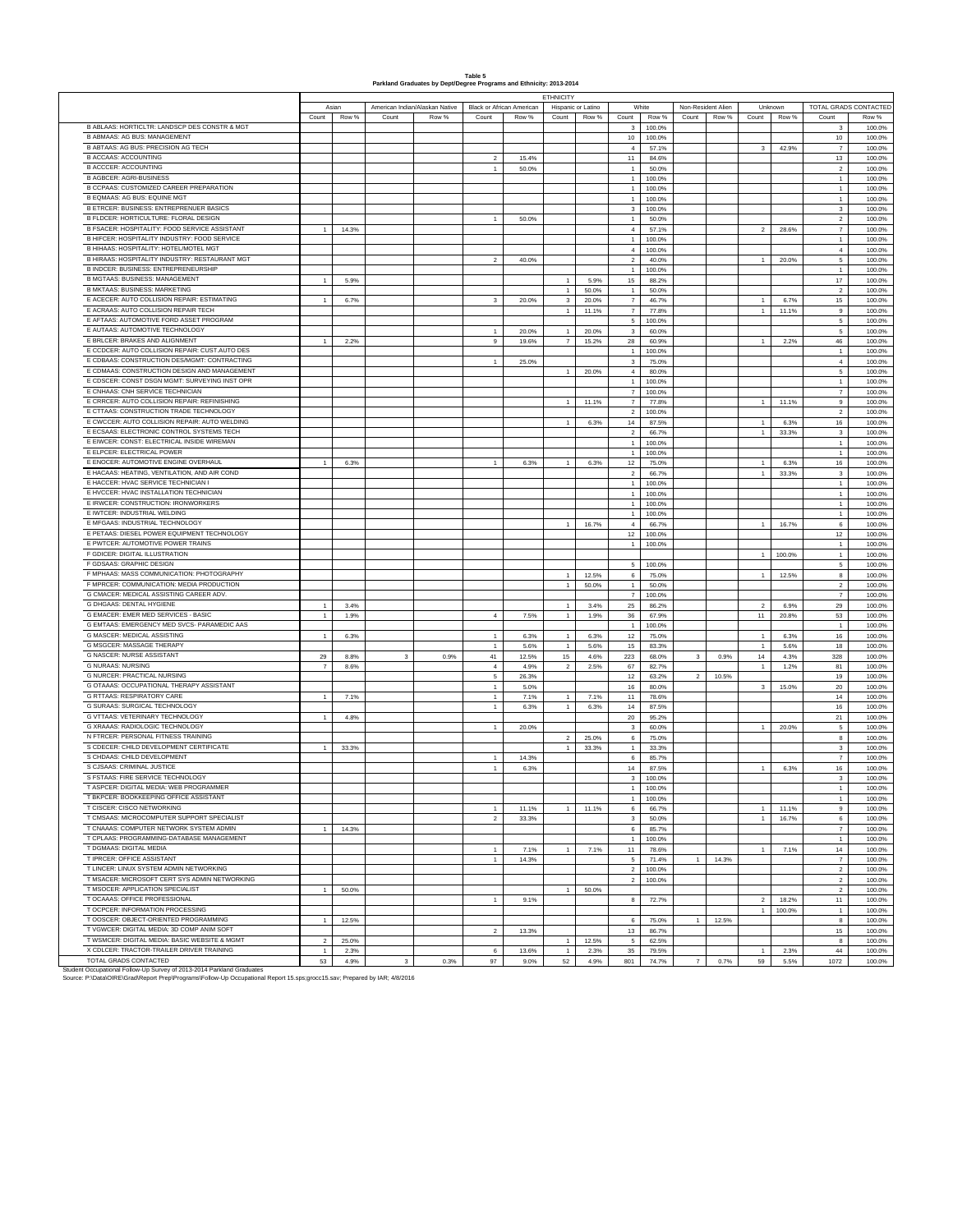| Table 6                                                             |
|---------------------------------------------------------------------|
| Parkland Graduates by Dept/Degree Programs and Age Range: 2013-2014 |

| TOTAL GRADS CONTACTED<br>17-20 yrs old<br>21-24 yrs old<br>25-30 yrs old<br>40-55 yrs old<br>31-39 yrs old<br>Over 55 yrs old<br>Row %<br>Row %<br>Row %<br>Count<br>Count<br>Count<br>Row %<br>Count<br>Count<br>Row %<br>Count<br>Row %<br>Count<br>Row %<br>Count<br>Row %<br>B ABLAAS: HORTICLTR: LANDSCP DES CONSTR & MGT<br>33.3%<br>33.3%<br>33.3%<br>100.0%<br>$\overline{1}$<br>$\overline{1}$<br>$\mathbf{1}$<br>3<br><b>B ABMAAS: AG BUS: MANAGEMENT</b><br>$\mathbf 2$<br>20.0%<br>8<br>80.0%<br>10<br>100.0%<br>B ABTAAS: AG BUS: PRECISION AG TECH<br>$\overline{4}$<br>57.1%<br>$\overline{2}$<br>28.6%<br>14.3%<br>100.0%<br>$\overline{7}$<br>$\overline{1}$<br><b>B ACCAAS: ACCOUNTING</b><br>$\mathbf{1}$<br>$\mathbf{1}$<br>$\mathbf 5$<br>38.5%<br>7.7%<br>6<br>46.2%<br>13<br>100.0%<br>7.7%<br><b>B ACCCER: ACCOUNTING</b><br>1<br>50.0%<br>$\mathbf{1}$<br>50.0%<br>$\overline{2}$<br>100.0%<br><b>B AGBCER: AGRI-BUSINESS</b><br>100.0%<br>$\mathbf{1}$<br>100.0%<br>$\overline{1}$<br>B CCPAAS: CUSTOMIZED CAREER PREPARATION<br>100.0%<br>1<br>100.0%<br>$\mathbf{1}$<br>B EQMAAS: AG BUS: EQUINE MGT<br>100.0%<br>1<br>100.0%<br>$\overline{1}$<br>B ETRCER: BUSINESS: ENTREPRENUER BASICS<br>$\mathbf{1}$<br>33.3%<br>$\mathbf{1}$<br>33.3%<br>$\mathbf{1}$<br>33.3%<br>3<br>100.0%<br>B FLDCER: HORTICULTURE: FLORAL DESIGN<br>$\mathbf{1}$<br>50.0%<br>50.0%<br>$\sqrt{2}$<br>100.0%<br>1<br>B FSACER: HOSPITALITY: FOOD SERVICE ASSISTANT<br>$\overline{2}$<br>28.6%<br>$\scriptstyle{7}$<br>100.0%<br>$\mathbf{1}$<br>14.3%<br>2<br>28.6%<br>$\mathbf{1}$<br>14.3%<br>14.3%<br>1<br>B HIFCER: HOSPITALITY INDUSTRY: FOOD SERVICE<br>$\mathbf{1}$<br>100.0%<br>$\overline{1}$<br>100.0%<br>B HIHAAS: HOSPITALITY: HOTEL/MOTEL MGT<br>$\mathbf{1}$<br>25.0%<br>$\overline{1}$<br>25.0%<br>25.0%<br>$\mathbf{1}$<br>25.0%<br>$\overline{4}$<br>100.0%<br>$\mathbf{1}$<br>B HIRAAS: HOSPITALITY INDUSTRY: RESTAURANT MGT<br>$\mathbf{1}$<br>20.0%<br>$\overline{\mathbf{c}}$<br>40.0%<br>$\mathbf{1}$<br>20.0%<br>$\mathbf{1}$<br>20.0%<br>5<br>100.0%<br>B INDCER: BUSINESS: ENTREPRENEURSHIP<br>$\mathbf{1}$<br>100.0%<br>$\mathbf{1}$<br>100.0%<br><b>B MGTAAS: BUSINESS: MANAGEMENT</b><br>3<br>17.6%<br>17<br>100.0%<br>4<br>23.5%<br>3<br>17.6%<br>5<br>29.4%<br>$\overline{a}$<br>11.8%<br><b>B MKTAAS: BUSINESS: MARKETING</b><br>$\mathbf{1}$<br>$\mathbf{1}$<br>50.0%<br>$\overline{2}$<br>100.0%<br>50.0%<br>E ACECER: AUTO COLLISION REPAIR: ESTIMATING<br>$\mathbf 3$<br>6<br>40.0%<br>20.0%<br>$\overline{4}$<br>26.7%<br>$\mathbf{1}$<br>6.7%<br>6.7%<br>15<br>100.0%<br>$\mathbf{1}$<br>E ACRAAS: AUTO COLLISION REPAIR TECH<br>$\mathbf{1}$<br>11.1%<br>$\overline{7}$<br>$\mathbf{1}$<br>11.1%<br>9<br>100.0%<br>77.8%<br>E AFTAAS: AUTOMOTIVE FORD ASSET PROGRAM<br>$\,$ 1 $\,$<br>$\mathbf 5$<br>$\overline{4}$<br>80.0%<br>100.0%<br>20.0%<br>E AUTAAS: AUTOMOTIVE TECHNOLOGY<br>5<br>100.0%<br>5<br>100.0%<br>E BRLCER: BRAKES AND ALIGNMENT<br>2.2%<br>$\overline{1}$<br>29<br>63.0%<br>$\overline{4}$<br>8.7%<br>10<br>21.7%<br>$\overline{2}$<br>4.3%<br>46<br>100.0%<br>E CCDCER: AUTO COLLISION REPAIR: CUST.AUTO DES<br>100.0%<br>100.0%<br>$\overline{1}$<br>$\overline{1}$<br>E CDBAAS: CONSTRUCTION DES/MGMT: CONTRACTING<br>$\mathbf{3}$<br>75.0%<br>25.0%<br>$\overline{4}$<br>100.0%<br>$\mathbf{1}$<br>E CDMAAS: CONSTRUCTION DESIGN AND MANAGEMENT<br>$\overline{1}$<br>20.0%<br>5<br>100.0%<br>4<br>80.0%<br>E CDSCER: CONST DSGN MGMT: SURVEYING INST OPR<br>1<br>100.0%<br>$\mathbf{1}$<br>100.0%<br>E CNHAAS: CNH SERVICE TECHNICIAN<br>$\overline{4}$<br>57.1%<br>3<br>42.9%<br>$\overline{7}$<br>100.0%<br>E CRRCER: AUTO COLLISION REPAIR: REFINISHING<br>5<br>55.6%<br>4<br>44.4%<br>9<br>100.0%<br>E CTTAAS: CONSTRUCTION TRADE TECHNOLOGY<br>$\overline{c}$<br>100.0%<br>$\overline{\mathbf{2}}$<br>100.0%<br>E CWCCER: AUTO COLLISION REPAIR: AUTO WELDING<br>5<br>31.3%<br>3<br>$\overline{a}$<br>12.5%<br>12.5%<br>$\overline{4}$<br>16<br>100.0%<br>18.8%<br>2<br>25.0%<br>E ECSAAS: ELECTRONIC CONTROL SYSTEMS TECH<br>$\overline{2}$<br>66.7%<br>33.3%<br>3<br>100.0%<br>$\mathbf{1}$<br>E EIWCER: CONST: ELECTRICAL INSIDE WIREMAN<br>100.0%<br>100.0%<br>$\mathbf{1}$<br>$\overline{1}$<br>E ELPCER: ELECTRICAL POWER<br>$\overline{1}$<br>100.0%<br>1<br>100.0%<br>E ENOCER: AUTOMOTIVE ENGINE OVERHAUL<br>100.0%<br>$\overline{4}$<br>25.0%<br>3<br>18.8%<br>3<br>18.8%<br>5<br>31.3%<br>$\mathbf{1}$<br>6.3%<br>16<br>E HACAAS: HEATING, VENTILATION, AND AIR COND<br>$\mathbf{1}$<br>$\mathbf{1}$<br>$\mathbf{1}$<br>33.3%<br>33.3%<br>$\mathbf{3}$<br>100.0%<br>33.3%<br>E HACCER: HVAC SERVICE TECHNICIAN I<br>$\mathbf{1}$<br>100.0%<br>$\overline{1}$<br>100.0%<br>E HVCCER: HVAC INSTALLATION TECHNICIAN<br>100.0%<br>100.0%<br>$\mathbf{1}$<br>$\overline{1}$<br>E IRWCER: CONSTRUCTION: IRONWORKERS<br>100.0%<br>100.0%<br>$\overline{1}$<br>$\overline{1}$<br>E IWTCER: INDUSTRIAL WELDING<br>100.0%<br>100.0%<br>$\overline{1}$<br>$\mathbf{1}$<br>E MFGAAS: INDUSTRIAL TECHNOLOGY<br>3<br>50.0%<br>$\mathbf{1}$<br>16.7%<br>$\mathbf{1}$<br>16.7%<br>$\mathbf{1}$<br>16.7%<br>6<br>100.0%<br>E PETAAS: DIESEL POWER EQUIPMENT TECHNOLOGY<br>$\overline{7}$<br>58.3%<br>5<br>41.7%<br>12<br>100.0%<br>E PWTCER: AUTOMOTIVE POWER TRAINS<br>100.0%<br>100.0%<br>$\mathbf{1}$<br>$\mathbf{1}$<br>F GDICER: DIGITAL ILLUSTRATION<br>$\mathbf{1}$<br>100.0%<br>$\overline{1}$<br>100.0%<br>F GDSAAS: GRAPHIC DESIGN<br>$\mathbf{1}$<br>20.0%<br>$\mathbf{1}$<br>20.0%<br>3<br>60.0%<br>5<br>100.0%<br>F MPHAAS: MASS COMMUNICATION: PHOTOGRAPHY<br>$\overline{2}$<br>25.0%<br>3<br>37.5%<br>$\mathbf{1}$<br>12.5%<br>$\mathbf{1}$<br>12.5%<br>$\mathbf{1}$<br>12.5%<br>8<br>100.0%<br>F MPRCER: COMMUNICATION: MEDIA PRODUCTION<br>$\mathbf{1}$<br>50.0%<br>$\mathbf{1}$<br>50.0%<br>$\overline{2}$<br>100.0%<br>G CMACER: MEDICAL ASSISTING CAREER ADV.<br>$\mathbf 3$<br>$\mathbf{3}$<br>42.9%<br>14.3%<br>100.0%<br>$\mathbf{1}$<br>42.9%<br>7<br>G DHGAAS: DENTAL HYGIENE<br>$\mathbf 5$<br>17.2%<br>$\overline{2}$<br>20.7%<br>16<br>55.2%<br>6.9%<br>29<br>100.0%<br>6<br>G EMACER: EMER MED SERVICES - BASIC<br>12<br>22.6%<br>22<br>41.5%<br>10<br>18.9%<br>$\overline{7}$<br>13.2%<br>$\mathbf{1}$<br>1.9%<br>1.9%<br>53<br>100.0%<br>$\mathbf{1}$<br>G EMTAAS: EMERGENCY MED SVCS- PARAMEDIC AAS<br>100.0%<br>100.0%<br>$\mathbf{1}$<br>$\overline{1}$<br><b>G MASCER: MEDICAL ASSISTING</b><br>$\mathbf 3$<br>18.8%<br>31.3%<br>16<br>100.0%<br>7<br>43.8%<br>5<br>$\overline{1}$<br>6.3%<br><b>G MSGCER: MASSAGE THERAPY</b><br>$\overline{4}$<br>11.1%<br>$\overline{7}$<br>22.2%<br>$\overline{2}$<br>$\overline{4}$<br>22.2%<br>18<br>100.0%<br>38.9%<br>5.6%<br>$\mathbf{1}$<br><b>G NASCER: NURSE ASSISTANT</b><br>$\overline{2}$<br>0.6%<br>131<br>39.9%<br>98<br>29.9%<br>46<br>14.0%<br>32<br>9.8%<br>16<br>4.9%<br>3<br>0.9%<br>328<br>100.0%<br><b>G NURAAS: NURSING</b><br>18<br>22<br>27.2%<br>23<br>28.4%<br>11<br>13.6%<br>81<br>100.0%<br>7<br>8.6%<br>22.2%<br>G NURCER: PRACTICAL NURSING<br>$\mathbf{3}$<br>$\overline{5}$<br>6<br>31.6%<br>19<br>100.0%<br>15.8%<br>26.3%<br>5<br>26.3%<br>G OTAAAS: OCCUPATIONAL THERAPY ASSISTANT<br>$\mathbf{1}$<br>5.0%<br>3<br>15.0%<br>$\overline{\mathbf{c}}$<br>3<br>15.0%<br>10<br>50.0%<br>10.0%<br>$\mathbf{1}$<br>5.0%<br>20<br>100.0%<br>G RTTAAS: RESPIRATORY CARE<br>$\overline{4}$<br>$\overline{4}$<br>28.6%<br>28.6%<br>$\mathbf{3}$<br>21.4%<br>3<br>21.4%<br>14<br>100.0%<br>G SURAAS: SURGICAL TECHNOLOGY<br>5<br>$\mathbf{1}$<br>6.3%<br>31.3%<br>$\overline{4}$<br>25.0%<br>5<br>31.3%<br>$\mathbf{1}$<br>6.3%<br>16<br>100.0%<br>G VTTAAS: VETERINARY TECHNOLOGY<br>$\overline{7}$<br>$\overline{2}$<br>6<br>28.6%<br>6<br>28.6%<br>33.3%<br>9.5%<br>21<br>100.0%<br>G XRAAAS: RADIOLOGIC TECHNOLOGY<br>100.0%<br>$\mathbf{1}$<br>$\mathbf{1}$<br>20.0%<br>$\overline{a}$<br>40.0%<br>$\overline{5}$<br>20.0%<br>$\mathbf{1}$<br>20.0%<br>N FTRCER: PERSONAL FITNESS TRAINING<br>37.5%<br>37.5%<br>12.5%<br>100.0%<br>12.5%<br>3<br>$\mathbf{1}$<br>3<br>$\mathbf{1}$<br>8<br>S CDECER: CHILD DEVELOPMENT CERTIFICATE<br>$\overline{2}$<br>66.7%<br>33.3%<br>3<br>100.0%<br>$\mathbf{1}$<br>S CHDAAS: CHILD DEVELOPMENT<br>14.3%<br>28.6%<br>14.3%<br>42.9%<br>$\overline{7}$<br>100.0%<br>$\mathbf{1}$<br>2<br>$\mathbf{1}$<br>3<br>S CJSAAS: CRIMINAL JUSTICE<br>$\mathbf 2$<br>12.5%<br>9<br>56.3%<br>$\overline{4}$<br>25.0%<br>$\mathbf{1}$<br>6.3%<br>16<br>100.0%<br>S FSTAAS: FIRE SERVICE TECHNOLOGY<br>33.3%<br>33.3%<br>$\mathbf{3}$<br>100.0%<br>$\mathbf{1}$<br>1<br>33.3%<br>$\mathbf{1}$<br>T ASPCER: DIGITAL MEDIA: WEB PROGRAMMER<br>$\mathbf{1}$<br>100.0%<br>$\mathbf{1}$<br>100.0%<br>T BKPCER: BOOKKEEPING OFFICE ASSISTANT<br>100.0%<br>$\mathbf{1}$<br>$\mathbf{1}$<br>100.0%<br>T CISCER: CISCO NETWORKING<br>22.2%<br>11.1%<br>3<br>33.3%<br>$\overline{2}$<br>22.2%<br>11.1%<br>9<br>100.0%<br>$\overline{2}$<br>$\mathbf{1}$<br>$\mathbf{1}$<br>T CMSAAS: MICROCOMPUTER SUPPORT SPECIALIST<br>$\mathbf{1}$<br>16.7%<br>$\mathbf{1}$<br>16.7%<br>$\overline{\mathbf{c}}$<br>33.3%<br>$\overline{2}$<br>33.3%<br>6<br>100.0%<br>T CNAAAS: COMPUTER NETWORK SYSTEM ADMIN<br>$\overline{2}$<br>$\sqrt{4}$<br>57.1%<br>14.3%<br>$\overline{7}$<br>100.0%<br>28.6%<br>$\mathbf{1}$<br>T CPLAAS: PROGRAMMING-DATABASE MANAGEMENT<br>$\mathbf{1}$<br>100.0%<br>$\mathbf{1}$<br>100.0%<br>T DGMAAS: DIGITAL MEDIA<br>14.3%<br>8<br>57.1%<br>$\mathbf{3}$<br>21.4%<br>$\mathbf{1}$<br>7.1%<br>14<br>100.0%<br>$\overline{\mathbf{2}}$<br>T IPRCER: OFFICE ASSISTANT<br>$\mathbf 2$<br>42.9%<br>14.3%<br>28.6%<br>$\mathbf{3}$<br>$\overline{7}$<br>100.0%<br>$\mathbf{1}$<br>$\mathbf{1}$<br>14.3%<br>T LINCER: LINUX SYSTEM ADMIN NETWORKING<br>$\mathbf{1}$<br>50.0%<br>$\mathbf{1}$<br>50.0%<br>$\overline{2}$<br>100.0%<br>T MSACER: MICROSOFT CERT SYS ADMIN NETWORKING<br>100.0%<br>$\mathbf{1}$<br>50.0%<br>$\mathbf{1}$<br>50.0%<br>$\overline{2}$<br>T MSOCER: APPLICATION SPECIALIST<br>$\mathbf{1}$<br>50.0%<br>$\mathbf{1}$<br>50.0%<br>$\overline{2}$<br>100.0%<br>T OCAAAS: OFFICE PROFESSIONAL<br>$\overline{\mathbf{c}}$<br>18.2%<br>$\mathbf{3}$<br>27.3%<br>5<br>45.5%<br>9.1%<br>11<br>100.0%<br>$\mathbf{1}$<br>T OCPCER: INFORMATION PROCESSING<br>100.0%<br>$\mathbf{1}$<br>$\mathbf{1}$<br>100.0%<br>T OOSCER: OBJECT-ORIENTED PROGRAMMING<br>50.0%<br>$\mathbf{1}$<br>12.5%<br>$\overline{2}$<br>25.0%<br>$\overline{4}$<br>$\ddot{\phantom{1}}$<br>12.5%<br>8<br>100.0%<br>T VGWCER: DIGITAL MEDIA: 3D COMP ANIM SOFT<br>5<br>9<br>60.0%<br>33.3%<br>$\mathbf{1}$<br>6.7%<br>15<br>100.0%<br>T WSMCER: DIGITAL MEDIA: BASIC WEBSITE & MGMT<br>12.5%<br>$\mathbf{1}$<br>$\mathbf{3}$<br>37.5%<br>3<br>37.5%<br>100.0%<br>$\overline{1}$<br>12.5%<br>8<br>X CDLCER: TRACTOR-TRAILER DRIVER TRAINING<br>5<br>9<br>20.5%<br>27.3%<br>44<br>100.0%<br>$\mathbf{1}$<br>2.3%<br>11.4%<br>12<br>15<br>34.1%<br>$\overline{2}$<br>4.5%<br>TOTAL GRADS CONTACTED<br>317<br>14.6%<br>1.1%<br>0.3%<br>280<br>26.1%<br>29.6%<br>201<br>18.8%<br>156<br>103<br>9.6%<br>12<br>1072<br>100.0%<br>3 |                                                                       | Under 17 |  |  |  |  |  |  |  |
|-----------------------------------------------------------------------------------------------------------------------------------------------------------------------------------------------------------------------------------------------------------------------------------------------------------------------------------------------------------------------------------------------------------------------------------------------------------------------------------------------------------------------------------------------------------------------------------------------------------------------------------------------------------------------------------------------------------------------------------------------------------------------------------------------------------------------------------------------------------------------------------------------------------------------------------------------------------------------------------------------------------------------------------------------------------------------------------------------------------------------------------------------------------------------------------------------------------------------------------------------------------------------------------------------------------------------------------------------------------------------------------------------------------------------------------------------------------------------------------------------------------------------------------------------------------------------------------------------------------------------------------------------------------------------------------------------------------------------------------------------------------------------------------------------------------------------------------------------------------------------------------------------------------------------------------------------------------------------------------------------------------------------------------------------------------------------------------------------------------------------------------------------------------------------------------------------------------------------------------------------------------------------------------------------------------------------------------------------------------------------------------------------------------------------------------------------------------------------------------------------------------------------------------------------------------------------------------------------------------------------------------------------------------------------------------------------------------------------------------------------------------------------------------------------------------------------------------------------------------------------------------------------------------------------------------------------------------------------------------------------------------------------------------------------------------------------------------------------------------------------------------------------------------------------------------------------------------------------------------------------------------------------------------------------------------------------------------------------------------------------------------------------------------------------------------------------------------------------------------------------------------------------------------------------------------------------------------------------------------------------------------------------------------------------------------------------------------------------------------------------------------------------------------------------------------------------------------------------------------------------------------------------------------------------------------------------------------------------------------------------------------------------------------------------------------------------------------------------------------------------------------------------------------------------------------------------------------------------------------------------------------------------------------------------------------------------------------------------------------------------------------------------------------------------------------------------------------------------------------------------------------------------------------------------------------------------------------------------------------------------------------------------------------------------------------------------------------------------------------------------------------------------------------------------------------------------------------------------------------------------------------------------------------------------------------------------------------------------------------------------------------------------------------------------------------------------------------------------------------------------------------------------------------------------------------------------------------------------------------------------------------------------------------------------------------------------------------------------------------------------------------------------------------------------------------------------------------------------------------------------------------------------------------------------------------------------------------------------------------------------------------------------------------------------------------------------------------------------------------------------------------------------------------------------------------------------------------------------------------------------------------------------------------------------------------------------------------------------------------------------------------------------------------------------------------------------------------------------------------------------------------------------------------------------------------------------------------------------------------------------------------------------------------------------------------------------------------------------------------------------------------------------------------------------------------------------------------------------------------------------------------------------------------------------------------------------------------------------------------------------------------------------------------------------------------------------------------------------------------------------------------------------------------------------------------------------------------------------------------------------------------------------------------------------------------------------------------------------------------------------------------------------------------------------------------------------------------------------------------------------------------------------------------------------------------------------------------------------------------------------------------------------------------------------------------------------------------------------------------------------------------------------------------------------------------------------------------------------------------------------------------------------------------------------------------------------------------------------------------------------------------------------------------------------------------------------------------------------------------------------------------------------------------------------------------------------------------------------------------------------------------------------------------------------------------------------------------------------------------------------------------------------------------------------------------------------------------------------------------------------------------------------------------------------------------------------------------------------------------------------------------------------------------------------------------------------------------------------------------------------------------------------------------------------------------------------------------------------------------------------------------------------------------------------------------------------------------------------------------------------------------------------------------------------------------------------------------------------------------------------------------------------------------------------------------------------------------------------------------------------------------------------------------------------------------------------------------------------------------------------------------------------------------------------------------------------------------------------------------------------------------------------------------------------------------------------------------------------------------------------------------------------------------------------------------------------------------------------------------------------------------------------------------------------------------------------------------------------------------------------------------------------------------------------------------------------------------------------------------------------------------------------------------------------------------------------------------------------------------------------------------------------------------------------------------------------------------------------------------------------------------------------------------------------------------------------------------------------------------------------------------------------------------------------------------------------------------------------------------------------------------------------------------------------------------------------------------------------------------------------------------------------------------------------------------------------------------------------------------------------------------------------------------------------------------------------------------------------------------------------------------------------------------------------------------------------------------------------------------------------------------------------------------------------------------------------------------------------------------------------------------------------------------------------------------------------------------------------------------------------------------------------------------------------------------------------------------------------------------------------------------------------------------------------------------------------------------------------------------------------------------------------------------------------------------------------------------------|-----------------------------------------------------------------------|----------|--|--|--|--|--|--|--|
|                                                                                                                                                                                                                                                                                                                                                                                                                                                                                                                                                                                                                                                                                                                                                                                                                                                                                                                                                                                                                                                                                                                                                                                                                                                                                                                                                                                                                                                                                                                                                                                                                                                                                                                                                                                                                                                                                                                                                                                                                                                                                                                                                                                                                                                                                                                                                                                                                                                                                                                                                                                                                                                                                                                                                                                                                                                                                                                                                                                                                                                                                                                                                                                                                                                                                                                                                                                                                                                                                                                                                                                                                                                                                                                                                                                                                                                                                                                                                                                                                                                                                                                                                                                                                                                                                                                                                                                                                                                                                                                                                                                                                                                                                                                                                                                                                                                                                                                                                                                                                                                                                                                                                                                                                                                                                                                                                                                                                                                                                                                                                                                                                                                                                                                                                                                                                                                                                                                                                                                                                                                                                                                                                                                                                                                                                                                                                                                                                                                                                                                                                                                                                                                                                                                                                                                                                                                                                                                                                                                                                                                                                                                                                                                                                                                                                                                                                                                                                                                                                                                                                                                                                                                                                                                                                                                                                                                                                                                                                                                                                                                                                                                                                                                                                                                                                                                                                                                                                                                                                                                                                                                                                                                                                                                                                                                                                                                                                                                                                                                                                                                                                                                                                                                                                                                                                                                                                                                                                                                                                                                                                                                                                                                                                                                                                                                                                                                                                                                                                                                                                                                                                                                                                                                                                                                                                                                                                                                                                                                                                                                                                                                                                                                                                                                                                                                                                                                                                                                                                                                                                                                                                                                                                                                                                 |                                                                       |          |  |  |  |  |  |  |  |
|                                                                                                                                                                                                                                                                                                                                                                                                                                                                                                                                                                                                                                                                                                                                                                                                                                                                                                                                                                                                                                                                                                                                                                                                                                                                                                                                                                                                                                                                                                                                                                                                                                                                                                                                                                                                                                                                                                                                                                                                                                                                                                                                                                                                                                                                                                                                                                                                                                                                                                                                                                                                                                                                                                                                                                                                                                                                                                                                                                                                                                                                                                                                                                                                                                                                                                                                                                                                                                                                                                                                                                                                                                                                                                                                                                                                                                                                                                                                                                                                                                                                                                                                                                                                                                                                                                                                                                                                                                                                                                                                                                                                                                                                                                                                                                                                                                                                                                                                                                                                                                                                                                                                                                                                                                                                                                                                                                                                                                                                                                                                                                                                                                                                                                                                                                                                                                                                                                                                                                                                                                                                                                                                                                                                                                                                                                                                                                                                                                                                                                                                                                                                                                                                                                                                                                                                                                                                                                                                                                                                                                                                                                                                                                                                                                                                                                                                                                                                                                                                                                                                                                                                                                                                                                                                                                                                                                                                                                                                                                                                                                                                                                                                                                                                                                                                                                                                                                                                                                                                                                                                                                                                                                                                                                                                                                                                                                                                                                                                                                                                                                                                                                                                                                                                                                                                                                                                                                                                                                                                                                                                                                                                                                                                                                                                                                                                                                                                                                                                                                                                                                                                                                                                                                                                                                                                                                                                                                                                                                                                                                                                                                                                                                                                                                                                                                                                                                                                                                                                                                                                                                                                                                                                                                                                                 |                                                                       |          |  |  |  |  |  |  |  |
|                                                                                                                                                                                                                                                                                                                                                                                                                                                                                                                                                                                                                                                                                                                                                                                                                                                                                                                                                                                                                                                                                                                                                                                                                                                                                                                                                                                                                                                                                                                                                                                                                                                                                                                                                                                                                                                                                                                                                                                                                                                                                                                                                                                                                                                                                                                                                                                                                                                                                                                                                                                                                                                                                                                                                                                                                                                                                                                                                                                                                                                                                                                                                                                                                                                                                                                                                                                                                                                                                                                                                                                                                                                                                                                                                                                                                                                                                                                                                                                                                                                                                                                                                                                                                                                                                                                                                                                                                                                                                                                                                                                                                                                                                                                                                                                                                                                                                                                                                                                                                                                                                                                                                                                                                                                                                                                                                                                                                                                                                                                                                                                                                                                                                                                                                                                                                                                                                                                                                                                                                                                                                                                                                                                                                                                                                                                                                                                                                                                                                                                                                                                                                                                                                                                                                                                                                                                                                                                                                                                                                                                                                                                                                                                                                                                                                                                                                                                                                                                                                                                                                                                                                                                                                                                                                                                                                                                                                                                                                                                                                                                                                                                                                                                                                                                                                                                                                                                                                                                                                                                                                                                                                                                                                                                                                                                                                                                                                                                                                                                                                                                                                                                                                                                                                                                                                                                                                                                                                                                                                                                                                                                                                                                                                                                                                                                                                                                                                                                                                                                                                                                                                                                                                                                                                                                                                                                                                                                                                                                                                                                                                                                                                                                                                                                                                                                                                                                                                                                                                                                                                                                                                                                                                                                                                 |                                                                       |          |  |  |  |  |  |  |  |
|                                                                                                                                                                                                                                                                                                                                                                                                                                                                                                                                                                                                                                                                                                                                                                                                                                                                                                                                                                                                                                                                                                                                                                                                                                                                                                                                                                                                                                                                                                                                                                                                                                                                                                                                                                                                                                                                                                                                                                                                                                                                                                                                                                                                                                                                                                                                                                                                                                                                                                                                                                                                                                                                                                                                                                                                                                                                                                                                                                                                                                                                                                                                                                                                                                                                                                                                                                                                                                                                                                                                                                                                                                                                                                                                                                                                                                                                                                                                                                                                                                                                                                                                                                                                                                                                                                                                                                                                                                                                                                                                                                                                                                                                                                                                                                                                                                                                                                                                                                                                                                                                                                                                                                                                                                                                                                                                                                                                                                                                                                                                                                                                                                                                                                                                                                                                                                                                                                                                                                                                                                                                                                                                                                                                                                                                                                                                                                                                                                                                                                                                                                                                                                                                                                                                                                                                                                                                                                                                                                                                                                                                                                                                                                                                                                                                                                                                                                                                                                                                                                                                                                                                                                                                                                                                                                                                                                                                                                                                                                                                                                                                                                                                                                                                                                                                                                                                                                                                                                                                                                                                                                                                                                                                                                                                                                                                                                                                                                                                                                                                                                                                                                                                                                                                                                                                                                                                                                                                                                                                                                                                                                                                                                                                                                                                                                                                                                                                                                                                                                                                                                                                                                                                                                                                                                                                                                                                                                                                                                                                                                                                                                                                                                                                                                                                                                                                                                                                                                                                                                                                                                                                                                                                                                                                                 |                                                                       |          |  |  |  |  |  |  |  |
|                                                                                                                                                                                                                                                                                                                                                                                                                                                                                                                                                                                                                                                                                                                                                                                                                                                                                                                                                                                                                                                                                                                                                                                                                                                                                                                                                                                                                                                                                                                                                                                                                                                                                                                                                                                                                                                                                                                                                                                                                                                                                                                                                                                                                                                                                                                                                                                                                                                                                                                                                                                                                                                                                                                                                                                                                                                                                                                                                                                                                                                                                                                                                                                                                                                                                                                                                                                                                                                                                                                                                                                                                                                                                                                                                                                                                                                                                                                                                                                                                                                                                                                                                                                                                                                                                                                                                                                                                                                                                                                                                                                                                                                                                                                                                                                                                                                                                                                                                                                                                                                                                                                                                                                                                                                                                                                                                                                                                                                                                                                                                                                                                                                                                                                                                                                                                                                                                                                                                                                                                                                                                                                                                                                                                                                                                                                                                                                                                                                                                                                                                                                                                                                                                                                                                                                                                                                                                                                                                                                                                                                                                                                                                                                                                                                                                                                                                                                                                                                                                                                                                                                                                                                                                                                                                                                                                                                                                                                                                                                                                                                                                                                                                                                                                                                                                                                                                                                                                                                                                                                                                                                                                                                                                                                                                                                                                                                                                                                                                                                                                                                                                                                                                                                                                                                                                                                                                                                                                                                                                                                                                                                                                                                                                                                                                                                                                                                                                                                                                                                                                                                                                                                                                                                                                                                                                                                                                                                                                                                                                                                                                                                                                                                                                                                                                                                                                                                                                                                                                                                                                                                                                                                                                                                                                 |                                                                       |          |  |  |  |  |  |  |  |
|                                                                                                                                                                                                                                                                                                                                                                                                                                                                                                                                                                                                                                                                                                                                                                                                                                                                                                                                                                                                                                                                                                                                                                                                                                                                                                                                                                                                                                                                                                                                                                                                                                                                                                                                                                                                                                                                                                                                                                                                                                                                                                                                                                                                                                                                                                                                                                                                                                                                                                                                                                                                                                                                                                                                                                                                                                                                                                                                                                                                                                                                                                                                                                                                                                                                                                                                                                                                                                                                                                                                                                                                                                                                                                                                                                                                                                                                                                                                                                                                                                                                                                                                                                                                                                                                                                                                                                                                                                                                                                                                                                                                                                                                                                                                                                                                                                                                                                                                                                                                                                                                                                                                                                                                                                                                                                                                                                                                                                                                                                                                                                                                                                                                                                                                                                                                                                                                                                                                                                                                                                                                                                                                                                                                                                                                                                                                                                                                                                                                                                                                                                                                                                                                                                                                                                                                                                                                                                                                                                                                                                                                                                                                                                                                                                                                                                                                                                                                                                                                                                                                                                                                                                                                                                                                                                                                                                                                                                                                                                                                                                                                                                                                                                                                                                                                                                                                                                                                                                                                                                                                                                                                                                                                                                                                                                                                                                                                                                                                                                                                                                                                                                                                                                                                                                                                                                                                                                                                                                                                                                                                                                                                                                                                                                                                                                                                                                                                                                                                                                                                                                                                                                                                                                                                                                                                                                                                                                                                                                                                                                                                                                                                                                                                                                                                                                                                                                                                                                                                                                                                                                                                                                                                                                                                                 |                                                                       |          |  |  |  |  |  |  |  |
|                                                                                                                                                                                                                                                                                                                                                                                                                                                                                                                                                                                                                                                                                                                                                                                                                                                                                                                                                                                                                                                                                                                                                                                                                                                                                                                                                                                                                                                                                                                                                                                                                                                                                                                                                                                                                                                                                                                                                                                                                                                                                                                                                                                                                                                                                                                                                                                                                                                                                                                                                                                                                                                                                                                                                                                                                                                                                                                                                                                                                                                                                                                                                                                                                                                                                                                                                                                                                                                                                                                                                                                                                                                                                                                                                                                                                                                                                                                                                                                                                                                                                                                                                                                                                                                                                                                                                                                                                                                                                                                                                                                                                                                                                                                                                                                                                                                                                                                                                                                                                                                                                                                                                                                                                                                                                                                                                                                                                                                                                                                                                                                                                                                                                                                                                                                                                                                                                                                                                                                                                                                                                                                                                                                                                                                                                                                                                                                                                                                                                                                                                                                                                                                                                                                                                                                                                                                                                                                                                                                                                                                                                                                                                                                                                                                                                                                                                                                                                                                                                                                                                                                                                                                                                                                                                                                                                                                                                                                                                                                                                                                                                                                                                                                                                                                                                                                                                                                                                                                                                                                                                                                                                                                                                                                                                                                                                                                                                                                                                                                                                                                                                                                                                                                                                                                                                                                                                                                                                                                                                                                                                                                                                                                                                                                                                                                                                                                                                                                                                                                                                                                                                                                                                                                                                                                                                                                                                                                                                                                                                                                                                                                                                                                                                                                                                                                                                                                                                                                                                                                                                                                                                                                                                                                                                 |                                                                       |          |  |  |  |  |  |  |  |
|                                                                                                                                                                                                                                                                                                                                                                                                                                                                                                                                                                                                                                                                                                                                                                                                                                                                                                                                                                                                                                                                                                                                                                                                                                                                                                                                                                                                                                                                                                                                                                                                                                                                                                                                                                                                                                                                                                                                                                                                                                                                                                                                                                                                                                                                                                                                                                                                                                                                                                                                                                                                                                                                                                                                                                                                                                                                                                                                                                                                                                                                                                                                                                                                                                                                                                                                                                                                                                                                                                                                                                                                                                                                                                                                                                                                                                                                                                                                                                                                                                                                                                                                                                                                                                                                                                                                                                                                                                                                                                                                                                                                                                                                                                                                                                                                                                                                                                                                                                                                                                                                                                                                                                                                                                                                                                                                                                                                                                                                                                                                                                                                                                                                                                                                                                                                                                                                                                                                                                                                                                                                                                                                                                                                                                                                                                                                                                                                                                                                                                                                                                                                                                                                                                                                                                                                                                                                                                                                                                                                                                                                                                                                                                                                                                                                                                                                                                                                                                                                                                                                                                                                                                                                                                                                                                                                                                                                                                                                                                                                                                                                                                                                                                                                                                                                                                                                                                                                                                                                                                                                                                                                                                                                                                                                                                                                                                                                                                                                                                                                                                                                                                                                                                                                                                                                                                                                                                                                                                                                                                                                                                                                                                                                                                                                                                                                                                                                                                                                                                                                                                                                                                                                                                                                                                                                                                                                                                                                                                                                                                                                                                                                                                                                                                                                                                                                                                                                                                                                                                                                                                                                                                                                                                                                                 |                                                                       |          |  |  |  |  |  |  |  |
|                                                                                                                                                                                                                                                                                                                                                                                                                                                                                                                                                                                                                                                                                                                                                                                                                                                                                                                                                                                                                                                                                                                                                                                                                                                                                                                                                                                                                                                                                                                                                                                                                                                                                                                                                                                                                                                                                                                                                                                                                                                                                                                                                                                                                                                                                                                                                                                                                                                                                                                                                                                                                                                                                                                                                                                                                                                                                                                                                                                                                                                                                                                                                                                                                                                                                                                                                                                                                                                                                                                                                                                                                                                                                                                                                                                                                                                                                                                                                                                                                                                                                                                                                                                                                                                                                                                                                                                                                                                                                                                                                                                                                                                                                                                                                                                                                                                                                                                                                                                                                                                                                                                                                                                                                                                                                                                                                                                                                                                                                                                                                                                                                                                                                                                                                                                                                                                                                                                                                                                                                                                                                                                                                                                                                                                                                                                                                                                                                                                                                                                                                                                                                                                                                                                                                                                                                                                                                                                                                                                                                                                                                                                                                                                                                                                                                                                                                                                                                                                                                                                                                                                                                                                                                                                                                                                                                                                                                                                                                                                                                                                                                                                                                                                                                                                                                                                                                                                                                                                                                                                                                                                                                                                                                                                                                                                                                                                                                                                                                                                                                                                                                                                                                                                                                                                                                                                                                                                                                                                                                                                                                                                                                                                                                                                                                                                                                                                                                                                                                                                                                                                                                                                                                                                                                                                                                                                                                                                                                                                                                                                                                                                                                                                                                                                                                                                                                                                                                                                                                                                                                                                                                                                                                                                                                 |                                                                       |          |  |  |  |  |  |  |  |
|                                                                                                                                                                                                                                                                                                                                                                                                                                                                                                                                                                                                                                                                                                                                                                                                                                                                                                                                                                                                                                                                                                                                                                                                                                                                                                                                                                                                                                                                                                                                                                                                                                                                                                                                                                                                                                                                                                                                                                                                                                                                                                                                                                                                                                                                                                                                                                                                                                                                                                                                                                                                                                                                                                                                                                                                                                                                                                                                                                                                                                                                                                                                                                                                                                                                                                                                                                                                                                                                                                                                                                                                                                                                                                                                                                                                                                                                                                                                                                                                                                                                                                                                                                                                                                                                                                                                                                                                                                                                                                                                                                                                                                                                                                                                                                                                                                                                                                                                                                                                                                                                                                                                                                                                                                                                                                                                                                                                                                                                                                                                                                                                                                                                                                                                                                                                                                                                                                                                                                                                                                                                                                                                                                                                                                                                                                                                                                                                                                                                                                                                                                                                                                                                                                                                                                                                                                                                                                                                                                                                                                                                                                                                                                                                                                                                                                                                                                                                                                                                                                                                                                                                                                                                                                                                                                                                                                                                                                                                                                                                                                                                                                                                                                                                                                                                                                                                                                                                                                                                                                                                                                                                                                                                                                                                                                                                                                                                                                                                                                                                                                                                                                                                                                                                                                                                                                                                                                                                                                                                                                                                                                                                                                                                                                                                                                                                                                                                                                                                                                                                                                                                                                                                                                                                                                                                                                                                                                                                                                                                                                                                                                                                                                                                                                                                                                                                                                                                                                                                                                                                                                                                                                                                                                                                                 |                                                                       |          |  |  |  |  |  |  |  |
|                                                                                                                                                                                                                                                                                                                                                                                                                                                                                                                                                                                                                                                                                                                                                                                                                                                                                                                                                                                                                                                                                                                                                                                                                                                                                                                                                                                                                                                                                                                                                                                                                                                                                                                                                                                                                                                                                                                                                                                                                                                                                                                                                                                                                                                                                                                                                                                                                                                                                                                                                                                                                                                                                                                                                                                                                                                                                                                                                                                                                                                                                                                                                                                                                                                                                                                                                                                                                                                                                                                                                                                                                                                                                                                                                                                                                                                                                                                                                                                                                                                                                                                                                                                                                                                                                                                                                                                                                                                                                                                                                                                                                                                                                                                                                                                                                                                                                                                                                                                                                                                                                                                                                                                                                                                                                                                                                                                                                                                                                                                                                                                                                                                                                                                                                                                                                                                                                                                                                                                                                                                                                                                                                                                                                                                                                                                                                                                                                                                                                                                                                                                                                                                                                                                                                                                                                                                                                                                                                                                                                                                                                                                                                                                                                                                                                                                                                                                                                                                                                                                                                                                                                                                                                                                                                                                                                                                                                                                                                                                                                                                                                                                                                                                                                                                                                                                                                                                                                                                                                                                                                                                                                                                                                                                                                                                                                                                                                                                                                                                                                                                                                                                                                                                                                                                                                                                                                                                                                                                                                                                                                                                                                                                                                                                                                                                                                                                                                                                                                                                                                                                                                                                                                                                                                                                                                                                                                                                                                                                                                                                                                                                                                                                                                                                                                                                                                                                                                                                                                                                                                                                                                                                                                                                                                 |                                                                       |          |  |  |  |  |  |  |  |
|                                                                                                                                                                                                                                                                                                                                                                                                                                                                                                                                                                                                                                                                                                                                                                                                                                                                                                                                                                                                                                                                                                                                                                                                                                                                                                                                                                                                                                                                                                                                                                                                                                                                                                                                                                                                                                                                                                                                                                                                                                                                                                                                                                                                                                                                                                                                                                                                                                                                                                                                                                                                                                                                                                                                                                                                                                                                                                                                                                                                                                                                                                                                                                                                                                                                                                                                                                                                                                                                                                                                                                                                                                                                                                                                                                                                                                                                                                                                                                                                                                                                                                                                                                                                                                                                                                                                                                                                                                                                                                                                                                                                                                                                                                                                                                                                                                                                                                                                                                                                                                                                                                                                                                                                                                                                                                                                                                                                                                                                                                                                                                                                                                                                                                                                                                                                                                                                                                                                                                                                                                                                                                                                                                                                                                                                                                                                                                                                                                                                                                                                                                                                                                                                                                                                                                                                                                                                                                                                                                                                                                                                                                                                                                                                                                                                                                                                                                                                                                                                                                                                                                                                                                                                                                                                                                                                                                                                                                                                                                                                                                                                                                                                                                                                                                                                                                                                                                                                                                                                                                                                                                                                                                                                                                                                                                                                                                                                                                                                                                                                                                                                                                                                                                                                                                                                                                                                                                                                                                                                                                                                                                                                                                                                                                                                                                                                                                                                                                                                                                                                                                                                                                                                                                                                                                                                                                                                                                                                                                                                                                                                                                                                                                                                                                                                                                                                                                                                                                                                                                                                                                                                                                                                                                                                                 |                                                                       |          |  |  |  |  |  |  |  |
|                                                                                                                                                                                                                                                                                                                                                                                                                                                                                                                                                                                                                                                                                                                                                                                                                                                                                                                                                                                                                                                                                                                                                                                                                                                                                                                                                                                                                                                                                                                                                                                                                                                                                                                                                                                                                                                                                                                                                                                                                                                                                                                                                                                                                                                                                                                                                                                                                                                                                                                                                                                                                                                                                                                                                                                                                                                                                                                                                                                                                                                                                                                                                                                                                                                                                                                                                                                                                                                                                                                                                                                                                                                                                                                                                                                                                                                                                                                                                                                                                                                                                                                                                                                                                                                                                                                                                                                                                                                                                                                                                                                                                                                                                                                                                                                                                                                                                                                                                                                                                                                                                                                                                                                                                                                                                                                                                                                                                                                                                                                                                                                                                                                                                                                                                                                                                                                                                                                                                                                                                                                                                                                                                                                                                                                                                                                                                                                                                                                                                                                                                                                                                                                                                                                                                                                                                                                                                                                                                                                                                                                                                                                                                                                                                                                                                                                                                                                                                                                                                                                                                                                                                                                                                                                                                                                                                                                                                                                                                                                                                                                                                                                                                                                                                                                                                                                                                                                                                                                                                                                                                                                                                                                                                                                                                                                                                                                                                                                                                                                                                                                                                                                                                                                                                                                                                                                                                                                                                                                                                                                                                                                                                                                                                                                                                                                                                                                                                                                                                                                                                                                                                                                                                                                                                                                                                                                                                                                                                                                                                                                                                                                                                                                                                                                                                                                                                                                                                                                                                                                                                                                                                                                                                                                                                 |                                                                       |          |  |  |  |  |  |  |  |
|                                                                                                                                                                                                                                                                                                                                                                                                                                                                                                                                                                                                                                                                                                                                                                                                                                                                                                                                                                                                                                                                                                                                                                                                                                                                                                                                                                                                                                                                                                                                                                                                                                                                                                                                                                                                                                                                                                                                                                                                                                                                                                                                                                                                                                                                                                                                                                                                                                                                                                                                                                                                                                                                                                                                                                                                                                                                                                                                                                                                                                                                                                                                                                                                                                                                                                                                                                                                                                                                                                                                                                                                                                                                                                                                                                                                                                                                                                                                                                                                                                                                                                                                                                                                                                                                                                                                                                                                                                                                                                                                                                                                                                                                                                                                                                                                                                                                                                                                                                                                                                                                                                                                                                                                                                                                                                                                                                                                                                                                                                                                                                                                                                                                                                                                                                                                                                                                                                                                                                                                                                                                                                                                                                                                                                                                                                                                                                                                                                                                                                                                                                                                                                                                                                                                                                                                                                                                                                                                                                                                                                                                                                                                                                                                                                                                                                                                                                                                                                                                                                                                                                                                                                                                                                                                                                                                                                                                                                                                                                                                                                                                                                                                                                                                                                                                                                                                                                                                                                                                                                                                                                                                                                                                                                                                                                                                                                                                                                                                                                                                                                                                                                                                                                                                                                                                                                                                                                                                                                                                                                                                                                                                                                                                                                                                                                                                                                                                                                                                                                                                                                                                                                                                                                                                                                                                                                                                                                                                                                                                                                                                                                                                                                                                                                                                                                                                                                                                                                                                                                                                                                                                                                                                                                                                                 |                                                                       |          |  |  |  |  |  |  |  |
|                                                                                                                                                                                                                                                                                                                                                                                                                                                                                                                                                                                                                                                                                                                                                                                                                                                                                                                                                                                                                                                                                                                                                                                                                                                                                                                                                                                                                                                                                                                                                                                                                                                                                                                                                                                                                                                                                                                                                                                                                                                                                                                                                                                                                                                                                                                                                                                                                                                                                                                                                                                                                                                                                                                                                                                                                                                                                                                                                                                                                                                                                                                                                                                                                                                                                                                                                                                                                                                                                                                                                                                                                                                                                                                                                                                                                                                                                                                                                                                                                                                                                                                                                                                                                                                                                                                                                                                                                                                                                                                                                                                                                                                                                                                                                                                                                                                                                                                                                                                                                                                                                                                                                                                                                                                                                                                                                                                                                                                                                                                                                                                                                                                                                                                                                                                                                                                                                                                                                                                                                                                                                                                                                                                                                                                                                                                                                                                                                                                                                                                                                                                                                                                                                                                                                                                                                                                                                                                                                                                                                                                                                                                                                                                                                                                                                                                                                                                                                                                                                                                                                                                                                                                                                                                                                                                                                                                                                                                                                                                                                                                                                                                                                                                                                                                                                                                                                                                                                                                                                                                                                                                                                                                                                                                                                                                                                                                                                                                                                                                                                                                                                                                                                                                                                                                                                                                                                                                                                                                                                                                                                                                                                                                                                                                                                                                                                                                                                                                                                                                                                                                                                                                                                                                                                                                                                                                                                                                                                                                                                                                                                                                                                                                                                                                                                                                                                                                                                                                                                                                                                                                                                                                                                                                                                 |                                                                       |          |  |  |  |  |  |  |  |
|                                                                                                                                                                                                                                                                                                                                                                                                                                                                                                                                                                                                                                                                                                                                                                                                                                                                                                                                                                                                                                                                                                                                                                                                                                                                                                                                                                                                                                                                                                                                                                                                                                                                                                                                                                                                                                                                                                                                                                                                                                                                                                                                                                                                                                                                                                                                                                                                                                                                                                                                                                                                                                                                                                                                                                                                                                                                                                                                                                                                                                                                                                                                                                                                                                                                                                                                                                                                                                                                                                                                                                                                                                                                                                                                                                                                                                                                                                                                                                                                                                                                                                                                                                                                                                                                                                                                                                                                                                                                                                                                                                                                                                                                                                                                                                                                                                                                                                                                                                                                                                                                                                                                                                                                                                                                                                                                                                                                                                                                                                                                                                                                                                                                                                                                                                                                                                                                                                                                                                                                                                                                                                                                                                                                                                                                                                                                                                                                                                                                                                                                                                                                                                                                                                                                                                                                                                                                                                                                                                                                                                                                                                                                                                                                                                                                                                                                                                                                                                                                                                                                                                                                                                                                                                                                                                                                                                                                                                                                                                                                                                                                                                                                                                                                                                                                                                                                                                                                                                                                                                                                                                                                                                                                                                                                                                                                                                                                                                                                                                                                                                                                                                                                                                                                                                                                                                                                                                                                                                                                                                                                                                                                                                                                                                                                                                                                                                                                                                                                                                                                                                                                                                                                                                                                                                                                                                                                                                                                                                                                                                                                                                                                                                                                                                                                                                                                                                                                                                                                                                                                                                                                                                                                                                                                                 |                                                                       |          |  |  |  |  |  |  |  |
|                                                                                                                                                                                                                                                                                                                                                                                                                                                                                                                                                                                                                                                                                                                                                                                                                                                                                                                                                                                                                                                                                                                                                                                                                                                                                                                                                                                                                                                                                                                                                                                                                                                                                                                                                                                                                                                                                                                                                                                                                                                                                                                                                                                                                                                                                                                                                                                                                                                                                                                                                                                                                                                                                                                                                                                                                                                                                                                                                                                                                                                                                                                                                                                                                                                                                                                                                                                                                                                                                                                                                                                                                                                                                                                                                                                                                                                                                                                                                                                                                                                                                                                                                                                                                                                                                                                                                                                                                                                                                                                                                                                                                                                                                                                                                                                                                                                                                                                                                                                                                                                                                                                                                                                                                                                                                                                                                                                                                                                                                                                                                                                                                                                                                                                                                                                                                                                                                                                                                                                                                                                                                                                                                                                                                                                                                                                                                                                                                                                                                                                                                                                                                                                                                                                                                                                                                                                                                                                                                                                                                                                                                                                                                                                                                                                                                                                                                                                                                                                                                                                                                                                                                                                                                                                                                                                                                                                                                                                                                                                                                                                                                                                                                                                                                                                                                                                                                                                                                                                                                                                                                                                                                                                                                                                                                                                                                                                                                                                                                                                                                                                                                                                                                                                                                                                                                                                                                                                                                                                                                                                                                                                                                                                                                                                                                                                                                                                                                                                                                                                                                                                                                                                                                                                                                                                                                                                                                                                                                                                                                                                                                                                                                                                                                                                                                                                                                                                                                                                                                                                                                                                                                                                                                                                                                 |                                                                       |          |  |  |  |  |  |  |  |
|                                                                                                                                                                                                                                                                                                                                                                                                                                                                                                                                                                                                                                                                                                                                                                                                                                                                                                                                                                                                                                                                                                                                                                                                                                                                                                                                                                                                                                                                                                                                                                                                                                                                                                                                                                                                                                                                                                                                                                                                                                                                                                                                                                                                                                                                                                                                                                                                                                                                                                                                                                                                                                                                                                                                                                                                                                                                                                                                                                                                                                                                                                                                                                                                                                                                                                                                                                                                                                                                                                                                                                                                                                                                                                                                                                                                                                                                                                                                                                                                                                                                                                                                                                                                                                                                                                                                                                                                                                                                                                                                                                                                                                                                                                                                                                                                                                                                                                                                                                                                                                                                                                                                                                                                                                                                                                                                                                                                                                                                                                                                                                                                                                                                                                                                                                                                                                                                                                                                                                                                                                                                                                                                                                                                                                                                                                                                                                                                                                                                                                                                                                                                                                                                                                                                                                                                                                                                                                                                                                                                                                                                                                                                                                                                                                                                                                                                                                                                                                                                                                                                                                                                                                                                                                                                                                                                                                                                                                                                                                                                                                                                                                                                                                                                                                                                                                                                                                                                                                                                                                                                                                                                                                                                                                                                                                                                                                                                                                                                                                                                                                                                                                                                                                                                                                                                                                                                                                                                                                                                                                                                                                                                                                                                                                                                                                                                                                                                                                                                                                                                                                                                                                                                                                                                                                                                                                                                                                                                                                                                                                                                                                                                                                                                                                                                                                                                                                                                                                                                                                                                                                                                                                                                                                                                                 |                                                                       |          |  |  |  |  |  |  |  |
|                                                                                                                                                                                                                                                                                                                                                                                                                                                                                                                                                                                                                                                                                                                                                                                                                                                                                                                                                                                                                                                                                                                                                                                                                                                                                                                                                                                                                                                                                                                                                                                                                                                                                                                                                                                                                                                                                                                                                                                                                                                                                                                                                                                                                                                                                                                                                                                                                                                                                                                                                                                                                                                                                                                                                                                                                                                                                                                                                                                                                                                                                                                                                                                                                                                                                                                                                                                                                                                                                                                                                                                                                                                                                                                                                                                                                                                                                                                                                                                                                                                                                                                                                                                                                                                                                                                                                                                                                                                                                                                                                                                                                                                                                                                                                                                                                                                                                                                                                                                                                                                                                                                                                                                                                                                                                                                                                                                                                                                                                                                                                                                                                                                                                                                                                                                                                                                                                                                                                                                                                                                                                                                                                                                                                                                                                                                                                                                                                                                                                                                                                                                                                                                                                                                                                                                                                                                                                                                                                                                                                                                                                                                                                                                                                                                                                                                                                                                                                                                                                                                                                                                                                                                                                                                                                                                                                                                                                                                                                                                                                                                                                                                                                                                                                                                                                                                                                                                                                                                                                                                                                                                                                                                                                                                                                                                                                                                                                                                                                                                                                                                                                                                                                                                                                                                                                                                                                                                                                                                                                                                                                                                                                                                                                                                                                                                                                                                                                                                                                                                                                                                                                                                                                                                                                                                                                                                                                                                                                                                                                                                                                                                                                                                                                                                                                                                                                                                                                                                                                                                                                                                                                                                                                                                                                 |                                                                       |          |  |  |  |  |  |  |  |
|                                                                                                                                                                                                                                                                                                                                                                                                                                                                                                                                                                                                                                                                                                                                                                                                                                                                                                                                                                                                                                                                                                                                                                                                                                                                                                                                                                                                                                                                                                                                                                                                                                                                                                                                                                                                                                                                                                                                                                                                                                                                                                                                                                                                                                                                                                                                                                                                                                                                                                                                                                                                                                                                                                                                                                                                                                                                                                                                                                                                                                                                                                                                                                                                                                                                                                                                                                                                                                                                                                                                                                                                                                                                                                                                                                                                                                                                                                                                                                                                                                                                                                                                                                                                                                                                                                                                                                                                                                                                                                                                                                                                                                                                                                                                                                                                                                                                                                                                                                                                                                                                                                                                                                                                                                                                                                                                                                                                                                                                                                                                                                                                                                                                                                                                                                                                                                                                                                                                                                                                                                                                                                                                                                                                                                                                                                                                                                                                                                                                                                                                                                                                                                                                                                                                                                                                                                                                                                                                                                                                                                                                                                                                                                                                                                                                                                                                                                                                                                                                                                                                                                                                                                                                                                                                                                                                                                                                                                                                                                                                                                                                                                                                                                                                                                                                                                                                                                                                                                                                                                                                                                                                                                                                                                                                                                                                                                                                                                                                                                                                                                                                                                                                                                                                                                                                                                                                                                                                                                                                                                                                                                                                                                                                                                                                                                                                                                                                                                                                                                                                                                                                                                                                                                                                                                                                                                                                                                                                                                                                                                                                                                                                                                                                                                                                                                                                                                                                                                                                                                                                                                                                                                                                                                                                                 |                                                                       |          |  |  |  |  |  |  |  |
|                                                                                                                                                                                                                                                                                                                                                                                                                                                                                                                                                                                                                                                                                                                                                                                                                                                                                                                                                                                                                                                                                                                                                                                                                                                                                                                                                                                                                                                                                                                                                                                                                                                                                                                                                                                                                                                                                                                                                                                                                                                                                                                                                                                                                                                                                                                                                                                                                                                                                                                                                                                                                                                                                                                                                                                                                                                                                                                                                                                                                                                                                                                                                                                                                                                                                                                                                                                                                                                                                                                                                                                                                                                                                                                                                                                                                                                                                                                                                                                                                                                                                                                                                                                                                                                                                                                                                                                                                                                                                                                                                                                                                                                                                                                                                                                                                                                                                                                                                                                                                                                                                                                                                                                                                                                                                                                                                                                                                                                                                                                                                                                                                                                                                                                                                                                                                                                                                                                                                                                                                                                                                                                                                                                                                                                                                                                                                                                                                                                                                                                                                                                                                                                                                                                                                                                                                                                                                                                                                                                                                                                                                                                                                                                                                                                                                                                                                                                                                                                                                                                                                                                                                                                                                                                                                                                                                                                                                                                                                                                                                                                                                                                                                                                                                                                                                                                                                                                                                                                                                                                                                                                                                                                                                                                                                                                                                                                                                                                                                                                                                                                                                                                                                                                                                                                                                                                                                                                                                                                                                                                                                                                                                                                                                                                                                                                                                                                                                                                                                                                                                                                                                                                                                                                                                                                                                                                                                                                                                                                                                                                                                                                                                                                                                                                                                                                                                                                                                                                                                                                                                                                                                                                                                                                                                 |                                                                       |          |  |  |  |  |  |  |  |
|                                                                                                                                                                                                                                                                                                                                                                                                                                                                                                                                                                                                                                                                                                                                                                                                                                                                                                                                                                                                                                                                                                                                                                                                                                                                                                                                                                                                                                                                                                                                                                                                                                                                                                                                                                                                                                                                                                                                                                                                                                                                                                                                                                                                                                                                                                                                                                                                                                                                                                                                                                                                                                                                                                                                                                                                                                                                                                                                                                                                                                                                                                                                                                                                                                                                                                                                                                                                                                                                                                                                                                                                                                                                                                                                                                                                                                                                                                                                                                                                                                                                                                                                                                                                                                                                                                                                                                                                                                                                                                                                                                                                                                                                                                                                                                                                                                                                                                                                                                                                                                                                                                                                                                                                                                                                                                                                                                                                                                                                                                                                                                                                                                                                                                                                                                                                                                                                                                                                                                                                                                                                                                                                                                                                                                                                                                                                                                                                                                                                                                                                                                                                                                                                                                                                                                                                                                                                                                                                                                                                                                                                                                                                                                                                                                                                                                                                                                                                                                                                                                                                                                                                                                                                                                                                                                                                                                                                                                                                                                                                                                                                                                                                                                                                                                                                                                                                                                                                                                                                                                                                                                                                                                                                                                                                                                                                                                                                                                                                                                                                                                                                                                                                                                                                                                                                                                                                                                                                                                                                                                                                                                                                                                                                                                                                                                                                                                                                                                                                                                                                                                                                                                                                                                                                                                                                                                                                                                                                                                                                                                                                                                                                                                                                                                                                                                                                                                                                                                                                                                                                                                                                                                                                                                                                                 |                                                                       |          |  |  |  |  |  |  |  |
|                                                                                                                                                                                                                                                                                                                                                                                                                                                                                                                                                                                                                                                                                                                                                                                                                                                                                                                                                                                                                                                                                                                                                                                                                                                                                                                                                                                                                                                                                                                                                                                                                                                                                                                                                                                                                                                                                                                                                                                                                                                                                                                                                                                                                                                                                                                                                                                                                                                                                                                                                                                                                                                                                                                                                                                                                                                                                                                                                                                                                                                                                                                                                                                                                                                                                                                                                                                                                                                                                                                                                                                                                                                                                                                                                                                                                                                                                                                                                                                                                                                                                                                                                                                                                                                                                                                                                                                                                                                                                                                                                                                                                                                                                                                                                                                                                                                                                                                                                                                                                                                                                                                                                                                                                                                                                                                                                                                                                                                                                                                                                                                                                                                                                                                                                                                                                                                                                                                                                                                                                                                                                                                                                                                                                                                                                                                                                                                                                                                                                                                                                                                                                                                                                                                                                                                                                                                                                                                                                                                                                                                                                                                                                                                                                                                                                                                                                                                                                                                                                                                                                                                                                                                                                                                                                                                                                                                                                                                                                                                                                                                                                                                                                                                                                                                                                                                                                                                                                                                                                                                                                                                                                                                                                                                                                                                                                                                                                                                                                                                                                                                                                                                                                                                                                                                                                                                                                                                                                                                                                                                                                                                                                                                                                                                                                                                                                                                                                                                                                                                                                                                                                                                                                                                                                                                                                                                                                                                                                                                                                                                                                                                                                                                                                                                                                                                                                                                                                                                                                                                                                                                                                                                                                                                                                 |                                                                       |          |  |  |  |  |  |  |  |
|                                                                                                                                                                                                                                                                                                                                                                                                                                                                                                                                                                                                                                                                                                                                                                                                                                                                                                                                                                                                                                                                                                                                                                                                                                                                                                                                                                                                                                                                                                                                                                                                                                                                                                                                                                                                                                                                                                                                                                                                                                                                                                                                                                                                                                                                                                                                                                                                                                                                                                                                                                                                                                                                                                                                                                                                                                                                                                                                                                                                                                                                                                                                                                                                                                                                                                                                                                                                                                                                                                                                                                                                                                                                                                                                                                                                                                                                                                                                                                                                                                                                                                                                                                                                                                                                                                                                                                                                                                                                                                                                                                                                                                                                                                                                                                                                                                                                                                                                                                                                                                                                                                                                                                                                                                                                                                                                                                                                                                                                                                                                                                                                                                                                                                                                                                                                                                                                                                                                                                                                                                                                                                                                                                                                                                                                                                                                                                                                                                                                                                                                                                                                                                                                                                                                                                                                                                                                                                                                                                                                                                                                                                                                                                                                                                                                                                                                                                                                                                                                                                                                                                                                                                                                                                                                                                                                                                                                                                                                                                                                                                                                                                                                                                                                                                                                                                                                                                                                                                                                                                                                                                                                                                                                                                                                                                                                                                                                                                                                                                                                                                                                                                                                                                                                                                                                                                                                                                                                                                                                                                                                                                                                                                                                                                                                                                                                                                                                                                                                                                                                                                                                                                                                                                                                                                                                                                                                                                                                                                                                                                                                                                                                                                                                                                                                                                                                                                                                                                                                                                                                                                                                                                                                                                                                                 |                                                                       |          |  |  |  |  |  |  |  |
|                                                                                                                                                                                                                                                                                                                                                                                                                                                                                                                                                                                                                                                                                                                                                                                                                                                                                                                                                                                                                                                                                                                                                                                                                                                                                                                                                                                                                                                                                                                                                                                                                                                                                                                                                                                                                                                                                                                                                                                                                                                                                                                                                                                                                                                                                                                                                                                                                                                                                                                                                                                                                                                                                                                                                                                                                                                                                                                                                                                                                                                                                                                                                                                                                                                                                                                                                                                                                                                                                                                                                                                                                                                                                                                                                                                                                                                                                                                                                                                                                                                                                                                                                                                                                                                                                                                                                                                                                                                                                                                                                                                                                                                                                                                                                                                                                                                                                                                                                                                                                                                                                                                                                                                                                                                                                                                                                                                                                                                                                                                                                                                                                                                                                                                                                                                                                                                                                                                                                                                                                                                                                                                                                                                                                                                                                                                                                                                                                                                                                                                                                                                                                                                                                                                                                                                                                                                                                                                                                                                                                                                                                                                                                                                                                                                                                                                                                                                                                                                                                                                                                                                                                                                                                                                                                                                                                                                                                                                                                                                                                                                                                                                                                                                                                                                                                                                                                                                                                                                                                                                                                                                                                                                                                                                                                                                                                                                                                                                                                                                                                                                                                                                                                                                                                                                                                                                                                                                                                                                                                                                                                                                                                                                                                                                                                                                                                                                                                                                                                                                                                                                                                                                                                                                                                                                                                                                                                                                                                                                                                                                                                                                                                                                                                                                                                                                                                                                                                                                                                                                                                                                                                                                                                                                                                 |                                                                       |          |  |  |  |  |  |  |  |
|                                                                                                                                                                                                                                                                                                                                                                                                                                                                                                                                                                                                                                                                                                                                                                                                                                                                                                                                                                                                                                                                                                                                                                                                                                                                                                                                                                                                                                                                                                                                                                                                                                                                                                                                                                                                                                                                                                                                                                                                                                                                                                                                                                                                                                                                                                                                                                                                                                                                                                                                                                                                                                                                                                                                                                                                                                                                                                                                                                                                                                                                                                                                                                                                                                                                                                                                                                                                                                                                                                                                                                                                                                                                                                                                                                                                                                                                                                                                                                                                                                                                                                                                                                                                                                                                                                                                                                                                                                                                                                                                                                                                                                                                                                                                                                                                                                                                                                                                                                                                                                                                                                                                                                                                                                                                                                                                                                                                                                                                                                                                                                                                                                                                                                                                                                                                                                                                                                                                                                                                                                                                                                                                                                                                                                                                                                                                                                                                                                                                                                                                                                                                                                                                                                                                                                                                                                                                                                                                                                                                                                                                                                                                                                                                                                                                                                                                                                                                                                                                                                                                                                                                                                                                                                                                                                                                                                                                                                                                                                                                                                                                                                                                                                                                                                                                                                                                                                                                                                                                                                                                                                                                                                                                                                                                                                                                                                                                                                                                                                                                                                                                                                                                                                                                                                                                                                                                                                                                                                                                                                                                                                                                                                                                                                                                                                                                                                                                                                                                                                                                                                                                                                                                                                                                                                                                                                                                                                                                                                                                                                                                                                                                                                                                                                                                                                                                                                                                                                                                                                                                                                                                                                                                                                                                                 |                                                                       |          |  |  |  |  |  |  |  |
|                                                                                                                                                                                                                                                                                                                                                                                                                                                                                                                                                                                                                                                                                                                                                                                                                                                                                                                                                                                                                                                                                                                                                                                                                                                                                                                                                                                                                                                                                                                                                                                                                                                                                                                                                                                                                                                                                                                                                                                                                                                                                                                                                                                                                                                                                                                                                                                                                                                                                                                                                                                                                                                                                                                                                                                                                                                                                                                                                                                                                                                                                                                                                                                                                                                                                                                                                                                                                                                                                                                                                                                                                                                                                                                                                                                                                                                                                                                                                                                                                                                                                                                                                                                                                                                                                                                                                                                                                                                                                                                                                                                                                                                                                                                                                                                                                                                                                                                                                                                                                                                                                                                                                                                                                                                                                                                                                                                                                                                                                                                                                                                                                                                                                                                                                                                                                                                                                                                                                                                                                                                                                                                                                                                                                                                                                                                                                                                                                                                                                                                                                                                                                                                                                                                                                                                                                                                                                                                                                                                                                                                                                                                                                                                                                                                                                                                                                                                                                                                                                                                                                                                                                                                                                                                                                                                                                                                                                                                                                                                                                                                                                                                                                                                                                                                                                                                                                                                                                                                                                                                                                                                                                                                                                                                                                                                                                                                                                                                                                                                                                                                                                                                                                                                                                                                                                                                                                                                                                                                                                                                                                                                                                                                                                                                                                                                                                                                                                                                                                                                                                                                                                                                                                                                                                                                                                                                                                                                                                                                                                                                                                                                                                                                                                                                                                                                                                                                                                                                                                                                                                                                                                                                                                                                                                 |                                                                       |          |  |  |  |  |  |  |  |
|                                                                                                                                                                                                                                                                                                                                                                                                                                                                                                                                                                                                                                                                                                                                                                                                                                                                                                                                                                                                                                                                                                                                                                                                                                                                                                                                                                                                                                                                                                                                                                                                                                                                                                                                                                                                                                                                                                                                                                                                                                                                                                                                                                                                                                                                                                                                                                                                                                                                                                                                                                                                                                                                                                                                                                                                                                                                                                                                                                                                                                                                                                                                                                                                                                                                                                                                                                                                                                                                                                                                                                                                                                                                                                                                                                                                                                                                                                                                                                                                                                                                                                                                                                                                                                                                                                                                                                                                                                                                                                                                                                                                                                                                                                                                                                                                                                                                                                                                                                                                                                                                                                                                                                                                                                                                                                                                                                                                                                                                                                                                                                                                                                                                                                                                                                                                                                                                                                                                                                                                                                                                                                                                                                                                                                                                                                                                                                                                                                                                                                                                                                                                                                                                                                                                                                                                                                                                                                                                                                                                                                                                                                                                                                                                                                                                                                                                                                                                                                                                                                                                                                                                                                                                                                                                                                                                                                                                                                                                                                                                                                                                                                                                                                                                                                                                                                                                                                                                                                                                                                                                                                                                                                                                                                                                                                                                                                                                                                                                                                                                                                                                                                                                                                                                                                                                                                                                                                                                                                                                                                                                                                                                                                                                                                                                                                                                                                                                                                                                                                                                                                                                                                                                                                                                                                                                                                                                                                                                                                                                                                                                                                                                                                                                                                                                                                                                                                                                                                                                                                                                                                                                                                                                                                                                                 |                                                                       |          |  |  |  |  |  |  |  |
|                                                                                                                                                                                                                                                                                                                                                                                                                                                                                                                                                                                                                                                                                                                                                                                                                                                                                                                                                                                                                                                                                                                                                                                                                                                                                                                                                                                                                                                                                                                                                                                                                                                                                                                                                                                                                                                                                                                                                                                                                                                                                                                                                                                                                                                                                                                                                                                                                                                                                                                                                                                                                                                                                                                                                                                                                                                                                                                                                                                                                                                                                                                                                                                                                                                                                                                                                                                                                                                                                                                                                                                                                                                                                                                                                                                                                                                                                                                                                                                                                                                                                                                                                                                                                                                                                                                                                                                                                                                                                                                                                                                                                                                                                                                                                                                                                                                                                                                                                                                                                                                                                                                                                                                                                                                                                                                                                                                                                                                                                                                                                                                                                                                                                                                                                                                                                                                                                                                                                                                                                                                                                                                                                                                                                                                                                                                                                                                                                                                                                                                                                                                                                                                                                                                                                                                                                                                                                                                                                                                                                                                                                                                                                                                                                                                                                                                                                                                                                                                                                                                                                                                                                                                                                                                                                                                                                                                                                                                                                                                                                                                                                                                                                                                                                                                                                                                                                                                                                                                                                                                                                                                                                                                                                                                                                                                                                                                                                                                                                                                                                                                                                                                                                                                                                                                                                                                                                                                                                                                                                                                                                                                                                                                                                                                                                                                                                                                                                                                                                                                                                                                                                                                                                                                                                                                                                                                                                                                                                                                                                                                                                                                                                                                                                                                                                                                                                                                                                                                                                                                                                                                                                                                                                                                                                 |                                                                       |          |  |  |  |  |  |  |  |
|                                                                                                                                                                                                                                                                                                                                                                                                                                                                                                                                                                                                                                                                                                                                                                                                                                                                                                                                                                                                                                                                                                                                                                                                                                                                                                                                                                                                                                                                                                                                                                                                                                                                                                                                                                                                                                                                                                                                                                                                                                                                                                                                                                                                                                                                                                                                                                                                                                                                                                                                                                                                                                                                                                                                                                                                                                                                                                                                                                                                                                                                                                                                                                                                                                                                                                                                                                                                                                                                                                                                                                                                                                                                                                                                                                                                                                                                                                                                                                                                                                                                                                                                                                                                                                                                                                                                                                                                                                                                                                                                                                                                                                                                                                                                                                                                                                                                                                                                                                                                                                                                                                                                                                                                                                                                                                                                                                                                                                                                                                                                                                                                                                                                                                                                                                                                                                                                                                                                                                                                                                                                                                                                                                                                                                                                                                                                                                                                                                                                                                                                                                                                                                                                                                                                                                                                                                                                                                                                                                                                                                                                                                                                                                                                                                                                                                                                                                                                                                                                                                                                                                                                                                                                                                                                                                                                                                                                                                                                                                                                                                                                                                                                                                                                                                                                                                                                                                                                                                                                                                                                                                                                                                                                                                                                                                                                                                                                                                                                                                                                                                                                                                                                                                                                                                                                                                                                                                                                                                                                                                                                                                                                                                                                                                                                                                                                                                                                                                                                                                                                                                                                                                                                                                                                                                                                                                                                                                                                                                                                                                                                                                                                                                                                                                                                                                                                                                                                                                                                                                                                                                                                                                                                                                                                                 |                                                                       |          |  |  |  |  |  |  |  |
|                                                                                                                                                                                                                                                                                                                                                                                                                                                                                                                                                                                                                                                                                                                                                                                                                                                                                                                                                                                                                                                                                                                                                                                                                                                                                                                                                                                                                                                                                                                                                                                                                                                                                                                                                                                                                                                                                                                                                                                                                                                                                                                                                                                                                                                                                                                                                                                                                                                                                                                                                                                                                                                                                                                                                                                                                                                                                                                                                                                                                                                                                                                                                                                                                                                                                                                                                                                                                                                                                                                                                                                                                                                                                                                                                                                                                                                                                                                                                                                                                                                                                                                                                                                                                                                                                                                                                                                                                                                                                                                                                                                                                                                                                                                                                                                                                                                                                                                                                                                                                                                                                                                                                                                                                                                                                                                                                                                                                                                                                                                                                                                                                                                                                                                                                                                                                                                                                                                                                                                                                                                                                                                                                                                                                                                                                                                                                                                                                                                                                                                                                                                                                                                                                                                                                                                                                                                                                                                                                                                                                                                                                                                                                                                                                                                                                                                                                                                                                                                                                                                                                                                                                                                                                                                                                                                                                                                                                                                                                                                                                                                                                                                                                                                                                                                                                                                                                                                                                                                                                                                                                                                                                                                                                                                                                                                                                                                                                                                                                                                                                                                                                                                                                                                                                                                                                                                                                                                                                                                                                                                                                                                                                                                                                                                                                                                                                                                                                                                                                                                                                                                                                                                                                                                                                                                                                                                                                                                                                                                                                                                                                                                                                                                                                                                                                                                                                                                                                                                                                                                                                                                                                                                                                                                                                 |                                                                       |          |  |  |  |  |  |  |  |
|                                                                                                                                                                                                                                                                                                                                                                                                                                                                                                                                                                                                                                                                                                                                                                                                                                                                                                                                                                                                                                                                                                                                                                                                                                                                                                                                                                                                                                                                                                                                                                                                                                                                                                                                                                                                                                                                                                                                                                                                                                                                                                                                                                                                                                                                                                                                                                                                                                                                                                                                                                                                                                                                                                                                                                                                                                                                                                                                                                                                                                                                                                                                                                                                                                                                                                                                                                                                                                                                                                                                                                                                                                                                                                                                                                                                                                                                                                                                                                                                                                                                                                                                                                                                                                                                                                                                                                                                                                                                                                                                                                                                                                                                                                                                                                                                                                                                                                                                                                                                                                                                                                                                                                                                                                                                                                                                                                                                                                                                                                                                                                                                                                                                                                                                                                                                                                                                                                                                                                                                                                                                                                                                                                                                                                                                                                                                                                                                                                                                                                                                                                                                                                                                                                                                                                                                                                                                                                                                                                                                                                                                                                                                                                                                                                                                                                                                                                                                                                                                                                                                                                                                                                                                                                                                                                                                                                                                                                                                                                                                                                                                                                                                                                                                                                                                                                                                                                                                                                                                                                                                                                                                                                                                                                                                                                                                                                                                                                                                                                                                                                                                                                                                                                                                                                                                                                                                                                                                                                                                                                                                                                                                                                                                                                                                                                                                                                                                                                                                                                                                                                                                                                                                                                                                                                                                                                                                                                                                                                                                                                                                                                                                                                                                                                                                                                                                                                                                                                                                                                                                                                                                                                                                                                                                                 |                                                                       |          |  |  |  |  |  |  |  |
|                                                                                                                                                                                                                                                                                                                                                                                                                                                                                                                                                                                                                                                                                                                                                                                                                                                                                                                                                                                                                                                                                                                                                                                                                                                                                                                                                                                                                                                                                                                                                                                                                                                                                                                                                                                                                                                                                                                                                                                                                                                                                                                                                                                                                                                                                                                                                                                                                                                                                                                                                                                                                                                                                                                                                                                                                                                                                                                                                                                                                                                                                                                                                                                                                                                                                                                                                                                                                                                                                                                                                                                                                                                                                                                                                                                                                                                                                                                                                                                                                                                                                                                                                                                                                                                                                                                                                                                                                                                                                                                                                                                                                                                                                                                                                                                                                                                                                                                                                                                                                                                                                                                                                                                                                                                                                                                                                                                                                                                                                                                                                                                                                                                                                                                                                                                                                                                                                                                                                                                                                                                                                                                                                                                                                                                                                                                                                                                                                                                                                                                                                                                                                                                                                                                                                                                                                                                                                                                                                                                                                                                                                                                                                                                                                                                                                                                                                                                                                                                                                                                                                                                                                                                                                                                                                                                                                                                                                                                                                                                                                                                                                                                                                                                                                                                                                                                                                                                                                                                                                                                                                                                                                                                                                                                                                                                                                                                                                                                                                                                                                                                                                                                                                                                                                                                                                                                                                                                                                                                                                                                                                                                                                                                                                                                                                                                                                                                                                                                                                                                                                                                                                                                                                                                                                                                                                                                                                                                                                                                                                                                                                                                                                                                                                                                                                                                                                                                                                                                                                                                                                                                                                                                                                                                                                 |                                                                       |          |  |  |  |  |  |  |  |
|                                                                                                                                                                                                                                                                                                                                                                                                                                                                                                                                                                                                                                                                                                                                                                                                                                                                                                                                                                                                                                                                                                                                                                                                                                                                                                                                                                                                                                                                                                                                                                                                                                                                                                                                                                                                                                                                                                                                                                                                                                                                                                                                                                                                                                                                                                                                                                                                                                                                                                                                                                                                                                                                                                                                                                                                                                                                                                                                                                                                                                                                                                                                                                                                                                                                                                                                                                                                                                                                                                                                                                                                                                                                                                                                                                                                                                                                                                                                                                                                                                                                                                                                                                                                                                                                                                                                                                                                                                                                                                                                                                                                                                                                                                                                                                                                                                                                                                                                                                                                                                                                                                                                                                                                                                                                                                                                                                                                                                                                                                                                                                                                                                                                                                                                                                                                                                                                                                                                                                                                                                                                                                                                                                                                                                                                                                                                                                                                                                                                                                                                                                                                                                                                                                                                                                                                                                                                                                                                                                                                                                                                                                                                                                                                                                                                                                                                                                                                                                                                                                                                                                                                                                                                                                                                                                                                                                                                                                                                                                                                                                                                                                                                                                                                                                                                                                                                                                                                                                                                                                                                                                                                                                                                                                                                                                                                                                                                                                                                                                                                                                                                                                                                                                                                                                                                                                                                                                                                                                                                                                                                                                                                                                                                                                                                                                                                                                                                                                                                                                                                                                                                                                                                                                                                                                                                                                                                                                                                                                                                                                                                                                                                                                                                                                                                                                                                                                                                                                                                                                                                                                                                                                                                                                                                                 |                                                                       |          |  |  |  |  |  |  |  |
|                                                                                                                                                                                                                                                                                                                                                                                                                                                                                                                                                                                                                                                                                                                                                                                                                                                                                                                                                                                                                                                                                                                                                                                                                                                                                                                                                                                                                                                                                                                                                                                                                                                                                                                                                                                                                                                                                                                                                                                                                                                                                                                                                                                                                                                                                                                                                                                                                                                                                                                                                                                                                                                                                                                                                                                                                                                                                                                                                                                                                                                                                                                                                                                                                                                                                                                                                                                                                                                                                                                                                                                                                                                                                                                                                                                                                                                                                                                                                                                                                                                                                                                                                                                                                                                                                                                                                                                                                                                                                                                                                                                                                                                                                                                                                                                                                                                                                                                                                                                                                                                                                                                                                                                                                                                                                                                                                                                                                                                                                                                                                                                                                                                                                                                                                                                                                                                                                                                                                                                                                                                                                                                                                                                                                                                                                                                                                                                                                                                                                                                                                                                                                                                                                                                                                                                                                                                                                                                                                                                                                                                                                                                                                                                                                                                                                                                                                                                                                                                                                                                                                                                                                                                                                                                                                                                                                                                                                                                                                                                                                                                                                                                                                                                                                                                                                                                                                                                                                                                                                                                                                                                                                                                                                                                                                                                                                                                                                                                                                                                                                                                                                                                                                                                                                                                                                                                                                                                                                                                                                                                                                                                                                                                                                                                                                                                                                                                                                                                                                                                                                                                                                                                                                                                                                                                                                                                                                                                                                                                                                                                                                                                                                                                                                                                                                                                                                                                                                                                                                                                                                                                                                                                                                                                                                 |                                                                       |          |  |  |  |  |  |  |  |
|                                                                                                                                                                                                                                                                                                                                                                                                                                                                                                                                                                                                                                                                                                                                                                                                                                                                                                                                                                                                                                                                                                                                                                                                                                                                                                                                                                                                                                                                                                                                                                                                                                                                                                                                                                                                                                                                                                                                                                                                                                                                                                                                                                                                                                                                                                                                                                                                                                                                                                                                                                                                                                                                                                                                                                                                                                                                                                                                                                                                                                                                                                                                                                                                                                                                                                                                                                                                                                                                                                                                                                                                                                                                                                                                                                                                                                                                                                                                                                                                                                                                                                                                                                                                                                                                                                                                                                                                                                                                                                                                                                                                                                                                                                                                                                                                                                                                                                                                                                                                                                                                                                                                                                                                                                                                                                                                                                                                                                                                                                                                                                                                                                                                                                                                                                                                                                                                                                                                                                                                                                                                                                                                                                                                                                                                                                                                                                                                                                                                                                                                                                                                                                                                                                                                                                                                                                                                                                                                                                                                                                                                                                                                                                                                                                                                                                                                                                                                                                                                                                                                                                                                                                                                                                                                                                                                                                                                                                                                                                                                                                                                                                                                                                                                                                                                                                                                                                                                                                                                                                                                                                                                                                                                                                                                                                                                                                                                                                                                                                                                                                                                                                                                                                                                                                                                                                                                                                                                                                                                                                                                                                                                                                                                                                                                                                                                                                                                                                                                                                                                                                                                                                                                                                                                                                                                                                                                                                                                                                                                                                                                                                                                                                                                                                                                                                                                                                                                                                                                                                                                                                                                                                                                                                                                                 |                                                                       |          |  |  |  |  |  |  |  |
|                                                                                                                                                                                                                                                                                                                                                                                                                                                                                                                                                                                                                                                                                                                                                                                                                                                                                                                                                                                                                                                                                                                                                                                                                                                                                                                                                                                                                                                                                                                                                                                                                                                                                                                                                                                                                                                                                                                                                                                                                                                                                                                                                                                                                                                                                                                                                                                                                                                                                                                                                                                                                                                                                                                                                                                                                                                                                                                                                                                                                                                                                                                                                                                                                                                                                                                                                                                                                                                                                                                                                                                                                                                                                                                                                                                                                                                                                                                                                                                                                                                                                                                                                                                                                                                                                                                                                                                                                                                                                                                                                                                                                                                                                                                                                                                                                                                                                                                                                                                                                                                                                                                                                                                                                                                                                                                                                                                                                                                                                                                                                                                                                                                                                                                                                                                                                                                                                                                                                                                                                                                                                                                                                                                                                                                                                                                                                                                                                                                                                                                                                                                                                                                                                                                                                                                                                                                                                                                                                                                                                                                                                                                                                                                                                                                                                                                                                                                                                                                                                                                                                                                                                                                                                                                                                                                                                                                                                                                                                                                                                                                                                                                                                                                                                                                                                                                                                                                                                                                                                                                                                                                                                                                                                                                                                                                                                                                                                                                                                                                                                                                                                                                                                                                                                                                                                                                                                                                                                                                                                                                                                                                                                                                                                                                                                                                                                                                                                                                                                                                                                                                                                                                                                                                                                                                                                                                                                                                                                                                                                                                                                                                                                                                                                                                                                                                                                                                                                                                                                                                                                                                                                                                                                                                                                 |                                                                       |          |  |  |  |  |  |  |  |
|                                                                                                                                                                                                                                                                                                                                                                                                                                                                                                                                                                                                                                                                                                                                                                                                                                                                                                                                                                                                                                                                                                                                                                                                                                                                                                                                                                                                                                                                                                                                                                                                                                                                                                                                                                                                                                                                                                                                                                                                                                                                                                                                                                                                                                                                                                                                                                                                                                                                                                                                                                                                                                                                                                                                                                                                                                                                                                                                                                                                                                                                                                                                                                                                                                                                                                                                                                                                                                                                                                                                                                                                                                                                                                                                                                                                                                                                                                                                                                                                                                                                                                                                                                                                                                                                                                                                                                                                                                                                                                                                                                                                                                                                                                                                                                                                                                                                                                                                                                                                                                                                                                                                                                                                                                                                                                                                                                                                                                                                                                                                                                                                                                                                                                                                                                                                                                                                                                                                                                                                                                                                                                                                                                                                                                                                                                                                                                                                                                                                                                                                                                                                                                                                                                                                                                                                                                                                                                                                                                                                                                                                                                                                                                                                                                                                                                                                                                                                                                                                                                                                                                                                                                                                                                                                                                                                                                                                                                                                                                                                                                                                                                                                                                                                                                                                                                                                                                                                                                                                                                                                                                                                                                                                                                                                                                                                                                                                                                                                                                                                                                                                                                                                                                                                                                                                                                                                                                                                                                                                                                                                                                                                                                                                                                                                                                                                                                                                                                                                                                                                                                                                                                                                                                                                                                                                                                                                                                                                                                                                                                                                                                                                                                                                                                                                                                                                                                                                                                                                                                                                                                                                                                                                                                                                                 |                                                                       |          |  |  |  |  |  |  |  |
|                                                                                                                                                                                                                                                                                                                                                                                                                                                                                                                                                                                                                                                                                                                                                                                                                                                                                                                                                                                                                                                                                                                                                                                                                                                                                                                                                                                                                                                                                                                                                                                                                                                                                                                                                                                                                                                                                                                                                                                                                                                                                                                                                                                                                                                                                                                                                                                                                                                                                                                                                                                                                                                                                                                                                                                                                                                                                                                                                                                                                                                                                                                                                                                                                                                                                                                                                                                                                                                                                                                                                                                                                                                                                                                                                                                                                                                                                                                                                                                                                                                                                                                                                                                                                                                                                                                                                                                                                                                                                                                                                                                                                                                                                                                                                                                                                                                                                                                                                                                                                                                                                                                                                                                                                                                                                                                                                                                                                                                                                                                                                                                                                                                                                                                                                                                                                                                                                                                                                                                                                                                                                                                                                                                                                                                                                                                                                                                                                                                                                                                                                                                                                                                                                                                                                                                                                                                                                                                                                                                                                                                                                                                                                                                                                                                                                                                                                                                                                                                                                                                                                                                                                                                                                                                                                                                                                                                                                                                                                                                                                                                                                                                                                                                                                                                                                                                                                                                                                                                                                                                                                                                                                                                                                                                                                                                                                                                                                                                                                                                                                                                                                                                                                                                                                                                                                                                                                                                                                                                                                                                                                                                                                                                                                                                                                                                                                                                                                                                                                                                                                                                                                                                                                                                                                                                                                                                                                                                                                                                                                                                                                                                                                                                                                                                                                                                                                                                                                                                                                                                                                                                                                                                                                                                                                 |                                                                       |          |  |  |  |  |  |  |  |
|                                                                                                                                                                                                                                                                                                                                                                                                                                                                                                                                                                                                                                                                                                                                                                                                                                                                                                                                                                                                                                                                                                                                                                                                                                                                                                                                                                                                                                                                                                                                                                                                                                                                                                                                                                                                                                                                                                                                                                                                                                                                                                                                                                                                                                                                                                                                                                                                                                                                                                                                                                                                                                                                                                                                                                                                                                                                                                                                                                                                                                                                                                                                                                                                                                                                                                                                                                                                                                                                                                                                                                                                                                                                                                                                                                                                                                                                                                                                                                                                                                                                                                                                                                                                                                                                                                                                                                                                                                                                                                                                                                                                                                                                                                                                                                                                                                                                                                                                                                                                                                                                                                                                                                                                                                                                                                                                                                                                                                                                                                                                                                                                                                                                                                                                                                                                                                                                                                                                                                                                                                                                                                                                                                                                                                                                                                                                                                                                                                                                                                                                                                                                                                                                                                                                                                                                                                                                                                                                                                                                                                                                                                                                                                                                                                                                                                                                                                                                                                                                                                                                                                                                                                                                                                                                                                                                                                                                                                                                                                                                                                                                                                                                                                                                                                                                                                                                                                                                                                                                                                                                                                                                                                                                                                                                                                                                                                                                                                                                                                                                                                                                                                                                                                                                                                                                                                                                                                                                                                                                                                                                                                                                                                                                                                                                                                                                                                                                                                                                                                                                                                                                                                                                                                                                                                                                                                                                                                                                                                                                                                                                                                                                                                                                                                                                                                                                                                                                                                                                                                                                                                                                                                                                                                                                                 |                                                                       |          |  |  |  |  |  |  |  |
|                                                                                                                                                                                                                                                                                                                                                                                                                                                                                                                                                                                                                                                                                                                                                                                                                                                                                                                                                                                                                                                                                                                                                                                                                                                                                                                                                                                                                                                                                                                                                                                                                                                                                                                                                                                                                                                                                                                                                                                                                                                                                                                                                                                                                                                                                                                                                                                                                                                                                                                                                                                                                                                                                                                                                                                                                                                                                                                                                                                                                                                                                                                                                                                                                                                                                                                                                                                                                                                                                                                                                                                                                                                                                                                                                                                                                                                                                                                                                                                                                                                                                                                                                                                                                                                                                                                                                                                                                                                                                                                                                                                                                                                                                                                                                                                                                                                                                                                                                                                                                                                                                                                                                                                                                                                                                                                                                                                                                                                                                                                                                                                                                                                                                                                                                                                                                                                                                                                                                                                                                                                                                                                                                                                                                                                                                                                                                                                                                                                                                                                                                                                                                                                                                                                                                                                                                                                                                                                                                                                                                                                                                                                                                                                                                                                                                                                                                                                                                                                                                                                                                                                                                                                                                                                                                                                                                                                                                                                                                                                                                                                                                                                                                                                                                                                                                                                                                                                                                                                                                                                                                                                                                                                                                                                                                                                                                                                                                                                                                                                                                                                                                                                                                                                                                                                                                                                                                                                                                                                                                                                                                                                                                                                                                                                                                                                                                                                                                                                                                                                                                                                                                                                                                                                                                                                                                                                                                                                                                                                                                                                                                                                                                                                                                                                                                                                                                                                                                                                                                                                                                                                                                                                                                                                                                 |                                                                       |          |  |  |  |  |  |  |  |
|                                                                                                                                                                                                                                                                                                                                                                                                                                                                                                                                                                                                                                                                                                                                                                                                                                                                                                                                                                                                                                                                                                                                                                                                                                                                                                                                                                                                                                                                                                                                                                                                                                                                                                                                                                                                                                                                                                                                                                                                                                                                                                                                                                                                                                                                                                                                                                                                                                                                                                                                                                                                                                                                                                                                                                                                                                                                                                                                                                                                                                                                                                                                                                                                                                                                                                                                                                                                                                                                                                                                                                                                                                                                                                                                                                                                                                                                                                                                                                                                                                                                                                                                                                                                                                                                                                                                                                                                                                                                                                                                                                                                                                                                                                                                                                                                                                                                                                                                                                                                                                                                                                                                                                                                                                                                                                                                                                                                                                                                                                                                                                                                                                                                                                                                                                                                                                                                                                                                                                                                                                                                                                                                                                                                                                                                                                                                                                                                                                                                                                                                                                                                                                                                                                                                                                                                                                                                                                                                                                                                                                                                                                                                                                                                                                                                                                                                                                                                                                                                                                                                                                                                                                                                                                                                                                                                                                                                                                                                                                                                                                                                                                                                                                                                                                                                                                                                                                                                                                                                                                                                                                                                                                                                                                                                                                                                                                                                                                                                                                                                                                                                                                                                                                                                                                                                                                                                                                                                                                                                                                                                                                                                                                                                                                                                                                                                                                                                                                                                                                                                                                                                                                                                                                                                                                                                                                                                                                                                                                                                                                                                                                                                                                                                                                                                                                                                                                                                                                                                                                                                                                                                                                                                                                                                                 |                                                                       |          |  |  |  |  |  |  |  |
|                                                                                                                                                                                                                                                                                                                                                                                                                                                                                                                                                                                                                                                                                                                                                                                                                                                                                                                                                                                                                                                                                                                                                                                                                                                                                                                                                                                                                                                                                                                                                                                                                                                                                                                                                                                                                                                                                                                                                                                                                                                                                                                                                                                                                                                                                                                                                                                                                                                                                                                                                                                                                                                                                                                                                                                                                                                                                                                                                                                                                                                                                                                                                                                                                                                                                                                                                                                                                                                                                                                                                                                                                                                                                                                                                                                                                                                                                                                                                                                                                                                                                                                                                                                                                                                                                                                                                                                                                                                                                                                                                                                                                                                                                                                                                                                                                                                                                                                                                                                                                                                                                                                                                                                                                                                                                                                                                                                                                                                                                                                                                                                                                                                                                                                                                                                                                                                                                                                                                                                                                                                                                                                                                                                                                                                                                                                                                                                                                                                                                                                                                                                                                                                                                                                                                                                                                                                                                                                                                                                                                                                                                                                                                                                                                                                                                                                                                                                                                                                                                                                                                                                                                                                                                                                                                                                                                                                                                                                                                                                                                                                                                                                                                                                                                                                                                                                                                                                                                                                                                                                                                                                                                                                                                                                                                                                                                                                                                                                                                                                                                                                                                                                                                                                                                                                                                                                                                                                                                                                                                                                                                                                                                                                                                                                                                                                                                                                                                                                                                                                                                                                                                                                                                                                                                                                                                                                                                                                                                                                                                                                                                                                                                                                                                                                                                                                                                                                                                                                                                                                                                                                                                                                                                                                                                 |                                                                       |          |  |  |  |  |  |  |  |
|                                                                                                                                                                                                                                                                                                                                                                                                                                                                                                                                                                                                                                                                                                                                                                                                                                                                                                                                                                                                                                                                                                                                                                                                                                                                                                                                                                                                                                                                                                                                                                                                                                                                                                                                                                                                                                                                                                                                                                                                                                                                                                                                                                                                                                                                                                                                                                                                                                                                                                                                                                                                                                                                                                                                                                                                                                                                                                                                                                                                                                                                                                                                                                                                                                                                                                                                                                                                                                                                                                                                                                                                                                                                                                                                                                                                                                                                                                                                                                                                                                                                                                                                                                                                                                                                                                                                                                                                                                                                                                                                                                                                                                                                                                                                                                                                                                                                                                                                                                                                                                                                                                                                                                                                                                                                                                                                                                                                                                                                                                                                                                                                                                                                                                                                                                                                                                                                                                                                                                                                                                                                                                                                                                                                                                                                                                                                                                                                                                                                                                                                                                                                                                                                                                                                                                                                                                                                                                                                                                                                                                                                                                                                                                                                                                                                                                                                                                                                                                                                                                                                                                                                                                                                                                                                                                                                                                                                                                                                                                                                                                                                                                                                                                                                                                                                                                                                                                                                                                                                                                                                                                                                                                                                                                                                                                                                                                                                                                                                                                                                                                                                                                                                                                                                                                                                                                                                                                                                                                                                                                                                                                                                                                                                                                                                                                                                                                                                                                                                                                                                                                                                                                                                                                                                                                                                                                                                                                                                                                                                                                                                                                                                                                                                                                                                                                                                                                                                                                                                                                                                                                                                                                                                                                                                                 |                                                                       |          |  |  |  |  |  |  |  |
|                                                                                                                                                                                                                                                                                                                                                                                                                                                                                                                                                                                                                                                                                                                                                                                                                                                                                                                                                                                                                                                                                                                                                                                                                                                                                                                                                                                                                                                                                                                                                                                                                                                                                                                                                                                                                                                                                                                                                                                                                                                                                                                                                                                                                                                                                                                                                                                                                                                                                                                                                                                                                                                                                                                                                                                                                                                                                                                                                                                                                                                                                                                                                                                                                                                                                                                                                                                                                                                                                                                                                                                                                                                                                                                                                                                                                                                                                                                                                                                                                                                                                                                                                                                                                                                                                                                                                                                                                                                                                                                                                                                                                                                                                                                                                                                                                                                                                                                                                                                                                                                                                                                                                                                                                                                                                                                                                                                                                                                                                                                                                                                                                                                                                                                                                                                                                                                                                                                                                                                                                                                                                                                                                                                                                                                                                                                                                                                                                                                                                                                                                                                                                                                                                                                                                                                                                                                                                                                                                                                                                                                                                                                                                                                                                                                                                                                                                                                                                                                                                                                                                                                                                                                                                                                                                                                                                                                                                                                                                                                                                                                                                                                                                                                                                                                                                                                                                                                                                                                                                                                                                                                                                                                                                                                                                                                                                                                                                                                                                                                                                                                                                                                                                                                                                                                                                                                                                                                                                                                                                                                                                                                                                                                                                                                                                                                                                                                                                                                                                                                                                                                                                                                                                                                                                                                                                                                                                                                                                                                                                                                                                                                                                                                                                                                                                                                                                                                                                                                                                                                                                                                                                                                                                                                                                 |                                                                       |          |  |  |  |  |  |  |  |
|                                                                                                                                                                                                                                                                                                                                                                                                                                                                                                                                                                                                                                                                                                                                                                                                                                                                                                                                                                                                                                                                                                                                                                                                                                                                                                                                                                                                                                                                                                                                                                                                                                                                                                                                                                                                                                                                                                                                                                                                                                                                                                                                                                                                                                                                                                                                                                                                                                                                                                                                                                                                                                                                                                                                                                                                                                                                                                                                                                                                                                                                                                                                                                                                                                                                                                                                                                                                                                                                                                                                                                                                                                                                                                                                                                                                                                                                                                                                                                                                                                                                                                                                                                                                                                                                                                                                                                                                                                                                                                                                                                                                                                                                                                                                                                                                                                                                                                                                                                                                                                                                                                                                                                                                                                                                                                                                                                                                                                                                                                                                                                                                                                                                                                                                                                                                                                                                                                                                                                                                                                                                                                                                                                                                                                                                                                                                                                                                                                                                                                                                                                                                                                                                                                                                                                                                                                                                                                                                                                                                                                                                                                                                                                                                                                                                                                                                                                                                                                                                                                                                                                                                                                                                                                                                                                                                                                                                                                                                                                                                                                                                                                                                                                                                                                                                                                                                                                                                                                                                                                                                                                                                                                                                                                                                                                                                                                                                                                                                                                                                                                                                                                                                                                                                                                                                                                                                                                                                                                                                                                                                                                                                                                                                                                                                                                                                                                                                                                                                                                                                                                                                                                                                                                                                                                                                                                                                                                                                                                                                                                                                                                                                                                                                                                                                                                                                                                                                                                                                                                                                                                                                                                                                                                                                                 |                                                                       |          |  |  |  |  |  |  |  |
|                                                                                                                                                                                                                                                                                                                                                                                                                                                                                                                                                                                                                                                                                                                                                                                                                                                                                                                                                                                                                                                                                                                                                                                                                                                                                                                                                                                                                                                                                                                                                                                                                                                                                                                                                                                                                                                                                                                                                                                                                                                                                                                                                                                                                                                                                                                                                                                                                                                                                                                                                                                                                                                                                                                                                                                                                                                                                                                                                                                                                                                                                                                                                                                                                                                                                                                                                                                                                                                                                                                                                                                                                                                                                                                                                                                                                                                                                                                                                                                                                                                                                                                                                                                                                                                                                                                                                                                                                                                                                                                                                                                                                                                                                                                                                                                                                                                                                                                                                                                                                                                                                                                                                                                                                                                                                                                                                                                                                                                                                                                                                                                                                                                                                                                                                                                                                                                                                                                                                                                                                                                                                                                                                                                                                                                                                                                                                                                                                                                                                                                                                                                                                                                                                                                                                                                                                                                                                                                                                                                                                                                                                                                                                                                                                                                                                                                                                                                                                                                                                                                                                                                                                                                                                                                                                                                                                                                                                                                                                                                                                                                                                                                                                                                                                                                                                                                                                                                                                                                                                                                                                                                                                                                                                                                                                                                                                                                                                                                                                                                                                                                                                                                                                                                                                                                                                                                                                                                                                                                                                                                                                                                                                                                                                                                                                                                                                                                                                                                                                                                                                                                                                                                                                                                                                                                                                                                                                                                                                                                                                                                                                                                                                                                                                                                                                                                                                                                                                                                                                                                                                                                                                                                                                                                                                 |                                                                       |          |  |  |  |  |  |  |  |
|                                                                                                                                                                                                                                                                                                                                                                                                                                                                                                                                                                                                                                                                                                                                                                                                                                                                                                                                                                                                                                                                                                                                                                                                                                                                                                                                                                                                                                                                                                                                                                                                                                                                                                                                                                                                                                                                                                                                                                                                                                                                                                                                                                                                                                                                                                                                                                                                                                                                                                                                                                                                                                                                                                                                                                                                                                                                                                                                                                                                                                                                                                                                                                                                                                                                                                                                                                                                                                                                                                                                                                                                                                                                                                                                                                                                                                                                                                                                                                                                                                                                                                                                                                                                                                                                                                                                                                                                                                                                                                                                                                                                                                                                                                                                                                                                                                                                                                                                                                                                                                                                                                                                                                                                                                                                                                                                                                                                                                                                                                                                                                                                                                                                                                                                                                                                                                                                                                                                                                                                                                                                                                                                                                                                                                                                                                                                                                                                                                                                                                                                                                                                                                                                                                                                                                                                                                                                                                                                                                                                                                                                                                                                                                                                                                                                                                                                                                                                                                                                                                                                                                                                                                                                                                                                                                                                                                                                                                                                                                                                                                                                                                                                                                                                                                                                                                                                                                                                                                                                                                                                                                                                                                                                                                                                                                                                                                                                                                                                                                                                                                                                                                                                                                                                                                                                                                                                                                                                                                                                                                                                                                                                                                                                                                                                                                                                                                                                                                                                                                                                                                                                                                                                                                                                                                                                                                                                                                                                                                                                                                                                                                                                                                                                                                                                                                                                                                                                                                                                                                                                                                                                                                                                                                                                                 |                                                                       |          |  |  |  |  |  |  |  |
|                                                                                                                                                                                                                                                                                                                                                                                                                                                                                                                                                                                                                                                                                                                                                                                                                                                                                                                                                                                                                                                                                                                                                                                                                                                                                                                                                                                                                                                                                                                                                                                                                                                                                                                                                                                                                                                                                                                                                                                                                                                                                                                                                                                                                                                                                                                                                                                                                                                                                                                                                                                                                                                                                                                                                                                                                                                                                                                                                                                                                                                                                                                                                                                                                                                                                                                                                                                                                                                                                                                                                                                                                                                                                                                                                                                                                                                                                                                                                                                                                                                                                                                                                                                                                                                                                                                                                                                                                                                                                                                                                                                                                                                                                                                                                                                                                                                                                                                                                                                                                                                                                                                                                                                                                                                                                                                                                                                                                                                                                                                                                                                                                                                                                                                                                                                                                                                                                                                                                                                                                                                                                                                                                                                                                                                                                                                                                                                                                                                                                                                                                                                                                                                                                                                                                                                                                                                                                                                                                                                                                                                                                                                                                                                                                                                                                                                                                                                                                                                                                                                                                                                                                                                                                                                                                                                                                                                                                                                                                                                                                                                                                                                                                                                                                                                                                                                                                                                                                                                                                                                                                                                                                                                                                                                                                                                                                                                                                                                                                                                                                                                                                                                                                                                                                                                                                                                                                                                                                                                                                                                                                                                                                                                                                                                                                                                                                                                                                                                                                                                                                                                                                                                                                                                                                                                                                                                                                                                                                                                                                                                                                                                                                                                                                                                                                                                                                                                                                                                                                                                                                                                                                                                                                                                                                 |                                                                       |          |  |  |  |  |  |  |  |
|                                                                                                                                                                                                                                                                                                                                                                                                                                                                                                                                                                                                                                                                                                                                                                                                                                                                                                                                                                                                                                                                                                                                                                                                                                                                                                                                                                                                                                                                                                                                                                                                                                                                                                                                                                                                                                                                                                                                                                                                                                                                                                                                                                                                                                                                                                                                                                                                                                                                                                                                                                                                                                                                                                                                                                                                                                                                                                                                                                                                                                                                                                                                                                                                                                                                                                                                                                                                                                                                                                                                                                                                                                                                                                                                                                                                                                                                                                                                                                                                                                                                                                                                                                                                                                                                                                                                                                                                                                                                                                                                                                                                                                                                                                                                                                                                                                                                                                                                                                                                                                                                                                                                                                                                                                                                                                                                                                                                                                                                                                                                                                                                                                                                                                                                                                                                                                                                                                                                                                                                                                                                                                                                                                                                                                                                                                                                                                                                                                                                                                                                                                                                                                                                                                                                                                                                                                                                                                                                                                                                                                                                                                                                                                                                                                                                                                                                                                                                                                                                                                                                                                                                                                                                                                                                                                                                                                                                                                                                                                                                                                                                                                                                                                                                                                                                                                                                                                                                                                                                                                                                                                                                                                                                                                                                                                                                                                                                                                                                                                                                                                                                                                                                                                                                                                                                                                                                                                                                                                                                                                                                                                                                                                                                                                                                                                                                                                                                                                                                                                                                                                                                                                                                                                                                                                                                                                                                                                                                                                                                                                                                                                                                                                                                                                                                                                                                                                                                                                                                                                                                                                                                                                                                                                                                                 |                                                                       |          |  |  |  |  |  |  |  |
|                                                                                                                                                                                                                                                                                                                                                                                                                                                                                                                                                                                                                                                                                                                                                                                                                                                                                                                                                                                                                                                                                                                                                                                                                                                                                                                                                                                                                                                                                                                                                                                                                                                                                                                                                                                                                                                                                                                                                                                                                                                                                                                                                                                                                                                                                                                                                                                                                                                                                                                                                                                                                                                                                                                                                                                                                                                                                                                                                                                                                                                                                                                                                                                                                                                                                                                                                                                                                                                                                                                                                                                                                                                                                                                                                                                                                                                                                                                                                                                                                                                                                                                                                                                                                                                                                                                                                                                                                                                                                                                                                                                                                                                                                                                                                                                                                                                                                                                                                                                                                                                                                                                                                                                                                                                                                                                                                                                                                                                                                                                                                                                                                                                                                                                                                                                                                                                                                                                                                                                                                                                                                                                                                                                                                                                                                                                                                                                                                                                                                                                                                                                                                                                                                                                                                                                                                                                                                                                                                                                                                                                                                                                                                                                                                                                                                                                                                                                                                                                                                                                                                                                                                                                                                                                                                                                                                                                                                                                                                                                                                                                                                                                                                                                                                                                                                                                                                                                                                                                                                                                                                                                                                                                                                                                                                                                                                                                                                                                                                                                                                                                                                                                                                                                                                                                                                                                                                                                                                                                                                                                                                                                                                                                                                                                                                                                                                                                                                                                                                                                                                                                                                                                                                                                                                                                                                                                                                                                                                                                                                                                                                                                                                                                                                                                                                                                                                                                                                                                                                                                                                                                                                                                                                                                                                 |                                                                       |          |  |  |  |  |  |  |  |
|                                                                                                                                                                                                                                                                                                                                                                                                                                                                                                                                                                                                                                                                                                                                                                                                                                                                                                                                                                                                                                                                                                                                                                                                                                                                                                                                                                                                                                                                                                                                                                                                                                                                                                                                                                                                                                                                                                                                                                                                                                                                                                                                                                                                                                                                                                                                                                                                                                                                                                                                                                                                                                                                                                                                                                                                                                                                                                                                                                                                                                                                                                                                                                                                                                                                                                                                                                                                                                                                                                                                                                                                                                                                                                                                                                                                                                                                                                                                                                                                                                                                                                                                                                                                                                                                                                                                                                                                                                                                                                                                                                                                                                                                                                                                                                                                                                                                                                                                                                                                                                                                                                                                                                                                                                                                                                                                                                                                                                                                                                                                                                                                                                                                                                                                                                                                                                                                                                                                                                                                                                                                                                                                                                                                                                                                                                                                                                                                                                                                                                                                                                                                                                                                                                                                                                                                                                                                                                                                                                                                                                                                                                                                                                                                                                                                                                                                                                                                                                                                                                                                                                                                                                                                                                                                                                                                                                                                                                                                                                                                                                                                                                                                                                                                                                                                                                                                                                                                                                                                                                                                                                                                                                                                                                                                                                                                                                                                                                                                                                                                                                                                                                                                                                                                                                                                                                                                                                                                                                                                                                                                                                                                                                                                                                                                                                                                                                                                                                                                                                                                                                                                                                                                                                                                                                                                                                                                                                                                                                                                                                                                                                                                                                                                                                                                                                                                                                                                                                                                                                                                                                                                                                                                                                                                                 |                                                                       |          |  |  |  |  |  |  |  |
|                                                                                                                                                                                                                                                                                                                                                                                                                                                                                                                                                                                                                                                                                                                                                                                                                                                                                                                                                                                                                                                                                                                                                                                                                                                                                                                                                                                                                                                                                                                                                                                                                                                                                                                                                                                                                                                                                                                                                                                                                                                                                                                                                                                                                                                                                                                                                                                                                                                                                                                                                                                                                                                                                                                                                                                                                                                                                                                                                                                                                                                                                                                                                                                                                                                                                                                                                                                                                                                                                                                                                                                                                                                                                                                                                                                                                                                                                                                                                                                                                                                                                                                                                                                                                                                                                                                                                                                                                                                                                                                                                                                                                                                                                                                                                                                                                                                                                                                                                                                                                                                                                                                                                                                                                                                                                                                                                                                                                                                                                                                                                                                                                                                                                                                                                                                                                                                                                                                                                                                                                                                                                                                                                                                                                                                                                                                                                                                                                                                                                                                                                                                                                                                                                                                                                                                                                                                                                                                                                                                                                                                                                                                                                                                                                                                                                                                                                                                                                                                                                                                                                                                                                                                                                                                                                                                                                                                                                                                                                                                                                                                                                                                                                                                                                                                                                                                                                                                                                                                                                                                                                                                                                                                                                                                                                                                                                                                                                                                                                                                                                                                                                                                                                                                                                                                                                                                                                                                                                                                                                                                                                                                                                                                                                                                                                                                                                                                                                                                                                                                                                                                                                                                                                                                                                                                                                                                                                                                                                                                                                                                                                                                                                                                                                                                                                                                                                                                                                                                                                                                                                                                                                                                                                                                                                 |                                                                       |          |  |  |  |  |  |  |  |
|                                                                                                                                                                                                                                                                                                                                                                                                                                                                                                                                                                                                                                                                                                                                                                                                                                                                                                                                                                                                                                                                                                                                                                                                                                                                                                                                                                                                                                                                                                                                                                                                                                                                                                                                                                                                                                                                                                                                                                                                                                                                                                                                                                                                                                                                                                                                                                                                                                                                                                                                                                                                                                                                                                                                                                                                                                                                                                                                                                                                                                                                                                                                                                                                                                                                                                                                                                                                                                                                                                                                                                                                                                                                                                                                                                                                                                                                                                                                                                                                                                                                                                                                                                                                                                                                                                                                                                                                                                                                                                                                                                                                                                                                                                                                                                                                                                                                                                                                                                                                                                                                                                                                                                                                                                                                                                                                                                                                                                                                                                                                                                                                                                                                                                                                                                                                                                                                                                                                                                                                                                                                                                                                                                                                                                                                                                                                                                                                                                                                                                                                                                                                                                                                                                                                                                                                                                                                                                                                                                                                                                                                                                                                                                                                                                                                                                                                                                                                                                                                                                                                                                                                                                                                                                                                                                                                                                                                                                                                                                                                                                                                                                                                                                                                                                                                                                                                                                                                                                                                                                                                                                                                                                                                                                                                                                                                                                                                                                                                                                                                                                                                                                                                                                                                                                                                                                                                                                                                                                                                                                                                                                                                                                                                                                                                                                                                                                                                                                                                                                                                                                                                                                                                                                                                                                                                                                                                                                                                                                                                                                                                                                                                                                                                                                                                                                                                                                                                                                                                                                                                                                                                                                                                                                                                                 |                                                                       |          |  |  |  |  |  |  |  |
|                                                                                                                                                                                                                                                                                                                                                                                                                                                                                                                                                                                                                                                                                                                                                                                                                                                                                                                                                                                                                                                                                                                                                                                                                                                                                                                                                                                                                                                                                                                                                                                                                                                                                                                                                                                                                                                                                                                                                                                                                                                                                                                                                                                                                                                                                                                                                                                                                                                                                                                                                                                                                                                                                                                                                                                                                                                                                                                                                                                                                                                                                                                                                                                                                                                                                                                                                                                                                                                                                                                                                                                                                                                                                                                                                                                                                                                                                                                                                                                                                                                                                                                                                                                                                                                                                                                                                                                                                                                                                                                                                                                                                                                                                                                                                                                                                                                                                                                                                                                                                                                                                                                                                                                                                                                                                                                                                                                                                                                                                                                                                                                                                                                                                                                                                                                                                                                                                                                                                                                                                                                                                                                                                                                                                                                                                                                                                                                                                                                                                                                                                                                                                                                                                                                                                                                                                                                                                                                                                                                                                                                                                                                                                                                                                                                                                                                                                                                                                                                                                                                                                                                                                                                                                                                                                                                                                                                                                                                                                                                                                                                                                                                                                                                                                                                                                                                                                                                                                                                                                                                                                                                                                                                                                                                                                                                                                                                                                                                                                                                                                                                                                                                                                                                                                                                                                                                                                                                                                                                                                                                                                                                                                                                                                                                                                                                                                                                                                                                                                                                                                                                                                                                                                                                                                                                                                                                                                                                                                                                                                                                                                                                                                                                                                                                                                                                                                                                                                                                                                                                                                                                                                                                                                                                                                 |                                                                       |          |  |  |  |  |  |  |  |
|                                                                                                                                                                                                                                                                                                                                                                                                                                                                                                                                                                                                                                                                                                                                                                                                                                                                                                                                                                                                                                                                                                                                                                                                                                                                                                                                                                                                                                                                                                                                                                                                                                                                                                                                                                                                                                                                                                                                                                                                                                                                                                                                                                                                                                                                                                                                                                                                                                                                                                                                                                                                                                                                                                                                                                                                                                                                                                                                                                                                                                                                                                                                                                                                                                                                                                                                                                                                                                                                                                                                                                                                                                                                                                                                                                                                                                                                                                                                                                                                                                                                                                                                                                                                                                                                                                                                                                                                                                                                                                                                                                                                                                                                                                                                                                                                                                                                                                                                                                                                                                                                                                                                                                                                                                                                                                                                                                                                                                                                                                                                                                                                                                                                                                                                                                                                                                                                                                                                                                                                                                                                                                                                                                                                                                                                                                                                                                                                                                                                                                                                                                                                                                                                                                                                                                                                                                                                                                                                                                                                                                                                                                                                                                                                                                                                                                                                                                                                                                                                                                                                                                                                                                                                                                                                                                                                                                                                                                                                                                                                                                                                                                                                                                                                                                                                                                                                                                                                                                                                                                                                                                                                                                                                                                                                                                                                                                                                                                                                                                                                                                                                                                                                                                                                                                                                                                                                                                                                                                                                                                                                                                                                                                                                                                                                                                                                                                                                                                                                                                                                                                                                                                                                                                                                                                                                                                                                                                                                                                                                                                                                                                                                                                                                                                                                                                                                                                                                                                                                                                                                                                                                                                                                                                                                                 |                                                                       |          |  |  |  |  |  |  |  |
|                                                                                                                                                                                                                                                                                                                                                                                                                                                                                                                                                                                                                                                                                                                                                                                                                                                                                                                                                                                                                                                                                                                                                                                                                                                                                                                                                                                                                                                                                                                                                                                                                                                                                                                                                                                                                                                                                                                                                                                                                                                                                                                                                                                                                                                                                                                                                                                                                                                                                                                                                                                                                                                                                                                                                                                                                                                                                                                                                                                                                                                                                                                                                                                                                                                                                                                                                                                                                                                                                                                                                                                                                                                                                                                                                                                                                                                                                                                                                                                                                                                                                                                                                                                                                                                                                                                                                                                                                                                                                                                                                                                                                                                                                                                                                                                                                                                                                                                                                                                                                                                                                                                                                                                                                                                                                                                                                                                                                                                                                                                                                                                                                                                                                                                                                                                                                                                                                                                                                                                                                                                                                                                                                                                                                                                                                                                                                                                                                                                                                                                                                                                                                                                                                                                                                                                                                                                                                                                                                                                                                                                                                                                                                                                                                                                                                                                                                                                                                                                                                                                                                                                                                                                                                                                                                                                                                                                                                                                                                                                                                                                                                                                                                                                                                                                                                                                                                                                                                                                                                                                                                                                                                                                                                                                                                                                                                                                                                                                                                                                                                                                                                                                                                                                                                                                                                                                                                                                                                                                                                                                                                                                                                                                                                                                                                                                                                                                                                                                                                                                                                                                                                                                                                                                                                                                                                                                                                                                                                                                                                                                                                                                                                                                                                                                                                                                                                                                                                                                                                                                                                                                                                                                                                                                                                 |                                                                       |          |  |  |  |  |  |  |  |
|                                                                                                                                                                                                                                                                                                                                                                                                                                                                                                                                                                                                                                                                                                                                                                                                                                                                                                                                                                                                                                                                                                                                                                                                                                                                                                                                                                                                                                                                                                                                                                                                                                                                                                                                                                                                                                                                                                                                                                                                                                                                                                                                                                                                                                                                                                                                                                                                                                                                                                                                                                                                                                                                                                                                                                                                                                                                                                                                                                                                                                                                                                                                                                                                                                                                                                                                                                                                                                                                                                                                                                                                                                                                                                                                                                                                                                                                                                                                                                                                                                                                                                                                                                                                                                                                                                                                                                                                                                                                                                                                                                                                                                                                                                                                                                                                                                                                                                                                                                                                                                                                                                                                                                                                                                                                                                                                                                                                                                                                                                                                                                                                                                                                                                                                                                                                                                                                                                                                                                                                                                                                                                                                                                                                                                                                                                                                                                                                                                                                                                                                                                                                                                                                                                                                                                                                                                                                                                                                                                                                                                                                                                                                                                                                                                                                                                                                                                                                                                                                                                                                                                                                                                                                                                                                                                                                                                                                                                                                                                                                                                                                                                                                                                                                                                                                                                                                                                                                                                                                                                                                                                                                                                                                                                                                                                                                                                                                                                                                                                                                                                                                                                                                                                                                                                                                                                                                                                                                                                                                                                                                                                                                                                                                                                                                                                                                                                                                                                                                                                                                                                                                                                                                                                                                                                                                                                                                                                                                                                                                                                                                                                                                                                                                                                                                                                                                                                                                                                                                                                                                                                                                                                                                                                                                                 |                                                                       |          |  |  |  |  |  |  |  |
|                                                                                                                                                                                                                                                                                                                                                                                                                                                                                                                                                                                                                                                                                                                                                                                                                                                                                                                                                                                                                                                                                                                                                                                                                                                                                                                                                                                                                                                                                                                                                                                                                                                                                                                                                                                                                                                                                                                                                                                                                                                                                                                                                                                                                                                                                                                                                                                                                                                                                                                                                                                                                                                                                                                                                                                                                                                                                                                                                                                                                                                                                                                                                                                                                                                                                                                                                                                                                                                                                                                                                                                                                                                                                                                                                                                                                                                                                                                                                                                                                                                                                                                                                                                                                                                                                                                                                                                                                                                                                                                                                                                                                                                                                                                                                                                                                                                                                                                                                                                                                                                                                                                                                                                                                                                                                                                                                                                                                                                                                                                                                                                                                                                                                                                                                                                                                                                                                                                                                                                                                                                                                                                                                                                                                                                                                                                                                                                                                                                                                                                                                                                                                                                                                                                                                                                                                                                                                                                                                                                                                                                                                                                                                                                                                                                                                                                                                                                                                                                                                                                                                                                                                                                                                                                                                                                                                                                                                                                                                                                                                                                                                                                                                                                                                                                                                                                                                                                                                                                                                                                                                                                                                                                                                                                                                                                                                                                                                                                                                                                                                                                                                                                                                                                                                                                                                                                                                                                                                                                                                                                                                                                                                                                                                                                                                                                                                                                                                                                                                                                                                                                                                                                                                                                                                                                                                                                                                                                                                                                                                                                                                                                                                                                                                                                                                                                                                                                                                                                                                                                                                                                                                                                                                                                                                 |                                                                       |          |  |  |  |  |  |  |  |
|                                                                                                                                                                                                                                                                                                                                                                                                                                                                                                                                                                                                                                                                                                                                                                                                                                                                                                                                                                                                                                                                                                                                                                                                                                                                                                                                                                                                                                                                                                                                                                                                                                                                                                                                                                                                                                                                                                                                                                                                                                                                                                                                                                                                                                                                                                                                                                                                                                                                                                                                                                                                                                                                                                                                                                                                                                                                                                                                                                                                                                                                                                                                                                                                                                                                                                                                                                                                                                                                                                                                                                                                                                                                                                                                                                                                                                                                                                                                                                                                                                                                                                                                                                                                                                                                                                                                                                                                                                                                                                                                                                                                                                                                                                                                                                                                                                                                                                                                                                                                                                                                                                                                                                                                                                                                                                                                                                                                                                                                                                                                                                                                                                                                                                                                                                                                                                                                                                                                                                                                                                                                                                                                                                                                                                                                                                                                                                                                                                                                                                                                                                                                                                                                                                                                                                                                                                                                                                                                                                                                                                                                                                                                                                                                                                                                                                                                                                                                                                                                                                                                                                                                                                                                                                                                                                                                                                                                                                                                                                                                                                                                                                                                                                                                                                                                                                                                                                                                                                                                                                                                                                                                                                                                                                                                                                                                                                                                                                                                                                                                                                                                                                                                                                                                                                                                                                                                                                                                                                                                                                                                                                                                                                                                                                                                                                                                                                                                                                                                                                                                                                                                                                                                                                                                                                                                                                                                                                                                                                                                                                                                                                                                                                                                                                                                                                                                                                                                                                                                                                                                                                                                                                                                                                                                                 |                                                                       |          |  |  |  |  |  |  |  |
|                                                                                                                                                                                                                                                                                                                                                                                                                                                                                                                                                                                                                                                                                                                                                                                                                                                                                                                                                                                                                                                                                                                                                                                                                                                                                                                                                                                                                                                                                                                                                                                                                                                                                                                                                                                                                                                                                                                                                                                                                                                                                                                                                                                                                                                                                                                                                                                                                                                                                                                                                                                                                                                                                                                                                                                                                                                                                                                                                                                                                                                                                                                                                                                                                                                                                                                                                                                                                                                                                                                                                                                                                                                                                                                                                                                                                                                                                                                                                                                                                                                                                                                                                                                                                                                                                                                                                                                                                                                                                                                                                                                                                                                                                                                                                                                                                                                                                                                                                                                                                                                                                                                                                                                                                                                                                                                                                                                                                                                                                                                                                                                                                                                                                                                                                                                                                                                                                                                                                                                                                                                                                                                                                                                                                                                                                                                                                                                                                                                                                                                                                                                                                                                                                                                                                                                                                                                                                                                                                                                                                                                                                                                                                                                                                                                                                                                                                                                                                                                                                                                                                                                                                                                                                                                                                                                                                                                                                                                                                                                                                                                                                                                                                                                                                                                                                                                                                                                                                                                                                                                                                                                                                                                                                                                                                                                                                                                                                                                                                                                                                                                                                                                                                                                                                                                                                                                                                                                                                                                                                                                                                                                                                                                                                                                                                                                                                                                                                                                                                                                                                                                                                                                                                                                                                                                                                                                                                                                                                                                                                                                                                                                                                                                                                                                                                                                                                                                                                                                                                                                                                                                                                                                                                                                                                 |                                                                       |          |  |  |  |  |  |  |  |
|                                                                                                                                                                                                                                                                                                                                                                                                                                                                                                                                                                                                                                                                                                                                                                                                                                                                                                                                                                                                                                                                                                                                                                                                                                                                                                                                                                                                                                                                                                                                                                                                                                                                                                                                                                                                                                                                                                                                                                                                                                                                                                                                                                                                                                                                                                                                                                                                                                                                                                                                                                                                                                                                                                                                                                                                                                                                                                                                                                                                                                                                                                                                                                                                                                                                                                                                                                                                                                                                                                                                                                                                                                                                                                                                                                                                                                                                                                                                                                                                                                                                                                                                                                                                                                                                                                                                                                                                                                                                                                                                                                                                                                                                                                                                                                                                                                                                                                                                                                                                                                                                                                                                                                                                                                                                                                                                                                                                                                                                                                                                                                                                                                                                                                                                                                                                                                                                                                                                                                                                                                                                                                                                                                                                                                                                                                                                                                                                                                                                                                                                                                                                                                                                                                                                                                                                                                                                                                                                                                                                                                                                                                                                                                                                                                                                                                                                                                                                                                                                                                                                                                                                                                                                                                                                                                                                                                                                                                                                                                                                                                                                                                                                                                                                                                                                                                                                                                                                                                                                                                                                                                                                                                                                                                                                                                                                                                                                                                                                                                                                                                                                                                                                                                                                                                                                                                                                                                                                                                                                                                                                                                                                                                                                                                                                                                                                                                                                                                                                                                                                                                                                                                                                                                                                                                                                                                                                                                                                                                                                                                                                                                                                                                                                                                                                                                                                                                                                                                                                                                                                                                                                                                                                                                                                                 |                                                                       |          |  |  |  |  |  |  |  |
|                                                                                                                                                                                                                                                                                                                                                                                                                                                                                                                                                                                                                                                                                                                                                                                                                                                                                                                                                                                                                                                                                                                                                                                                                                                                                                                                                                                                                                                                                                                                                                                                                                                                                                                                                                                                                                                                                                                                                                                                                                                                                                                                                                                                                                                                                                                                                                                                                                                                                                                                                                                                                                                                                                                                                                                                                                                                                                                                                                                                                                                                                                                                                                                                                                                                                                                                                                                                                                                                                                                                                                                                                                                                                                                                                                                                                                                                                                                                                                                                                                                                                                                                                                                                                                                                                                                                                                                                                                                                                                                                                                                                                                                                                                                                                                                                                                                                                                                                                                                                                                                                                                                                                                                                                                                                                                                                                                                                                                                                                                                                                                                                                                                                                                                                                                                                                                                                                                                                                                                                                                                                                                                                                                                                                                                                                                                                                                                                                                                                                                                                                                                                                                                                                                                                                                                                                                                                                                                                                                                                                                                                                                                                                                                                                                                                                                                                                                                                                                                                                                                                                                                                                                                                                                                                                                                                                                                                                                                                                                                                                                                                                                                                                                                                                                                                                                                                                                                                                                                                                                                                                                                                                                                                                                                                                                                                                                                                                                                                                                                                                                                                                                                                                                                                                                                                                                                                                                                                                                                                                                                                                                                                                                                                                                                                                                                                                                                                                                                                                                                                                                                                                                                                                                                                                                                                                                                                                                                                                                                                                                                                                                                                                                                                                                                                                                                                                                                                                                                                                                                                                                                                                                                                                                                                                 |                                                                       |          |  |  |  |  |  |  |  |
|                                                                                                                                                                                                                                                                                                                                                                                                                                                                                                                                                                                                                                                                                                                                                                                                                                                                                                                                                                                                                                                                                                                                                                                                                                                                                                                                                                                                                                                                                                                                                                                                                                                                                                                                                                                                                                                                                                                                                                                                                                                                                                                                                                                                                                                                                                                                                                                                                                                                                                                                                                                                                                                                                                                                                                                                                                                                                                                                                                                                                                                                                                                                                                                                                                                                                                                                                                                                                                                                                                                                                                                                                                                                                                                                                                                                                                                                                                                                                                                                                                                                                                                                                                                                                                                                                                                                                                                                                                                                                                                                                                                                                                                                                                                                                                                                                                                                                                                                                                                                                                                                                                                                                                                                                                                                                                                                                                                                                                                                                                                                                                                                                                                                                                                                                                                                                                                                                                                                                                                                                                                                                                                                                                                                                                                                                                                                                                                                                                                                                                                                                                                                                                                                                                                                                                                                                                                                                                                                                                                                                                                                                                                                                                                                                                                                                                                                                                                                                                                                                                                                                                                                                                                                                                                                                                                                                                                                                                                                                                                                                                                                                                                                                                                                                                                                                                                                                                                                                                                                                                                                                                                                                                                                                                                                                                                                                                                                                                                                                                                                                                                                                                                                                                                                                                                                                                                                                                                                                                                                                                                                                                                                                                                                                                                                                                                                                                                                                                                                                                                                                                                                                                                                                                                                                                                                                                                                                                                                                                                                                                                                                                                                                                                                                                                                                                                                                                                                                                                                                                                                                                                                                                                                                                                                                 |                                                                       |          |  |  |  |  |  |  |  |
|                                                                                                                                                                                                                                                                                                                                                                                                                                                                                                                                                                                                                                                                                                                                                                                                                                                                                                                                                                                                                                                                                                                                                                                                                                                                                                                                                                                                                                                                                                                                                                                                                                                                                                                                                                                                                                                                                                                                                                                                                                                                                                                                                                                                                                                                                                                                                                                                                                                                                                                                                                                                                                                                                                                                                                                                                                                                                                                                                                                                                                                                                                                                                                                                                                                                                                                                                                                                                                                                                                                                                                                                                                                                                                                                                                                                                                                                                                                                                                                                                                                                                                                                                                                                                                                                                                                                                                                                                                                                                                                                                                                                                                                                                                                                                                                                                                                                                                                                                                                                                                                                                                                                                                                                                                                                                                                                                                                                                                                                                                                                                                                                                                                                                                                                                                                                                                                                                                                                                                                                                                                                                                                                                                                                                                                                                                                                                                                                                                                                                                                                                                                                                                                                                                                                                                                                                                                                                                                                                                                                                                                                                                                                                                                                                                                                                                                                                                                                                                                                                                                                                                                                                                                                                                                                                                                                                                                                                                                                                                                                                                                                                                                                                                                                                                                                                                                                                                                                                                                                                                                                                                                                                                                                                                                                                                                                                                                                                                                                                                                                                                                                                                                                                                                                                                                                                                                                                                                                                                                                                                                                                                                                                                                                                                                                                                                                                                                                                                                                                                                                                                                                                                                                                                                                                                                                                                                                                                                                                                                                                                                                                                                                                                                                                                                                                                                                                                                                                                                                                                                                                                                                                                                                                                                                                 |                                                                       |          |  |  |  |  |  |  |  |
|                                                                                                                                                                                                                                                                                                                                                                                                                                                                                                                                                                                                                                                                                                                                                                                                                                                                                                                                                                                                                                                                                                                                                                                                                                                                                                                                                                                                                                                                                                                                                                                                                                                                                                                                                                                                                                                                                                                                                                                                                                                                                                                                                                                                                                                                                                                                                                                                                                                                                                                                                                                                                                                                                                                                                                                                                                                                                                                                                                                                                                                                                                                                                                                                                                                                                                                                                                                                                                                                                                                                                                                                                                                                                                                                                                                                                                                                                                                                                                                                                                                                                                                                                                                                                                                                                                                                                                                                                                                                                                                                                                                                                                                                                                                                                                                                                                                                                                                                                                                                                                                                                                                                                                                                                                                                                                                                                                                                                                                                                                                                                                                                                                                                                                                                                                                                                                                                                                                                                                                                                                                                                                                                                                                                                                                                                                                                                                                                                                                                                                                                                                                                                                                                                                                                                                                                                                                                                                                                                                                                                                                                                                                                                                                                                                                                                                                                                                                                                                                                                                                                                                                                                                                                                                                                                                                                                                                                                                                                                                                                                                                                                                                                                                                                                                                                                                                                                                                                                                                                                                                                                                                                                                                                                                                                                                                                                                                                                                                                                                                                                                                                                                                                                                                                                                                                                                                                                                                                                                                                                                                                                                                                                                                                                                                                                                                                                                                                                                                                                                                                                                                                                                                                                                                                                                                                                                                                                                                                                                                                                                                                                                                                                                                                                                                                                                                                                                                                                                                                                                                                                                                                                                                                                                                                                 |                                                                       |          |  |  |  |  |  |  |  |
|                                                                                                                                                                                                                                                                                                                                                                                                                                                                                                                                                                                                                                                                                                                                                                                                                                                                                                                                                                                                                                                                                                                                                                                                                                                                                                                                                                                                                                                                                                                                                                                                                                                                                                                                                                                                                                                                                                                                                                                                                                                                                                                                                                                                                                                                                                                                                                                                                                                                                                                                                                                                                                                                                                                                                                                                                                                                                                                                                                                                                                                                                                                                                                                                                                                                                                                                                                                                                                                                                                                                                                                                                                                                                                                                                                                                                                                                                                                                                                                                                                                                                                                                                                                                                                                                                                                                                                                                                                                                                                                                                                                                                                                                                                                                                                                                                                                                                                                                                                                                                                                                                                                                                                                                                                                                                                                                                                                                                                                                                                                                                                                                                                                                                                                                                                                                                                                                                                                                                                                                                                                                                                                                                                                                                                                                                                                                                                                                                                                                                                                                                                                                                                                                                                                                                                                                                                                                                                                                                                                                                                                                                                                                                                                                                                                                                                                                                                                                                                                                                                                                                                                                                                                                                                                                                                                                                                                                                                                                                                                                                                                                                                                                                                                                                                                                                                                                                                                                                                                                                                                                                                                                                                                                                                                                                                                                                                                                                                                                                                                                                                                                                                                                                                                                                                                                                                                                                                                                                                                                                                                                                                                                                                                                                                                                                                                                                                                                                                                                                                                                                                                                                                                                                                                                                                                                                                                                                                                                                                                                                                                                                                                                                                                                                                                                                                                                                                                                                                                                                                                                                                                                                                                                                                                                                 |                                                                       |          |  |  |  |  |  |  |  |
|                                                                                                                                                                                                                                                                                                                                                                                                                                                                                                                                                                                                                                                                                                                                                                                                                                                                                                                                                                                                                                                                                                                                                                                                                                                                                                                                                                                                                                                                                                                                                                                                                                                                                                                                                                                                                                                                                                                                                                                                                                                                                                                                                                                                                                                                                                                                                                                                                                                                                                                                                                                                                                                                                                                                                                                                                                                                                                                                                                                                                                                                                                                                                                                                                                                                                                                                                                                                                                                                                                                                                                                                                                                                                                                                                                                                                                                                                                                                                                                                                                                                                                                                                                                                                                                                                                                                                                                                                                                                                                                                                                                                                                                                                                                                                                                                                                                                                                                                                                                                                                                                                                                                                                                                                                                                                                                                                                                                                                                                                                                                                                                                                                                                                                                                                                                                                                                                                                                                                                                                                                                                                                                                                                                                                                                                                                                                                                                                                                                                                                                                                                                                                                                                                                                                                                                                                                                                                                                                                                                                                                                                                                                                                                                                                                                                                                                                                                                                                                                                                                                                                                                                                                                                                                                                                                                                                                                                                                                                                                                                                                                                                                                                                                                                                                                                                                                                                                                                                                                                                                                                                                                                                                                                                                                                                                                                                                                                                                                                                                                                                                                                                                                                                                                                                                                                                                                                                                                                                                                                                                                                                                                                                                                                                                                                                                                                                                                                                                                                                                                                                                                                                                                                                                                                                                                                                                                                                                                                                                                                                                                                                                                                                                                                                                                                                                                                                                                                                                                                                                                                                                                                                                                                                                                                                 |                                                                       |          |  |  |  |  |  |  |  |
|                                                                                                                                                                                                                                                                                                                                                                                                                                                                                                                                                                                                                                                                                                                                                                                                                                                                                                                                                                                                                                                                                                                                                                                                                                                                                                                                                                                                                                                                                                                                                                                                                                                                                                                                                                                                                                                                                                                                                                                                                                                                                                                                                                                                                                                                                                                                                                                                                                                                                                                                                                                                                                                                                                                                                                                                                                                                                                                                                                                                                                                                                                                                                                                                                                                                                                                                                                                                                                                                                                                                                                                                                                                                                                                                                                                                                                                                                                                                                                                                                                                                                                                                                                                                                                                                                                                                                                                                                                                                                                                                                                                                                                                                                                                                                                                                                                                                                                                                                                                                                                                                                                                                                                                                                                                                                                                                                                                                                                                                                                                                                                                                                                                                                                                                                                                                                                                                                                                                                                                                                                                                                                                                                                                                                                                                                                                                                                                                                                                                                                                                                                                                                                                                                                                                                                                                                                                                                                                                                                                                                                                                                                                                                                                                                                                                                                                                                                                                                                                                                                                                                                                                                                                                                                                                                                                                                                                                                                                                                                                                                                                                                                                                                                                                                                                                                                                                                                                                                                                                                                                                                                                                                                                                                                                                                                                                                                                                                                                                                                                                                                                                                                                                                                                                                                                                                                                                                                                                                                                                                                                                                                                                                                                                                                                                                                                                                                                                                                                                                                                                                                                                                                                                                                                                                                                                                                                                                                                                                                                                                                                                                                                                                                                                                                                                                                                                                                                                                                                                                                                                                                                                                                                                                                                                                 |                                                                       |          |  |  |  |  |  |  |  |
|                                                                                                                                                                                                                                                                                                                                                                                                                                                                                                                                                                                                                                                                                                                                                                                                                                                                                                                                                                                                                                                                                                                                                                                                                                                                                                                                                                                                                                                                                                                                                                                                                                                                                                                                                                                                                                                                                                                                                                                                                                                                                                                                                                                                                                                                                                                                                                                                                                                                                                                                                                                                                                                                                                                                                                                                                                                                                                                                                                                                                                                                                                                                                                                                                                                                                                                                                                                                                                                                                                                                                                                                                                                                                                                                                                                                                                                                                                                                                                                                                                                                                                                                                                                                                                                                                                                                                                                                                                                                                                                                                                                                                                                                                                                                                                                                                                                                                                                                                                                                                                                                                                                                                                                                                                                                                                                                                                                                                                                                                                                                                                                                                                                                                                                                                                                                                                                                                                                                                                                                                                                                                                                                                                                                                                                                                                                                                                                                                                                                                                                                                                                                                                                                                                                                                                                                                                                                                                                                                                                                                                                                                                                                                                                                                                                                                                                                                                                                                                                                                                                                                                                                                                                                                                                                                                                                                                                                                                                                                                                                                                                                                                                                                                                                                                                                                                                                                                                                                                                                                                                                                                                                                                                                                                                                                                                                                                                                                                                                                                                                                                                                                                                                                                                                                                                                                                                                                                                                                                                                                                                                                                                                                                                                                                                                                                                                                                                                                                                                                                                                                                                                                                                                                                                                                                                                                                                                                                                                                                                                                                                                                                                                                                                                                                                                                                                                                                                                                                                                                                                                                                                                                                                                                                                                                 |                                                                       |          |  |  |  |  |  |  |  |
|                                                                                                                                                                                                                                                                                                                                                                                                                                                                                                                                                                                                                                                                                                                                                                                                                                                                                                                                                                                                                                                                                                                                                                                                                                                                                                                                                                                                                                                                                                                                                                                                                                                                                                                                                                                                                                                                                                                                                                                                                                                                                                                                                                                                                                                                                                                                                                                                                                                                                                                                                                                                                                                                                                                                                                                                                                                                                                                                                                                                                                                                                                                                                                                                                                                                                                                                                                                                                                                                                                                                                                                                                                                                                                                                                                                                                                                                                                                                                                                                                                                                                                                                                                                                                                                                                                                                                                                                                                                                                                                                                                                                                                                                                                                                                                                                                                                                                                                                                                                                                                                                                                                                                                                                                                                                                                                                                                                                                                                                                                                                                                                                                                                                                                                                                                                                                                                                                                                                                                                                                                                                                                                                                                                                                                                                                                                                                                                                                                                                                                                                                                                                                                                                                                                                                                                                                                                                                                                                                                                                                                                                                                                                                                                                                                                                                                                                                                                                                                                                                                                                                                                                                                                                                                                                                                                                                                                                                                                                                                                                                                                                                                                                                                                                                                                                                                                                                                                                                                                                                                                                                                                                                                                                                                                                                                                                                                                                                                                                                                                                                                                                                                                                                                                                                                                                                                                                                                                                                                                                                                                                                                                                                                                                                                                                                                                                                                                                                                                                                                                                                                                                                                                                                                                                                                                                                                                                                                                                                                                                                                                                                                                                                                                                                                                                                                                                                                                                                                                                                                                                                                                                                                                                                                                                                 |                                                                       |          |  |  |  |  |  |  |  |
|                                                                                                                                                                                                                                                                                                                                                                                                                                                                                                                                                                                                                                                                                                                                                                                                                                                                                                                                                                                                                                                                                                                                                                                                                                                                                                                                                                                                                                                                                                                                                                                                                                                                                                                                                                                                                                                                                                                                                                                                                                                                                                                                                                                                                                                                                                                                                                                                                                                                                                                                                                                                                                                                                                                                                                                                                                                                                                                                                                                                                                                                                                                                                                                                                                                                                                                                                                                                                                                                                                                                                                                                                                                                                                                                                                                                                                                                                                                                                                                                                                                                                                                                                                                                                                                                                                                                                                                                                                                                                                                                                                                                                                                                                                                                                                                                                                                                                                                                                                                                                                                                                                                                                                                                                                                                                                                                                                                                                                                                                                                                                                                                                                                                                                                                                                                                                                                                                                                                                                                                                                                                                                                                                                                                                                                                                                                                                                                                                                                                                                                                                                                                                                                                                                                                                                                                                                                                                                                                                                                                                                                                                                                                                                                                                                                                                                                                                                                                                                                                                                                                                                                                                                                                                                                                                                                                                                                                                                                                                                                                                                                                                                                                                                                                                                                                                                                                                                                                                                                                                                                                                                                                                                                                                                                                                                                                                                                                                                                                                                                                                                                                                                                                                                                                                                                                                                                                                                                                                                                                                                                                                                                                                                                                                                                                                                                                                                                                                                                                                                                                                                                                                                                                                                                                                                                                                                                                                                                                                                                                                                                                                                                                                                                                                                                                                                                                                                                                                                                                                                                                                                                                                                                                                                                                                 |                                                                       |          |  |  |  |  |  |  |  |
|                                                                                                                                                                                                                                                                                                                                                                                                                                                                                                                                                                                                                                                                                                                                                                                                                                                                                                                                                                                                                                                                                                                                                                                                                                                                                                                                                                                                                                                                                                                                                                                                                                                                                                                                                                                                                                                                                                                                                                                                                                                                                                                                                                                                                                                                                                                                                                                                                                                                                                                                                                                                                                                                                                                                                                                                                                                                                                                                                                                                                                                                                                                                                                                                                                                                                                                                                                                                                                                                                                                                                                                                                                                                                                                                                                                                                                                                                                                                                                                                                                                                                                                                                                                                                                                                                                                                                                                                                                                                                                                                                                                                                                                                                                                                                                                                                                                                                                                                                                                                                                                                                                                                                                                                                                                                                                                                                                                                                                                                                                                                                                                                                                                                                                                                                                                                                                                                                                                                                                                                                                                                                                                                                                                                                                                                                                                                                                                                                                                                                                                                                                                                                                                                                                                                                                                                                                                                                                                                                                                                                                                                                                                                                                                                                                                                                                                                                                                                                                                                                                                                                                                                                                                                                                                                                                                                                                                                                                                                                                                                                                                                                                                                                                                                                                                                                                                                                                                                                                                                                                                                                                                                                                                                                                                                                                                                                                                                                                                                                                                                                                                                                                                                                                                                                                                                                                                                                                                                                                                                                                                                                                                                                                                                                                                                                                                                                                                                                                                                                                                                                                                                                                                                                                                                                                                                                                                                                                                                                                                                                                                                                                                                                                                                                                                                                                                                                                                                                                                                                                                                                                                                                                                                                                                                                 |                                                                       |          |  |  |  |  |  |  |  |
|                                                                                                                                                                                                                                                                                                                                                                                                                                                                                                                                                                                                                                                                                                                                                                                                                                                                                                                                                                                                                                                                                                                                                                                                                                                                                                                                                                                                                                                                                                                                                                                                                                                                                                                                                                                                                                                                                                                                                                                                                                                                                                                                                                                                                                                                                                                                                                                                                                                                                                                                                                                                                                                                                                                                                                                                                                                                                                                                                                                                                                                                                                                                                                                                                                                                                                                                                                                                                                                                                                                                                                                                                                                                                                                                                                                                                                                                                                                                                                                                                                                                                                                                                                                                                                                                                                                                                                                                                                                                                                                                                                                                                                                                                                                                                                                                                                                                                                                                                                                                                                                                                                                                                                                                                                                                                                                                                                                                                                                                                                                                                                                                                                                                                                                                                                                                                                                                                                                                                                                                                                                                                                                                                                                                                                                                                                                                                                                                                                                                                                                                                                                                                                                                                                                                                                                                                                                                                                                                                                                                                                                                                                                                                                                                                                                                                                                                                                                                                                                                                                                                                                                                                                                                                                                                                                                                                                                                                                                                                                                                                                                                                                                                                                                                                                                                                                                                                                                                                                                                                                                                                                                                                                                                                                                                                                                                                                                                                                                                                                                                                                                                                                                                                                                                                                                                                                                                                                                                                                                                                                                                                                                                                                                                                                                                                                                                                                                                                                                                                                                                                                                                                                                                                                                                                                                                                                                                                                                                                                                                                                                                                                                                                                                                                                                                                                                                                                                                                                                                                                                                                                                                                                                                                                                                                 |                                                                       |          |  |  |  |  |  |  |  |
|                                                                                                                                                                                                                                                                                                                                                                                                                                                                                                                                                                                                                                                                                                                                                                                                                                                                                                                                                                                                                                                                                                                                                                                                                                                                                                                                                                                                                                                                                                                                                                                                                                                                                                                                                                                                                                                                                                                                                                                                                                                                                                                                                                                                                                                                                                                                                                                                                                                                                                                                                                                                                                                                                                                                                                                                                                                                                                                                                                                                                                                                                                                                                                                                                                                                                                                                                                                                                                                                                                                                                                                                                                                                                                                                                                                                                                                                                                                                                                                                                                                                                                                                                                                                                                                                                                                                                                                                                                                                                                                                                                                                                                                                                                                                                                                                                                                                                                                                                                                                                                                                                                                                                                                                                                                                                                                                                                                                                                                                                                                                                                                                                                                                                                                                                                                                                                                                                                                                                                                                                                                                                                                                                                                                                                                                                                                                                                                                                                                                                                                                                                                                                                                                                                                                                                                                                                                                                                                                                                                                                                                                                                                                                                                                                                                                                                                                                                                                                                                                                                                                                                                                                                                                                                                                                                                                                                                                                                                                                                                                                                                                                                                                                                                                                                                                                                                                                                                                                                                                                                                                                                                                                                                                                                                                                                                                                                                                                                                                                                                                                                                                                                                                                                                                                                                                                                                                                                                                                                                                                                                                                                                                                                                                                                                                                                                                                                                                                                                                                                                                                                                                                                                                                                                                                                                                                                                                                                                                                                                                                                                                                                                                                                                                                                                                                                                                                                                                                                                                                                                                                                                                                                                                                                                                                 |                                                                       |          |  |  |  |  |  |  |  |
|                                                                                                                                                                                                                                                                                                                                                                                                                                                                                                                                                                                                                                                                                                                                                                                                                                                                                                                                                                                                                                                                                                                                                                                                                                                                                                                                                                                                                                                                                                                                                                                                                                                                                                                                                                                                                                                                                                                                                                                                                                                                                                                                                                                                                                                                                                                                                                                                                                                                                                                                                                                                                                                                                                                                                                                                                                                                                                                                                                                                                                                                                                                                                                                                                                                                                                                                                                                                                                                                                                                                                                                                                                                                                                                                                                                                                                                                                                                                                                                                                                                                                                                                                                                                                                                                                                                                                                                                                                                                                                                                                                                                                                                                                                                                                                                                                                                                                                                                                                                                                                                                                                                                                                                                                                                                                                                                                                                                                                                                                                                                                                                                                                                                                                                                                                                                                                                                                                                                                                                                                                                                                                                                                                                                                                                                                                                                                                                                                                                                                                                                                                                                                                                                                                                                                                                                                                                                                                                                                                                                                                                                                                                                                                                                                                                                                                                                                                                                                                                                                                                                                                                                                                                                                                                                                                                                                                                                                                                                                                                                                                                                                                                                                                                                                                                                                                                                                                                                                                                                                                                                                                                                                                                                                                                                                                                                                                                                                                                                                                                                                                                                                                                                                                                                                                                                                                                                                                                                                                                                                                                                                                                                                                                                                                                                                                                                                                                                                                                                                                                                                                                                                                                                                                                                                                                                                                                                                                                                                                                                                                                                                                                                                                                                                                                                                                                                                                                                                                                                                                                                                                                                                                                                                                                                                 |                                                                       |          |  |  |  |  |  |  |  |
|                                                                                                                                                                                                                                                                                                                                                                                                                                                                                                                                                                                                                                                                                                                                                                                                                                                                                                                                                                                                                                                                                                                                                                                                                                                                                                                                                                                                                                                                                                                                                                                                                                                                                                                                                                                                                                                                                                                                                                                                                                                                                                                                                                                                                                                                                                                                                                                                                                                                                                                                                                                                                                                                                                                                                                                                                                                                                                                                                                                                                                                                                                                                                                                                                                                                                                                                                                                                                                                                                                                                                                                                                                                                                                                                                                                                                                                                                                                                                                                                                                                                                                                                                                                                                                                                                                                                                                                                                                                                                                                                                                                                                                                                                                                                                                                                                                                                                                                                                                                                                                                                                                                                                                                                                                                                                                                                                                                                                                                                                                                                                                                                                                                                                                                                                                                                                                                                                                                                                                                                                                                                                                                                                                                                                                                                                                                                                                                                                                                                                                                                                                                                                                                                                                                                                                                                                                                                                                                                                                                                                                                                                                                                                                                                                                                                                                                                                                                                                                                                                                                                                                                                                                                                                                                                                                                                                                                                                                                                                                                                                                                                                                                                                                                                                                                                                                                                                                                                                                                                                                                                                                                                                                                                                                                                                                                                                                                                                                                                                                                                                                                                                                                                                                                                                                                                                                                                                                                                                                                                                                                                                                                                                                                                                                                                                                                                                                                                                                                                                                                                                                                                                                                                                                                                                                                                                                                                                                                                                                                                                                                                                                                                                                                                                                                                                                                                                                                                                                                                                                                                                                                                                                                                                                                                                 |                                                                       |          |  |  |  |  |  |  |  |
|                                                                                                                                                                                                                                                                                                                                                                                                                                                                                                                                                                                                                                                                                                                                                                                                                                                                                                                                                                                                                                                                                                                                                                                                                                                                                                                                                                                                                                                                                                                                                                                                                                                                                                                                                                                                                                                                                                                                                                                                                                                                                                                                                                                                                                                                                                                                                                                                                                                                                                                                                                                                                                                                                                                                                                                                                                                                                                                                                                                                                                                                                                                                                                                                                                                                                                                                                                                                                                                                                                                                                                                                                                                                                                                                                                                                                                                                                                                                                                                                                                                                                                                                                                                                                                                                                                                                                                                                                                                                                                                                                                                                                                                                                                                                                                                                                                                                                                                                                                                                                                                                                                                                                                                                                                                                                                                                                                                                                                                                                                                                                                                                                                                                                                                                                                                                                                                                                                                                                                                                                                                                                                                                                                                                                                                                                                                                                                                                                                                                                                                                                                                                                                                                                                                                                                                                                                                                                                                                                                                                                                                                                                                                                                                                                                                                                                                                                                                                                                                                                                                                                                                                                                                                                                                                                                                                                                                                                                                                                                                                                                                                                                                                                                                                                                                                                                                                                                                                                                                                                                                                                                                                                                                                                                                                                                                                                                                                                                                                                                                                                                                                                                                                                                                                                                                                                                                                                                                                                                                                                                                                                                                                                                                                                                                                                                                                                                                                                                                                                                                                                                                                                                                                                                                                                                                                                                                                                                                                                                                                                                                                                                                                                                                                                                                                                                                                                                                                                                                                                                                                                                                                                                                                                                                                                 |                                                                       |          |  |  |  |  |  |  |  |
|                                                                                                                                                                                                                                                                                                                                                                                                                                                                                                                                                                                                                                                                                                                                                                                                                                                                                                                                                                                                                                                                                                                                                                                                                                                                                                                                                                                                                                                                                                                                                                                                                                                                                                                                                                                                                                                                                                                                                                                                                                                                                                                                                                                                                                                                                                                                                                                                                                                                                                                                                                                                                                                                                                                                                                                                                                                                                                                                                                                                                                                                                                                                                                                                                                                                                                                                                                                                                                                                                                                                                                                                                                                                                                                                                                                                                                                                                                                                                                                                                                                                                                                                                                                                                                                                                                                                                                                                                                                                                                                                                                                                                                                                                                                                                                                                                                                                                                                                                                                                                                                                                                                                                                                                                                                                                                                                                                                                                                                                                                                                                                                                                                                                                                                                                                                                                                                                                                                                                                                                                                                                                                                                                                                                                                                                                                                                                                                                                                                                                                                                                                                                                                                                                                                                                                                                                                                                                                                                                                                                                                                                                                                                                                                                                                                                                                                                                                                                                                                                                                                                                                                                                                                                                                                                                                                                                                                                                                                                                                                                                                                                                                                                                                                                                                                                                                                                                                                                                                                                                                                                                                                                                                                                                                                                                                                                                                                                                                                                                                                                                                                                                                                                                                                                                                                                                                                                                                                                                                                                                                                                                                                                                                                                                                                                                                                                                                                                                                                                                                                                                                                                                                                                                                                                                                                                                                                                                                                                                                                                                                                                                                                                                                                                                                                                                                                                                                                                                                                                                                                                                                                                                                                                                                                                                 |                                                                       |          |  |  |  |  |  |  |  |
|                                                                                                                                                                                                                                                                                                                                                                                                                                                                                                                                                                                                                                                                                                                                                                                                                                                                                                                                                                                                                                                                                                                                                                                                                                                                                                                                                                                                                                                                                                                                                                                                                                                                                                                                                                                                                                                                                                                                                                                                                                                                                                                                                                                                                                                                                                                                                                                                                                                                                                                                                                                                                                                                                                                                                                                                                                                                                                                                                                                                                                                                                                                                                                                                                                                                                                                                                                                                                                                                                                                                                                                                                                                                                                                                                                                                                                                                                                                                                                                                                                                                                                                                                                                                                                                                                                                                                                                                                                                                                                                                                                                                                                                                                                                                                                                                                                                                                                                                                                                                                                                                                                                                                                                                                                                                                                                                                                                                                                                                                                                                                                                                                                                                                                                                                                                                                                                                                                                                                                                                                                                                                                                                                                                                                                                                                                                                                                                                                                                                                                                                                                                                                                                                                                                                                                                                                                                                                                                                                                                                                                                                                                                                                                                                                                                                                                                                                                                                                                                                                                                                                                                                                                                                                                                                                                                                                                                                                                                                                                                                                                                                                                                                                                                                                                                                                                                                                                                                                                                                                                                                                                                                                                                                                                                                                                                                                                                                                                                                                                                                                                                                                                                                                                                                                                                                                                                                                                                                                                                                                                                                                                                                                                                                                                                                                                                                                                                                                                                                                                                                                                                                                                                                                                                                                                                                                                                                                                                                                                                                                                                                                                                                                                                                                                                                                                                                                                                                                                                                                                                                                                                                                                                                                                                                                 |                                                                       |          |  |  |  |  |  |  |  |
|                                                                                                                                                                                                                                                                                                                                                                                                                                                                                                                                                                                                                                                                                                                                                                                                                                                                                                                                                                                                                                                                                                                                                                                                                                                                                                                                                                                                                                                                                                                                                                                                                                                                                                                                                                                                                                                                                                                                                                                                                                                                                                                                                                                                                                                                                                                                                                                                                                                                                                                                                                                                                                                                                                                                                                                                                                                                                                                                                                                                                                                                                                                                                                                                                                                                                                                                                                                                                                                                                                                                                                                                                                                                                                                                                                                                                                                                                                                                                                                                                                                                                                                                                                                                                                                                                                                                                                                                                                                                                                                                                                                                                                                                                                                                                                                                                                                                                                                                                                                                                                                                                                                                                                                                                                                                                                                                                                                                                                                                                                                                                                                                                                                                                                                                                                                                                                                                                                                                                                                                                                                                                                                                                                                                                                                                                                                                                                                                                                                                                                                                                                                                                                                                                                                                                                                                                                                                                                                                                                                                                                                                                                                                                                                                                                                                                                                                                                                                                                                                                                                                                                                                                                                                                                                                                                                                                                                                                                                                                                                                                                                                                                                                                                                                                                                                                                                                                                                                                                                                                                                                                                                                                                                                                                                                                                                                                                                                                                                                                                                                                                                                                                                                                                                                                                                                                                                                                                                                                                                                                                                                                                                                                                                                                                                                                                                                                                                                                                                                                                                                                                                                                                                                                                                                                                                                                                                                                                                                                                                                                                                                                                                                                                                                                                                                                                                                                                                                                                                                                                                                                                                                                                                                                                                                                 |                                                                       |          |  |  |  |  |  |  |  |
|                                                                                                                                                                                                                                                                                                                                                                                                                                                                                                                                                                                                                                                                                                                                                                                                                                                                                                                                                                                                                                                                                                                                                                                                                                                                                                                                                                                                                                                                                                                                                                                                                                                                                                                                                                                                                                                                                                                                                                                                                                                                                                                                                                                                                                                                                                                                                                                                                                                                                                                                                                                                                                                                                                                                                                                                                                                                                                                                                                                                                                                                                                                                                                                                                                                                                                                                                                                                                                                                                                                                                                                                                                                                                                                                                                                                                                                                                                                                                                                                                                                                                                                                                                                                                                                                                                                                                                                                                                                                                                                                                                                                                                                                                                                                                                                                                                                                                                                                                                                                                                                                                                                                                                                                                                                                                                                                                                                                                                                                                                                                                                                                                                                                                                                                                                                                                                                                                                                                                                                                                                                                                                                                                                                                                                                                                                                                                                                                                                                                                                                                                                                                                                                                                                                                                                                                                                                                                                                                                                                                                                                                                                                                                                                                                                                                                                                                                                                                                                                                                                                                                                                                                                                                                                                                                                                                                                                                                                                                                                                                                                                                                                                                                                                                                                                                                                                                                                                                                                                                                                                                                                                                                                                                                                                                                                                                                                                                                                                                                                                                                                                                                                                                                                                                                                                                                                                                                                                                                                                                                                                                                                                                                                                                                                                                                                                                                                                                                                                                                                                                                                                                                                                                                                                                                                                                                                                                                                                                                                                                                                                                                                                                                                                                                                                                                                                                                                                                                                                                                                                                                                                                                                                                                                                                                 |                                                                       |          |  |  |  |  |  |  |  |
|                                                                                                                                                                                                                                                                                                                                                                                                                                                                                                                                                                                                                                                                                                                                                                                                                                                                                                                                                                                                                                                                                                                                                                                                                                                                                                                                                                                                                                                                                                                                                                                                                                                                                                                                                                                                                                                                                                                                                                                                                                                                                                                                                                                                                                                                                                                                                                                                                                                                                                                                                                                                                                                                                                                                                                                                                                                                                                                                                                                                                                                                                                                                                                                                                                                                                                                                                                                                                                                                                                                                                                                                                                                                                                                                                                                                                                                                                                                                                                                                                                                                                                                                                                                                                                                                                                                                                                                                                                                                                                                                                                                                                                                                                                                                                                                                                                                                                                                                                                                                                                                                                                                                                                                                                                                                                                                                                                                                                                                                                                                                                                                                                                                                                                                                                                                                                                                                                                                                                                                                                                                                                                                                                                                                                                                                                                                                                                                                                                                                                                                                                                                                                                                                                                                                                                                                                                                                                                                                                                                                                                                                                                                                                                                                                                                                                                                                                                                                                                                                                                                                                                                                                                                                                                                                                                                                                                                                                                                                                                                                                                                                                                                                                                                                                                                                                                                                                                                                                                                                                                                                                                                                                                                                                                                                                                                                                                                                                                                                                                                                                                                                                                                                                                                                                                                                                                                                                                                                                                                                                                                                                                                                                                                                                                                                                                                                                                                                                                                                                                                                                                                                                                                                                                                                                                                                                                                                                                                                                                                                                                                                                                                                                                                                                                                                                                                                                                                                                                                                                                                                                                                                                                                                                                                                                 |                                                                       |          |  |  |  |  |  |  |  |
|                                                                                                                                                                                                                                                                                                                                                                                                                                                                                                                                                                                                                                                                                                                                                                                                                                                                                                                                                                                                                                                                                                                                                                                                                                                                                                                                                                                                                                                                                                                                                                                                                                                                                                                                                                                                                                                                                                                                                                                                                                                                                                                                                                                                                                                                                                                                                                                                                                                                                                                                                                                                                                                                                                                                                                                                                                                                                                                                                                                                                                                                                                                                                                                                                                                                                                                                                                                                                                                                                                                                                                                                                                                                                                                                                                                                                                                                                                                                                                                                                                                                                                                                                                                                                                                                                                                                                                                                                                                                                                                                                                                                                                                                                                                                                                                                                                                                                                                                                                                                                                                                                                                                                                                                                                                                                                                                                                                                                                                                                                                                                                                                                                                                                                                                                                                                                                                                                                                                                                                                                                                                                                                                                                                                                                                                                                                                                                                                                                                                                                                                                                                                                                                                                                                                                                                                                                                                                                                                                                                                                                                                                                                                                                                                                                                                                                                                                                                                                                                                                                                                                                                                                                                                                                                                                                                                                                                                                                                                                                                                                                                                                                                                                                                                                                                                                                                                                                                                                                                                                                                                                                                                                                                                                                                                                                                                                                                                                                                                                                                                                                                                                                                                                                                                                                                                                                                                                                                                                                                                                                                                                                                                                                                                                                                                                                                                                                                                                                                                                                                                                                                                                                                                                                                                                                                                                                                                                                                                                                                                                                                                                                                                                                                                                                                                                                                                                                                                                                                                                                                                                                                                                                                                                                                                                 |                                                                       |          |  |  |  |  |  |  |  |
|                                                                                                                                                                                                                                                                                                                                                                                                                                                                                                                                                                                                                                                                                                                                                                                                                                                                                                                                                                                                                                                                                                                                                                                                                                                                                                                                                                                                                                                                                                                                                                                                                                                                                                                                                                                                                                                                                                                                                                                                                                                                                                                                                                                                                                                                                                                                                                                                                                                                                                                                                                                                                                                                                                                                                                                                                                                                                                                                                                                                                                                                                                                                                                                                                                                                                                                                                                                                                                                                                                                                                                                                                                                                                                                                                                                                                                                                                                                                                                                                                                                                                                                                                                                                                                                                                                                                                                                                                                                                                                                                                                                                                                                                                                                                                                                                                                                                                                                                                                                                                                                                                                                                                                                                                                                                                                                                                                                                                                                                                                                                                                                                                                                                                                                                                                                                                                                                                                                                                                                                                                                                                                                                                                                                                                                                                                                                                                                                                                                                                                                                                                                                                                                                                                                                                                                                                                                                                                                                                                                                                                                                                                                                                                                                                                                                                                                                                                                                                                                                                                                                                                                                                                                                                                                                                                                                                                                                                                                                                                                                                                                                                                                                                                                                                                                                                                                                                                                                                                                                                                                                                                                                                                                                                                                                                                                                                                                                                                                                                                                                                                                                                                                                                                                                                                                                                                                                                                                                                                                                                                                                                                                                                                                                                                                                                                                                                                                                                                                                                                                                                                                                                                                                                                                                                                                                                                                                                                                                                                                                                                                                                                                                                                                                                                                                                                                                                                                                                                                                                                                                                                                                                                                                                                                                                 |                                                                       |          |  |  |  |  |  |  |  |
|                                                                                                                                                                                                                                                                                                                                                                                                                                                                                                                                                                                                                                                                                                                                                                                                                                                                                                                                                                                                                                                                                                                                                                                                                                                                                                                                                                                                                                                                                                                                                                                                                                                                                                                                                                                                                                                                                                                                                                                                                                                                                                                                                                                                                                                                                                                                                                                                                                                                                                                                                                                                                                                                                                                                                                                                                                                                                                                                                                                                                                                                                                                                                                                                                                                                                                                                                                                                                                                                                                                                                                                                                                                                                                                                                                                                                                                                                                                                                                                                                                                                                                                                                                                                                                                                                                                                                                                                                                                                                                                                                                                                                                                                                                                                                                                                                                                                                                                                                                                                                                                                                                                                                                                                                                                                                                                                                                                                                                                                                                                                                                                                                                                                                                                                                                                                                                                                                                                                                                                                                                                                                                                                                                                                                                                                                                                                                                                                                                                                                                                                                                                                                                                                                                                                                                                                                                                                                                                                                                                                                                                                                                                                                                                                                                                                                                                                                                                                                                                                                                                                                                                                                                                                                                                                                                                                                                                                                                                                                                                                                                                                                                                                                                                                                                                                                                                                                                                                                                                                                                                                                                                                                                                                                                                                                                                                                                                                                                                                                                                                                                                                                                                                                                                                                                                                                                                                                                                                                                                                                                                                                                                                                                                                                                                                                                                                                                                                                                                                                                                                                                                                                                                                                                                                                                                                                                                                                                                                                                                                                                                                                                                                                                                                                                                                                                                                                                                                                                                                                                                                                                                                                                                                                                                                                 |                                                                       |          |  |  |  |  |  |  |  |
|                                                                                                                                                                                                                                                                                                                                                                                                                                                                                                                                                                                                                                                                                                                                                                                                                                                                                                                                                                                                                                                                                                                                                                                                                                                                                                                                                                                                                                                                                                                                                                                                                                                                                                                                                                                                                                                                                                                                                                                                                                                                                                                                                                                                                                                                                                                                                                                                                                                                                                                                                                                                                                                                                                                                                                                                                                                                                                                                                                                                                                                                                                                                                                                                                                                                                                                                                                                                                                                                                                                                                                                                                                                                                                                                                                                                                                                                                                                                                                                                                                                                                                                                                                                                                                                                                                                                                                                                                                                                                                                                                                                                                                                                                                                                                                                                                                                                                                                                                                                                                                                                                                                                                                                                                                                                                                                                                                                                                                                                                                                                                                                                                                                                                                                                                                                                                                                                                                                                                                                                                                                                                                                                                                                                                                                                                                                                                                                                                                                                                                                                                                                                                                                                                                                                                                                                                                                                                                                                                                                                                                                                                                                                                                                                                                                                                                                                                                                                                                                                                                                                                                                                                                                                                                                                                                                                                                                                                                                                                                                                                                                                                                                                                                                                                                                                                                                                                                                                                                                                                                                                                                                                                                                                                                                                                                                                                                                                                                                                                                                                                                                                                                                                                                                                                                                                                                                                                                                                                                                                                                                                                                                                                                                                                                                                                                                                                                                                                                                                                                                                                                                                                                                                                                                                                                                                                                                                                                                                                                                                                                                                                                                                                                                                                                                                                                                                                                                                                                                                                                                                                                                                                                                                                                                                                 |                                                                       |          |  |  |  |  |  |  |  |
|                                                                                                                                                                                                                                                                                                                                                                                                                                                                                                                                                                                                                                                                                                                                                                                                                                                                                                                                                                                                                                                                                                                                                                                                                                                                                                                                                                                                                                                                                                                                                                                                                                                                                                                                                                                                                                                                                                                                                                                                                                                                                                                                                                                                                                                                                                                                                                                                                                                                                                                                                                                                                                                                                                                                                                                                                                                                                                                                                                                                                                                                                                                                                                                                                                                                                                                                                                                                                                                                                                                                                                                                                                                                                                                                                                                                                                                                                                                                                                                                                                                                                                                                                                                                                                                                                                                                                                                                                                                                                                                                                                                                                                                                                                                                                                                                                                                                                                                                                                                                                                                                                                                                                                                                                                                                                                                                                                                                                                                                                                                                                                                                                                                                                                                                                                                                                                                                                                                                                                                                                                                                                                                                                                                                                                                                                                                                                                                                                                                                                                                                                                                                                                                                                                                                                                                                                                                                                                                                                                                                                                                                                                                                                                                                                                                                                                                                                                                                                                                                                                                                                                                                                                                                                                                                                                                                                                                                                                                                                                                                                                                                                                                                                                                                                                                                                                                                                                                                                                                                                                                                                                                                                                                                                                                                                                                                                                                                                                                                                                                                                                                                                                                                                                                                                                                                                                                                                                                                                                                                                                                                                                                                                                                                                                                                                                                                                                                                                                                                                                                                                                                                                                                                                                                                                                                                                                                                                                                                                                                                                                                                                                                                                                                                                                                                                                                                                                                                                                                                                                                                                                                                                                                                                                                                                 |                                                                       |          |  |  |  |  |  |  |  |
|                                                                                                                                                                                                                                                                                                                                                                                                                                                                                                                                                                                                                                                                                                                                                                                                                                                                                                                                                                                                                                                                                                                                                                                                                                                                                                                                                                                                                                                                                                                                                                                                                                                                                                                                                                                                                                                                                                                                                                                                                                                                                                                                                                                                                                                                                                                                                                                                                                                                                                                                                                                                                                                                                                                                                                                                                                                                                                                                                                                                                                                                                                                                                                                                                                                                                                                                                                                                                                                                                                                                                                                                                                                                                                                                                                                                                                                                                                                                                                                                                                                                                                                                                                                                                                                                                                                                                                                                                                                                                                                                                                                                                                                                                                                                                                                                                                                                                                                                                                                                                                                                                                                                                                                                                                                                                                                                                                                                                                                                                                                                                                                                                                                                                                                                                                                                                                                                                                                                                                                                                                                                                                                                                                                                                                                                                                                                                                                                                                                                                                                                                                                                                                                                                                                                                                                                                                                                                                                                                                                                                                                                                                                                                                                                                                                                                                                                                                                                                                                                                                                                                                                                                                                                                                                                                                                                                                                                                                                                                                                                                                                                                                                                                                                                                                                                                                                                                                                                                                                                                                                                                                                                                                                                                                                                                                                                                                                                                                                                                                                                                                                                                                                                                                                                                                                                                                                                                                                                                                                                                                                                                                                                                                                                                                                                                                                                                                                                                                                                                                                                                                                                                                                                                                                                                                                                                                                                                                                                                                                                                                                                                                                                                                                                                                                                                                                                                                                                                                                                                                                                                                                                                                                                                                                                                 |                                                                       |          |  |  |  |  |  |  |  |
|                                                                                                                                                                                                                                                                                                                                                                                                                                                                                                                                                                                                                                                                                                                                                                                                                                                                                                                                                                                                                                                                                                                                                                                                                                                                                                                                                                                                                                                                                                                                                                                                                                                                                                                                                                                                                                                                                                                                                                                                                                                                                                                                                                                                                                                                                                                                                                                                                                                                                                                                                                                                                                                                                                                                                                                                                                                                                                                                                                                                                                                                                                                                                                                                                                                                                                                                                                                                                                                                                                                                                                                                                                                                                                                                                                                                                                                                                                                                                                                                                                                                                                                                                                                                                                                                                                                                                                                                                                                                                                                                                                                                                                                                                                                                                                                                                                                                                                                                                                                                                                                                                                                                                                                                                                                                                                                                                                                                                                                                                                                                                                                                                                                                                                                                                                                                                                                                                                                                                                                                                                                                                                                                                                                                                                                                                                                                                                                                                                                                                                                                                                                                                                                                                                                                                                                                                                                                                                                                                                                                                                                                                                                                                                                                                                                                                                                                                                                                                                                                                                                                                                                                                                                                                                                                                                                                                                                                                                                                                                                                                                                                                                                                                                                                                                                                                                                                                                                                                                                                                                                                                                                                                                                                                                                                                                                                                                                                                                                                                                                                                                                                                                                                                                                                                                                                                                                                                                                                                                                                                                                                                                                                                                                                                                                                                                                                                                                                                                                                                                                                                                                                                                                                                                                                                                                                                                                                                                                                                                                                                                                                                                                                                                                                                                                                                                                                                                                                                                                                                                                                                                                                                                                                                                                                                 |                                                                       |          |  |  |  |  |  |  |  |
|                                                                                                                                                                                                                                                                                                                                                                                                                                                                                                                                                                                                                                                                                                                                                                                                                                                                                                                                                                                                                                                                                                                                                                                                                                                                                                                                                                                                                                                                                                                                                                                                                                                                                                                                                                                                                                                                                                                                                                                                                                                                                                                                                                                                                                                                                                                                                                                                                                                                                                                                                                                                                                                                                                                                                                                                                                                                                                                                                                                                                                                                                                                                                                                                                                                                                                                                                                                                                                                                                                                                                                                                                                                                                                                                                                                                                                                                                                                                                                                                                                                                                                                                                                                                                                                                                                                                                                                                                                                                                                                                                                                                                                                                                                                                                                                                                                                                                                                                                                                                                                                                                                                                                                                                                                                                                                                                                                                                                                                                                                                                                                                                                                                                                                                                                                                                                                                                                                                                                                                                                                                                                                                                                                                                                                                                                                                                                                                                                                                                                                                                                                                                                                                                                                                                                                                                                                                                                                                                                                                                                                                                                                                                                                                                                                                                                                                                                                                                                                                                                                                                                                                                                                                                                                                                                                                                                                                                                                                                                                                                                                                                                                                                                                                                                                                                                                                                                                                                                                                                                                                                                                                                                                                                                                                                                                                                                                                                                                                                                                                                                                                                                                                                                                                                                                                                                                                                                                                                                                                                                                                                                                                                                                                                                                                                                                                                                                                                                                                                                                                                                                                                                                                                                                                                                                                                                                                                                                                                                                                                                                                                                                                                                                                                                                                                                                                                                                                                                                                                                                                                                                                                                                                                                                                                                 |                                                                       |          |  |  |  |  |  |  |  |
| Source: P:\\\grad\Report Prep\Programs\Follow-Up Occupational Report 15.sps;grocc15.sav; Prepared by IAR; 4/8/2016                                                                                                                                                                                                                                                                                                                                                                                                                                                                                                                                                                                                                                                                                                                                                                                                                                                                                                                                                                                                                                                                                                                                                                                                                                                                                                                                                                                                                                                                                                                                                                                                                                                                                                                                                                                                                                                                                                                                                                                                                                                                                                                                                                                                                                                                                                                                                                                                                                                                                                                                                                                                                                                                                                                                                                                                                                                                                                                                                                                                                                                                                                                                                                                                                                                                                                                                                                                                                                                                                                                                                                                                                                                                                                                                                                                                                                                                                                                                                                                                                                                                                                                                                                                                                                                                                                                                                                                                                                                                                                                                                                                                                                                                                                                                                                                                                                                                                                                                                                                                                                                                                                                                                                                                                                                                                                                                                                                                                                                                                                                                                                                                                                                                                                                                                                                                                                                                                                                                                                                                                                                                                                                                                                                                                                                                                                                                                                                                                                                                                                                                                                                                                                                                                                                                                                                                                                                                                                                                                                                                                                                                                                                                                                                                                                                                                                                                                                                                                                                                                                                                                                                                                                                                                                                                                                                                                                                                                                                                                                                                                                                                                                                                                                                                                                                                                                                                                                                                                                                                                                                                                                                                                                                                                                                                                                                                                                                                                                                                                                                                                                                                                                                                                                                                                                                                                                                                                                                                                                                                                                                                                                                                                                                                                                                                                                                                                                                                                                                                                                                                                                                                                                                                                                                                                                                                                                                                                                                                                                                                                                                                                                                                                                                                                                                                                                                                                                                                                                                                                                                                                                                                                              | Student Occupational Follow-Up Survey of 2013-2014 Parkland Graduates |          |  |  |  |  |  |  |  |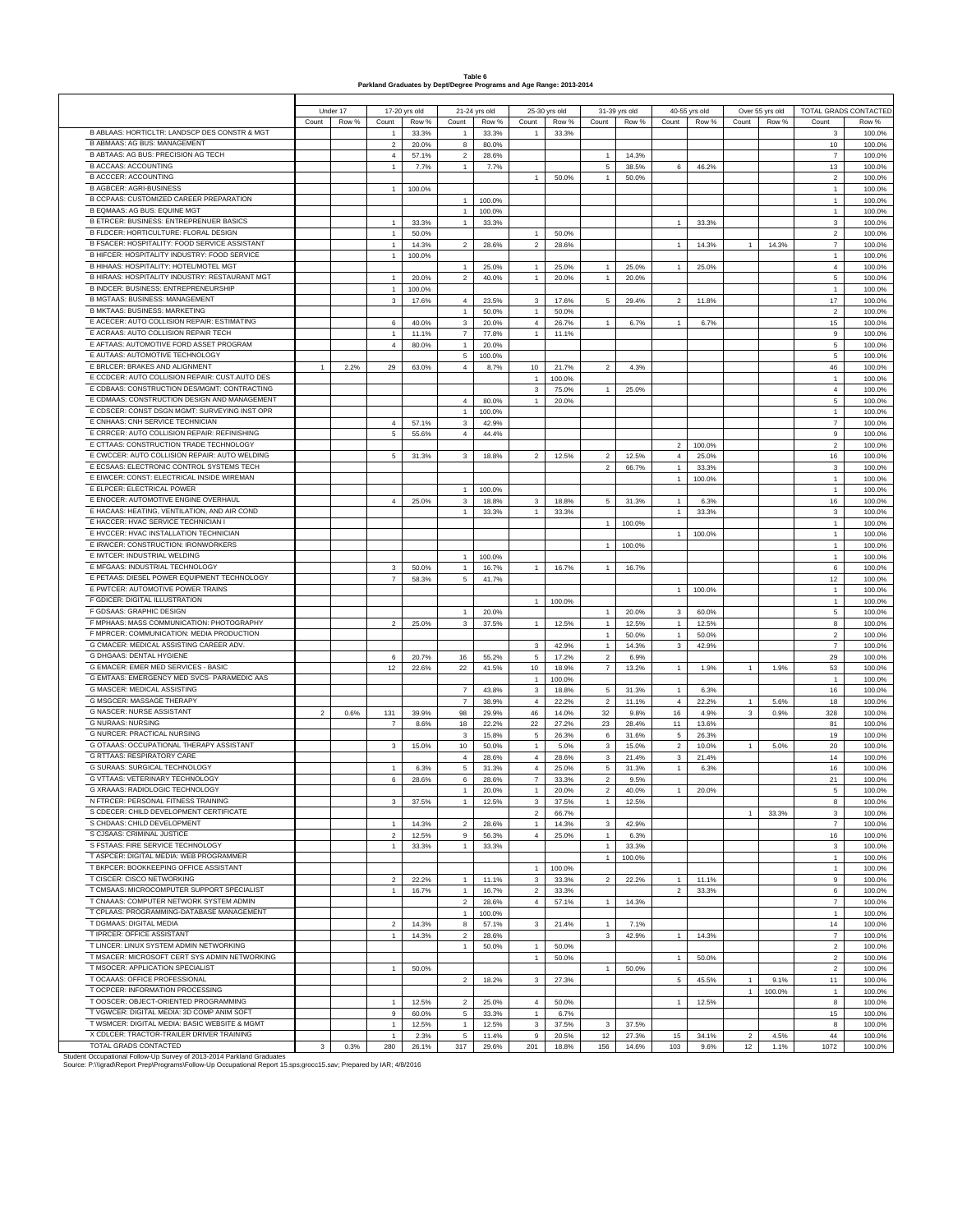| Table 7                                                                     |
|-----------------------------------------------------------------------------|
| Parkland Graduates by Dept/Degree Programs and Employment Status: 2013-2014 |

|                                                                                            |                    |                    |                              |                    |                | Unemployed, seeking | Unemployed, not seeking |        |                        |        |
|--------------------------------------------------------------------------------------------|--------------------|--------------------|------------------------------|--------------------|----------------|---------------------|-------------------------|--------|------------------------|--------|
|                                                                                            |                    | Employed full-time |                              | Employed part-time |                | employment          | employment              |        | <b>TOTAL RESPONSES</b> |        |
|                                                                                            | Count              | %                  | Count                        | %                  | Count          | %                   | Count                   | %      | Count                  |        |
| B ABLAAS: HORTICLTR: LANDSCP DES CONSTR & MGT                                              |                    |                    | $\mathbf{1}$                 | 50.0%              |                |                     | $\mathbf{1}$            | 50.0%  | $\overline{2}$         | 100.0% |
| <b>B ABMAAS: AG BUS: MANAGEMENT</b>                                                        | 3                  | 75.0%              | $\mathbf{1}$                 | 25.0%              |                |                     |                         |        | 4                      | 100.0% |
| B ABTAAS: AG BUS: PRECISION AG TECH                                                        | $\overline{2}$     | 100.0%             |                              |                    |                |                     |                         |        | $\overline{2}$         | 100.0% |
| <b>B ACCAAS: ACCOUNTING</b>                                                                | 8                  | 100.0%             |                              |                    |                |                     |                         |        | 8                      | 100.0% |
| <b>B ACCCER: ACCOUNTING</b>                                                                | $\mathbf{1}$       | 50.0%              | $\mathbf{1}$                 | 50.0%              |                |                     |                         |        | $\overline{2}$         | 100.0% |
| <b>B CCPAAS: CUSTOMIZED CAREER PREPARATION</b>                                             | $\mathbf{1}$       | 100.0%             |                              |                    |                |                     |                         |        | $\mathbf{1}$           | 100.0% |
| B EQMAAS: AG BUS: EQUINE MGT                                                               |                    |                    | $\mathbf{1}$                 | 100.0%             |                |                     |                         |        | $\mathbf{1}$           | 100.0% |
| <b>B ETRCER: BUSINESS: ENTREPRENUER BASICS</b>                                             | $\mathbf{1}$       | 100.0%             |                              |                    |                |                     |                         |        | $\mathbf{1}$           | 100.0% |
| B FSACER: HOSPITALITY: FOOD SERVICE ASSISTANT                                              | 3                  | 60.0%              | $\overline{2}$               | 40.0%              |                |                     |                         |        | 5                      | 100.0% |
| B HIFCER: HOSPITALITY INDUSTRY: FOOD SERVICE                                               |                    |                    |                              |                    |                |                     | $\mathbf{1}$            | 100.0% | $\mathbf{1}$           | 100.0% |
| B HIHAAS: HOSPITALITY: HOTEL/MOTEL MGT                                                     |                    |                    | $\mathbf{1}$                 | 100.0%             |                |                     |                         |        | 1                      | 100.0% |
| B HIRAAS: HOSPITALITY INDUSTRY: RESTAURANT MGT                                             | $\overline{2}$     | 100.0%             |                              |                    |                |                     |                         |        | $\overline{2}$         | 100.0% |
| <b>B MGTAAS: BUSINESS: MANAGEMENT</b>                                                      | $\overline{4}$     | 80.0%              |                              |                    |                |                     | $\mathbf{1}$            | 20.0%  | 5                      | 100.0% |
| E ACECER: AUTO COLLISION REPAIR: ESTIMATING                                                | $\overline{2}$     | 40.0%              | $\mathbf{1}$                 | 20.0%              | 2              | 40.0%               |                         |        | 5                      | 100.0% |
| E ACRAAS: AUTO COLLISION REPAIR TECH                                                       | 3                  | 100.0%             |                              |                    |                |                     |                         |        | 3                      | 100.0% |
| E AFTAAS: AUTOMOTIVE FORD ASSET PROGRAM                                                    | $\mathbf{1}$       | 100.0%             |                              |                    |                |                     |                         |        | $\mathbf{1}$           | 100.0% |
| E AUTAAS: AUTOMOTIVE TECHNOLOGY                                                            | $\mathbf{1}$       | 100.0%             |                              |                    |                |                     |                         |        | $\mathbf{1}$           | 100.0% |
| E BRLCER: BRAKES AND ALIGNMENT                                                             | 10                 | 58.8%              | 6                            | 35.3%              |                |                     | $\mathbf{1}$            | 5.9%   | 17                     | 100.0% |
| E CCDCER: AUTO COLLISION REPAIR: CUST.AUTO DES                                             | $\mathbf{1}$       | 100.0%             |                              |                    |                |                     |                         |        | 1                      | 100.0% |
| E CDBAAS: CONSTRUCTION DES/MGMT: CONTRACTING                                               | 3                  | 100.0%             |                              |                    |                |                     |                         |        | 3                      | 100.0% |
| E CDMAAS: CONSTRUCTION DESIGN AND MANAGEMENT                                               |                    |                    |                              |                    |                |                     | $\mathbf{1}$            | 100.0% | $\mathbf{1}$           | 100.0% |
| E CDSCER: CONST DSGN MGMT: SURVEYING INST OPR                                              |                    |                    |                              |                    |                |                     |                         |        |                        |        |
|                                                                                            | $\mathbf{1}$       | 100.0%             |                              |                    |                |                     |                         |        | 1                      | 100.0% |
| E CNHAAS: CNH SERVICE TECHNICIAN                                                           | $\overline{4}$     | 100.0%             |                              |                    |                |                     |                         |        | 4                      | 100.0% |
| E CRRCER: AUTO COLLISION REPAIR: REFINISHING                                               | $\overline{2}$     | 66.7%              | $\mathbf{1}$                 | 33.3%              |                |                     |                         |        | 3                      | 100.0% |
| E CTTAAS: CONSTRUCTION TRADE TECHNOLOGY                                                    | $\mathbf{1}$       | 50.0%              |                              |                    | 1              | 50.0%               |                         |        | $\overline{c}$         | 100.0% |
| E CWCCER: AUTO COLLISION REPAIR: AUTO WELDING                                              | 8                  | 88.9%              |                              |                    | $\mathbf{1}$   | 11.1%               |                         |        | 9                      | 100.0% |
| E ECSAAS: ELECTRONIC CONTROL SYSTEMS TECH                                                  | 3                  | 100.0%             |                              |                    |                |                     |                         |        | 3                      | 100.0% |
| E EIWCER: CONST: ELECTRICAL INSIDE WIREMAN                                                 | $\mathbf{1}$       | 100.0%             |                              |                    |                |                     |                         |        | $\mathbf{1}$           | 100.0% |
| E ENOCER: AUTOMOTIVE ENGINE OVERHAUL                                                       | $\overline{4}$     | 66.7%              | $\mathbf{1}$                 | 16.7%              |                |                     | $\mathbf{1}$            | 16.7%  | 6                      | 100.0% |
| E HACAAS: HEATING, VENTILATION, AND AIR COND                                               | $\mathbf{1}$       | 100.0%             |                              |                    |                |                     |                         |        | $\mathbf{1}$           | 100.0% |
| E HACCER: HVAC SERVICE TECHNICIAN I                                                        | $\mathbf{1}$       | 100.0%             |                              |                    |                |                     |                         |        | $\mathbf{1}$           | 100.0% |
| E IWTCER: INDUSTRIAL WELDING                                                               |                    |                    |                              |                    | $\mathbf{1}$   | 100.0%              |                         |        | 1                      | 100.0% |
| E MFGAAS: INDUSTRIAL TECHNOLOGY                                                            | $\overline{2}$     | 66.7%              |                              |                    |                |                     | $\mathbf{1}$            | 33.3%  | 3                      | 100.0% |
| E PETAAS: DIESEL POWER EQUIPMENT TECHNOLOGY                                                | $\overline{4}$     | 100.0%             |                              |                    |                |                     |                         |        | 4                      | 100.0% |
| E PWTCER: AUTOMOTIVE POWER TRAINS                                                          |                    |                    |                              |                    |                |                     | $\mathbf{1}$            | 100.0% | $\mathbf{1}$           | 100.0% |
| F GDSAAS: GRAPHIC DESIGN                                                                   |                    |                    | $\mathbf{1}$                 | 33.3%              | $\overline{2}$ | 66.7%               |                         |        | 3                      | 100.0% |
| F MPHAAS: MASS COMMUNICATION: PHOTOGRAPHY                                                  | $\mathbf{1}$       | 25.0%              | 3                            | 75.0%              |                |                     |                         |        | 4                      | 100.0% |
| F MPRCER: COMMUNICATION: MEDIA PRODUCTION                                                  |                    |                    |                              |                    |                |                     | $\mathbf{1}$            | 100.0% | $\mathbf{1}$           | 100.0% |
| G CMACER: MEDICAL ASSISTING CAREER ADV.                                                    |                    |                    |                              |                    |                |                     |                         |        |                        |        |
|                                                                                            | 3                  | 100.0%             |                              |                    |                |                     |                         |        | 3                      | 100.0% |
| G DHGAAS: DENTAL HYGIENE                                                                   | 6                  | 54.5%              | $\overline{4}$               | 36.4%              | $\mathbf{1}$   | 9.1%                |                         |        | 11                     | 100.0% |
| G EMACER: EMER MED SERVICES - BASIC                                                        | 8                  | 72.7%              | $\mathbf{1}$                 | 9.1%               | $\mathbf{1}$   | 9.1%                | $\mathbf{1}$            | 9.1%   | 11                     | 100.0% |
| <b>G MASCER: MEDICAL ASSISTING</b>                                                         | 5                  | 71.4%              |                              |                    | $\mathbf{1}$   | 14.3%               | $\mathbf{1}$            | 14.3%  | $\overline{7}$         | 100.0% |
| G MSGCER: MASSAGE THERAPY                                                                  | $\overline{2}$     | 28.6%              | $\overline{4}$               | 57.1%              |                |                     | $\mathbf{1}$            | 14.3%  | $\boldsymbol{7}$       | 100.0% |
| <b>G NASCER: NURSE ASSISTANT</b>                                                           | 41                 | 44.1%              | 35                           | 37.6%              | 9              | 9.7%                | 8                       | 8.6%   | 93                     | 100.0% |
| <b>G NURAAS: NURSING</b>                                                                   | 33                 | 89.2%              | $\overline{4}$               | 10.8%              |                |                     |                         |        | 37                     | 100.0% |
| G NURCER: PRACTICAL NURSING                                                                | 8                  | 88.9%              |                              |                    | $\mathbf{1}$   | 11.1%               |                         |        | 9                      | 100.0% |
| G OTAAAS: OCCUPATIONAL THERAPY ASSISTANT                                                   | 8                  | 88.9%              | $\mathbf{1}$                 | 11.1%              |                |                     |                         |        | 9                      | 100.0% |
| <b>G RTTAAS: RESPIRATORY CARE</b>                                                          | 5                  | 62.5%              | $\mathbf{1}$                 | 12.5%              |                |                     | $\overline{\mathbf{c}}$ | 25.0%  | 8                      | 100.0% |
| G SURAAS: SURGICAL TECHNOLOGY                                                              | 8                  | 100.0%             |                              |                    |                |                     |                         |        | 8                      | 100.0% |
| G VTTAAS: VETERINARY TECHNOLOGY                                                            | 11                 | 78.6%              | $\overline{2}$               | 14.3%              | $\mathbf{1}$   | 7.1%                |                         |        | 14                     | 100.0% |
| G XRAAAS: RADIOLOGIC TECHNOLOGY                                                            | 3                  | 100.0%             |                              |                    |                |                     |                         |        | 3                      | 100.0% |
| N FTRCER: PERSONAL FITNESS TRAINING                                                        | $\mathbf{1}$       | 50.0%              | $\mathbf{1}$                 | 50.0%              |                |                     |                         |        | $\overline{2}$         | 100.0% |
| S CDECER: CHILD DEVELOPMENT CERTIFICATE                                                    |                    |                    | $\overline{2}$               | 66.7%              |                |                     | $\mathbf{1}$            | 33.3%  | 3                      | 100.0% |
| S CHDAAS: CHILD DEVELOPMENT                                                                | $\overline{2}$     |                    | $\mathbf{1}$                 |                    |                |                     |                         |        | 3                      | 100.0% |
| S CJSAAS: CRIMINAL JUSTICE                                                                 |                    | 66.7%              |                              | 33.3%              |                |                     |                         |        |                        |        |
|                                                                                            | $\overline{4}$     | 80.0%              | $\mathbf{1}$                 | 20.0%              |                |                     |                         |        | 5                      | 100.0% |
| S FSTAAS: FIRE SERVICE TECHNOLOGY                                                          | $\mathbf{1}$       | 100.0%             |                              |                    |                |                     |                         |        | $\mathbf{1}$           | 100.0% |
| T CISCER: CISCO NETWORKING                                                                 | 3                  | 100.0%             |                              |                    |                |                     |                         |        | 3                      | 100.0% |
| T CMSAAS: MICROCOMPUTER SUPPORT SPECIALIST                                                 | $\overline{2}$     | 66.7%              | $\mathbf{1}$                 | 33.3%              |                |                     |                         |        | 3                      | 100.0% |
| T CNAAAS: COMPUTER NETWORK SYSTEM ADMIN                                                    | $\overline{2}$     | 66.7%              | $\mathbf{1}$                 | 33.3%              |                |                     |                         |        | 3                      | 100.0% |
| T DGMAAS: DIGITAL MEDIA                                                                    | $\overline{2}$     | 50.0%              | $\overline{2}$               | 50.0%              |                |                     |                         |        | 4                      | 100.0% |
| T IPRCER: OFFICE ASSISTANT                                                                 |                    |                    | $\mathbf{1}$                 | 50.0%              |                |                     | $\mathbf{1}$            | 50.0%  | $\overline{2}$         | 100.0% |
| T MSOCER: APPLICATION SPECIALIST                                                           |                    |                    | $\mathbf 1$                  | 100.0%             |                |                     |                         |        | $\mathbf{1}$           | 100.0% |
| T OCAAAS: OFFICE PROFESSIONAL                                                              | $\overline{4}$     | 57.1%              | $\mathbf{1}$                 | 14.3%              | $\mathbf{1}$   | 14.3%               | $\mathbf{1}$            | 14.3%  | $\overline{7}$         | 100.0% |
| T OCPCER: INFORMATION PROCESSING                                                           | $\mathbf{1}$       | 100.0%             |                              |                    |                |                     |                         |        | $\mathbf{1}$           | 100.0% |
| T OOSCER: OBJECT-ORIENTED PROGRAMMING                                                      | $\mathbf{1}$       | 33.3%              |                              |                    | 1              | 33.3%               | $\mathbf{1}$            | 33.3%  | 3                      | 100.0% |
|                                                                                            | $\overline{2}$     | 28.6%              | 3                            | 42.9%              | $\mathbf{1}$   | 14.3%               | $\mathbf{1}$            | 14.3%  | $\overline{7}$         | 100.0% |
|                                                                                            |                    |                    |                              |                    |                |                     |                         |        |                        | 100.0% |
| T VGWCER: DIGITAL MEDIA: 3D COMP ANIM SOFT                                                 |                    |                    |                              |                    |                |                     |                         |        |                        |        |
| T WSMCER: DIGITAL MEDIA: BASIC WEBSITE & MGMT<br>X CDLCER: TRACTOR-TRAILER DRIVER TRAINING | $\mathbf{1}$<br>15 | 50.0%<br>88.2%     | $\mathbf{1}$<br>$\mathbf{1}$ | 50.0%<br>5.9%      |                |                     | $\mathbf{1}$            | 5.9%   | $\overline{c}$<br>17   | 100.0% |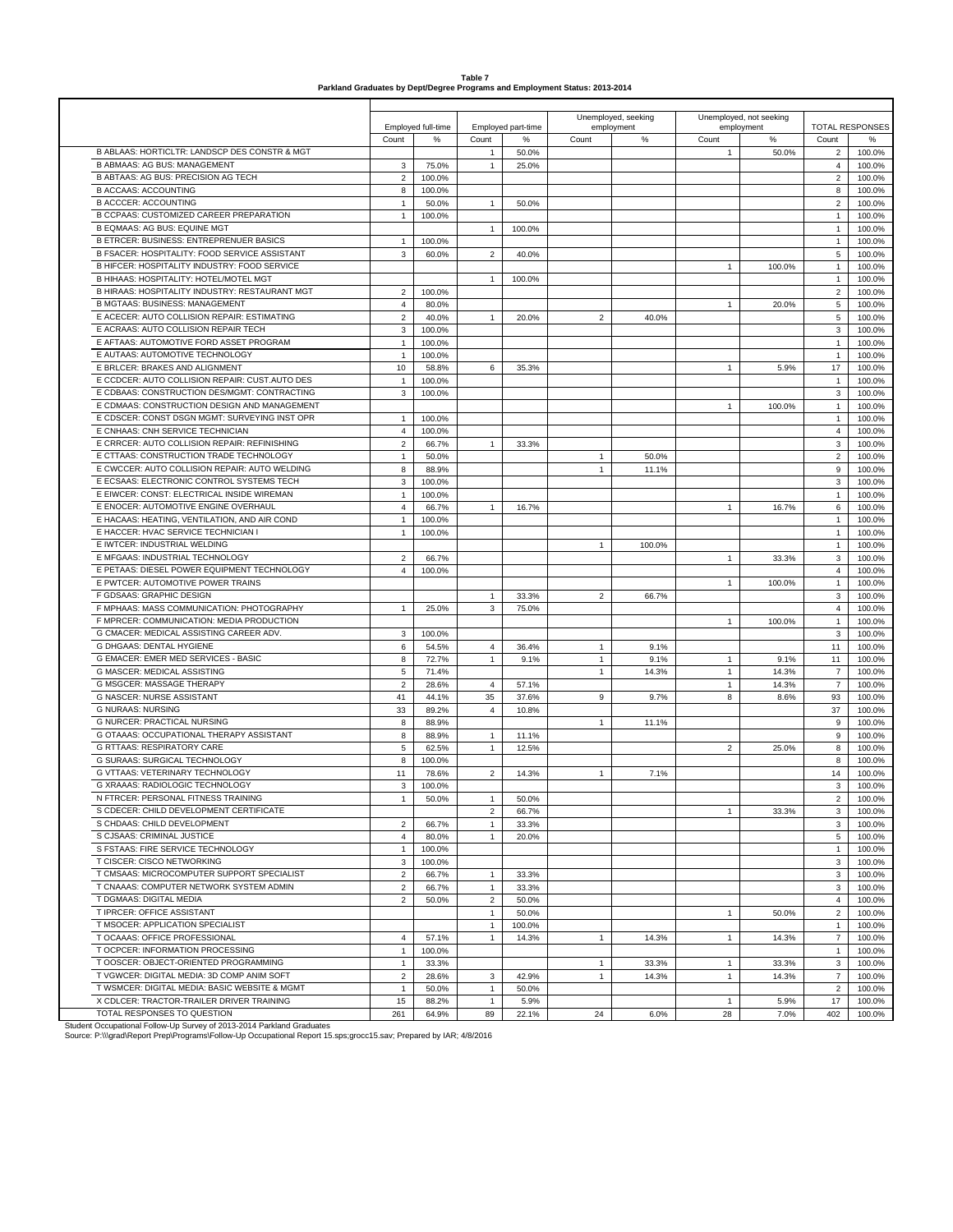| Table 7 A                                                                                   |
|---------------------------------------------------------------------------------------------|
| Parkland Graduates by Dept/Degree Programs and Reason for Not Seeking Employment: 2013-2014 |

|                                                                       | Reason for Not Seeking Employment |                   |       |                     |                   |        |                       |        |                |        |                    |          |
|-----------------------------------------------------------------------|-----------------------------------|-------------------|-------|---------------------|-------------------|--------|-----------------------|--------|----------------|--------|--------------------|----------|
|                                                                       |                                   |                   |       |                     |                   |        |                       |        |                |        | TOTAL RESPONSES TO |          |
|                                                                       |                                   | Full-time Student |       | Full-time homemaker | Health disability |        | Family responsibility |        | Other          |        |                    | QUESTION |
|                                                                       | Count                             | $\%$              | Count | $\%$                | Count             | $\%$   | Count                 | $\%$   | Count          | %      | Count              | $\%$     |
| B ABLAAS: HORTICLTR: LANDSCP DES CONSTR & MGT                         |                                   | 100.0%            |       |                     |                   |        |                       |        |                |        |                    | 100.0%   |
| B HIFCER: HOSPITALITY INDUSTRY: FOOD SERVICE                          |                                   | 100.0%            |       |                     |                   |        |                       |        |                |        | $\mathbf{1}$       | 100.0%   |
| <b>B MGTAAS: BUSINESS: MANAGEMENT</b>                                 |                                   | 100.0%            |       |                     |                   |        |                       |        |                |        |                    | 100.0%   |
| E BRLCER: BRAKES AND ALIGNMENT                                        | $\overline{2}$                    | 100.0%            |       |                     |                   |        |                       |        |                |        | $\overline{2}$     | 100.0%   |
| E CDMAAS: CONSTRUCTION DESIGN AND MANAGEMENT                          |                                   | 100.0%            |       |                     |                   |        |                       |        |                |        |                    | 100.0%   |
| E ENOCER: AUTOMOTIVE ENGINE OVERHAUL                                  |                                   | 100.0%            |       |                     |                   |        |                       |        |                |        |                    | 100.0%   |
| E MFGAAS: INDUSTRIAL TECHNOLOGY                                       |                                   | 100.0%            |       |                     |                   |        |                       |        |                |        |                    | 100.0%   |
| E PWTCER: AUTOMOTIVE POWER TRAINS                                     |                                   |                   |       |                     |                   | 100.0% |                       |        |                |        | $\mathbf{1}$       | 100.0%   |
| F MPRCER: COMMUNICATION: MEDIA PRODUCTION                             |                                   |                   |       |                     |                   |        |                       | 100.0% |                |        |                    | 100.0%   |
| G EMACER: EMER MED SERVICES - BASIC                                   |                                   |                   |       |                     |                   |        |                       |        | $\overline{1}$ | 100.0% | $\mathbf{1}$       | 100.0%   |
| <b>G MASCER: MEDICAL ASSISTING</b>                                    |                                   |                   |       | 100.0%              |                   |        |                       |        |                |        | $\mathbf{1}$       | 100.0%   |
| <b>G MSGCER: MASSAGE THERAPY</b>                                      |                                   |                   |       |                     |                   | 100.0% |                       |        |                |        |                    | 100.0%   |
| <b>G NASCER: NURSE ASSISTANT</b>                                      | 6                                 | 75.0%             |       | 12.5%               |                   |        |                       |        |                | 12.5%  | 8                  | 100.0%   |
| <b>G RTTAAS: RESPIRATORY CARE</b>                                     |                                   |                   |       | 50.0%               |                   |        |                       | 50.0%  |                |        | $\overline{2}$     | 100.0%   |
| S CDECER: CHILD DEVELOPMENT CERTIFICATE                               |                                   |                   |       |                     |                   |        |                       | 100.0% |                |        | $\mathbf{1}$       | 100.0%   |
| T IPRCER: OFFICE ASSISTANT                                            |                                   | 100.0%            |       |                     |                   |        |                       |        |                |        |                    | 100.0%   |
| T OCAAAS: OFFICE PROFESSIONAL                                         |                                   |                   |       | 100.0%              |                   |        |                       |        |                |        | $\mathbf{1}$       | 100.0%   |
| T OOSCER: OBJECT-ORIENTED PROGRAMMING                                 |                                   |                   |       |                     |                   |        |                       |        | -1             | 100.0% | $\mathbf{1}$       | 100.0%   |
| T VGWCER: DIGITAL MEDIA: 3D COMP ANIM SOFT                            |                                   | 100.0%            |       |                     |                   |        |                       |        |                |        |                    | 100.0%   |
| X CDLCER: TRACTOR-TRAILER DRIVER TRAINING                             |                                   |                   |       |                     |                   |        |                       |        | $\overline{1}$ | 100.0% |                    | 100.0%   |
| TOTAL RESPONSES TO QUESTION                                           | 16                                | 55.2%             | 4     | 13.8%               | $\overline{2}$    | 6.9%   | 3                     | 10.3%  | 4              | 13.8%  | 29                 | 100.0%   |
| Student Occupational Follow-Up Survey of 2013-2014 Parkland Graduates |                                   |                   |       |                     |                   |        |                       |        |                |        |                    |          |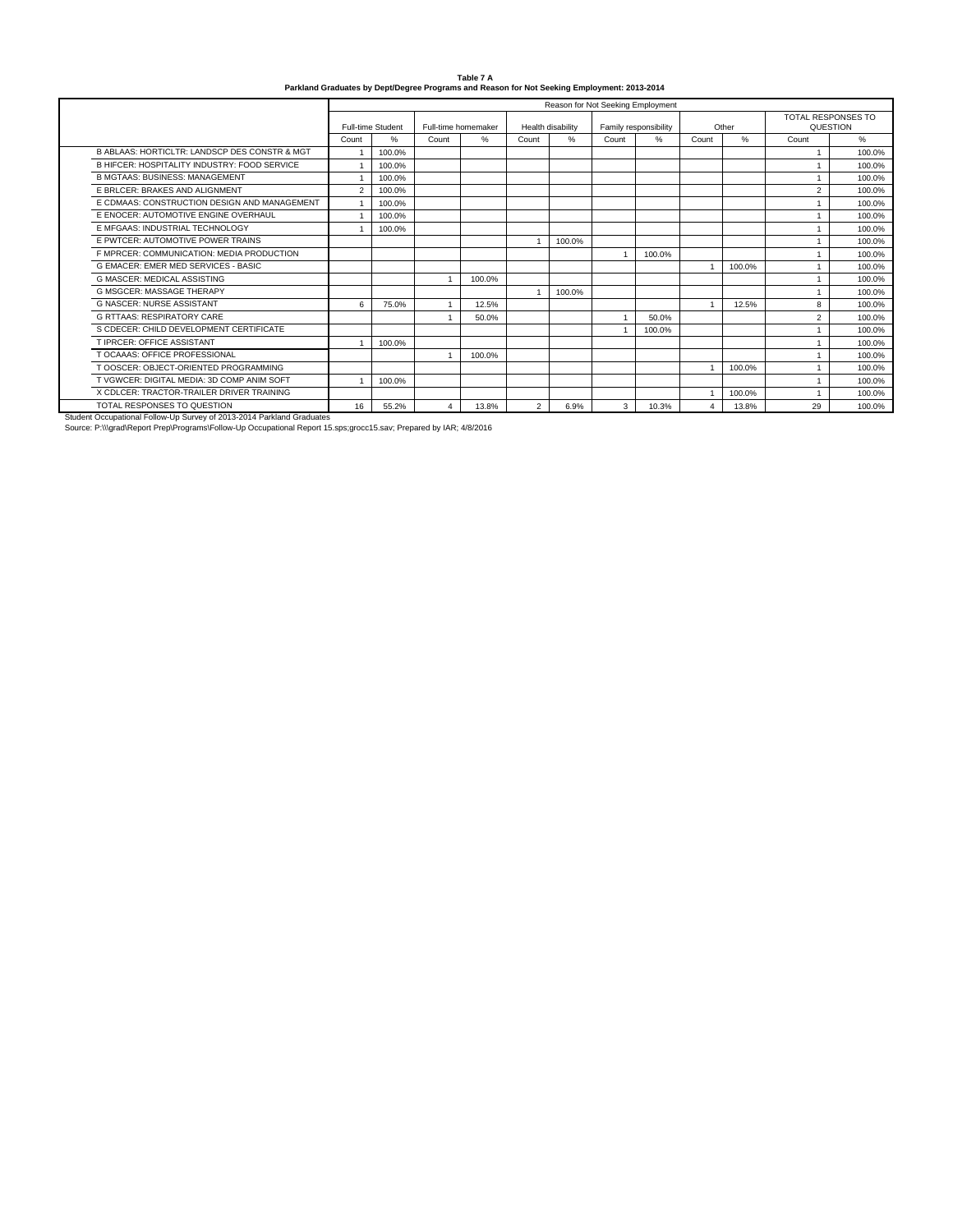|                                                                                             |                |                     |                         |        | TOTAL RESPONSES TO |          |  |  |  |  |  |
|---------------------------------------------------------------------------------------------|----------------|---------------------|-------------------------|--------|--------------------|----------|--|--|--|--|--|
|                                                                                             |                | Related Career Area | Non-Related Career Area |        |                    | QUESTION |  |  |  |  |  |
|                                                                                             | Count          | $\%$                | Count                   | %      | Count              | $\%$     |  |  |  |  |  |
| B ABLAAS: HORTICLTR: LANDSCP DES CONSTR & MGT                                               | 1              | 100.0%              |                         |        | 1                  | 100.0%   |  |  |  |  |  |
| <b>B ABMAAS: AG BUS: MANAGEMENT</b>                                                         | 3              | 75.0%               | $\mathbf{1}$            | 25.0%  | $\overline{4}$     | 100.0%   |  |  |  |  |  |
| B ABTAAS: AG BUS: PRECISION AG TECH                                                         | 2              | 100.0%              |                         |        | 2                  | 100.0%   |  |  |  |  |  |
| <b>B ACCAAS: ACCOUNTING</b>                                                                 | $\overline{4}$ | 50.0%               | $\overline{4}$          | 50.0%  | 8                  | 100.0%   |  |  |  |  |  |
| <b>B ACCCER: ACCOUNTING</b>                                                                 | $\mathbf{1}$   | 50.0%               | $\mathbf{1}$            | 50.0%  | $\overline{2}$     | 100.0%   |  |  |  |  |  |
| B CCPAAS: CUSTOMIZED CAREER PREPARATION                                                     | 1              | 100.0%              |                         |        | $\mathbf{1}$       | 100.0%   |  |  |  |  |  |
| B EQMAAS: AG BUS: EQUINE MGT                                                                | $\mathbf{1}$   | 100.0%              |                         |        | $\mathbf{1}$       | 100.0%   |  |  |  |  |  |
| <b>B ETRCER: BUSINESS: ENTREPRENUER BASICS</b>                                              | $\mathbf{1}$   | 100.0%              |                         |        | $\mathbf{1}$       | 100.0%   |  |  |  |  |  |
| B FSACER: HOSPITALITY: FOOD SERVICE ASSISTANT                                               | 4              | 80.0%               | $\mathbf{1}$            | 20.0%  | 5                  | 100.0%   |  |  |  |  |  |
| B HIHAAS: HOSPITALITY: HOTEL/MOTEL MGT                                                      | $\mathbf{1}$   | 100.0%              |                         |        | $\mathbf{1}$       | 100.0%   |  |  |  |  |  |
| B HIRAAS: HOSPITALITY INDUSTRY: RESTAURANT MGT                                              | 2              | 100.0%              |                         |        | $\overline{2}$     | 100.0%   |  |  |  |  |  |
| <b>B MGTAAS: BUSINESS: MANAGEMENT</b>                                                       | 4              | 100.0%              |                         |        | $\overline{4}$     | 100.0%   |  |  |  |  |  |
| E ACECER: AUTO COLLISION REPAIR: ESTIMATING                                                 | $\mathbf{1}$   | 33.3%               | 2                       | 66.7%  | 3                  | 100.0%   |  |  |  |  |  |
| E ACRAAS: AUTO COLLISION REPAIR TECH                                                        | 3              | 100.0%              |                         |        | 3                  | 100.0%   |  |  |  |  |  |
| E AFTAAS: AUTOMOTIVE FORD ASSET PROGRAM                                                     | $\mathbf{1}$   | 100.0%              |                         |        | $\mathbf{1}$       | 100.0%   |  |  |  |  |  |
| E AUTAAS: AUTOMOTIVE TECHNOLOGY                                                             | 1              | 100.0%              |                         |        | $\mathbf{1}$       | 100.0%   |  |  |  |  |  |
| E BRLCER: BRAKES AND ALIGNMENT                                                              | 14             | 87.5%               | $\overline{2}$          | 12.5%  | 16                 | 100.0%   |  |  |  |  |  |
| E CCDCER: AUTO COLLISION REPAIR: CUST.AUTO DES                                              |                |                     | $\mathbf{1}$            | 100.0% | $\mathbf{1}$       | 100.0%   |  |  |  |  |  |
| E CDBAAS: CONSTRUCTION DES/MGMT: CONTRACTING                                                | 3              | 100.0%              |                         |        | 3                  | 100.0%   |  |  |  |  |  |
| E CDSCER: CONST DSGN MGMT: SURVEYING INST OPR                                               | 1              | 100.0%              |                         |        | $\mathbf{1}$       | 100.0%   |  |  |  |  |  |
| E CNHAAS: CNH SERVICE TECHNICIAN                                                            | $\overline{4}$ | 100.0%              |                         |        | 4                  | 100.0%   |  |  |  |  |  |
| E CRRCER: AUTO COLLISION REPAIR: REFINISHING                                                | $\mathbf{1}$   | 33.3%               | $\overline{2}$          | 66.7%  | 3                  | 100.0%   |  |  |  |  |  |
| E CTTAAS: CONSTRUCTION TRADE TECHNOLOGY                                                     | $\mathbf{1}$   | 100.0%              |                         |        | $\mathbf{1}$       | 100.0%   |  |  |  |  |  |
| E CWCCER: AUTO COLLISION REPAIR: AUTO WELDING                                               | 5              | 62.5%               | 3                       | 37.5%  | 8                  | 100.0%   |  |  |  |  |  |
| E ECSAAS: ELECTRONIC CONTROL SYSTEMS TECH                                                   | 3              | 100.0%              |                         |        | 3                  | 100.0%   |  |  |  |  |  |
| E EIWCER: CONST: ELECTRICAL INSIDE WIREMAN                                                  | 1              | 100.0%              |                         |        | $\mathbf{1}$       | 100.0%   |  |  |  |  |  |
| E ENOCER: AUTOMOTIVE ENGINE OVERHAUL                                                        | $\overline{4}$ | 80.0%               | $\mathbf{1}$            | 20.0%  | 5                  | 100.0%   |  |  |  |  |  |
| E HACAAS: HEATING, VENTILATION, AND AIR COND                                                | $\mathbf{1}$   | 100.0%              |                         |        | $\mathbf{1}$       | 100.0%   |  |  |  |  |  |
| E HACCER: HVAC SERVICE TECHNICIAN I                                                         | $\mathbf{1}$   | 100.0%              |                         |        | $\mathbf{1}$       | 100.0%   |  |  |  |  |  |
| E MFGAAS: INDUSTRIAL TECHNOLOGY                                                             | $\mathbf{1}$   | 50.0%               | $\mathbf{1}$            | 50.0%  | $\overline{2}$     | 100.0%   |  |  |  |  |  |
| E PETAAS: DIESEL POWER EQUIPMENT TECHNOLOGY                                                 | 3              | 75.0%               | $\mathbf{1}$            | 25.0%  | $\overline{4}$     | 100.0%   |  |  |  |  |  |
| F GDSAAS: GRAPHIC DESIGN                                                                    | $\mathbf{1}$   | 100.0%              |                         |        | $\mathbf{1}$       | 100.0%   |  |  |  |  |  |
| F MPHAAS: MASS COMMUNICATION: PHOTOGRAPHY                                                   | $\mathbf{1}$   | 33.3%               | $\overline{2}$          | 66.7%  | 3                  | 100.0%   |  |  |  |  |  |
| G CMACER: MEDICAL ASSISTING CAREER ADV.                                                     | 3              | 100.0%              |                         |        | 3                  | 100.0%   |  |  |  |  |  |
| G DHGAAS: DENTAL HYGIENE                                                                    | 9              | 90.0%               | $\mathbf{1}$            | 10.0%  | 10                 | 100.0%   |  |  |  |  |  |
| G EMACER: EMER MED SERVICES - BASIC                                                         | 5              | 55.6%               | 4                       | 44.4%  | 9                  | 100.0%   |  |  |  |  |  |
| G MASCER: MEDICAL ASSISTING                                                                 | 4              | 80.0%               | $\mathbf{1}$            | 20.0%  | 5                  | 100.0%   |  |  |  |  |  |
| G MSGCER: MASSAGE THERAPY                                                                   | 3              | 50.0%               | 3                       | 50.0%  | 6                  | 100.0%   |  |  |  |  |  |
| <b>G NASCER: NURSE ASSISTANT</b>                                                            | 51             | 69.9%               | 22                      | 30.1%  | 73                 | 100.0%   |  |  |  |  |  |
| <b>G NURAAS: NURSING</b>                                                                    | 36             | 100.0%              |                         |        | 36                 | 100.0%   |  |  |  |  |  |
| <b>G NURCER: PRACTICAL NURSING</b>                                                          | $\overline{7}$ | 87.5%               | $\mathbf{1}$            | 12.5%  | 8                  | 100.0%   |  |  |  |  |  |
| G OTAAAS: OCCUPATIONAL THERAPY ASSISTANT                                                    | 9              | 100.0%              |                         |        | 9                  | 100.0%   |  |  |  |  |  |
| G RTTAAS: RESPIRATORY CARE                                                                  | 5              | 100.0%              |                         |        | 5                  | 100.0%   |  |  |  |  |  |
| G SURAAS: SURGICAL TECHNOLOGY                                                               | 8              | 100.0%              |                         |        | 8                  | 100.0%   |  |  |  |  |  |
| G VTTAAS: VETERINARY TECHNOLOGY                                                             | 13             | 100.0%              |                         |        | 13                 | 100.0%   |  |  |  |  |  |
| G XRAAAS: RADIOLOGIC TECHNOLOGY                                                             | 3              | 100.0%              |                         |        | 3                  | 100.0%   |  |  |  |  |  |
| N FTRCER: PERSONAL FITNESS TRAINING                                                         | $\overline{2}$ | 100.0%              |                         |        | $\overline{2}$     | 100.0%   |  |  |  |  |  |
| S CDECER: CHILD DEVELOPMENT CERTIFICATE                                                     | $\overline{2}$ | 100.0%              |                         |        | 2                  | 100.0%   |  |  |  |  |  |
| S CHDAAS: CHILD DEVELOPMENT                                                                 | $\overline{2}$ | 100.0%              |                         |        | $\overline{2}$     | 100.0%   |  |  |  |  |  |
| S CJSAAS: CRIMINAL JUSTICE                                                                  | $\mathbf{1}$   | 20.0%               | 4                       | 80.0%  | 5                  | 100.0%   |  |  |  |  |  |
| S FSTAAS: FIRE SERVICE TECHNOLOGY                                                           | $\mathbf{1}$   | 100.0%              |                         |        | $\mathbf{1}$       | 100.0%   |  |  |  |  |  |
| <b>T CISCER: CISCO NETWORKING</b>                                                           | 3              | 100.0%              |                         |        | 3                  | 100.0%   |  |  |  |  |  |
| T CMSAAS: MICROCOMPUTER SUPPORT SPECIALIST                                                  | $\overline{2}$ | 66.7%               | $\mathbf{1}$            | 33.3%  | 3                  | 100.0%   |  |  |  |  |  |
| T CNAAAS: COMPUTER NETWORK SYSTEM ADMIN                                                     | 3              | 100.0%              |                         |        | 3                  | 100.0%   |  |  |  |  |  |
| T DGMAAS: DIGITAL MEDIA                                                                     | 3              | 75.0%               | $\mathbf{1}$            | 25.0%  | $\overline{4}$     | 100.0%   |  |  |  |  |  |
| T IPRCER: OFFICE ASSISTANT                                                                  |                |                     | $\mathbf{1}$            | 100.0% | $\mathbf{1}$       | 100.0%   |  |  |  |  |  |
| T MSOCER: APPLICATION SPECIALIST                                                            |                |                     | $\mathbf{1}$            | 100.0% | $\mathbf{1}$       | 100.0%   |  |  |  |  |  |
| T OCAAAS: OFFICE PROFESSIONAL                                                               | 4              | 80.0%               | 1                       | 20.0%  | 5                  | 100.0%   |  |  |  |  |  |
| T OCPCER: INFORMATION PROCESSING                                                            | $\mathbf{1}$   | 100.0%              |                         |        | $\mathbf{1}$       | 100.0%   |  |  |  |  |  |
| T OOSCER: OBJECT-ORIENTED PROGRAMMING                                                       | $\mathbf{1}$   | 100.0%              |                         |        | $\mathbf{1}$       | 100.0%   |  |  |  |  |  |
| T VGWCER: DIGITAL MEDIA: 3D COMP ANIM SOFT<br>T WSMCER: DIGITAL MEDIA: BASIC WEBSITE & MGMT | $\mathbf{1}$   | 20.0%               | $\overline{4}$          | 80.0%  | 5                  | 100.0%   |  |  |  |  |  |
| X CDLCER: TRACTOR-TRAILER DRIVER TRAINING                                                   | $\overline{2}$ | 100.0%              |                         |        | 2                  | 100.0%   |  |  |  |  |  |
| TOTAL RESPONSES TO QUESTION                                                                 | 13<br>273      | 81.3%               | 3<br>70                 | 18.8%  | 16<br>343          | 100.0%   |  |  |  |  |  |
|                                                                                             |                | 79.6%               |                         | 20.4%  |                    | 100.0%   |  |  |  |  |  |

**Table 7 B Parkland Graduates by Dept/Degree Programs and Relation of Job to Program: 2013-2014**

Student Occupational Follow-Up Survey of 2013-2014 Parkland Graduates<br>Source: P:∖\\grad∖Report Prep∖Programs∖Follow-Up Occupational Report 15.sps;grocc15.sav; Prepared by IAR; 4/8/2016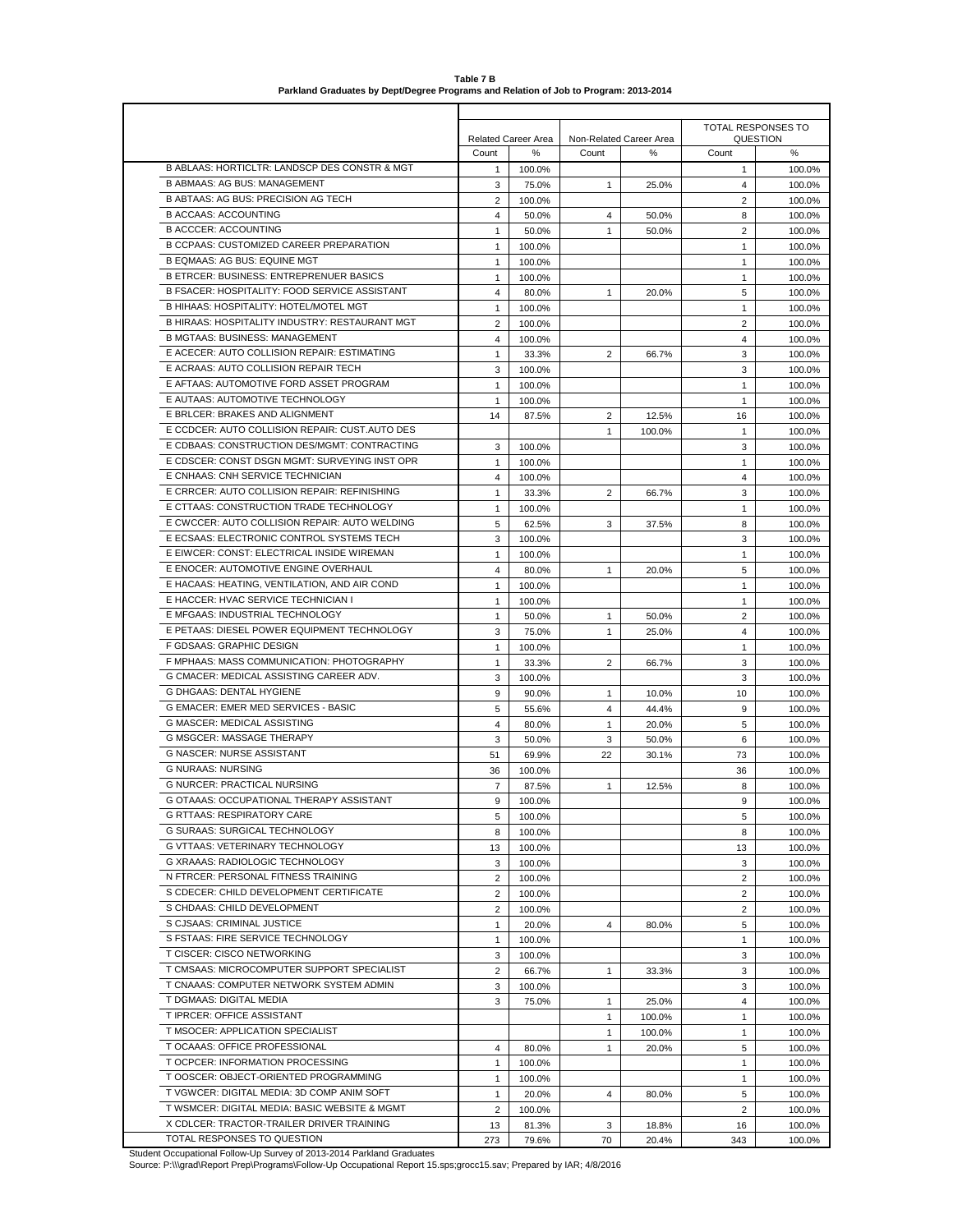| Table 7 C                                                                                                 |
|-----------------------------------------------------------------------------------------------------------|
| Parkland Graduates by Dept/Degree Programs and Reason for Working in Area Unrelated to Program: 2013-2014 |

|                                                                                                                                                                                             | Preferred to<br>work in another<br>field | Found better<br>paying job in<br>another field | Could not find<br>a job in field of<br>preparation | Worked<br>previously in<br>field but<br>changed | Preferred not<br>to move to new<br>locality | Temporary<br>job while in<br>transition | Took job for<br>preferred hours | Did not<br>complete<br>program or<br>pass licensing<br>test | Other                   | No answer      | <b>TOTAL</b><br><b>RESPONSES</b><br>TO QUESTION |
|---------------------------------------------------------------------------------------------------------------------------------------------------------------------------------------------|------------------------------------------|------------------------------------------------|----------------------------------------------------|-------------------------------------------------|---------------------------------------------|-----------------------------------------|---------------------------------|-------------------------------------------------------------|-------------------------|----------------|-------------------------------------------------|
|                                                                                                                                                                                             | Count                                    | Count                                          | Count                                              | Count                                           | Count                                       | Count                                   | Count                           | Count                                                       | Count                   | Count          | Count                                           |
| <b>B ABMAAS: AG BUS: MANAGEMENT</b>                                                                                                                                                         |                                          |                                                | $\overline{1}$                                     |                                                 |                                             |                                         |                                 |                                                             |                         |                | $\mathbf{1}$                                    |
| <b>B ACCAAS: ACCOUNTING</b>                                                                                                                                                                 |                                          |                                                | $\mathbf 2$                                        |                                                 | $\overline{1}$                              | $\mathbf{1}$                            |                                 |                                                             |                         |                | $\overline{4}$                                  |
| <b>B ACCCER: ACCOUNTING</b>                                                                                                                                                                 |                                          |                                                |                                                    |                                                 |                                             |                                         |                                 |                                                             |                         | $\mathbf{1}$   | $\overline{1}$                                  |
| B FSACER: HOSPITALITY: FOOD SERVICE ASSISTANT                                                                                                                                               |                                          |                                                |                                                    |                                                 |                                             |                                         | $\overline{1}$                  |                                                             |                         |                | $\mathbf{1}$                                    |
| E ACECER: AUTO COLLISION REPAIR: ESTIMATING                                                                                                                                                 |                                          |                                                |                                                    | $\overline{1}$                                  |                                             |                                         |                                 |                                                             | $\overline{1}$          |                | $\overline{2}$                                  |
| E BRLCER: BRAKES AND ALIGNMENT                                                                                                                                                              |                                          |                                                |                                                    |                                                 |                                             |                                         |                                 |                                                             | $\overline{2}$          |                | $\overline{2}$                                  |
| E CCDCER: AUTO COLLISION REPAIR: CUST.AUTO DES                                                                                                                                              |                                          |                                                |                                                    |                                                 |                                             |                                         |                                 |                                                             | $\overline{1}$          |                | $\mathbf{1}$                                    |
| E CRRCER: AUTO COLLISION REPAIR: REFINISHING                                                                                                                                                |                                          |                                                |                                                    |                                                 |                                             |                                         |                                 |                                                             | $\overline{1}$          |                | $\overline{2}$                                  |
| E CWCCER: AUTO COLLISION REPAIR: AUTO WELDING                                                                                                                                               |                                          |                                                | $\overline{1}$                                     |                                                 |                                             |                                         |                                 |                                                             | $\overline{1}$          |                | 3                                               |
| F FNOCER: AUTOMOTIVE FNGINE OVERHAUL                                                                                                                                                        |                                          |                                                |                                                    |                                                 |                                             |                                         |                                 |                                                             | $\overline{1}$          |                | $\mathbf{1}$                                    |
| E MFGAAS: INDUSTRIAL TECHNOLOGY                                                                                                                                                             |                                          | $\overline{1}$                                 |                                                    |                                                 |                                             |                                         |                                 |                                                             |                         |                | $\mathbf{1}$                                    |
| E PETAAS: DIESEL POWER EQUIPMENT TECHNOLOGY                                                                                                                                                 | $\overline{1}$                           |                                                |                                                    |                                                 |                                             |                                         |                                 |                                                             |                         |                | $\mathbf{1}$                                    |
| F MPHAAS: MASS COMMUNICATION: PHOTOGRAPHY                                                                                                                                                   |                                          |                                                | $\overline{1}$                                     |                                                 |                                             | $\mathbf{1}$                            |                                 |                                                             |                         |                | $\overline{2}$                                  |
| <b>G DHGAAS: DENTAL HYGIENE</b>                                                                                                                                                             |                                          |                                                |                                                    |                                                 |                                             |                                         |                                 |                                                             | $\overline{1}$          |                | $\mathbf{1}$                                    |
| <b>G EMACER: EMER MED SERVICES - BASIC</b>                                                                                                                                                  |                                          |                                                |                                                    |                                                 |                                             | $\overline{2}$                          |                                 | $\overline{1}$                                              |                         | $\overline{1}$ | $\overline{4}$                                  |
| <b>G MASCER: MEDICAL ASSISTING</b>                                                                                                                                                          |                                          |                                                |                                                    |                                                 |                                             | $\mathbf{1}$                            |                                 |                                                             |                         |                | $\overline{1}$                                  |
| <b>G MSGCER: MASSAGE THERAPY</b>                                                                                                                                                            |                                          |                                                |                                                    |                                                 |                                             |                                         |                                 | $\overline{1}$                                              |                         | $\overline{2}$ | 3                                               |
| <b>G NASCER: NURSE ASSISTANT</b>                                                                                                                                                            | $\Delta$                                 | 3                                              |                                                    |                                                 |                                             | 8                                       |                                 |                                                             | $\overline{\mathbf{4}}$ | 3              | 22                                              |
| <b>G NURCER: PRACTICAL NURSING</b>                                                                                                                                                          |                                          |                                                |                                                    |                                                 |                                             | $\mathbf{1}$                            |                                 |                                                             |                         |                | $\overline{1}$                                  |
| S CJSAAS: CRIMINAL JUSTICE                                                                                                                                                                  |                                          |                                                | $\mathbf{1}$                                       |                                                 |                                             | $\overline{2}$                          | $\overline{1}$                  |                                                             |                         |                | $\overline{4}$                                  |
| T CMSAAS: MICROCOMPUTER SUPPORT SPECIALIST                                                                                                                                                  |                                          |                                                | $\overline{1}$                                     |                                                 |                                             |                                         |                                 |                                                             |                         |                | $\mathbf{1}$                                    |
| T DGMAAS: DIGITAL MEDIA                                                                                                                                                                     |                                          |                                                |                                                    |                                                 |                                             |                                         | $\overline{1}$                  |                                                             |                         |                | $\mathbf{1}$                                    |
| T IPRCER: OFFICE ASSISTANT                                                                                                                                                                  |                                          |                                                | $\mathbf{1}$                                       |                                                 |                                             |                                         |                                 |                                                             |                         |                | $\mathbf{1}$                                    |
| T MSOCER: APPLICATION SPECIALIST                                                                                                                                                            | $\overline{1}$                           |                                                |                                                    |                                                 |                                             |                                         |                                 |                                                             |                         |                | $\mathbf{1}$                                    |
| T OCAAAS: OFFICE PROFESSIONAL                                                                                                                                                               |                                          |                                                |                                                    |                                                 |                                             |                                         |                                 |                                                             | $\overline{1}$          |                | $\mathbf{1}$                                    |
| T VGWCER: DIGITAL MEDIA: 3D COMP ANIM SOFT                                                                                                                                                  |                                          |                                                | $\overline{1}$                                     |                                                 |                                             | $\overline{2}$                          |                                 |                                                             |                         | $\mathbf{1}$   | $\overline{4}$                                  |
| X CDLCER: TRACTOR-TRAILER DRIVER TRAINING                                                                                                                                                   | $\overline{1}$                           |                                                |                                                    | $\overline{1}$                                  |                                             | $\mathbf{1}$                            |                                 |                                                             |                         |                | 3                                               |
| TOTAL RESPONSES TO QUESTION                                                                                                                                                                 | $\overline{7}$                           | $\Delta$                                       | 9                                                  | $\overline{2}$                                  | $\overline{1}$                              | 19                                      | 3                               | $\overline{2}$                                              | 13                      | 10             | 70                                              |
| Student Occupational Follow-Up Survey of 2013-2014 Parkland Graduates<br>Source: P:\\\grad\Report Prep\Programs\Follow-Up Occupational Report 15.sps;grocc15.sav; Prepared by IAR; 4/8/2016 |                                          |                                                |                                                    |                                                 |                                             |                                         |                                 |                                                             |                         |                |                                                 |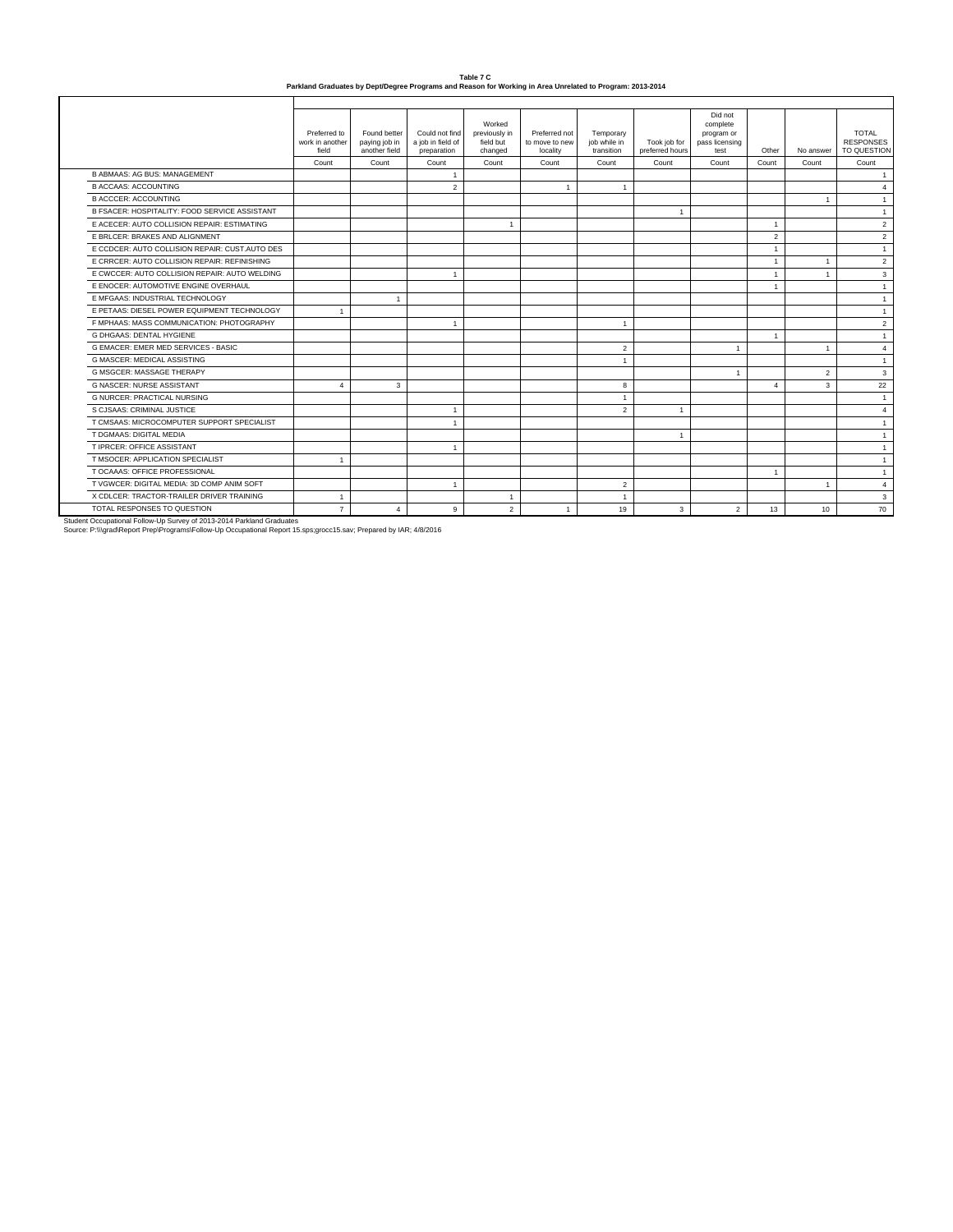| Table 7 D                                                                             |
|---------------------------------------------------------------------------------------|
|                                                                                       |
| Parkland Graduates by Dept/Degree Programs and When They Began Present Job: 2013-2014 |

|                                                                                                                                                                                             | WHEN DID YOU BEGIN WORKING IN PRESENT JOB? |                                        |                              |                                          |                                |                                      |                                |                                |  |  |  |
|---------------------------------------------------------------------------------------------------------------------------------------------------------------------------------------------|--------------------------------------------|----------------------------------------|------------------------------|------------------------------------------|--------------------------------|--------------------------------------|--------------------------------|--------------------------------|--|--|--|
|                                                                                                                                                                                             |                                            | Before entering the college<br>program |                              | While enrolled in the college<br>program |                                | After leaving the college<br>program |                                | TOTAL RESPONSES TO<br>QUESTION |  |  |  |
|                                                                                                                                                                                             | Count                                      | $\%$                                   | Count                        | $\%$                                     | Count                          | $\%$                                 | Count                          | $\%$                           |  |  |  |
| B ABLAAS: HORTICLTR: LANDSCP DES CONSTR & MGT                                                                                                                                               |                                            |                                        | $\mathbf{1}$                 | 100.0%                                   |                                |                                      | $\mathbf{1}$                   | 100.0%                         |  |  |  |
| <b>B ABMAAS: AG BUS: MANAGEMENT</b>                                                                                                                                                         | $\mathbf{1}$                               | 25.0%                                  |                              |                                          | 3                              | 75.0%                                | $\overline{4}$                 | 100.0%                         |  |  |  |
| B ABTAAS: AG BUS: PRECISION AG TECH                                                                                                                                                         | $\mathbf{1}$                               | 50.0%                                  | $\mathbf{1}$                 | 50.0%                                    |                                |                                      | $\overline{2}$                 | 100.0%                         |  |  |  |
| <b>B ACCAAS: ACCOUNTING</b>                                                                                                                                                                 | 3                                          | 37.5%                                  | 3                            | 37.5%                                    | $\overline{2}$                 | 25.0%                                | 8                              | 100.0%                         |  |  |  |
| <b>B ACCCER: ACCOUNTING</b>                                                                                                                                                                 |                                            |                                        |                              |                                          | $\mathbf{1}$                   | 100.0%                               | $\mathbf{1}$                   | 100.0%                         |  |  |  |
| B CCPAAS: CUSTOMIZED CAREER PREPARATION<br>B EQMAAS: AG BUS: EQUINE MGT                                                                                                                     |                                            |                                        |                              |                                          | $\mathbf{1}$                   | 100.0%                               | $\mathbf{1}$                   | 100.0%                         |  |  |  |
| <b>B ETRCER: BUSINESS: ENTREPRENUER BASICS</b>                                                                                                                                              |                                            |                                        |                              |                                          | $\mathbf{1}$                   | 100.0%                               | $\mathbf{1}$<br>$\mathbf{1}$   | 100.0%<br>100.0%               |  |  |  |
| B FSACER: HOSPITALITY: FOOD SERVICE ASSISTANT                                                                                                                                               | $\overline{2}$                             | 40.0%                                  | $\mathbf{1}$<br>$\mathbf{1}$ | 100.0%<br>20.0%                          | $\overline{2}$                 | 40.0%                                | 5                              | 100.0%                         |  |  |  |
| B HIHAAS: HOSPITALITY: HOTEL/MOTEL MGT                                                                                                                                                      |                                            |                                        | $\mathbf{1}$                 | 100.0%                                   |                                |                                      | $\mathbf{1}$                   | 100.0%                         |  |  |  |
| B HIRAAS: HOSPITALITY INDUSTRY: RESTAURANT MGT                                                                                                                                              |                                            |                                        | $\mathbf{1}$                 | 50.0%                                    | $\mathbf{1}$                   | 50.0%                                | $\overline{2}$                 | 100.0%                         |  |  |  |
| <b>B MGTAAS: BUSINESS: MANAGEMENT</b>                                                                                                                                                       | 3                                          | 75.0%                                  |                              |                                          | $\mathbf{1}$                   | 25.0%                                | $\overline{4}$                 | 100.0%                         |  |  |  |
| E ACECER: AUTO COLLISION REPAIR: ESTIMATING                                                                                                                                                 |                                            |                                        | $\mathbf{1}$                 | 33.3%                                    | $\overline{2}$                 | 66.7%                                | 3                              | 100.0%                         |  |  |  |
| E ACRAAS: AUTO COLLISION REPAIR TECH                                                                                                                                                        | $\mathbf{1}$                               | 33.3%                                  | $\mathbf{1}$                 | 33.3%                                    | $\mathbf{1}$                   | 33.3%                                | 3                              | 100.0%                         |  |  |  |
| E AFTAAS: AUTOMOTIVE FORD ASSET PROGRAM                                                                                                                                                     |                                            |                                        | $\mathbf{1}$                 | 100.0%                                   |                                |                                      | $\mathbf{1}$                   | 100.0%                         |  |  |  |
| E AUTAAS: AUTOMOTIVE TECHNOLOGY                                                                                                                                                             |                                            |                                        | $\mathbf{1}$                 | 100.0%                                   |                                |                                      | $\mathbf{1}$                   | 100.0%                         |  |  |  |
| E BRLCER: BRAKES AND ALIGNMENT                                                                                                                                                              | $\overline{2}$                             | 12.5%                                  | 11                           | 68.8%                                    | 3                              | 18.8%                                | 16                             | 100.0%                         |  |  |  |
| E CCDCER: AUTO COLLISION REPAIR: CUST.AUTO DES                                                                                                                                              |                                            |                                        |                              |                                          | $\mathbf{1}$                   | 100.0%                               | $\mathbf{1}$                   | 100.0%                         |  |  |  |
| E CDBAAS: CONSTRUCTION DES/MGMT: CONTRACTING                                                                                                                                                |                                            |                                        | $\mathbf{1}$                 | 33.3%                                    | $\overline{2}$                 | 66.7%                                | 3                              | 100.0%                         |  |  |  |
| E CDSCER: CONST DSGN MGMT: SURVEYING INST OPR                                                                                                                                               |                                            |                                        | $\mathbf{1}$                 | 100.0%                                   |                                |                                      | $\mathbf{1}$                   | 100.0%                         |  |  |  |
| E CNHAAS: CNH SERVICE TECHNICIAN                                                                                                                                                            | 3                                          | 75.0%                                  | $\mathbf{1}$                 | 25.0%                                    |                                |                                      | $\overline{4}$                 | 100.0%                         |  |  |  |
| E CRRCER: AUTO COLLISION REPAIR: REFINISHING                                                                                                                                                | $\mathbf{1}$                               | 33.3%                                  | $\mathbf{1}$                 | 33.3%                                    | 1                              | 33.3%                                | 3                              | 100.0%                         |  |  |  |
| E CTTAAS: CONSTRUCTION TRADE TECHNOLOGY                                                                                                                                                     | $\mathbf{1}$                               | 100.0%                                 |                              |                                          |                                |                                      | $\mathbf{1}$                   | 100.0%                         |  |  |  |
| E CWCCER: AUTO COLLISION REPAIR: AUTO WELDING                                                                                                                                               | 3                                          | 37.5%                                  | $\overline{2}$               | 25.0%                                    | 3                              | 37.5%                                | 8                              | 100.0%                         |  |  |  |
| E ECSAAS: ELECTRONIC CONTROL SYSTEMS TECH                                                                                                                                                   | $\mathbf{1}$                               | 33.3%                                  | $\overline{2}$               | 66.7%                                    |                                |                                      | 3                              | 100.0%                         |  |  |  |
| E EIWCER: CONST: ELECTRICAL INSIDE WIREMAN                                                                                                                                                  | $\mathbf{1}$                               | 100.0%                                 |                              |                                          |                                |                                      | $\mathbf{1}$                   | 100.0%                         |  |  |  |
| E ENOCER: AUTOMOTIVE ENGINE OVERHAUL                                                                                                                                                        | $\mathbf{1}$                               | 20.0%                                  | 3                            | 60.0%                                    | $\mathbf{1}$                   | 20.0%                                | 5                              | 100.0%                         |  |  |  |
| E HACAAS: HEATING, VENTILATION, AND AIR COND<br>E HACCER: HVAC SERVICE TECHNICIAN I                                                                                                         |                                            |                                        |                              |                                          | $\mathbf{1}$                   | 100.0%                               | $\mathbf{1}$                   | 100.0%                         |  |  |  |
| E MFGAAS: INDUSTRIAL TECHNOLOGY                                                                                                                                                             |                                            |                                        |                              |                                          | $\mathbf{1}$                   | 100.0%                               | $\mathbf{1}$<br>$\overline{2}$ | 100.0%                         |  |  |  |
| E PETAAS: DIESEL POWER EQUIPMENT TECHNOLOGY                                                                                                                                                 | $\mathbf{1}$                               | 25.0%                                  | $\mathbf{1}$<br>$\mathbf{1}$ | 50.0%<br>25.0%                           | $\mathbf{1}$<br>$\overline{2}$ | 50.0%<br>50.0%                       | $\overline{4}$                 | 100.0%<br>100.0%               |  |  |  |
| F GDSAAS: GRAPHIC DESIGN                                                                                                                                                                    |                                            |                                        | $\mathbf{1}$                 | 100.0%                                   |                                |                                      | $\mathbf{1}$                   | 100.0%                         |  |  |  |
| F MPHAAS: MASS COMMUNICATION: PHOTOGRAPHY                                                                                                                                                   | $\mathbf{1}$                               | 33.3%                                  | $\mathbf{1}$                 | 33.3%                                    | $\mathbf{1}$                   | 33.3%                                | 3                              | 100.0%                         |  |  |  |
| G CMACER: MEDICAL ASSISTING CAREER ADV.                                                                                                                                                     | 3                                          | 100.0%                                 |                              |                                          |                                |                                      | 3                              | 100.0%                         |  |  |  |
| G DHGAAS: DENTAL HYGIENE                                                                                                                                                                    | $\mathbf{1}$                               | 10.0%                                  |                              |                                          | 9                              | 90.0%                                | 10                             | 100.0%                         |  |  |  |
| G EMACER: EMER MED SERVICES - BASIC                                                                                                                                                         | $\mathbf{1}$                               | 11.1%                                  | $\mathbf{1}$                 | 11.1%                                    | $\overline{7}$                 | 77.8%                                | 9                              | 100.0%                         |  |  |  |
| G MASCER: MEDICAL ASSISTING                                                                                                                                                                 | $\overline{2}$                             | 40.0%                                  | $\mathbf{1}$                 | 20.0%                                    | $\overline{c}$                 | 40.0%                                | 5                              | 100.0%                         |  |  |  |
| G MSGCER: MASSAGE THERAPY                                                                                                                                                                   | $\overline{2}$                             | 40.0%                                  |                              |                                          | 3                              | 60.0%                                | 5                              | 100.0%                         |  |  |  |
| <b>G NASCER: NURSE ASSISTANT</b>                                                                                                                                                            | 14                                         | 19.7%                                  | 11                           | 15.5%                                    | 46                             | 64.8%                                | 71                             | 100.0%                         |  |  |  |
| <b>G NURAAS: NURSING</b>                                                                                                                                                                    | $\mathbf{1}$                               | 2.7%                                   | $\mathbf{1}$                 | 2.7%                                     | 35                             | 94.6%                                | 37                             | 100.0%                         |  |  |  |
| <b>G NURCER: PRACTICAL NURSING</b>                                                                                                                                                          | $\overline{2}$                             | 25.0%                                  |                              |                                          | 6                              | 75.0%                                | 8                              | 100.0%                         |  |  |  |
| G OTAAAS: OCCUPATIONAL THERAPY ASSISTANT                                                                                                                                                    |                                            |                                        | $\mathbf{1}$                 | 11.1%                                    | 8                              | 88.9%                                | 9                              | 100.0%                         |  |  |  |
| <b>G RTTAAS: RESPIRATORY CARE</b>                                                                                                                                                           |                                            |                                        | $\overline{2}$               | 33.3%                                    | $\overline{4}$                 | 66.7%                                | 6                              | 100.0%                         |  |  |  |
| G SURAAS: SURGICAL TECHNOLOGY                                                                                                                                                               |                                            |                                        | $\overline{2}$               | 25.0%                                    | 6                              | 75.0%                                | 8                              | 100.0%                         |  |  |  |
| G VTTAAS: VETERINARY TECHNOLOGY                                                                                                                                                             | 3                                          | 23.1%                                  | $\mathbf{1}$                 | 7.7%                                     | 9                              | 69.2%                                | 13                             | 100.0%                         |  |  |  |
| G XRAAAS: RADIOLOGIC TECHNOLOGY                                                                                                                                                             |                                            |                                        | $\mathbf{1}$                 | 33.3%                                    | $\overline{2}$                 | 66.7%                                | 3                              | 100.0%                         |  |  |  |
| N FTRCER: PERSONAL FITNESS TRAINING                                                                                                                                                         |                                            |                                        |                              |                                          | $\overline{2}$                 | 100.0%                               | $\overline{2}$                 | 100.0%                         |  |  |  |
| S CDECER: CHILD DEVELOPMENT CERTIFICATE<br>S CHDAAS: CHILD DEVELOPMENT                                                                                                                      |                                            |                                        | $\mathbf{1}$                 | 50.0%                                    |                                | 50.0%                                | $\overline{2}$                 | 100.0%                         |  |  |  |
| S CJSAAS: CRIMINAL JUSTICE                                                                                                                                                                  |                                            |                                        |                              |                                          | 3                              | 100.0%                               | 3                              | 100.0%                         |  |  |  |
| S FSTAAS: FIRE SERVICE TECHNOLOGY                                                                                                                                                           | $\mathbf{1}$<br>$\mathbf{1}$               | 25.0%<br>100.0%                        | $\mathbf{1}$                 | 25.0%                                    | $\overline{2}$                 | 50.0%                                | $\overline{4}$<br>$\mathbf{1}$ | 100.0%<br>100.0%               |  |  |  |
| T CISCER: CISCO NETWORKING                                                                                                                                                                  |                                            |                                        | $\overline{2}$               | 66.7%                                    | $\mathbf{1}$                   | 33.3%                                | 3                              | 100.0%                         |  |  |  |
| T CMSAAS: MICROCOMPUTER SUPPORT SPECIALIST                                                                                                                                                  | $\mathbf{1}$                               | 33.3%                                  |                              |                                          | $\overline{2}$                 | 66.7%                                | 3                              | 100.0%                         |  |  |  |
| T CNAAAS: COMPUTER NETWORK SYSTEM ADMIN                                                                                                                                                     |                                            |                                        | 3                            | 100.0%                                   |                                |                                      | 3                              | 100.0%                         |  |  |  |
| T DGMAAS: DIGITAL MEDIA                                                                                                                                                                     |                                            |                                        |                              |                                          | 4                              | 100.0%                               | $\overline{4}$                 | 100.0%                         |  |  |  |
| T IPRCER: OFFICE ASSISTANT                                                                                                                                                                  |                                            |                                        |                              |                                          | $\mathbf{1}$                   | 100.0%                               | $\mathbf{1}$                   | 100.0%                         |  |  |  |
| T MSOCER: APPLICATION SPECIALIST                                                                                                                                                            |                                            |                                        | $\mathbf{1}$                 | 100.0%                                   |                                |                                      | $\mathbf{1}$                   | 100.0%                         |  |  |  |
| T OCAAAS: OFFICE PROFESSIONAL                                                                                                                                                               | $\overline{2}$                             | 40.0%                                  | $\overline{2}$               | 40.0%                                    | $\mathbf{1}$                   | 20.0%                                | 5                              | 100.0%                         |  |  |  |
| T OCPCER: INFORMATION PROCESSING                                                                                                                                                            |                                            |                                        | $\mathbf{1}$                 | 100.0%                                   |                                |                                      | $\mathbf{1}$                   | 100.0%                         |  |  |  |
| T OOSCER: OBJECT-ORIENTED PROGRAMMING                                                                                                                                                       | $\mathbf{1}$                               | 100.0%                                 |                              |                                          |                                |                                      | $\mathbf{1}$                   | 100.0%                         |  |  |  |
| T VGWCER: DIGITAL MEDIA: 3D COMP ANIM SOFT                                                                                                                                                  | $\mathbf{1}$                               | 20.0%                                  | $\overline{2}$               | 40.0%                                    | $\overline{2}$                 | 40.0%                                | 5                              | 100.0%                         |  |  |  |
| T WSMCER: DIGITAL MEDIA: BASIC WEBSITE & MGMT                                                                                                                                               |                                            |                                        | $\mathbf{1}$                 | 100.0%                                   |                                |                                      | $\mathbf{1}$                   | 100.0%                         |  |  |  |
| X CDLCER: TRACTOR-TRAILER DRIVER TRAINING                                                                                                                                                   | $\overline{4}$                             | 25.0%                                  |                              |                                          | 12                             | 75.0%                                | 16                             | 100.0%                         |  |  |  |
| TOTAL RESPONSES TO QUESTION                                                                                                                                                                 | 66                                         | 19.4%                                  | 74                           | 21.8%                                    | 200                            | 58.8%                                | 340                            | 100.0%                         |  |  |  |
| Student Occupational Follow-Up Survey of 2013-2014 Parkland Graduates<br>Source: P:\\\grad\Report Prep\Programs\Follow-Up Occupational Report 15.sps;grocc15.sav; Prepared by IAR; 4/8/2016 |                                            |                                        |                              |                                          |                                |                                      |                                |                                |  |  |  |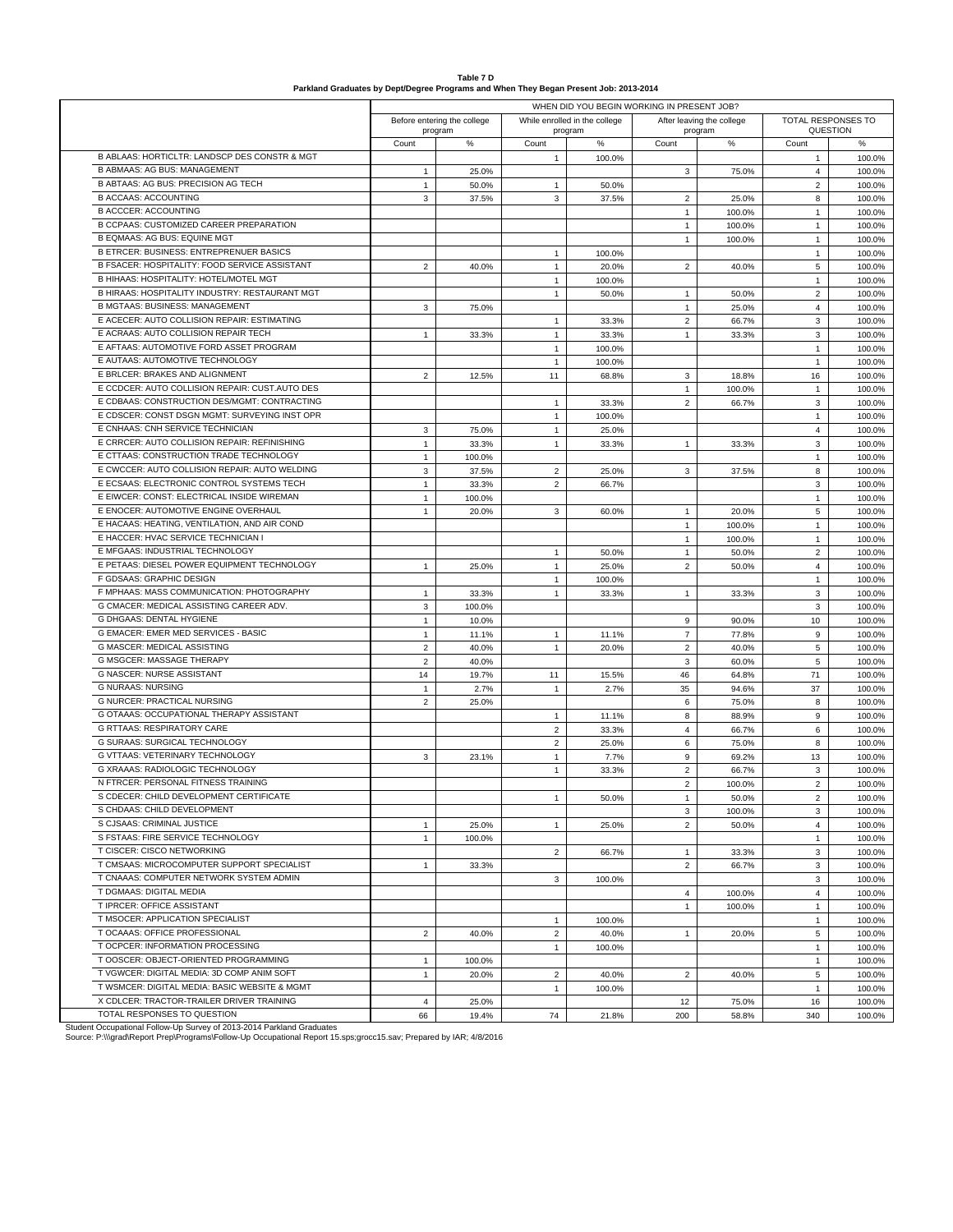| Table 7 E                                                                                         |  |
|---------------------------------------------------------------------------------------------------|--|
| Parkland Graduates by Dept/Degree Programs and Location of Primary Place of Employment: 2013-2014 |  |

|                                                                                                                                                                                             | WHERE IS YOUR PRIMARY PLACE OF EMPLOYMENT? |                              |                |                                   |                |                  |                |                           |  |  |
|---------------------------------------------------------------------------------------------------------------------------------------------------------------------------------------------|--------------------------------------------|------------------------------|----------------|-----------------------------------|----------------|------------------|----------------|---------------------------|--|--|
|                                                                                                                                                                                             |                                            | Within the community college |                | Outside the college district, but |                |                  |                | <b>TOTAL RESPONSES TO</b> |  |  |
|                                                                                                                                                                                             |                                            | district                     |                | in Illinois                       |                | Outside Illinois |                | QUESTION                  |  |  |
| <b>B ABLAAS: HORTICLTR: LANDSCP DES CONSTR &amp; MGT</b>                                                                                                                                    | Count                                      | $\%$                         | Count          | $\%$                              | Count          | ℅                | Count          | $\%$                      |  |  |
| <b>B ABMAAS: AG BUS: MANAGEMENT</b>                                                                                                                                                         |                                            |                              | $\mathbf{1}$   | 100.0%                            |                |                  | 1              | 100.0%                    |  |  |
| <b>B ABTAAS: AG BUS: PRECISION AG TECH</b>                                                                                                                                                  | $\overline{2}$                             | 50.0%                        | $\mathbf{1}$   | 25.0%                             | $\mathbf{1}$   | 25.0%            | $\overline{4}$ | 100.0%                    |  |  |
| <b>B ACCAAS: ACCOUNTING</b>                                                                                                                                                                 | $\mathbf{1}$                               | 50.0%                        | $\mathbf{1}$   | 50.0%                             |                |                  | $\overline{2}$ | 100.0%                    |  |  |
| <b>B ACCCER: ACCOUNTING</b>                                                                                                                                                                 | 8                                          | 100.0%                       |                |                                   |                |                  | 8              | 100.0%                    |  |  |
|                                                                                                                                                                                             | $\mathbf{1}$                               | 100.0%                       |                |                                   |                |                  | $\mathbf{1}$   | 100.0%                    |  |  |
| B CCPAAS: CUSTOMIZED CAREER PREPARATION<br><b>B EQMAAS: AG BUS: EQUINE MGT</b>                                                                                                              |                                            |                              | $\mathbf{1}$   | 100.0%                            |                |                  | $\mathbf{1}$   | 100.0%                    |  |  |
| <b>B ETRCER: BUSINESS: ENTREPRENUER BASICS</b>                                                                                                                                              |                                            |                              | $\mathbf{1}$   | 100.0%                            |                |                  | $\mathbf{1}$   | 100.0%                    |  |  |
|                                                                                                                                                                                             |                                            |                              | $\mathbf{1}$   | 100.0%                            |                |                  | $\mathbf{1}$   | 100.0%                    |  |  |
| B FSACER: HOSPITALITY: FOOD SERVICE ASSISTANT                                                                                                                                               | 3                                          | 60.0%                        | $\mathbf{1}$   | 20.0%                             | $\mathbf{1}$   | 20.0%            | 5              | 100.0%                    |  |  |
| B HIHAAS: HOSPITALITY: HOTEL/MOTEL MGT                                                                                                                                                      | $\mathbf{1}$                               | 100.0%                       |                |                                   |                |                  | $\mathbf{1}$   | 100.0%                    |  |  |
| B HIRAAS: HOSPITALITY INDUSTRY: RESTAURANT MGT                                                                                                                                              | $\overline{2}$                             | 100.0%                       |                |                                   |                |                  | $\overline{c}$ | 100.0%                    |  |  |
| <b>B MGTAAS: BUSINESS: MANAGEMENT</b>                                                                                                                                                       | 3                                          | 75.0%                        | $\mathbf{1}$   | 25.0%                             |                |                  | $\overline{4}$ | 100.0%                    |  |  |
| E ACECER: AUTO COLLISION REPAIR: ESTIMATING                                                                                                                                                 | 3                                          | 100.0%                       |                |                                   |                |                  | 3              | 100.0%                    |  |  |
| E ACRAAS: AUTO COLLISION REPAIR TECH                                                                                                                                                        | 3                                          | 100.0%                       |                |                                   |                |                  | 3              | 100.0%                    |  |  |
| E AFTAAS: AUTOMOTIVE FORD ASSET PROGRAM                                                                                                                                                     |                                            |                              | $\mathbf{1}$   | 100.0%                            |                |                  | $\mathbf{1}$   | 100.0%                    |  |  |
| E AUTAAS: AUTOMOTIVE TECHNOLOGY                                                                                                                                                             | $\mathbf{1}$                               | 100.0%                       |                |                                   |                |                  | $\mathbf{1}$   | 100.0%                    |  |  |
| E BRLCER: BRAKES AND ALIGNMENT                                                                                                                                                              | 12                                         | 75.0%                        | 3              | 18.8%                             | $\mathbf{1}$   | 6.3%             | 16             | 100.0%                    |  |  |
| E CCDCER: AUTO COLLISION REPAIR: CUST.AUTO DES                                                                                                                                              |                                            |                              |                |                                   | $\mathbf{1}$   | 100.0%           | $\mathbf{1}$   | 100.0%                    |  |  |
| E CDBAAS: CONSTRUCTION DES/MGMT: CONTRACTING                                                                                                                                                | $\overline{2}$                             | 66.7%                        | $\mathbf{1}$   | 33.3%                             |                |                  | 3              | 100.0%                    |  |  |
| E CDSCER: CONST DSGN MGMT: SURVEYING INST OPR                                                                                                                                               |                                            |                              | $\mathbf{1}$   | 100.0%                            |                |                  | $\mathbf{1}$   | 100.0%                    |  |  |
| E CNHAAS: CNH SERVICE TECHNICIAN                                                                                                                                                            | $\sqrt{2}$                                 | 50.0%                        | $\mathbf{1}$   | 25.0%                             | $\mathbf{1}$   | 25.0%            | $\overline{4}$ | 100.0%                    |  |  |
| E CRRCER: AUTO COLLISION REPAIR: REFINISHING                                                                                                                                                | $\mathbf{1}$                               | 33.3%                        | $\overline{2}$ | 66.7%                             |                |                  | 3              | 100.0%                    |  |  |
| E CTTAAS: CONSTRUCTION TRADE TECHNOLOGY                                                                                                                                                     | $\mathbf{1}$                               | 100.0%                       |                |                                   |                |                  | $\mathbf{1}$   | 100.0%                    |  |  |
| E CWCCER: AUTO COLLISION REPAIR: AUTO WELDING                                                                                                                                               | 6                                          | 75.0%                        |                |                                   | $\overline{2}$ | 25.0%            | 8              | 100.0%                    |  |  |
| E ECSAAS: ELECTRONIC CONTROL SYSTEMS TECH                                                                                                                                                   | $\overline{2}$                             | 66.7%                        | $\mathbf{1}$   | 33.3%                             |                |                  | 3              | 100.0%                    |  |  |
| E EIWCER: CONST: ELECTRICAL INSIDE WIREMAN                                                                                                                                                  | $\mathbf{1}$                               | 100.0%                       |                |                                   |                |                  | $\mathbf{1}$   | 100.0%                    |  |  |
| E ENOCER: AUTOMOTIVE ENGINE OVERHAUL                                                                                                                                                        | 3                                          | 60.0%                        | $\overline{2}$ | 40.0%                             |                |                  | 5              | 100.0%                    |  |  |
| E HACAAS: HEATING, VENTILATION, AND AIR COND                                                                                                                                                | $\mathbf{1}$                               | 100.0%                       |                |                                   |                |                  | $\mathbf{1}$   | 100.0%                    |  |  |
| E HACCER: HVAC SERVICE TECHNICIAN I                                                                                                                                                         | $\mathbf{1}$                               | 100.0%                       |                |                                   |                |                  | $\mathbf{1}$   | 100.0%                    |  |  |
| E MFGAAS: INDUSTRIAL TECHNOLOGY                                                                                                                                                             | $\mathbf{1}$                               | 50.0%                        | $\mathbf{1}$   | 50.0%                             |                |                  | $\overline{2}$ | 100.0%                    |  |  |
| E PETAAS: DIESEL POWER EQUIPMENT TECHNOLOGY                                                                                                                                                 | 3                                          | 75.0%                        | $\mathbf{1}$   | 25.0%                             |                |                  | $\overline{4}$ | 100.0%                    |  |  |
| F GDSAAS: GRAPHIC DESIGN                                                                                                                                                                    | $\mathbf{1}$                               | 100.0%                       |                |                                   |                |                  | $\mathbf{1}$   | 100.0%                    |  |  |
| F MPHAAS: MASS COMMUNICATION: PHOTOGRAPHY                                                                                                                                                   | $\mathbf{1}$                               | 33.3%                        | $\mathbf{1}$   | 33.3%                             | $\mathbf{1}$   | 33.3%            | 3              | 100.0%                    |  |  |
| G CMACER: MEDICAL ASSISTING CAREER ADV.                                                                                                                                                     | $\overline{2}$                             | 66.7%                        | $\mathbf{1}$   | 33.3%                             |                |                  | 3              | 100.0%                    |  |  |
| <b>G DHGAAS: DENTAL HYGIENE</b>                                                                                                                                                             | 3                                          | 30.0%                        | 6              | 60.0%                             | $\mathbf{1}$   | 10.0%            | 10             | 100.0%                    |  |  |
| G EMACER: EMER MED SERVICES - BASIC                                                                                                                                                         | $\overline{7}$                             | 87.5%                        | $\mathbf{1}$   | 12.5%                             |                |                  | 8              | 100.0%                    |  |  |
| G MASCER: MEDICAL ASSISTING                                                                                                                                                                 | 5                                          | 100.0%                       |                |                                   |                |                  | 5              | 100.0%                    |  |  |
| <b>G MSGCER: MASSAGE THERAPY</b>                                                                                                                                                            | $\sqrt{5}$                                 | 100.0%                       |                |                                   |                |                  | 5              | 100.0%                    |  |  |
| <b>G NASCER: NURSE ASSISTANT</b>                                                                                                                                                            | 59                                         | 80.8%                        | 13             | 17.8%                             | $\mathbf{1}$   | 1.4%             | 73             | 100.0%                    |  |  |
| <b>G NURAAS: NURSING</b>                                                                                                                                                                    | 30                                         | 81.1%                        | $\,$ 5 $\,$    | 13.5%                             | $\overline{2}$ | 5.4%             | 37             | 100.0%                    |  |  |
| <b>G NURCER: PRACTICAL NURSING</b>                                                                                                                                                          | $\overline{7}$                             | 87.5%                        |                |                                   | $\mathbf{1}$   | 12.5%            | 8              | 100.0%                    |  |  |
| G OTAAAS: OCCUPATIONAL THERAPY ASSISTANT                                                                                                                                                    | 3                                          | 33.3%                        | 5              | 55.6%                             | $\mathbf{1}$   | 11.1%            | 9              | 100.0%                    |  |  |
| <b>G RTTAAS: RESPIRATORY CARE</b>                                                                                                                                                           | $\overline{2}$                             | 33.3%                        | 3              | 50.0%                             | $\mathbf{1}$   | 16.7%            | 6              | 100.0%                    |  |  |
| G SURAAS: SURGICAL TECHNOLOGY                                                                                                                                                               | 4                                          | 50.0%                        | 3              | 37.5%                             | $\mathbf{1}$   | 12.5%            | 8              | 100.0%                    |  |  |
| G VTTAAS: VETERINARY TECHNOLOGY                                                                                                                                                             | 8                                          | 61.5%                        | 5              | 38.5%                             |                |                  | 13             | 100.0%                    |  |  |
| G XRAAAS: RADIOLOGIC TECHNOLOGY                                                                                                                                                             | $\mathbf{1}$                               | 33.3%                        | $\mathbf{1}$   | 33.3%                             | $\mathbf{1}$   | 33.3%            | 3              | 100.0%                    |  |  |
| N FTRCER: PERSONAL FITNESS TRAINING                                                                                                                                                         | $\mathbf{1}$                               | 50.0%                        | $\mathbf{1}$   | 50.0%                             |                |                  | $\overline{2}$ | 100.0%                    |  |  |
| S CDECER: CHILD DEVELOPMENT CERTIFICATE                                                                                                                                                     | $\overline{2}$                             | 100.0%                       |                |                                   |                |                  | $\overline{c}$ | 100.0%                    |  |  |
| S CHDAAS: CHILD DEVELOPMENT                                                                                                                                                                 | $\sqrt{2}$                                 | 66.7%                        | $\mathbf{1}$   | 33.3%                             |                |                  | 3              | 100.0%                    |  |  |
| S CJSAAS: CRIMINAL JUSTICE                                                                                                                                                                  | $\overline{2}$                             | 50.0%                        | $\mathbf{1}$   | 25.0%                             | $\mathbf{1}$   | 25.0%            | $\overline{4}$ | 100.0%                    |  |  |
| S FSTAAS: FIRE SERVICE TECHNOLOGY                                                                                                                                                           | $\mathbf{1}$                               | 100.0%                       |                |                                   |                |                  | $\mathbf{1}$   | 100.0%                    |  |  |
| T CISCER: CISCO NETWORKING                                                                                                                                                                  | $\overline{2}$                             | 66.7%                        | $\mathbf{1}$   | 33.3%                             |                |                  | 3              | 100.0%                    |  |  |
| T CMSAAS: MICROCOMPUTER SUPPORT SPECIALIST                                                                                                                                                  | 3                                          | 100.0%                       |                |                                   |                |                  | 3              | 100.0%                    |  |  |
| T CNAAAS: COMPUTER NETWORK SYSTEM ADMIN                                                                                                                                                     | 3                                          | 100.0%                       |                |                                   |                |                  | 3              | 100.0%                    |  |  |
| T DGMAAS: DIGITAL MEDIA                                                                                                                                                                     | $\mathbf{1}$                               | 25.0%                        | $\overline{2}$ | 50.0%                             | $\mathbf{1}$   | 25.0%            | 4              | 100.0%                    |  |  |
| T IPRCER: OFFICE ASSISTANT                                                                                                                                                                  |                                            |                              | $\mathbf{1}$   | 100.0%                            |                |                  | $\mathbf{1}$   | 100.0%                    |  |  |
| T MSOCER: APPLICATION SPECIALIST                                                                                                                                                            | $\mathbf{1}$                               | 100.0%                       |                |                                   |                |                  | $\mathbf{1}$   | 100.0%                    |  |  |
| T OCAAAS: OFFICE PROFESSIONAL                                                                                                                                                               | $\overline{\mathbf{4}}$                    | 80.0%                        | $\mathbf{1}$   | 20.0%                             |                |                  | 5              | 100.0%                    |  |  |
| T OCPCER: INFORMATION PROCESSING                                                                                                                                                            | $\mathbf{1}$                               | 100.0%                       |                |                                   |                |                  | $\mathbf{1}$   | 100.0%                    |  |  |
| T OOSCER: OBJECT-ORIENTED PROGRAMMING                                                                                                                                                       | $\mathbf{1}$                               | 100.0%                       |                |                                   |                |                  | $\mathbf{1}$   | 100.0%                    |  |  |
| T VGWCER: DIGITAL MEDIA: 3D COMP ANIM SOFT                                                                                                                                                  | 3                                          | 60.0%                        | $\mathbf{1}$   | 20.0%                             | $\mathbf{1}$   | 20.0%            | 5              | 100.0%                    |  |  |
| T WSMCER: DIGITAL MEDIA: BASIC WEBSITE & MGMT                                                                                                                                               | $\mathbf{1}$                               | 100.0%                       |                |                                   |                |                  | $\mathbf{1}$   | 100.0%                    |  |  |
| X CDLCER: TRACTOR-TRAILER DRIVER TRAINING                                                                                                                                                   | 8                                          | 50.0%                        | $\,$ 5 $\,$    | 31.3%                             | 3              | 18.8%            | 16             | 100.0%                    |  |  |
| TOTAL RESPONSES TO QUESTION                                                                                                                                                                 | 238                                        | 69.8%                        | 80             | 23.5%                             | 23             | 6.7%             | 341            | 100.0%                    |  |  |
| Student Occupational Follow-Up Survey of 2013-2014 Parkland Graduates<br>Source: P:\\\grad\Report Prep\Programs\Follow-Up Occupational Report 15.sps;grocc15.sav; Prepared by IAR; 4/8/2016 |                                            |                              |                |                                   |                |                  |                |                           |  |  |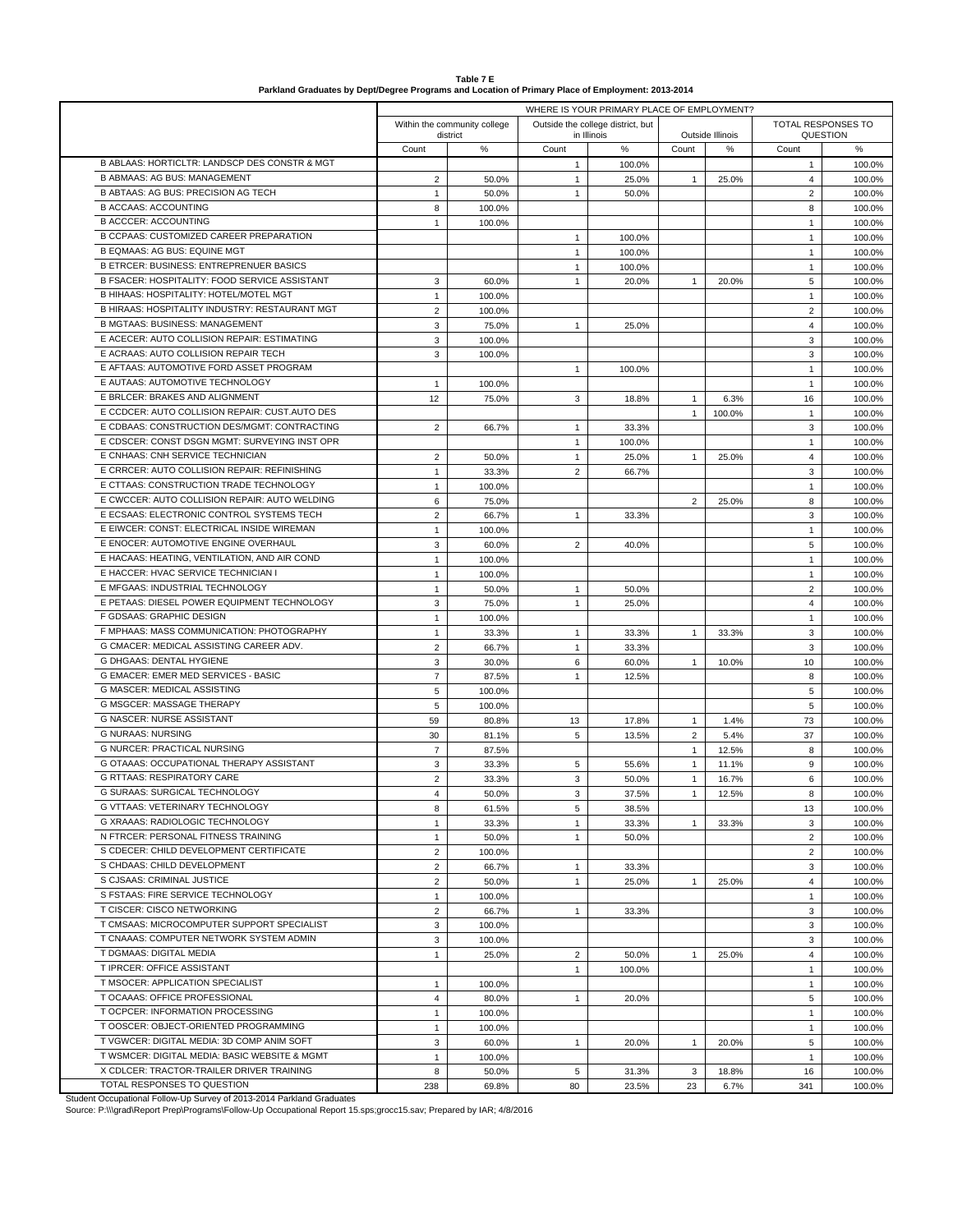#### **Table 8 SUMMARY: HOURLY SALARY & COUNT OF EMPLOYED PARKLAND GRADUATES BY EMPLOYMENT STATUS & DEGREES: 2013-2014**

|                                             |       | AAS CAREER PROGRAMS |       | <b>CERTIFICATE PROGRAMS</b> |       | TOTAL REPORTING SALARY |
|---------------------------------------------|-------|---------------------|-------|-----------------------------|-------|------------------------|
|                                             | Count | <b>Hrly Sal</b>     | Count | <b>Hrly Sal</b>             | Count | <b>Hrly Sal</b>        |
| Employed full-time                          | 130   | \$19.05             | 113   | \$15.84                     | 243   | \$17.55                |
| Employed part-time                          | 23    | \$18.66             | 47    | \$11.93                     | 70    | \$14.14                |
| Employed career related                     | 137   | \$19.70             | 116   | \$15.45                     | 253   | \$17.75                |
| Employed related in district                | 89    | \$19.51             | 87    | \$14.91                     | 176   | \$17.23                |
| Employed career related<br>outside district | 48    | \$20.05             | 28    | \$17.22                     | 76    | \$19.01                |
| Employed within district                    | 100   | \$18.89             | 119   | \$14.21                     | 219   | \$16.35                |
| Employed outside dist, in IL                | 43    | \$19.17             | 29    | \$14.46                     | 72    | \$17.27                |
| Employed outside IL                         | 10    | \$19.14             | 9     | \$22.81                     | 19    | \$20.88                |
| TOTAL REPORTING<br><b>SALARY</b>            | 153   | \$18.99             | 160   | \$14.69                     | 313   | \$16.79                |

Student Occupational Follow-Up Survey of 2013-2014 Parkland Graduates

Source: P:\\\grad\Report Prep\Programs\Follow-Up Occupational Report 15.sps;grocc15.sav; Prepared by IAR; 4/8/2016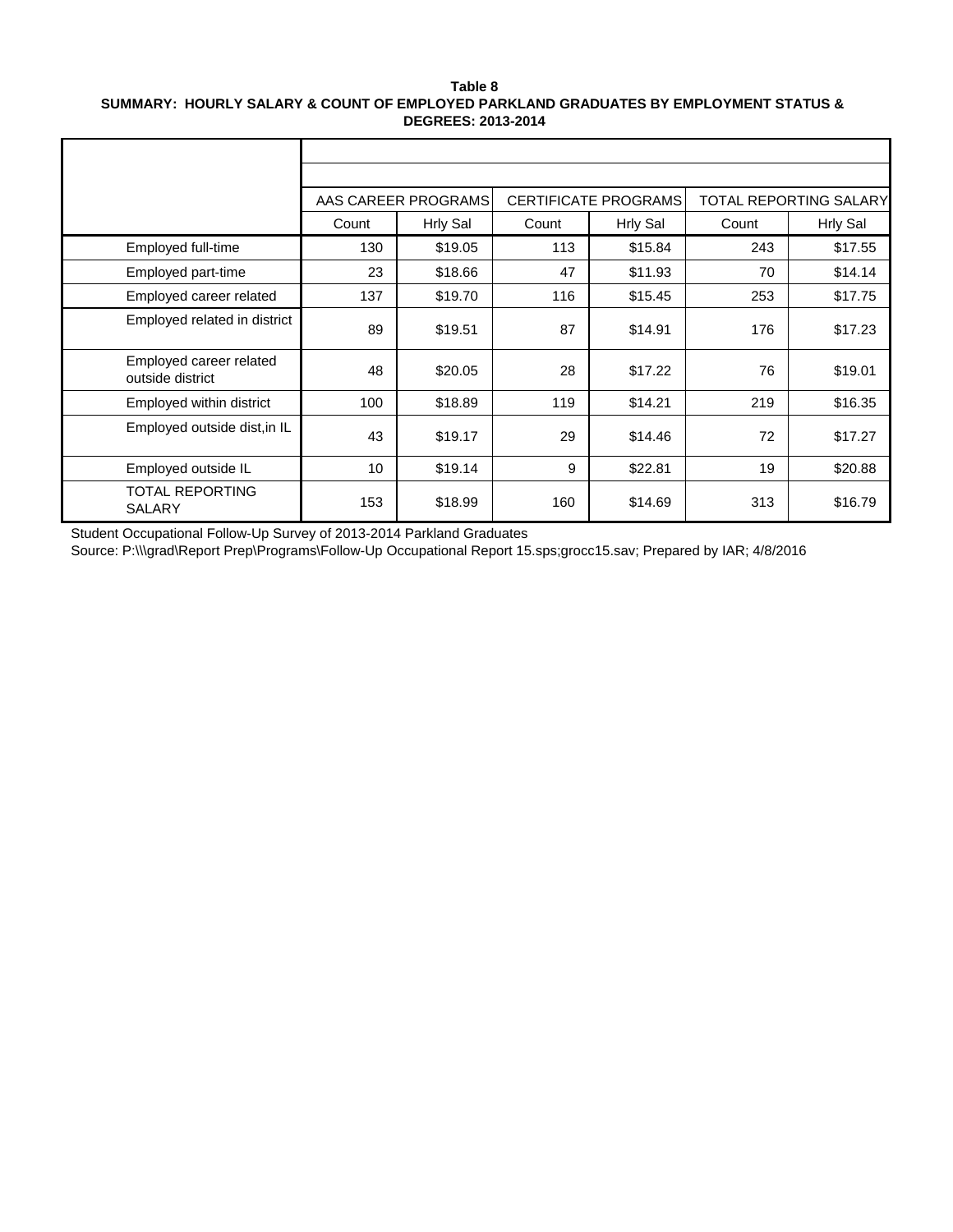|                                                                                                                                                                                              |                                |                    |                |                    |                    |                         | AVERAGE HOURLY SALARY OF CURRENTLY EMPLOYED PARKLAND GRADUATES BY PROGRAM & EMPLOYMENT STATUS: 2013-2014 |                    |                      |                          |                              |         |                         |                     |                             |                    |
|----------------------------------------------------------------------------------------------------------------------------------------------------------------------------------------------|--------------------------------|--------------------|----------------|--------------------|--------------------|-------------------------|----------------------------------------------------------------------------------------------------------|--------------------|----------------------|--------------------------|------------------------------|---------|-------------------------|---------------------|-----------------------------|--------------------|
|                                                                                                                                                                                              |                                | Employed full-time |                | Employed part-time |                    | Employed career related | Employed career related outside                                                                          | district           |                      | Employed within district | Employed outside dist, in IL |         |                         | Employed outside IL | TOTAL REPORTING SALARY      |                    |
|                                                                                                                                                                                              | Valid N                        | Hr Sal             | Valid N        | Hr Sal             | Valid N            | Hr Sal                  | Valid N                                                                                                  | Hr Sal             | Valid N              | Hr Sal                   | Valid N                      | Hr Sal  | Valid N                 | Hr Sal              | Valid N                     | Hr Sal             |
| B ABLAAS: HORTICLTR: LANDSCP DES CONSTR & MGT                                                                                                                                                |                                |                    |                | \$9.75             | 1                  | \$9.75                  |                                                                                                          | \$9.75             |                      |                          |                              | \$9.75  |                         |                     |                             | \$9.75             |
| <b>B ABMAAS: AG BUS: MANAGEMENT</b>                                                                                                                                                          | 3                              | \$15.88            | $\mathbf 0$    |                    | $\mathsf 3$        | \$15.88                 | $\overline{1}$                                                                                           | \$21.63            | $\overline{2}$       | \$13.00                  | $\mathbf{1}$                 | \$21.63 | $\mathbf 0$             |                     | $\mathsf 3$                 | \$15.88            |
| B ABTAAS: AG BUS: PRECISION AG TECH                                                                                                                                                          | $\mathbf 2$                    | \$26.63            |                |                    | $\overline{a}$     | \$26.63                 | 1                                                                                                        | \$18.27            | $\mathbf{1}$         | \$35.00                  | $\mathbf{1}$                 | \$18.27 |                         |                     | $\overline{2}$              | \$26.63            |
| <b>B ACCAAS: ACCOUNTING</b>                                                                                                                                                                  | 8                              | \$14.53            |                |                    | $\overline{4}$     | \$15.31                 |                                                                                                          |                    | 8                    | \$14.53                  |                              |         |                         |                     | 8                           | \$14.53            |
| <b>B ACCCER: ACCOUNTING</b><br><b>B AGBCER: AGRI-BUSINESS</b>                                                                                                                                | $\overline{1}$                 | \$18.50            | $\mathbf 0$    |                    | $\mathbf{1}$       | \$18.50                 |                                                                                                          |                    | $\mathbf{1}$         | \$18.50                  |                              |         |                         |                     | $\mathbf{1}$                | \$18.50            |
| B CCPAAS: CUSTOMIZED CAREER PREPARATION                                                                                                                                                      |                                | \$25.00            |                |                    | $\mathbf{1}$       | \$25.00                 | 1                                                                                                        | \$25.00            |                      |                          | $\mathbf{1}$                 | \$25.00 |                         |                     | $\,0\,$<br>$\mathbf 1$      | \$25.00            |
| B EQMAAS: AG BUS: EQUINE MGT                                                                                                                                                                 | $\mathbf{1}$                   |                    | $\mathbf{1}$   | \$9.00             | $\mathbf 1$        | \$9.00                  | $\mathbf{1}$                                                                                             | \$9.00             |                      |                          | $\mathbf{1}$                 | \$9.00  |                         |                     | $\mathbf 1$                 | \$9.00             |
| B ETRCER: BUSINESS: ENTREPRENUER BASICS                                                                                                                                                      | $\mathbf{1}$                   | \$10.06            |                |                    | $\mathbf{1}$       | \$10.06                 | $\mathbf{1}$                                                                                             | \$10.06            |                      |                          | $\mathbf{1}$                 | \$10.06 |                         |                     | $\mathbf{1}$                | \$10.06            |
| B FLDCER: HORTICULTURE: FLORAL DESIGN                                                                                                                                                        |                                |                    |                |                    |                    |                         |                                                                                                          |                    |                      |                          |                              |         |                         |                     | $\circ$                     |                    |
| B FSACER: HOSPITALITY: FOOD SERVICE ASSISTANT                                                                                                                                                | 3 <sup>1</sup>                 | \$12.65            | $\overline{2}$ | \$10.55            | $\overline{4}$     | \$12.01                 | $\overline{a}$                                                                                           | \$15.05            | 3                    | \$9.65                   | $\mathbf{1}$                 | \$10.09 | $\mathbf{1}$            | \$20.00             | $5\phantom{.0}$             | \$11.81            |
| B HIFCER: HOSPITALITY INDUSTRY: FOOD SERVICE                                                                                                                                                 |                                |                    |                |                    |                    |                         |                                                                                                          |                    |                      |                          |                              |         |                         |                     | $\,0\,$                     |                    |
| B HIHAAS: HOSPITALITY: HOTEL/MOTEL MGT                                                                                                                                                       |                                |                    | $\mathbf{1}$   | \$11.50            | $\mathbf{1}$       | \$11.50                 |                                                                                                          |                    | $\overline{1}$       | \$11.50                  |                              |         |                         |                     | $\mathbf{1}$                | \$11.50            |
| B HIRAAS: HOSPITALITY INDUSTRY: RESTAURANT MGT                                                                                                                                               | $\mathbf{1}$                   | \$10.00            |                |                    | $\overline{1}$     | \$10.00                 |                                                                                                          |                    | $\overline{1}$       | \$10.00                  |                              |         |                         |                     | $\overline{1}$              | \$10.00            |
| B INDCER: BUSINESS: ENTREPRENEURSHIP                                                                                                                                                         |                                |                    |                |                    |                    |                         |                                                                                                          |                    |                      |                          |                              |         |                         |                     | $\mathbf 0$                 |                    |
| <b>B MGTAAS: BUSINESS: MANAGEMENT</b>                                                                                                                                                        | $\overline{4}$                 | \$10.85            |                |                    | $\overline{4}$     | \$10.85                 | 1                                                                                                        | \$10.00            | $\mathbf{3}$         | \$11.13                  | $\mathbf{1}$                 | \$10.00 |                         |                     | $\overline{4}$              | \$10.85            |
| <b>B MKTAAS: BUSINESS: MARKETING</b>                                                                                                                                                         |                                |                    |                |                    |                    |                         |                                                                                                          |                    |                      |                          |                              |         |                         |                     | $\mathbf 0$                 |                    |
| E ACECER: AUTO COLLISION REPAIR: ESTIMATING                                                                                                                                                  | $\overline{2}$                 | \$11.25            | $\mathbf{1}$   | \$9.50             | $\mathbf{1}$       | \$10.00                 |                                                                                                          |                    | 3                    | \$10.67                  |                              |         |                         |                     | $\mathbf{3}$                | \$10.67            |
| E ACRAAS: AUTO COLLISION REPAIR TECH                                                                                                                                                         | $\mathsf 3$                    | \$12.03            |                |                    | $\mathsf 3$        | \$12.03                 |                                                                                                          |                    | $\mathbf{3}$         | \$12.03                  |                              |         |                         |                     | $\mathbf{3}$                | \$12.03            |
| E AFTAAS: AUTOMOTIVE FORD ASSET PROGRAM<br>E AUTAAS: AUTOMOTIVE TECHNOLOGY                                                                                                                   | $\mathbf{1}$                   | \$25.00            |                |                    | $\mathbf{1}$       | \$25.00                 | $\mathbf{1}$                                                                                             | \$25.00            |                      |                          | 1                            | \$25.00 |                         |                     | $\mathbf 1$                 | \$25.00            |
| E BRLCER: BRAKES AND ALIGNMENT                                                                                                                                                               | $\mathbf{1}$<br>$\overline{7}$ | \$14.48<br>\$13.55 | 5 <sub>5</sub> | \$10.47            | $\mathbf{1}$<br>10 | \$14.48<br>\$11.94      | 0                                                                                                        |                    | $\overline{1}$<br>11 | \$14.48<br>\$11.68       | $\mathbf 0$                  |         | $\mathbf{1}$            | \$18.71             | $\mathbf{1}$<br>12          | \$14.48<br>\$12.27 |
| E CCDCER: AUTO COLLISION REPAIR: CUST.AUTO DES                                                                                                                                               | $\overline{1}$                 | \$45.00            |                |                    |                    |                         |                                                                                                          |                    |                      |                          |                              |         | $\overline{1}$          | \$45.00             | $\mathbf{1}$                | \$45.00            |
| E CDBAAS: CONSTRUCTION DES/MGMT: CONTRACTING                                                                                                                                                 | $\sqrt{2}$                     | \$22.43            |                |                    | $\overline{2}$     | \$22.43                 | $\,$ 0 $\,$                                                                                              |                    | $\overline{2}$       | \$22.43                  | $\,$ 0 $\,$                  |         |                         |                     | $\overline{2}$              | \$22.43            |
| E CDMAAS: CONSTRUCTION DESIGN AND MANAGEMENT                                                                                                                                                 |                                |                    |                |                    |                    |                         |                                                                                                          |                    |                      |                          |                              |         |                         |                     | $\,0\,$                     |                    |
| E CDSCER: CONST DSGN MGMT: SURVEYING INST OPR                                                                                                                                                | $\mathbf{1}$                   | \$25.00            |                |                    | $\mathbf{1}$       | \$25.00                 | $\mathbf{1}$                                                                                             | \$25.00            |                      |                          | $\mathbf{1}$                 | \$25.00 |                         |                     | $\mathbf 1$                 | \$25.00            |
| E CNHAAS: CNH SERVICE TECHNICIAN                                                                                                                                                             | $\overline{4}$                 | \$13.88            |                |                    | $\overline{4}$     | \$13.88                 | $\mathbf 2$                                                                                              | \$14.25            | $\overline{2}$       | \$13.50                  | $\mathbf{1}$                 | \$16.00 | 1                       | \$12.50             | $\overline{4}$              | \$13.88            |
| E CRRCER: AUTO COLLISION REPAIR: REFINISHING                                                                                                                                                 | $\overline{2}$                 | \$11.75            | $\mathbf{1}$   | \$9.00             | $\mathbf{1}$       | \$10.00                 |                                                                                                          |                    | $\overline{1}$       | \$10.00                  | $\overline{2}$               | \$11.25 |                         |                     | $\mathbf{3}$                | \$10.83            |
| E CTTAAS: CONSTRUCTION TRADE TECHNOLOGY                                                                                                                                                      | $\mathbf{1}$                   | \$28.63            |                |                    | $\mathbf 1$        | \$28.63                 |                                                                                                          |                    | $\mathbf{1}$         | \$28.63                  |                              |         |                         |                     | $\overline{1}$              | \$28.63            |
| E CWCCER: AUTO COLLISION REPAIR: AUTO WELDING                                                                                                                                                | $\,$ 6                         | \$16.57            |                |                    | 5                  | \$17.48                 | $\mathbf{1}$                                                                                             | \$28.42            | $\overline{4}$       | \$14.75                  |                              |         | $\overline{\mathbf{c}}$ | \$20.21             | 6                           | \$16.57            |
| E ECSAAS: ELECTRONIC CONTROL SYSTEMS TECH                                                                                                                                                    | $\mathsf 3$                    | \$26.67            |                |                    | 3                  | \$26.67                 | $\mathbf{1}$                                                                                             | \$28.00            | $\overline{2}$       | \$26.00                  | $\mathbf{1}$                 | \$28.00 |                         |                     | $_{3}$                      | \$26.67            |
| E EIWCER: CONST: ELECTRICAL INSIDE WIREMAN                                                                                                                                                   | $\mathbf{1}$                   | \$30.00            |                |                    | $\mathbf 1$        | \$30.00                 |                                                                                                          |                    | $\mathbf{1}$         | \$30.00                  |                              |         |                         |                     | $\mathbf 1$                 | \$30.00            |
| E ELPCER: ELECTRICAL POWER                                                                                                                                                                   |                                |                    |                |                    |                    |                         |                                                                                                          |                    |                      |                          |                              |         |                         |                     | $\mathbf 0$                 |                    |
| E ENOCER: AUTOMOTIVE ENGINE OVERHAUL                                                                                                                                                         | $\overline{4}$                 | \$23.19            | $\circ$        |                    | $\overline{4}$     | \$23.19                 | $\mathbf{1}$                                                                                             | \$49.26            | $\mathbf{3}$         | \$14.50                  | $\mathbf{1}$                 | \$49.26 |                         |                     | 4                           | \$23.19            |
| E HACAAS: HEATING, VENTILATION, AND AIR COND                                                                                                                                                 | $\mathbf{1}$                   | \$18.50            |                |                    | $\mathbf{1}$       | \$18.50                 |                                                                                                          |                    | $\overline{1}$       | \$18.50                  |                              |         |                         |                     | $\mathbf{1}$                | \$18.50            |
| E HACCER: HVAC SERVICE TECHNICIAN I                                                                                                                                                          | $\mathbf{1}$                   | \$26.44            |                |                    | $\mathbf{1}$       | \$26.44                 |                                                                                                          |                    | $\mathbf{1}$         | \$26.44                  |                              |         |                         |                     | $\mathbf{1}$                | \$26.44            |
| E HVCCER: HVAC INSTALLATION TECHNICIAN<br>E IRWCER: CONSTRUCTION: IRONWORKERS                                                                                                                |                                |                    |                |                    |                    |                         |                                                                                                          |                    |                      |                          |                              |         |                         |                     | $\,0\,$                     |                    |
| E IWTCER: INDUSTRIAL WELDING                                                                                                                                                                 |                                |                    |                |                    |                    |                         |                                                                                                          |                    |                      |                          |                              |         |                         |                     | $\,$ 0 $\,$                 |                    |
| E MFGAAS: INDUSTRIAL TECHNOLOGY                                                                                                                                                              | $\mathbf{1}$                   | \$15.75            |                |                    | $\mathbf{1}$       | \$15.75                 |                                                                                                          |                    | 1                    | \$15.75                  | $\mathbf 0$                  |         |                         |                     | $\,0\,$<br>$\mathbf{1}$     | \$15.75            |
| E PETAAS: DIESEL POWER EQUIPMENT TECHNOLOGY                                                                                                                                                  | $\overline{4}$                 | \$14.50            |                |                    | $\mathsf 3$        | \$15.17                 | $\mathbf{1}$                                                                                             | \$14.00            | $_{\rm 3}$           | \$14.67                  | $\mathbf{1}$                 | \$14.00 |                         |                     | $\overline{4}$              | \$14.50            |
| E PWTCER: AUTOMOTIVE POWER TRAINS                                                                                                                                                            |                                |                    |                |                    |                    |                         |                                                                                                          |                    |                      |                          |                              |         |                         |                     | $\,$ 0 $\,$                 |                    |
| F GDICER: DIGITAL ILLUSTRATION                                                                                                                                                               |                                |                    |                |                    |                    |                         |                                                                                                          |                    |                      |                          |                              |         |                         |                     | $\mathbf 0$                 |                    |
| F GDSAAS: GRAPHIC DESIGN                                                                                                                                                                     |                                |                    | $\mathbf{1}$   | \$50.00            | $\mathbf{1}$       | \$50.00                 |                                                                                                          |                    | $\overline{1}$       | \$50.00                  |                              |         |                         |                     | $\mathbf 1$                 | \$50.00            |
| F MPHAAS: MASS COMMUNICATION: PHOTOGRAPHY                                                                                                                                                    | $\mathbf{1}$                   | \$13.00            | $\overline{2}$ | \$8.63             | $\mathbf{1}$       | \$13.00                 |                                                                                                          |                    | $\mathbf{1}$         | \$13.00                  | $\mathbf{1}$                 | \$8.75  | $\mathbf{1}$            | \$8.50              | $\mathbf{3}$                | \$10.08            |
| F MPRCER: COMMUNICATION: MEDIA PRODUCTION                                                                                                                                                    |                                |                    |                |                    |                    |                         |                                                                                                          |                    |                      |                          |                              |         |                         |                     | $\circ$                     |                    |
| G CMACER: MEDICAL ASSISTING CAREER ADV.                                                                                                                                                      | $\overline{2}$                 | \$14.09            |                |                    | $\overline{a}$     | \$14.09                 | $\mathbf{1}$                                                                                             | \$10.78            | $\overline{1}$       | \$17.40                  | $\mathbf{1}$                 | \$10.78 |                         |                     | $\overline{2}$              | \$14.09            |
| G DHGAAS: DENTAL HYGIENE                                                                                                                                                                     | 6                              | \$27.17            | $\overline{4}$ | \$25.00            | 9                  | \$27.56                 | 6                                                                                                        | \$30.50            | 3                    | \$21.67                  | 6                            | \$28.00 |                         | \$30.00             | 10                          | \$26.30            |
| <b>G EMACER: EMER MED SERVICES - BASIC</b>                                                                                                                                                   | $^{\rm 8}$                     | \$14.80            | $\mathbf{1}$   | \$11.00            | 5                  | \$14.03                 | $\mathbf{1}$                                                                                             | \$10.28            | $\overline{7}$       | \$15.30                  | $\mathbf{1}$                 | \$10.28 |                         |                     | $\mathsf g$                 | \$14.38            |
| G EMTAAS: EMERGENCY MED SVCS- PARAMEDIC AAS                                                                                                                                                  |                                |                    |                |                    |                    |                         |                                                                                                          |                    |                      |                          |                              |         |                         |                     | $\,$ 0 $\,$                 |                    |
| <b>G MASCER: MEDICAL ASSISTING</b>                                                                                                                                                           | $\,$ 5 $\,$                    | \$12.83            |                |                    | $\overline{4}$     | \$12.53                 |                                                                                                          |                    | $\,$ 5 $\,$          | \$12.83                  |                              |         |                         |                     | $\,$ 5 $\,$                 | \$12.83            |
| <b>G MSGCER: MASSAGE THERAPY</b>                                                                                                                                                             | $\mathbf{1}$                   | \$15.00            | $\overline{4}$ | \$28.38            | $\overline{c}$     | \$47.50                 |                                                                                                          |                    | $\overline{4}$       | \$29.63                  |                              |         |                         |                     | $5\phantom{.0}$             | \$25.70            |
| <b>G NASCER: NURSE ASSISTANT</b><br><b>G NURAAS: NURSING</b>                                                                                                                                 | 38<br>32                       | \$11.54            | 27             | \$10.31<br>\$23.46 | 46<br>35           | \$11.30<br>\$23.66      | 11<br>6                                                                                                  | \$10.83<br>\$22.57 | 51<br>30             | \$11.19<br>\$23.87       | 13                           | \$10.63 | $\mathbf{1}$<br>1       | \$7.88<br>\$24.85   | 65<br>36                    | \$11.02<br>\$23.65 |
| <b>G NURCER: PRACTICAL NURSING</b>                                                                                                                                                           | $^{\rm 8}$                     | \$23.68<br>\$21.01 | $\overline{4}$ |                    | $\overline{7}$     | \$19.73                 | $\mathbf{1}$                                                                                             | \$19.50            | $\overline{7}$       | \$21.23                  | 5                            | \$22.11 | $\mathbf{1}$            | \$19.50             | 8                           | \$21.01            |
| G OTAAAS: OCCUPATIONAL THERAPY ASSISTANT                                                                                                                                                     | $\bf8$                         | \$19.77            | $\mathbf{1}$   | \$26.00            | $\mathsf g$        | \$20.46                 | 6                                                                                                        | \$20.96            | $_{\rm 3}$           | \$19.46                  | 5                            | \$20.65 | $\mathbf{1}$            | \$22.50             | $\mathsf g$                 | \$20.46            |
| <b>G RTTAAS: RESPIRATORY CARE</b>                                                                                                                                                            | $\,$ 5 $\,$                    | \$21.15            | $\mathbf{1}$   | \$30.00            | $\mathbf 5$        | \$23.10                 | $\overline{4}$                                                                                           | \$23.20            | $\overline{2}$       | \$21.47                  | $\mathbf{3}$                 | \$20.93 | 1                       | \$30.00             | 6                           | \$22.62            |
| G SURAAS: SURGICAL TECHNOLOGY                                                                                                                                                                | 8                              | \$17.03            |                |                    | 8                  | \$17.03                 | $\overline{4}$                                                                                           | \$17.81            | $\overline{4}$       | \$16.26                  | $\mathbf{3}$                 | \$17.90 | 1                       | \$17.53             | 8                           | \$17.03            |
| G VTTAAS: VETERINARY TECHNOLOGY                                                                                                                                                              | 11                             | \$13.99            | $\sqrt{2}$     | \$13.00            | 13                 | \$13.84                 | $\mathbf 5$                                                                                              | \$13.40            | $^{\rm 8}$           | \$14.11                  | 5                            | \$13.40 |                         |                     | 13                          | \$13.84            |
| G XRAAAS: RADIOLOGIC TECHNOLOGY                                                                                                                                                              | $\mathsf 3$                    | \$20.41            |                |                    | 3                  | \$20.41                 | $\mathbf 2$                                                                                              | \$20.08            | $\mathbf{1}$         | \$21.06                  | $\mathbf{1}$                 | \$18.16 | 1                       | \$22.00             | $\mathbf{3}$                | \$20.41            |
| N FTRCER: PERSONAL FITNESS TRAINING                                                                                                                                                          | $\mathbf{1}$                   | \$18.00            | $\mathbf{1}$   | \$15.00            | $\overline{2}$     | \$16.50                 | $\mathbf{1}$                                                                                             | \$18.00            | $\mathbf{1}$         | \$15.00                  | $\mathbf{1}$                 | \$18.00 |                         |                     | $\overline{2}$              | \$16.50            |
| S CDECER: CHILD DEVELOPMENT CERTIFICATE                                                                                                                                                      |                                |                    | $\mathbf{1}$   | \$9.57             | $\mathbf 1$        | \$9.57                  |                                                                                                          |                    | $\overline{1}$       | \$9.57                   |                              |         |                         |                     | $\mathbf{1}$                | \$9.57             |
| S CHDAAS: CHILD DEVELOPMENT                                                                                                                                                                  | $\overline{a}$                 | \$11.17            | $\mathbf{1}$   | \$8.00             | $\overline{2}$     | \$11.17                 | $\mathbf{1}$                                                                                             | \$10.00            | $\overline{2}$       | \$10.17                  | $\mathbf{1}$                 | \$10.00 |                         |                     | $\mathbf{3}$                | \$10.11            |
| S CJSAAS: CRIMINAL JUSTICE                                                                                                                                                                   | $_{\rm 3}$                     | \$13.31            | $\mathbf 0$    |                    | $\mathbf{1}$       | \$14.00                 | 1                                                                                                        | \$14.00            | $\mathbf{1}$         | \$14.42                  | $\mathbf{1}$                 | \$11.50 | $\blacksquare$          | \$14.00             | $\mathbf{3}$                | \$13.31            |
| S FSTAAS: FIRE SERVICE TECHNOLOGY                                                                                                                                                            | $\mathbf{1}$                   | \$25.00            |                |                    | $\mathbf 1$        | \$25.00                 |                                                                                                          |                    | $\mathbf{1}$         | \$25.00                  |                              |         |                         |                     | $\mathbf{1}$                | \$25.00            |
| T ASPCER: DIGITAL MEDIA: WEB PROGRAMMER                                                                                                                                                      |                                |                    |                |                    |                    |                         |                                                                                                          |                    |                      |                          |                              |         |                         |                     | $\circ$                     |                    |
| T BKPCER: BOOKKEEPING OFFICE ASSISTANT                                                                                                                                                       |                                |                    |                |                    |                    |                         |                                                                                                          |                    |                      |                          |                              |         |                         |                     | $\circ$                     |                    |
| T CISCER: CISCO NETWORKING<br>T CMSAAS: MICROCOMPUTER SUPPORT SPECIALIST                                                                                                                     | 3                              | \$17.17            |                |                    | 3                  | \$17.17                 | 1                                                                                                        | \$18.50            | $\overline{2}$       | \$16.50                  | $\mathbf{1}$                 | \$18.50 |                         |                     | $\mathbf{3}$                | \$17.17            |
| T CNAAAS: COMPUTER NETWORK SYSTEM ADMIN                                                                                                                                                      | $\overline{2}$                 | \$13.50            | $\mathbf{1}$   | \$8.25             | $\overline{a}$     | \$13.50                 |                                                                                                          |                    | 3                    | \$11.75                  |                              |         |                         |                     | $\mathbf{3}$                | \$11.75            |
| T CPLAAS: PROGRAMMING-DATABASE MANAGEMENT                                                                                                                                                    | $\overline{2}$                 | \$18.50            | $\mathbf{1}$   | \$15.00            | 3                  | \$17.33                 |                                                                                                          |                    | $\mathbf{3}$         | \$17.33                  |                              |         |                         |                     | $\mathbf{3}$<br>$\mathsf 0$ | \$17.33            |
| T DGMAAS: DIGITAL MEDIA                                                                                                                                                                      | $\overline{2}$                 | \$22.50            | $\overline{1}$ | \$9.50             | $\overline{2}$     | \$22.50                 | 1                                                                                                        | \$24.00            | $\overline{1}$       | \$21.00                  | $\mathbf{1}$                 | \$24.00 |                         | \$9.50              | $\mathbf{3}$                | \$18.17            |
| T IPRCER: OFFICE ASSISTANT                                                                                                                                                                   |                                |                    | $\mathbf{1}$   | \$8.25             |                    |                         |                                                                                                          |                    |                      |                          | $\overline{1}$               | \$8.25  |                         |                     | $\mathbf{1}$                | \$8.25             |
| T LINCER: LINUX SYSTEM ADMIN NETWORKING                                                                                                                                                      |                                |                    |                |                    |                    |                         |                                                                                                          |                    |                      |                          |                              |         |                         |                     | $\,$ 0 $\,$                 |                    |
| T MSACER: MICROSOFT CERT SYS ADMIN NETWORKING                                                                                                                                                |                                |                    |                |                    |                    |                         |                                                                                                          |                    |                      |                          |                              |         |                         |                     | $\,0\,$                     |                    |
| T MSOCER: APPLICATION SPECIALIST                                                                                                                                                             |                                |                    | $\bf{0}$       |                    |                    |                         |                                                                                                          |                    | $\,0\,$              |                          |                              |         |                         |                     | $\,0\,$                     |                    |
| T OCAAAS: OFFICE PROFESSIONAL                                                                                                                                                                | $\overline{4}$                 | \$14.65            | $\mathbf{1}$   | \$15.00            | $\overline{4}$     | \$15.53                 | $\mathbf{1}$                                                                                             | \$10.00            | $\overline{4}$       | \$15.90                  | $\mathbf{1}$                 | \$10.00 |                         |                     | $\,$ 5 $\,$                 | \$14.72            |
| T OCPCER: INFORMATION PROCESSING                                                                                                                                                             | $\,0\,$                        |                    |                |                    | $\,0\,$            |                         |                                                                                                          |                    | $\,0\,$              |                          |                              |         |                         |                     | $\,0\,$                     |                    |
| T OOSCER: OBJECT-ORIENTED PROGRAMMING                                                                                                                                                        | $\mathbf{1}$                   | \$29.81            |                |                    | $\mathbf 1$        | \$29.81                 |                                                                                                          |                    | $\mathbf{1}$         | \$29.81                  |                              |         |                         |                     | $\overline{1}$              | \$29.81            |
| T VGWCER: DIGITAL MEDIA: 3D COMP ANIM SOFT                                                                                                                                                   | $\boldsymbol{2}$               | \$9.23             | $\overline{a}$ | \$10.50            | $\mathsf 0$        |                         | 0                                                                                                        |                    | $\mathsf 3$          | \$10.15                  | $\mathbf{1}$                 | \$9.00  | $\mathbf 0$             |                     | $\overline{4}$              | \$9.86             |
| T WSMCER: DIGITAL MEDIA: BASIC WEBSITE & MGMT                                                                                                                                                | $\mathbf{1}$                   | \$20.00            | $\mathbf{1}$   | \$12.17            | $\overline{a}$     | \$16.09                 |                                                                                                          |                    | $\mathbf{1}$         | \$20.00                  |                              |         |                         |                     | $\overline{a}$              | \$16.09            |
| X CDLCER: TRACTOR-TRAILER DRIVER TRAINING                                                                                                                                                    | 13                             | \$22.59            | $\,0\,$        |                    | 11                 | \$23.34                 | 6                                                                                                        | \$23.88            | $\overline{7}$       | \$21.49                  | $\overline{4}$               | \$22.38 | $\overline{2}$          | \$26.88             | 13                          | \$22.59            |
| TOTAL REPORTING SALARY                                                                                                                                                                       | 243                            | \$17.55            | 70             | \$14.14            | 253                | \$17.75                 | 76                                                                                                       | \$19.01            | 219                  | \$16.35                  | 72                           | \$17.27 | 19                      | \$20.88             | 313                         | \$16.79            |
| Student Occupational Follow-Up Survey of 2013-2014 Parkland Graduates<br>Source: P: \\\grad\Report Prep\Programs\Follow-Up Occupational Report 15.sps:grocc15.say: Prepared by IAR: 4/8/2016 |                                |                    |                |                    |                    |                         |                                                                                                          |                    |                      |                          |                              |         |                         |                     |                             |                    |

#### **Table 9**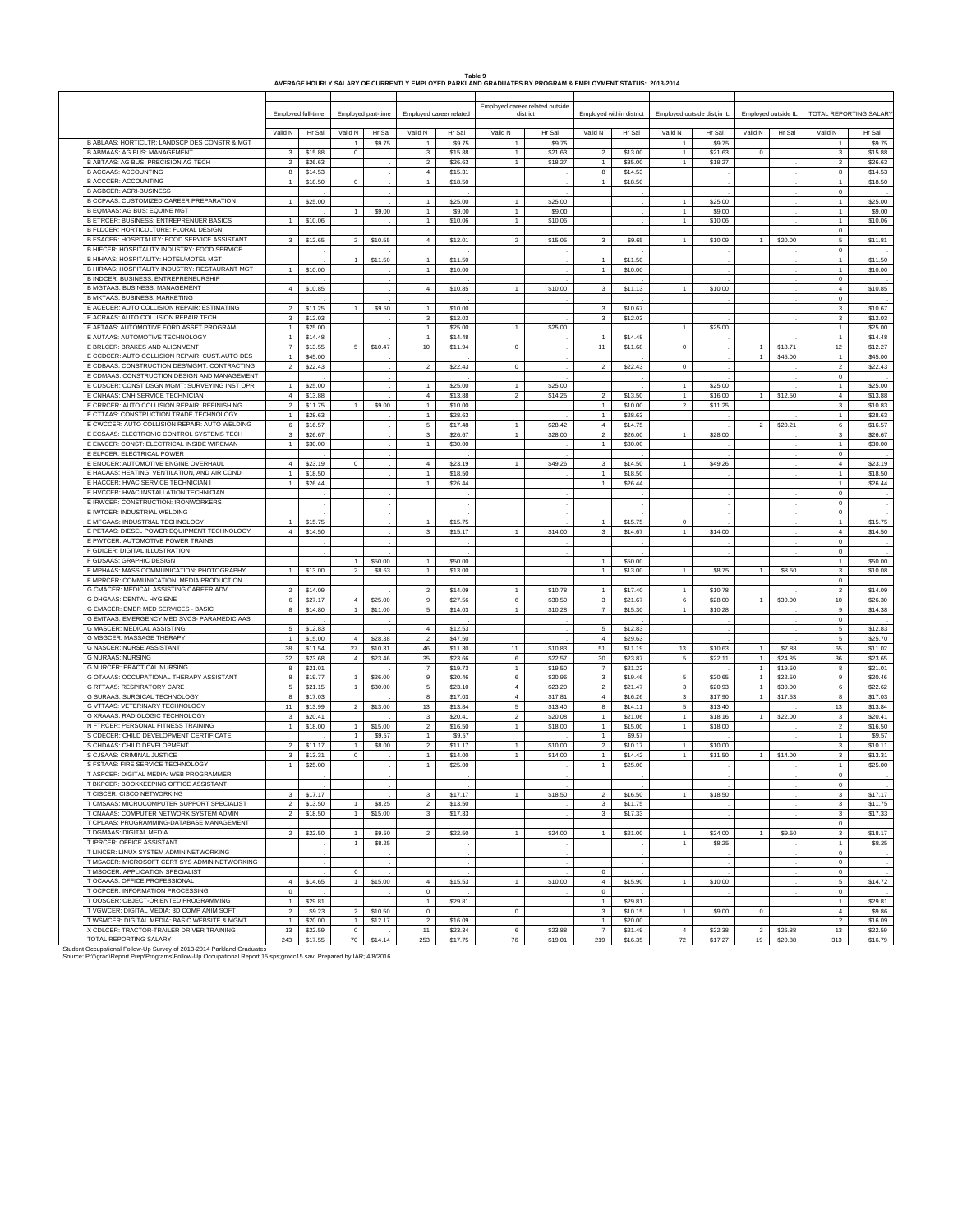| Table 9A                                              |
|-------------------------------------------------------|
| Hourly Salary of Graduates by Degree Programs and     |
| When Graduate Began Working in Current Job: 2013-2014 |

|                                                |                |                             |                | WHEN DID YOU BEGIN WORKING IN PRESENT JOB? |                |                            |                |                                    |
|------------------------------------------------|----------------|-----------------------------|----------------|--------------------------------------------|----------------|----------------------------|----------------|------------------------------------|
|                                                |                | Before entering the college |                | While enrolled in the college              |                | After leaving the college  |                |                                    |
|                                                | Count          | program<br>Hrly Sal         | Count          | program<br><b>Hrly Sal</b>                 | Count          | program<br><b>Hrly Sal</b> | Count          | TOTAL REPORTING SALARY<br>Hrly Sal |
| B ABLAAS: HORTICLTR: LANDSCP DES CONSTR & MGT  |                |                             | $\mathbf{1}$   | \$9.75                                     |                |                            | $\mathbf{1}$   | \$9.75                             |
| <b>B ABMAAS: AG BUS: MANAGEMENT</b>            | $\mathbf{1}$   | \$13.00                     |                |                                            | $\overline{2}$ | \$17.31                    | 3              | \$15.88                            |
| B ABTAAS: AG BUS: PRECISION AG TECH            | $\mathbf{1}$   | \$18.27                     | $\mathbf{1}$   | \$35.00                                    |                |                            | $\overline{2}$ | \$26.63                            |
| <b>B ACCAAS: ACCOUNTING</b>                    | 3              | \$13.96                     | 3              | \$14.00                                    | $\overline{2}$ | \$16.18                    | 8              | \$14.53                            |
| <b>B ACCCER: ACCOUNTING</b>                    |                | $\cdot$                     |                |                                            | 1              | \$18.50                    | $\mathbf{1}$   | \$18.50                            |
| B CCPAAS: CUSTOMIZED CAREER PREPARATION        |                | $\cdot$                     |                |                                            | $\mathbf{1}$   | \$25.00                    | $\mathbf{1}$   | \$25.00                            |
| <b>B EQMAAS: AG BUS: EQUINE MGT</b>            |                | $\epsilon$                  |                |                                            | $\mathbf{1}$   | \$9.00                     | $\mathbf{1}$   | \$9.00                             |
| <b>B ETRCER: BUSINESS: ENTREPRENUER BASICS</b> |                |                             | $\mathbf{1}$   | \$10.06                                    |                |                            | $\mathbf{1}$   | \$10.06                            |
| B FSACER: HOSPITALITY: FOOD SERVICE ASSISTANT  | $\overline{2}$ | \$7.52                      | $\mathbf{1}$   | \$11.00                                    | $\overline{2}$ | \$16.50                    | 5              | \$11.81                            |
| B HIHAAS: HOSPITALITY: HOTEL/MOTEL MGT         |                |                             | $\mathbf{1}$   | \$11.50                                    |                |                            | $\mathbf{1}$   | \$11.50                            |
| B HIRAAS: HOSPITALITY INDUSTRY: RESTAURANT MGT |                |                             | $\mathbf{1}$   | \$10.00                                    |                |                            | $\mathbf{1}$   | \$10.00                            |
| <b>B MGTAAS: BUSINESS: MANAGEMENT</b>          | 3              | \$10.47                     |                |                                            | $\mathbf{1}$   | \$12.00                    | $\overline{4}$ | \$10.85                            |
| E ACECER: AUTO COLLISION REPAIR: ESTIMATING    |                |                             | $\mathbf{1}$   | \$9.50                                     | 2              | \$11.25                    | 3              | \$10.67                            |
| E ACRAAS: AUTO COLLISION REPAIR TECH           | $\mathbf{1}$   | \$12.00                     | $\mathbf{1}$   | \$13.50                                    | $\mathbf{1}$   | \$10.60                    | 3              | \$12.03                            |
| E AFTAAS: AUTOMOTIVE FORD ASSET PROGRAM        |                |                             | $\mathbf{1}$   | \$25.00                                    |                |                            | $\mathbf{1}$   | \$25.00                            |
| E AUTAAS: AUTOMOTIVE TECHNOLOGY                |                |                             | $\mathbf{1}$   | \$14.48                                    |                |                            | $\mathbf{1}$   | \$14.48                            |
| E BRLCER: BRAKES AND ALIGNMENT                 | $\overline{2}$ | \$12.05                     | 9              | \$11.60                                    | $\mathbf{1}$   | \$18.71                    | 12             | \$12.27                            |
| E CCDCER: AUTO COLLISION REPAIR: CUST.AUTO DES |                | $\cdot$                     |                |                                            | $\mathbf{1}$   | \$45.00                    | $\mathbf{1}$   | \$45.00                            |
| E CDBAAS: CONSTRUCTION DES/MGMT: CONTRACTING   |                | $\cdot$                     | $\mathbf{1}$   | \$29.85                                    | $\mathbf{1}$   | \$15.00                    | $\overline{2}$ | \$22.43                            |
| E CDSCER: CONST DSGN MGMT: SURVEYING INST OPR  |                |                             | $\mathbf{1}$   | \$25.00                                    |                | $\cdot$                    | $\mathbf{1}$   | \$25.00                            |
| E CNHAAS: CNH SERVICE TECHNICIAN               | 3              | \$13.83                     | $\mathbf{1}$   | \$14.00                                    |                |                            | $\overline{4}$ | \$13.88                            |
| E CRRCER: AUTO COLLISION REPAIR: REFINISHING   | $\mathbf{1}$   | \$10.00                     | $\mathbf{1}$   | \$9.00                                     | $\mathbf{1}$   | \$13.50                    | 3              | \$10.83                            |
| E CTTAAS: CONSTRUCTION TRADE TECHNOLOGY        | $\mathbf{1}$   | \$28.63                     |                |                                            |                |                            | $\mathbf{1}$   | \$28.63                            |
| E CWCCER: AUTO COLLISION REPAIR: AUTO WELDING  | $\overline{2}$ | \$17.50                     | $\overline{2}$ | \$19.21                                    | $\overline{2}$ | \$13.00                    | 6              | \$16.57                            |
| E ECSAAS: ELECTRONIC CONTROL SYSTEMS TECH      | $\mathbf{1}$   | \$26.00                     | $\overline{2}$ | \$27.00                                    |                |                            | 3              | \$26.67                            |
| E EIWCER: CONST: ELECTRICAL INSIDE WIREMAN     | $\mathbf{1}$   | \$30.00                     |                |                                            |                |                            | $\mathbf{1}$   | \$30.00                            |
| E ENOCER: AUTOMOTIVE ENGINE OVERHAUL           |                |                             | 3              | \$14.50                                    | $\mathbf{1}$   | \$49.26                    | $\overline{4}$ | \$23.19                            |
| E HACAAS: HEATING, VENTILATION, AND AIR COND   |                | $\epsilon$                  |                |                                            | $\mathbf{1}$   | \$18.50                    | $\mathbf{1}$   | \$18.50                            |
| E HACCER: HVAC SERVICE TECHNICIAN I            |                | $\cdot$                     |                |                                            | $\mathbf{1}$   | \$26.44                    | $\mathbf{1}$   | \$26.44                            |
| E MFGAAS: INDUSTRIAL TECHNOLOGY                |                |                             | $\mathbf{1}$   | \$15.75                                    |                |                            | $\mathbf{1}$   | \$15.75                            |
| E PETAAS: DIESEL POWER EQUIPMENT TECHNOLOGY    | $\mathbf{1}$   | \$12.50                     | $\mathbf{1}$   | \$19.00                                    | 2              | \$13.25                    | $\overline{4}$ | \$14.50                            |
| F GDSAAS: GRAPHIC DESIGN                       |                |                             | $\mathbf{1}$   | \$50.00                                    |                |                            | $\mathbf{1}$   | \$50.00                            |
| F MPHAAS: MASS COMMUNICATION: PHOTOGRAPHY      | $\mathbf{1}$   | \$8.75                      | $\mathbf{1}$   | \$8.50                                     | $\mathbf{1}$   | \$13.00                    | 3              | \$10.08                            |
| G CMACER: MEDICAL ASSISTING CAREER ADV.        | $\overline{2}$ | \$14.09                     |                |                                            |                |                            | $\overline{2}$ | \$14.09                            |
| G DHGAAS: DENTAL HYGIENE                       | $\mathbf{1}$   | \$15.00                     |                |                                            | 9              | \$27.56                    | 10             | \$26.30                            |
| G EMACER: EMER MED SERVICES - BASIC            | $\mathbf{1}$   | \$18.35                     | $\mathbf{1}$   | \$11.25                                    | $\overline{7}$ | \$14.25                    | 9              | \$14.38                            |
| <b>G MASCER: MEDICAL ASSISTING</b>             | $\overline{2}$ | \$14.00                     | $\mathbf{1}$   | \$12.61                                    | $\overline{2}$ | \$11.76                    | 5              | \$12.83                            |
| <b>G MSGCER: MASSAGE THERAPY</b>               | $\mathbf{1}$   | \$8.50                      |                |                                            | 3              | \$36.67                    | $\overline{4}$ | \$29.63                            |
| <b>G NASCER: NURSE ASSISTANT</b>               | 12             | \$11.77                     | 11             | \$10.38                                    | 42             | \$10.98                    | 65             | \$11.02                            |
| <b>G NURAAS: NURSING</b>                       | $\overline{1}$ | \$23.46                     | $\mathbf{1}$   | \$18.23                                    | 33             | \$23.83                    | 35             | \$23.66                            |
| <b>G NURCER: PRACTICAL NURSING</b>             | $\overline{2}$ | \$25.93                     |                |                                            | 6              | \$19.37                    | 8              | \$21.01                            |
| G OTAAAS: OCCUPATIONAL THERAPY ASSISTANT       |                |                             | $\mathbf{1}$   | \$13.00                                    | 8              | \$21.39                    | 9              | \$20.46                            |
| <b>G RTTAAS: RESPIRATORY CARE</b>              |                | $\cdot$                     | $\overline{2}$ | \$20.40                                    | 3              | \$24.90                    | 5              | \$23.10                            |
| G SURAAS: SURGICAL TECHNOLOGY                  |                |                             | $\overline{2}$ | \$16.96                                    | 6              | \$17.06                    | 8              | \$17.03                            |
| G VTTAAS: VETERINARY TECHNOLOGY                | 3              | \$13.83                     | $\mathbf{1}$   | \$14.60                                    | 9              | \$13.75                    | 13             | \$13.84                            |
| <b>G XRAAAS: RADIOLOGIC TECHNOLOGY</b>         |                | $\cdot$                     | $\mathbf{1}$   | \$21.06                                    | $\overline{c}$ | \$20.08                    | 3              | \$20.41                            |
| N FTRCER: PERSONAL FITNESS TRAINING            |                | $\cdot$                     |                | $\cdot$                                    | $\overline{2}$ | \$16.50                    | 2              | \$16.50                            |
| S CDECER: CHILD DEVELOPMENT CERTIFICATE        |                |                             |                |                                            | $\mathbf{1}$   | \$9.57                     | $\mathbf{1}$   | \$9.57                             |
| S CHDAAS: CHILD DEVELOPMENT                    |                | $\overline{a}$              |                | $\lambda$                                  | $\overline{2}$ | \$11.17                    | $\overline{c}$ | \$11.17                            |
| S CJSAAS: CRIMINAL JUSTICE                     | $\mathbf{1}$   | \$14.42                     |                |                                            | $\overline{2}$ | \$12.75                    | 3              | \$13.31                            |
| S FSTAAS: FIRE SERVICE TECHNOLOGY              | $\mathbf{1}$   | \$25.00                     |                |                                            |                |                            | $\mathbf{1}$   | \$25.00                            |
| T CISCER: CISCO NETWORKING                     |                |                             | $\overline{2}$ | \$16.50                                    | $\mathbf{1}$   | \$18.50                    | 3              | \$17.17                            |
| T CMSAAS: MICROCOMPUTER SUPPORT SPECIALIST     | $\mathbf{1}$   | \$8.25                      |                |                                            | $\overline{2}$ | \$13.50                    | 3              | \$11.75                            |
| T CNAAAS: COMPUTER NETWORK SYSTEM ADMIN        |                |                             | 3              | \$17.33                                    |                |                            | 3              | \$17.33                            |
| T DGMAAS: DIGITAL MEDIA                        |                |                             |                |                                            | 3              | \$18.17                    | 3              | \$18.17                            |
| T IPRCER: OFFICE ASSISTANT                     |                |                             |                |                                            | $\mathbf{1}$   | \$8.25                     | $\mathbf{1}$   | \$8.25                             |
| T OCAAAS: OFFICE PROFESSIONAL                  | $\overline{2}$ | \$15.34                     | $\overline{2}$ | \$12.50                                    | $\mathbf{1}$   | \$17.90                    | 5              | \$14.72                            |
| T OOSCER: OBJECT-ORIENTED PROGRAMMING          | $\mathbf{1}$   | \$29.81                     |                |                                            |                |                            | $\mathbf{1}$   | \$29.81                            |
| T VGWCER: DIGITAL MEDIA: 3D COMP ANIM SOFT     | $\mathbf{1}$   | \$8.70                      | $\mathbf{1}$   | \$9.00                                     | $\overline{2}$ | \$10.88                    | $\overline{4}$ | \$9.86                             |
| T WSMCER: DIGITAL MEDIA: BASIC WEBSITE & MGMT  |                |                             | $\mathbf{1}$   | \$20.00                                    |                |                            | $\mathbf{1}$   | \$20.00                            |
| X CDLCER: TRACTOR-TRAILER DRIVER TRAINING      | $\overline{4}$ | \$22.45                     |                |                                            | 9              | \$22.66                    | 13             | \$22.59                            |
| TOTAL REPORTING SALARY                         | 60             | \$15.18                     | 67             | \$15.25                                    | 181            | \$17.95                    | 308            | \$16.82                            |

Student Occupational Follow-Up Survey of 2013-2014 Parkland Graduates<br>Source: P:∖\\grad\Report Prep\Programs\Follow-Up Occupational Report 15.sps;grocc15.sav; Prepared by IAR; 4/8/2016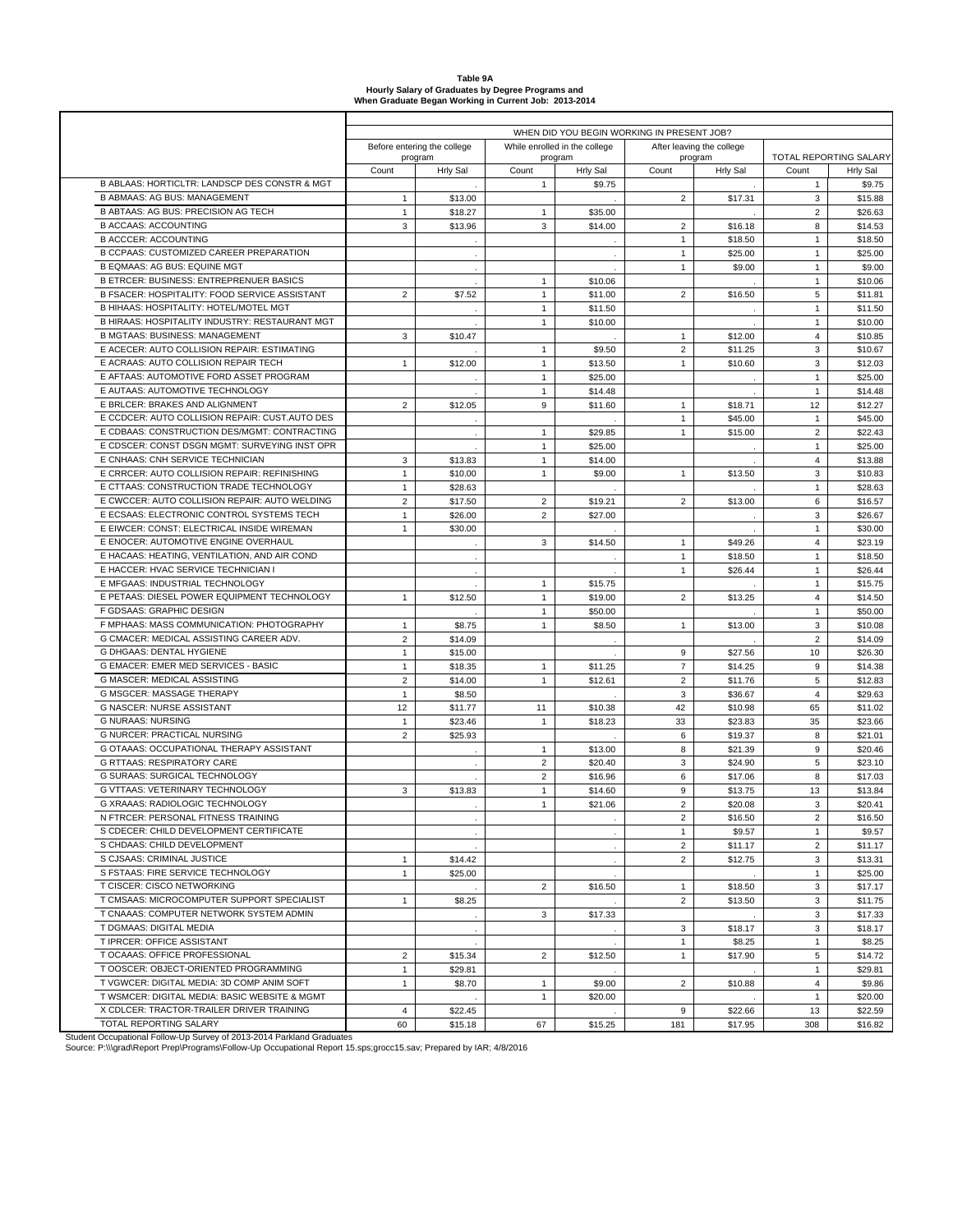|                                                                                             | <b>GENDER</b>     |              |              |                 |                   |                                  |  |  |  |  |  |
|---------------------------------------------------------------------------------------------|-------------------|--------------|--------------|-----------------|-------------------|----------------------------------|--|--|--|--|--|
|                                                                                             | Female            |              | <b>TOTAL</b> |                 |                   |                                  |  |  |  |  |  |
|                                                                                             | Mean              | Valid N      | Mean         | Male<br>Valid N | Mean              | Valid N                          |  |  |  |  |  |
| B ABLAAS: HORTICLTR: LANDSCP DES CONSTR & MGT                                               |                   |              | \$9.75       | 1               | \$9.75            | $\mathbf{1}$                     |  |  |  |  |  |
| <b>B ABMAAS: AG BUS: MANAGEMENT</b>                                                         | \$15.88           | 3            |              | 0               | \$15.88           | 3                                |  |  |  |  |  |
| B ABTAAS: AG BUS: PRECISION AG TECH                                                         |                   |              | \$26.63      | $\overline{2}$  | \$26.63           | $\overline{c}$                   |  |  |  |  |  |
| <b>B ACCAAS: ACCOUNTING</b>                                                                 | \$14.79           |              | \$13.75      |                 |                   | 8                                |  |  |  |  |  |
|                                                                                             |                   | 6            |              | 2               | \$14.53           |                                  |  |  |  |  |  |
| <b>B ACCCER: ACCOUNTING</b>                                                                 | \$18.50           | $\mathbf{1}$ |              |                 | \$18.50           | 1                                |  |  |  |  |  |
| <b>B AGBCER: AGRI-BUSINESS</b>                                                              |                   |              |              | 0               |                   | $\mathbf 0$                      |  |  |  |  |  |
| B CCPAAS: CUSTOMIZED CAREER PREPARATION                                                     |                   |              | \$25.00      | 1               | \$25.00           | 1                                |  |  |  |  |  |
| B EQMAAS: AG BUS: EQUINE MGT                                                                | \$9.00            | 1            |              |                 | \$9.00            | 1                                |  |  |  |  |  |
| B ETRCER: BUSINESS: ENTREPRENUER BASICS                                                     | \$10.06           | $\mathbf{1}$ |              | 0               | \$10.06           | $\mathbf{1}$                     |  |  |  |  |  |
| B FLDCER: HORTICULTURE: FLORAL DESIGN                                                       |                   | $\Omega$     |              | 0               |                   | 0                                |  |  |  |  |  |
| B FSACER: HOSPITALITY: FOOD SERVICE ASSISTANT                                               | \$10.55           | 2            | \$12.65      | 3               | \$11.81           | 5                                |  |  |  |  |  |
| B HIFCER: HOSPITALITY INDUSTRY: FOOD SERVICE                                                |                   | 0            |              |                 |                   | 0                                |  |  |  |  |  |
| B HIHAAS: HOSPITALITY: HOTEL/MOTEL MGT                                                      | \$11.50           | $\mathbf{1}$ |              |                 | \$11.50           | 1                                |  |  |  |  |  |
| B HIRAAS: HOSPITALITY INDUSTRY: RESTAURANT MGT                                              | \$10.00           | $\mathbf{1}$ |              | $\Omega$        | \$10.00           | 1                                |  |  |  |  |  |
| B INDCER: BUSINESS: ENTREPRENEURSHIP                                                        |                   | $\Omega$     |              |                 |                   | 0                                |  |  |  |  |  |
| B MGTAAS: BUSINESS: MANAGEMENT                                                              |                   |              |              |                 |                   | $\pmb{4}$                        |  |  |  |  |  |
| <b>B MKTAAS: BUSINESS: MARKETING</b>                                                        | \$10.85           | 4            |              | 0               | \$10.85           |                                  |  |  |  |  |  |
|                                                                                             |                   | 0            |              |                 |                   | 0                                |  |  |  |  |  |
| E ACECER: AUTO COLLISION REPAIR: ESTIMATING                                                 | ×,                | 0            | \$10.67      | 3               | \$10.67           | 3                                |  |  |  |  |  |
| E ACRAAS: AUTO COLLISION REPAIR TECH                                                        |                   | 0            | \$12.03      | 3               | \$12.03           | 3                                |  |  |  |  |  |
| E AFTAAS: AUTOMOTIVE FORD ASSET PROGRAM                                                     |                   |              | \$25.00      | $\mathbf{1}$    | \$25.00           | $\mathbf{1}$                     |  |  |  |  |  |
| E AUTAAS: AUTOMOTIVE TECHNOLOGY                                                             |                   |              | \$14.48      | $\mathbf{1}$    | \$14.48           | $\mathbf{1}$                     |  |  |  |  |  |
| E BRLCER: BRAKES AND ALIGNMENT                                                              |                   | 0            | \$12.27      | 12              | \$12.27           | 12                               |  |  |  |  |  |
| E CCDCER: AUTO COLLISION REPAIR: CUST.AUTO DES                                              |                   |              | \$45.00      | 1               | \$45.00           | $\mathbf{1}$                     |  |  |  |  |  |
| E CDBAAS: CONSTRUCTION DES/MGMT: CONTRACTING                                                |                   |              | \$22.43      | 2               | \$22.43           | $\overline{\mathbf{c}}$          |  |  |  |  |  |
|                                                                                             |                   |              |              |                 |                   |                                  |  |  |  |  |  |
| E CDMAAS: CONSTRUCTION DESIGN AND MANAGEMENT                                                | ÷.                |              |              | 0               |                   | 0                                |  |  |  |  |  |
| E CDSCER: CONST DSGN MGMT: SURVEYING INST OPR                                               |                   |              | \$25.00      | 1               | \$25.00           | $\mathbf{1}$                     |  |  |  |  |  |
| E CNHAAS: CNH SERVICE TECHNICIAN                                                            |                   |              | \$13.88      | 4               | \$13.88           | $\overline{\mathbf{4}}$          |  |  |  |  |  |
| E CRRCER: AUTO COLLISION REPAIR: REFINISHING                                                | i,                |              | \$10.83      | 3               | \$10.83           | 3                                |  |  |  |  |  |
| E CTTAAS: CONSTRUCTION TRADE TECHNOLOGY                                                     |                   |              | \$28.63      | $\mathbf{1}$    | \$28.63           | 1                                |  |  |  |  |  |
| E CWCCER: AUTO COLLISION REPAIR: AUTO WELDING                                               | ä,                |              | \$16.57      | 6               | \$16.57           | 6                                |  |  |  |  |  |
| E ECSAAS: ELECTRONIC CONTROL SYSTEMS TECH                                                   |                   |              |              | 3               |                   | 3                                |  |  |  |  |  |
|                                                                                             |                   |              | \$26.67      |                 | \$26.67           |                                  |  |  |  |  |  |
| E EIWCER: CONST: ELECTRICAL INSIDE WIREMAN                                                  | \$30.00           | 1            |              |                 | \$30.00           | $\mathbf{1}$                     |  |  |  |  |  |
| E ELPCER: ELECTRICAL POWER                                                                  |                   |              |              | $\Omega$        |                   | 0                                |  |  |  |  |  |
| E ENOCER: AUTOMOTIVE ENGINE OVERHAUL                                                        |                   |              | \$23.19      | 4               | \$23.19           | 4                                |  |  |  |  |  |
| E HACAAS: HEATING, VENTILATION, AND AIR COND                                                | ÷.                |              | \$18.50      | $\mathbf{1}$    | \$18.50           | 1                                |  |  |  |  |  |
| E HACCER: HVAC SERVICE TECHNICIAN I                                                         |                   |              | \$26.44      | 1               | \$26.44           | $\mathbf 1$                      |  |  |  |  |  |
| E HVCCER: HVAC INSTALLATION TECHNICIAN                                                      |                   |              |              | 0               |                   | 0                                |  |  |  |  |  |
| E IRWCER: CONSTRUCTION: IRONWORKERS                                                         |                   |              |              |                 |                   | 0                                |  |  |  |  |  |
|                                                                                             | i,                |              |              | 0               | $\cdot$           |                                  |  |  |  |  |  |
| E IWTCER: INDUSTRIAL WELDING                                                                |                   |              |              | 0               |                   | 0                                |  |  |  |  |  |
| E MFGAAS: INDUSTRIAL TECHNOLOGY                                                             |                   |              | \$15.75      | $\mathbf{1}$    | \$15.75           | $\mathbf{1}$                     |  |  |  |  |  |
| E PETAAS: DIESEL POWER EQUIPMENT TECHNOLOGY                                                 | \$12.50           | $\mathbf{1}$ | \$15.17      | 3               | \$14.50           | 4                                |  |  |  |  |  |
| E PWTCER: AUTOMOTIVE POWER TRAINS                                                           |                   |              |              | 0               |                   | 0                                |  |  |  |  |  |
| F GDICER: DIGITAL ILLUSTRATION                                                              |                   |              | $\cdot$      | 0               |                   | 0                                |  |  |  |  |  |
| F GDSAAS: GRAPHIC DESIGN                                                                    | \$50.00           | $\mathbf{1}$ |              | $\Omega$        | \$50.00           | $\mathbf{1}$                     |  |  |  |  |  |
| F MPHAAS: MASS COMMUNICATION: PHOTOGRAPHY                                                   | \$10.08           | 3            |              |                 | \$10.08           | 3                                |  |  |  |  |  |
| F MPRCER: COMMUNICATION: MEDIA PRODUCTION                                                   |                   |              |              |                 |                   |                                  |  |  |  |  |  |
|                                                                                             |                   |              |              | 0               |                   | 0                                |  |  |  |  |  |
| G CMACER: MEDICAL ASSISTING CAREER ADV.                                                     | \$14.09           | 2            |              |                 | \$14.09           | $\overline{\mathbf{c}}$          |  |  |  |  |  |
| G DHGAAS: DENTAL HYGIENE                                                                    | \$26.44           | 9            | \$25.00      | 1               | \$26.30           | 10                               |  |  |  |  |  |
| G EMACER: EMER MED SERVICES - BASIC                                                         | \$20.00           | $\mathbf{1}$ | \$13.67      | 8               | \$14.38           | 9                                |  |  |  |  |  |
| G EMTAAS: EMERGENCY MED SVCS- PARAMEDIC AAS                                                 |                   |              |              | $\Omega$        |                   | 0                                |  |  |  |  |  |
| <b>G MASCER: MEDICAL ASSISTING</b>                                                          | \$12.83           | 5            |              | 0               | \$12.83           | 5                                |  |  |  |  |  |
| G MSGCER: MASSAGE THERAPY                                                                   | \$12.13           | 4            | \$80.00      | 1               | \$25.70           | 5                                |  |  |  |  |  |
|                                                                                             |                   |              |              |                 |                   |                                  |  |  |  |  |  |
| <b>G NASCER: NURSE ASSISTANT</b>                                                            | \$11.09           | 57           | \$10.57      | 8               | \$11.02           | 65                               |  |  |  |  |  |
| <b>G NURAAS: NURSING</b>                                                                    | \$23.53           | 27           | \$24.02      | 9               | \$23.65           | 36                               |  |  |  |  |  |
| G NURCER: PRACTICAL NURSING                                                                 | \$21.05           | 5            | \$20.95      | 3               | \$21.01           | 8                                |  |  |  |  |  |
| G OTAAAS: OCCUPATIONAL THERAPY ASSISTANT                                                    | \$20.20           | 8            | \$22.50      | 1               | \$20.46           | 9                                |  |  |  |  |  |
| G RTTAAS: RESPIRATORY CARE                                                                  | \$22.35           | 2            | \$22.76      | 4               | \$22.62           | 6                                |  |  |  |  |  |
| G SURAAS: SURGICAL TECHNOLOGY                                                               | \$17.03           | 8            | $\mathbf{r}$ |                 | \$17.03           | 8                                |  |  |  |  |  |
| G VTTAAS: VETERINARY TECHNOLOGY                                                             | \$13.56           | 12           | \$17.15      | $\mathbf{1}$    | \$13.84           | 13                               |  |  |  |  |  |
| G XRAAAS: RADIOLOGIC TECHNOLOGY                                                             |                   | 1            |              | 2               |                   | 3                                |  |  |  |  |  |
|                                                                                             | \$18.16           |              | \$21.53      |                 | \$20.41           |                                  |  |  |  |  |  |
| N FTRCER: PERSONAL FITNESS TRAINING                                                         |                   | 0            | \$16.50      | 2               | \$16.50           | $\boldsymbol{2}$                 |  |  |  |  |  |
| S CDECER: CHILD DEVELOPMENT CERTIFICATE                                                     |                   | 0            | \$9.57       | 1               | \$9.57            | $\mathbf{1}$                     |  |  |  |  |  |
| S CHDAAS: CHILD DEVELOPMENT                                                                 | \$10.11           | 3            |              |                 | \$10.11           | 3                                |  |  |  |  |  |
| S CJSAAS: CRIMINAL JUSTICE                                                                  | \$11.50           | $\mathbf{1}$ | \$14.21      | $\overline{2}$  | \$13.31           | 3                                |  |  |  |  |  |
| S FSTAAS: FIRE SERVICE TECHNOLOGY                                                           | ÷                 |              | \$25.00      | 1               | \$25.00           | 1                                |  |  |  |  |  |
| T ASPCER: DIGITAL MEDIA: WEB PROGRAMMER                                                     |                   |              |              | 0               |                   | 0                                |  |  |  |  |  |
| T BKPCER: BOOKKEEPING OFFICE ASSISTANT                                                      | $\cdot$           |              |              |                 |                   | 0                                |  |  |  |  |  |
| T CISCER: CISCO NETWORKING                                                                  | ÷.                | 0            |              |                 |                   |                                  |  |  |  |  |  |
|                                                                                             | ÷                 | 0            | \$17.17      | 3               | \$17.17           | 3                                |  |  |  |  |  |
| T CMSAAS: MICROCOMPUTER SUPPORT SPECIALIST                                                  |                   | $\Omega$     | \$11.75      | 3               | \$11.75           | 3                                |  |  |  |  |  |
| T CNAAAS: COMPUTER NETWORK SYSTEM ADMIN                                                     | i,                |              | \$17.33      | 3               | \$17.33           | 3                                |  |  |  |  |  |
| T CPLAAS: PROGRAMMING-DATABASE MANAGEMENT                                                   | $\cdot$           |              |              | 0               |                   | 0                                |  |  |  |  |  |
| T DGMAAS: DIGITAL MEDIA                                                                     |                   | 0            | \$18.17      | 3               | \$18.17           | 3                                |  |  |  |  |  |
| T IPRCER: OFFICE ASSISTANT                                                                  | \$8.25            | $\mathbf{1}$ |              | 0               | \$8.25            | 1                                |  |  |  |  |  |
| T LINCER: LINUX SYSTEM ADMIN NETWORKING                                                     |                   |              |              |                 |                   |                                  |  |  |  |  |  |
|                                                                                             |                   |              |              | 0               |                   | 0                                |  |  |  |  |  |
| T MSACER: MICROSOFT CERT SYS ADMIN NETWORKING                                               | i,                | 0            | ÷            | 0               |                   | 0                                |  |  |  |  |  |
| T MSOCER: APPLICATION SPECIALIST                                                            |                   | 0            |              |                 |                   | 0                                |  |  |  |  |  |
| T OCAAAS: OFFICE PROFESSIONAL                                                               | \$14.72           | 5            |              |                 | \$14.72           | 5                                |  |  |  |  |  |
| T OCPCER: INFORMATION PROCESSING                                                            |                   | 0            |              |                 |                   | 0                                |  |  |  |  |  |
| T OOSCER: OBJECT-ORIENTED PROGRAMMING                                                       |                   |              |              | $\mathbf{1}$    |                   |                                  |  |  |  |  |  |
|                                                                                             |                   |              |              |                 |                   |                                  |  |  |  |  |  |
|                                                                                             |                   | $\Omega$     | \$29.81      |                 | \$29.81           |                                  |  |  |  |  |  |
| T VGWCER: DIGITAL MEDIA: 3D COMP ANIM SOFT<br>T WSMCER: DIGITAL MEDIA: BASIC WEBSITE & MGMT | \$8.70<br>\$16.09 | 1<br>2       | \$10.25      | 3<br>0          | \$9.86<br>\$16.09 | $\mathbf{1}$<br>4<br>$\mathbf 2$ |  |  |  |  |  |

**Table 10 Hourly Salary of Graduates by Degree Programs and Gender**

X CDLCER: TRACTOR-TRAILER DRIVER TRAINING<br>
Student Occupational Follow-Up Survey of 2013-2014 Parkland Graduates<br>
Student Occupational Follow-Up Survey of 2013-2014 Parkland Graduates<br>
Source: P:\\\grad\Report Prep\Program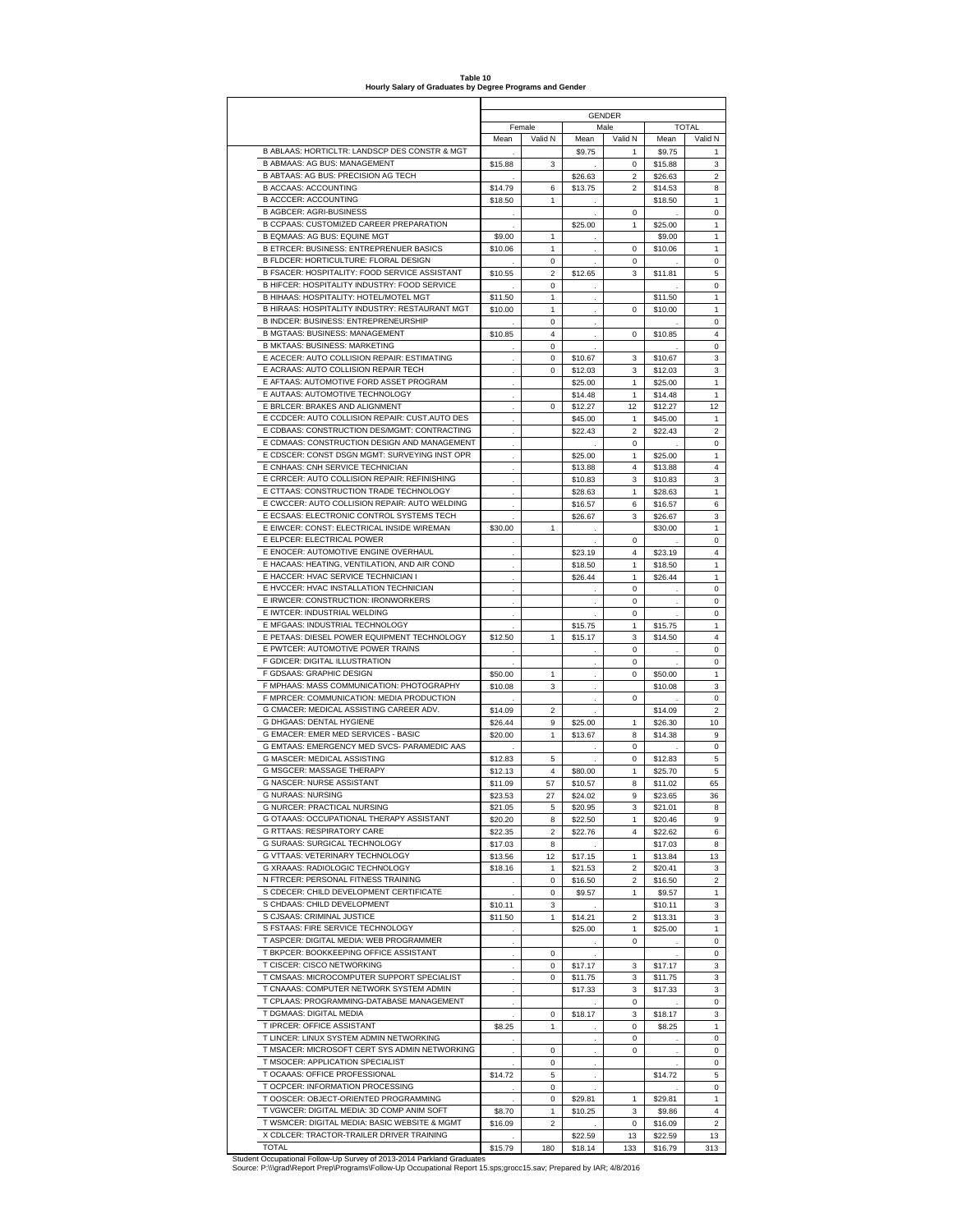#### **Table 10A Hourly Salary of Graduates by Program and Ethnicity**

|                                                                                                                                                                                                     |         |                |      |                                |                                  |                | <b>ETHNICITY</b> |                     |                    |                                           |      |                    |         |                |                    |                              |
|-----------------------------------------------------------------------------------------------------------------------------------------------------------------------------------------------------|---------|----------------|------|--------------------------------|----------------------------------|----------------|------------------|---------------------|--------------------|-------------------------------------------|------|--------------------|---------|----------------|--------------------|------------------------------|
|                                                                                                                                                                                                     |         | Asian          |      | American Indian/Alaskan Native | <b>Black or African American</b> |                |                  | Hispanic or Latino  | White              |                                           |      | Non-Resident Alien |         | Unknown        |                    | <b>TOTAL</b>                 |
|                                                                                                                                                                                                     | Mean    | Valid N        | Mean | Valid N                        | Mean                             | Valid N        | Mean             | Valid N             | Mean               | Valid N                                   | Mean | Valid N            | Mean    | Valid N        | Mean               | Valid N                      |
| B ABLAAS: HORTICLTR: LANDSCP DES CONSTR & MGT                                                                                                                                                       |         |                |      |                                |                                  |                |                  |                     | \$9.75             | 1                                         |      |                    |         |                | \$9.75             | $\mathbf{1}$                 |
| <b>B ABMAAS: AG BUS: MANAGEMENT</b>                                                                                                                                                                 |         |                |      |                                |                                  |                |                  |                     | \$15.88            | 3                                         |      |                    |         |                | \$15.88            | $\mathbf 3$                  |
| B ABTAAS: AG BUS: PRECISION AG TECH                                                                                                                                                                 |         |                |      |                                |                                  |                |                  |                     | \$18.27            | $\mathbf{1}$                              |      |                    | \$35.00 | $\overline{1}$ | \$26.63            | $\mathbf 2$                  |
| <b>B ACCAAS: ACCOUNTING</b><br><b>B ACCCER: ACCOUNTING</b>                                                                                                                                          |         |                |      |                                | \$12.50                          | $\mathbf{1}$   |                  |                     | \$14.82            | $\overline{\mathbf{r}}$                   |      |                    |         |                | \$14.53            | $\bf8$                       |
| <b>B AGBCER: AGRI-BUSINESS</b>                                                                                                                                                                      |         |                |      |                                |                                  | $\mathbf 0$    |                  |                     | \$18.50            | $\mathbf{1}$                              |      |                    |         |                | \$18.50            | $\mathbf{1}$                 |
| B CCPAAS: CUSTOMIZED CAREER PREPARATION                                                                                                                                                             |         |                |      |                                |                                  |                |                  |                     |                    | $\mathbf 0$                               |      |                    |         |                |                    | $\mathbf 0$                  |
| B EQMAAS: AG BUS: EQUINE MGT                                                                                                                                                                        |         |                |      |                                |                                  |                |                  |                     | \$25.00            | $\mathbf{1}$<br>$\mathbf{1}$              |      |                    |         |                | \$25.00            | $\mathbf{1}$<br>$\mathbf{1}$ |
| B ETRCER: BUSINESS: ENTREPRENUER BASICS                                                                                                                                                             |         |                |      |                                |                                  |                |                  |                     | \$9.00<br>\$10.06  | $\mathbf{1}$                              |      |                    |         |                | \$9.00<br>\$10.06  | $\mathbf{1}$                 |
| B FLDCER: HORTICULTURE: FLORAL DESIGN                                                                                                                                                               |         |                |      |                                |                                  | $\mathbf 0$    |                  |                     |                    | 0                                         |      |                    |         |                |                    | $\mathbf 0$                  |
| B FSACER: HOSPITALITY: FOOD SERVICE ASSISTANT                                                                                                                                                       |         | $\mathbf 0$    |      |                                |                                  |                |                  |                     | \$9.65             | 3                                         |      |                    | \$15.05 | $\overline{2}$ | \$11.81            | $\mathbf 5$                  |
| B HIFCER: HOSPITALITY INDUSTRY: FOOD SERVICE                                                                                                                                                        |         |                |      |                                |                                  |                |                  |                     |                    | $\mathbf 0$                               |      |                    |         |                |                    | $\mathbf 0$                  |
| B HIHAAS: HOSPITALITY: HOTEL/MOTEL MGT                                                                                                                                                              |         |                |      |                                |                                  |                |                  |                     | \$11.50            | $\mathbf{1}$                              |      |                    |         |                | \$11.50            | $\,1\,$                      |
| B HIRAAS: HOSPITALITY INDUSTRY: RESTAURANT MGT                                                                                                                                                      |         |                |      |                                | \$10.00                          | $\overline{1}$ |                  |                     |                    | $\mathbf 0$                               |      |                    |         | $\circ$        | \$10.00            | $\mathbf{1}$                 |
| B INDCER: BUSINESS: ENTREPRENEURSHIP                                                                                                                                                                |         |                |      |                                |                                  |                |                  |                     |                    | $\mathbf 0$                               |      |                    |         |                |                    | $\mathbf 0$                  |
| <b>B MGTAAS: BUSINESS: MANAGEMENT</b>                                                                                                                                                               | \$10.00 | $\mathbf{1}$   |      |                                |                                  |                |                  | $\mathbf 0$         | \$11.13            | 3                                         |      |                    |         |                | \$10.85            | $\overline{4}$               |
| B MKTAAS: BUSINESS: MARKETING                                                                                                                                                                       |         |                |      |                                |                                  |                |                  | $\mathbf 0$         |                    | 0                                         |      |                    |         |                |                    | $\mathbf 0$                  |
| E ACECER: AUTO COLLISION REPAIR: ESTIMATING                                                                                                                                                         |         | $\mathbf 0$    |      |                                |                                  | $\circ$        | \$10.00          | $\mathbf{1}$        | \$11.00            | $\overline{a}$                            |      |                    |         | $\,0\,$        | \$10.67            | $\mathbf 3$                  |
| E ACRAAS: AUTO COLLISION REPAIR TECH                                                                                                                                                                |         |                |      |                                |                                  |                | \$10.60          | $\mathbf{1}$        | \$12.75            | $\overline{c}$                            |      |                    |         | $\,0\,$        | \$12.03            | $\mathbf 3$                  |
| E AFTAAS: AUTOMOTIVE FORD ASSET PROGRAM                                                                                                                                                             |         |                |      |                                |                                  |                |                  |                     | \$25.00            | $\mathbf{1}$                              |      |                    |         |                | \$25.00            | $\mathbf{1}$                 |
| E AUTAAS: AUTOMOTIVE TECHNOLOGY                                                                                                                                                                     |         |                |      |                                |                                  | $^{\circ}$     |                  | $\circ$             | \$14.48            | $\mathbf{1}$                              |      |                    |         |                | \$14.48            | $\mathbf{1}$                 |
| E BRLCER: BRAKES AND ALIGNMENT                                                                                                                                                                      |         | $\mathbf 0$    |      |                                |                                  | $\mathbf 0$    | \$9.37           | $\overline{4}$      | \$13.71            | 8                                         |      |                    |         | $\mathbf{0}$   | \$12.27            | 12                           |
| E CCDCER: AUTO COLLISION REPAIR: CUST.AUTO DES                                                                                                                                                      |         |                |      |                                |                                  |                |                  |                     | \$45.00            | $\mathbf{1}$                              |      |                    |         |                | \$45.00            | $\mathbf{1}$                 |
| E CDBAAS: CONSTRUCTION DES/MGMT: CONTRACTING                                                                                                                                                        |         |                |      |                                |                                  | $\circ$        |                  |                     | \$22.43            | $\overline{a}$                            |      |                    |         |                | \$22.43            | $\mathbf 2$                  |
| E CDMAAS: CONSTRUCTION DESIGN AND MANAGEMENT                                                                                                                                                        |         |                |      |                                |                                  |                |                  | $\mathbf{0}$        |                    | $^{\circ}$                                |      |                    |         |                |                    | $\mathbf 0$                  |
| E CDSCER: CONST DSGN MGMT: SURVEYING INST OPR                                                                                                                                                       |         |                |      |                                |                                  |                |                  |                     | \$25.00            | $\mathbf{1}$                              |      |                    |         |                | \$25.00            | $\mathbf{1}$                 |
| E CNHAAS: CNH SERVICE TECHNICIAN                                                                                                                                                                    |         |                |      |                                |                                  |                |                  |                     | \$13.88            | $\overline{4}$                            |      |                    |         |                | \$13.88            | $\overline{4}$               |
| E CRRCER: AUTO COLLISION REPAIR: REFINISHING                                                                                                                                                        |         |                |      |                                |                                  |                |                  | $\mathbf 0$         | \$11.75            | $\overline{c}$                            |      |                    | \$9.00  | $\overline{1}$ | \$10.83            | $\mathbf 3$                  |
| E CTTAAS: CONSTRUCTION TRADE TECHNOLOGY                                                                                                                                                             |         |                |      |                                |                                  |                |                  |                     | \$28.63            | $\mathbf{1}$                              |      |                    |         |                | \$28.63            | $\mathbf{1}$                 |
| E CWCCER: AUTO COLLISION REPAIR: AUTO WELDING                                                                                                                                                       |         |                |      |                                |                                  |                |                  | $\mathbf 0$         | \$16.57            | 6                                         |      |                    |         | $\,0\,$        | \$16.57            | $\,$ 6 $\,$                  |
| E ECSAAS: ELECTRONIC CONTROL SYSTEMS TECH<br>E EIWCER: CONST: ELECTRICAL INSIDE WIREMAN                                                                                                             |         |                |      |                                |                                  |                |                  |                     | \$26.00            | $\mathbf 2$                               |      |                    | \$28.00 | $\mathbf{1}$   | \$26.67            | $\mathbf 3$                  |
|                                                                                                                                                                                                     |         |                |      |                                |                                  |                |                  |                     | \$30.00            | $\mathbf{1}$                              |      |                    |         |                | \$30.00            | $\mathbf{1}$                 |
| E ELPCER: ELECTRICAL POWER                                                                                                                                                                          |         |                |      |                                |                                  |                |                  |                     |                    | $\mathbf 0$                               |      |                    |         |                |                    | $\mathbf 0$                  |
| E ENOCER: AUTOMOTIVE ENGINE OVERHAUL<br>E HACAAS: HEATING, VENTILATION, AND AIR COND                                                                                                                |         | $\mathbf 0$    |      |                                | \$22.00                          | $\mathbf{1}$   |                  | $\overline{0}$      | \$23.59            | $\mathbf 3$                               |      |                    |         | $^{\circ}$     | \$23.19            | $\overline{4}$               |
| E HACCER: HVAC SERVICE TECHNICIAN I                                                                                                                                                                 |         |                |      |                                |                                  |                |                  |                     | \$18.50            | $\mathbf{1}$                              |      |                    |         | $\,0\,$        | \$18.50            | $\mathbf{1}$                 |
| E HVCCER: HVAC INSTALLATION TECHNICIAN                                                                                                                                                              |         |                |      |                                |                                  |                |                  |                     | \$26.44            | $\mathbf{1}$                              |      |                    |         |                | \$26.44            | $\mathbf{1}$                 |
| E IRWCER: CONSTRUCTION: IRONWORKERS                                                                                                                                                                 |         |                |      |                                |                                  |                |                  |                     |                    | $\mathbf 0$<br>$\mathbf 0$                |      |                    |         |                |                    | $\mathbf 0$<br>$\mathbf 0$   |
| E IWTCER: INDUSTRIAL WELDING                                                                                                                                                                        |         |                |      |                                |                                  |                |                  |                     |                    | 0                                         |      |                    |         |                |                    | $\mathbf 0$                  |
| E MFGAAS: INDUSTRIAL TECHNOLOGY                                                                                                                                                                     |         |                |      |                                |                                  |                |                  | $\mathbf{0}$        | \$15.75            | $\mathbf{1}$                              |      |                    |         | $\Omega$       | \$15.75            | $\mathbf{1}$                 |
| E PETAAS: DIESEL POWER EQUIPMENT TECHNOLOGY                                                                                                                                                         |         |                |      |                                |                                  |                |                  |                     | \$14.50            | $\overline{4}$                            |      |                    |         |                | \$14.50            | $\overline{4}$               |
| E PWTCER: AUTOMOTIVE POWER TRAINS                                                                                                                                                                   |         |                |      |                                |                                  |                |                  |                     |                    | $\mathbf 0$                               |      |                    |         |                |                    | $\mathbf 0$                  |
| F GDICER: DIGITAL ILLUSTRATION                                                                                                                                                                      |         |                |      |                                |                                  |                |                  |                     |                    |                                           |      |                    |         | $\circ$        |                    | $\mathbf 0$                  |
| F GDSAAS: GRAPHIC DESIGN                                                                                                                                                                            |         |                |      |                                |                                  |                |                  |                     | \$50.00            | $\mathbf{1}$                              |      |                    |         |                | \$50.00            | $\mathbf{1}$                 |
| F MPHAAS: MASS COMMUNICATION: PHOTOGRAPHY                                                                                                                                                           |         |                |      |                                |                                  |                |                  | $\mathbf{0}$        | \$10.88            | $\overline{2}$                            |      |                    | \$8.50  | $\mathbf{1}$   | \$10.08            | $\mathbf 3$                  |
| F MPRCER: COMMUNICATION: MEDIA PRODUCTION                                                                                                                                                           |         |                |      |                                |                                  |                |                  | $\mathbf 0$         |                    | 0                                         |      |                    |         |                |                    | $\mathbf 0$                  |
| G CMACER: MEDICAL ASSISTING CAREER ADV.                                                                                                                                                             |         |                |      |                                |                                  |                |                  |                     | \$14.09            | $\overline{2}$                            |      |                    |         |                | \$14.09            | $\overline{2}$               |
| G DHGAAS: DENTAL HYGIENE                                                                                                                                                                            | \$25.00 | $\mathbf{1}$   |      |                                |                                  |                |                  | $\mathsf 0$         | \$26.44            | $\boldsymbol{9}$                          |      |                    |         | $\,0\,$        | \$26.30            | 10                           |
| G EMACER: EMER MED SERVICES - BASIC                                                                                                                                                                 |         | $\,$ 0         |      |                                | \$22.00                          | $\overline{1}$ | \$11.25          | $\mathbf{1}$        | \$14.27            | 6                                         |      |                    | \$10.50 | $\mathbf{1}$   | \$14.38            | $\mathsf g$                  |
| G EMTAAS: EMERGENCY MED SVCS- PARAMEDIC AAS                                                                                                                                                         |         |                |      |                                |                                  |                |                  |                     |                    | $\mathbf 0$                               |      |                    |         |                |                    | $\mathbf 0$                  |
| <b>G MASCER: MEDICAL ASSISTING</b>                                                                                                                                                                  |         | $\mathbf 0$    |      |                                | \$14.00                          | $\overline{1}$ |                  | $\mathsf{O}\xspace$ | \$12.53            | $\bf{4}$                                  |      |                    |         | $^{\circ}$     | \$12.83            | $\,$ 5 $\,$                  |
| <b>G MSGCER: MASSAGE THERAPY</b>                                                                                                                                                                    |         |                |      |                                | \$15.00                          | $\mathbf{1}$   |                  | $\mathbf 0$         | \$11.17            | $\mathbf 3$                               |      |                    | \$80.00 | $\mathbf{1}$   | \$25.70            | $\,$ 5 $\,$                  |
| <b>G NASCER: NURSE ASSISTANT</b>                                                                                                                                                                    | \$10.72 | 4              |      | $\circ$                        | \$12.08                          | $\overline{4}$ | \$12.61          | $\overline{4}$      | \$10.71            | 49                                        |      | $\overline{0}$     | \$12.61 | $\overline{4}$ | \$11.02            | 65                           |
| <b>G NURAAS: NURSING</b>                                                                                                                                                                            | \$24.21 | $\overline{4}$ |      |                                | \$29.44                          | $\overline{2}$ | \$24.00          | $\mathbf{1}$        | \$23.18            | 28                                        |      |                    | \$22.87 | $\mathbf{1}$   | \$23.65            | 36                           |
| <b>G NURCER: PRACTICAL NURSING</b>                                                                                                                                                                  |         |                |      |                                | \$22.47                          | 5              |                  |                     | \$18.58            | 3                                         |      | $\overline{0}$     |         |                | \$21.01            | $\bf8$                       |
| G OTAAAS: OCCUPATIONAL THERAPY ASSISTANT                                                                                                                                                            |         |                |      |                                |                                  | $\mathbf 0$    |                  |                     | \$20.95            | $\overline{7}$                            |      |                    | \$18.75 | $\overline{2}$ | \$20.46            | $\mathsf g$                  |
| <b>G RTTAAS: RESPIRATORY CARE</b>                                                                                                                                                                   |         | $\,0\,$        |      |                                |                                  | $\,0\,$        |                  | $\mathsf{O}\xspace$ | \$22.62            | 6                                         |      |                    |         |                | \$22.62            | $\bf 6$                      |
| G SURAAS: SURGICAL TECHNOLOGY                                                                                                                                                                       |         |                |      |                                |                                  | $\mathbf 0$    |                  | $\mathsf 0$         | \$17.03            | 8                                         |      |                    |         |                | \$17.03            | 8                            |
| <b>G VTTAAS: VETERINARY TECHNOLOGY</b>                                                                                                                                                              | \$17.15 | $\mathbf{1}$   |      |                                |                                  |                |                  |                     | \$13.56            | 12                                        |      |                    |         |                | \$13.84            | 13                           |
| G XRAAAS: RADIOLOGIC TECHNOLOGY                                                                                                                                                                     |         |                |      |                                |                                  | $\mathbf 0$    |                  |                     | \$20.08            | $\overline{2}$                            |      |                    | \$21.06 | $\mathbf{1}$   | \$20.41            | $\mathbf 3$                  |
| N FTRCER: PERSONAL FITNESS TRAINING<br>S CDECER: CHILD DEVELOPMENT CERTIFICATE                                                                                                                      |         |                |      |                                |                                  |                |                  | $\mathbf{0}$        | \$16.50            | $\overline{c}$                            |      |                    |         |                | \$16.50            | $\mathbf{2}$                 |
| S CHDAAS: CHILD DEVELOPMENT                                                                                                                                                                         |         | $\mathbf 0$    |      |                                |                                  |                | \$9.57           | $\mathbf{1}$        |                    | $\mathbf 0$                               |      |                    |         |                | \$9.57             | $\,1\,$                      |
|                                                                                                                                                                                                     |         |                |      |                                |                                  | $^{\circ}$     |                  |                     | \$10.11            | 3                                         |      |                    |         |                | \$10.11            | 3                            |
| S CJSAAS: CRIMINAL JUSTICE<br>S FSTAAS: FIRE SERVICE TECHNOLOGY                                                                                                                                     |         |                |      |                                |                                  | $^{\circ}$     |                  |                     | \$13.31            | 3                                         |      |                    |         | $\overline{0}$ | \$13.31            | $\mathbf 3$                  |
| T ASPCER: DIGITAL MEDIA: WEB PROGRAMMER                                                                                                                                                             |         |                |      |                                |                                  |                |                  |                     | \$25.00            | $\mathbf{1}$                              |      |                    |         |                | \$25.00            | $\mathbf{1}$                 |
| T BKPCER: BOOKKEEPING OFFICE ASSISTANT                                                                                                                                                              |         |                |      |                                |                                  |                |                  |                     |                    | $\mathbf 0$                               |      |                    |         |                |                    | $\mathbf 0$                  |
| T CISCER: CISCO NETWORKING                                                                                                                                                                          |         |                |      |                                |                                  | $\overline{1}$ |                  | $\mathbf{0}$        |                    | $\mathbf 0$                               |      |                    |         | $\circ$        |                    | $\mathbf 0$                  |
| T CMSAAS: MICROCOMPUTER SUPPORT SPECIALIST                                                                                                                                                          |         |                |      |                                | \$18.50<br>\$10.00               | $\mathbf{1}$   |                  |                     | \$16.50<br>\$12.63 | $\overline{a}$<br>$\overline{\mathbf{c}}$ |      |                    |         | $\mathbf 0$    | \$17.17<br>\$11.75 | $_{\rm 3}$<br>$_{\rm 3}$     |
| T CNAAAS: COMPUTER NETWORK SYSTEM ADMIN                                                                                                                                                             |         | 0              |      |                                |                                  |                |                  |                     | \$17.33            | $\mathbf{3}$                              |      |                    |         |                | \$17.33            | $_{\rm 3}$                   |
| T CPLAAS: PROGRAMMING-DATABASE MANAGEMENT                                                                                                                                                           |         |                |      |                                |                                  |                |                  |                     |                    | $\mathbf 0$                               |      |                    |         |                |                    | $\mathbf 0$                  |
| T DGMAAS: DIGITAL MEDIA                                                                                                                                                                             |         |                |      |                                |                                  | $\mathbf 0$    |                  | $\mathbf 0$         | \$18.17            | 3                                         |      |                    |         | $\circ$        | \$18.17            | $\mathbf 3$                  |
| T IPRCER: OFFICE ASSISTANT                                                                                                                                                                          |         |                |      |                                |                                  | $\mathbf 0$    |                  |                     | \$8.25             | $\mathbf{1}$                              |      | $\mathbf 0$        |         |                | \$8.25             | $\mathbf{1}$                 |
| T LINCER: LINUX SYSTEM ADMIN NETWORKING                                                                                                                                                             |         |                |      |                                |                                  |                |                  |                     |                    | $\mathbf 0$                               |      |                    |         |                |                    | $\mathbf 0$                  |
| T MSACER: MICROSOFT CERT SYS ADMIN NETWORKING                                                                                                                                                       |         |                |      |                                |                                  |                |                  |                     |                    | $\mathbf 0$                               |      |                    |         |                |                    | $\mathbf 0$                  |
| T MSOCER: APPLICATION SPECIALIST                                                                                                                                                                    |         | $\mathbf 0$    |      |                                |                                  |                |                  | $\mathsf 0$         |                    |                                           |      |                    |         |                |                    | $\mathbf 0$                  |
| T OCAAAS: OFFICE PROFESSIONAL                                                                                                                                                                       |         |                |      |                                | \$11.45                          | $\overline{1}$ |                  |                     | \$15.53            | 4                                         |      |                    |         | $\circ$        | \$14.72            | $\,$ 5 $\,$                  |
| T OCPCER: INFORMATION PROCESSING                                                                                                                                                                    |         |                |      |                                |                                  |                |                  |                     |                    |                                           |      |                    |         | $\circ$        |                    | $\mathbf 0$                  |
| T OOSCER: OBJECT-ORIENTED PROGRAMMING                                                                                                                                                               |         | $\mathbf 0$    |      |                                |                                  |                |                  |                     | \$29.81            | $\mathbf{1}$                              |      | $\mathbf{0}$       |         |                | \$29.81            | $\mathbf{1}$                 |
| T VGWCER: DIGITAL MEDIA: 3D COMP ANIM SOFT                                                                                                                                                          |         |                |      |                                |                                  | $\circ$        |                  |                     | \$9.86             | $\bf{4}$                                  |      |                    |         |                | \$9.86             | $\overline{4}$               |
| T WSMCER: DIGITAL MEDIA: BASIC WEBSITE & MGMT                                                                                                                                                       |         | $\mathbf 0$    |      |                                |                                  |                | \$20.00          | $\mathbf{1}$        | \$12.17            | $\mathbf{1}$                              |      |                    |         |                | \$16.09            | $\mathbf{2}$                 |
| X CDLCER: TRACTOR-TRAILER DRIVER TRAINING                                                                                                                                                           | \$24.19 | $\mathbf{1}$   |      |                                | \$16.10                          | $\mathbf{1}$   |                  | $\mathbf 0$         | \$23.22            | 10                                        |      |                    | \$21.25 | $\mathbf{1}$   | \$22.59            | 13                           |
| <b>TOTAL</b>                                                                                                                                                                                        | \$18.01 | 12             |      | $\mathbf 0$                    | \$17.67                          | 21             | \$12.38          | 14                  | \$16.63            | 249                                       |      | $\overline{0}$     | \$20.83 | 17             | \$16.79            | 313                          |
| Student Occupational Follow-Up Survey of 2013-2014 Parkland Graduates<br>Source: P:\Data\OIRE\Grad\Report Prep\Programs\Follow-Up Occupational Report 15.sps;grocc15.sav; Prepared by IAR; 4/8/2016 |         |                |      |                                |                                  |                |                  |                     |                    |                                           |      |                    |         |                |                    |                              |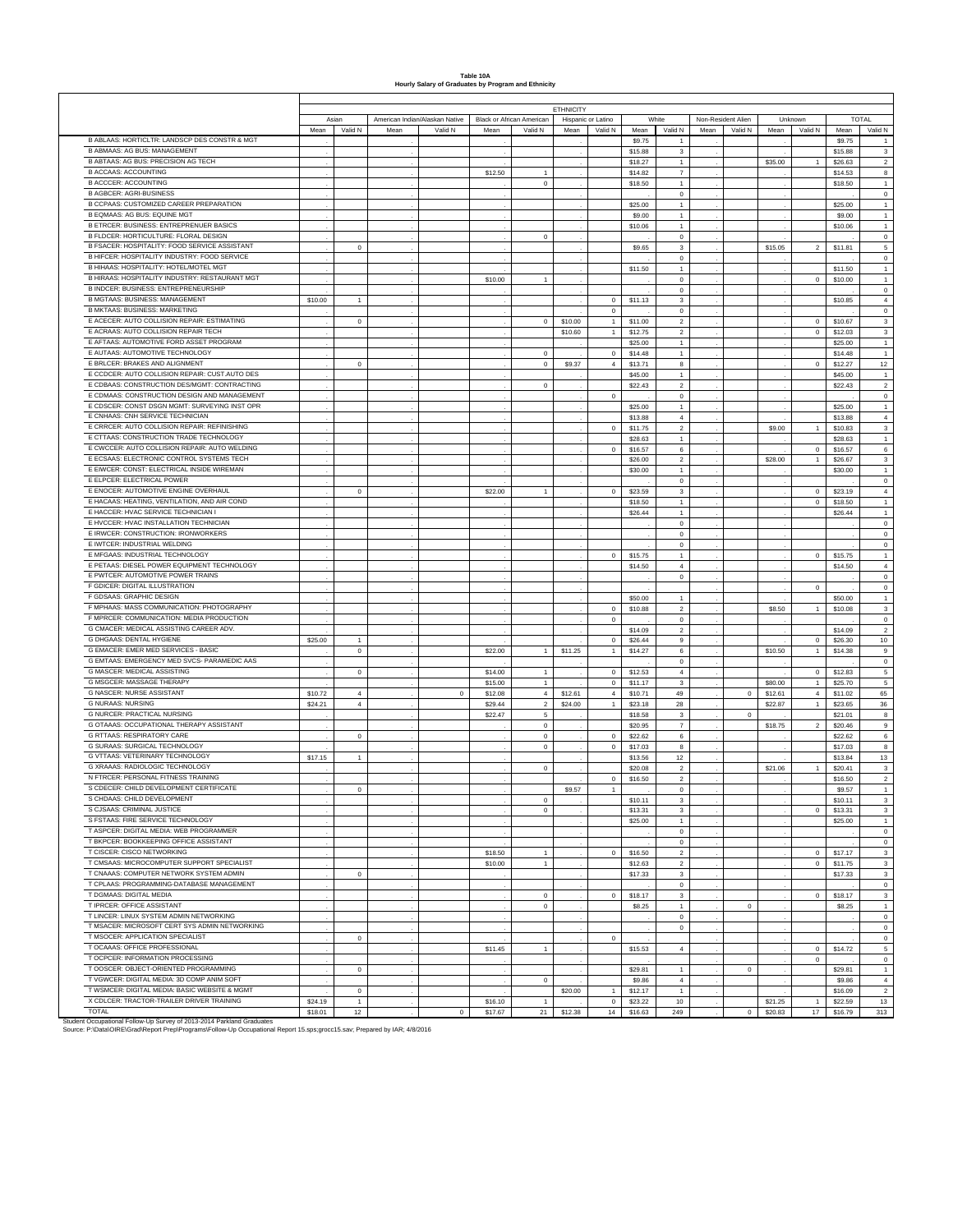#### **Table 10B Hourly Salary of Graduates by Program and Age Group**

|                                                                                   |      | Under 17     |         | 17-20 yrs old  |         | 21-24 yrs old    |         | 25-30 yrs old  |         | 31-39 yrs old           |                    | 40-55 yrs old             |         | Over 55 yrs old | <b>TOTAL</b>       |                           |
|-----------------------------------------------------------------------------------|------|--------------|---------|----------------|---------|------------------|---------|----------------|---------|-------------------------|--------------------|---------------------------|---------|-----------------|--------------------|---------------------------|
|                                                                                   | Mean | Valid N      | Mean    | Valid N        | Mean    | Valid N          | Mean    | Valid N        | Mean    | Valid N                 | Mean               | Valid N                   | Mean    | Valid N         | Mean               | Valid N                   |
| B ABLAAS: HORTICLTR: LANDSCP DES CONSTR & MGT                                     |      |              |         | 0              |         | 0                | \$9.75  | $\mathbf{1}$   |         |                         |                    |                           |         |                 | \$9.75             |                           |
| B ABMAAS: AG BUS: MANAGEMENT                                                      |      |              | \$13.00 | $\overline{2}$ | \$21.63 | $\mathbf{1}$     |         |                |         |                         |                    |                           |         |                 | \$15.88            | $\ensuremath{\mathsf{3}}$ |
| B ABTAAS: AG BUS: PRECISION AG TECH                                               |      |              | \$18.27 | 1              | \$35.00 | $\overline{1}$   |         |                |         | $\mathbf 0$             |                    |                           |         |                 | \$26.63            | $\overline{a}$            |
| <b>B ACCAAS: ACCOUNTING</b>                                                       |      |              | \$9.00  | $\mathbf{1}$   |         | $\mathbf 0$      |         |                | \$16.94 | $\mathbf{3}$            | \$14.10            | 4                         |         |                 | \$14.53            | 8                         |
| <b>B ACCCER: ACCOUNTING</b>                                                       |      |              |         |                |         |                  | \$18.50 | $\mathbf{1}$   |         | $\mathbf 0$             |                    |                           |         |                 | \$18.50            | 1                         |
| <b>B AGBCER: AGRI-BUSINESS</b>                                                    |      |              |         | $\mathbf 0$    |         |                  |         |                |         |                         |                    |                           |         |                 |                    | $\mathbf 0$               |
| B CCPAAS: CUSTOMIZED CAREER PREPARATION                                           |      |              |         |                | \$25.00 | $\mathbf{1}$     |         |                |         |                         |                    |                           |         |                 | \$25.00            | 1                         |
| B EQMAAS: AG BUS: EQUINE MGT                                                      |      |              |         |                | \$9.00  | $\mathbf{1}$     |         |                |         |                         |                    |                           |         |                 | \$9.00             | $\mathbf{1}$              |
| B ETRCER: BUSINESS: ENTREPRENUER BASICS                                           |      |              |         | $\mathsf 0$    | \$10.06 | $\overline{1}$   |         |                |         |                         |                    | $\mathsf 0$               |         |                 | \$10.06            | 1                         |
| B FLDCER: HORTICULTURE: FLORAL DESIGN                                             |      |              |         | 0              |         |                  |         | $\mathbf 0$    |         |                         |                    |                           |         |                 |                    | $\,0\,$                   |
| B FSACER: HOSPITALITY: FOOD SERVICE ASSISTANT                                     |      |              |         |                |         |                  |         |                |         |                         |                    |                           |         |                 |                    |                           |
|                                                                                   |      |              | \$10.09 | $\mathbf{1}$   | \$13.00 | $\mathbf{1}$     | \$4.95  | $\mathbf{1}$   |         |                         | \$11.00            | $\mathbf{1}$              | \$20.00 | $\mathbf{1}$    | \$11.81            | 5                         |
| B HIFCER: HOSPITALITY INDUSTRY: FOOD SERVICE                                      |      |              |         | $\mathsf 0$    |         |                  |         |                |         |                         |                    |                           |         |                 |                    | $\mathbf 0$               |
| B HIHAAS: HOSPITALITY: HOTEL/MOTEL MGT                                            |      |              |         |                |         | $\mathbf 0$      |         | $\mathbf 0$    | \$11.50 | $\mathbf{1}$            |                    | $\mathsf 0$               |         |                 | \$11.50            | 1                         |
| B HIRAAS: HOSPITALITY INDUSTRY: RESTAURANT MGT                                    |      |              |         | 0              | \$10.00 | $\mathbf{1}$     |         | $\mathbf 0$    |         | $\mathbf 0$             |                    |                           |         |                 | \$10.00            | 1                         |
| B INDCER: BUSINESS: ENTREPRENEURSHIP                                              |      |              |         | 0              |         |                  |         |                |         |                         |                    |                           |         |                 |                    | $\mathbf 0$               |
| <b>B MGTAAS: BUSINESS: MANAGEMENT</b>                                             |      |              | \$10.00 | $\mathbf{1}$   | \$10.00 | $\overline{1}$   | \$11.70 | $\overline{2}$ |         | $\mathbf 0$             |                    | $\mathsf 0$               |         |                 | \$10.85            | $\overline{4}$            |
| <b>B MKTAAS: BUSINESS: MARKETING</b>                                              |      |              |         |                |         | $\mathbf 0$      |         | $\mathbf 0$    |         |                         |                    |                           |         |                 |                    | $\mathbf 0$               |
| E ACECER: AUTO COLLISION REPAIR: ESTIMATING                                       |      |              | \$9.50  | $\mathbf{1}$   |         | $\mathbf 0$      | \$11.25 | $\sqrt{2}$     |         | $\Omega$                |                    | $\mathbf 0$               |         |                 | \$10.67            | $\mathbf 3$               |
| E ACRAAS: AUTO COLLISION REPAIR TECH                                              |      |              |         | 0              | \$12.75 | $\mathbf 2$      | \$10.60 | $\mathbf{1}$   |         |                         |                    |                           |         |                 | \$12.03            | $\mathbf 3$               |
| E AFTAAS: AUTOMOTIVE FORD ASSET PROGRAM                                           |      |              | \$25.00 | $\mathbf{1}$   |         | $\mathbf 0$      |         |                |         |                         |                    |                           |         |                 | \$25.00            | $\mathbf{1}$              |
| E AUTAAS: AUTOMOTIVE TECHNOLOGY                                                   |      |              |         |                | \$14.48 | $\mathbf{1}$     |         |                |         |                         |                    |                           |         |                 | \$14.48            | $\mathbf{1}$              |
| E BRLCER: BRAKES AND ALIGNMENT                                                    |      | $\mathbf 0$  | \$12.79 | 10             |         | 0                | \$9.63  | $\overline{2}$ |         | $\mathbf 0$             |                    |                           |         |                 | \$12.27            | 12                        |
| E CCDCER: AUTO COLLISION REPAIR: CUST.AUTO DES                                    | ÷    |              |         |                |         |                  | \$45.00 | $\mathbf{1}$   |         |                         |                    |                           |         |                 | \$45.00            | $\overline{1}$            |
| E CDBAAS: CONSTRUCTION DES/MGMT: CONTRACTING                                      |      |              |         |                |         |                  | \$22.43 | $\sqrt{2}$     |         | $^{\circ}$              |                    |                           |         |                 | \$22.43            | $\mathbf 2$               |
| E CDMAAS: CONSTRUCTION DESIGN AND MANAGEMENT                                      |      |              |         |                |         | $\mathbf 0$      |         | $\mathsf 0$    |         |                         |                    |                           |         |                 |                    | $\mathsf{o}\,$            |
| E CDSCER: CONST DSGN MGMT: SURVEYING INST OPR                                     |      |              |         |                | \$25.00 | $\overline{1}$   |         |                |         |                         |                    |                           |         |                 | \$25.00            | $\mathbf{1}$              |
| E CNHAAS: CNH SERVICE TECHNICIAN                                                  |      |              | \$13.17 | 3              | \$16.00 | $\mathbf{1}$     |         |                |         |                         |                    |                           |         |                 | \$13.88            | $\overline{4}$            |
| E CRRCER: AUTO COLLISION REPAIR: REFINISHING                                      |      |              | \$13.50 | $\mathbf{1}$   | \$9.50  | $\overline{2}$   |         |                |         |                         |                    |                           |         |                 | \$10.83            | $\ensuremath{\mathsf{3}}$ |
| E CTTAAS: CONSTRUCTION TRADE TECHNOLOGY                                           |      |              |         |                |         |                  |         |                |         |                         | \$28.63            | $\mathbf{1}$              |         |                 | \$28.63            | $\mathbf{1}$              |
| E CWCCER: AUTO COLLISION REPAIR: AUTO WELDING                                     |      |              | \$12.00 | $\overline{2}$ | \$28.42 | $\mathbf{1}$     | \$17.00 | $\mathbf{1}$   | \$18.00 | $\mathbf{1}$            | \$12.00            | $\mathbf{1}$              |         |                 | \$16.57            | 6                         |
| E ECSAAS: ELECTRONIC CONTROL SYSTEMS TECH                                         |      |              |         |                |         |                  |         |                | \$27.00 | $\overline{2}$          | \$26.00            | $\mathbf{1}$              |         |                 | \$26.67            | $\ensuremath{\mathsf{3}}$ |
| E EIWCER: CONST: ELECTRICAL INSIDE WIREMAN                                        |      |              |         |                |         |                  |         |                |         |                         | \$30.00            | $\mathbf{1}$              |         |                 | \$30.00            | $\mathbf{1}$              |
| E ELPCER: ELECTRICAL POWER                                                        |      |              |         |                |         | $\mathbf 0$      |         |                |         |                         |                    |                           |         |                 |                    | 0                         |
| E ENOCER: AUTOMOTIVE ENGINE OVERHAUL                                              |      |              | \$9.00  | $\mathbf{1}$   |         | $\mathbf 0$      |         | $\mathbf 0$    | \$17.25 |                         |                    |                           |         |                 |                    | $\overline{4}$            |
| E HACAAS: HEATING, VENTILATION, AND AIR COND                                      |      |              |         |                |         | 0                |         | $\mathbb O$    |         | $\overline{\mathbf{c}}$ | \$49.26<br>\$18.50 | $\mathbf{1}$<br>1         |         |                 | \$23.19<br>\$18.50 | $\mathbf{1}$              |
|                                                                                   |      |              |         |                |         |                  |         |                |         |                         |                    |                           |         |                 |                    |                           |
| E HACCER: HVAC SERVICE TECHNICIAN I                                               |      |              |         |                |         |                  |         |                | \$26.44 | $\mathbf{1}$            |                    |                           |         |                 | \$26.44            | $\mathbf{1}$              |
| E HVCCER: HVAC INSTALLATION TECHNICIAN                                            |      |              |         |                |         |                  |         |                |         |                         |                    | 0                         |         |                 |                    | $\mathbf 0$               |
| E IRWCER: CONSTRUCTION: IRONWORKERS                                               |      |              |         |                |         |                  |         |                |         | $\mathbf 0$             |                    |                           |         |                 |                    | $\mathbf 0$               |
| E IWTCER: INDUSTRIAL WELDING                                                      |      |              |         |                |         | 0                |         |                |         |                         |                    |                           |         |                 |                    | $\mathbf 0$               |
| E MFGAAS: INDUSTRIAL TECHNOLOGY                                                   |      |              | \$15.75 | 1              |         | 0                |         | $\mathbf 0$    |         | 0                       |                    |                           |         |                 | \$15.75            | $\overline{1}$            |
| E PETAAS: DIESEL POWER EQUIPMENT TECHNOLOGY                                       |      |              | \$12.50 | $\mathbf{1}$   | \$15.17 | 3                |         |                |         |                         |                    |                           |         |                 | \$14.50            | $\overline{4}$            |
| E PWTCER: AUTOMOTIVE POWER TRAINS                                                 |      |              |         |                |         |                  |         |                |         |                         |                    | $\mathbf 0$               |         |                 |                    | $\mathsf{o}\,$            |
| F GDICER: DIGITAL ILLUSTRATION                                                    |      |              |         |                |         |                  |         | $\mathbf 0$    |         |                         |                    |                           |         |                 |                    | $\mathbf 0$               |
| F GDSAAS: GRAPHIC DESIGN                                                          |      |              |         |                |         | $\mathbf 0$      |         |                | \$50.00 |                         |                    | $\mathbf 0$               |         |                 | \$50.00            | $\mathbf{1}$              |
| F MPHAAS: MASS COMMUNICATION: PHOTOGRAPHY                                         |      |              | \$8.75  | $\mathbf{1}$   | \$10.75 | $\overline{2}$   |         | $\mathbf 0$    |         | $\mathbf 0$             |                    | 0                         |         |                 | \$10.08            | $\ensuremath{\mathsf{3}}$ |
| F MPRCER: COMMUNICATION: MEDIA PRODUCTION                                         |      |              |         |                |         |                  |         |                |         | $\mathbf 0$             |                    | $\mathbf 0$               |         |                 |                    | $\mathbf 0$               |
| G CMACER: MEDICAL ASSISTING CAREER ADV.                                           |      |              |         |                |         |                  | \$10.78 | $\mathbf{1}$   |         | $\mathsf 0$             | \$17.40            | $\mathbf{1}$              |         |                 | \$14.09            | $\overline{a}$            |
| G DHGAAS: DENTAL HYGIENE                                                          |      |              |         | $\mathbf{0}$   | \$29.60 | $\,$ 5 $\,$      | \$23.75 | $\overline{4}$ | \$20.00 | $\mathbf{1}$            |                    |                           |         |                 | \$26.30            | 10 <sub>1</sub>           |
| G EMACER: EMER MED SERVICES - BASIC                                               |      |              | \$16.63 | $\overline{2}$ | \$10.93 | 3                | \$20.00 | $\mathbf{1}$   | \$14.45 | 3                       |                    | $\mathbf 0$               | ä,      | $\mathbf 0$     | \$14.38            | 9                         |
| G EMTAAS: EMERGENCY MED SVCS- PARAMEDIC AAS                                       |      |              |         |                |         |                  |         | $\mathsf 0$    |         |                         |                    |                           |         |                 |                    | $\mathbf 0$               |
| <b>G MASCER: MEDICAL ASSISTING</b>                                                |      |              |         |                | \$13.31 | $\overline{2}$   | \$13.10 | $\overline{2}$ | \$11.32 | $\mathbf{1}$            |                    | $\mathbf 0$               |         |                 | \$12.83            | $\mathbf 5$               |
| G MSGCER: MASSAGE THERAPY                                                         |      |              |         |                | \$11.75 | $\overline{2}$   | \$12.50 | $\overline{2}$ |         | $\mathbf 0$             | \$80.00            | 1                         |         | $\mathbf 0$     | \$25.70            | $\overline{5}$            |
| <b>G NASCER: NURSE ASSISTANT</b>                                                  |      | $\mathbf 0$  | \$10.28 | 28             | \$10.58 | 14               | \$12.06 | 9              | \$13.17 | 9                       | \$10.84            | $\ensuremath{\mathsf{3}}$ | \$10.63 | $\overline{2}$  | \$11.02            | 65                        |
| <b>G NURAAS: NURSING</b>                                                          |      |              | \$22.15 | $\overline{a}$ | \$23.29 | $\bf8$           | \$22.95 | 9              | \$24.90 | 10                      | \$23.63            | $\boldsymbol{7}$          |         |                 | \$23.65            | 36                        |
| G NURCER: PRACTICAL NURSING                                                       |      |              |         |                | \$21.00 | $\overline{1}$   | \$17.82 | $\overline{2}$ | \$22.40 | $\overline{4}$          | \$21.86            | $\mathbf{1}$              |         |                 | \$21.01            | 8                         |
| G OTAAAS: OCCUPATIONAL THERAPY ASSISTANT                                          |      |              |         | $\mathbf{0}$   | \$19.30 | $\boldsymbol{7}$ |         | $\mathbb O$    | \$26.00 | $\mathbf{1}$            | \$23.00            | $\mathbf{1}$              |         | $\mathbf 0$     | \$20.46            | 9                         |
| <b>G RTTAAS: RESPIRATORY CARE</b>                                                 |      |              |         |                | \$19.80 | $\mathbf{1}$     | \$22.35 | $\overline{2}$ | \$30.00 | $\mathbf{1}$            | \$20.62            | $\mathbf 2$               |         |                 | \$22.62            | 6                         |
| G SURAAS: SURGICAL TECHNOLOGY                                                     |      |              |         | $\mathbf 0$    | \$16.23 | $\mathbf{1}$     | \$17.74 | 3              | \$15.69 | 3                       | \$19.75            | 1                         |         |                 | \$17.03            | 8                         |
| G VTTAAS: VETERINARY TECHNOLOGY                                                   |      |              | \$14.00 | 3              | \$12.86 | $\overline{4}$   | \$14.48 | $\overline{5}$ | \$14.00 | $\mathbf{1}$            |                    |                           |         |                 | \$13.84            | 13                        |
| G XRAAAS: RADIOLOGIC TECHNOLOGY                                                   |      |              |         |                |         | $\mathsf 0$      | \$22.00 | $\mathbf{1}$   | \$19.61 | $\overline{a}$          |                    | 0                         |         |                 | \$20.41            | 3                         |
| N FTRCER: PERSONAL FITNESS TRAINING                                               |      |              | \$15.00 | $\overline{1}$ |         | $\Omega$         |         | $\Omega$       | \$18.00 |                         |                    |                           |         |                 | \$16.50            | $\mathcal{L}$             |
| S CDECER: CHILD DEVELOPMENT CERTIFICATE                                           |      |              |         |                |         |                  |         | $^{\circ}$     |         |                         |                    |                           | \$9.57  | $\mathbf{1}$    | \$9.57             | $\overline{1}$            |
| S CHDAAS: CHILD DEVELOPMENT                                                       |      |              |         | $\mathsf 0$    | \$12.33 | $\mathbf{1}$     |         | $\circ$        | \$9.00  | $\overline{a}$          |                    |                           |         |                 | \$10.11            | $\mathbf{3}$              |
| S CJSAAS: CRIMINAL JUSTICE                                                        |      |              | \$11.50 | $\mathbf{1}$   |         | $\mathbf 1$      | \$14.42 | $\mathbf{1}$   |         | $\mathbf 0$             |                    |                           |         |                 | \$13.31            | $\mathbf{3}$              |
| S FSTAAS: FIRE SERVICE TECHNOLOGY                                                 |      |              |         |                | \$14.00 | $\mathbf 0$      |         |                | \$25.00 |                         |                    |                           |         |                 |                    |                           |
|                                                                                   |      |              |         | $\circ$        |         |                  |         |                |         | $\mathbf{1}$            |                    |                           |         |                 | \$25.00            | $\mathbf{1}$              |
| T ASPCER: DIGITAL MEDIA: WEB PROGRAMMER<br>T BKPCER: BOOKKEEPING OFFICE ASSISTANT |      |              |         |                |         |                  |         |                |         | $\mathbf 0$             |                    |                           |         |                 |                    | $\mathbf 0$               |
|                                                                                   |      |              |         |                |         |                  |         | $\mathbf 0$    |         |                         |                    |                           |         |                 |                    | $\mathbf 0$               |
| T CISCER: CISCO NETWORKING                                                        |      |              |         | $\mathbf 0$    |         | $\mathbf 0$      | \$16.75 | $\overline{2}$ | \$18.00 | $\mathbf{1}$            |                    | 0                         |         |                 | \$17.17            | $\mathbf{3}$              |
| T CMSAAS: MICROCOMPUTER SUPPORT SPECIALIST                                        |      |              |         | $\mathbf 0$    |         | $\mathbf 0$      | \$12.63 | $\overline{2}$ |         |                         | \$10.00            | $\mathbf{1}$              |         |                 | \$11.75            | $\mathbf{3}$              |
| T CNAAAS: COMPUTER NETWORK SYSTEM ADMIN                                           |      |              |         |                | \$15.00 | $\mathbf{1}$     | \$18.50 | $\overline{2}$ |         | $\mathbf 0$             |                    |                           |         |                 | \$17.33            | $\mathbf{3}$              |
| T CPLAAS: PROGRAMMING-DATABASE MANAGEMENT                                         |      |              |         |                |         | $\mathbf 0$      |         |                |         |                         |                    |                           |         |                 |                    | $\mathbf 0$               |
| T DGMAAS: DIGITAL MEDIA                                                           | ÷    |              | \$9.50  | $\mathbf{1}$   |         | $\mathbb O$      | \$21.00 | 1              | \$24.00 | $\mathbf{1}$            |                    |                           |         |                 | \$18.17            | $\mathbf{3}$              |
| T IPRCER: OFFICE ASSISTANT                                                        |      |              |         | $\mathbf 0$    |         | $\mathbf 0$      |         |                |         | $\mathbf 0$             | \$8.25             | $\mathbf{1}$              |         |                 | \$8.25             | $\mathbf{1}$              |
| T LINCER: LINUX SYSTEM ADMIN NETWORKING                                           |      |              |         |                |         | 0                |         | $\mathsf 0$    |         |                         |                    |                           |         |                 |                    | $\,0\,$                   |
| T MSACER: MICROSOFT CERT SYS ADMIN NETWORKING                                     |      |              |         |                |         |                  |         | $\mathsf 0$    |         |                         |                    | $\mathsf 0$               |         |                 |                    | $\mathbf 0$               |
| T MSOCER: APPLICATION SPECIALIST                                                  |      |              |         | $\mathbf 0$    |         |                  |         |                |         | $\mathbf 0$             |                    |                           |         |                 |                    | $\mathsf{O}$              |
| T OCAAAS: OFFICE PROFESSIONAL                                                     |      |              |         |                | \$19.23 | $\overline{1}$   | \$15.00 | $\mathbf{1}$   |         |                         | \$14.67            | $\overline{c}$            | \$10.00 | $\mathbf{1}$    | \$14.72            | 5                         |
| T OCPCER: INFORMATION PROCESSING                                                  |      |              |         |                |         |                  |         |                |         |                         |                    |                           |         | $\mathbf 0$     |                    | $\mathsf 0$               |
| T OOSCER: OBJECT-ORIENTED PROGRAMMING                                             |      |              |         | $\mathbf 0$    |         | $\mathbb O$      | \$29.81 | $\mathbf{1}$   |         |                         |                    | $\mathsf 0$               |         |                 | \$29.81            | $\mathbf{1}$              |
| T VGWCER: DIGITAL MEDIA: 3D COMP ANIM SOFT                                        |      |              | \$9.90  | $\mathbf{3}$   | \$9.75  | $\mathbf{1}$     |         | $\circ$        |         |                         |                    |                           |         |                 | \$9.86             | $\sqrt{4}$                |
| T WSMCER: DIGITAL MEDIA: BASIC WEBSITE & MGMT                                     |      |              |         | $\mathbf 0$    |         | $\mathbf 0$      | \$16.09 | $\overline{2}$ |         | $\mathbf 0$             |                    |                           |         |                 | \$16.09            | $\overline{2}$            |
| X CDLCER: TRACTOR-TRAILER DRIVER TRAINING                                         |      |              |         | $\mathbf 0$    | \$20.00 | $\mathbf{1}$     | \$18.68 | $\overline{2}$ | \$22.66 | $5\phantom{.0}$         | \$24.61            | $\overline{5}$            |         | $\mathbf 0$     | \$22.59            | 13                        |
| <b>TOTAL</b>                                                                      |      | $\mathbf{0}$ | \$12.05 | 69             | \$16.38 | 75               | \$17.12 | 69             | \$19.82 | 58                      | \$21.72            | 37                        | \$12.16 | 5 <sub>5</sub>  | \$16.79            | 313                       |
|                                                                                   |      |              |         |                |         |                  |         |                |         |                         |                    |                           |         |                 |                    |                           |

Student Occupational Follow-Up Survey of 2013-2014 Parkland Graduates<br>Source: P:∖∖∖grad∖Report Prep∖Programs∖Follow-Up Occupational Report 15.sps;grocc15.sav; Prepared by IAR; 4/8/2016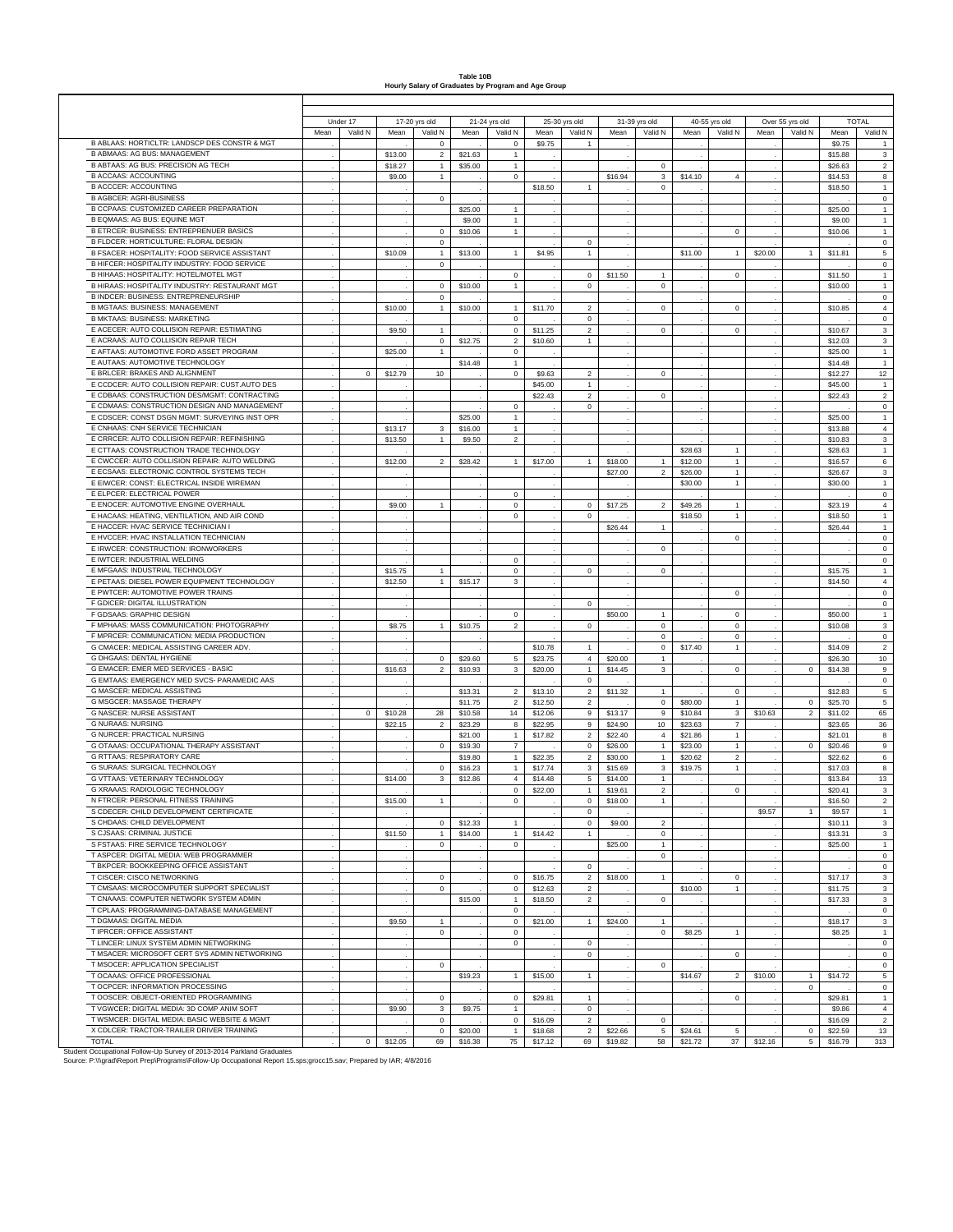| Table 11                                                                                        |  |
|-------------------------------------------------------------------------------------------------|--|
| Graduate Responses to Satisfaction with Major and Outside Major Programs at Parkland: 2013-2014 |  |

|                                                                                                                    |       | Very Satisfied |       | Somewhat satisfied |       | Somewhat dissatisfied |       | Very dissatisfied | Does not apply |       | <b>TOTAL RESPONSES</b> |        |
|--------------------------------------------------------------------------------------------------------------------|-------|----------------|-------|--------------------|-------|-----------------------|-------|-------------------|----------------|-------|------------------------|--------|
|                                                                                                                    | Count | %              | Count | %                  | Count | $\%$                  | Count | $\%$              | Count          | $\%$  | Count                  | %      |
| <b>MAJOR: COURSE CONTENT</b>                                                                                       | 274   | 68.8%          | 109   | 27.4%              | 8     | 2.0%                  |       | 1.8%              |                |       | 398                    | 100.0% |
| MAJOR:LECT/LAB/GRP & IND PROJ                                                                                      | 265   | 66.6%          | 106   | 26.6%              | 13    | 3.3%                  | 10    | 2.5%              |                | 1.0%  | 398                    | 100.0% |
| MAJOR: EQUIP/FACILITIES/MATERIALS                                                                                  | 284   | 71.5%          | 95    | 23.9%              | 12    | 3.0%                  | 6     | 1.5%              |                |       | 397                    | 100.0% |
| <b>MAJOR: JOB PREPARATION</b>                                                                                      | 209   | 52.8%          | 124   | 31.3%              | 43    | 10.9%                 | 13    | 3.3%              |                | 1.8%  | 396                    | 100.0% |
| MAJOR: PREPARATION FOR FURTHER ED                                                                                  | 202   | 50.8%          | 131   | 32.9%              | 27    | 6.8%                  | 13    | 3.3%              | 25             | 6.3%  | 398                    | 100.0% |
| MAJOR: INFO ON CURRENT EMPLOYMENT                                                                                  | 182   | 46.1%          | 121   | 30.6%              | 55    | 13.9%                 | 11    | 2.8%              | 26             | 6.6%  | 395                    | 100.0% |
| <b>OUTSIDE MAJOR: COURSE CONTENT</b>                                                                               | 140   | 35.4%          | 159   | 40.2%              | 17    | 4.3%                  |       | 0.3%              | 79             | 19.9% | 396                    | 100.0% |
| OUTSIDE MAJOR: LECT/LAB/GRP/IND PROJTS                                                                             | 145   | 36.5%          | 144   | 36.3%              | 29    | 7.3%                  |       |                   | 79             | 19.9% | 397                    | 100.0% |
| OUTSIDE MAJOR: EQUIP/FAC/MATERIALS                                                                                 | 180   | 45.3%          | 111   | 28.0%              | 20    | 5.0%                  | 3     | 0.8%              | 83             | 20.9% | 397                    | 100.0% |
| <b>OUTSIDE MAJOR: JOB PREPARATION</b>                                                                              | 109   | 27.5%          | 124   | 31.3%              | 51    | 12.9%                 | 9     | 2.3%              | 103            | 26.0% | 396                    | 100.0% |
| OUTSIDE MAJOR: INFO ON CURRENT EMPLOY                                                                              | 151   | 38.1%          | 122   | 30.8%              | 29    | 7.3%                  | 5     | 1.3%              | 89             | 22.5% | 396                    | 100.0% |
| Student Occupational Follow-Up Survey of 2013-2014 Parkland Graduates                                              |       |                |       |                    |       |                       |       |                   |                |       |                        |        |
| Source: P:\\\grad\Report Prep\Programs\Follow-Up Occupational Report 15.sps;grocc15.sav; Prepared by IAR; 4/8/2016 |       |                |       |                    |       |                       |       |                   |                |       |                        |        |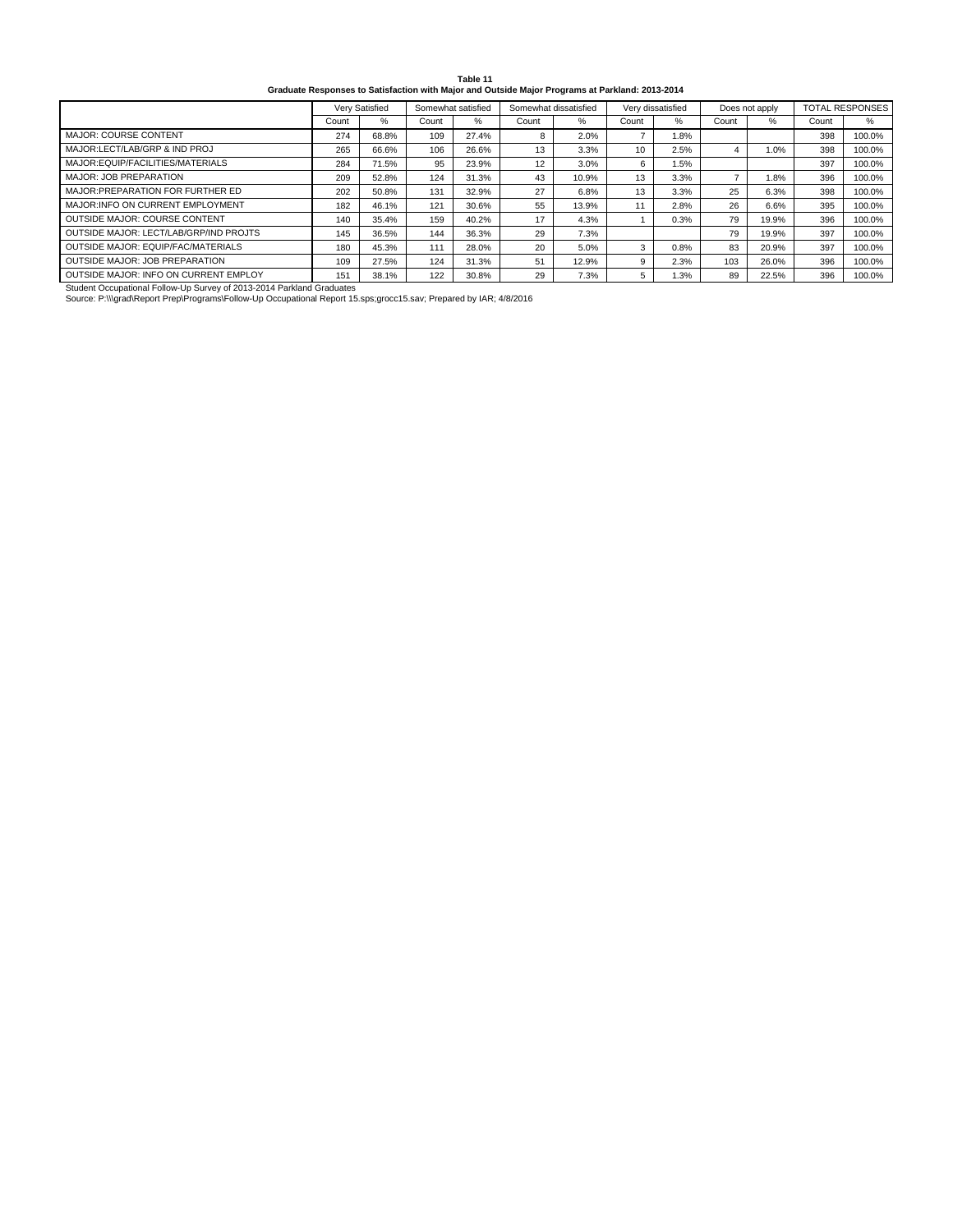#### **Table 12A Mean Scores of Graduate Satisfaction with Major Program of Study at Parkland College (4=Very satisfied; 3=Somewhat satisfied; 2=Somewhat dissatisfied; 1=Very dissatisfied)**

MAJOR: COURSE CONTENT MAJOR:LECT/LAB/GRP & IND PROJ MAJOR: EQUIP/FACILITIES/MATERIALS MAJOR: JOB PREPARATION MAJOR:PREPARATION FOR FURTHER ED<br>an Va MAJOR:INFO ON CURRENT EMPLOYMENT<br>an Val Mean | Valid N | Mean | Valid N | Mean | Valid N | Mean | Valid N | Mean | Valid N | Mean | Valid N B ABLAAS: HORTICLTR: LANDSCP DES CONSTR & MGT B ABMAAS: AG BUS: MANAGEMENT B ABTAAS: AG BUS: PRECISION AG TECH B ACCAAS: ACCOUNTING B ACCCER: ACCOUNTING B AGBCER: AGRI-BUSINESS B CCPAAS: CUSTOMIZED CAREER PREPARATION B EQMAAS: AG BUS: EQUINE MGT B ETRCER: BUSINESS: ENTREPRENUER BASICS B FLDCER: HORTICULTURE: FLORAL DESIGN B FSACER: HOSPITALITY: FOOD SERVICE ASSISTANT B HIFCER: HOSPITALITY INDUSTRY: FOOD SERVICE B HIHAAS: HOSPITALITY: HOTEL/MOTEL MGT B HIRAAS: HOSPITALITY INDUSTRY: RESTAURANT MG B INDCER: BUSINESS: ENTREPRENEURSHIP B MGTAAS: BUSINESS: MANAGEMENT B MKTAAS: BUSINESS: MARKETING E ACECER: AUTO COLLISION REPAIR: ESTIMATING E ACRAAS: AUTO COLLISION REPAIR TECH E AFTAAS: AUTOMOTIVE FORD ASSET PROGRAM E AUTAAS: AUTOMOTIVE TECHNOLOGY E BRLCER: BRAKES AND ALIGNMENT E CCDCER: AUTO COLLISION REPAIR: CUST.AUTO DE E CDBAAS: CONSTRUCTION DES/MGMT: CONTRACTING E CDMAAS: CONSTRUCTION DESIGN AND MANAGEMENT E CDSCER: CONST DSGN MGMT: SURVEYING INST OPR E CNHAAS: CNH SERVICE TECHNICIAN E CRRCER: AUTO COLLISION REPAIR: REFINISHING E CTTAAS: CONSTRUCTION TRADE TECHNOLOGY E CHING: CONCINCTION INNEE TECHNOLOGY E ECSAAS: ELECTRONIC CONTROL SYSTEMS TECH E EIWCER: CONST: ELECTRICAL INSIDE WIREMAN E ELPCER: ELECTRICAL POWER E ENOCER: AUTOMOTIVE ENGINE OVERHAUL E HACAAS: HEATING, VENTILATION, AND AIR COND E HACCER: HVAC SERVICE TECHNICIAN I E HVCCER: HVAC INSTALLATION TECHNICIAN E IRWCER: CONSTRUCTION: IRONWORKERS E IWTCER: INDUSTRIAL WELDING E MFGAAS: INDUSTRIAL TECHNOLOGY E PETAAS: DIESEL POWER EQUIPMENT TECHNOLOGY E PWTCER: AUTOMOTIVE POWER TRAINS F GDICER: DIGITAL ILLUSTRATION F GDSAAS: GRAPHIC DESIGN F MPHAAS: MASS COMMUNICATION: PHOTOGR F MPRCER: COMMUNICATION: MEDIA PRODUCTION G CMACER: MEDICAL ASSISTING CAREER ADV. G DHGAAS: DENTAL HYGIENE **G EMACER: EMER MED SERVICES - BASI** G EMTAAS: EMERGENCY MED SVCS- PARAMEDIC AAS G MASCER: MEDICAL ASSISTING G MSGCER: MASSAGE THERAPY G NASCER: NURSE ASSISTANT<br>G NURAAS: NURSING G NURAAS: NURSING G NURCER: PRACTICAL NURSING G OTAAAS: OCCUPATIONAL THERAPY ASSISTANT G RTTAAS: RESPIRATORY CARE G SURAAS: SURGICAL TECHNOLOGY G VTTAAS: VETERINARY TECHNOLOGY G XRAAAS: RADIOLOGIC TECHNOLOGY N FTRCER: PERSONAL FITNESS TRAINING S CDECER: CHILD DEVELOPMENT CERTIFICATE S CHDAAS: CHILD DEVELOPMENT S CJSAAS: CRIMINAL JUSTICE S FSTAAS: FIRE SERVICE TECHNOLOGY T ASPCER: DIGITAL MEDIA: WEB PROGR T BKPCER: BOOKKEEPING OFFICE ASSISTANT T CISCER: CISCO NETWORKING T CMSAAS: MICROCOMPUTER SUPPORT SPECIALIST T CNAAAS: COMPUTER NETWORK SYSTEM ADMIN T CPLAAS: PROGRAMMING-DATABASE MANAGEMENT T DGMAAS: DIGITAL MEDIA T IPRCER: OFFICE ASSISTANT T LINCER: LINUX SYSTEM ADMIN NETWORKING T MSACER: MICROSOFT CERT SYS ADMIN NETWORKING T MSOCER: APPLICATION SPECIALIST T OCAAAS: OFFICE PROFESSIONAL T OCPCER: INFORMATION PROCESSING T OOSCER: OBJECT-ORIENTED PROGRAMMING T VGWCER: DIGITAL MEDIA: 3D COMP ANIM SOFT T WSMCER: DIGITAL MEDIA: BASIC WEBSITE & MGMT X CDLCER: TRACTOR-TRAILER DRIVER TRAINING Total Student Occupational Follow-Up Survey of 2013-2014 Parkland Graduates 4.00 | 2 | 4.00 | 2 | 3.50 | 2 | 4.00 | 2 | 4.00 | 2 | 3.00 | 2 3.50 4 3.75 4 3.75 4 3.25 4 3.00 4 3.25 4 3.50 | 2 | 3.50 | 2 | 4.00 | 2 | 3.50 | 2 | 3.50 | 2 | 4.00 | 2 3.63 8 3.50 8 3.87 8 3.25 8 3.43 7 2.67 6 4.00 | 1 | 4.00 | 1 | 4.00 | 1 | 3.00 | 1 | 4.00 | 1 | 3.00 | 1 .0 . 0 . 0 .0 . 0 . 0 1.00 | 1 | 1.00 | 1 | 1.00 | 1 | 1.00 | 1 | 1.00 | 1 | 1.00 | 1 4.00 | 1 | 4.00 | 1 | 4.00 | 1 | 3.00 | 1 | 3.00 | 1 | 3.00 | 1 4.00 | 1 | 4.00 | 1 | 3.00 | 1 | 3.00 | 1 | 3.00 | 1 | 3.00 | 1 .0 . 0 . 0 .0 . 0 . 0 3.20 5 3.00 5 3.20 5 3.40 5 3.25 4 3.40 5 4.00 | 1 | 4.00 | 1 | 3.00 | 1 | 4.00 | 1 | 4.00 | 1 | 3.00 | 1 4.00 | 1 | 4.00 | 1 | 4.00 | 1 | 4.00 | 1 | 4.00 | 1 | 3.00 | 1 4.00 | 2 | 3.50 | 2 | 3.50 | 2 | 3.00 | 2 | 3.00 | 2 | 3.00 | 2 .0 . 0 . 0 .0 . 0 . 0 3.80 5 3.60 5 3.60 5 3.60 5 3.80 5 3.40 5 0 . | 0 . | 0 . | 0 . | 0 . | 0 . | 0 . | 0 . | 0 . | 0 . | 0 . | 0 . | 0 . | 0 3.60 | 5 | 3.60 | 5 | 4.00 | 5 | 3.40 | 5 | 3.40 | 5 | 3.40 | 5 | 3.40 | 5 | 3.40 | 5 | 3.40 | 5 | 3.40 | 5 | 3 3.33 | 3.167 | 3 | 4.00 | 3 | 3.00 | 3 | 4.00 | 1 | 3.33 | 3 4.00 | 1 | 4.00 | 1 | 4.00 | 1 | 4.00 | 1 | 4.00 | 1 | 4.00 | 1 4.00 | 1 | 4.00 | 1 | 4.00 | 1 | 4.00 | 1 | 4.00 | 1 | 3.00 | 1 3.78 | 18 | 3.83 | 18 | 4.00 | 18 | 3.06 | 17 | 3.50 | 18 | 3.71 | 17 4.00 1 4.00 1 4.00 1 . 0 . 0 . 0 3.33 3 3.33 3 4.00 3 3.00 3 3.00 3 3.00 3 3.00 2 4.00 | 1 | 3.00 | 1 | 3.00 | 1 | 3.00 | 1 | 3.00 | 1 | 4.00 | 1 4.00 | 1 | 4.00 | 1 | 4.00 | 1 | 4.00 | 1 | 4.00 | 1 | 4.00 | 1 3.75 | 4 | 4.00 | 4 | 3.75 | 4 | 3.75 | 4 | 4.00 | 4 | 3.50 | 4 3.00 3 3.00 3 3.00 3 3.00 3 3.00 3 3.67 3 3.50 | 2 | 4.00 | 1 | 3.50 | 2 | 4.00 | 2 | 4.00 | 2 | 4.00 | 1 4.00 | 9 || 3.89 || 9 || 3.87 || 8 || 3.75 || 8 || 3.75 || 8 || 3.57 || 7 3.33 | 3.1 3.67 | 3 | 3.00 | 3 | 3.33 | 3 | 2.33 | 3 | 3.00 | 3 4.00 | 1 | 4.00 | 1 | 4.00 | 1 | 4.00 | 1 | 4.00 | 1 | 4.00 | 1 .0 . 0 . 0 .0 . 0 . 0 3.17 6 3.50 6 3.50 6 3.17 6 3.17 6 3.33 6 3.00 | 1 || 3.00 || 1 || 2.00 || 1 || 2.00 || 1 || 2.00 || 1 || 2.00 || 1 || 2.00 || 1 || 2.00 || 1 || 2.00 || 4.00 | 1 | 4.00 | 1 | 4.00 | 1 | 4.00 | 1 | 4.00 | 1 | 4.00 | 1 .0 . 0 . 0 .0 . 0 . 0 .0 . 0 . 0 .0 . 0 . 0 4.00 | 1 | 4.00 | 1 | 4.00 | 1 | 4.00 | 1 | 4.00 | 1 | 4.00 | 1 3.67 | 3 || 3.67 || 3.1|| 3.4.00 || 3.1|| 3.33.|| 3.1|| 3.33.|| 3.33.|| 3.67 || 3. 3.75 | 4 | 3.75 | 4 | 3.75 | 4 | 3.75 | 4 | 3.75 | 4 4.00 | 1 | 4.00 | 1 | 3.00 | 1 | 3.00 | 1 | 4.00 | 1 | 4.00 | .0 . 0 . 0 .0 . 0 . 0 3.33 3 4.00 3 3.67 3.67 3 3.00 2 3.33 3 3.47 3.67 3 3.75 | 4 | 3.50 | 4 | 3.75 | 4 | 2.50 | 4 | 3.50 | 4 | 2.67 | 3 4.00 | 1 | 4.00 | 1 | 4.00 | 1 | 3.00 | 1 | 4.00 | 1 | 3.00 | 1 3.67 | 3 | 3.00 | 3 | 3.33 | 3 | 4.00 | 2 | 3.33 | 3 | 3.00 | 3 4.00 | 11 | 3.82 | 11 | 4.00 | 11 | 3.36 | 11 | 3.64 | 11 | 3.27 | 11 3.27 | 11 | 2.91 | 11 | 3.27 | 11 | 2.91 | 11 | 2.91 | 11 | 3.00 | 11 .0 . 0 . 0 .0 . 0 . 0 3.86 7 3.43 7 3.71 7 3.67 6 3.43 7 3.33 6 3.43 7 3.43 7 3.57 7 3.29 7 3.80 5 3.43 7 3.62 91 3.60 91 3.63 91 3.53 90 3.42 89 3.29 86 3.76 37 3.68 37 3.70 3.70 37 3.51 37 3.56 3.66 3.39 36 3.56 9 3.22 9 3.78 9 3.33 9 3.44 9 3.25 8 3.11 9 3.22 9 3.78 9 3.11 9 2.75 8 2.78 9 3.00 8 3.13 8 3.00 8 3.13 8 3.29 7 3.29 7 4.00 | 8 | 4.00 | 8 | 3.88 | 8 | 4.00 | 8 | 3.75 | 8 | 3.75 | 8 3.71 | 14 | 3.71 | 14 | 3.57 | 14 | 3.07 | 14 | 3.08 | 12 | 3.17 | 12 4.00 | 3 || 4.00 || 3 || 4.00 || 3 || 4.00 || 3 || 4.00 || 3 || 4.00 || 3 || 4.00 || 3 || 4.00 || 4.00 || 4.00 4.00 | 2 | 4.00 | 2 | 4.00 | 2 | 4.00 | 2 | 4.00 | 2 | 3.50 | 2 3.67 | 3 | 4.00 | 3 | 4.00 | 3 | 3.67 | 3 | 3.67 | 3 | 3.33 | 3 4.00 | 3 || 4.00 || 3 || 3.33 || 3 || 4.00 || 3 || 3.00 || 3 || 3.00 || 3 4.00 | 4 | 4.00 | 4 | 3.75 | 4 | 3.50 | 4 | 4.00 | 4 | 3.75 | 4 4.00 | 1 | 4.00 | 1 | 4.00 | 1 | 4.00 | 1 | 4.00 | 1 | 4.00 | 1 | 4.00 | 1 | 4.00 | 1 | 4.00 | 1 | 4.00 | 1 | 4 .0 . 0 . 0 .0 . 0 . 0 0 . | 0 . | 0 . | 0 . | 0 . | 0 . | 0 . | 0 . | 0 . | 0 . | 0 . | 0 . | 0 . | 0 3.33 | 3.167 | 3 | 4.00 | 3 | 3.00 | 3 | 3.33 | 3.167 | 3 3.67 | 3 || 3.67 || 3 || 4.00 || 3 || 4.00 || 3 || 3.00 || 3 || 2.00 || 2 3.33 3 3.67 3 4.00 3 3.33 3 4.00 1 2.67 3 .0 . 0 . 0 .0 . 0 . 0 3.50 4 3.50 4 3.75 4 3.00 4 3.25 4 3.25 3.00 | 2 | 2.50 | 2 | 3.00 | 2 | 2.00 | 2 | 2.00 | 2 | 2.00 | 2 .0 . 0 . 0 .0 . 0 . 0 .0 . 0 . 0 .0 . 0 . 0 4.00 | 1 | 4.00 | 1 | 4.00 | 1 | 4.00 | 1 | 4.00 | 1 | 4.00 | 4.00 | 7 | 3.86 | 7 | 3.86 | 7 | 3.17 | 6 | 3.50 | 6 | 3.00 | 6 4.00 | 1 | 4.00 | 1 | 4.00 | 1 | 4.00 | 1 | 4.00 | 1 | 4.00 | 1 3.33 | 3.167 | 3.67 | 3.67 | 3.67 | 3.67 | 3.67 | 3.67 | 3.67 | 3.67 | 3.67 | 3.67 | 2.00 | 2.50 | 2.50 | 2.50 3.71 | 7 | 3.71 | 7 | 3.86 | 7 | 3.14 | 7 | 3.14 | 7 | 3.20 | 5 3.00 | 1 || 3.00 || 1 || 4.00 || 1 || 2.00 || 1 || 2.00 || 1 || 2.00 || 1 || 2.00 || 1 || 1 3.59 | 17 | 3.14 | 14 | 3.18 | 17 | 2.94 | 17 | 3.00 | 11 | 3.27 | 15 3.63 | 398 | 3.59 | 394 | 3.65 | 397 | 3.36 | 389 | 3.40 | 373 | 3.28 | 369

Source: P:\\\grad\Report Prep\Programs\Follow-Up Occupational Report 15.sps;grocc15.sav; Prepared by IAR; 4/8/2016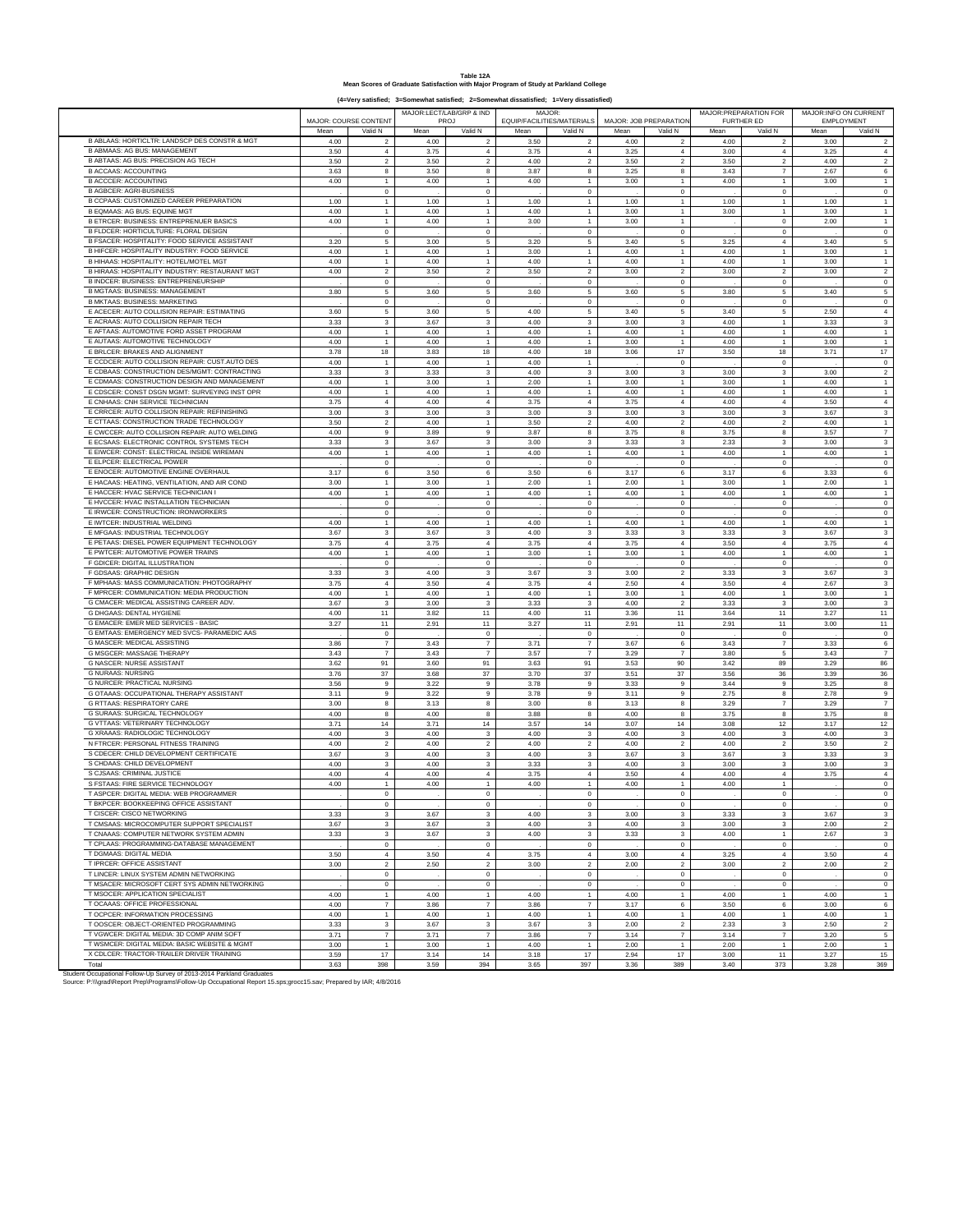#### **Table 12B Mean Scores of Graduate Satisfaction with Outside Major Program of Study at Parkland College**

**(4=Very satisfied; 3=Somewhat satisfied; 2=Somewhat dissatisfied; 1=Very dissatisfied)**

|                                                                                                                                                                                             | OUTSIDE MAJOR: COURSE<br>CONTENT |                                           | <b>OUTSIDE MAJOR:</b><br>LECT/LAB/GRP/IND PROJTS |                                    | OUTSIDE MAJOR: | EQUIP/FAC/MATERIALS                        |              | OUTSIDE MAJOR: JOB<br><b>PREPARATION</b> | OUTSIDE MAJOR: INFO ON<br><b>CURRENT EMPLOY</b> |                                             |
|---------------------------------------------------------------------------------------------------------------------------------------------------------------------------------------------|----------------------------------|-------------------------------------------|--------------------------------------------------|------------------------------------|----------------|--------------------------------------------|--------------|------------------------------------------|-------------------------------------------------|---------------------------------------------|
|                                                                                                                                                                                             | Mean                             | Valid N                                   | Mean                                             | Valid N                            | Mean           | Valid N                                    | Mean         | Valid N                                  | Mean                                            | Valid N                                     |
| B ABLAAS: HORTICLTR: LANDSCP DES CONSTR<br>& MGT                                                                                                                                            | 3.00                             | $\overline{2}$                            | 3.00                                             | $\overline{2}$                     | 2.50           | $\overline{2}$                             | 2.50         | $\overline{2}$                           | 2.50                                            | $\overline{2}$                              |
| B ABMAAS: AG BUS: MANAGEMENT                                                                                                                                                                | 3.00                             | $\sqrt{4}$                                | 3.00                                             | $\sqrt{4}$                         | 1.50           | 4                                          | 2.50         | $\boldsymbol{4}$                         | 3.25                                            | $\boldsymbol{4}$                            |
| B ABTAAS: AG BUS: PRECISION AG TECH<br><b>B ACCAAS: ACCOUNTING</b>                                                                                                                          | 3.00<br>3.57                     | $\boldsymbol{2}$<br>$\overline{7}$        | 2.50<br>3.43                                     | $\boldsymbol{2}$<br>$\overline{7}$ | 1.50<br>1.88   | $\mathbf 2$<br>8                           | 3.50<br>3.00 | $\mathbf 2$<br>$\overline{7}$            | 4.00<br>3.33                                    | $\boldsymbol{2}$<br>6                       |
| <b>B ACCCER: ACCOUNTING</b>                                                                                                                                                                 | 3.00                             | $\mathbf{1}$                              | 3.00                                             | $\mathbf{1}$                       | 1.00           | 1                                          | 2.00         | $\mathbf{1}$                             | 4.00                                            | $\mathbf{1}$                                |
| <b>B AGBCER: AGRI-BUSINESS</b><br>B CCPAAS: CUSTOMIZED CAREER PREPARATION                                                                                                                   |                                  | $\bf 0$                                   |                                                  | $\,$ 0                             |                | $\bf{0}$                                   |              | $\mathbf 0$                              |                                                 | $\mathbf 0$                                 |
|                                                                                                                                                                                             |                                  | $\bf{0}$                                  |                                                  | $\mathbf 0$                        | 5.00           | $\mathbf{1}$                               |              | 0                                        |                                                 | $\bf{0}$                                    |
| B EQMAAS: AG BUS: EQUINE MGT<br>B ETRCER: BUSINESS: ENTREPRENUER BASICS                                                                                                                     | 2.00                             | $\ddot{\phantom{1}}$                      | 3.00                                             | $\ddot{\phantom{1}}$               | 1.00           | $\mathbf{1}$                               | 2.00         | $\overline{1}$                           | 3.00                                            | $\overline{1}$                              |
|                                                                                                                                                                                             |                                  | $\bf{0}$                                  |                                                  | $\,$ 0                             | 5.00           | $\mathbf{1}$                               |              | $\bf{0}$                                 |                                                 | $\bf{0}$                                    |
| B FLDCER: HORTICULTURE: FLORAL DESIGN<br>B FSACER: HOSPITALITY: FOOD SERVICE                                                                                                                |                                  | $\bf{0}$                                  |                                                  | $\,$ 0                             |                | $\bf{0}$                                   |              | $\mathbf 0$                              |                                                 | $\mathbf 0$                                 |
| <b>ASSISTANT</b>                                                                                                                                                                            | 3.20                             | 5                                         | 3.40                                             | 5                                  | 1.80           | 5                                          | 3.60         | 5                                        | 3.50                                            | $\overline{4}$                              |
| B HIFCER: HOSPITALITY INDUSTRY: FOOD<br>SERVICE                                                                                                                                             | 3.00                             | $\mathbf{1}$                              | 3.00                                             | $\mathbf{1}$                       | 2.00           | $\mathbf{1}$                               | 4.00         | $\mathbf{1}$                             | 4.00                                            | $\ddot{\phantom{0}}$                        |
| B HIHAAS: HOSPITALITY: HOTEL/MOTEL MGT                                                                                                                                                      | 4.00                             | $\mathbf{1}$                              | 4.00                                             | $\mathbf{1}$                       | 1.00           | 1                                          | 4.00         | 1                                        | 4.00                                            | $\mathbf{1}$                                |
| B HIRAAS: HOSPITALITY INDUSTRY:<br><b>RESTAURANT MGT</b>                                                                                                                                    | 3.00                             | $\boldsymbol{2}$                          | 2.50                                             | $\sqrt{2}$                         | 2.00           | $\boldsymbol{2}$                           | 2.00         | $\boldsymbol{2}$                         | 2.50                                            | $\boldsymbol{2}$                            |
| B INDCER: BUSINESS: ENTREPRENEURSHIP                                                                                                                                                        |                                  | $\bf 0$                                   |                                                  | $\,$ 0                             |                | 0                                          |              | $\bf{0}$                                 |                                                 | $\,0\,$                                     |
| <b>B MGTAAS: BUSINESS: MANAGEMENT</b><br><b>B MKTAAS: BUSINESS: MARKETING</b>                                                                                                               | 3.60                             | 5<br>$\mathsf 0$                          | 3.60                                             | 5<br>$\,$ 0                        | 1.20           | 5<br>0                                     | 3.80         | 5<br>$\mathbf 0$                         | 3.60                                            | 5<br>$\mathbf 0$                            |
| E ACECER: AUTO COLLISION REPAIR                                                                                                                                                             |                                  |                                           |                                                  |                                    |                |                                            |              |                                          |                                                 |                                             |
| <b>ESTIMATING</b><br>E ACRAAS: AUTO COLLISION REPAIR TECH                                                                                                                                   | 3.40<br>3.50                     | 5<br>$\overline{2}$                       | 3.40<br>3.50                                     | 5<br>$\overline{2}$                | 1.20<br>2.67   | 5<br>3                                     | 2.67         | $\mathsf 3$<br>$\bf{0}$                  | 2.80<br>4.00                                    | 5<br>$\mathbf{1}$                           |
| E AFTAAS: AUTOMOTIVE FORD ASSET PROGRAM                                                                                                                                                     | 4.00                             | $\,$ 1                                    | 4.00                                             | 1                                  | 1.00           | $\mathbf{1}$                               | 4.00         | 1                                        | 4.00                                            | $\,$ 1 $\,$                                 |
| E AUTAAS: AUTOMOTIVE TECHNOLOGY                                                                                                                                                             | 4.00                             | $\overline{1}$                            | 4.00                                             | $\mathbf{1}$                       | 1.00           | $\overline{1}$                             | 3.00         | 1                                        | 4.00                                            | $\,$ 1 $\,$                                 |
| E BRLCER: BRAKES AND ALIGNMENT<br>E CCDCER: AUTO COLLISION REPAIR: CUST.                                                                                                                    | 3.29                             | 17                                        | 3.35                                             | 17                                 | 1.72           | 18                                         | 2.94         | 16                                       | 3.35                                            | 17                                          |
| <b>AUTO DES</b>                                                                                                                                                                             |                                  | $\bf{0}$                                  |                                                  | $\,$ 0                             | 5.00           | $\,$ 1 $\,$                                |              | $\bf{0}$                                 |                                                 | $\bf{0}$                                    |
| E CDBAAS: CONSTRUCTION DES/MGMT<br>CONTRACTING                                                                                                                                              | 3.33                             | 3                                         | 3.33                                             | $\mathbf 3$                        | 1.67           | $\overline{\mathbf{3}}$                    | 3.00         | 3                                        | 3.33                                            | 3                                           |
| E CDMAAS: CONSTRUCTION DESIGN AND<br>MANAGEMENT                                                                                                                                             | 3.00                             | $\mathbf{1}$                              | 3.00                                             | $\mathbf{1}$                       | 3.00           | $\mathbf{1}$                               | 2.00         | $\overline{1}$                           | 3.00                                            | $\overline{1}$                              |
| E CDSCER: CONST DSGN MGMT: SURVEYING                                                                                                                                                        |                                  |                                           |                                                  |                                    |                |                                            |              |                                          |                                                 |                                             |
| <b>INST OPR</b><br>E CNHAAS: CNH SERVICE TECHNICIAN                                                                                                                                         | 4.00                             | $\mathbf{1}$                              | 3.00                                             | $\mathbf 1$                        | 1.00           | $\mathbf{1}$                               | 4.00         | 1                                        | 4.00                                            | $\ddot{\phantom{0}}$                        |
| E CRRCER: AUTO COLLISION REPAIR:                                                                                                                                                            | 3.00                             | $\mathbf 3$                               | 3.33                                             | $\mathbf 3$                        | 2.25           | $\overline{4}$                             | 3.00         | $\overline{\mathbf{3}}$                  | 3.33                                            | $\overline{\mathbf{3}}$                     |
| <b>REFINISHING</b><br>E CTTAAS: CONSTRUCTION TRADE                                                                                                                                          | 3.33                             | 3                                         | 3.33                                             | $\mathbf 3$                        | 2.67           | 3                                          | 3.00         | $\bar{2}$                                | 3.33                                            | 3                                           |
| <b>TECHNOLOGY</b>                                                                                                                                                                           | 3.00                             | $\overline{2}$                            | 3.00                                             | $\,2\,$                            | 1.00           | $\bar{2}$                                  | 3.50         | $\overline{2}$                           | 4.00                                            | $\overline{2}$                              |
| E CWCCER: AUTO COLLISION REPAIR: AUTO<br>WELDING                                                                                                                                            | 3.80                             | 5                                         | 3.80                                             | 5                                  | 2.89           | 9                                          | 3.75         | $\ddot{4}$                               | 3.75                                            | $\ddot{4}$                                  |
| E ECSAAS: ELECTRONIC CONTROL SYSTEMS                                                                                                                                                        | 3.00                             | $\boldsymbol{2}$                          | 3.00                                             | $\sqrt{2}$                         | 4.00           | 3                                          | 3.00         | $\,$ 1 $\,$                              | 3.00                                            | $\boldsymbol{2}$                            |
| <b>TECH</b><br>E EIWCER: CONST: ELECTRICAL INSIDE                                                                                                                                           |                                  |                                           |                                                  |                                    |                |                                            |              |                                          |                                                 |                                             |
| WIREMAN                                                                                                                                                                                     | 3.00                             | $\,$ 1                                    | 3.00                                             | $\mathbf 1$                        | 2.00           | $\mathbf{1}$                               | 3.00         | $\,$ 1 $\,$                              | 3.00                                            | $\,$ 1 $\,$                                 |
| E ELPCER: ELECTRICAL POWER<br>E ENOCER: AUTOMOTIVE ENGINE OVERHAUL                                                                                                                          | 3.20                             | $\bf{0}$<br>5                             | 3.00                                             | $\,$ 0<br>$\bf{4}$                 | 2.50           | $\bf{0}$<br>6                              | 2.80         | 0<br>5                                   | 3.00                                            | $\pmb{0}$<br>5                              |
| E HACAAS: HEATING, VENTILATION, AND AIR                                                                                                                                                     | 3.00                             | $\mathbf{1}$                              | 3.00                                             | $\mathbf{1}$                       | 2.00           | 1                                          | 3.00         | 1                                        | 3.00                                            | $\ddot{\phantom{0}}$                        |
| COND<br>E HACCER: HVAC SERVICE TECHNICIAN I                                                                                                                                                 | 4.00                             | $\overline{1}$                            | 4.00                                             | $\overline{1}$                     | 1.00           | $\mathbf{1}$                               | 4.00         | 1                                        | 4.00                                            | $\overline{1}$                              |
| E HVCCER: HVAC INSTALLATION TECHNICIAN                                                                                                                                                      |                                  | $\mathbf 0$                               |                                                  | $\,$ 0                             |                | $\bf{0}$                                   |              | $\bf{0}$                                 |                                                 | $\mathbf 0$                                 |
| E IRWCER: CONSTRUCTION: IRONWORKERS                                                                                                                                                         |                                  | $\mathbf 0$                               |                                                  | $\,$ 0                             |                | 0                                          |              | $\mathbf 0$                              |                                                 | $\mathbf 0$                                 |
| E IWTCER: INDUSTRIAL WELDING<br>E MFGAAS: INDUSTRIAL TECHNOLOGY                                                                                                                             | 2.00<br>3.00                     | 1<br>3                                    | 2.00<br>2.67                                     | 1<br>3                             | 3.00<br>1.67   | 1<br>3                                     | 2.00<br>2.33 | 1<br>3                                   | 2.00<br>3.00                                    | $\ddot{\phantom{1}}$<br>3                   |
| E PETAAS: DIESEL POWER EQUIPMENT                                                                                                                                                            | 3.00                             | $\boldsymbol{4}$                          | 3.00                                             | $\bf{4}$                           | 1.50           | 4                                          | 3.00         | $\boldsymbol{4}$                         | 3.00                                            | $\boldsymbol{4}$                            |
| TECHNOLOGY<br>E PWTCER: AUTOMOTIVE POWER TRAINS                                                                                                                                             | 3.00                             | $\overline{1}$                            | 3.00                                             | $\overline{1}$                     | 2.00           | $\mathbf{1}$                               | 2.00         | 1                                        | 2.00                                            | $\mathbf{1}$                                |
| F GDICER: DIGITAL ILLUSTRATION                                                                                                                                                              |                                  | $\mathbf 0$                               |                                                  | $\,$ 0                             |                | 0                                          |              | $\mathbf 0$                              |                                                 | $\pmb{0}$                                   |
| F GDSAAS: GRAPHIC DESIGN                                                                                                                                                                    | 3.67                             | 3                                         | 3.33                                             | 3                                  | 2.00           | 3                                          | 3.50         | $\mathbf 2$                              | 3.00                                            | $\mathsf 3$                                 |
| F MPHAAS: MASS COMMUNICATION:<br>PHOTOGRAPHY                                                                                                                                                | 3.25                             | $\boldsymbol{4}$                          | 3.50                                             | $\sqrt{4}$                         | 1.25           | 4                                          | 3.00         | 4                                        | 3.00                                            | $\boldsymbol{4}$                            |
| F MPRCER: COMMUNICATION: MEDIA<br><b>PRODUCTION</b>                                                                                                                                         |                                  | $\mathbf 0$                               |                                                  | $\,$ 0                             | 5.00           | $\,$ 1 $\,$                                |              | $\bf{0}$                                 |                                                 | $\mathbf 0$                                 |
| G CMACER: MEDICAL ASSISTING CAREER ADV.                                                                                                                                                     | 3.67                             | 3                                         | 3.00                                             | 3                                  | 2.00           | 3                                          | 3.33         | 3                                        | 3.33                                            | $^{\rm 3}$                                  |
| G DHGAAS: DENTAL HYGIENE                                                                                                                                                                    | 3.64                             | 11                                        | 3.50                                             | $10$                               | 2.09           | 11                                         | 3.38         | 8                                        | 3.44                                            | $\boldsymbol{9}$                            |
| <b>G EMACER: EMER MED SERVICES - BASIC</b><br>G EMTAAS: EMERGENCY MED SVCS-                                                                                                                 | 2.88                             | 8                                         | 3.00                                             | 8                                  | 2.64           | 11                                         | 3.00         | 8                                        | 3.13                                            | 8                                           |
| PARAMEDIC AAS                                                                                                                                                                               |                                  | $\bf{0}$                                  |                                                  | $\,$ 0                             |                | 0                                          |              | $\bf{0}$                                 |                                                 | $\bf{0}$                                    |
| <b>G MASCER: MEDICAL ASSISTING</b><br><b>G MSGCER: MASSAGE THERAPY</b>                                                                                                                      | 3.83<br>3.50                     | 6<br>$\boldsymbol{4}$                     | 3.83<br>3.60                                     | 6<br>5                             | 1.71<br>2.43   | $\overline{7}$<br>$\overline{\phantom{a}}$ | 3.83<br>2.80 | 6<br>5                                   | 4.00<br>3.00                                    | 6<br>$\bf{4}$                               |
| <b>G NASCER: NURSE ASSISTANT</b>                                                                                                                                                            | 3.52                             | 71                                        | 3.57                                             | $72\,$                             | 2.10           | 91                                         | 3.35         | 69                                       | 3.51                                            | $72\,$                                      |
| <b>G NURAAS: NURSING</b>                                                                                                                                                                    | 3.61                             | 31                                        | 3.52                                             | 31                                 | 2.05           | 37                                         | 3.18         | 28                                       | 3.39                                            | 31                                          |
| G NURCER: PRACTICAL NURSING<br>G OTAAAS: OCCUPATIONAL THERAPY ASSISTAN                                                                                                                      | 3.33                             | $\overline{9}$                            | 3.33                                             | $\overline{9}$                     | 1.67           | $\overline{9}$                             | 3.38         | 8                                        | 3.63                                            | 8                                           |
|                                                                                                                                                                                             | 2.88                             | 8                                         | 2.88                                             | $^{\rm 8}$                         | 2.44           | 9                                          | 2.63         | 8                                        | 2.71                                            | $\overline{\mathfrak{z}}$                   |
| <b>G RTTAAS: RESPIRATORY CARE</b><br>G SURAAS: SURGICAL TECHNOLOGY                                                                                                                          | 3.50<br>3.43                     | 6<br>$\overline{7}$                       | 3.17<br>3.71                                     | 6<br>$\scriptstyle{7}$             | 2.75<br>1.75   | $^{\rm 8}$<br>8                            | 2.40<br>3.57 | 5<br>$\overline{\phantom{a}}$            | 2.80<br>3.71                                    | 5<br>$\overline{7}$                         |
| G VTTAAS: VETERINARY TECHNOLOGY                                                                                                                                                             | 3.18                             | 11                                        | 3.00                                             | 11                                 | 2.50           | 14                                         | 2.56         | $\mathsf g$                              | 2.80                                            | 10                                          |
| G XRAAAS: RADIOLOGIC TECHNOLOGY<br>N FTRCER: PERSONAL FITNESS TRAINING                                                                                                                      | 3.67                             | $\overline{3}$                            | 3.67                                             | $\,$ 3                             | 1.33           | 3                                          | 3.67         | 3                                        | 3.67                                            | $\mathsf 3$                                 |
| S CDECER: CHILD DEVELOPMENT CERTIFICATE                                                                                                                                                     | 3.00                             | 1                                         | 3.00                                             | $\mathbf{1}$                       | 3.00           | $\mathbf 2$                                | 3.00         | 1                                        | 3.00                                            | $\mathbf{1}$                                |
|                                                                                                                                                                                             |                                  | $\mathbf 0$                               |                                                  | $\,$ 0                             | 5.00           | 3                                          |              | $\bf{0}$                                 |                                                 | $\pmb{0}$                                   |
| S CHDAAS: CHILD DEVELOPMENT<br>S CJSAAS: CRIMINAL JUSTICE                                                                                                                                   | 3.00<br>3.67                     | $\overline{2}$<br>$\overline{\mathbf{3}}$ | 3.50<br>3.67                                     | $\overline{2}$<br>$\mathbf 3$      | 2.67<br>2.25   | 3<br>$\overline{\mathbf{4}}$               | 3.50<br>4.00 | $\boldsymbol{2}$<br>3                    | 3.00<br>4.00                                    | $\boldsymbol{2}$<br>$\overline{\mathbf{3}}$ |
| S FSTAAS: FIRE SERVICE TECHNOLOGY                                                                                                                                                           | 4.00                             | $\mathbf{1}$                              | 4.00                                             | $\,$ 1 $\,$                        | 1.00           | $\mathbf{1}$                               | 4.00         | 1                                        | 4.00                                            | $\,$ 1 $\,$                                 |
| T ASPCER: DIGITAL MEDIA: WEB PROGRAMMER                                                                                                                                                     |                                  | $\mathsf{O}\xspace$                       |                                                  | $\,$ 0 $\,$                        |                | 0                                          |              | $\mathbf 0$                              |                                                 | $\mathbf 0$                                 |
| T BKPCER: BOOKKEEPING OFFICE ASSISTANT<br>T CISCER: CISCO NETWORKING                                                                                                                        | 3.33                             | $\pmb{0}$<br>3                            | 3.33                                             | $\pmb{0}$<br>3                     | 1.67           | 0<br>3                                     | 3.00         | 0<br>3                                   | 3.33                                            | $\pmb{0}$<br>$\mathsf 3$                    |
| T CMSAAS: MICROCOMPUTER SUPPORT<br>SPECIALIST                                                                                                                                               | 2.67                             | 3                                         | 2.67                                             | $\,$ 3                             | 2.33           | 3                                          | 2.50         | $\boldsymbol{2}$                         | 3.50                                            | $\boldsymbol{2}$                            |
| T CNAAAS: COMPUTER NETWORK SYSTEM ADM                                                                                                                                                       |                                  |                                           |                                                  |                                    |                |                                            |              |                                          |                                                 |                                             |
| T CPLAAS: PROGRAMMING-DATABASE                                                                                                                                                              | 3.00                             | $\mathbf{1}$                              | 3.00                                             | $\overline{1}$                     | 4.00           | $\mathbf 3$                                |              | $\mathbf 0$                              | 4.00                                            | $\overline{1}$                              |
| MANAGEMENT                                                                                                                                                                                  |                                  | $\mathbf 0$                               |                                                  | $\,$ 0                             |                | $\mathbf 0$                                |              | $\mathbf 0$                              |                                                 | $\mathsf{o}\xspace$                         |
| T DGMAAS: DIGITAL MEDIA<br>T IPRCER: OFFICE ASSISTANT                                                                                                                                       | 2.50                             | $\bf{4}$<br>$\overline{2}$                | 2.50<br>2.50                                     | $\sqrt{4}$<br>$\overline{2}$       | 1.75           | 4<br>$\overline{a}$                        | 2.00         | 3                                        | 2.75                                            | $\bf{4}$                                    |
| T LINCER: LINUX SYSTEM ADMIN NETWORKING                                                                                                                                                     | 2.50                             | $\mathsf{O}\xspace$                       |                                                  | $\mathbf 0$                        | 2.00           | $\,$ 0 $\,$                                | 1.50         | $\mathbf 2$<br>$\mathbf 0$               | 3.00                                            | $\boldsymbol{2}$<br>$\mathsf{o}\,$          |
| T MSACER: MICROSOFT CERT SYS ADMIN<br><b>NETWORKING</b>                                                                                                                                     |                                  | $\mathbf 0$                               |                                                  | $\,$ 0                             |                | $\mathbf 0$                                |              | $\mathbf 0$                              |                                                 | $\mathsf{o}\xspace$                         |
| T MSOCER: APPLICATION SPECIALIST                                                                                                                                                            | 4.00                             | $\,$ 1 $\,$                               | 4.00                                             | $\,$ 1 $\,$                        | 1.00           | $\,$ 1 $\,$                                | 4.00         | $\,$ 1 $\,$                              | 4.00                                            | $\,$ 1 $\,$                                 |
| T OCAAAS: OFFICE PROFESSIONAL                                                                                                                                                               | 3.71                             | $\overline{7}$                            | 3.86                                             | $\overline{\phantom{a}}$           | 1.14           | $\overline{7}$                             | 3.00         | 6                                        | 3.57                                            | $\overline{\phantom{a}}$                    |
| T OCPCER: INFORMATION PROCESSING<br>T OOSCER: OBJECT-ORIENTED PROGRAMMING                                                                                                                   |                                  | $\mathbf 0$<br>$\mathbf 0$                | 3.00                                             | $\,$ 0<br>$\mathbf{1}$             | 5.00<br>4.00   | 1<br>3                                     | 2.00         | $\mathbf 0$<br>$\mathbf{1}$              | 3.00                                            | $\mathbf 0$<br>$\,$ 1 $\,$                  |
| T VGWCER: DIGITAL MEDIA: 3D COMP ANIM SOF                                                                                                                                                   | 3.14                             | $\overline{7}$                            | 3.00                                             | $\scriptstyle{7}$                  | 2.29           | $\boldsymbol{7}$                           | 3.17         | 6                                        | 3.67                                            | 6                                           |
| T WSMCER: DIGITAL MEDIA: BASIC WEBSITE &                                                                                                                                                    |                                  |                                           |                                                  |                                    |                |                                            |              |                                          |                                                 |                                             |
| <b>MGMT</b>                                                                                                                                                                                 |                                  | 0                                         |                                                  | $\,0\,$                            | 5.00           | $\mathbf{1}$                               |              | 0                                        |                                                 | $\bf{0}$                                    |
| X CDLCER: TRACTOR-TRAILER DRIVER TRAINING                                                                                                                                                   | 3.67                             | 3                                         | 3.33                                             | $\,$ 3                             | 4.31           | 16                                         | 3.67         | $\mathsf 3$                              | 3.67                                            | 3                                           |
| Total                                                                                                                                                                                       | 3.38                             | 317                                       | 3.36                                             | 318                                | 2.24           | 397                                        | 3.14         | 293                                      | 3.36                                            | 307                                         |
| Student Occupational Follow-Up Survey of 2013-2014 Parkland Graduates<br>Source: P:\\\grad\Report Prep\Programs\Follow-Up Occupational Report 15.sps:grocc15.say: Prepared by IAR: 4/8/2016 |                                  |                                           |                                                  |                                    |                |                                            |              |                                          |                                                 |                                             |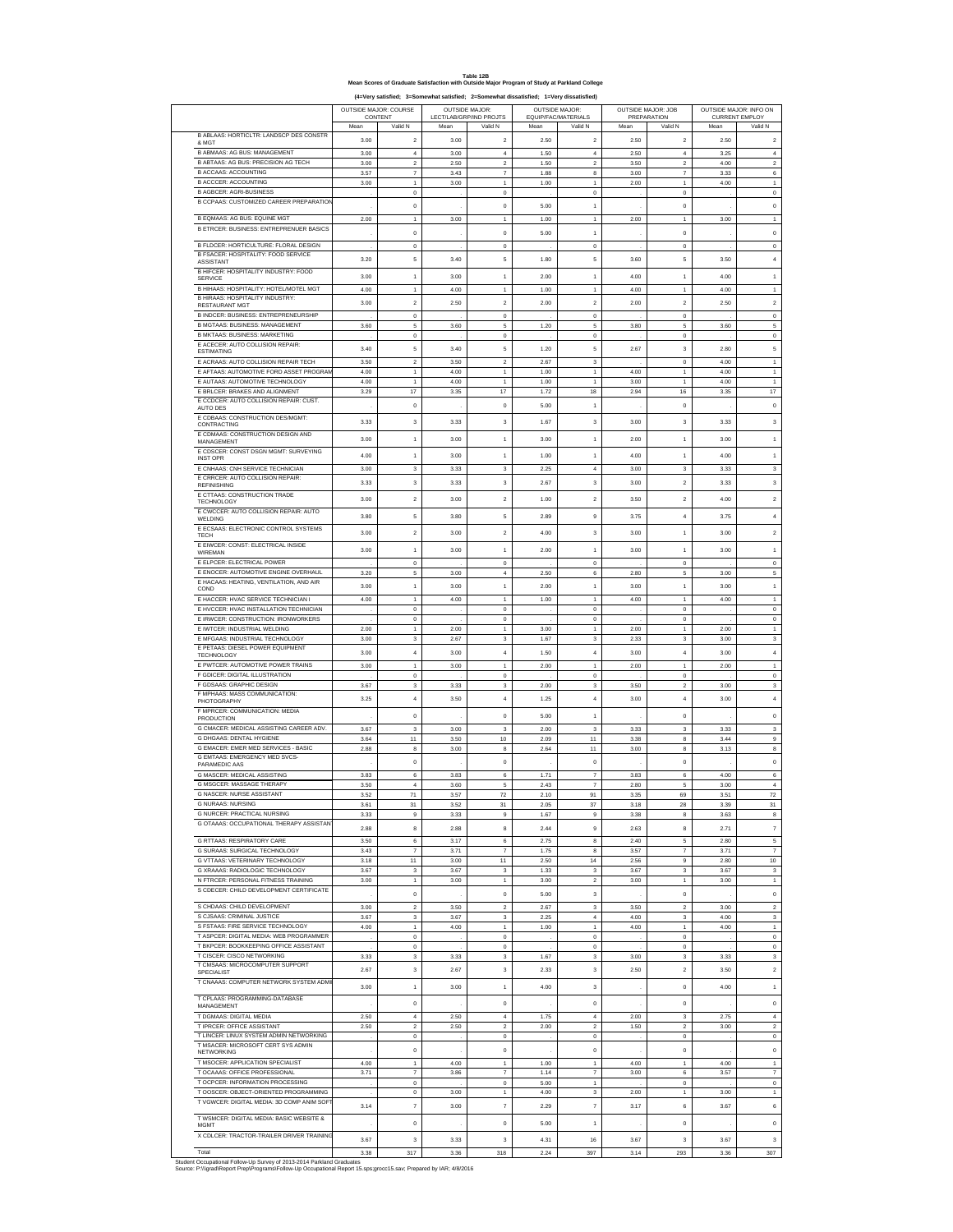| Table 13                                                |
|---------------------------------------------------------|
| <b>Graduate Responses to Satisfaction with Services</b> |
| Including "Does Not Apply"                              |

|                           |       | Very Satisfied<br>Somewhat satisfied |       | Somewhat dissatisfied |       |       | Very dissatisfied |      | Does not apply | TOTAL RESPONSES |       |        |
|---------------------------|-------|--------------------------------------|-------|-----------------------|-------|-------|-------------------|------|----------------|-----------------|-------|--------|
|                           | Count | %                                    | Count | %                     | Count | %     | Count             | %    | Count          | ℅               | Count | %      |
| <b>FINANCIAL AID</b>      | 147   | 37.0%                                | 77    | 19.4%                 | 32    | 8.1%  | 16                | 4.0% | 125            | 31.5%           | 397   | 100.0% |
| <b>ASSESSMENT</b>         | 159   | 40.2%                                | 127   | 32.1%                 | 23    | 5.8%  | 6                 | 1.5% | 81             | 20.5%           | 396   | 100.0% |
| <b>CAREER PLANNING</b>    | 123   | 31.1%                                | 98    | 24.7%                 | 31    | 7.8%  | $\overline{7}$    | 1.8% | 137            | 34.6%           | 396   | 100.0% |
| COLLEGE TRANSFER PLANNING | 70    | 17.7%                                | 69    | 17.5%                 | 21    | 5.3%  | $\overline{7}$    | 1.8% | 228            | 57.7%           | 395   | 100.0% |
| <b>COUNSELING</b>         | 123   | 31.1%                                | 98    | 24.7%                 | 41    | 10.4% | 19                | 4.8% | 115            | 29.0%           | 396   | 100.0% |
| <b>STUDENT ACTIVITIES</b> | 101   | 25.5%                                | 90    | 22.7%                 | 24    | 6.1%  | 8                 | 2.0% | 173            | 43.7%           | 396   | 100.0% |
| <b>ADMISSIONS</b>         | 206   | 52.0%                                | 140   | 35.4%                 | 20    | 5.1%  | 9                 | 2.3% | 21             | 5.3%            | 396   | 100.0% |
| <b>JOB PLACEMENT</b>      | 78    | 19.6%                                | 84    | 21.2%                 | 30    | 7.6%  | 13                | 3.3% | 192            | 48.4%           | 397   | 100.0% |
| <b>COLLEGE TUTORING</b>   | 93    | 23.5%                                | 64    | 16.2%                 | 15    | 3.8%  | $\overline{2}$    | 0.5% | 222            | 56.1%           | 396   | 100.0% |
| <b>LEARNING LAB</b>       | 116   | 29.4%                                | 79    | 20.1%                 | 8     | 2.0%  | $\overline{7}$    | 1.8% | 184            | 46.7%           | 394   | 100.0% |
| LIBRARY/AUDIOVISUAL SERV  | 175   | 44.1%                                | 101   | 25.4%                 | 10    | 2.5%  | 5                 | 1.3% | 106            | 26.7%           | 397   | 100.0% |
| <b>FACULTY ADVISING</b>   | 155   | 39.0%                                | 111   | 28.0%                 | 37    | 9.3%  | 23                | 5.8% | 71             | 17.9%           | 397   | 100.0% |
| <b>FOOD SERVICE</b>       | 98    | 24.8%                                | 103   | 26.1%                 | 41    | 10.4% | 19                | 4.8% | 134            | 33.9%           | 395   | 100.0% |
| <b>BOOKSTORE</b>          | 167   | 42.1%                                | 153   | 38.5%                 | 28    | 7.1%  | 11                | 2.8% | 38             | 9.6%            | 397   | 100.0% |
| <b>PARKING</b>            | 156   | 39.3%                                | 135   | 34.0%                 | 65    | 16.4% | 19                | 4.8% | 22             | 5.5%            | 397   | 100.0% |
| <b>COLLEGE CASHIER</b>    | 183   | 46.4%                                | 113   | 28.7%                 | 20    | 5.1%  | 4                 | 1.0% | 74             | 18.8%           | 394   | 100.0% |

Student Occupational Follow-Up Survey of 2013-2014 Parkland Graduates<br>Source: P:∖∖∖grad∖Report Prep∖Programs∖Follow-Up Occupational Report 15.sps;grocc15.sav; Prepared by IAR; 4/8/2016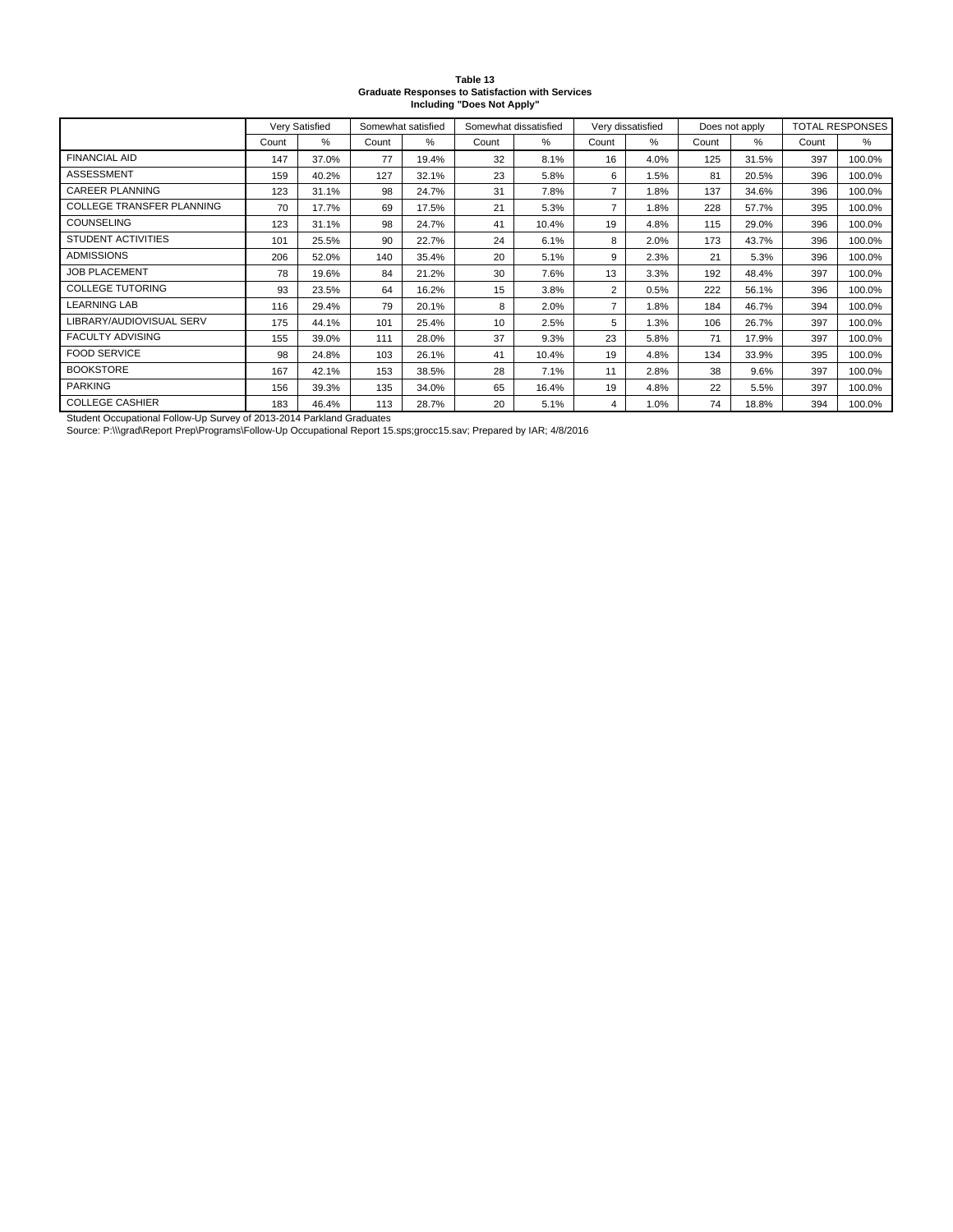|                                            |       | Very Satisfied |       | Somewhat satisfied | Somewhat dissatisfied |       |                | Very dissatisfied |       | <b>TOTAL RESPONSES</b> |
|--------------------------------------------|-------|----------------|-------|--------------------|-----------------------|-------|----------------|-------------------|-------|------------------------|
|                                            | Count | $\%$           | Count | %                  | Count                 | $\%$  | Count          | %                 | Count | %                      |
| <b>FINANCIAL AID</b>                       | 147   | 54.0%          | 77    | 28.3%              | 32                    | 11.8% | 16             | 5.9%              | 272   | 100.0%                 |
| <b>ASSESSMENT</b>                          | 159   | 50.5%          | 127   | 40.3%              | 23                    | 7.3%  | 6              | 1.9%              | 315   | 100.0%                 |
| <b>CAREER PLANNING</b>                     | 123   | 47.5%          | 98    | 37.8%              | 31                    | 12.0% | 7              | 2.7%              | 259   | 100.0%                 |
| <b>COLLEGE TRANSFER</b><br><b>PLANNING</b> | 70    | 41.9%          | 69    | 41.3%              | 21                    | 12.6% | 7              | 4.2%              | 167   | 100.0%                 |
| <b>COUNSELING</b>                          | 123   | 43.8%          | 98    | 34.9%              | 41                    | 14.6% | 19             | 6.8%              | 281   | 100.0%                 |
| <b>STUDENT ACTIVITIES</b>                  | 101   | 45.3%          | 90    | 40.4%              | 24                    | 10.8% | 8              | 3.6%              | 223   | 100.0%                 |
| <b>ADMISSIONS</b>                          | 206   | 54.9%          | 140   | 37.3%              | 20                    | 5.3%  | 9              | 2.4%              | 375   | 100.0%                 |
| <b>JOB PLACEMENT</b>                       | 78    | 38.0%          | 84    | 41.0%              | 30                    | 14.6% | 13             | 6.3%              | 205   | 100.0%                 |
| <b>COLLEGE TUTORING</b>                    | 93    | 53.4%          | 64    | 36.8%              | 15                    | 8.6%  | $\overline{2}$ | 1.1%              | 174   | 100.0%                 |
| <b>LEARNING LAB</b>                        | 116   | 55.2%          | 79    | 37.6%              | 8                     | 3.8%  | $\overline{7}$ | 3.3%              | 210   | 100.0%                 |
| LIBRARY/AUDIOVISUAL<br><b>SERV</b>         | 175   | 60.1%          | 101   | 34.7%              | 10                    | 3.4%  | 5              | 1.7%              | 291   | 100.0%                 |
| <b>FACULTY ADVISING</b>                    | 155   | 47.5%          | 111   | 34.0%              | 37                    | 11.3% | 23             | 7.1%              | 326   | 100.0%                 |
| <b>FOOD SERVICE</b>                        | 98    | 37.5%          | 103   | 39.5%              | 41                    | 15.7% | 19             | 7.3%              | 261   | 100.0%                 |
| <b>BOOKSTORE</b>                           | 167   | 46.5%          | 153   | 42.6%              | 28                    | 7.8%  | 11             | 3.1%              | 359   | 100.0%                 |
| <b>PARKING</b>                             | 156   | 41.6%          | 135   | 36.0%              | 65                    | 17.3% | 19             | 5.1%              | 375   | 100.0%                 |
| <b>COLLEGE CASHIER</b>                     | 183   | 57.2%          | 113   | 35.3%              | 20                    | 6.3%  | 4              | 1.3%              | 320   | 100.0%                 |

**Table 13 A Graduate Responses to Satisfaction with Services**

Student Occupational Follow-Up Survey of 2013-2014 Parkland Graduates

Source: P:\\\grad\Report Prep\Programs\Follow-Up Occupational Report 15.sps;grocc15.sav; Prepared by IAR; 4/8/2016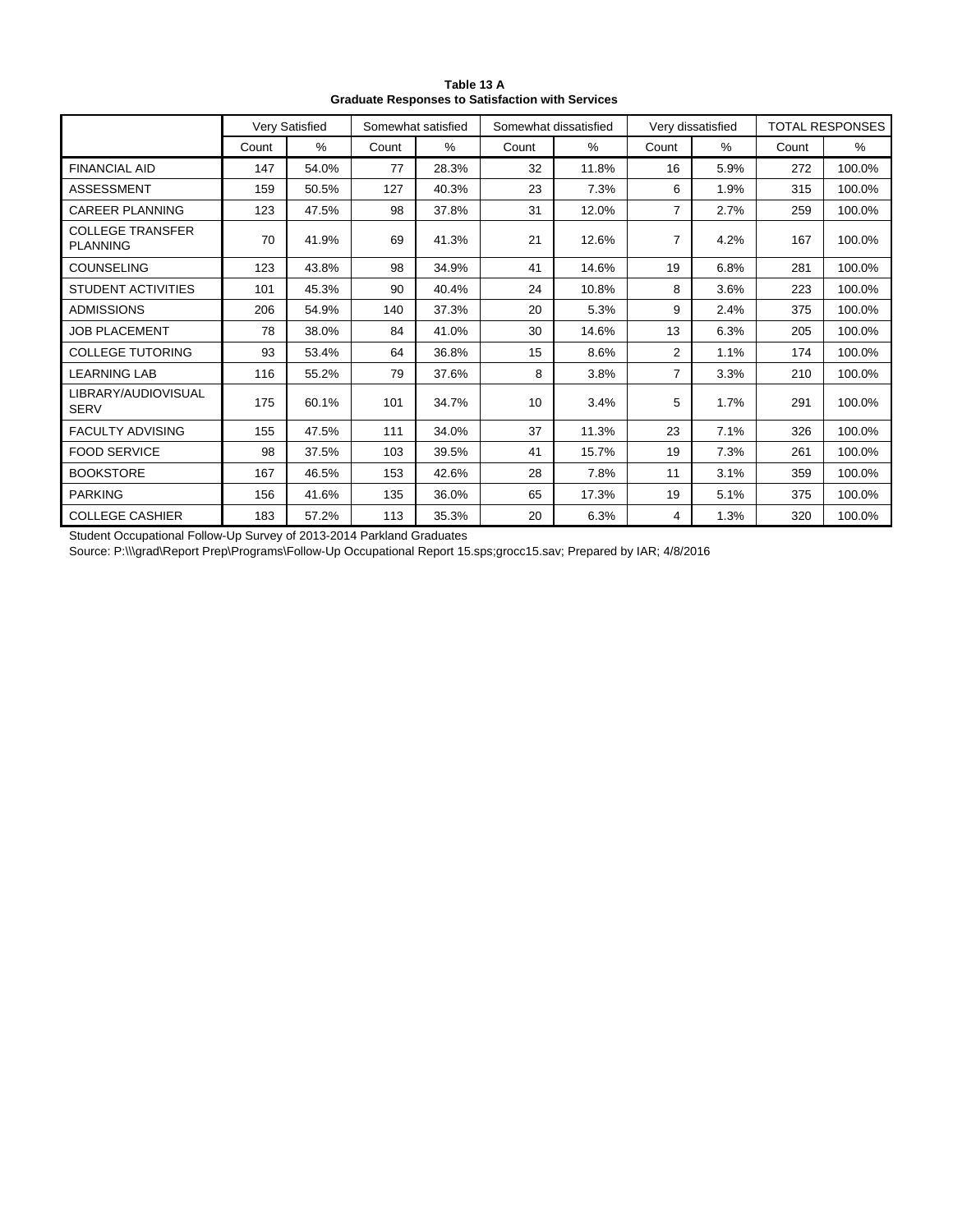| Table 14                                                                                  |
|-------------------------------------------------------------------------------------------|
| Mean Scores of Graduate Satisfaction with Student Services by Program at Parkland College |

**(4=Very satisfied; 3=Somewhat satisfied; 2=Somewhat dissatisfied; 1=Very dissatisfied)**

| <b>ASSESSMENT</b><br><b>PLANNING</b><br><b>PLACEMENT</b><br><b>FINANCIAL AID</b><br>PLANNING<br>COUNSELING<br><b>ACTIVITIES</b><br>ADMISSIONS<br>Mean<br>Mean<br>Mean<br>Mean<br>Mean<br>Mean<br>Mean<br>Mean<br>B ABLAAS: HORTICLTR: LANDSCP DES CONSTR & MGT<br>4.00<br>2.50<br>1.00<br>2.50<br>2.50<br>2.50<br>2.50<br>1.00<br><b>B ABMAAS: AG BUS: MANAGEMENT</b><br>3.67<br>3.00<br>3.00<br>3.00<br>2.50<br>3.33<br>3.25<br>3.00<br>B ABTAAS: AG BUS: PRECISION AG TECH<br>3.50<br>4.00<br>4.00<br>3.50<br>3.00<br>4.00<br><b>B ACCAAS: ACCOUNTING</b><br>3.67<br>3.86<br>3.29<br>3.00<br>2.86<br>3.50<br>3.63<br>3.33<br><b>B ACCCER: ACCOUNTING</b><br>4.00<br>4.00<br>4.00<br>4.00<br>4.00<br><b>B AGBCER: AGRI-BUSINESS</b><br>÷,<br>B CCPAAS: CUSTOMIZED CAREER PREPARATION<br>1.00<br>4.00<br>2.00<br>1.00<br>2.00<br>B EQMAAS: AG BUS: EQUINE MGT<br>2.00<br>3.00<br>2.00<br>3.00<br>3.00<br><b>B ETRCER: BUSINESS: ENTREPRENUER BASICS</b><br>3.00<br>3.00<br>2.00<br>3.00<br>B FLDCER: HORTICULTURE: FLORAL DESIGN<br>B FSACER: HOSPITALITY: FOOD SERVICE ASSISTANT<br>3.67<br>3.00<br>3.33<br>3.50<br>3.00<br>3.25<br>3.67<br>3.60<br>B HIFCER: HOSPITALITY INDUSTRY: FOOD SERVICE<br>4.00<br>4.00<br>4.00<br>4.00<br>4.00<br>3.00<br>3.00<br>4.00<br>B HIHAAS: HOSPITALITY: HOTEL/MOTEL MGT<br>4.00<br>4.00<br>3.00<br>3.00<br>4.00<br>4.00<br>4.00<br>3.00<br>B HIRAAS: HOSPITALITY INDUSTRY: RESTAURANT MGT<br>3.50<br>2.50<br>3.00<br>2.50<br>2.50<br>2.50<br>3.00<br>3.50<br>B INDCER: BUSINESS: ENTREPRENEURSHIP<br><b>B MGTAAS: BUSINESS: MANAGEMENT</b><br>3.00<br>3.60<br>3.75<br>3.60<br>3.60<br>3.40<br>3.80<br>3.33<br><b>B MKTAAS: BUSINESS: MARKETING</b><br>E ACECER: AUTO COLLISION REPAIR: ESTIMATING<br>2.50<br>3.60<br>3.00<br>2.50<br>2.00<br>2.00<br>2.00<br>3.00<br>E ACRAAS: AUTO COLLISION REPAIR TECH<br>2.00<br>3.00<br>3.00<br>2.00<br>3.50<br>4.00<br>4.00<br>4.00<br>E AFTAAS: AUTOMOTIVE FORD ASSET PROGRAM<br>3.00<br>4.00<br>4.00<br>4.00<br>E AUTAAS: AUTOMOTIVE TECHNOLOGY<br>3.00<br>3.00<br>3.00<br>3.00<br>3.00<br>E BRLCER: BRAKES AND ALIGNMENT<br>3.50<br>3.43<br>3.50<br>3.50<br>3.70<br>3.20<br>3.50<br>3.62<br>E CCDCER: AUTO COLLISION REPAIR: CUST.AUTO DES<br>E CDBAAS: CONSTRUCTION DES/MGMT: CONTRACTING<br>4.00<br>3.33<br>3.00<br>3.00<br>3.00<br>3.00<br>3.67<br>3.00<br>E CDMAAS: CONSTRUCTION DESIGN AND MANAGEMENT<br>3.00<br>3.00<br>3.00<br>4.00<br>1.00<br>E CDSCER: CONST DSGN MGMT: SURVEYING INST OPR<br>4.00<br>4.00<br>4.00<br>3.00<br>4.00<br>E CNHAAS: CNH SERVICE TECHNICIAN<br>4.00<br>3.00<br>3.50<br>3.33<br>3.33<br>3.00<br>3.50<br>E CRRCER: AUTO COLLISION REPAIR: REFINISHING<br>1.00<br>3.00<br>3.00<br>3.00<br>3.50<br>3.33<br>3.67<br>3.00<br>E CTTAAS: CONSTRUCTION TRADE TECHNOLOGY<br>4.00<br>4.00<br>4.00<br>4.00<br>4.00<br>4.00<br>4.00<br>3.00<br>E CWCCER: AUTO COLLISION REPAIR: AUTO WELDING<br>3.57<br>3.83<br>4.00<br>4.00<br>3.50<br>4.00<br>3.56<br>3.50<br>E ECSAAS: ELECTRONIC CONTROL SYSTEMS TECH<br>3.00<br>3.00<br>4.00<br>4.00<br>3.00<br>3.00<br>E EIWCER: CONST: ELECTRICAL INSIDE WIREMAN<br>4.00<br>4.00<br>3.00<br>3.00<br>4.00<br>4.00<br>4.00<br>3.00<br>E ELPCER: ELECTRICAL POWER<br>E ENOCER: AUTOMOTIVE ENGINE OVERHAUL<br>3.40<br>3.20<br>2.50<br>3.33<br>2.00<br>2.83<br>2.33<br>2.83<br>E HACAAS: HEATING, VENTILATION, AND AIR COND<br>2.00<br>2.00<br>2.00<br>2.00<br>2.00<br>2.00<br>3.00<br>3.00<br>E HACCER: HVAC SERVICE TECHNICIAN I<br>4.00<br>4.00<br>4.00<br>4.00<br>E HVCCER: HVAC INSTALLATION TECHNICIAN<br>$\ddot{\phantom{a}}$<br>$\lambda$<br>J.<br>×<br>E IRWCER: CONSTRUCTION: IRONWORKERS<br>E IWTCER: INDUSTRIAL WELDING<br>3.00<br>1.00<br>3.00<br>4.00<br>4.00<br>3.00<br>3.00<br>E MFGAAS: INDUSTRIAL TECHNOLOGY<br>3.00<br>3.50<br>3.67<br>3.50<br>2.67<br>2.00<br>3.00<br>3.50<br>E PETAAS: DIESEL POWER EQUIPMENT TECHNOLOGY<br>4.00<br>3.33<br>3.33<br>3.33<br>3.33<br>3.00<br>E PWTCER: AUTOMOTIVE POWER TRAINS<br>2.00<br>3.00<br>3.00<br>3.00<br>4.00<br>2.00<br>3.00<br>2.00<br>F GDICER: DIGITAL ILLUSTRATION<br>F GDSAAS: GRAPHIC DESIGN<br>3.00<br>3.50<br>2.50<br>4.00<br>3.00<br>3.50<br>4.00<br>4.00<br>F MPHAAS: MASS COMMUNICATION: PHOTOGRAPHY<br>3.33<br>3.33<br>3.00<br>3.33<br>2.50<br>3.00<br>3.75<br>2.50<br>F MPRCER: COMMUNICATION: MEDIA PRODUCTION<br>4.00<br>3.00<br>3.00<br>4.00<br>4.00<br>G CMACER: MEDICAL ASSISTING CAREER ADV.<br>3.50<br>3.00<br>4.00<br>4.00<br>3.50<br>3.50<br>3.50<br>3.50<br><b>G DHGAAS: DENTAL HYGIENE</b><br>3.56<br>3.75<br>3.40<br>3.40<br>3.50<br>3.86<br>3.50<br>2.67<br><b>G EMACER: EMER MED SERVICES - BASIC</b><br>3.57<br>3.13<br>3.14<br>2.25<br>2.86<br>2.80<br>3.30<br>2.67<br>G EMTAAS: EMERGENCY MED SVCS- PARAMEDIC AAS<br><b>G MASCER: MEDICAL ASSISTING</b><br>3.29<br>3.50<br>3.29<br>3.57<br>3.67<br>3.43<br>3.67<br>3.57<br>G MSGCER: MASSAGE THERAPY<br>2.50<br>3.40<br>2.33<br>3.00<br>2.25<br>2.00<br>3.29<br>2.00<br><b>G NASCER: NURSE ASSISTANT</b><br>3.27<br>3.51<br>3.44<br>3.23<br>3.20<br>3.28<br>3.56<br>3.29<br><b>G NURAAS: NURSING</b><br>3.09<br>3.19<br>3.48<br>3.48<br>3.40<br>2.88<br>3.51<br>2.81<br><b>G NURCER: PRACTICAL NURSING</b><br>3.13<br>3.38<br>3.29<br>2.80<br>3.25<br>3.20<br>3.11<br>3.17<br>G OTAAAS: OCCUPATIONAL THERAPY ASSISTANT<br>3.17<br>2.33<br>3.00<br>3.00<br>3.00<br>2.86<br>3.33<br>3.00<br><b>G RTTAAS: RESPIRATORY CARE</b><br>3.00<br>3.00<br>3.00<br>2.00<br>2.50<br>3.14<br>3.00<br>3.00<br><b>G SURAAS: SURGICAL TECHNOLOGY</b><br>2.50<br>3.25<br>3.50<br>3.50<br>2.75<br>3.67<br>3.57<br>3.50<br>G VTTAAS: VETERINARY TECHNOLOGY<br>2.50<br>3.08<br>3.09<br>3.13<br>2.50<br>3.38<br>3.25<br>3.38<br>G XRAAAS: RADIOLOGIC TECHNOLOGY<br>4.00<br>4.00<br>3.67<br>4.00<br>3.67<br>3.50<br>3.67<br>3.67<br>N FTRCER: PERSONAL FITNESS TRAINING<br>4.00<br>3.00<br>3.00<br>4.00<br>3.50<br>S CDECER: CHILD DEVELOPMENT CERTIFICATE<br>3.50<br>2.50<br>3.00<br>3.33<br>3.50<br>3.00<br>3.00<br>S CHDAAS: CHILD DEVELOPMENT<br>4.00<br>4.00<br>4.00<br>3.67<br>2.00<br>1.50<br>1.67<br>4.00<br>S CJSAAS: CRIMINAL JUSTICE<br>3.25<br>3.67<br>3.67<br>3.50<br>3.50<br>3.50<br>3.67<br>3.50<br>S FSTAAS: FIRE SERVICE TECHNOLOGY<br>3.00<br>3.00<br>3.00<br>3.00<br>3.00<br>3.00<br>T ASPCER: DIGITAL MEDIA: WEB PROGRAMMER<br>T BKPCER: BOOKKEEPING OFFICE ASSISTANT<br>T CISCER: CISCO NETWORKING<br>3.50<br>3.00<br>3.00<br>3.00<br>3.33<br>3.50<br>3.50<br>3.00<br>T CMSAAS: MICROCOMPUTER SUPPORT SPECIALIST<br>2.67<br>3.50<br>3.00<br>4.00<br>4.00<br>3.33<br>2.50<br>T CNAAAS: COMPUTER NETWORK SYSTEM ADMIN<br>3.50<br>4.00<br>4.00<br>4.00<br>3.67<br>4.00<br>T CPLAAS: PROGRAMMING-DATABASE MANAGEMENT<br>T DGMAAS: DIGITAL MEDIA<br>3.00<br>3.33<br>2.33<br>3.00<br>3.33<br>3.33<br>3.00<br>3.25<br>T IPRCER: OFFICE ASSISTANT<br>1.00<br>2.00<br>1.50<br>2.00<br>2.00<br>3.00<br>1.50<br>1.00<br>T LINCER: LINUX SYSTEM ADMIN NETWORKING<br>T MSACER: MICROSOFT CERT SYS ADMIN NETWORKING<br>T MSOCER: APPLICATION SPECIALIST<br>4.00<br>4.00<br>4.00<br>4.00<br>1.00<br>4.00<br>3.00<br>4.00<br>T OCAAAS: OFFICE PROFESSIONAL<br>3.71<br>3.86<br>3.29<br>3.75<br>3.67<br>3.80<br>3.86<br>3.33<br>T OCPCER: INFORMATION PROCESSING<br>4.00<br>4.00<br>4.00<br>4.00<br>T OOSCER: OBJECT-ORIENTED PROGRAMMING<br>3.00<br>3.00<br>2.00<br>T VGWCER: DIGITAL MEDIA: 3D COMP ANIM SOFT<br>4.00<br>3.60<br>3.50<br>4.00<br>3.33<br>3.40<br>3.50<br>3.00<br>T WSMCER: DIGITAL MEDIA: BASIC WEBSITE & MGMT<br>4.00<br>2.00<br>2.00<br>1.00<br>2.00<br>2.00<br>2.00<br>X CDLCER: TRACTOR-TRAILER DRIVER TRAINING<br>3.67<br>3.75<br>3.13<br>4.00<br>3.33<br>4.00<br>3.54<br>3.00<br>Total<br>3.39<br>3.30<br>3.21<br>3.16<br>3.27<br>3.45<br>3.11<br>3.31 |                                                                       |  |        | COLLEGE  |                |            |
|----------------------------------------------------------------------------------------------------------------------------------------------------------------------------------------------------------------------------------------------------------------------------------------------------------------------------------------------------------------------------------------------------------------------------------------------------------------------------------------------------------------------------------------------------------------------------------------------------------------------------------------------------------------------------------------------------------------------------------------------------------------------------------------------------------------------------------------------------------------------------------------------------------------------------------------------------------------------------------------------------------------------------------------------------------------------------------------------------------------------------------------------------------------------------------------------------------------------------------------------------------------------------------------------------------------------------------------------------------------------------------------------------------------------------------------------------------------------------------------------------------------------------------------------------------------------------------------------------------------------------------------------------------------------------------------------------------------------------------------------------------------------------------------------------------------------------------------------------------------------------------------------------------------------------------------------------------------------------------------------------------------------------------------------------------------------------------------------------------------------------------------------------------------------------------------------------------------------------------------------------------------------------------------------------------------------------------------------------------------------------------------------------------------------------------------------------------------------------------------------------------------------------------------------------------------------------------------------------------------------------------------------------------------------------------------------------------------------------------------------------------------------------------------------------------------------------------------------------------------------------------------------------------------------------------------------------------------------------------------------------------------------------------------------------------------------------------------------------------------------------------------------------------------------------------------------------------------------------------------------------------------------------------------------------------------------------------------------------------------------------------------------------------------------------------------------------------------------------------------------------------------------------------------------------------------------------------------------------------------------------------------------------------------------------------------------------------------------------------------------------------------------------------------------------------------------------------------------------------------------------------------------------------------------------------------------------------------------------------------------------------------------------------------------------------------------------------------------------------------------------------------------------------------------------------------------------------------------------------------------------------------------------------------------------------------------------------------------------------------------------------------------------------------------------------------------------------------------------------------------------------------------------------------------------------------------------------------------------------------------------------------------------------------------------------------------------------------------------------------------------------------------------------------------------------------------------------------------------------------------------------------------------------------------------------------------------------------------------------------------------------------------------------------------------------------------------------------------------------------------------------------------------------------------------------------------------------------------------------------------------------------------------------------------------------------------------------------------------------------------------------------------------------------------------------------------------------------------------------------------------------------------------------------------------------------------------------------------------------------------------------------------------------------------------------------------------------------------------------------------------------------------------------------------------------------------------------------------------------------------------------------------------------------------------------------------------------------------------------------------------------------------------------------------------------------------------------------------------------------------------------------------------------------------------------------------------------------------------------------------------------------------------------------------------------------------------------------------------------------------------------------------------------------------------------------------------------------------------------------------------------------------------------------------------------------------------------------------------------------------------------------------------------------------------------------------------------------------------------------------------------------------------------------------------------------------------------------------------------------------------------------------------------------------------------------------------------------------------------------------------------------------------------------------------------------------------------------------------------------------------------------------------------------------------------------------------------------------------------------------------------------------------------------------------------------------------------------------------------------------------------------------------------------------------------------------------------------------------------------------------------------------------------------------------------------------------------------------------------------------------------------------------------------------------------------------------------------------------------------------|-----------------------------------------------------------------------|--|--------|----------|----------------|------------|
|                                                                                                                                                                                                                                                                                                                                                                                                                                                                                                                                                                                                                                                                                                                                                                                                                                                                                                                                                                                                                                                                                                                                                                                                                                                                                                                                                                                                                                                                                                                                                                                                                                                                                                                                                                                                                                                                                                                                                                                                                                                                                                                                                                                                                                                                                                                                                                                                                                                                                                                                                                                                                                                                                                                                                                                                                                                                                                                                                                                                                                                                                                                                                                                                                                                                                                                                                                                                                                                                                                                                                                                                                                                                                                                                                                                                                                                                                                                                                                                                                                                                                                                                                                                                                                                                                                                                                                                                                                                                                                                                                                                                                                                                                                                                                                                                                                                                                                                                                                                                                                                                                                                                                                                                                                                                                                                                                                                                                                                                                                                                                                                                                                                                                                                                                                                                                                                                                                                                                                                                                                                                                                                                                                                                                                                                                                                                                                                                                                                                                                                                                                                                                                                                                                                                                                                                                                                                                                                                                                                                                                                                                                                                                                                                                                                                                                                                                                                                                                                                                                                                                                                                                                                                                                                                              |                                                                       |  | CAREER | TRANSFER | <b>STUDENT</b> | <b>JOB</b> |
|                                                                                                                                                                                                                                                                                                                                                                                                                                                                                                                                                                                                                                                                                                                                                                                                                                                                                                                                                                                                                                                                                                                                                                                                                                                                                                                                                                                                                                                                                                                                                                                                                                                                                                                                                                                                                                                                                                                                                                                                                                                                                                                                                                                                                                                                                                                                                                                                                                                                                                                                                                                                                                                                                                                                                                                                                                                                                                                                                                                                                                                                                                                                                                                                                                                                                                                                                                                                                                                                                                                                                                                                                                                                                                                                                                                                                                                                                                                                                                                                                                                                                                                                                                                                                                                                                                                                                                                                                                                                                                                                                                                                                                                                                                                                                                                                                                                                                                                                                                                                                                                                                                                                                                                                                                                                                                                                                                                                                                                                                                                                                                                                                                                                                                                                                                                                                                                                                                                                                                                                                                                                                                                                                                                                                                                                                                                                                                                                                                                                                                                                                                                                                                                                                                                                                                                                                                                                                                                                                                                                                                                                                                                                                                                                                                                                                                                                                                                                                                                                                                                                                                                                                                                                                                                                              |                                                                       |  |        |          |                |            |
|                                                                                                                                                                                                                                                                                                                                                                                                                                                                                                                                                                                                                                                                                                                                                                                                                                                                                                                                                                                                                                                                                                                                                                                                                                                                                                                                                                                                                                                                                                                                                                                                                                                                                                                                                                                                                                                                                                                                                                                                                                                                                                                                                                                                                                                                                                                                                                                                                                                                                                                                                                                                                                                                                                                                                                                                                                                                                                                                                                                                                                                                                                                                                                                                                                                                                                                                                                                                                                                                                                                                                                                                                                                                                                                                                                                                                                                                                                                                                                                                                                                                                                                                                                                                                                                                                                                                                                                                                                                                                                                                                                                                                                                                                                                                                                                                                                                                                                                                                                                                                                                                                                                                                                                                                                                                                                                                                                                                                                                                                                                                                                                                                                                                                                                                                                                                                                                                                                                                                                                                                                                                                                                                                                                                                                                                                                                                                                                                                                                                                                                                                                                                                                                                                                                                                                                                                                                                                                                                                                                                                                                                                                                                                                                                                                                                                                                                                                                                                                                                                                                                                                                                                                                                                                                                              |                                                                       |  |        |          |                |            |
|                                                                                                                                                                                                                                                                                                                                                                                                                                                                                                                                                                                                                                                                                                                                                                                                                                                                                                                                                                                                                                                                                                                                                                                                                                                                                                                                                                                                                                                                                                                                                                                                                                                                                                                                                                                                                                                                                                                                                                                                                                                                                                                                                                                                                                                                                                                                                                                                                                                                                                                                                                                                                                                                                                                                                                                                                                                                                                                                                                                                                                                                                                                                                                                                                                                                                                                                                                                                                                                                                                                                                                                                                                                                                                                                                                                                                                                                                                                                                                                                                                                                                                                                                                                                                                                                                                                                                                                                                                                                                                                                                                                                                                                                                                                                                                                                                                                                                                                                                                                                                                                                                                                                                                                                                                                                                                                                                                                                                                                                                                                                                                                                                                                                                                                                                                                                                                                                                                                                                                                                                                                                                                                                                                                                                                                                                                                                                                                                                                                                                                                                                                                                                                                                                                                                                                                                                                                                                                                                                                                                                                                                                                                                                                                                                                                                                                                                                                                                                                                                                                                                                                                                                                                                                                                                              |                                                                       |  |        |          |                |            |
|                                                                                                                                                                                                                                                                                                                                                                                                                                                                                                                                                                                                                                                                                                                                                                                                                                                                                                                                                                                                                                                                                                                                                                                                                                                                                                                                                                                                                                                                                                                                                                                                                                                                                                                                                                                                                                                                                                                                                                                                                                                                                                                                                                                                                                                                                                                                                                                                                                                                                                                                                                                                                                                                                                                                                                                                                                                                                                                                                                                                                                                                                                                                                                                                                                                                                                                                                                                                                                                                                                                                                                                                                                                                                                                                                                                                                                                                                                                                                                                                                                                                                                                                                                                                                                                                                                                                                                                                                                                                                                                                                                                                                                                                                                                                                                                                                                                                                                                                                                                                                                                                                                                                                                                                                                                                                                                                                                                                                                                                                                                                                                                                                                                                                                                                                                                                                                                                                                                                                                                                                                                                                                                                                                                                                                                                                                                                                                                                                                                                                                                                                                                                                                                                                                                                                                                                                                                                                                                                                                                                                                                                                                                                                                                                                                                                                                                                                                                                                                                                                                                                                                                                                                                                                                                                              |                                                                       |  |        |          |                |            |
|                                                                                                                                                                                                                                                                                                                                                                                                                                                                                                                                                                                                                                                                                                                                                                                                                                                                                                                                                                                                                                                                                                                                                                                                                                                                                                                                                                                                                                                                                                                                                                                                                                                                                                                                                                                                                                                                                                                                                                                                                                                                                                                                                                                                                                                                                                                                                                                                                                                                                                                                                                                                                                                                                                                                                                                                                                                                                                                                                                                                                                                                                                                                                                                                                                                                                                                                                                                                                                                                                                                                                                                                                                                                                                                                                                                                                                                                                                                                                                                                                                                                                                                                                                                                                                                                                                                                                                                                                                                                                                                                                                                                                                                                                                                                                                                                                                                                                                                                                                                                                                                                                                                                                                                                                                                                                                                                                                                                                                                                                                                                                                                                                                                                                                                                                                                                                                                                                                                                                                                                                                                                                                                                                                                                                                                                                                                                                                                                                                                                                                                                                                                                                                                                                                                                                                                                                                                                                                                                                                                                                                                                                                                                                                                                                                                                                                                                                                                                                                                                                                                                                                                                                                                                                                                                              |                                                                       |  |        |          |                |            |
|                                                                                                                                                                                                                                                                                                                                                                                                                                                                                                                                                                                                                                                                                                                                                                                                                                                                                                                                                                                                                                                                                                                                                                                                                                                                                                                                                                                                                                                                                                                                                                                                                                                                                                                                                                                                                                                                                                                                                                                                                                                                                                                                                                                                                                                                                                                                                                                                                                                                                                                                                                                                                                                                                                                                                                                                                                                                                                                                                                                                                                                                                                                                                                                                                                                                                                                                                                                                                                                                                                                                                                                                                                                                                                                                                                                                                                                                                                                                                                                                                                                                                                                                                                                                                                                                                                                                                                                                                                                                                                                                                                                                                                                                                                                                                                                                                                                                                                                                                                                                                                                                                                                                                                                                                                                                                                                                                                                                                                                                                                                                                                                                                                                                                                                                                                                                                                                                                                                                                                                                                                                                                                                                                                                                                                                                                                                                                                                                                                                                                                                                                                                                                                                                                                                                                                                                                                                                                                                                                                                                                                                                                                                                                                                                                                                                                                                                                                                                                                                                                                                                                                                                                                                                                                                                              |                                                                       |  |        |          |                |            |
|                                                                                                                                                                                                                                                                                                                                                                                                                                                                                                                                                                                                                                                                                                                                                                                                                                                                                                                                                                                                                                                                                                                                                                                                                                                                                                                                                                                                                                                                                                                                                                                                                                                                                                                                                                                                                                                                                                                                                                                                                                                                                                                                                                                                                                                                                                                                                                                                                                                                                                                                                                                                                                                                                                                                                                                                                                                                                                                                                                                                                                                                                                                                                                                                                                                                                                                                                                                                                                                                                                                                                                                                                                                                                                                                                                                                                                                                                                                                                                                                                                                                                                                                                                                                                                                                                                                                                                                                                                                                                                                                                                                                                                                                                                                                                                                                                                                                                                                                                                                                                                                                                                                                                                                                                                                                                                                                                                                                                                                                                                                                                                                                                                                                                                                                                                                                                                                                                                                                                                                                                                                                                                                                                                                                                                                                                                                                                                                                                                                                                                                                                                                                                                                                                                                                                                                                                                                                                                                                                                                                                                                                                                                                                                                                                                                                                                                                                                                                                                                                                                                                                                                                                                                                                                                                              |                                                                       |  |        |          |                |            |
|                                                                                                                                                                                                                                                                                                                                                                                                                                                                                                                                                                                                                                                                                                                                                                                                                                                                                                                                                                                                                                                                                                                                                                                                                                                                                                                                                                                                                                                                                                                                                                                                                                                                                                                                                                                                                                                                                                                                                                                                                                                                                                                                                                                                                                                                                                                                                                                                                                                                                                                                                                                                                                                                                                                                                                                                                                                                                                                                                                                                                                                                                                                                                                                                                                                                                                                                                                                                                                                                                                                                                                                                                                                                                                                                                                                                                                                                                                                                                                                                                                                                                                                                                                                                                                                                                                                                                                                                                                                                                                                                                                                                                                                                                                                                                                                                                                                                                                                                                                                                                                                                                                                                                                                                                                                                                                                                                                                                                                                                                                                                                                                                                                                                                                                                                                                                                                                                                                                                                                                                                                                                                                                                                                                                                                                                                                                                                                                                                                                                                                                                                                                                                                                                                                                                                                                                                                                                                                                                                                                                                                                                                                                                                                                                                                                                                                                                                                                                                                                                                                                                                                                                                                                                                                                                              |                                                                       |  |        |          |                |            |
|                                                                                                                                                                                                                                                                                                                                                                                                                                                                                                                                                                                                                                                                                                                                                                                                                                                                                                                                                                                                                                                                                                                                                                                                                                                                                                                                                                                                                                                                                                                                                                                                                                                                                                                                                                                                                                                                                                                                                                                                                                                                                                                                                                                                                                                                                                                                                                                                                                                                                                                                                                                                                                                                                                                                                                                                                                                                                                                                                                                                                                                                                                                                                                                                                                                                                                                                                                                                                                                                                                                                                                                                                                                                                                                                                                                                                                                                                                                                                                                                                                                                                                                                                                                                                                                                                                                                                                                                                                                                                                                                                                                                                                                                                                                                                                                                                                                                                                                                                                                                                                                                                                                                                                                                                                                                                                                                                                                                                                                                                                                                                                                                                                                                                                                                                                                                                                                                                                                                                                                                                                                                                                                                                                                                                                                                                                                                                                                                                                                                                                                                                                                                                                                                                                                                                                                                                                                                                                                                                                                                                                                                                                                                                                                                                                                                                                                                                                                                                                                                                                                                                                                                                                                                                                                                              |                                                                       |  |        |          |                |            |
|                                                                                                                                                                                                                                                                                                                                                                                                                                                                                                                                                                                                                                                                                                                                                                                                                                                                                                                                                                                                                                                                                                                                                                                                                                                                                                                                                                                                                                                                                                                                                                                                                                                                                                                                                                                                                                                                                                                                                                                                                                                                                                                                                                                                                                                                                                                                                                                                                                                                                                                                                                                                                                                                                                                                                                                                                                                                                                                                                                                                                                                                                                                                                                                                                                                                                                                                                                                                                                                                                                                                                                                                                                                                                                                                                                                                                                                                                                                                                                                                                                                                                                                                                                                                                                                                                                                                                                                                                                                                                                                                                                                                                                                                                                                                                                                                                                                                                                                                                                                                                                                                                                                                                                                                                                                                                                                                                                                                                                                                                                                                                                                                                                                                                                                                                                                                                                                                                                                                                                                                                                                                                                                                                                                                                                                                                                                                                                                                                                                                                                                                                                                                                                                                                                                                                                                                                                                                                                                                                                                                                                                                                                                                                                                                                                                                                                                                                                                                                                                                                                                                                                                                                                                                                                                                              |                                                                       |  |        |          |                |            |
|                                                                                                                                                                                                                                                                                                                                                                                                                                                                                                                                                                                                                                                                                                                                                                                                                                                                                                                                                                                                                                                                                                                                                                                                                                                                                                                                                                                                                                                                                                                                                                                                                                                                                                                                                                                                                                                                                                                                                                                                                                                                                                                                                                                                                                                                                                                                                                                                                                                                                                                                                                                                                                                                                                                                                                                                                                                                                                                                                                                                                                                                                                                                                                                                                                                                                                                                                                                                                                                                                                                                                                                                                                                                                                                                                                                                                                                                                                                                                                                                                                                                                                                                                                                                                                                                                                                                                                                                                                                                                                                                                                                                                                                                                                                                                                                                                                                                                                                                                                                                                                                                                                                                                                                                                                                                                                                                                                                                                                                                                                                                                                                                                                                                                                                                                                                                                                                                                                                                                                                                                                                                                                                                                                                                                                                                                                                                                                                                                                                                                                                                                                                                                                                                                                                                                                                                                                                                                                                                                                                                                                                                                                                                                                                                                                                                                                                                                                                                                                                                                                                                                                                                                                                                                                                                              |                                                                       |  |        |          |                |            |
|                                                                                                                                                                                                                                                                                                                                                                                                                                                                                                                                                                                                                                                                                                                                                                                                                                                                                                                                                                                                                                                                                                                                                                                                                                                                                                                                                                                                                                                                                                                                                                                                                                                                                                                                                                                                                                                                                                                                                                                                                                                                                                                                                                                                                                                                                                                                                                                                                                                                                                                                                                                                                                                                                                                                                                                                                                                                                                                                                                                                                                                                                                                                                                                                                                                                                                                                                                                                                                                                                                                                                                                                                                                                                                                                                                                                                                                                                                                                                                                                                                                                                                                                                                                                                                                                                                                                                                                                                                                                                                                                                                                                                                                                                                                                                                                                                                                                                                                                                                                                                                                                                                                                                                                                                                                                                                                                                                                                                                                                                                                                                                                                                                                                                                                                                                                                                                                                                                                                                                                                                                                                                                                                                                                                                                                                                                                                                                                                                                                                                                                                                                                                                                                                                                                                                                                                                                                                                                                                                                                                                                                                                                                                                                                                                                                                                                                                                                                                                                                                                                                                                                                                                                                                                                                                              |                                                                       |  |        |          |                |            |
|                                                                                                                                                                                                                                                                                                                                                                                                                                                                                                                                                                                                                                                                                                                                                                                                                                                                                                                                                                                                                                                                                                                                                                                                                                                                                                                                                                                                                                                                                                                                                                                                                                                                                                                                                                                                                                                                                                                                                                                                                                                                                                                                                                                                                                                                                                                                                                                                                                                                                                                                                                                                                                                                                                                                                                                                                                                                                                                                                                                                                                                                                                                                                                                                                                                                                                                                                                                                                                                                                                                                                                                                                                                                                                                                                                                                                                                                                                                                                                                                                                                                                                                                                                                                                                                                                                                                                                                                                                                                                                                                                                                                                                                                                                                                                                                                                                                                                                                                                                                                                                                                                                                                                                                                                                                                                                                                                                                                                                                                                                                                                                                                                                                                                                                                                                                                                                                                                                                                                                                                                                                                                                                                                                                                                                                                                                                                                                                                                                                                                                                                                                                                                                                                                                                                                                                                                                                                                                                                                                                                                                                                                                                                                                                                                                                                                                                                                                                                                                                                                                                                                                                                                                                                                                                                              |                                                                       |  |        |          |                |            |
|                                                                                                                                                                                                                                                                                                                                                                                                                                                                                                                                                                                                                                                                                                                                                                                                                                                                                                                                                                                                                                                                                                                                                                                                                                                                                                                                                                                                                                                                                                                                                                                                                                                                                                                                                                                                                                                                                                                                                                                                                                                                                                                                                                                                                                                                                                                                                                                                                                                                                                                                                                                                                                                                                                                                                                                                                                                                                                                                                                                                                                                                                                                                                                                                                                                                                                                                                                                                                                                                                                                                                                                                                                                                                                                                                                                                                                                                                                                                                                                                                                                                                                                                                                                                                                                                                                                                                                                                                                                                                                                                                                                                                                                                                                                                                                                                                                                                                                                                                                                                                                                                                                                                                                                                                                                                                                                                                                                                                                                                                                                                                                                                                                                                                                                                                                                                                                                                                                                                                                                                                                                                                                                                                                                                                                                                                                                                                                                                                                                                                                                                                                                                                                                                                                                                                                                                                                                                                                                                                                                                                                                                                                                                                                                                                                                                                                                                                                                                                                                                                                                                                                                                                                                                                                                                              |                                                                       |  |        |          |                |            |
|                                                                                                                                                                                                                                                                                                                                                                                                                                                                                                                                                                                                                                                                                                                                                                                                                                                                                                                                                                                                                                                                                                                                                                                                                                                                                                                                                                                                                                                                                                                                                                                                                                                                                                                                                                                                                                                                                                                                                                                                                                                                                                                                                                                                                                                                                                                                                                                                                                                                                                                                                                                                                                                                                                                                                                                                                                                                                                                                                                                                                                                                                                                                                                                                                                                                                                                                                                                                                                                                                                                                                                                                                                                                                                                                                                                                                                                                                                                                                                                                                                                                                                                                                                                                                                                                                                                                                                                                                                                                                                                                                                                                                                                                                                                                                                                                                                                                                                                                                                                                                                                                                                                                                                                                                                                                                                                                                                                                                                                                                                                                                                                                                                                                                                                                                                                                                                                                                                                                                                                                                                                                                                                                                                                                                                                                                                                                                                                                                                                                                                                                                                                                                                                                                                                                                                                                                                                                                                                                                                                                                                                                                                                                                                                                                                                                                                                                                                                                                                                                                                                                                                                                                                                                                                                                              |                                                                       |  |        |          |                |            |
|                                                                                                                                                                                                                                                                                                                                                                                                                                                                                                                                                                                                                                                                                                                                                                                                                                                                                                                                                                                                                                                                                                                                                                                                                                                                                                                                                                                                                                                                                                                                                                                                                                                                                                                                                                                                                                                                                                                                                                                                                                                                                                                                                                                                                                                                                                                                                                                                                                                                                                                                                                                                                                                                                                                                                                                                                                                                                                                                                                                                                                                                                                                                                                                                                                                                                                                                                                                                                                                                                                                                                                                                                                                                                                                                                                                                                                                                                                                                                                                                                                                                                                                                                                                                                                                                                                                                                                                                                                                                                                                                                                                                                                                                                                                                                                                                                                                                                                                                                                                                                                                                                                                                                                                                                                                                                                                                                                                                                                                                                                                                                                                                                                                                                                                                                                                                                                                                                                                                                                                                                                                                                                                                                                                                                                                                                                                                                                                                                                                                                                                                                                                                                                                                                                                                                                                                                                                                                                                                                                                                                                                                                                                                                                                                                                                                                                                                                                                                                                                                                                                                                                                                                                                                                                                                              |                                                                       |  |        |          |                |            |
|                                                                                                                                                                                                                                                                                                                                                                                                                                                                                                                                                                                                                                                                                                                                                                                                                                                                                                                                                                                                                                                                                                                                                                                                                                                                                                                                                                                                                                                                                                                                                                                                                                                                                                                                                                                                                                                                                                                                                                                                                                                                                                                                                                                                                                                                                                                                                                                                                                                                                                                                                                                                                                                                                                                                                                                                                                                                                                                                                                                                                                                                                                                                                                                                                                                                                                                                                                                                                                                                                                                                                                                                                                                                                                                                                                                                                                                                                                                                                                                                                                                                                                                                                                                                                                                                                                                                                                                                                                                                                                                                                                                                                                                                                                                                                                                                                                                                                                                                                                                                                                                                                                                                                                                                                                                                                                                                                                                                                                                                                                                                                                                                                                                                                                                                                                                                                                                                                                                                                                                                                                                                                                                                                                                                                                                                                                                                                                                                                                                                                                                                                                                                                                                                                                                                                                                                                                                                                                                                                                                                                                                                                                                                                                                                                                                                                                                                                                                                                                                                                                                                                                                                                                                                                                                                              |                                                                       |  |        |          |                |            |
|                                                                                                                                                                                                                                                                                                                                                                                                                                                                                                                                                                                                                                                                                                                                                                                                                                                                                                                                                                                                                                                                                                                                                                                                                                                                                                                                                                                                                                                                                                                                                                                                                                                                                                                                                                                                                                                                                                                                                                                                                                                                                                                                                                                                                                                                                                                                                                                                                                                                                                                                                                                                                                                                                                                                                                                                                                                                                                                                                                                                                                                                                                                                                                                                                                                                                                                                                                                                                                                                                                                                                                                                                                                                                                                                                                                                                                                                                                                                                                                                                                                                                                                                                                                                                                                                                                                                                                                                                                                                                                                                                                                                                                                                                                                                                                                                                                                                                                                                                                                                                                                                                                                                                                                                                                                                                                                                                                                                                                                                                                                                                                                                                                                                                                                                                                                                                                                                                                                                                                                                                                                                                                                                                                                                                                                                                                                                                                                                                                                                                                                                                                                                                                                                                                                                                                                                                                                                                                                                                                                                                                                                                                                                                                                                                                                                                                                                                                                                                                                                                                                                                                                                                                                                                                                                              |                                                                       |  |        |          |                |            |
|                                                                                                                                                                                                                                                                                                                                                                                                                                                                                                                                                                                                                                                                                                                                                                                                                                                                                                                                                                                                                                                                                                                                                                                                                                                                                                                                                                                                                                                                                                                                                                                                                                                                                                                                                                                                                                                                                                                                                                                                                                                                                                                                                                                                                                                                                                                                                                                                                                                                                                                                                                                                                                                                                                                                                                                                                                                                                                                                                                                                                                                                                                                                                                                                                                                                                                                                                                                                                                                                                                                                                                                                                                                                                                                                                                                                                                                                                                                                                                                                                                                                                                                                                                                                                                                                                                                                                                                                                                                                                                                                                                                                                                                                                                                                                                                                                                                                                                                                                                                                                                                                                                                                                                                                                                                                                                                                                                                                                                                                                                                                                                                                                                                                                                                                                                                                                                                                                                                                                                                                                                                                                                                                                                                                                                                                                                                                                                                                                                                                                                                                                                                                                                                                                                                                                                                                                                                                                                                                                                                                                                                                                                                                                                                                                                                                                                                                                                                                                                                                                                                                                                                                                                                                                                                                              |                                                                       |  |        |          |                |            |
|                                                                                                                                                                                                                                                                                                                                                                                                                                                                                                                                                                                                                                                                                                                                                                                                                                                                                                                                                                                                                                                                                                                                                                                                                                                                                                                                                                                                                                                                                                                                                                                                                                                                                                                                                                                                                                                                                                                                                                                                                                                                                                                                                                                                                                                                                                                                                                                                                                                                                                                                                                                                                                                                                                                                                                                                                                                                                                                                                                                                                                                                                                                                                                                                                                                                                                                                                                                                                                                                                                                                                                                                                                                                                                                                                                                                                                                                                                                                                                                                                                                                                                                                                                                                                                                                                                                                                                                                                                                                                                                                                                                                                                                                                                                                                                                                                                                                                                                                                                                                                                                                                                                                                                                                                                                                                                                                                                                                                                                                                                                                                                                                                                                                                                                                                                                                                                                                                                                                                                                                                                                                                                                                                                                                                                                                                                                                                                                                                                                                                                                                                                                                                                                                                                                                                                                                                                                                                                                                                                                                                                                                                                                                                                                                                                                                                                                                                                                                                                                                                                                                                                                                                                                                                                                                              |                                                                       |  |        |          |                |            |
|                                                                                                                                                                                                                                                                                                                                                                                                                                                                                                                                                                                                                                                                                                                                                                                                                                                                                                                                                                                                                                                                                                                                                                                                                                                                                                                                                                                                                                                                                                                                                                                                                                                                                                                                                                                                                                                                                                                                                                                                                                                                                                                                                                                                                                                                                                                                                                                                                                                                                                                                                                                                                                                                                                                                                                                                                                                                                                                                                                                                                                                                                                                                                                                                                                                                                                                                                                                                                                                                                                                                                                                                                                                                                                                                                                                                                                                                                                                                                                                                                                                                                                                                                                                                                                                                                                                                                                                                                                                                                                                                                                                                                                                                                                                                                                                                                                                                                                                                                                                                                                                                                                                                                                                                                                                                                                                                                                                                                                                                                                                                                                                                                                                                                                                                                                                                                                                                                                                                                                                                                                                                                                                                                                                                                                                                                                                                                                                                                                                                                                                                                                                                                                                                                                                                                                                                                                                                                                                                                                                                                                                                                                                                                                                                                                                                                                                                                                                                                                                                                                                                                                                                                                                                                                                                              |                                                                       |  |        |          |                |            |
|                                                                                                                                                                                                                                                                                                                                                                                                                                                                                                                                                                                                                                                                                                                                                                                                                                                                                                                                                                                                                                                                                                                                                                                                                                                                                                                                                                                                                                                                                                                                                                                                                                                                                                                                                                                                                                                                                                                                                                                                                                                                                                                                                                                                                                                                                                                                                                                                                                                                                                                                                                                                                                                                                                                                                                                                                                                                                                                                                                                                                                                                                                                                                                                                                                                                                                                                                                                                                                                                                                                                                                                                                                                                                                                                                                                                                                                                                                                                                                                                                                                                                                                                                                                                                                                                                                                                                                                                                                                                                                                                                                                                                                                                                                                                                                                                                                                                                                                                                                                                                                                                                                                                                                                                                                                                                                                                                                                                                                                                                                                                                                                                                                                                                                                                                                                                                                                                                                                                                                                                                                                                                                                                                                                                                                                                                                                                                                                                                                                                                                                                                                                                                                                                                                                                                                                                                                                                                                                                                                                                                                                                                                                                                                                                                                                                                                                                                                                                                                                                                                                                                                                                                                                                                                                                              |                                                                       |  |        |          |                |            |
|                                                                                                                                                                                                                                                                                                                                                                                                                                                                                                                                                                                                                                                                                                                                                                                                                                                                                                                                                                                                                                                                                                                                                                                                                                                                                                                                                                                                                                                                                                                                                                                                                                                                                                                                                                                                                                                                                                                                                                                                                                                                                                                                                                                                                                                                                                                                                                                                                                                                                                                                                                                                                                                                                                                                                                                                                                                                                                                                                                                                                                                                                                                                                                                                                                                                                                                                                                                                                                                                                                                                                                                                                                                                                                                                                                                                                                                                                                                                                                                                                                                                                                                                                                                                                                                                                                                                                                                                                                                                                                                                                                                                                                                                                                                                                                                                                                                                                                                                                                                                                                                                                                                                                                                                                                                                                                                                                                                                                                                                                                                                                                                                                                                                                                                                                                                                                                                                                                                                                                                                                                                                                                                                                                                                                                                                                                                                                                                                                                                                                                                                                                                                                                                                                                                                                                                                                                                                                                                                                                                                                                                                                                                                                                                                                                                                                                                                                                                                                                                                                                                                                                                                                                                                                                                                              |                                                                       |  |        |          |                |            |
|                                                                                                                                                                                                                                                                                                                                                                                                                                                                                                                                                                                                                                                                                                                                                                                                                                                                                                                                                                                                                                                                                                                                                                                                                                                                                                                                                                                                                                                                                                                                                                                                                                                                                                                                                                                                                                                                                                                                                                                                                                                                                                                                                                                                                                                                                                                                                                                                                                                                                                                                                                                                                                                                                                                                                                                                                                                                                                                                                                                                                                                                                                                                                                                                                                                                                                                                                                                                                                                                                                                                                                                                                                                                                                                                                                                                                                                                                                                                                                                                                                                                                                                                                                                                                                                                                                                                                                                                                                                                                                                                                                                                                                                                                                                                                                                                                                                                                                                                                                                                                                                                                                                                                                                                                                                                                                                                                                                                                                                                                                                                                                                                                                                                                                                                                                                                                                                                                                                                                                                                                                                                                                                                                                                                                                                                                                                                                                                                                                                                                                                                                                                                                                                                                                                                                                                                                                                                                                                                                                                                                                                                                                                                                                                                                                                                                                                                                                                                                                                                                                                                                                                                                                                                                                                                              |                                                                       |  |        |          |                |            |
|                                                                                                                                                                                                                                                                                                                                                                                                                                                                                                                                                                                                                                                                                                                                                                                                                                                                                                                                                                                                                                                                                                                                                                                                                                                                                                                                                                                                                                                                                                                                                                                                                                                                                                                                                                                                                                                                                                                                                                                                                                                                                                                                                                                                                                                                                                                                                                                                                                                                                                                                                                                                                                                                                                                                                                                                                                                                                                                                                                                                                                                                                                                                                                                                                                                                                                                                                                                                                                                                                                                                                                                                                                                                                                                                                                                                                                                                                                                                                                                                                                                                                                                                                                                                                                                                                                                                                                                                                                                                                                                                                                                                                                                                                                                                                                                                                                                                                                                                                                                                                                                                                                                                                                                                                                                                                                                                                                                                                                                                                                                                                                                                                                                                                                                                                                                                                                                                                                                                                                                                                                                                                                                                                                                                                                                                                                                                                                                                                                                                                                                                                                                                                                                                                                                                                                                                                                                                                                                                                                                                                                                                                                                                                                                                                                                                                                                                                                                                                                                                                                                                                                                                                                                                                                                                              |                                                                       |  |        |          |                |            |
|                                                                                                                                                                                                                                                                                                                                                                                                                                                                                                                                                                                                                                                                                                                                                                                                                                                                                                                                                                                                                                                                                                                                                                                                                                                                                                                                                                                                                                                                                                                                                                                                                                                                                                                                                                                                                                                                                                                                                                                                                                                                                                                                                                                                                                                                                                                                                                                                                                                                                                                                                                                                                                                                                                                                                                                                                                                                                                                                                                                                                                                                                                                                                                                                                                                                                                                                                                                                                                                                                                                                                                                                                                                                                                                                                                                                                                                                                                                                                                                                                                                                                                                                                                                                                                                                                                                                                                                                                                                                                                                                                                                                                                                                                                                                                                                                                                                                                                                                                                                                                                                                                                                                                                                                                                                                                                                                                                                                                                                                                                                                                                                                                                                                                                                                                                                                                                                                                                                                                                                                                                                                                                                                                                                                                                                                                                                                                                                                                                                                                                                                                                                                                                                                                                                                                                                                                                                                                                                                                                                                                                                                                                                                                                                                                                                                                                                                                                                                                                                                                                                                                                                                                                                                                                                                              |                                                                       |  |        |          |                |            |
|                                                                                                                                                                                                                                                                                                                                                                                                                                                                                                                                                                                                                                                                                                                                                                                                                                                                                                                                                                                                                                                                                                                                                                                                                                                                                                                                                                                                                                                                                                                                                                                                                                                                                                                                                                                                                                                                                                                                                                                                                                                                                                                                                                                                                                                                                                                                                                                                                                                                                                                                                                                                                                                                                                                                                                                                                                                                                                                                                                                                                                                                                                                                                                                                                                                                                                                                                                                                                                                                                                                                                                                                                                                                                                                                                                                                                                                                                                                                                                                                                                                                                                                                                                                                                                                                                                                                                                                                                                                                                                                                                                                                                                                                                                                                                                                                                                                                                                                                                                                                                                                                                                                                                                                                                                                                                                                                                                                                                                                                                                                                                                                                                                                                                                                                                                                                                                                                                                                                                                                                                                                                                                                                                                                                                                                                                                                                                                                                                                                                                                                                                                                                                                                                                                                                                                                                                                                                                                                                                                                                                                                                                                                                                                                                                                                                                                                                                                                                                                                                                                                                                                                                                                                                                                                                              |                                                                       |  |        |          |                |            |
|                                                                                                                                                                                                                                                                                                                                                                                                                                                                                                                                                                                                                                                                                                                                                                                                                                                                                                                                                                                                                                                                                                                                                                                                                                                                                                                                                                                                                                                                                                                                                                                                                                                                                                                                                                                                                                                                                                                                                                                                                                                                                                                                                                                                                                                                                                                                                                                                                                                                                                                                                                                                                                                                                                                                                                                                                                                                                                                                                                                                                                                                                                                                                                                                                                                                                                                                                                                                                                                                                                                                                                                                                                                                                                                                                                                                                                                                                                                                                                                                                                                                                                                                                                                                                                                                                                                                                                                                                                                                                                                                                                                                                                                                                                                                                                                                                                                                                                                                                                                                                                                                                                                                                                                                                                                                                                                                                                                                                                                                                                                                                                                                                                                                                                                                                                                                                                                                                                                                                                                                                                                                                                                                                                                                                                                                                                                                                                                                                                                                                                                                                                                                                                                                                                                                                                                                                                                                                                                                                                                                                                                                                                                                                                                                                                                                                                                                                                                                                                                                                                                                                                                                                                                                                                                                              |                                                                       |  |        |          |                |            |
|                                                                                                                                                                                                                                                                                                                                                                                                                                                                                                                                                                                                                                                                                                                                                                                                                                                                                                                                                                                                                                                                                                                                                                                                                                                                                                                                                                                                                                                                                                                                                                                                                                                                                                                                                                                                                                                                                                                                                                                                                                                                                                                                                                                                                                                                                                                                                                                                                                                                                                                                                                                                                                                                                                                                                                                                                                                                                                                                                                                                                                                                                                                                                                                                                                                                                                                                                                                                                                                                                                                                                                                                                                                                                                                                                                                                                                                                                                                                                                                                                                                                                                                                                                                                                                                                                                                                                                                                                                                                                                                                                                                                                                                                                                                                                                                                                                                                                                                                                                                                                                                                                                                                                                                                                                                                                                                                                                                                                                                                                                                                                                                                                                                                                                                                                                                                                                                                                                                                                                                                                                                                                                                                                                                                                                                                                                                                                                                                                                                                                                                                                                                                                                                                                                                                                                                                                                                                                                                                                                                                                                                                                                                                                                                                                                                                                                                                                                                                                                                                                                                                                                                                                                                                                                                                              |                                                                       |  |        |          |                |            |
|                                                                                                                                                                                                                                                                                                                                                                                                                                                                                                                                                                                                                                                                                                                                                                                                                                                                                                                                                                                                                                                                                                                                                                                                                                                                                                                                                                                                                                                                                                                                                                                                                                                                                                                                                                                                                                                                                                                                                                                                                                                                                                                                                                                                                                                                                                                                                                                                                                                                                                                                                                                                                                                                                                                                                                                                                                                                                                                                                                                                                                                                                                                                                                                                                                                                                                                                                                                                                                                                                                                                                                                                                                                                                                                                                                                                                                                                                                                                                                                                                                                                                                                                                                                                                                                                                                                                                                                                                                                                                                                                                                                                                                                                                                                                                                                                                                                                                                                                                                                                                                                                                                                                                                                                                                                                                                                                                                                                                                                                                                                                                                                                                                                                                                                                                                                                                                                                                                                                                                                                                                                                                                                                                                                                                                                                                                                                                                                                                                                                                                                                                                                                                                                                                                                                                                                                                                                                                                                                                                                                                                                                                                                                                                                                                                                                                                                                                                                                                                                                                                                                                                                                                                                                                                                                              |                                                                       |  |        |          |                |            |
|                                                                                                                                                                                                                                                                                                                                                                                                                                                                                                                                                                                                                                                                                                                                                                                                                                                                                                                                                                                                                                                                                                                                                                                                                                                                                                                                                                                                                                                                                                                                                                                                                                                                                                                                                                                                                                                                                                                                                                                                                                                                                                                                                                                                                                                                                                                                                                                                                                                                                                                                                                                                                                                                                                                                                                                                                                                                                                                                                                                                                                                                                                                                                                                                                                                                                                                                                                                                                                                                                                                                                                                                                                                                                                                                                                                                                                                                                                                                                                                                                                                                                                                                                                                                                                                                                                                                                                                                                                                                                                                                                                                                                                                                                                                                                                                                                                                                                                                                                                                                                                                                                                                                                                                                                                                                                                                                                                                                                                                                                                                                                                                                                                                                                                                                                                                                                                                                                                                                                                                                                                                                                                                                                                                                                                                                                                                                                                                                                                                                                                                                                                                                                                                                                                                                                                                                                                                                                                                                                                                                                                                                                                                                                                                                                                                                                                                                                                                                                                                                                                                                                                                                                                                                                                                                              |                                                                       |  |        |          |                |            |
|                                                                                                                                                                                                                                                                                                                                                                                                                                                                                                                                                                                                                                                                                                                                                                                                                                                                                                                                                                                                                                                                                                                                                                                                                                                                                                                                                                                                                                                                                                                                                                                                                                                                                                                                                                                                                                                                                                                                                                                                                                                                                                                                                                                                                                                                                                                                                                                                                                                                                                                                                                                                                                                                                                                                                                                                                                                                                                                                                                                                                                                                                                                                                                                                                                                                                                                                                                                                                                                                                                                                                                                                                                                                                                                                                                                                                                                                                                                                                                                                                                                                                                                                                                                                                                                                                                                                                                                                                                                                                                                                                                                                                                                                                                                                                                                                                                                                                                                                                                                                                                                                                                                                                                                                                                                                                                                                                                                                                                                                                                                                                                                                                                                                                                                                                                                                                                                                                                                                                                                                                                                                                                                                                                                                                                                                                                                                                                                                                                                                                                                                                                                                                                                                                                                                                                                                                                                                                                                                                                                                                                                                                                                                                                                                                                                                                                                                                                                                                                                                                                                                                                                                                                                                                                                                              |                                                                       |  |        |          |                |            |
|                                                                                                                                                                                                                                                                                                                                                                                                                                                                                                                                                                                                                                                                                                                                                                                                                                                                                                                                                                                                                                                                                                                                                                                                                                                                                                                                                                                                                                                                                                                                                                                                                                                                                                                                                                                                                                                                                                                                                                                                                                                                                                                                                                                                                                                                                                                                                                                                                                                                                                                                                                                                                                                                                                                                                                                                                                                                                                                                                                                                                                                                                                                                                                                                                                                                                                                                                                                                                                                                                                                                                                                                                                                                                                                                                                                                                                                                                                                                                                                                                                                                                                                                                                                                                                                                                                                                                                                                                                                                                                                                                                                                                                                                                                                                                                                                                                                                                                                                                                                                                                                                                                                                                                                                                                                                                                                                                                                                                                                                                                                                                                                                                                                                                                                                                                                                                                                                                                                                                                                                                                                                                                                                                                                                                                                                                                                                                                                                                                                                                                                                                                                                                                                                                                                                                                                                                                                                                                                                                                                                                                                                                                                                                                                                                                                                                                                                                                                                                                                                                                                                                                                                                                                                                                                                              |                                                                       |  |        |          |                |            |
|                                                                                                                                                                                                                                                                                                                                                                                                                                                                                                                                                                                                                                                                                                                                                                                                                                                                                                                                                                                                                                                                                                                                                                                                                                                                                                                                                                                                                                                                                                                                                                                                                                                                                                                                                                                                                                                                                                                                                                                                                                                                                                                                                                                                                                                                                                                                                                                                                                                                                                                                                                                                                                                                                                                                                                                                                                                                                                                                                                                                                                                                                                                                                                                                                                                                                                                                                                                                                                                                                                                                                                                                                                                                                                                                                                                                                                                                                                                                                                                                                                                                                                                                                                                                                                                                                                                                                                                                                                                                                                                                                                                                                                                                                                                                                                                                                                                                                                                                                                                                                                                                                                                                                                                                                                                                                                                                                                                                                                                                                                                                                                                                                                                                                                                                                                                                                                                                                                                                                                                                                                                                                                                                                                                                                                                                                                                                                                                                                                                                                                                                                                                                                                                                                                                                                                                                                                                                                                                                                                                                                                                                                                                                                                                                                                                                                                                                                                                                                                                                                                                                                                                                                                                                                                                                              |                                                                       |  |        |          |                |            |
|                                                                                                                                                                                                                                                                                                                                                                                                                                                                                                                                                                                                                                                                                                                                                                                                                                                                                                                                                                                                                                                                                                                                                                                                                                                                                                                                                                                                                                                                                                                                                                                                                                                                                                                                                                                                                                                                                                                                                                                                                                                                                                                                                                                                                                                                                                                                                                                                                                                                                                                                                                                                                                                                                                                                                                                                                                                                                                                                                                                                                                                                                                                                                                                                                                                                                                                                                                                                                                                                                                                                                                                                                                                                                                                                                                                                                                                                                                                                                                                                                                                                                                                                                                                                                                                                                                                                                                                                                                                                                                                                                                                                                                                                                                                                                                                                                                                                                                                                                                                                                                                                                                                                                                                                                                                                                                                                                                                                                                                                                                                                                                                                                                                                                                                                                                                                                                                                                                                                                                                                                                                                                                                                                                                                                                                                                                                                                                                                                                                                                                                                                                                                                                                                                                                                                                                                                                                                                                                                                                                                                                                                                                                                                                                                                                                                                                                                                                                                                                                                                                                                                                                                                                                                                                                                              |                                                                       |  |        |          |                |            |
|                                                                                                                                                                                                                                                                                                                                                                                                                                                                                                                                                                                                                                                                                                                                                                                                                                                                                                                                                                                                                                                                                                                                                                                                                                                                                                                                                                                                                                                                                                                                                                                                                                                                                                                                                                                                                                                                                                                                                                                                                                                                                                                                                                                                                                                                                                                                                                                                                                                                                                                                                                                                                                                                                                                                                                                                                                                                                                                                                                                                                                                                                                                                                                                                                                                                                                                                                                                                                                                                                                                                                                                                                                                                                                                                                                                                                                                                                                                                                                                                                                                                                                                                                                                                                                                                                                                                                                                                                                                                                                                                                                                                                                                                                                                                                                                                                                                                                                                                                                                                                                                                                                                                                                                                                                                                                                                                                                                                                                                                                                                                                                                                                                                                                                                                                                                                                                                                                                                                                                                                                                                                                                                                                                                                                                                                                                                                                                                                                                                                                                                                                                                                                                                                                                                                                                                                                                                                                                                                                                                                                                                                                                                                                                                                                                                                                                                                                                                                                                                                                                                                                                                                                                                                                                                                              |                                                                       |  |        |          |                |            |
|                                                                                                                                                                                                                                                                                                                                                                                                                                                                                                                                                                                                                                                                                                                                                                                                                                                                                                                                                                                                                                                                                                                                                                                                                                                                                                                                                                                                                                                                                                                                                                                                                                                                                                                                                                                                                                                                                                                                                                                                                                                                                                                                                                                                                                                                                                                                                                                                                                                                                                                                                                                                                                                                                                                                                                                                                                                                                                                                                                                                                                                                                                                                                                                                                                                                                                                                                                                                                                                                                                                                                                                                                                                                                                                                                                                                                                                                                                                                                                                                                                                                                                                                                                                                                                                                                                                                                                                                                                                                                                                                                                                                                                                                                                                                                                                                                                                                                                                                                                                                                                                                                                                                                                                                                                                                                                                                                                                                                                                                                                                                                                                                                                                                                                                                                                                                                                                                                                                                                                                                                                                                                                                                                                                                                                                                                                                                                                                                                                                                                                                                                                                                                                                                                                                                                                                                                                                                                                                                                                                                                                                                                                                                                                                                                                                                                                                                                                                                                                                                                                                                                                                                                                                                                                                                              |                                                                       |  |        |          |                |            |
|                                                                                                                                                                                                                                                                                                                                                                                                                                                                                                                                                                                                                                                                                                                                                                                                                                                                                                                                                                                                                                                                                                                                                                                                                                                                                                                                                                                                                                                                                                                                                                                                                                                                                                                                                                                                                                                                                                                                                                                                                                                                                                                                                                                                                                                                                                                                                                                                                                                                                                                                                                                                                                                                                                                                                                                                                                                                                                                                                                                                                                                                                                                                                                                                                                                                                                                                                                                                                                                                                                                                                                                                                                                                                                                                                                                                                                                                                                                                                                                                                                                                                                                                                                                                                                                                                                                                                                                                                                                                                                                                                                                                                                                                                                                                                                                                                                                                                                                                                                                                                                                                                                                                                                                                                                                                                                                                                                                                                                                                                                                                                                                                                                                                                                                                                                                                                                                                                                                                                                                                                                                                                                                                                                                                                                                                                                                                                                                                                                                                                                                                                                                                                                                                                                                                                                                                                                                                                                                                                                                                                                                                                                                                                                                                                                                                                                                                                                                                                                                                                                                                                                                                                                                                                                                                              |                                                                       |  |        |          |                |            |
|                                                                                                                                                                                                                                                                                                                                                                                                                                                                                                                                                                                                                                                                                                                                                                                                                                                                                                                                                                                                                                                                                                                                                                                                                                                                                                                                                                                                                                                                                                                                                                                                                                                                                                                                                                                                                                                                                                                                                                                                                                                                                                                                                                                                                                                                                                                                                                                                                                                                                                                                                                                                                                                                                                                                                                                                                                                                                                                                                                                                                                                                                                                                                                                                                                                                                                                                                                                                                                                                                                                                                                                                                                                                                                                                                                                                                                                                                                                                                                                                                                                                                                                                                                                                                                                                                                                                                                                                                                                                                                                                                                                                                                                                                                                                                                                                                                                                                                                                                                                                                                                                                                                                                                                                                                                                                                                                                                                                                                                                                                                                                                                                                                                                                                                                                                                                                                                                                                                                                                                                                                                                                                                                                                                                                                                                                                                                                                                                                                                                                                                                                                                                                                                                                                                                                                                                                                                                                                                                                                                                                                                                                                                                                                                                                                                                                                                                                                                                                                                                                                                                                                                                                                                                                                                                              |                                                                       |  |        |          |                |            |
|                                                                                                                                                                                                                                                                                                                                                                                                                                                                                                                                                                                                                                                                                                                                                                                                                                                                                                                                                                                                                                                                                                                                                                                                                                                                                                                                                                                                                                                                                                                                                                                                                                                                                                                                                                                                                                                                                                                                                                                                                                                                                                                                                                                                                                                                                                                                                                                                                                                                                                                                                                                                                                                                                                                                                                                                                                                                                                                                                                                                                                                                                                                                                                                                                                                                                                                                                                                                                                                                                                                                                                                                                                                                                                                                                                                                                                                                                                                                                                                                                                                                                                                                                                                                                                                                                                                                                                                                                                                                                                                                                                                                                                                                                                                                                                                                                                                                                                                                                                                                                                                                                                                                                                                                                                                                                                                                                                                                                                                                                                                                                                                                                                                                                                                                                                                                                                                                                                                                                                                                                                                                                                                                                                                                                                                                                                                                                                                                                                                                                                                                                                                                                                                                                                                                                                                                                                                                                                                                                                                                                                                                                                                                                                                                                                                                                                                                                                                                                                                                                                                                                                                                                                                                                                                                              |                                                                       |  |        |          |                |            |
|                                                                                                                                                                                                                                                                                                                                                                                                                                                                                                                                                                                                                                                                                                                                                                                                                                                                                                                                                                                                                                                                                                                                                                                                                                                                                                                                                                                                                                                                                                                                                                                                                                                                                                                                                                                                                                                                                                                                                                                                                                                                                                                                                                                                                                                                                                                                                                                                                                                                                                                                                                                                                                                                                                                                                                                                                                                                                                                                                                                                                                                                                                                                                                                                                                                                                                                                                                                                                                                                                                                                                                                                                                                                                                                                                                                                                                                                                                                                                                                                                                                                                                                                                                                                                                                                                                                                                                                                                                                                                                                                                                                                                                                                                                                                                                                                                                                                                                                                                                                                                                                                                                                                                                                                                                                                                                                                                                                                                                                                                                                                                                                                                                                                                                                                                                                                                                                                                                                                                                                                                                                                                                                                                                                                                                                                                                                                                                                                                                                                                                                                                                                                                                                                                                                                                                                                                                                                                                                                                                                                                                                                                                                                                                                                                                                                                                                                                                                                                                                                                                                                                                                                                                                                                                                                              |                                                                       |  |        |          |                |            |
|                                                                                                                                                                                                                                                                                                                                                                                                                                                                                                                                                                                                                                                                                                                                                                                                                                                                                                                                                                                                                                                                                                                                                                                                                                                                                                                                                                                                                                                                                                                                                                                                                                                                                                                                                                                                                                                                                                                                                                                                                                                                                                                                                                                                                                                                                                                                                                                                                                                                                                                                                                                                                                                                                                                                                                                                                                                                                                                                                                                                                                                                                                                                                                                                                                                                                                                                                                                                                                                                                                                                                                                                                                                                                                                                                                                                                                                                                                                                                                                                                                                                                                                                                                                                                                                                                                                                                                                                                                                                                                                                                                                                                                                                                                                                                                                                                                                                                                                                                                                                                                                                                                                                                                                                                                                                                                                                                                                                                                                                                                                                                                                                                                                                                                                                                                                                                                                                                                                                                                                                                                                                                                                                                                                                                                                                                                                                                                                                                                                                                                                                                                                                                                                                                                                                                                                                                                                                                                                                                                                                                                                                                                                                                                                                                                                                                                                                                                                                                                                                                                                                                                                                                                                                                                                                              |                                                                       |  |        |          |                |            |
|                                                                                                                                                                                                                                                                                                                                                                                                                                                                                                                                                                                                                                                                                                                                                                                                                                                                                                                                                                                                                                                                                                                                                                                                                                                                                                                                                                                                                                                                                                                                                                                                                                                                                                                                                                                                                                                                                                                                                                                                                                                                                                                                                                                                                                                                                                                                                                                                                                                                                                                                                                                                                                                                                                                                                                                                                                                                                                                                                                                                                                                                                                                                                                                                                                                                                                                                                                                                                                                                                                                                                                                                                                                                                                                                                                                                                                                                                                                                                                                                                                                                                                                                                                                                                                                                                                                                                                                                                                                                                                                                                                                                                                                                                                                                                                                                                                                                                                                                                                                                                                                                                                                                                                                                                                                                                                                                                                                                                                                                                                                                                                                                                                                                                                                                                                                                                                                                                                                                                                                                                                                                                                                                                                                                                                                                                                                                                                                                                                                                                                                                                                                                                                                                                                                                                                                                                                                                                                                                                                                                                                                                                                                                                                                                                                                                                                                                                                                                                                                                                                                                                                                                                                                                                                                                              |                                                                       |  |        |          |                |            |
|                                                                                                                                                                                                                                                                                                                                                                                                                                                                                                                                                                                                                                                                                                                                                                                                                                                                                                                                                                                                                                                                                                                                                                                                                                                                                                                                                                                                                                                                                                                                                                                                                                                                                                                                                                                                                                                                                                                                                                                                                                                                                                                                                                                                                                                                                                                                                                                                                                                                                                                                                                                                                                                                                                                                                                                                                                                                                                                                                                                                                                                                                                                                                                                                                                                                                                                                                                                                                                                                                                                                                                                                                                                                                                                                                                                                                                                                                                                                                                                                                                                                                                                                                                                                                                                                                                                                                                                                                                                                                                                                                                                                                                                                                                                                                                                                                                                                                                                                                                                                                                                                                                                                                                                                                                                                                                                                                                                                                                                                                                                                                                                                                                                                                                                                                                                                                                                                                                                                                                                                                                                                                                                                                                                                                                                                                                                                                                                                                                                                                                                                                                                                                                                                                                                                                                                                                                                                                                                                                                                                                                                                                                                                                                                                                                                                                                                                                                                                                                                                                                                                                                                                                                                                                                                                              |                                                                       |  |        |          |                |            |
|                                                                                                                                                                                                                                                                                                                                                                                                                                                                                                                                                                                                                                                                                                                                                                                                                                                                                                                                                                                                                                                                                                                                                                                                                                                                                                                                                                                                                                                                                                                                                                                                                                                                                                                                                                                                                                                                                                                                                                                                                                                                                                                                                                                                                                                                                                                                                                                                                                                                                                                                                                                                                                                                                                                                                                                                                                                                                                                                                                                                                                                                                                                                                                                                                                                                                                                                                                                                                                                                                                                                                                                                                                                                                                                                                                                                                                                                                                                                                                                                                                                                                                                                                                                                                                                                                                                                                                                                                                                                                                                                                                                                                                                                                                                                                                                                                                                                                                                                                                                                                                                                                                                                                                                                                                                                                                                                                                                                                                                                                                                                                                                                                                                                                                                                                                                                                                                                                                                                                                                                                                                                                                                                                                                                                                                                                                                                                                                                                                                                                                                                                                                                                                                                                                                                                                                                                                                                                                                                                                                                                                                                                                                                                                                                                                                                                                                                                                                                                                                                                                                                                                                                                                                                                                                                              |                                                                       |  |        |          |                |            |
|                                                                                                                                                                                                                                                                                                                                                                                                                                                                                                                                                                                                                                                                                                                                                                                                                                                                                                                                                                                                                                                                                                                                                                                                                                                                                                                                                                                                                                                                                                                                                                                                                                                                                                                                                                                                                                                                                                                                                                                                                                                                                                                                                                                                                                                                                                                                                                                                                                                                                                                                                                                                                                                                                                                                                                                                                                                                                                                                                                                                                                                                                                                                                                                                                                                                                                                                                                                                                                                                                                                                                                                                                                                                                                                                                                                                                                                                                                                                                                                                                                                                                                                                                                                                                                                                                                                                                                                                                                                                                                                                                                                                                                                                                                                                                                                                                                                                                                                                                                                                                                                                                                                                                                                                                                                                                                                                                                                                                                                                                                                                                                                                                                                                                                                                                                                                                                                                                                                                                                                                                                                                                                                                                                                                                                                                                                                                                                                                                                                                                                                                                                                                                                                                                                                                                                                                                                                                                                                                                                                                                                                                                                                                                                                                                                                                                                                                                                                                                                                                                                                                                                                                                                                                                                                                              |                                                                       |  |        |          |                |            |
|                                                                                                                                                                                                                                                                                                                                                                                                                                                                                                                                                                                                                                                                                                                                                                                                                                                                                                                                                                                                                                                                                                                                                                                                                                                                                                                                                                                                                                                                                                                                                                                                                                                                                                                                                                                                                                                                                                                                                                                                                                                                                                                                                                                                                                                                                                                                                                                                                                                                                                                                                                                                                                                                                                                                                                                                                                                                                                                                                                                                                                                                                                                                                                                                                                                                                                                                                                                                                                                                                                                                                                                                                                                                                                                                                                                                                                                                                                                                                                                                                                                                                                                                                                                                                                                                                                                                                                                                                                                                                                                                                                                                                                                                                                                                                                                                                                                                                                                                                                                                                                                                                                                                                                                                                                                                                                                                                                                                                                                                                                                                                                                                                                                                                                                                                                                                                                                                                                                                                                                                                                                                                                                                                                                                                                                                                                                                                                                                                                                                                                                                                                                                                                                                                                                                                                                                                                                                                                                                                                                                                                                                                                                                                                                                                                                                                                                                                                                                                                                                                                                                                                                                                                                                                                                                              |                                                                       |  |        |          |                |            |
|                                                                                                                                                                                                                                                                                                                                                                                                                                                                                                                                                                                                                                                                                                                                                                                                                                                                                                                                                                                                                                                                                                                                                                                                                                                                                                                                                                                                                                                                                                                                                                                                                                                                                                                                                                                                                                                                                                                                                                                                                                                                                                                                                                                                                                                                                                                                                                                                                                                                                                                                                                                                                                                                                                                                                                                                                                                                                                                                                                                                                                                                                                                                                                                                                                                                                                                                                                                                                                                                                                                                                                                                                                                                                                                                                                                                                                                                                                                                                                                                                                                                                                                                                                                                                                                                                                                                                                                                                                                                                                                                                                                                                                                                                                                                                                                                                                                                                                                                                                                                                                                                                                                                                                                                                                                                                                                                                                                                                                                                                                                                                                                                                                                                                                                                                                                                                                                                                                                                                                                                                                                                                                                                                                                                                                                                                                                                                                                                                                                                                                                                                                                                                                                                                                                                                                                                                                                                                                                                                                                                                                                                                                                                                                                                                                                                                                                                                                                                                                                                                                                                                                                                                                                                                                                                              |                                                                       |  |        |          |                |            |
|                                                                                                                                                                                                                                                                                                                                                                                                                                                                                                                                                                                                                                                                                                                                                                                                                                                                                                                                                                                                                                                                                                                                                                                                                                                                                                                                                                                                                                                                                                                                                                                                                                                                                                                                                                                                                                                                                                                                                                                                                                                                                                                                                                                                                                                                                                                                                                                                                                                                                                                                                                                                                                                                                                                                                                                                                                                                                                                                                                                                                                                                                                                                                                                                                                                                                                                                                                                                                                                                                                                                                                                                                                                                                                                                                                                                                                                                                                                                                                                                                                                                                                                                                                                                                                                                                                                                                                                                                                                                                                                                                                                                                                                                                                                                                                                                                                                                                                                                                                                                                                                                                                                                                                                                                                                                                                                                                                                                                                                                                                                                                                                                                                                                                                                                                                                                                                                                                                                                                                                                                                                                                                                                                                                                                                                                                                                                                                                                                                                                                                                                                                                                                                                                                                                                                                                                                                                                                                                                                                                                                                                                                                                                                                                                                                                                                                                                                                                                                                                                                                                                                                                                                                                                                                                                              |                                                                       |  |        |          |                |            |
|                                                                                                                                                                                                                                                                                                                                                                                                                                                                                                                                                                                                                                                                                                                                                                                                                                                                                                                                                                                                                                                                                                                                                                                                                                                                                                                                                                                                                                                                                                                                                                                                                                                                                                                                                                                                                                                                                                                                                                                                                                                                                                                                                                                                                                                                                                                                                                                                                                                                                                                                                                                                                                                                                                                                                                                                                                                                                                                                                                                                                                                                                                                                                                                                                                                                                                                                                                                                                                                                                                                                                                                                                                                                                                                                                                                                                                                                                                                                                                                                                                                                                                                                                                                                                                                                                                                                                                                                                                                                                                                                                                                                                                                                                                                                                                                                                                                                                                                                                                                                                                                                                                                                                                                                                                                                                                                                                                                                                                                                                                                                                                                                                                                                                                                                                                                                                                                                                                                                                                                                                                                                                                                                                                                                                                                                                                                                                                                                                                                                                                                                                                                                                                                                                                                                                                                                                                                                                                                                                                                                                                                                                                                                                                                                                                                                                                                                                                                                                                                                                                                                                                                                                                                                                                                                              |                                                                       |  |        |          |                |            |
|                                                                                                                                                                                                                                                                                                                                                                                                                                                                                                                                                                                                                                                                                                                                                                                                                                                                                                                                                                                                                                                                                                                                                                                                                                                                                                                                                                                                                                                                                                                                                                                                                                                                                                                                                                                                                                                                                                                                                                                                                                                                                                                                                                                                                                                                                                                                                                                                                                                                                                                                                                                                                                                                                                                                                                                                                                                                                                                                                                                                                                                                                                                                                                                                                                                                                                                                                                                                                                                                                                                                                                                                                                                                                                                                                                                                                                                                                                                                                                                                                                                                                                                                                                                                                                                                                                                                                                                                                                                                                                                                                                                                                                                                                                                                                                                                                                                                                                                                                                                                                                                                                                                                                                                                                                                                                                                                                                                                                                                                                                                                                                                                                                                                                                                                                                                                                                                                                                                                                                                                                                                                                                                                                                                                                                                                                                                                                                                                                                                                                                                                                                                                                                                                                                                                                                                                                                                                                                                                                                                                                                                                                                                                                                                                                                                                                                                                                                                                                                                                                                                                                                                                                                                                                                                                              |                                                                       |  |        |          |                |            |
|                                                                                                                                                                                                                                                                                                                                                                                                                                                                                                                                                                                                                                                                                                                                                                                                                                                                                                                                                                                                                                                                                                                                                                                                                                                                                                                                                                                                                                                                                                                                                                                                                                                                                                                                                                                                                                                                                                                                                                                                                                                                                                                                                                                                                                                                                                                                                                                                                                                                                                                                                                                                                                                                                                                                                                                                                                                                                                                                                                                                                                                                                                                                                                                                                                                                                                                                                                                                                                                                                                                                                                                                                                                                                                                                                                                                                                                                                                                                                                                                                                                                                                                                                                                                                                                                                                                                                                                                                                                                                                                                                                                                                                                                                                                                                                                                                                                                                                                                                                                                                                                                                                                                                                                                                                                                                                                                                                                                                                                                                                                                                                                                                                                                                                                                                                                                                                                                                                                                                                                                                                                                                                                                                                                                                                                                                                                                                                                                                                                                                                                                                                                                                                                                                                                                                                                                                                                                                                                                                                                                                                                                                                                                                                                                                                                                                                                                                                                                                                                                                                                                                                                                                                                                                                                                              |                                                                       |  |        |          |                |            |
|                                                                                                                                                                                                                                                                                                                                                                                                                                                                                                                                                                                                                                                                                                                                                                                                                                                                                                                                                                                                                                                                                                                                                                                                                                                                                                                                                                                                                                                                                                                                                                                                                                                                                                                                                                                                                                                                                                                                                                                                                                                                                                                                                                                                                                                                                                                                                                                                                                                                                                                                                                                                                                                                                                                                                                                                                                                                                                                                                                                                                                                                                                                                                                                                                                                                                                                                                                                                                                                                                                                                                                                                                                                                                                                                                                                                                                                                                                                                                                                                                                                                                                                                                                                                                                                                                                                                                                                                                                                                                                                                                                                                                                                                                                                                                                                                                                                                                                                                                                                                                                                                                                                                                                                                                                                                                                                                                                                                                                                                                                                                                                                                                                                                                                                                                                                                                                                                                                                                                                                                                                                                                                                                                                                                                                                                                                                                                                                                                                                                                                                                                                                                                                                                                                                                                                                                                                                                                                                                                                                                                                                                                                                                                                                                                                                                                                                                                                                                                                                                                                                                                                                                                                                                                                                                              |                                                                       |  |        |          |                |            |
|                                                                                                                                                                                                                                                                                                                                                                                                                                                                                                                                                                                                                                                                                                                                                                                                                                                                                                                                                                                                                                                                                                                                                                                                                                                                                                                                                                                                                                                                                                                                                                                                                                                                                                                                                                                                                                                                                                                                                                                                                                                                                                                                                                                                                                                                                                                                                                                                                                                                                                                                                                                                                                                                                                                                                                                                                                                                                                                                                                                                                                                                                                                                                                                                                                                                                                                                                                                                                                                                                                                                                                                                                                                                                                                                                                                                                                                                                                                                                                                                                                                                                                                                                                                                                                                                                                                                                                                                                                                                                                                                                                                                                                                                                                                                                                                                                                                                                                                                                                                                                                                                                                                                                                                                                                                                                                                                                                                                                                                                                                                                                                                                                                                                                                                                                                                                                                                                                                                                                                                                                                                                                                                                                                                                                                                                                                                                                                                                                                                                                                                                                                                                                                                                                                                                                                                                                                                                                                                                                                                                                                                                                                                                                                                                                                                                                                                                                                                                                                                                                                                                                                                                                                                                                                                                              |                                                                       |  |        |          |                |            |
|                                                                                                                                                                                                                                                                                                                                                                                                                                                                                                                                                                                                                                                                                                                                                                                                                                                                                                                                                                                                                                                                                                                                                                                                                                                                                                                                                                                                                                                                                                                                                                                                                                                                                                                                                                                                                                                                                                                                                                                                                                                                                                                                                                                                                                                                                                                                                                                                                                                                                                                                                                                                                                                                                                                                                                                                                                                                                                                                                                                                                                                                                                                                                                                                                                                                                                                                                                                                                                                                                                                                                                                                                                                                                                                                                                                                                                                                                                                                                                                                                                                                                                                                                                                                                                                                                                                                                                                                                                                                                                                                                                                                                                                                                                                                                                                                                                                                                                                                                                                                                                                                                                                                                                                                                                                                                                                                                                                                                                                                                                                                                                                                                                                                                                                                                                                                                                                                                                                                                                                                                                                                                                                                                                                                                                                                                                                                                                                                                                                                                                                                                                                                                                                                                                                                                                                                                                                                                                                                                                                                                                                                                                                                                                                                                                                                                                                                                                                                                                                                                                                                                                                                                                                                                                                                              |                                                                       |  |        |          |                |            |
|                                                                                                                                                                                                                                                                                                                                                                                                                                                                                                                                                                                                                                                                                                                                                                                                                                                                                                                                                                                                                                                                                                                                                                                                                                                                                                                                                                                                                                                                                                                                                                                                                                                                                                                                                                                                                                                                                                                                                                                                                                                                                                                                                                                                                                                                                                                                                                                                                                                                                                                                                                                                                                                                                                                                                                                                                                                                                                                                                                                                                                                                                                                                                                                                                                                                                                                                                                                                                                                                                                                                                                                                                                                                                                                                                                                                                                                                                                                                                                                                                                                                                                                                                                                                                                                                                                                                                                                                                                                                                                                                                                                                                                                                                                                                                                                                                                                                                                                                                                                                                                                                                                                                                                                                                                                                                                                                                                                                                                                                                                                                                                                                                                                                                                                                                                                                                                                                                                                                                                                                                                                                                                                                                                                                                                                                                                                                                                                                                                                                                                                                                                                                                                                                                                                                                                                                                                                                                                                                                                                                                                                                                                                                                                                                                                                                                                                                                                                                                                                                                                                                                                                                                                                                                                                                              |                                                                       |  |        |          |                |            |
|                                                                                                                                                                                                                                                                                                                                                                                                                                                                                                                                                                                                                                                                                                                                                                                                                                                                                                                                                                                                                                                                                                                                                                                                                                                                                                                                                                                                                                                                                                                                                                                                                                                                                                                                                                                                                                                                                                                                                                                                                                                                                                                                                                                                                                                                                                                                                                                                                                                                                                                                                                                                                                                                                                                                                                                                                                                                                                                                                                                                                                                                                                                                                                                                                                                                                                                                                                                                                                                                                                                                                                                                                                                                                                                                                                                                                                                                                                                                                                                                                                                                                                                                                                                                                                                                                                                                                                                                                                                                                                                                                                                                                                                                                                                                                                                                                                                                                                                                                                                                                                                                                                                                                                                                                                                                                                                                                                                                                                                                                                                                                                                                                                                                                                                                                                                                                                                                                                                                                                                                                                                                                                                                                                                                                                                                                                                                                                                                                                                                                                                                                                                                                                                                                                                                                                                                                                                                                                                                                                                                                                                                                                                                                                                                                                                                                                                                                                                                                                                                                                                                                                                                                                                                                                                                              |                                                                       |  |        |          |                |            |
|                                                                                                                                                                                                                                                                                                                                                                                                                                                                                                                                                                                                                                                                                                                                                                                                                                                                                                                                                                                                                                                                                                                                                                                                                                                                                                                                                                                                                                                                                                                                                                                                                                                                                                                                                                                                                                                                                                                                                                                                                                                                                                                                                                                                                                                                                                                                                                                                                                                                                                                                                                                                                                                                                                                                                                                                                                                                                                                                                                                                                                                                                                                                                                                                                                                                                                                                                                                                                                                                                                                                                                                                                                                                                                                                                                                                                                                                                                                                                                                                                                                                                                                                                                                                                                                                                                                                                                                                                                                                                                                                                                                                                                                                                                                                                                                                                                                                                                                                                                                                                                                                                                                                                                                                                                                                                                                                                                                                                                                                                                                                                                                                                                                                                                                                                                                                                                                                                                                                                                                                                                                                                                                                                                                                                                                                                                                                                                                                                                                                                                                                                                                                                                                                                                                                                                                                                                                                                                                                                                                                                                                                                                                                                                                                                                                                                                                                                                                                                                                                                                                                                                                                                                                                                                                                              |                                                                       |  |        |          |                |            |
|                                                                                                                                                                                                                                                                                                                                                                                                                                                                                                                                                                                                                                                                                                                                                                                                                                                                                                                                                                                                                                                                                                                                                                                                                                                                                                                                                                                                                                                                                                                                                                                                                                                                                                                                                                                                                                                                                                                                                                                                                                                                                                                                                                                                                                                                                                                                                                                                                                                                                                                                                                                                                                                                                                                                                                                                                                                                                                                                                                                                                                                                                                                                                                                                                                                                                                                                                                                                                                                                                                                                                                                                                                                                                                                                                                                                                                                                                                                                                                                                                                                                                                                                                                                                                                                                                                                                                                                                                                                                                                                                                                                                                                                                                                                                                                                                                                                                                                                                                                                                                                                                                                                                                                                                                                                                                                                                                                                                                                                                                                                                                                                                                                                                                                                                                                                                                                                                                                                                                                                                                                                                                                                                                                                                                                                                                                                                                                                                                                                                                                                                                                                                                                                                                                                                                                                                                                                                                                                                                                                                                                                                                                                                                                                                                                                                                                                                                                                                                                                                                                                                                                                                                                                                                                                                              |                                                                       |  |        |          |                |            |
|                                                                                                                                                                                                                                                                                                                                                                                                                                                                                                                                                                                                                                                                                                                                                                                                                                                                                                                                                                                                                                                                                                                                                                                                                                                                                                                                                                                                                                                                                                                                                                                                                                                                                                                                                                                                                                                                                                                                                                                                                                                                                                                                                                                                                                                                                                                                                                                                                                                                                                                                                                                                                                                                                                                                                                                                                                                                                                                                                                                                                                                                                                                                                                                                                                                                                                                                                                                                                                                                                                                                                                                                                                                                                                                                                                                                                                                                                                                                                                                                                                                                                                                                                                                                                                                                                                                                                                                                                                                                                                                                                                                                                                                                                                                                                                                                                                                                                                                                                                                                                                                                                                                                                                                                                                                                                                                                                                                                                                                                                                                                                                                                                                                                                                                                                                                                                                                                                                                                                                                                                                                                                                                                                                                                                                                                                                                                                                                                                                                                                                                                                                                                                                                                                                                                                                                                                                                                                                                                                                                                                                                                                                                                                                                                                                                                                                                                                                                                                                                                                                                                                                                                                                                                                                                                              |                                                                       |  |        |          |                |            |
|                                                                                                                                                                                                                                                                                                                                                                                                                                                                                                                                                                                                                                                                                                                                                                                                                                                                                                                                                                                                                                                                                                                                                                                                                                                                                                                                                                                                                                                                                                                                                                                                                                                                                                                                                                                                                                                                                                                                                                                                                                                                                                                                                                                                                                                                                                                                                                                                                                                                                                                                                                                                                                                                                                                                                                                                                                                                                                                                                                                                                                                                                                                                                                                                                                                                                                                                                                                                                                                                                                                                                                                                                                                                                                                                                                                                                                                                                                                                                                                                                                                                                                                                                                                                                                                                                                                                                                                                                                                                                                                                                                                                                                                                                                                                                                                                                                                                                                                                                                                                                                                                                                                                                                                                                                                                                                                                                                                                                                                                                                                                                                                                                                                                                                                                                                                                                                                                                                                                                                                                                                                                                                                                                                                                                                                                                                                                                                                                                                                                                                                                                                                                                                                                                                                                                                                                                                                                                                                                                                                                                                                                                                                                                                                                                                                                                                                                                                                                                                                                                                                                                                                                                                                                                                                                              |                                                                       |  |        |          |                |            |
|                                                                                                                                                                                                                                                                                                                                                                                                                                                                                                                                                                                                                                                                                                                                                                                                                                                                                                                                                                                                                                                                                                                                                                                                                                                                                                                                                                                                                                                                                                                                                                                                                                                                                                                                                                                                                                                                                                                                                                                                                                                                                                                                                                                                                                                                                                                                                                                                                                                                                                                                                                                                                                                                                                                                                                                                                                                                                                                                                                                                                                                                                                                                                                                                                                                                                                                                                                                                                                                                                                                                                                                                                                                                                                                                                                                                                                                                                                                                                                                                                                                                                                                                                                                                                                                                                                                                                                                                                                                                                                                                                                                                                                                                                                                                                                                                                                                                                                                                                                                                                                                                                                                                                                                                                                                                                                                                                                                                                                                                                                                                                                                                                                                                                                                                                                                                                                                                                                                                                                                                                                                                                                                                                                                                                                                                                                                                                                                                                                                                                                                                                                                                                                                                                                                                                                                                                                                                                                                                                                                                                                                                                                                                                                                                                                                                                                                                                                                                                                                                                                                                                                                                                                                                                                                                              |                                                                       |  |        |          |                |            |
|                                                                                                                                                                                                                                                                                                                                                                                                                                                                                                                                                                                                                                                                                                                                                                                                                                                                                                                                                                                                                                                                                                                                                                                                                                                                                                                                                                                                                                                                                                                                                                                                                                                                                                                                                                                                                                                                                                                                                                                                                                                                                                                                                                                                                                                                                                                                                                                                                                                                                                                                                                                                                                                                                                                                                                                                                                                                                                                                                                                                                                                                                                                                                                                                                                                                                                                                                                                                                                                                                                                                                                                                                                                                                                                                                                                                                                                                                                                                                                                                                                                                                                                                                                                                                                                                                                                                                                                                                                                                                                                                                                                                                                                                                                                                                                                                                                                                                                                                                                                                                                                                                                                                                                                                                                                                                                                                                                                                                                                                                                                                                                                                                                                                                                                                                                                                                                                                                                                                                                                                                                                                                                                                                                                                                                                                                                                                                                                                                                                                                                                                                                                                                                                                                                                                                                                                                                                                                                                                                                                                                                                                                                                                                                                                                                                                                                                                                                                                                                                                                                                                                                                                                                                                                                                                              |                                                                       |  |        |          |                |            |
|                                                                                                                                                                                                                                                                                                                                                                                                                                                                                                                                                                                                                                                                                                                                                                                                                                                                                                                                                                                                                                                                                                                                                                                                                                                                                                                                                                                                                                                                                                                                                                                                                                                                                                                                                                                                                                                                                                                                                                                                                                                                                                                                                                                                                                                                                                                                                                                                                                                                                                                                                                                                                                                                                                                                                                                                                                                                                                                                                                                                                                                                                                                                                                                                                                                                                                                                                                                                                                                                                                                                                                                                                                                                                                                                                                                                                                                                                                                                                                                                                                                                                                                                                                                                                                                                                                                                                                                                                                                                                                                                                                                                                                                                                                                                                                                                                                                                                                                                                                                                                                                                                                                                                                                                                                                                                                                                                                                                                                                                                                                                                                                                                                                                                                                                                                                                                                                                                                                                                                                                                                                                                                                                                                                                                                                                                                                                                                                                                                                                                                                                                                                                                                                                                                                                                                                                                                                                                                                                                                                                                                                                                                                                                                                                                                                                                                                                                                                                                                                                                                                                                                                                                                                                                                                                              |                                                                       |  |        |          |                |            |
|                                                                                                                                                                                                                                                                                                                                                                                                                                                                                                                                                                                                                                                                                                                                                                                                                                                                                                                                                                                                                                                                                                                                                                                                                                                                                                                                                                                                                                                                                                                                                                                                                                                                                                                                                                                                                                                                                                                                                                                                                                                                                                                                                                                                                                                                                                                                                                                                                                                                                                                                                                                                                                                                                                                                                                                                                                                                                                                                                                                                                                                                                                                                                                                                                                                                                                                                                                                                                                                                                                                                                                                                                                                                                                                                                                                                                                                                                                                                                                                                                                                                                                                                                                                                                                                                                                                                                                                                                                                                                                                                                                                                                                                                                                                                                                                                                                                                                                                                                                                                                                                                                                                                                                                                                                                                                                                                                                                                                                                                                                                                                                                                                                                                                                                                                                                                                                                                                                                                                                                                                                                                                                                                                                                                                                                                                                                                                                                                                                                                                                                                                                                                                                                                                                                                                                                                                                                                                                                                                                                                                                                                                                                                                                                                                                                                                                                                                                                                                                                                                                                                                                                                                                                                                                                                              |                                                                       |  |        |          |                |            |
|                                                                                                                                                                                                                                                                                                                                                                                                                                                                                                                                                                                                                                                                                                                                                                                                                                                                                                                                                                                                                                                                                                                                                                                                                                                                                                                                                                                                                                                                                                                                                                                                                                                                                                                                                                                                                                                                                                                                                                                                                                                                                                                                                                                                                                                                                                                                                                                                                                                                                                                                                                                                                                                                                                                                                                                                                                                                                                                                                                                                                                                                                                                                                                                                                                                                                                                                                                                                                                                                                                                                                                                                                                                                                                                                                                                                                                                                                                                                                                                                                                                                                                                                                                                                                                                                                                                                                                                                                                                                                                                                                                                                                                                                                                                                                                                                                                                                                                                                                                                                                                                                                                                                                                                                                                                                                                                                                                                                                                                                                                                                                                                                                                                                                                                                                                                                                                                                                                                                                                                                                                                                                                                                                                                                                                                                                                                                                                                                                                                                                                                                                                                                                                                                                                                                                                                                                                                                                                                                                                                                                                                                                                                                                                                                                                                                                                                                                                                                                                                                                                                                                                                                                                                                                                                                              |                                                                       |  |        |          |                |            |
|                                                                                                                                                                                                                                                                                                                                                                                                                                                                                                                                                                                                                                                                                                                                                                                                                                                                                                                                                                                                                                                                                                                                                                                                                                                                                                                                                                                                                                                                                                                                                                                                                                                                                                                                                                                                                                                                                                                                                                                                                                                                                                                                                                                                                                                                                                                                                                                                                                                                                                                                                                                                                                                                                                                                                                                                                                                                                                                                                                                                                                                                                                                                                                                                                                                                                                                                                                                                                                                                                                                                                                                                                                                                                                                                                                                                                                                                                                                                                                                                                                                                                                                                                                                                                                                                                                                                                                                                                                                                                                                                                                                                                                                                                                                                                                                                                                                                                                                                                                                                                                                                                                                                                                                                                                                                                                                                                                                                                                                                                                                                                                                                                                                                                                                                                                                                                                                                                                                                                                                                                                                                                                                                                                                                                                                                                                                                                                                                                                                                                                                                                                                                                                                                                                                                                                                                                                                                                                                                                                                                                                                                                                                                                                                                                                                                                                                                                                                                                                                                                                                                                                                                                                                                                                                                              |                                                                       |  |        |          |                |            |
|                                                                                                                                                                                                                                                                                                                                                                                                                                                                                                                                                                                                                                                                                                                                                                                                                                                                                                                                                                                                                                                                                                                                                                                                                                                                                                                                                                                                                                                                                                                                                                                                                                                                                                                                                                                                                                                                                                                                                                                                                                                                                                                                                                                                                                                                                                                                                                                                                                                                                                                                                                                                                                                                                                                                                                                                                                                                                                                                                                                                                                                                                                                                                                                                                                                                                                                                                                                                                                                                                                                                                                                                                                                                                                                                                                                                                                                                                                                                                                                                                                                                                                                                                                                                                                                                                                                                                                                                                                                                                                                                                                                                                                                                                                                                                                                                                                                                                                                                                                                                                                                                                                                                                                                                                                                                                                                                                                                                                                                                                                                                                                                                                                                                                                                                                                                                                                                                                                                                                                                                                                                                                                                                                                                                                                                                                                                                                                                                                                                                                                                                                                                                                                                                                                                                                                                                                                                                                                                                                                                                                                                                                                                                                                                                                                                                                                                                                                                                                                                                                                                                                                                                                                                                                                                                              |                                                                       |  |        |          |                |            |
|                                                                                                                                                                                                                                                                                                                                                                                                                                                                                                                                                                                                                                                                                                                                                                                                                                                                                                                                                                                                                                                                                                                                                                                                                                                                                                                                                                                                                                                                                                                                                                                                                                                                                                                                                                                                                                                                                                                                                                                                                                                                                                                                                                                                                                                                                                                                                                                                                                                                                                                                                                                                                                                                                                                                                                                                                                                                                                                                                                                                                                                                                                                                                                                                                                                                                                                                                                                                                                                                                                                                                                                                                                                                                                                                                                                                                                                                                                                                                                                                                                                                                                                                                                                                                                                                                                                                                                                                                                                                                                                                                                                                                                                                                                                                                                                                                                                                                                                                                                                                                                                                                                                                                                                                                                                                                                                                                                                                                                                                                                                                                                                                                                                                                                                                                                                                                                                                                                                                                                                                                                                                                                                                                                                                                                                                                                                                                                                                                                                                                                                                                                                                                                                                                                                                                                                                                                                                                                                                                                                                                                                                                                                                                                                                                                                                                                                                                                                                                                                                                                                                                                                                                                                                                                                                              |                                                                       |  |        |          |                |            |
|                                                                                                                                                                                                                                                                                                                                                                                                                                                                                                                                                                                                                                                                                                                                                                                                                                                                                                                                                                                                                                                                                                                                                                                                                                                                                                                                                                                                                                                                                                                                                                                                                                                                                                                                                                                                                                                                                                                                                                                                                                                                                                                                                                                                                                                                                                                                                                                                                                                                                                                                                                                                                                                                                                                                                                                                                                                                                                                                                                                                                                                                                                                                                                                                                                                                                                                                                                                                                                                                                                                                                                                                                                                                                                                                                                                                                                                                                                                                                                                                                                                                                                                                                                                                                                                                                                                                                                                                                                                                                                                                                                                                                                                                                                                                                                                                                                                                                                                                                                                                                                                                                                                                                                                                                                                                                                                                                                                                                                                                                                                                                                                                                                                                                                                                                                                                                                                                                                                                                                                                                                                                                                                                                                                                                                                                                                                                                                                                                                                                                                                                                                                                                                                                                                                                                                                                                                                                                                                                                                                                                                                                                                                                                                                                                                                                                                                                                                                                                                                                                                                                                                                                                                                                                                                                              |                                                                       |  |        |          |                |            |
|                                                                                                                                                                                                                                                                                                                                                                                                                                                                                                                                                                                                                                                                                                                                                                                                                                                                                                                                                                                                                                                                                                                                                                                                                                                                                                                                                                                                                                                                                                                                                                                                                                                                                                                                                                                                                                                                                                                                                                                                                                                                                                                                                                                                                                                                                                                                                                                                                                                                                                                                                                                                                                                                                                                                                                                                                                                                                                                                                                                                                                                                                                                                                                                                                                                                                                                                                                                                                                                                                                                                                                                                                                                                                                                                                                                                                                                                                                                                                                                                                                                                                                                                                                                                                                                                                                                                                                                                                                                                                                                                                                                                                                                                                                                                                                                                                                                                                                                                                                                                                                                                                                                                                                                                                                                                                                                                                                                                                                                                                                                                                                                                                                                                                                                                                                                                                                                                                                                                                                                                                                                                                                                                                                                                                                                                                                                                                                                                                                                                                                                                                                                                                                                                                                                                                                                                                                                                                                                                                                                                                                                                                                                                                                                                                                                                                                                                                                                                                                                                                                                                                                                                                                                                                                                                              |                                                                       |  |        |          |                |            |
|                                                                                                                                                                                                                                                                                                                                                                                                                                                                                                                                                                                                                                                                                                                                                                                                                                                                                                                                                                                                                                                                                                                                                                                                                                                                                                                                                                                                                                                                                                                                                                                                                                                                                                                                                                                                                                                                                                                                                                                                                                                                                                                                                                                                                                                                                                                                                                                                                                                                                                                                                                                                                                                                                                                                                                                                                                                                                                                                                                                                                                                                                                                                                                                                                                                                                                                                                                                                                                                                                                                                                                                                                                                                                                                                                                                                                                                                                                                                                                                                                                                                                                                                                                                                                                                                                                                                                                                                                                                                                                                                                                                                                                                                                                                                                                                                                                                                                                                                                                                                                                                                                                                                                                                                                                                                                                                                                                                                                                                                                                                                                                                                                                                                                                                                                                                                                                                                                                                                                                                                                                                                                                                                                                                                                                                                                                                                                                                                                                                                                                                                                                                                                                                                                                                                                                                                                                                                                                                                                                                                                                                                                                                                                                                                                                                                                                                                                                                                                                                                                                                                                                                                                                                                                                                                              | Student Occupational Follow-Up Survey of 2013-2014 Parkland Graduates |  |        |          |                |            |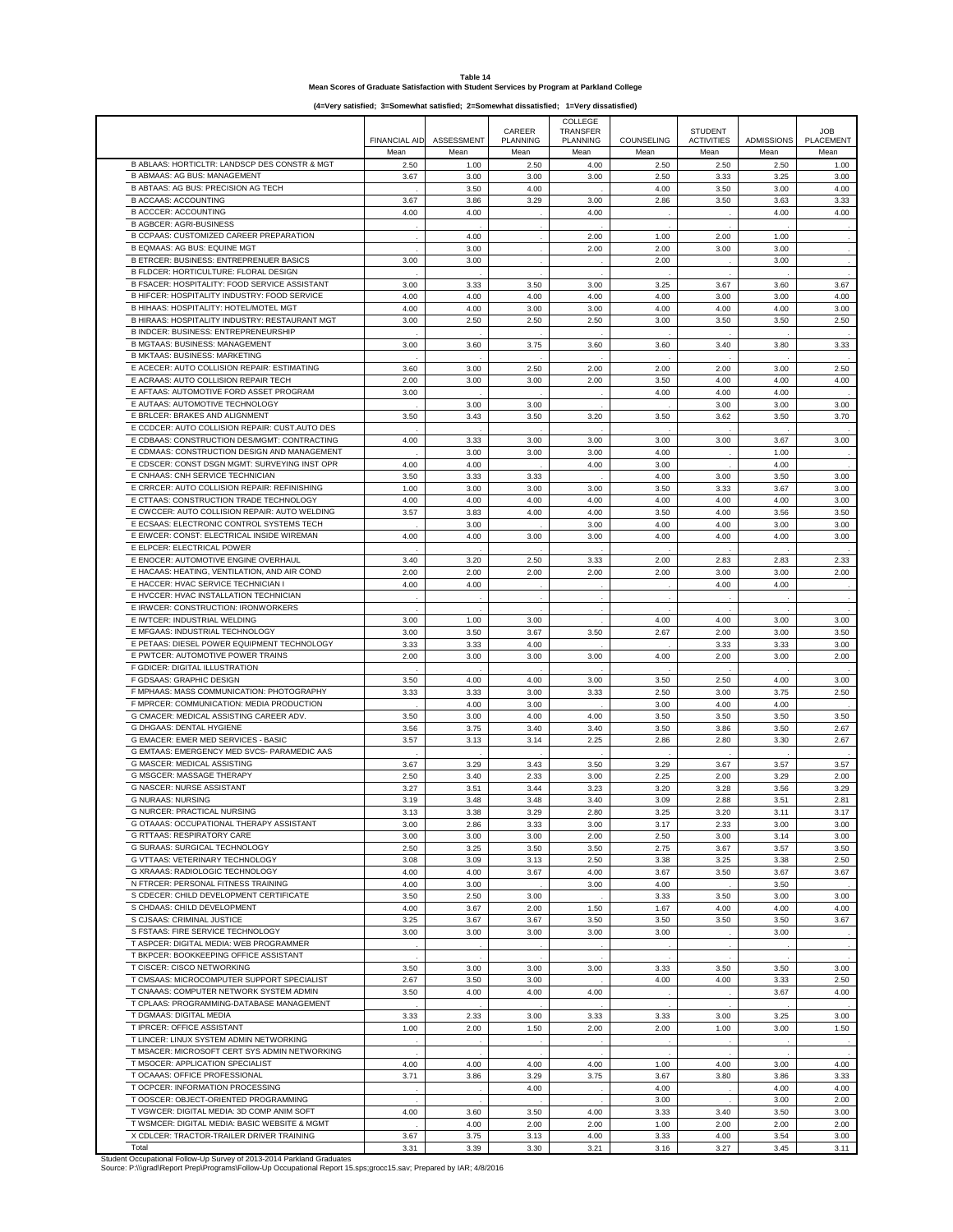#### **Table 15 Mean Scores of Graduate Satisfaction with Academic Services by Program at Parkland College**

**(4=Very satisfied; 3=Somewhat satisfied; 2=Somewhat dissatisfied; 1=Very dissatisfied)**

|                                                                                          |                         |                     | LIBRARY/AUDI         |                         |
|------------------------------------------------------------------------------------------|-------------------------|---------------------|----------------------|-------------------------|
|                                                                                          | COLLEGE                 | <b>LEARNING LAB</b> | OVISUAL              | <b>FACULTY</b>          |
|                                                                                          | <b>TUTORING</b><br>Mean | Mean                | <b>SERV</b><br>Mean  | <b>ADVISING</b><br>Mean |
| B ABLAAS: HORTICLTR: LANDSCP DES CONSTR & MGT                                            | 4.00                    | 4.00                | 4.00                 | 1.00                    |
| B ABMAAS: AG BUS: MANAGEMENT                                                             | 3.00                    | 3.50                | 3.33                 | 2.33                    |
| B ABTAAS: AG BUS: PRECISION AG TECH                                                      |                         |                     | 4.00                 | 4.00                    |
| <b>B ACCAAS: ACCOUNTING</b>                                                              | 3.75                    | 3.67                | 3.83                 | 3.38                    |
| <b>B ACCCER: ACCOUNTING</b>                                                              |                         |                     | 4.00                 | 4.00                    |
| <b>B AGBCER: AGRI-BUSINESS</b>                                                           |                         |                     |                      |                         |
| B CCPAAS: CUSTOMIZED CAREER PREPARATION                                                  |                         |                     |                      | 1.00                    |
| B EQMAAS: AG BUS: EQUINE MGT                                                             | $\lambda$               | i,                  |                      | 3.00                    |
| <b>B ETRCER: BUSINESS: ENTREPRENUER BASICS</b>                                           |                         | ä,                  | 3.00                 |                         |
| B FLDCER: HORTICULTURE: FLORAL DESIGN                                                    |                         |                     |                      | $\overline{a}$          |
| B FSACER: HOSPITALITY: FOOD SERVICE ASSISTANT                                            | 3.00                    | 3.33                | 3.50                 | 2.80                    |
| B HIFCER: HOSPITALITY INDUSTRY: FOOD SERVICE                                             | 4.00                    | 4.00                | 4.00                 | 4.00                    |
| B HIHAAS: HOSPITALITY: HOTEL/MOTEL MGT<br>B HIRAAS: HOSPITALITY INDUSTRY: RESTAURANT MGT | 4.00                    | 4.00                | 4.00                 | 4.00                    |
| <b>B INDCER: BUSINESS: ENTREPRENEURSHIP</b>                                              | 3.00                    | 3.00                | 2.50                 | 2.50                    |
| B MGTAAS: BUSINESS: MANAGEMENT                                                           |                         |                     |                      | 3.60                    |
| <b>B MKTAAS: BUSINESS: MARKETING</b>                                                     | 4.00                    | 4.00                | 3.75                 |                         |
| E ACECER: AUTO COLLISION REPAIR: ESTIMATING                                              | 3.00                    | 3.00                | 3.33                 | 2.50                    |
| E ACRAAS: AUTO COLLISION REPAIR TECH                                                     |                         |                     | 4.00                 | 3.50                    |
| E AFTAAS: AUTOMOTIVE FORD ASSET PROGRAM                                                  |                         |                     |                      | 4.00                    |
| E AUTAAS: AUTOMOTIVE TECHNOLOGY                                                          | 3.00                    | 3.00                | 4.00                 | 4.00                    |
| E BRLCER: BRAKES AND ALIGNMENT                                                           | 3.22                    | 3.33                | 3.81                 | 3.62                    |
| E CCDCER: AUTO COLLISION REPAIR: CUST.AUTO DES                                           |                         |                     |                      |                         |
| E CDBAAS: CONSTRUCTION DES/MGMT: CONTRACTING                                             | 4.00                    | 3.50                | 3.67                 | 3.33                    |
| E CDMAAS: CONSTRUCTION DESIGN AND MANAGEMENT                                             |                         | 3.00                | 2.00                 | 3.00                    |
| E CDSCER: CONST DSGN MGMT: SURVEYING INST OPR                                            | 4.00                    | 4.00                | 4.00                 |                         |
| E CNHAAS: CNH SERVICE TECHNICIAN                                                         | 4.00                    | 3.50                | 4.00                 | 3.33                    |
| E CRRCER: AUTO COLLISION REPAIR: REFINISHING                                             | 3.00                    | 3.50                | 3.50                 | 3.50                    |
| E CTTAAS: CONSTRUCTION TRADE TECHNOLOGY                                                  |                         |                     |                      | 4.00                    |
| E CWCCER: AUTO COLLISION REPAIR: AUTO WELDING                                            | 4.00                    | 3.50                | 3.60                 | 3.13                    |
| E ECSAAS: ELECTRONIC CONTROL SYSTEMS TECH                                                |                         |                     | 3.00                 | 2.50                    |
| E EIWCER: CONST: ELECTRICAL INSIDE WIREMAN                                               | 4.00                    | 4.00                | 4.00                 | 4.00                    |
| E ELPCER: ELECTRICAL POWER                                                               |                         |                     |                      |                         |
| E ENOCER: AUTOMOTIVE ENGINE OVERHAUL                                                     | 3.00                    | 3.00                | 3.20                 | 2.50                    |
| E HACAAS: HEATING, VENTILATION, AND AIR COND                                             | 2.00                    | 3.00                | 3.00                 | 3.00                    |
| E HACCER: HVAC SERVICE TECHNICIAN I                                                      |                         |                     | 4.00                 | 4.00                    |
| E HVCCER: HVAC INSTALLATION TECHNICIAN                                                   | l.                      | ÷,                  | $\ddot{\phantom{a}}$ | $\cdot$                 |
| E IRWCER: CONSTRUCTION: IRONWORKERS                                                      |                         |                     |                      |                         |
| E IWTCER: INDUSTRIAL WELDING                                                             |                         | 1.00                | 1.00                 | 4.00                    |
| E MFGAAS: INDUSTRIAL TECHNOLOGY                                                          | 3.00                    | 3.00                | 3.33                 | 3.33                    |
| E PETAAS: DIESEL POWER EQUIPMENT TECHNOLOGY<br>E PWTCER: AUTOMOTIVE POWER TRAINS         | 4.00                    | 4.00                | 3.50                 | 4.00                    |
| F GDICER: DIGITAL ILLUSTRATION                                                           | 3.00                    | 3.00                | 2.00                 | 2.00                    |
| F GDSAAS: GRAPHIC DESIGN                                                                 |                         |                     | 3.33                 | 3.00                    |
| F MPHAAS: MASS COMMUNICATION: PHOTOGRAPHY                                                | 3.00                    | 3.00                | 3.33                 | 3.00                    |
| F MPRCER: COMMUNICATION: MEDIA PRODUCTION                                                |                         | 4.00                | 4.00                 | 3.00                    |
| G CMACER: MEDICAL ASSISTING CAREER ADV.                                                  | 3.50                    | 3.50                | 3.50                 | 3.50                    |
| <b>G DHGAAS: DENTAL HYGIENE</b>                                                          | 4.00                    | 4.00                | 3.89                 | 3.78                    |
| <b>G EMACER: EMER MED SERVICES - BASIC</b>                                               | 2.60                    | 2.78                | 2.86                 | 3.11                    |
| G EMTAAS: EMERGENCY MED SVCS- PARAMEDIC AAS                                              |                         |                     |                      |                         |
| G MASCER: MEDICAL ASSISTING                                                              | 3.67                    | 3.67                | 3.67                 | 3.29                    |
| <b>G MSGCER: MASSAGE THERAPY</b>                                                         | 2.00                    | 3.00                | 3.00                 | 2.80                    |
| G NASCER: NURSE ASSISTANT                                                                | 3.57                    | 3.64                | 3.62                 | 3.30                    |
| <b>G NURAAS: NURSING</b>                                                                 | 3.47                    | 3.54                | 3.58                 | 3.11                    |
| G NURCER: PRACTICAL NURSING                                                              | 3.83                    | 3.75                | 3.63                 | 3.00                    |
| G OTAAAS: OCCUPATIONAL THERAPY ASSISTANT                                                 | 2.67                    | 2.75                | 3.13                 | 2.50                    |
| <b>G RTTAAS: RESPIRATORY CARE</b>                                                        | 2.67                    | 2.50                | 3.60                 | 3.13                    |
| G SURAAS: SURGICAL TECHNOLOGY                                                            | 3.33                    | 3.50                | 3.29                 | 3.33                    |
| G VTTAAS: VETERINARY TECHNOLOGY                                                          | 3.00                    | 3.17                | 3.36                 | 3.20                    |
| G XRAAAS: RADIOLOGIC TECHNOLOGY                                                          | 3.50                    | 3.50                | 3.50                 | 3.67                    |
| N FTRCER: PERSONAL FITNESS TRAINING                                                      |                         | 3.00                | 4.00                 | 4.00                    |
| S CDECER: CHILD DEVELOPMENT CERTIFICATE                                                  | 3.50                    | 3.00                | 4.00                 | 3.00                    |
| S CHDAAS: CHILD DEVELOPMENT                                                              | 2.00                    | 2.00                | 2.33                 | 1.50                    |
| S CJSAAS: CRIMINAL JUSTICE                                                               | 3.67                    | 3.67                | 3.75                 | 3.75                    |
| S FSTAAS: FIRE SERVICE TECHNOLOGY                                                        |                         |                     |                      | 3.00                    |
| T ASPCER: DIGITAL MEDIA: WEB PROGRAMMER                                                  |                         | $\cdot$             | ÷                    |                         |
| T BKPCER: BOOKKEEPING OFFICE ASSISTANT                                                   | i,                      |                     | $\cdot$              | $\cdot$                 |
| T CISCER: CISCO NETWORKING                                                               | 3.00                    | 3.00                | 3.50                 | 3.00                    |
| T CMSAAS: MICROCOMPUTER SUPPORT SPECIALIST                                               | 4.00                    | 4.00                | 4.00                 | 3.00                    |
| T CNAAAS: COMPUTER NETWORK SYSTEM ADMIN<br>T CPLAAS: PROGRAMMING-DATABASE MANAGEMENT     |                         |                     | 4.00                 | 2.00                    |
| T DGMAAS: DIGITAL MEDIA                                                                  | 2.50                    | 3.00                | 3.33                 | 2.50                    |
| T IPRCER: OFFICE ASSISTANT                                                               |                         | 3.00                | 3.00                 | 2.50                    |
| T LINCER: LINUX SYSTEM ADMIN NETWORKING                                                  |                         |                     | $\cdot$              |                         |
| T MSACER: MICROSOFT CERT SYS ADMIN NETWORKING                                            |                         |                     |                      |                         |
| T MSOCER: APPLICATION SPECIALIST                                                         | 4.00                    | 4.00                | 2.00                 | 3.00                    |
| T OCAAAS: OFFICE PROFESSIONAL                                                            | 3.80                    | 3.75                | 3.67                 | 3.43                    |
| T OCPCER: INFORMATION PROCESSING                                                         |                         | 4.00                |                      | 4.00                    |
| T OOSCER: OBJECT-ORIENTED PROGRAMMING                                                    | 3.00                    | 3.00                | 3.00                 | 4.00                    |
| T VGWCER: DIGITAL MEDIA: 3D COMP ANIM SOFT                                               | 3.00                    | 3.00                | 3.60                 | 3.71                    |
| T WSMCER: DIGITAL MEDIA: BASIC WEBSITE & MGMT                                            | 2.00                    |                     |                      | 1.00                    |
| X CDLCER: TRACTOR-TRAILER DRIVER TRAINING                                                | 4.00                    | 4.00                | 4.00                 | 3.75                    |
| Total                                                                                    | 3.43                    | 3.45                | 3.53                 | 3.22                    |

Total 3.43 3.45 3.53 3.22 Student Occupational Follow-Up Survey of 2013-2014 Parkland Graduates Source: P:\\\grad\Report Prep\Programs\Follow-Up Occupational Report 15.sps;grocc15.sav; Prepared by IAR; 4/8/2016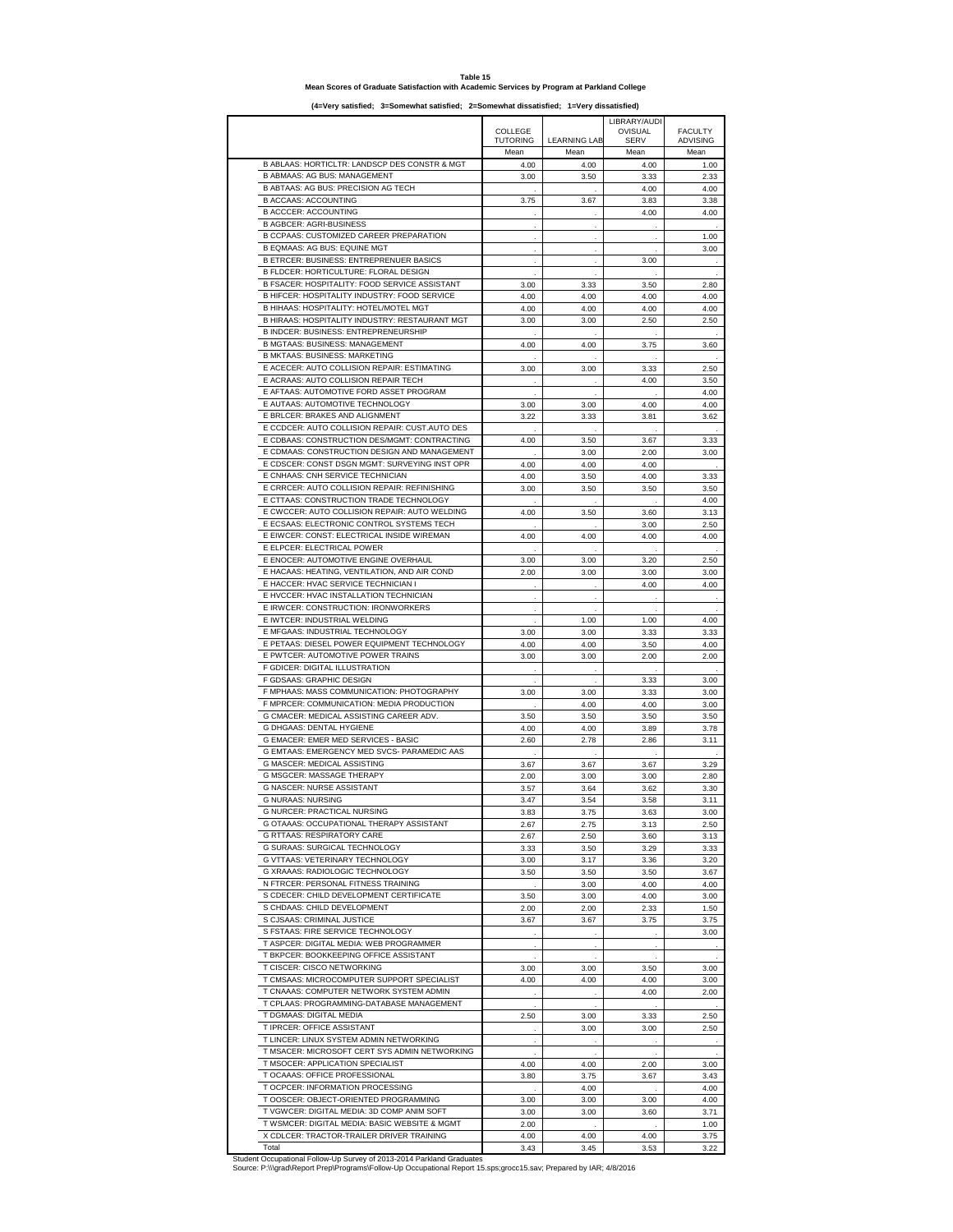#### **Table 16 Mean Scores of Graduate Satisfaction with College Services by Program at Parkland College**

**(4=Very satisfied; 3=Somewhat satisfied; 2=Somewhat dissatisfied; 1=Very dissatisfied)**

|                                                | <b>FOOD</b><br><b>SERVICE</b> | <b>BOOKSTORE</b>     | <b>PARKING</b> | COLLEGE<br><b>CASHIER</b> |
|------------------------------------------------|-------------------------------|----------------------|----------------|---------------------------|
|                                                | Mean                          | Mean                 | Mean           | Mean                      |
| B ABLAAS: HORTICLTR: LANDSCP DES CONSTR & MGT  | 1.50                          | 2.00                 | 2.50           | 1.00                      |
| B ABMAAS: AG BUS: MANAGEMENT                   | 3.00                          | 3.00                 | 3.00           | 3.00                      |
| B ABTAAS: AG BUS: PRECISION AG TECH            | 4.00                          | 3.00                 | 4.00           | 3.50                      |
| <b>B ACCAAS: ACCOUNTING</b>                    | 4.00                          | 3.50                 | 3.63           | 3.67                      |
| <b>B ACCCER: ACCOUNTING</b>                    | 4.00                          | 4.00                 | 4.00           | 4.00                      |
| <b>B AGBCER: AGRI-BUSINESS</b>                 |                               |                      |                |                           |
| B CCPAAS: CUSTOMIZED CAREER PREPARATION        | 2.00                          | 2.00                 | 2.00           | 2.00                      |
| B EQMAAS: AG BUS: EQUINE MGT                   | 4.00                          | 4.00                 | 4.00           |                           |
| <b>B ETRCER: BUSINESS: ENTREPRENUER BASICS</b> | 4.00                          | 3.00                 | 3.00           | 4.00                      |
| B FLDCER: HORTICULTURE: FLORAL DESIGN          |                               |                      |                |                           |
| B FSACER: HOSPITALITY: FOOD SERVICE ASSISTANT  |                               |                      |                |                           |
| B HIFCER: HOSPITALITY INDUSTRY: FOOD SERVICE   | 3.25                          | 3.50                 | 3.20           | 3.50                      |
|                                                | 4.00                          | 4.00                 | 3.00           | 3.00                      |
| B HIHAAS: HOSPITALITY: HOTEL/MOTEL MGT         | 3.00                          | 4.00                 | 4.00           | 4.00                      |
| B HIRAAS: HOSPITALITY INDUSTRY: RESTAURANT MGT | 3.00                          | 3.50                 | 1.50           | 2.50                      |
| B INDCER: BUSINESS: ENTREPRENEURSHIP           |                               |                      |                |                           |
| B MGTAAS: BUSINESS: MANAGEMENT                 | 3.50                          | 3.40                 | 3.40           | 3.80                      |
| <b>B MKTAAS: BUSINESS: MARKETING</b>           |                               |                      |                |                           |
| E ACECER: AUTO COLLISION REPAIR: ESTIMATING    | 3.00                          | 3.80                 | 3.00           | 3.33                      |
| E ACRAAS: AUTO COLLISION REPAIR TECH           | 3.67                          | 3.67                 | 3.67           | 4.00                      |
| E AFTAAS: AUTOMOTIVE FORD ASSET PROGRAM        | 4.00                          | 4.00                 | 4.00           | 4.00                      |
| E AUTAAS: AUTOMOTIVE TECHNOLOGY                | 2.00                          | 2.00                 | 3.00           | 4.00                      |
| E BRLCER: BRAKES AND ALIGNMENT                 | 3.25                          | 3.47                 | 3.18           | 3.80                      |
| E CCDCER: AUTO COLLISION REPAIR: CUST.AUTO DES |                               |                      |                |                           |
| E CDBAAS: CONSTRUCTION DES/MGMT: CONTRACTING   | 3.00                          | 3.00                 | 3.67           | 3.33                      |
| E CDMAAS: CONSTRUCTION DESIGN AND MANAGEMENT   | 4.00                          | 1.00                 | 2.00           | 4.00                      |
| E CDSCER: CONST DSGN MGMT: SURVEYING INST OPR  | 4.00                          | 4.00                 | 4.00           | 4.00                      |
| E CNHAAS: CNH SERVICE TECHNICIAN               | 2.00                          | 3.25                 | 3.67           | 4.00                      |
| E CRRCER: AUTO COLLISION REPAIR: REFINISHING   | 3.50                          | 3.33                 | 2.33           | 3.00                      |
| E CTTAAS: CONSTRUCTION TRADE TECHNOLOGY        |                               |                      |                |                           |
| E CWCCER: AUTO COLLISION REPAIR: AUTO WELDING  |                               | 4.00                 | 4.00           | 4.00                      |
|                                                | 3.33                          | 3.63                 | 3.56           | 3.75                      |
| E ECSAAS: ELECTRONIC CONTROL SYSTEMS TECH      | 4.00                          | 1.67                 | 3.00           | 3.67                      |
| E EIWCER: CONST: ELECTRICAL INSIDE WIREMAN     | 2.00                          | 3.00                 | 3.00           | 4.00                      |
| E ELPCER: ELECTRICAL POWER                     |                               |                      |                |                           |
| E ENOCER: AUTOMOTIVE ENGINE OVERHAUL           | 2.00                          | 3.50                 | 3.33           | 3.50                      |
| E HACAAS: HEATING, VENTILATION, AND AIR COND   | 3.00                          | 2.00                 | 2.00           | 2.00                      |
| E HACCER: HVAC SERVICE TECHNICIAN I            | J.                            | 4.00                 | 3.00           | 4.00                      |
| E HVCCER: HVAC INSTALLATION TECHNICIAN         |                               |                      |                |                           |
| E IRWCER: CONSTRUCTION: IRONWORKERS            |                               |                      |                |                           |
| E IWTCER: INDUSTRIAL WELDING                   |                               | 3.00                 |                | 3.00                      |
| E MFGAAS: INDUSTRIAL TECHNOLOGY                | 3.00                          | 3.00                 | 3.00           | 3.00                      |
| E PETAAS: DIESEL POWER EQUIPMENT TECHNOLOGY    | 3.50                          | 3.50                 | 3.50           | 3.50                      |
| E PWTCER: AUTOMOTIVE POWER TRAINS              |                               | 2.00                 | 2.00           |                           |
| F GDICER: DIGITAL ILLUSTRATION                 |                               |                      |                |                           |
| F GDSAAS: GRAPHIC DESIGN                       | 2.33                          | 3.50                 | 2.33           | 3.67                      |
| F MPHAAS: MASS COMMUNICATION: PHOTOGRAPHY      | 2.67                          | 3.50                 | 3.25           | 3.33                      |
| F MPRCER: COMMUNICATION: MEDIA PRODUCTION      | 2.00                          | 4.00                 | 3.00           | 4.00                      |
| G CMACER: MEDICAL ASSISTING CAREER ADV.        | 4.00                          | 4.00                 | 4.00           | 4.00                      |
| G DHGAAS: DENTAL HYGIENE                       | 3.38                          | 3.27                 | 3.00           | 3.33                      |
| <b>G EMACER: EMER MED SERVICES - BASIC</b>     |                               |                      |                |                           |
| G EMTAAS: EMERGENCY MED SVCS- PARAMEDIC AAS    | 2.40                          | 3.20                 | 3.00           | 3.00                      |
|                                                |                               |                      |                |                           |
| G MASCER: MEDICAL ASSISTING                    | 3.50                          | 3.57                 | 3.00           | 3.43                      |
| G MSGCER: MASSAGE THERAPY                      | 3.00                          | 3.60                 | 3.29           | 3.33                      |
| <b>G NASCER: NURSE ASSISTANT</b>               | 3.45                          | 3.45                 | 3.21           | 3.71                      |
| G NURAAS: NURSING                              | 2.47                          | 3.32                 | 3.03           | 3.44                      |
| <b>G NURCER: PRACTICAL NURSING</b>             | 3.50                          | 2.75                 | 2.67           | 2.78                      |
| G OTAAAS: OCCUPATIONAL THERAPY ASSISTANT       | 3.00                          | 3.00                 | 3.11           | 3.00                      |
| G RTTAAS: RESPIRATORY CARE                     | 2.29                          | 3.50                 | 2.75           | 3.29                      |
| G SURAAS: SURGICAL TECHNOLOGY                  | 3.29                          | 3.63                 | 3.00           | 3.43                      |
| G VTTAAS: VETERINARY TECHNOLOGY                | 2.80                          | 3.15                 | 3.07           | 3.31                      |
| <b>G XRAAAS: RADIOLOGIC TECHNOLOGY</b>         | 3.50                          | 3.67                 | 2.67           | 3.67                      |
| N FTRCER: PERSONAL FITNESS TRAINING            | 2.00                          | 3.00                 | 3.50           | 3.50                      |
| S CDECER: CHILD DEVELOPMENT CERTIFICATE        | 2.00                          | 3.00                 | 3.33           | 3.33                      |
| S CHDAAS: CHILD DEVELOPMENT                    | 3.50                          | 3.33                 | 2.67           | 3.67                      |
| S CJSAAS: CRIMINAL JUSTICE                     | 3.50                          | 3.50                 | 2.75           | 3.50                      |
| S FSTAAS: FIRE SERVICE TECHNOLOGY              |                               |                      |                |                           |
|                                                |                               | 3.00                 | 4.00           |                           |
| T ASPCER: DIGITAL MEDIA: WEB PROGRAMMER        | ÷.                            |                      |                |                           |
| T BKPCER: BOOKKEEPING OFFICE ASSISTANT         | ÷.                            | $\cdot$              | $\sim$         | $\lambda$                 |
| T CISCER: CISCO NETWORKING                     | 2.50                          | 2.50                 | 2.00           | 2.50                      |
| T CMSAAS: MICROCOMPUTER SUPPORT SPECIALIST     | 3.00                          | 3.50                 | 2.50           | 4.00                      |
| T CNAAAS: COMPUTER NETWORK SYSTEM ADMIN        | 2.00                          | 3.00                 | 3.33           | 3.50                      |
| T CPLAAS: PROGRAMMING-DATABASE MANAGEMENT      |                               |                      |                |                           |
| T DGMAAS: DIGITAL MEDIA                        | 3.25                          | 2.75                 | 2.67           | 3.33                      |
| T IPRCER: OFFICE ASSISTANT                     | 2.00                          | 2.50                 | 2.50           | 2.50                      |
| T LINCER: LINUX SYSTEM ADMIN NETWORKING        |                               |                      |                |                           |
| T MSACER: MICROSOFT CERT SYS ADMIN NETWORKING  | i,                            | $\ddot{\phantom{0}}$ | i,             | i,                        |
| T MSOCER: APPLICATION SPECIALIST               | 2.00                          | 3.00                 | 4.00           | 3.00                      |
| T OCAAAS: OFFICE PROFESSIONAL                  | 3.40                          | 3.43                 | 2.67           | 3.33                      |
| T OCPCER: INFORMATION PROCESSING               | 2.00                          | 3.00                 | 4.00           |                           |
| T OOSCER: OBJECT-ORIENTED PROGRAMMING          |                               | 2.50                 | 3.50           | 3.00                      |
| T VGWCER: DIGITAL MEDIA: 3D COMP ANIM SOFT     |                               |                      |                |                           |
| T WSMCER: DIGITAL MEDIA: BASIC WEBSITE & MGMT  | 3.40                          | 3.17                 | 3.20           | 3.50                      |
| X CDLCER: TRACTOR-TRAILER DRIVER TRAINING      | 1.00                          |                      |                |                           |
|                                                | 3.75                          | 4.00                 | 3.93           | 3.86                      |
| Total                                          | 3.07                          | 3.33                 | 3.14           | 3.48                      |

Total Student Occupational Follow-Up Survey of 2013-2014 Parkland Graduates Source: P:\\\grad\Report Prep\Programs\Follow-Up Occupational Report 15.sps;grocc15.sav; Prepared by IAR; 4/8/2016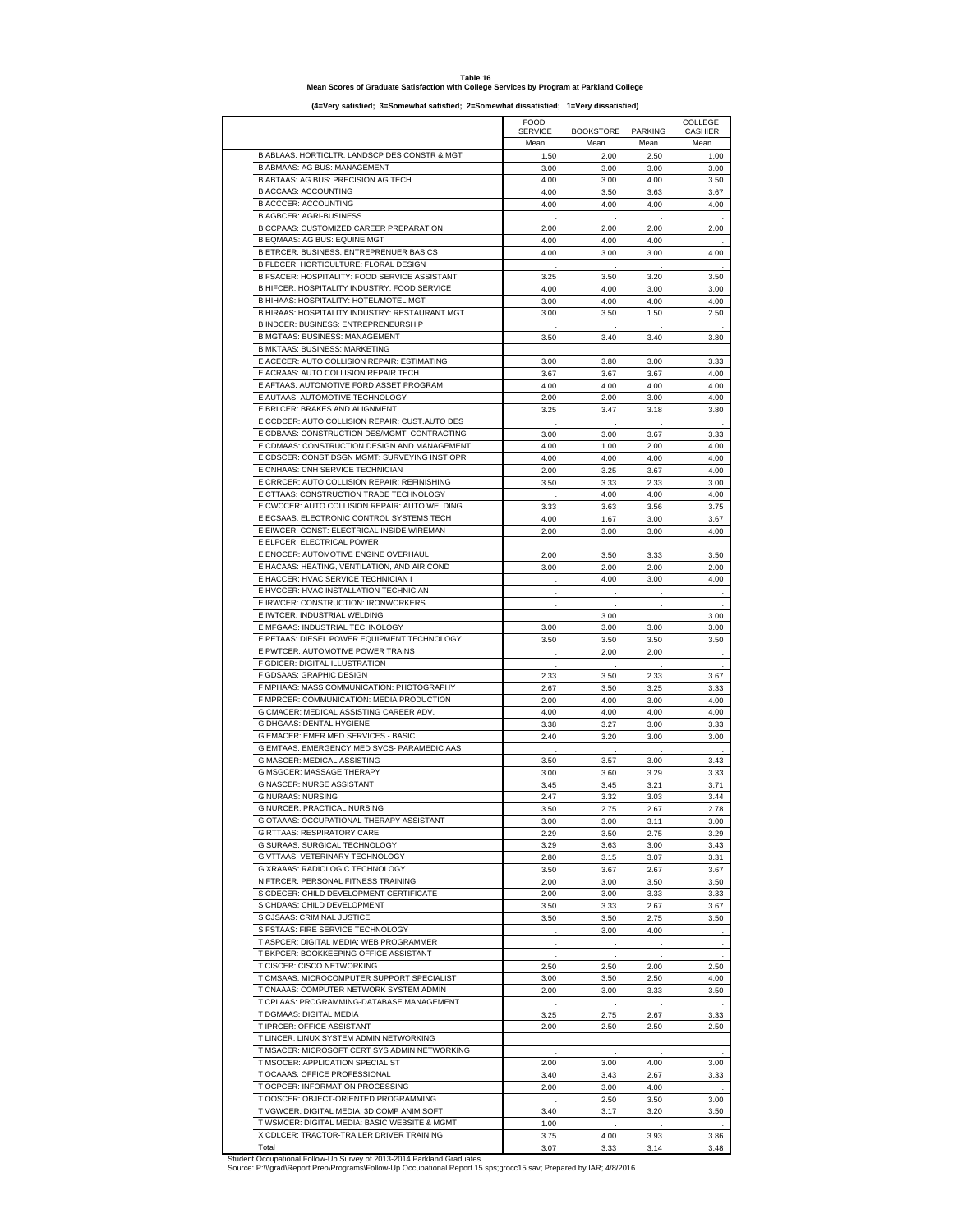| Very Satisfied<br>Somewhat satisfied<br>Somewhat dissatisfied<br>Count<br>Row %<br>Count<br>Row %<br>Count<br>Row %<br>B ABLAAS: HORTICLTR: LANDSCP DES CONSTR & MGT<br>100.0%<br>$\mathbf{1}$<br><b>B ABMAAS: AG BUS: MANAGEMENT</b><br>$\overline{2}$<br>50.0%<br>$\mathbf{1}$<br>25.0%<br>B ABTAAS: AG BUS: PRECISION AG TECH<br>$\overline{2}$<br>100.0%<br><b>B ACCAAS: ACCOUNTING</b><br>3<br>37.5%<br>$\mathbf{1}$<br>4<br>50.0%<br>12.5%<br><b>B ACCCER: ACCOUNTING</b><br>$\mathbf{1}$<br>100.0%<br>B CCPAAS: CUSTOMIZED CAREER PREPARATION<br>$\mathbf{1}$<br>100.0%<br>B EQMAAS: AG BUS: EQUINE MGT<br>$\mathbf{1}$<br>100.0%<br><b>B ETRCER: BUSINESS: ENTREPRENUER BASICS</b><br>$\mathbf{1}$<br>100.0%<br>B FSACER: HOSPITALITY: FOOD SERVICE ASSISTANT<br>20.0%<br>$\overline{4}$<br>80.0%<br>$\mathbf{1}$<br>B HIHAAS: HOSPITALITY: HOTEL/MOTEL MGT<br>B HIRAAS: HOSPITALITY INDUSTRY: RESTAURANT MGT<br>50.0%<br>$\mathbf{1}$<br>50.0%<br>$\mathbf{1}$<br><b>B MGTAAS: BUSINESS: MANAGEMENT</b><br>$\overline{4}$<br>100.0%<br>E ACECER: AUTO COLLISION REPAIR: ESTIMATING<br>$\overline{2}$<br>66.7%<br>$\mathbf{1}$<br>33.3%<br>E ACRAAS: AUTO COLLISION REPAIR TECH<br>$\overline{2}$<br>66.7%<br>$\mathbf{1}$<br>33.3%<br>E AFTAAS: AUTOMOTIVE FORD ASSET PROGRAM<br>100.0%<br>$\mathbf{1}$<br>E AUTAAS: AUTOMOTIVE TECHNOLOGY<br>100.0%<br>$\mathbf{1}$<br>E BRLCER: BRAKES AND ALIGNMENT<br>$\overline{7}$<br>46.7%<br>$\overline{7}$<br>46.7%<br>$\mathbf{1}$<br>6.7%<br>E CCDCER: AUTO COLLISION REPAIR: CUST.AUTO DES<br>100.0%<br>$\mathbf{1}$<br>E CDBAAS: CONSTRUCTION DES/MGMT: CONTRACTING<br>$\overline{2}$<br>66.7%<br>$\mathbf{1}$<br>33.3%<br>E CDSCER: CONST DSGN MGMT: SURVEYING INST OPR<br>100.0%<br>$\mathbf{1}$<br>E CNHAAS: CNH SERVICE TECHNICIAN<br>$\overline{2}$<br>$\mathbf{1}$<br>25.0%<br>$\mathbf{1}$<br>50.0%<br>25.0%<br>E CRRCER: AUTO COLLISION REPAIR: REFINISHING<br>3<br>100.0%<br>E CTTAAS: CONSTRUCTION TRADE TECHNOLOGY<br>$\mathbf{1}$<br>100.0%<br>E CWCCER: AUTO COLLISION REPAIR: AUTO WELDING<br>3<br>5<br>62.5%<br>37.5%<br>E ECSAAS: ELECTRONIC CONTROL SYSTEMS TECH<br>3<br>100.0%<br>E EIWCER: CONST: ELECTRICAL INSIDE WIREMAN<br>100.0%<br>$\mathbf{1}$<br>E ENOCER: AUTOMOTIVE ENGINE OVERHAUL<br>3<br>60.0%<br>20.0%<br>20.0%<br>$\mathbf{1}$<br>$\mathbf{1}$<br>E HACAAS: HEATING, VENTILATION, AND AIR COND<br>$\mathbf{1}$<br>100.0%<br>E HACCER: HVAC SERVICE TECHNICIAN I<br>100.0%<br>1<br>E MFGAAS: INDUSTRIAL TECHNOLOGY<br>$\overline{2}$<br>100.0%<br>E PETAAS: DIESEL POWER EQUIPMENT TECHNOLOGY<br>$\overline{2}$<br>$\overline{2}$<br>50.0%<br>50.0%<br>F GDSAAS: GRAPHIC DESIGN<br>100.0%<br>$\mathbf{1}$<br>F MPHAAS: MASS COMMUNICATION: PHOTOGRAPHY<br>33.3%<br>$\mathbf{1}$<br>$\mathbf{1}$<br>33.3%<br>$\mathbf{1}$<br>33.3% | Very dissatisfied<br>Count<br>$\mathbf{1}$<br>$\mathbf{1}$ | Row %<br>25.0%<br>100.0% | Count<br>$\mathbf{1}$<br>$\overline{4}$<br>$\overline{2}$<br>8<br>$\mathbf{1}$<br>$\mathbf{1}$<br>$\mathbf{1}$<br>$\mathbf{1}$<br>5<br>$\mathbf{1}$<br>$\overline{2}$<br>$\overline{4}$ | Total<br>Row %<br>100.0%<br>100.0%<br>100.0%<br>100.0%<br>100.0%<br>100.0%<br>100.0%<br>100.0%<br>100.0%<br>100.0%<br>100.0%<br>100.0% |
|--------------------------------------------------------------------------------------------------------------------------------------------------------------------------------------------------------------------------------------------------------------------------------------------------------------------------------------------------------------------------------------------------------------------------------------------------------------------------------------------------------------------------------------------------------------------------------------------------------------------------------------------------------------------------------------------------------------------------------------------------------------------------------------------------------------------------------------------------------------------------------------------------------------------------------------------------------------------------------------------------------------------------------------------------------------------------------------------------------------------------------------------------------------------------------------------------------------------------------------------------------------------------------------------------------------------------------------------------------------------------------------------------------------------------------------------------------------------------------------------------------------------------------------------------------------------------------------------------------------------------------------------------------------------------------------------------------------------------------------------------------------------------------------------------------------------------------------------------------------------------------------------------------------------------------------------------------------------------------------------------------------------------------------------------------------------------------------------------------------------------------------------------------------------------------------------------------------------------------------------------------------------------------------------------------------------------------------------------------------------------------------------------------------------------------------------------------------------------------------------------------------------------------------------------------------------------------------------------------------------------------------------------------------------------------------------------------------------------------------------------------------------------------------------------------------------------|------------------------------------------------------------|--------------------------|-----------------------------------------------------------------------------------------------------------------------------------------------------------------------------------------|----------------------------------------------------------------------------------------------------------------------------------------|
|                                                                                                                                                                                                                                                                                                                                                                                                                                                                                                                                                                                                                                                                                                                                                                                                                                                                                                                                                                                                                                                                                                                                                                                                                                                                                                                                                                                                                                                                                                                                                                                                                                                                                                                                                                                                                                                                                                                                                                                                                                                                                                                                                                                                                                                                                                                                                                                                                                                                                                                                                                                                                                                                                                                                                                                                                          |                                                            |                          |                                                                                                                                                                                         |                                                                                                                                        |
|                                                                                                                                                                                                                                                                                                                                                                                                                                                                                                                                                                                                                                                                                                                                                                                                                                                                                                                                                                                                                                                                                                                                                                                                                                                                                                                                                                                                                                                                                                                                                                                                                                                                                                                                                                                                                                                                                                                                                                                                                                                                                                                                                                                                                                                                                                                                                                                                                                                                                                                                                                                                                                                                                                                                                                                                                          |                                                            |                          |                                                                                                                                                                                         |                                                                                                                                        |
|                                                                                                                                                                                                                                                                                                                                                                                                                                                                                                                                                                                                                                                                                                                                                                                                                                                                                                                                                                                                                                                                                                                                                                                                                                                                                                                                                                                                                                                                                                                                                                                                                                                                                                                                                                                                                                                                                                                                                                                                                                                                                                                                                                                                                                                                                                                                                                                                                                                                                                                                                                                                                                                                                                                                                                                                                          |                                                            |                          |                                                                                                                                                                                         |                                                                                                                                        |
|                                                                                                                                                                                                                                                                                                                                                                                                                                                                                                                                                                                                                                                                                                                                                                                                                                                                                                                                                                                                                                                                                                                                                                                                                                                                                                                                                                                                                                                                                                                                                                                                                                                                                                                                                                                                                                                                                                                                                                                                                                                                                                                                                                                                                                                                                                                                                                                                                                                                                                                                                                                                                                                                                                                                                                                                                          |                                                            |                          |                                                                                                                                                                                         |                                                                                                                                        |
|                                                                                                                                                                                                                                                                                                                                                                                                                                                                                                                                                                                                                                                                                                                                                                                                                                                                                                                                                                                                                                                                                                                                                                                                                                                                                                                                                                                                                                                                                                                                                                                                                                                                                                                                                                                                                                                                                                                                                                                                                                                                                                                                                                                                                                                                                                                                                                                                                                                                                                                                                                                                                                                                                                                                                                                                                          |                                                            |                          |                                                                                                                                                                                         |                                                                                                                                        |
|                                                                                                                                                                                                                                                                                                                                                                                                                                                                                                                                                                                                                                                                                                                                                                                                                                                                                                                                                                                                                                                                                                                                                                                                                                                                                                                                                                                                                                                                                                                                                                                                                                                                                                                                                                                                                                                                                                                                                                                                                                                                                                                                                                                                                                                                                                                                                                                                                                                                                                                                                                                                                                                                                                                                                                                                                          |                                                            |                          |                                                                                                                                                                                         |                                                                                                                                        |
|                                                                                                                                                                                                                                                                                                                                                                                                                                                                                                                                                                                                                                                                                                                                                                                                                                                                                                                                                                                                                                                                                                                                                                                                                                                                                                                                                                                                                                                                                                                                                                                                                                                                                                                                                                                                                                                                                                                                                                                                                                                                                                                                                                                                                                                                                                                                                                                                                                                                                                                                                                                                                                                                                                                                                                                                                          |                                                            |                          |                                                                                                                                                                                         |                                                                                                                                        |
|                                                                                                                                                                                                                                                                                                                                                                                                                                                                                                                                                                                                                                                                                                                                                                                                                                                                                                                                                                                                                                                                                                                                                                                                                                                                                                                                                                                                                                                                                                                                                                                                                                                                                                                                                                                                                                                                                                                                                                                                                                                                                                                                                                                                                                                                                                                                                                                                                                                                                                                                                                                                                                                                                                                                                                                                                          |                                                            |                          |                                                                                                                                                                                         |                                                                                                                                        |
|                                                                                                                                                                                                                                                                                                                                                                                                                                                                                                                                                                                                                                                                                                                                                                                                                                                                                                                                                                                                                                                                                                                                                                                                                                                                                                                                                                                                                                                                                                                                                                                                                                                                                                                                                                                                                                                                                                                                                                                                                                                                                                                                                                                                                                                                                                                                                                                                                                                                                                                                                                                                                                                                                                                                                                                                                          |                                                            |                          |                                                                                                                                                                                         |                                                                                                                                        |
|                                                                                                                                                                                                                                                                                                                                                                                                                                                                                                                                                                                                                                                                                                                                                                                                                                                                                                                                                                                                                                                                                                                                                                                                                                                                                                                                                                                                                                                                                                                                                                                                                                                                                                                                                                                                                                                                                                                                                                                                                                                                                                                                                                                                                                                                                                                                                                                                                                                                                                                                                                                                                                                                                                                                                                                                                          |                                                            |                          |                                                                                                                                                                                         |                                                                                                                                        |
|                                                                                                                                                                                                                                                                                                                                                                                                                                                                                                                                                                                                                                                                                                                                                                                                                                                                                                                                                                                                                                                                                                                                                                                                                                                                                                                                                                                                                                                                                                                                                                                                                                                                                                                                                                                                                                                                                                                                                                                                                                                                                                                                                                                                                                                                                                                                                                                                                                                                                                                                                                                                                                                                                                                                                                                                                          |                                                            |                          |                                                                                                                                                                                         |                                                                                                                                        |
|                                                                                                                                                                                                                                                                                                                                                                                                                                                                                                                                                                                                                                                                                                                                                                                                                                                                                                                                                                                                                                                                                                                                                                                                                                                                                                                                                                                                                                                                                                                                                                                                                                                                                                                                                                                                                                                                                                                                                                                                                                                                                                                                                                                                                                                                                                                                                                                                                                                                                                                                                                                                                                                                                                                                                                                                                          |                                                            |                          |                                                                                                                                                                                         |                                                                                                                                        |
|                                                                                                                                                                                                                                                                                                                                                                                                                                                                                                                                                                                                                                                                                                                                                                                                                                                                                                                                                                                                                                                                                                                                                                                                                                                                                                                                                                                                                                                                                                                                                                                                                                                                                                                                                                                                                                                                                                                                                                                                                                                                                                                                                                                                                                                                                                                                                                                                                                                                                                                                                                                                                                                                                                                                                                                                                          |                                                            |                          |                                                                                                                                                                                         |                                                                                                                                        |
|                                                                                                                                                                                                                                                                                                                                                                                                                                                                                                                                                                                                                                                                                                                                                                                                                                                                                                                                                                                                                                                                                                                                                                                                                                                                                                                                                                                                                                                                                                                                                                                                                                                                                                                                                                                                                                                                                                                                                                                                                                                                                                                                                                                                                                                                                                                                                                                                                                                                                                                                                                                                                                                                                                                                                                                                                          |                                                            |                          |                                                                                                                                                                                         |                                                                                                                                        |
|                                                                                                                                                                                                                                                                                                                                                                                                                                                                                                                                                                                                                                                                                                                                                                                                                                                                                                                                                                                                                                                                                                                                                                                                                                                                                                                                                                                                                                                                                                                                                                                                                                                                                                                                                                                                                                                                                                                                                                                                                                                                                                                                                                                                                                                                                                                                                                                                                                                                                                                                                                                                                                                                                                                                                                                                                          |                                                            |                          | 3                                                                                                                                                                                       | 100.0%                                                                                                                                 |
|                                                                                                                                                                                                                                                                                                                                                                                                                                                                                                                                                                                                                                                                                                                                                                                                                                                                                                                                                                                                                                                                                                                                                                                                                                                                                                                                                                                                                                                                                                                                                                                                                                                                                                                                                                                                                                                                                                                                                                                                                                                                                                                                                                                                                                                                                                                                                                                                                                                                                                                                                                                                                                                                                                                                                                                                                          |                                                            |                          | 3                                                                                                                                                                                       | 100.0%                                                                                                                                 |
|                                                                                                                                                                                                                                                                                                                                                                                                                                                                                                                                                                                                                                                                                                                                                                                                                                                                                                                                                                                                                                                                                                                                                                                                                                                                                                                                                                                                                                                                                                                                                                                                                                                                                                                                                                                                                                                                                                                                                                                                                                                                                                                                                                                                                                                                                                                                                                                                                                                                                                                                                                                                                                                                                                                                                                                                                          |                                                            |                          | $\mathbf{1}$                                                                                                                                                                            | 100.0%                                                                                                                                 |
|                                                                                                                                                                                                                                                                                                                                                                                                                                                                                                                                                                                                                                                                                                                                                                                                                                                                                                                                                                                                                                                                                                                                                                                                                                                                                                                                                                                                                                                                                                                                                                                                                                                                                                                                                                                                                                                                                                                                                                                                                                                                                                                                                                                                                                                                                                                                                                                                                                                                                                                                                                                                                                                                                                                                                                                                                          |                                                            |                          | $\mathbf{1}$                                                                                                                                                                            | 100.0%                                                                                                                                 |
|                                                                                                                                                                                                                                                                                                                                                                                                                                                                                                                                                                                                                                                                                                                                                                                                                                                                                                                                                                                                                                                                                                                                                                                                                                                                                                                                                                                                                                                                                                                                                                                                                                                                                                                                                                                                                                                                                                                                                                                                                                                                                                                                                                                                                                                                                                                                                                                                                                                                                                                                                                                                                                                                                                                                                                                                                          |                                                            |                          | 15                                                                                                                                                                                      | 100.0%                                                                                                                                 |
|                                                                                                                                                                                                                                                                                                                                                                                                                                                                                                                                                                                                                                                                                                                                                                                                                                                                                                                                                                                                                                                                                                                                                                                                                                                                                                                                                                                                                                                                                                                                                                                                                                                                                                                                                                                                                                                                                                                                                                                                                                                                                                                                                                                                                                                                                                                                                                                                                                                                                                                                                                                                                                                                                                                                                                                                                          |                                                            |                          | $\mathbf{1}$                                                                                                                                                                            | 100.0%                                                                                                                                 |
|                                                                                                                                                                                                                                                                                                                                                                                                                                                                                                                                                                                                                                                                                                                                                                                                                                                                                                                                                                                                                                                                                                                                                                                                                                                                                                                                                                                                                                                                                                                                                                                                                                                                                                                                                                                                                                                                                                                                                                                                                                                                                                                                                                                                                                                                                                                                                                                                                                                                                                                                                                                                                                                                                                                                                                                                                          |                                                            |                          |                                                                                                                                                                                         |                                                                                                                                        |
|                                                                                                                                                                                                                                                                                                                                                                                                                                                                                                                                                                                                                                                                                                                                                                                                                                                                                                                                                                                                                                                                                                                                                                                                                                                                                                                                                                                                                                                                                                                                                                                                                                                                                                                                                                                                                                                                                                                                                                                                                                                                                                                                                                                                                                                                                                                                                                                                                                                                                                                                                                                                                                                                                                                                                                                                                          |                                                            |                          | 3                                                                                                                                                                                       | 100.0%                                                                                                                                 |
|                                                                                                                                                                                                                                                                                                                                                                                                                                                                                                                                                                                                                                                                                                                                                                                                                                                                                                                                                                                                                                                                                                                                                                                                                                                                                                                                                                                                                                                                                                                                                                                                                                                                                                                                                                                                                                                                                                                                                                                                                                                                                                                                                                                                                                                                                                                                                                                                                                                                                                                                                                                                                                                                                                                                                                                                                          |                                                            |                          | $\mathbf{1}$                                                                                                                                                                            | 100.0%                                                                                                                                 |
|                                                                                                                                                                                                                                                                                                                                                                                                                                                                                                                                                                                                                                                                                                                                                                                                                                                                                                                                                                                                                                                                                                                                                                                                                                                                                                                                                                                                                                                                                                                                                                                                                                                                                                                                                                                                                                                                                                                                                                                                                                                                                                                                                                                                                                                                                                                                                                                                                                                                                                                                                                                                                                                                                                                                                                                                                          |                                                            |                          | $\overline{4}$                                                                                                                                                                          | 100.0%                                                                                                                                 |
|                                                                                                                                                                                                                                                                                                                                                                                                                                                                                                                                                                                                                                                                                                                                                                                                                                                                                                                                                                                                                                                                                                                                                                                                                                                                                                                                                                                                                                                                                                                                                                                                                                                                                                                                                                                                                                                                                                                                                                                                                                                                                                                                                                                                                                                                                                                                                                                                                                                                                                                                                                                                                                                                                                                                                                                                                          |                                                            |                          | 3                                                                                                                                                                                       | 100.0%                                                                                                                                 |
|                                                                                                                                                                                                                                                                                                                                                                                                                                                                                                                                                                                                                                                                                                                                                                                                                                                                                                                                                                                                                                                                                                                                                                                                                                                                                                                                                                                                                                                                                                                                                                                                                                                                                                                                                                                                                                                                                                                                                                                                                                                                                                                                                                                                                                                                                                                                                                                                                                                                                                                                                                                                                                                                                                                                                                                                                          |                                                            |                          | $\mathbf{1}$                                                                                                                                                                            | 100.0%                                                                                                                                 |
|                                                                                                                                                                                                                                                                                                                                                                                                                                                                                                                                                                                                                                                                                                                                                                                                                                                                                                                                                                                                                                                                                                                                                                                                                                                                                                                                                                                                                                                                                                                                                                                                                                                                                                                                                                                                                                                                                                                                                                                                                                                                                                                                                                                                                                                                                                                                                                                                                                                                                                                                                                                                                                                                                                                                                                                                                          |                                                            |                          | 8                                                                                                                                                                                       | 100.0%                                                                                                                                 |
|                                                                                                                                                                                                                                                                                                                                                                                                                                                                                                                                                                                                                                                                                                                                                                                                                                                                                                                                                                                                                                                                                                                                                                                                                                                                                                                                                                                                                                                                                                                                                                                                                                                                                                                                                                                                                                                                                                                                                                                                                                                                                                                                                                                                                                                                                                                                                                                                                                                                                                                                                                                                                                                                                                                                                                                                                          |                                                            |                          | 3                                                                                                                                                                                       | 100.0%                                                                                                                                 |
|                                                                                                                                                                                                                                                                                                                                                                                                                                                                                                                                                                                                                                                                                                                                                                                                                                                                                                                                                                                                                                                                                                                                                                                                                                                                                                                                                                                                                                                                                                                                                                                                                                                                                                                                                                                                                                                                                                                                                                                                                                                                                                                                                                                                                                                                                                                                                                                                                                                                                                                                                                                                                                                                                                                                                                                                                          |                                                            |                          | $\mathbf{1}$                                                                                                                                                                            | 100.0%                                                                                                                                 |
|                                                                                                                                                                                                                                                                                                                                                                                                                                                                                                                                                                                                                                                                                                                                                                                                                                                                                                                                                                                                                                                                                                                                                                                                                                                                                                                                                                                                                                                                                                                                                                                                                                                                                                                                                                                                                                                                                                                                                                                                                                                                                                                                                                                                                                                                                                                                                                                                                                                                                                                                                                                                                                                                                                                                                                                                                          |                                                            |                          | 5                                                                                                                                                                                       | 100.0%                                                                                                                                 |
|                                                                                                                                                                                                                                                                                                                                                                                                                                                                                                                                                                                                                                                                                                                                                                                                                                                                                                                                                                                                                                                                                                                                                                                                                                                                                                                                                                                                                                                                                                                                                                                                                                                                                                                                                                                                                                                                                                                                                                                                                                                                                                                                                                                                                                                                                                                                                                                                                                                                                                                                                                                                                                                                                                                                                                                                                          |                                                            |                          | $\mathbf{1}$                                                                                                                                                                            | 100.0%                                                                                                                                 |
|                                                                                                                                                                                                                                                                                                                                                                                                                                                                                                                                                                                                                                                                                                                                                                                                                                                                                                                                                                                                                                                                                                                                                                                                                                                                                                                                                                                                                                                                                                                                                                                                                                                                                                                                                                                                                                                                                                                                                                                                                                                                                                                                                                                                                                                                                                                                                                                                                                                                                                                                                                                                                                                                                                                                                                                                                          |                                                            |                          | $\mathbf{1}$                                                                                                                                                                            | 100.0%                                                                                                                                 |
|                                                                                                                                                                                                                                                                                                                                                                                                                                                                                                                                                                                                                                                                                                                                                                                                                                                                                                                                                                                                                                                                                                                                                                                                                                                                                                                                                                                                                                                                                                                                                                                                                                                                                                                                                                                                                                                                                                                                                                                                                                                                                                                                                                                                                                                                                                                                                                                                                                                                                                                                                                                                                                                                                                                                                                                                                          |                                                            |                          | $\overline{2}$                                                                                                                                                                          | 100.0%                                                                                                                                 |
|                                                                                                                                                                                                                                                                                                                                                                                                                                                                                                                                                                                                                                                                                                                                                                                                                                                                                                                                                                                                                                                                                                                                                                                                                                                                                                                                                                                                                                                                                                                                                                                                                                                                                                                                                                                                                                                                                                                                                                                                                                                                                                                                                                                                                                                                                                                                                                                                                                                                                                                                                                                                                                                                                                                                                                                                                          |                                                            |                          | $\overline{4}$                                                                                                                                                                          | 100.0%                                                                                                                                 |
|                                                                                                                                                                                                                                                                                                                                                                                                                                                                                                                                                                                                                                                                                                                                                                                                                                                                                                                                                                                                                                                                                                                                                                                                                                                                                                                                                                                                                                                                                                                                                                                                                                                                                                                                                                                                                                                                                                                                                                                                                                                                                                                                                                                                                                                                                                                                                                                                                                                                                                                                                                                                                                                                                                                                                                                                                          |                                                            |                          | $\mathbf{1}$                                                                                                                                                                            | 100.0%                                                                                                                                 |
|                                                                                                                                                                                                                                                                                                                                                                                                                                                                                                                                                                                                                                                                                                                                                                                                                                                                                                                                                                                                                                                                                                                                                                                                                                                                                                                                                                                                                                                                                                                                                                                                                                                                                                                                                                                                                                                                                                                                                                                                                                                                                                                                                                                                                                                                                                                                                                                                                                                                                                                                                                                                                                                                                                                                                                                                                          |                                                            |                          | 3                                                                                                                                                                                       | 100.0%                                                                                                                                 |
| G CMACER: MEDICAL ASSISTING CAREER ADV.<br>$\overline{2}$<br>66.7%<br>33.3%<br>$\mathbf{1}$                                                                                                                                                                                                                                                                                                                                                                                                                                                                                                                                                                                                                                                                                                                                                                                                                                                                                                                                                                                                                                                                                                                                                                                                                                                                                                                                                                                                                                                                                                                                                                                                                                                                                                                                                                                                                                                                                                                                                                                                                                                                                                                                                                                                                                                                                                                                                                                                                                                                                                                                                                                                                                                                                                                              |                                                            |                          | 3                                                                                                                                                                                       | 100.0%                                                                                                                                 |
| G DHGAAS: DENTAL HYGIENE<br>$\overline{7}$<br>$\overline{2}$                                                                                                                                                                                                                                                                                                                                                                                                                                                                                                                                                                                                                                                                                                                                                                                                                                                                                                                                                                                                                                                                                                                                                                                                                                                                                                                                                                                                                                                                                                                                                                                                                                                                                                                                                                                                                                                                                                                                                                                                                                                                                                                                                                                                                                                                                                                                                                                                                                                                                                                                                                                                                                                                                                                                                             |                                                            |                          |                                                                                                                                                                                         |                                                                                                                                        |
| 70.0%<br>20.0%                                                                                                                                                                                                                                                                                                                                                                                                                                                                                                                                                                                                                                                                                                                                                                                                                                                                                                                                                                                                                                                                                                                                                                                                                                                                                                                                                                                                                                                                                                                                                                                                                                                                                                                                                                                                                                                                                                                                                                                                                                                                                                                                                                                                                                                                                                                                                                                                                                                                                                                                                                                                                                                                                                                                                                                                           | $\mathbf{1}$                                               | 10.0%                    | 10                                                                                                                                                                                      | 100.0%                                                                                                                                 |
| G EMACER: EMER MED SERVICES - BASIC<br>66.7%<br>6<br>3<br>33.3%                                                                                                                                                                                                                                                                                                                                                                                                                                                                                                                                                                                                                                                                                                                                                                                                                                                                                                                                                                                                                                                                                                                                                                                                                                                                                                                                                                                                                                                                                                                                                                                                                                                                                                                                                                                                                                                                                                                                                                                                                                                                                                                                                                                                                                                                                                                                                                                                                                                                                                                                                                                                                                                                                                                                                          |                                                            |                          | 9                                                                                                                                                                                       | 100.0%                                                                                                                                 |
| G MASCER: MEDICAL ASSISTING<br>4<br>80.0%<br>$\mathbf{1}$<br>20.0%                                                                                                                                                                                                                                                                                                                                                                                                                                                                                                                                                                                                                                                                                                                                                                                                                                                                                                                                                                                                                                                                                                                                                                                                                                                                                                                                                                                                                                                                                                                                                                                                                                                                                                                                                                                                                                                                                                                                                                                                                                                                                                                                                                                                                                                                                                                                                                                                                                                                                                                                                                                                                                                                                                                                                       |                                                            |                          | 5                                                                                                                                                                                       | 100.0%                                                                                                                                 |
| G MSGCER: MASSAGE THERAPY<br>5<br>83.3%                                                                                                                                                                                                                                                                                                                                                                                                                                                                                                                                                                                                                                                                                                                                                                                                                                                                                                                                                                                                                                                                                                                                                                                                                                                                                                                                                                                                                                                                                                                                                                                                                                                                                                                                                                                                                                                                                                                                                                                                                                                                                                                                                                                                                                                                                                                                                                                                                                                                                                                                                                                                                                                                                                                                                                                  | $\mathbf{1}$                                               | 16.7%                    | 6                                                                                                                                                                                       | 100.0%                                                                                                                                 |
| <b>G NASCER: NURSE ASSISTANT</b><br>33<br>33<br>46.5%<br>46.5%<br>3<br>4.2%                                                                                                                                                                                                                                                                                                                                                                                                                                                                                                                                                                                                                                                                                                                                                                                                                                                                                                                                                                                                                                                                                                                                                                                                                                                                                                                                                                                                                                                                                                                                                                                                                                                                                                                                                                                                                                                                                                                                                                                                                                                                                                                                                                                                                                                                                                                                                                                                                                                                                                                                                                                                                                                                                                                                              | $\overline{2}$                                             | 2.8%                     | 71                                                                                                                                                                                      | 100.0%                                                                                                                                 |
| <b>G NURAAS: NURSING</b><br>26<br>70.3%<br>8<br>21.6%<br>$\mathbf{1}$<br>2.7%                                                                                                                                                                                                                                                                                                                                                                                                                                                                                                                                                                                                                                                                                                                                                                                                                                                                                                                                                                                                                                                                                                                                                                                                                                                                                                                                                                                                                                                                                                                                                                                                                                                                                                                                                                                                                                                                                                                                                                                                                                                                                                                                                                                                                                                                                                                                                                                                                                                                                                                                                                                                                                                                                                                                            | $\overline{2}$                                             | 5.4%                     | 37                                                                                                                                                                                      | 100.0%                                                                                                                                 |
| <b>G NURCER: PRACTICAL NURSING</b><br>3<br>$\mathbf{1}$<br>37.5%<br>$\overline{4}$<br>50.0%<br>12.5%                                                                                                                                                                                                                                                                                                                                                                                                                                                                                                                                                                                                                                                                                                                                                                                                                                                                                                                                                                                                                                                                                                                                                                                                                                                                                                                                                                                                                                                                                                                                                                                                                                                                                                                                                                                                                                                                                                                                                                                                                                                                                                                                                                                                                                                                                                                                                                                                                                                                                                                                                                                                                                                                                                                     |                                                            |                          | 8                                                                                                                                                                                       | 100.0%                                                                                                                                 |
| G OTAAAS: OCCUPATIONAL THERAPY ASSISTANT<br>$\overline{7}$<br>77.8%<br>$\overline{c}$<br>22.2%                                                                                                                                                                                                                                                                                                                                                                                                                                                                                                                                                                                                                                                                                                                                                                                                                                                                                                                                                                                                                                                                                                                                                                                                                                                                                                                                                                                                                                                                                                                                                                                                                                                                                                                                                                                                                                                                                                                                                                                                                                                                                                                                                                                                                                                                                                                                                                                                                                                                                                                                                                                                                                                                                                                           |                                                            |                          | 9                                                                                                                                                                                       | 100.0%                                                                                                                                 |
| <b>G RTTAAS: RESPIRATORY CARE</b><br>$\overline{4}$<br>66.7%<br>$\overline{2}$<br>33.3%                                                                                                                                                                                                                                                                                                                                                                                                                                                                                                                                                                                                                                                                                                                                                                                                                                                                                                                                                                                                                                                                                                                                                                                                                                                                                                                                                                                                                                                                                                                                                                                                                                                                                                                                                                                                                                                                                                                                                                                                                                                                                                                                                                                                                                                                                                                                                                                                                                                                                                                                                                                                                                                                                                                                  |                                                            |                          | 6                                                                                                                                                                                       | 100.0%                                                                                                                                 |
| G SURAAS: SURGICAL TECHNOLOGY<br>$\overline{2}$<br>25.0%<br>3<br>37.5%<br>$\overline{2}$<br>25.0%                                                                                                                                                                                                                                                                                                                                                                                                                                                                                                                                                                                                                                                                                                                                                                                                                                                                                                                                                                                                                                                                                                                                                                                                                                                                                                                                                                                                                                                                                                                                                                                                                                                                                                                                                                                                                                                                                                                                                                                                                                                                                                                                                                                                                                                                                                                                                                                                                                                                                                                                                                                                                                                                                                                        | $\mathbf{1}$                                               | 12.5%                    | 8                                                                                                                                                                                       | 100.0%                                                                                                                                 |
| G VTTAAS: VETERINARY TECHNOLOGY<br>3<br>10<br>76.9%<br>23.1%                                                                                                                                                                                                                                                                                                                                                                                                                                                                                                                                                                                                                                                                                                                                                                                                                                                                                                                                                                                                                                                                                                                                                                                                                                                                                                                                                                                                                                                                                                                                                                                                                                                                                                                                                                                                                                                                                                                                                                                                                                                                                                                                                                                                                                                                                                                                                                                                                                                                                                                                                                                                                                                                                                                                                             |                                                            |                          | 13                                                                                                                                                                                      | 100.0%                                                                                                                                 |
| G XRAAAS: RADIOLOGIC TECHNOLOGY<br>3<br>100.0%                                                                                                                                                                                                                                                                                                                                                                                                                                                                                                                                                                                                                                                                                                                                                                                                                                                                                                                                                                                                                                                                                                                                                                                                                                                                                                                                                                                                                                                                                                                                                                                                                                                                                                                                                                                                                                                                                                                                                                                                                                                                                                                                                                                                                                                                                                                                                                                                                                                                                                                                                                                                                                                                                                                                                                           |                                                            |                          | 3                                                                                                                                                                                       | 100.0%                                                                                                                                 |
| N FTRCER: PERSONAL FITNESS TRAINING<br>$\overline{2}$<br>100.0%                                                                                                                                                                                                                                                                                                                                                                                                                                                                                                                                                                                                                                                                                                                                                                                                                                                                                                                                                                                                                                                                                                                                                                                                                                                                                                                                                                                                                                                                                                                                                                                                                                                                                                                                                                                                                                                                                                                                                                                                                                                                                                                                                                                                                                                                                                                                                                                                                                                                                                                                                                                                                                                                                                                                                          |                                                            |                          | 2                                                                                                                                                                                       | 100.0%                                                                                                                                 |
| S CDECER: CHILD DEVELOPMENT CERTIFICATE<br>$\overline{2}$<br>100.0%                                                                                                                                                                                                                                                                                                                                                                                                                                                                                                                                                                                                                                                                                                                                                                                                                                                                                                                                                                                                                                                                                                                                                                                                                                                                                                                                                                                                                                                                                                                                                                                                                                                                                                                                                                                                                                                                                                                                                                                                                                                                                                                                                                                                                                                                                                                                                                                                                                                                                                                                                                                                                                                                                                                                                      |                                                            |                          | 2                                                                                                                                                                                       | 100.0%                                                                                                                                 |
| S CHDAAS: CHILD DEVELOPMENT<br>3<br>100.0%                                                                                                                                                                                                                                                                                                                                                                                                                                                                                                                                                                                                                                                                                                                                                                                                                                                                                                                                                                                                                                                                                                                                                                                                                                                                                                                                                                                                                                                                                                                                                                                                                                                                                                                                                                                                                                                                                                                                                                                                                                                                                                                                                                                                                                                                                                                                                                                                                                                                                                                                                                                                                                                                                                                                                                               |                                                            |                          | 3                                                                                                                                                                                       | 100.0%                                                                                                                                 |
| S CJSAAS: CRIMINAL JUSTICE<br>3<br>$\mathbf{1}$<br>25.0%<br>75.0%                                                                                                                                                                                                                                                                                                                                                                                                                                                                                                                                                                                                                                                                                                                                                                                                                                                                                                                                                                                                                                                                                                                                                                                                                                                                                                                                                                                                                                                                                                                                                                                                                                                                                                                                                                                                                                                                                                                                                                                                                                                                                                                                                                                                                                                                                                                                                                                                                                                                                                                                                                                                                                                                                                                                                        |                                                            |                          | 4                                                                                                                                                                                       | 100.0%                                                                                                                                 |
| S FSTAAS: FIRE SERVICE TECHNOLOGY<br>100.0%<br>$\mathbf{1}$                                                                                                                                                                                                                                                                                                                                                                                                                                                                                                                                                                                                                                                                                                                                                                                                                                                                                                                                                                                                                                                                                                                                                                                                                                                                                                                                                                                                                                                                                                                                                                                                                                                                                                                                                                                                                                                                                                                                                                                                                                                                                                                                                                                                                                                                                                                                                                                                                                                                                                                                                                                                                                                                                                                                                              |                                                            |                          | $\mathbf{1}$                                                                                                                                                                            |                                                                                                                                        |
| T CISCER: CISCO NETWORKING                                                                                                                                                                                                                                                                                                                                                                                                                                                                                                                                                                                                                                                                                                                                                                                                                                                                                                                                                                                                                                                                                                                                                                                                                                                                                                                                                                                                                                                                                                                                                                                                                                                                                                                                                                                                                                                                                                                                                                                                                                                                                                                                                                                                                                                                                                                                                                                                                                                                                                                                                                                                                                                                                                                                                                                               |                                                            |                          |                                                                                                                                                                                         | 100.0%                                                                                                                                 |
| $\overline{2}$<br>66.7%<br>$\mathbf{1}$<br>33.3%                                                                                                                                                                                                                                                                                                                                                                                                                                                                                                                                                                                                                                                                                                                                                                                                                                                                                                                                                                                                                                                                                                                                                                                                                                                                                                                                                                                                                                                                                                                                                                                                                                                                                                                                                                                                                                                                                                                                                                                                                                                                                                                                                                                                                                                                                                                                                                                                                                                                                                                                                                                                                                                                                                                                                                         |                                                            |                          | 3                                                                                                                                                                                       | 100.0%                                                                                                                                 |
| T CMSAAS: MICROCOMPUTER SUPPORT SPECIALIST<br>33.3%<br>33.3%<br>$\mathbf{1}$<br>$\mathbf{1}$                                                                                                                                                                                                                                                                                                                                                                                                                                                                                                                                                                                                                                                                                                                                                                                                                                                                                                                                                                                                                                                                                                                                                                                                                                                                                                                                                                                                                                                                                                                                                                                                                                                                                                                                                                                                                                                                                                                                                                                                                                                                                                                                                                                                                                                                                                                                                                                                                                                                                                                                                                                                                                                                                                                             | $\mathbf{1}$                                               | 33.3%                    | 3                                                                                                                                                                                       | 100.0%                                                                                                                                 |
| T CNAAAS: COMPUTER NETWORK SYSTEM ADMIN<br>$\overline{2}$<br>66.7%<br>$\mathbf{1}$<br>33.3%                                                                                                                                                                                                                                                                                                                                                                                                                                                                                                                                                                                                                                                                                                                                                                                                                                                                                                                                                                                                                                                                                                                                                                                                                                                                                                                                                                                                                                                                                                                                                                                                                                                                                                                                                                                                                                                                                                                                                                                                                                                                                                                                                                                                                                                                                                                                                                                                                                                                                                                                                                                                                                                                                                                              |                                                            |                          | 3                                                                                                                                                                                       | 100.0%                                                                                                                                 |
| T DGMAAS: DIGITAL MEDIA<br>$\overline{2}$<br>$\mathbf{1}$<br>25.0%<br>$\mathbf{1}$<br>25.0%<br>50.0%                                                                                                                                                                                                                                                                                                                                                                                                                                                                                                                                                                                                                                                                                                                                                                                                                                                                                                                                                                                                                                                                                                                                                                                                                                                                                                                                                                                                                                                                                                                                                                                                                                                                                                                                                                                                                                                                                                                                                                                                                                                                                                                                                                                                                                                                                                                                                                                                                                                                                                                                                                                                                                                                                                                     |                                                            |                          | $\overline{4}$                                                                                                                                                                          | 100.0%                                                                                                                                 |
| T IPRCER: OFFICE ASSISTANT<br>$\mathbf{1}$<br>100.0%                                                                                                                                                                                                                                                                                                                                                                                                                                                                                                                                                                                                                                                                                                                                                                                                                                                                                                                                                                                                                                                                                                                                                                                                                                                                                                                                                                                                                                                                                                                                                                                                                                                                                                                                                                                                                                                                                                                                                                                                                                                                                                                                                                                                                                                                                                                                                                                                                                                                                                                                                                                                                                                                                                                                                                     |                                                            |                          | $\mathbf{1}$                                                                                                                                                                            | 100.0%                                                                                                                                 |
| T MSOCER: APPLICATION SPECIALIST<br>100.0%<br>$\mathbf{1}$                                                                                                                                                                                                                                                                                                                                                                                                                                                                                                                                                                                                                                                                                                                                                                                                                                                                                                                                                                                                                                                                                                                                                                                                                                                                                                                                                                                                                                                                                                                                                                                                                                                                                                                                                                                                                                                                                                                                                                                                                                                                                                                                                                                                                                                                                                                                                                                                                                                                                                                                                                                                                                                                                                                                                               |                                                            |                          | $\mathbf{1}$                                                                                                                                                                            | 100.0%                                                                                                                                 |
| T OCAAAS: OFFICE PROFESSIONAL<br>3<br>60.0%<br>$\mathbf{1}$<br>20.0%<br>$\mathbf{1}$<br>20.0%                                                                                                                                                                                                                                                                                                                                                                                                                                                                                                                                                                                                                                                                                                                                                                                                                                                                                                                                                                                                                                                                                                                                                                                                                                                                                                                                                                                                                                                                                                                                                                                                                                                                                                                                                                                                                                                                                                                                                                                                                                                                                                                                                                                                                                                                                                                                                                                                                                                                                                                                                                                                                                                                                                                            |                                                            |                          | 5                                                                                                                                                                                       | 100.0%                                                                                                                                 |
| T OCPCER: INFORMATION PROCESSING<br>100.0%<br>$\mathbf{1}$                                                                                                                                                                                                                                                                                                                                                                                                                                                                                                                                                                                                                                                                                                                                                                                                                                                                                                                                                                                                                                                                                                                                                                                                                                                                                                                                                                                                                                                                                                                                                                                                                                                                                                                                                                                                                                                                                                                                                                                                                                                                                                                                                                                                                                                                                                                                                                                                                                                                                                                                                                                                                                                                                                                                                               |                                                            |                          | $\mathbf{1}$                                                                                                                                                                            | 100.0%                                                                                                                                 |
| T OOSCER: OBJECT-ORIENTED PROGRAMMING<br>100.0%<br>$\mathbf{1}$                                                                                                                                                                                                                                                                                                                                                                                                                                                                                                                                                                                                                                                                                                                                                                                                                                                                                                                                                                                                                                                                                                                                                                                                                                                                                                                                                                                                                                                                                                                                                                                                                                                                                                                                                                                                                                                                                                                                                                                                                                                                                                                                                                                                                                                                                                                                                                                                                                                                                                                                                                                                                                                                                                                                                          |                                                            |                          | $\mathbf{1}$                                                                                                                                                                            | 100.0%                                                                                                                                 |
| T VGWCER: DIGITAL MEDIA: 3D COMP ANIM SOFT<br>$\overline{4}$<br>80.0%<br>$\mathbf{1}$<br>20.0%                                                                                                                                                                                                                                                                                                                                                                                                                                                                                                                                                                                                                                                                                                                                                                                                                                                                                                                                                                                                                                                                                                                                                                                                                                                                                                                                                                                                                                                                                                                                                                                                                                                                                                                                                                                                                                                                                                                                                                                                                                                                                                                                                                                                                                                                                                                                                                                                                                                                                                                                                                                                                                                                                                                           |                                                            |                          | 5                                                                                                                                                                                       | 100.0%                                                                                                                                 |
| T WSMCER: DIGITAL MEDIA: BASIC WEBSITE & MGMT<br>100.0%<br>$\mathbf{1}$                                                                                                                                                                                                                                                                                                                                                                                                                                                                                                                                                                                                                                                                                                                                                                                                                                                                                                                                                                                                                                                                                                                                                                                                                                                                                                                                                                                                                                                                                                                                                                                                                                                                                                                                                                                                                                                                                                                                                                                                                                                                                                                                                                                                                                                                                                                                                                                                                                                                                                                                                                                                                                                                                                                                                  |                                                            |                          | $\mathbf{1}$                                                                                                                                                                            | 100.0%                                                                                                                                 |
| X CDLCER: TRACTOR-TRAILER DRIVER TRAINING<br>$\overline{7}$<br>$\overline{7}$<br>43.8%<br>2<br>12.5%<br>43.8%                                                                                                                                                                                                                                                                                                                                                                                                                                                                                                                                                                                                                                                                                                                                                                                                                                                                                                                                                                                                                                                                                                                                                                                                                                                                                                                                                                                                                                                                                                                                                                                                                                                                                                                                                                                                                                                                                                                                                                                                                                                                                                                                                                                                                                                                                                                                                                                                                                                                                                                                                                                                                                                                                                            |                                                            |                          |                                                                                                                                                                                         |                                                                                                                                        |
| Total<br>25<br>168<br>49.4%<br>137<br>40.3%<br>7.4%                                                                                                                                                                                                                                                                                                                                                                                                                                                                                                                                                                                                                                                                                                                                                                                                                                                                                                                                                                                                                                                                                                                                                                                                                                                                                                                                                                                                                                                                                                                                                                                                                                                                                                                                                                                                                                                                                                                                                                                                                                                                                                                                                                                                                                                                                                                                                                                                                                                                                                                                                                                                                                                                                                                                                                      |                                                            |                          | 16                                                                                                                                                                                      | 100.0%                                                                                                                                 |

**Table 17 Graduate Satisfaction with Current Job by Program at Parkland College : 2013-2014**

Student Occupational Follow-Up Survey of 2013-2014 Parkland Graduates<br>Source: P:∖\\grad\Report Prep\Programs\Follow-Up Occupational Report 15.sps;grocc15.sav; Prepared by IAR; 4/8/2016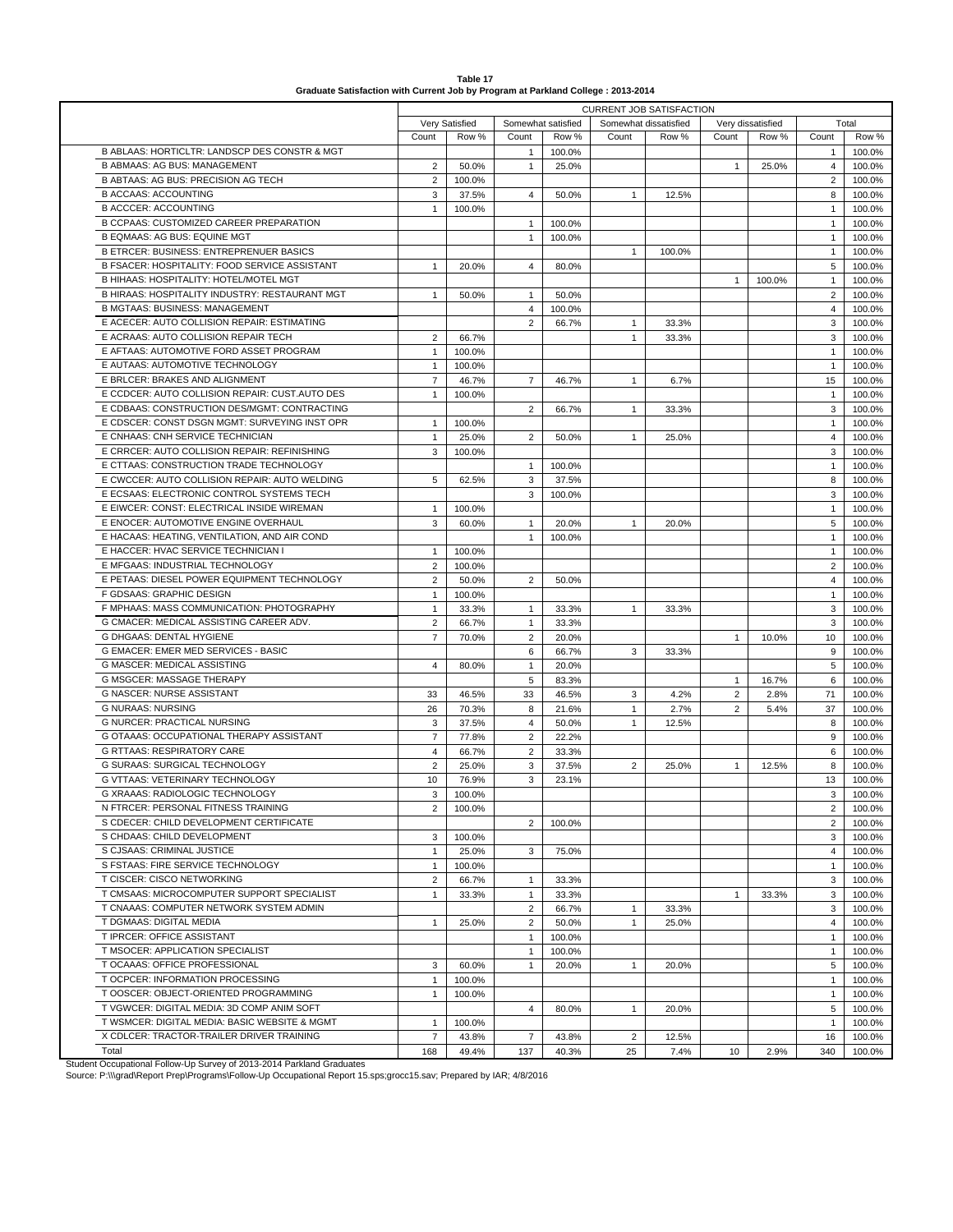**Table 18 Mean Scores of Graduate Satisfaction with Major Program by Gender, Ethnicity & Age Group**

**(4=Very satisfied; 3=Somewhat satisfied; 2=Somewhat dissatisfied; 1=Very dissatisfied)**

|                          |                                                                                                                                                                                                     |      | <b>MAJOR: COURSE CONTENT</b> |      | MAJOR:LECT/LAB/GRP & IND<br><b>PROJ</b> |      | MAJOR:<br>EQUIP/FACILITIES/MATERIALS |      | MAJOR: JOB PREPARATION |      | MAJOR: PREPARATION FOR<br><b>FURTHER ED</b> |      | <b>MAJOR:INFO ON CURRENT</b><br><b>EMPLOYMENT</b> |
|--------------------------|-----------------------------------------------------------------------------------------------------------------------------------------------------------------------------------------------------|------|------------------------------|------|-----------------------------------------|------|--------------------------------------|------|------------------------|------|---------------------------------------------|------|---------------------------------------------------|
|                          |                                                                                                                                                                                                     | Mean | Valid N                      | Mean | Valid N                                 | Mean | Valid N                              | Mean | Valid N                | Mean | Valid N                                     | Mean | Valid N                                           |
|                          | <b>TOTAL</b>                                                                                                                                                                                        | 3.63 | 398                          | 3.59 | 394                                     | 3.65 | 397                                  | 3.36 | 389                    | 3.40 | 373                                         | 3.28 | 369                                               |
| <b>GENDER</b>            | Female                                                                                                                                                                                              | 3.69 | 226                          | 3.64 | 226                                     | 3.68 | 226                                  | 3.41 | 220                    | 3.43 | 215                                         | 3.28 | 212                                               |
|                          | Male                                                                                                                                                                                                | 3.56 | 172                          | 3.52 | 168                                     | 3.63 | 171                                  | 3.29 | 169                    | 3.36 | 158                                         | 3.29 | 157                                               |
| <b>ETHNICITY</b>         | Asian                                                                                                                                                                                               | 3.67 | 18                           | 3.83 | 18                                      | 3.67 | 18                                   | 3.78 | 18                     | 3.72 | 18                                          | 3.53 | 17                                                |
| Am Indian/Alaskan Native |                                                                                                                                                                                                     | 4.00 |                              | 4.00 |                                         | 4.00 |                                      | 4.00 |                        | 2.00 |                                             | 4.00 |                                                   |
|                          | <b>Black or African American</b>                                                                                                                                                                    |      | 26                           | 3.46 | 26                                      | 3.54 | 26                                   | 3.27 | 26                     | 3.48 | 25                                          | 3.17 | 23                                                |
|                          | Hispanic or Latino                                                                                                                                                                                  | 3.67 | 24                           | 3.46 | 24                                      | 3.79 | 24                                   | 3.09 | 23                     | 3.22 | 23                                          | 3.25 | 24                                                |
|                          | White                                                                                                                                                                                               | 3.62 | 306                          | 3.59 | 302                                     | 3.66 | 306                                  | 3.36 | 298                    | 3.40 | 284                                         | 3.27 | 281                                               |
|                          | Non-Resident Alien                                                                                                                                                                                  | 3.50 | $\overline{2}$               | 4.00 | $\overline{2}$                          | 3.50 | $\overline{2}$                       | 2.50 | $\overline{2}$         | 3.00 | $\overline{2}$                              | 3.50 | $\overline{a}$                                    |
|                          | Unknown                                                                                                                                                                                             | 3.62 | 21                           | 3.57 | 21                                      | 3.50 | 20                                   | 3.52 | 21                     | 3.30 | 20                                          | 3.38 | 21                                                |
| AGE RANGE                | Under 17                                                                                                                                                                                            | 4.00 | $\overline{1}$               | 4.00 |                                         | 4.00 |                                      | 4.00 |                        | 4.00 |                                             | 4.00 |                                                   |
|                          | 17-20 vrs old                                                                                                                                                                                       | 3.69 | 87                           | 3.68 | 87                                      | 3.78 | 87                                   | 3.37 | 86                     | 3.45 | 85                                          | 3.36 | 83                                                |
|                          | 21-24 yrs old                                                                                                                                                                                       | 3.60 | 90                           | 3.54 | 90                                      | 3.63 | 90                                   | 3.28 | 90                     | 3.27 | 86                                          | 3.17 | 87                                                |
|                          | 25-30 yrs old                                                                                                                                                                                       | 3.62 | 89                           | 3.51 | 89                                      | 3.69 | 89                                   | 3.32 | 84                     | 3.40 | 82                                          | 3.29 | 80                                                |
|                          | 31-39 vrs old                                                                                                                                                                                       | 3.71 | 69                           | 3.68 | 69                                      | 3.65 | 68                                   | 3.49 | 68                     | 3.57 | 67                                          | 3.34 | 64                                                |
|                          | 40-55 yrs old                                                                                                                                                                                       | 3.53 | 53                           | 3.56 | 50                                      | 3.45 | 53                                   | 3.37 | 51                     | 3.32 | 47                                          | 3.26 | 46                                                |
|                          | Over 55 yrs old                                                                                                                                                                                     | 3.56 | 9                            | 3.38 | 8                                       | 3.56 | 9                                    | 3.33 | 9                      | 3.20 | 5                                           | 3.25 | 8                                                 |
|                          | Student Occupational Follow-Up Survey of 2013-2014 Parkland Graduates<br>Source: P:\Data\OIRE\Grad\Report Prep\Programs\Follow-Up Occupational Report 15.sps;grocc15.sav; Prepared by IAR; 4/8/2016 |      |                              |      |                                         |      |                                      |      |                        |      |                                             |      |                                                   |

**Table 19 Mean Scores of Graduate Satisfaction with Outside Major Program by Gender, Ethnicity & Age Group**

**(4=Very satisfied; 3=Somewhat satisfied; 2=Somewhat dissatisfied; 1=Very dissatisfied)**

|                  |                                  |          | <b>OUTSIDE MAJOR: COURSE</b><br>CONTENT |              | <b>OUTSIDE MAJOR:</b><br>LECT/LAB/GRP/IND PROJTS |      | <b>OUTSIDE MAJOR:</b><br>EQUIP/FAC/MATERIALS |      | <b>OUTSIDE MAJOR: JOB</b><br><b>PREPARATION</b> | OUTSIDE MAJOR: INFO ON<br><b>CURRENT EMPLOY</b> |             |
|------------------|----------------------------------|----------|-----------------------------------------|--------------|--------------------------------------------------|------|----------------------------------------------|------|-------------------------------------------------|-------------------------------------------------|-------------|
|                  |                                  | Mean     | Valid N                                 | Mean         | Valid N                                          | Mean | Valid N                                      | Mean | Valid N                                         | Mean                                            | Valid N     |
|                  | <b>TOTAL</b>                     | 3.38     | 317                                     | 3.36         | 318                                              | 3.49 | 314                                          | 3.14 | 293                                             | 3.36                                            | 307         |
| <b>GENDER</b>    | Female                           | 3.44     | 181                                     | 3.44         | 182                                              | 3.52 | 180                                          | 3.17 | 168                                             | 3.38                                            | 174         |
|                  | Male                             | 3.30     | 136                                     | 3.26         | 136                                              | 3.46 | 134                                          | 3.10 | 125                                             | 3.35                                            | 133         |
| <b>ETHNICITY</b> | Asian                            | 3.81     | 16                                      | 3.81         | 16                                               | 3.69 | 16                                           | 3.71 | 14                                              | 3.75                                            | 16          |
|                  | Am Indian/Alaskan Native         | 3.00     |                                         | 4.00         | 1                                                | 4.00 |                                              | 2.00 | 1                                               | 2.00                                            | 1           |
|                  | <b>Black or African American</b> | 3.45     | 22                                      | 3.48         | 21                                               | 3.68 | 22                                           | 3.15 | 20                                              | 3.57                                            | 21          |
|                  | Hispanic or Latino               | 3.37     | 19                                      | 3.26         | 19                                               | 3.58 | 19                                           | 2.83 | 18                                              | 3.28                                            | 18          |
|                  | White                            | 3.35     | 242                                     | 3.33         | 244                                              | 3.47 | 239                                          | 3.13 | 223                                             | 3.34                                            | 234         |
|                  | Non-Resident Alien               | 4.00     |                                         | 4.00         | 1                                                | 3.00 |                                              | 4.00 | 1                                               | 4.00                                            | 1           |
|                  | Unknown                          | 3.31     | 16                                      | 3.31         | 16                                               | 3.25 | 16                                           | 3.13 | 16                                              | 3.25                                            | 16          |
| AGE RANGE        | Under 17                         | <b>.</b> | $\mathbf 0$                             | $\mathbf{r}$ | 0                                                |      | $\mathbf 0$                                  |      | 0                                               |                                                 | $\mathbf 0$ |
|                  | 17-20 yrs old                    | 3.25     | 80                                      | 3.24         | 80                                               | 3.43 | 79                                           | 3.08 | 76                                              | 3.31                                            | 80          |
|                  | 21-24 yrs old                    | 3.26     | 72                                      | 3.24         | 72                                               | 3.40 | 72                                           | 2.93 | 70                                              | 3.24                                            | 72          |
|                  | 25-30 yrs old                    | 3.49     | 67                                      | 3.43         | 67                                               | 3.58 | 64                                           | 3.21 | 56                                              | 3.46                                            | 61          |
|                  | 31-39 yrs old                    | 3.50     | 56                                      | 3.55         | 56                                               | 3.51 | 57                                           | 3.38 | 53                                              | 3.50                                            | 56          |
|                  | 40-55 yrs old                    | 3.49     | 39                                      | 3.41         | 39                                               | 3.55 | 38                                           | 3.15 | 34                                              | 3.31                                            | 35          |
|                  | Over 55 yrs old                  | 3.67     | 3                                       | 4.00         | 4                                                | 4.00 | 4                                            | 3.50 | 4                                               | 4.00                                            | 3           |

Student Occupational Follow-Up Survey of 2013-2014 Parkland Graduates<br>Source: P:∖Data\OIRE\Grad\Report Prep\Programs\Follow-Up Occupational Report 15.sps;grocc15.sav; Prepared by IAR; 4/8/2016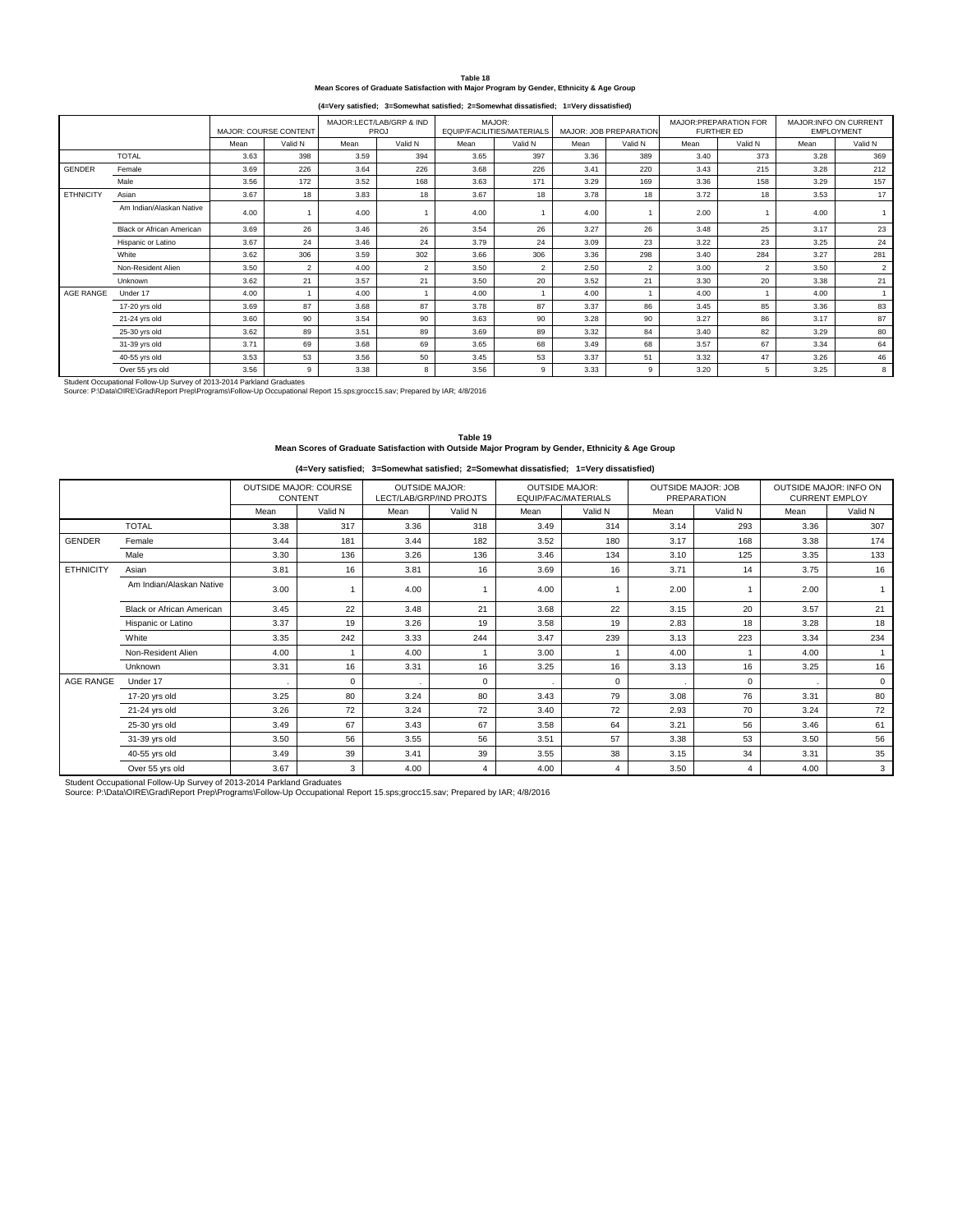| ı | .,<br>nır |  |  |
|---|-----------|--|--|

**Table 20 Mean Scores of Graduate Satisfaction with Student Services by Gender, Ethnicity & Age Group**

**(4=Very satisfied; 3=Somewhat satisfied; 2=Somewhat dissatisfied; 1=Very dissatisfied)**

|                  |                                                                                                                                                                                                     |      | <b>FINANCIAL AID</b> |      | <b>ASSESSMENT</b> |      | <b>CAREER PLANNING</b> |      | <b>COLLEGE TRANSFER</b><br><b>PLANNING</b> |      | COUNSELING     |      | <b>STUDENT ACTIVITIES</b> |      | <b>ADMISSIONS</b> |      | <b>JOB PLACEMENT</b> |
|------------------|-----------------------------------------------------------------------------------------------------------------------------------------------------------------------------------------------------|------|----------------------|------|-------------------|------|------------------------|------|--------------------------------------------|------|----------------|------|---------------------------|------|-------------------|------|----------------------|
|                  |                                                                                                                                                                                                     | Mean | Valid N              | Mean | Valid N           | Mean | Valid N                | Mean | Valid N                                    | Mean | Valid N        | Mean | Valid N                   | Mean | Valid N           | Mean | Valid N              |
|                  | <b>TOTAL</b>                                                                                                                                                                                        | 3.31 | 272                  | 3.39 | 315               | 3.30 | 259                    | 3.21 | 167                                        | 3.16 | 281            | 3.27 | 223                       | 3.45 | 375               | 3.11 | 205                  |
| <b>GENDER</b>    | Female                                                                                                                                                                                              | 3.36 | 157                  | 3.44 | 189               | 3.32 | 159                    | 3.22 | 104                                        | 3.10 | 164            | 3.24 | 123                       | 3.52 | 211               | 3.10 | 116                  |
|                  | Male                                                                                                                                                                                                | 3.23 | 115                  | 3.32 | 126               | 3.27 | 100                    | 3.19 | 63                                         | 3.23 | 117            | 3.31 | 100                       | 3.35 | 164               | 3.11 | 89                   |
| <b>ETHNICITY</b> | Asian                                                                                                                                                                                               | 3.25 | 12                   | 3.31 | 16                | 3.67 | 12                     | 3.60 | 10                                         | 3.27 | 15             | 3.36 | 11                        | 3.31 | 16                | 3.00 | 11                   |
|                  | Am Indian/Alaskan Native                                                                                                                                                                            | 4.00 |                      | 4.00 |                   | 4.00 |                        |      | $\Omega$                                   | 4.00 |                | 4.00 |                           | 4.00 |                   | 4.00 |                      |
|                  | <b>Black or African American</b>                                                                                                                                                                    | 3.33 | 24                   | 3.62 | 21                | 3.26 | 19                     | 3.25 | 12                                         | 3.14 | 21             | 3.53 | 17                        | 3.50 | 26                | 3.19 | 16                   |
|                  | Hispanic or Latino                                                                                                                                                                                  | 3.14 | 14                   | 3.53 | 19                | 3.27 | 15                     | 3.13 | 8                                          | 3.22 | 18             | 3.22 | 18                        | 3.32 | 22                | 3.00 | 12                   |
|                  | White                                                                                                                                                                                               | 3.32 | 211                  | 3.37 | 241               | 3.25 | 195                    | 3.18 | 129                                        | 3.13 | 210            | 3.23 | 167                       | 3.46 | 288               | 3.09 | 152                  |
|                  | Non-Resident Alien                                                                                                                                                                                  |      | $\Omega$             | 4.00 | 1                 | 4.00 |                        | 4.00 |                                            | 3.00 | $\overline{2}$ | 4.00 |                           | 3.00 | $\overline{2}$    | 3.00 | $\overline{2}$       |
|                  | Unknown                                                                                                                                                                                             | 3.20 | 10                   | 3.25 | 16                | 3.62 | 16                     | 3.14 | $\overline{7}$                             | 3.36 | 14             | 3.50 | 8                         | 3.45 | 20                | 3.36 | 11                   |
| AGE RANGE        | Under 17                                                                                                                                                                                            | 4.00 |                      |      | $\mathbf 0$       |      | $\mathbf 0$            |      | $\Omega$                                   |      | $\mathbf 0$    | 4.00 |                           | 4.00 |                   | 4.00 |                      |
|                  | 17-20 vrs old                                                                                                                                                                                       | 3.47 | 60                   | 3.42 | 66                | 3.42 | 60                     | 3.15 | 39                                         | 3.24 | 62             | 3.25 | 56                        | 3.45 | 82                | 3.12 | 43                   |
|                  | 21-24 yrs old                                                                                                                                                                                       | 3.00 | 62                   | 3.19 | 73                | 3.18 | 61                     | 3.00 | 34                                         | 2.98 | 57             | 3.13 | 56                        | 3.30 | 86                | 2.96 | 50                   |
|                  | 25-30 yrs old                                                                                                                                                                                       | 3.17 | 64                   | 3.38 | 72                | 3.32 | 56                     | 3.41 | 41                                         | 3.24 | 63             | 3.35 | 43                        | 3.46 | 83                | 3.07 | 43                   |
|                  | 31-39 vrs old                                                                                                                                                                                       | 3.62 | 45                   | 3.63 | 57                | 3.33 | 45                     | 3.19 | 27                                         | 3.04 | 52             | 3.43 | 35                        | 3.58 | 66                | 3.36 | 36                   |
|                  | 40-55 yrs old                                                                                                                                                                                       | 3.38 | 37                   | 3.43 | 42                | 3.22 | 32                     | 3.25 | 24                                         | 3.21 | 42             | 3.21 | 28                        | 3.43 | 49                | 2.96 | 28                   |
|                  | Over 55 vrs old                                                                                                                                                                                     | 3.33 | 3                    | 3.20 | 5                 | 3.40 | 5                      | 3.50 | $\overline{2}$                             | 3.80 | 5              | 3.75 | 4                         | 3.88 | 8                 | 3.75 | $\overline{4}$       |
|                  | Student Occupational Follow-Up Survey of 2013-2014 Parkland Graduates<br>Source: P:\Data\OIRE\Grad\Report Prep\Programs\Follow-Up Occupational Report 15.sps:grocc15.say: Prepared by IAR: 4/8/2016 |      |                      |      |                   |      |                        |      |                                            |      |                |      |                           |      |                   |      |                      |

**Table 20 A Mean Scores of Graduate Satisfaction with Academic and College Services by Gender, Ethnicity & Age Group**

|  |  | (4=Very satisfied; 3=Somewhat satisfied; 2=Somewhat dissatisfied; 1=Very dissatisfied) |  |
|--|--|----------------------------------------------------------------------------------------|--|
|--|--|----------------------------------------------------------------------------------------|--|

|                  |                                                                                                                                                                                                     |      | <b>COLLEGE TUTORING</b> |      | <b>LEARNING LAB</b> |      | LIBRARY/AUDIOVISUAL SERV |      | <b>FACULTY ADVISING</b> |      | <b>FOOD SERVICE</b> |      | <b>BOOKSTORE</b> |      | <b>PARKING</b> |      | <b>COLLEGE CASHIER</b> |
|------------------|-----------------------------------------------------------------------------------------------------------------------------------------------------------------------------------------------------|------|-------------------------|------|---------------------|------|--------------------------|------|-------------------------|------|---------------------|------|------------------|------|----------------|------|------------------------|
|                  |                                                                                                                                                                                                     | Mean | Valid N                 | Mean | Valid N             | Mean | Valid N                  | Mean | Valid N                 | Mean | Valid N             | Mean | Valid N          | Mean | Valid N        | Mean | Valid N                |
|                  | <b>TOTAL</b>                                                                                                                                                                                        | 3.43 | 174                     | 3.45 | 210                 | 3.53 | 291                      | 3.22 | 326                     | 3.07 | 261                 | 3.33 | 359              | 3.14 | 375            | 3.48 | 320                    |
| GENDER           | Female                                                                                                                                                                                              | 3.47 | 102                     | 3.50 | 125                 | 3.52 | 176                      | 3.23 | 191                     | 3.12 | 154                 | 3.39 | 212              | 3.10 | 217            | 3.47 | 182                    |
|                  | Male                                                                                                                                                                                                | 3.36 | 72                      | 3.36 | 85                  | 3.56 | 115                      | 3.21 | 135                     | 3.01 | 107                 | 3.23 | 147              | 3.20 | 158            | 3.51 | 138                    |
| <b>ETHNICITY</b> | Asian                                                                                                                                                                                               | 3.92 | 12                      | 3.75 | 12                  | 3.50 | 14                       | 3.27 | 15                      | 2.92 | 12                  | 3.18 | 17               | 3.33 | 18             | 3.64 | 14                     |
|                  | Am Indian/Alaskan Native                                                                                                                                                                            | 4.00 |                         | 4.00 |                     | 4.00 |                          | 3.00 |                         | 4.00 |                     | 4.00 |                  |      | $\mathbf 0$    | 4.00 |                        |
|                  | <b>Black or African American</b>                                                                                                                                                                    | 3.60 | 20                      | 3.73 | 22                  | 3.78 | 23                       | 3.25 | 24                      | 3.29 | 21                  | 3.38 | 24               | 3.26 | 23             | 3.43 | 23                     |
|                  | Hispanic or Latino                                                                                                                                                                                  | 3.10 | 10 <sup>1</sup>         | 3.42 | 12                  | 3.76 | 17                       | 3.10 | 20                      | 2.88 | 17                  | 3.55 | 22               | 3.09 | 22             | 3.50 | 22                     |
|                  | White                                                                                                                                                                                               | 3.37 | 123                     | 3.38 | 151                 | 3.51 | 222                      | 3.22 | 244                     | 3.06 | 195                 | 3.32 | 276              | 3.15 | 289            | 3.49 | 244                    |
|                  | Non-Resident Alien                                                                                                                                                                                  | 3.50 | $\overline{2}$          | 3.50 | $\overline{2}$      | 3.00 | $\overline{2}$           | 4.00 | $\overline{2}$          | 4.00 | $\overline{1}$      | 3.00 | $\overline{2}$   | 3.50 | $\overline{2}$ | 3.50 | $\overline{2}$         |
|                  | Unknown                                                                                                                                                                                             | 3.33 | 6                       | 3.40 | 10                  | 3.17 | 12                       | 3.25 | 20                      | 3.14 | 14                  | 3.29 | 17               | 2.76 | 21             | 3.29 | 14                     |
| AGE RANGE        | Under 17                                                                                                                                                                                            |      | $\Omega$                |      | $\Omega$            | 4.00 |                          | 4.00 |                         |      | $\Omega$            | 4.00 |                  | 4.00 |                | 4.00 |                        |
|                  | 17-20 vrs old                                                                                                                                                                                       | 3.26 | 39                      | 3.21 | 47                  | 3.56 | 66                       | 3.25 | 75                      | 3.19 | 58                  | 3.30 | 82               | 3.06 | 81             | 3.63 | 67                     |
|                  | 21-24 yrs old                                                                                                                                                                                       | 3.38 | 34                      | 3.47 | 45                  | 3.46 | 67                       | 3.01 | 70                      | 3.27 | 63                  | 3.30 | 86               | 2.98 | 87             | 3.31 | 75                     |
|                  | 25-30 vrs old                                                                                                                                                                                       | 3.54 | 39                      | 3.59 | 41                  | 3.55 | 62                       | 3.25 | 72                      | 3.06 | 62                  | 3.31 | 78               | 3.20 | 83             | 3.46 | 70                     |
|                  | 31-39 vrs old                                                                                                                                                                                       | 3.44 | 32                      | 3.50 | 42                  | 3.55 | 55                       | 3.30 | 60                      | 2.85 | 46                  | 3.39 | 62               | 3.22 | 67             | 3.58 | 59                     |
|                  | 40-55 vrs old                                                                                                                                                                                       | 3.48 | 27                      | 3.47 | 30                  | 3.51 | 35                       | 3.25 | 44                      | 2.82 | 28                  | 3.30 | 43               | 3.25 | 48             | 3.49 | 41                     |
|                  | Over 55 vrs old                                                                                                                                                                                     | 4.00 | 3                       | 3.80 | 5                   | 3.80 | 5                        | 4.00 | $\overline{4}$          | 2.75 | $\overline{4}$      | 3.57 | $\overline{7}$   | 3.63 | 8              | 3.43 | $\overline{7}$         |
|                  | Student Occupational Follow-Up Survey of 2013-2014 Parkland Graduates<br>Source: P:\Data\OIRE\Grad\Report Prep\Programs\Follow-Up Occupational Report 15.sps;grocc15.sav; Prepared by IAR; 4/8/2016 |      |                         |      |                     |      |                          |      |                         |      |                     |      |                  |      |                |      |                        |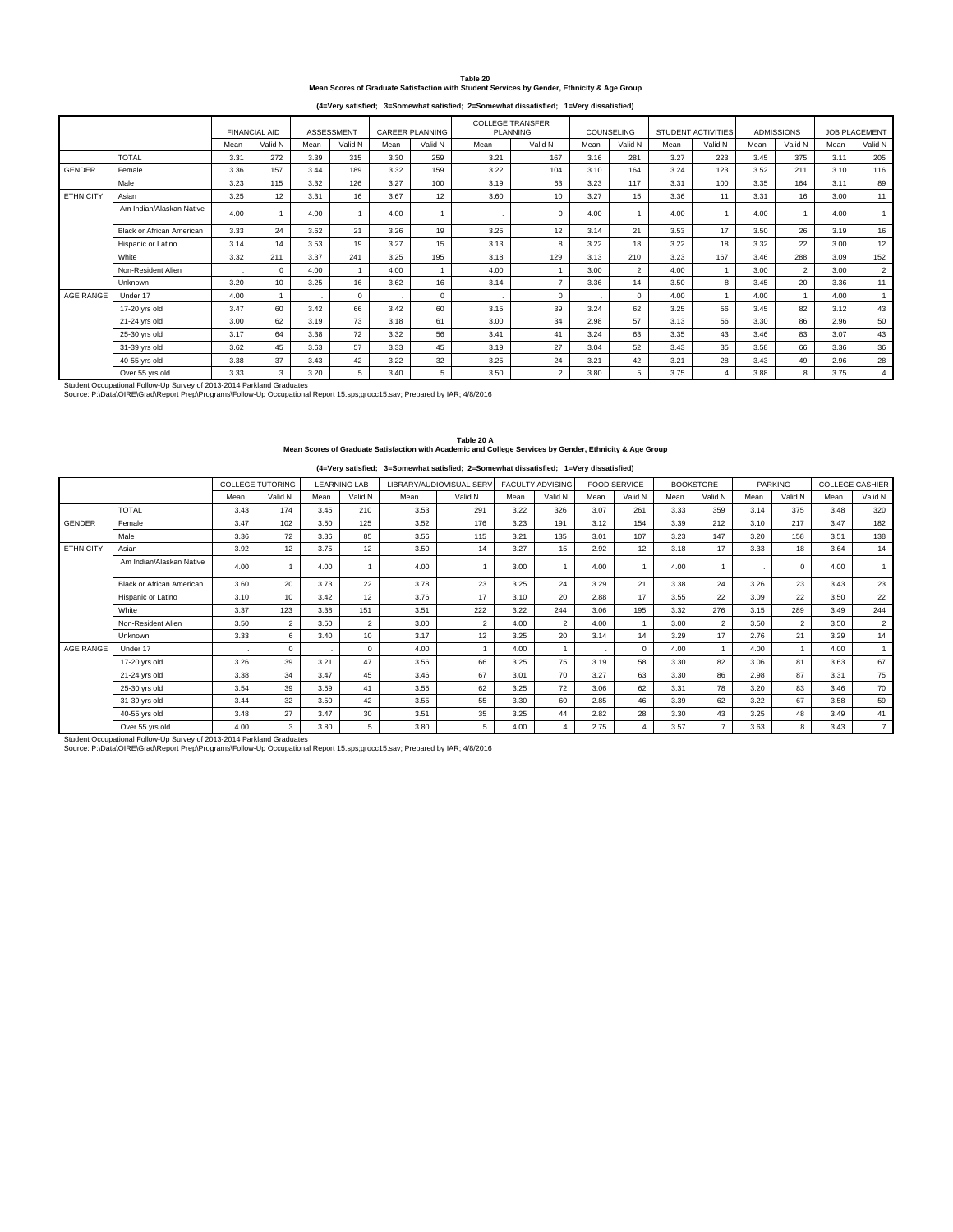#### **Table 21 Hourly Salary and Current Job Satisfaction of Graduates**

#### **(4=Very satisfied; 3=Somewhat satisfied; 2=Somewhat dissatisfied; 1=Very dissatisfied)**

|                                                   |                                                     |         | <b>HOURLY SALARY</b> |      | <b>CURRENT JOB SATISFACTION</b> |
|---------------------------------------------------|-----------------------------------------------------|---------|----------------------|------|---------------------------------|
|                                                   |                                                     | Mean    | Valid N              | Mean | Valid N                         |
|                                                   | <b>TOTAL</b>                                        | \$16.79 | 313                  | 3.36 | 340                             |
| <b>GENDER</b>                                     | Female                                              | \$15.79 | 180                  | 3.42 | 194                             |
|                                                   | Male                                                | \$18.14 | 133                  | 3.28 | 146                             |
| <b>ETHNICITY</b>                                  | Asian                                               | \$18.01 | 12                   | 3.15 | 13                              |
|                                                   | Am Indian/Alaskan Native                            |         | $\mathbf 0$          |      | $\mathbf 0$                     |
|                                                   | <b>Black or African American</b>                    | \$17.67 | 21                   | 3.30 | 23                              |
|                                                   | Hispanic or Latino                                  | \$12.38 | 14                   | 3.29 | 17                              |
|                                                   | White                                               | \$16.63 | 249                  | 3.37 | 266                             |
|                                                   | Non-Resident Alien                                  |         | $\mathbf 0$          | 3.00 | $\mathbf{1}$                    |
|                                                   | Unknown                                             | \$20.83 | 17                   | 3.50 | 20                              |
| <b>AGE RANGE</b>                                  | Under 17                                            |         | $\mathbf 0$          | 4.00 | $\mathbf{1}$                    |
|                                                   | 17-20 yrs old                                       | \$12.05 | 69                   | 3.39 | 74                              |
|                                                   | 21-24 yrs old                                       | \$16.38 | 75                   | 3.32 | 79                              |
|                                                   | 25-30 yrs old                                       | \$17.12 | 69                   | 3.42 | 77                              |
|                                                   | 31-39 yrs old                                       | \$19.82 | 58                   | 3.40 | 62                              |
|                                                   | 40-55 yrs old                                       | \$21.72 | 37                   | 3.23 | 40                              |
|                                                   | Over 55 yrs old                                     | \$12.16 | 5                    | 3.29 | $\overline{7}$                  |
| WHEN DID YOU BEGIN WORKING IN PRESENT JOB?        | Before entering the<br>college program              | \$15.18 | 60                   | 3.17 | 66                              |
|                                                   | While enrolled in the<br>college program            | \$15.25 | 67                   | 3.36 | 74                              |
|                                                   | After leaving the college<br>program                | \$17.94 | 184                  | 3.43 | 199                             |
| WHERE IS YOUR PRIMARY PLACE OF EMPLOYMENT?        | Within the community<br>college district            | \$16.35 | 219                  | 3.37 | 236                             |
|                                                   | Outside the college<br>district, but in Illinois    | \$17.27 | 72                   | 3.43 | 79                              |
|                                                   | Outside Illinois                                    | \$20.88 | 19                   | 3.13 | 23                              |
| WHAT WAS YOUR OBJECTIVE IN ATTENDING OUR COLLEGE? | Obtain skills for entry into<br>new/different job   | \$17.20 | 235                  | 3.38 | 250                             |
|                                                   | Improve skills needed in<br>present job             | \$16.71 | 23                   | 3.22 | 27                              |
|                                                   | Explore courses to decide<br>on a career            | \$12.81 | 17                   | 3.25 | 20                              |
|                                                   | To transfer                                         | \$13.54 | 25                   | 3.27 | 26                              |
|                                                   | Personal interest/self<br>development               | \$21.03 | 13                   | 3.59 | 17                              |
| WHAT IS YOUR EDUCATION STATUS?                    | Have not been enrolled in<br>college/univ           | \$18.33 | 184                  | 3.39 | 199                             |
|                                                   | Have been enrolled but<br>am not currently enrolled | \$14.47 | 9                    | 3.27 | 11                              |
|                                                   | Currently enrolled in<br>related field              | \$14.74 | 103                  | 3.33 | 112                             |
|                                                   | Currently enrolled in<br>unrelated field            | \$14.03 | 15                   | 3.25 | 16                              |

Student Occupational Follow-Up Survey of 2013-2014 Parkland Graduates

Source: P:\Data\OIRE\Grad\Report Prep\Programs\Follow-Up Occupational Report 15.sps;grocc15.sav; Prepared by IAR; 4/8/2016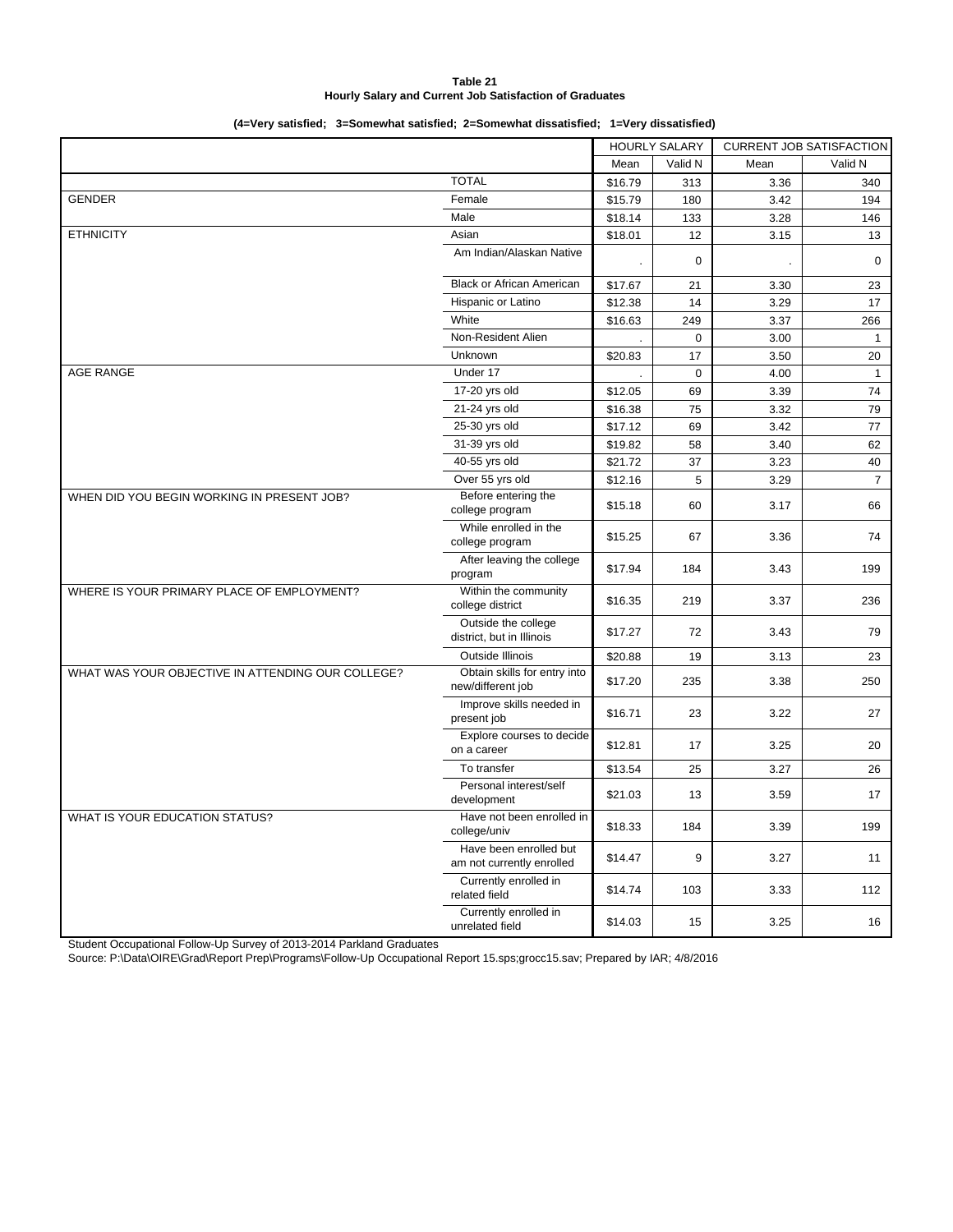|                                                           | <b>TOTAL RESPONSES</b> |       |
|-----------------------------------------------------------|------------------------|-------|
|                                                           | Count                  | Col % |
| <b>Advocate Bromenn Medical Center</b>                    | $\mathbf{1}$           | 0.3%  |
| All The Little Angels Daycare                             | 1                      | 0.3%  |
| <b>Alliance Commodities</b>                               | 1                      | 0.3%  |
| Alpha-Care Health Professionals                           | 2                      | 0.6%  |
| Amber Glen Alzheimer's Special Care Center                | 1                      | 0.3%  |
| American Health Care Center                               | 1                      | 0.3%  |
| American Society for the Prevention of Cruelty to Animals | 1                      | 0.3%  |
| <b>Animal Medical Clinic</b>                              | 1                      | 0.3%  |
| At Ease In-Home Services                                  | 1                      | 0.3%  |
| <b>Avaya Government Group</b>                             | 1                      | 0.3%  |
| Bacon & Van Buskirk Glass                                 | 1                      | 0.3%  |
| <b>Banfield Pet Hospital</b>                              | 1                      | 0.3%  |
| <b>BCB American Ag</b>                                    | 1                      | 0.3%  |
| Belle of Baton Rouge Casino and Hotel                     | 1                      | 0.3%  |
| <b>Best Buy</b>                                           | 2                      | 0.6%  |
| <b>Bickford Assisted Living</b>                           | 1                      | 0.3%  |
| <b>Bickford Cottage</b>                                   | 1                      | 0.3%  |
| <b>Birkey's Farm Store</b>                                | $\overline{c}$         | 0.6%  |
| <b>Black and Whites Confec.</b>                           | 1                      | 0.3%  |
| <b>Blackburn College</b>                                  | 1                      | 0.3%  |
| <b>Blocher Consulting</b>                                 | 1                      | 0.3%  |
| <b>Bloomington School District 87</b>                     | 1                      | 0.3%  |
| <b>Blue Collar Computing</b>                              | 1                      | 0.3%  |
| Bozzuto's                                                 | 1                      | 0.3%  |
| <b>Bridle Brook Assisted Living Community</b>             | 1                      | 0.3%  |
| <b>Buffalo Wild Wings</b>                                 | 2                      | 0.6%  |
| <b>Busey Bank</b>                                         | 1                      | 0.3%  |
| <b>Canadian National Railroad</b>                         | 1                      | 0.3%  |
| Canterbury Ridge Brookdale Senior Living                  | $\overline{c}$         | 0.6%  |
| Carle Hospital/Physician Group                            | 40                     | 12.6% |
| <b>Champaign County</b>                                   |                        | 0.3%  |
| Champaign County Head Start                               | 1                      | 0.3%  |
| <b>Champaign County Nursing Home</b>                      | 3                      | 0.9%  |
| Champaign Ford City                                       | 2                      | 0.6%  |
| Champaign Public Library                                  | 1                      | 0.3%  |
| Champaign Unit 4 Schools                                  | 1                      | 0.3%  |
| Champaign-Urbana Carpentry Plus                           | 1                      | 0.3%  |
| Champaign-Urbana Nursing and Rehab Center                 | 1                      | 0.3%  |
| <b>Christie Clinic</b>                                    | 2                      | 0.6%  |
| City of Champaign Fire Department                         | 1                      | 0.3%  |
| Clark-Lindsay Retirement Village                          | $\mathbf 5$            | 1.6%  |

**Table 22 Employers of Parkland Graduates: 2013-2014**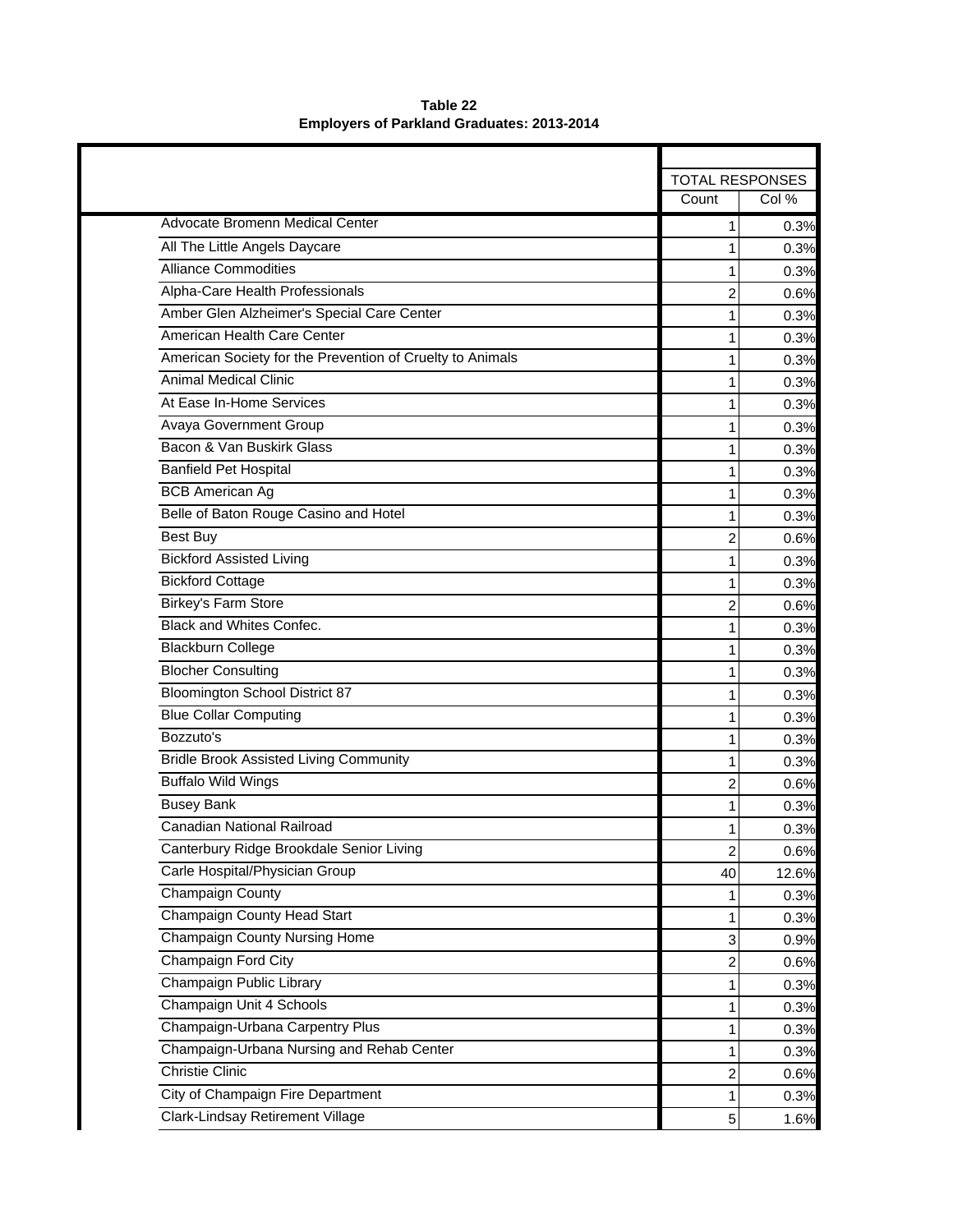| <b>Classic Events</b>                               | 1 | 0.3% |
|-----------------------------------------------------|---|------|
| Clifton Larson Allen                                | 1 | 0.3% |
| Coffin Trucking                                     | 1 | 0.3% |
| Colmac Coil                                         | 1 | 0.3% |
| Community Health Improvement Center (Urbana School) | 1 | 0.3% |
| <b>Corie Rowe DDS</b>                               | 1 | 0.3% |
| Country Health Care and Rehab                       | 3 | 0.9% |
| <b>County Market</b>                                | 1 | 0.3% |
| <b>County Martket</b>                               | 1 | 0.3% |
| <b>Courtesy Ford Lincoln</b>                        | 1 | 0.3% |
| Cox Property Group                                  | 1 | 0.3% |
| Creekside Prairie                                   | 1 | 0.3% |
| <b>Cumberland Manor</b>                             | 1 | 0.3% |
| Dentist                                             | 1 | 0.3% |
| Depke Welding Supply                                | 1 | 0.3% |
| <b>Diversified</b>                                  | 1 | 0.3% |
| <b>Division of Rehabilitation Services</b>          | 1 | 0.3% |
| <b>DOD</b>                                          | 1 | 0.3% |
| Dr. Bhatia, Dr. Barnes, Dr. Beehner, Dr. Burg       | 1 | 0.3% |
| <b>DSC</b>                                          | 1 | 0.3% |
| Espresso Royale                                     | 2 | 0.6% |
| Farm and Fleet                                      | 1 | 0.3% |
| Farmer City Rehab & Health Care                     | 1 | 0.3% |
| FE Moran                                            | 1 | 0.3% |
| Fifth Dimension Collision Repair                    | 1 | 0.3% |
| <b>Fire Service Institute</b>                       | 1 | 0.3% |
| Florida Hospital                                    | 1 | 0.3% |
| Ford                                                | 1 | 0.3% |
| Ford City in Champaign                              | 1 | 0.3% |
| Four Seasons Health Club                            | 1 | 0.3% |
| <b>Frances Nelson</b>                               |   | 0.3% |
| Frasca International                                | 1 | 0.3% |
| Frasca International in Urbana                      | 1 | 0.3% |
| Gibson Area Hospital                                | 5 | 1.6% |
| <b>Grapevine Staffing</b>                           | 1 | 0.3% |
| <b>Greenhouse Animal Clinic</b>                     | 1 | 0.3% |
| <b>Health Alliance Medical Plans</b>                | 1 | 0.3% |
| <b>Health Consultant Services</b>                   | 1 | 0.3% |
| <b>Heartland Health Care</b>                        | 1 | 0.3% |
| <b>Heartland Nursing Home</b>                       | 1 | 0.3% |
| Helena Chemical Company                             | 1 | 0.3% |
| <b>Hendrick House</b>                               | 1 | 0.3% |
| Heritage Health                                     | 2 | 0.6% |
| <b>Hickory River Smokehouse</b>                     | 1 | 0.3% |
| Honda Bmw of Champaign                              | 1 | 0.3% |
| Honda of Champaign                                  | 1 | 0.3% |
| Illini Nissan in Champaign                          | 1 | 0.3% |
|                                                     |   |      |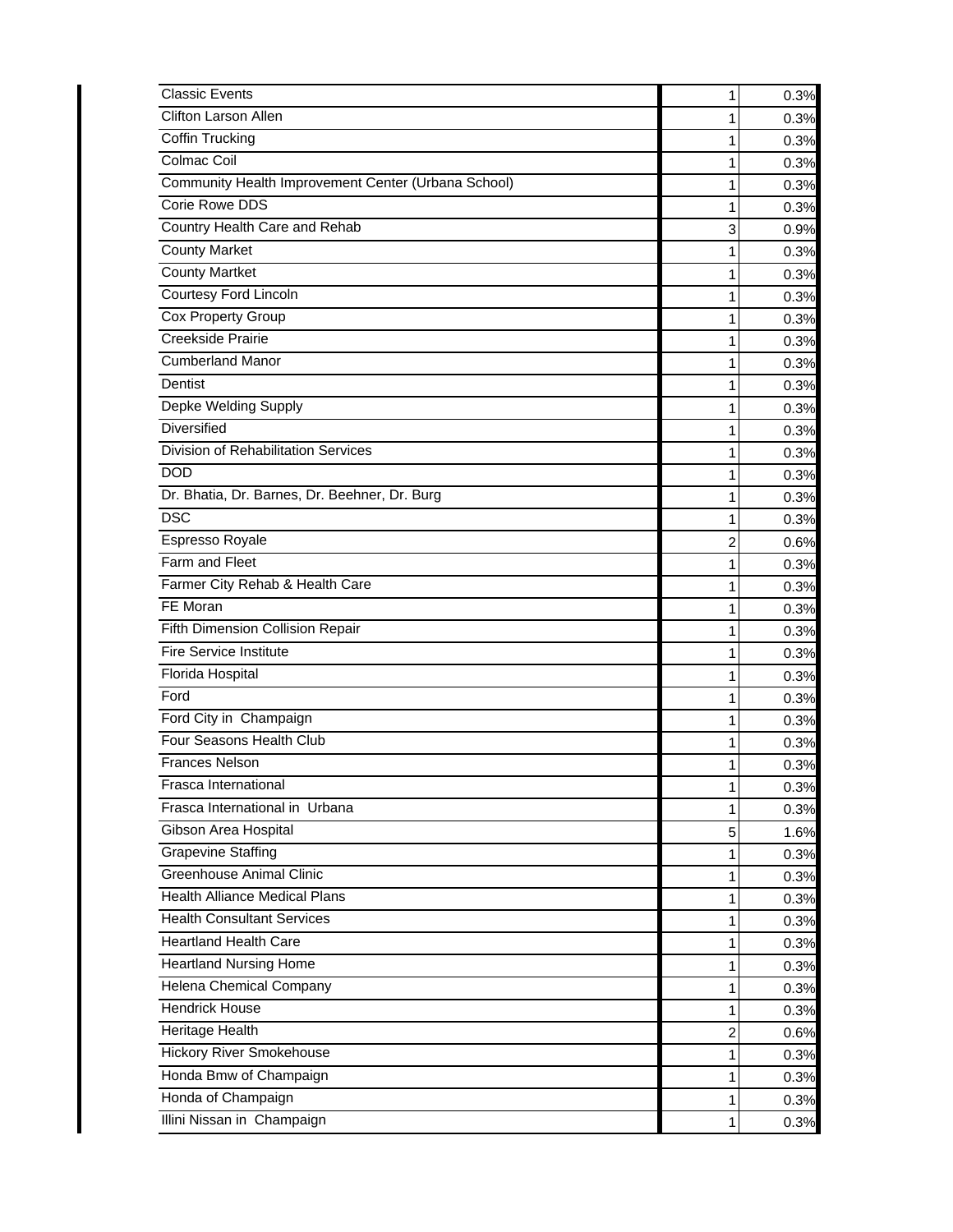| Independent Contractor At Green Yoga Spa | 1 | 0.3% |
|------------------------------------------|---|------|
| <b>Indian Farms</b>                      | 1 | 0.3% |
| <b>Indiana University</b>                |   | 0.3% |
| Iowa Methodist Medical Center            |   | 0.3% |
| Iron Workers Union                       | 1 | 0.3% |
| Jimmy Johns                              | 1 | 0.3% |
| JLH Land Surveying Incorporated          | 1 | 0.3% |
| John Deere Dealer in Atwood, II          |   | 0.3% |
| John Deere Dealer- Arends & Sons inc.    | 1 | 0.3% |
| Jon Ross                                 | 1 | 0.3% |
| Jupiter's At The Crossing                | 1 | 0.3% |
| Jupiter's Downtown                       | 1 | 0.3% |
| <b>K&amp;h Truck Plaza</b>               | 1 | 0.3% |
| <b>Kirby Hospital</b>                    | 1 | 0.3% |
| <b>Kraft Foods</b>                       | 3 | 0.9% |
| Krystowski Tractor Sales                 | 1 | 0.3% |
| La Petite Academy                        | 1 | 0.3% |
| Laborer Local 703                        | 1 | 0.3% |
| Lannon Farms                             | 1 | 0.3% |
| Liberty Village of Leroy                 | 1 | 0.3% |
| Lincoln's Challenge                      | 1 | 0.3% |
| Loyola University Medical Center         |   | 0.3% |
| M & B Precision Auto Repair              | 1 | 0.3% |
| Mandalay International                   | 1 | 0.3% |
| Mattex Service Company                   | 1 | 0.3% |
| Maverick Transportation                  | 1 | 0.3% |
| Mcclure Ag                               | 1 | 0.3% |
| Mcdonalds                                | 1 | 0.3% |
| <b>Meda Pharmaceuticals</b>              | 1 | 0.3% |
| Mediacom Cable                           | 1 | 0.3% |
| Meeting Your Needs 24/7                  | 1 | 0.3% |
| Meijer                                   | Ί | 0.3% |
| Mercy Medical Center-Iowa                | 1 | 0.3% |
| Metritech                                | 1 | 0.3% |
| <b>Midwest Dental</b>                    |   | 0.3% |
| Midwest Underground Technology           | 1 | 0.3% |
| Mike Bushnan Trucking                    | 1 | 0.3% |
| Miles Chevrolet in Decatur               | 1 | 0.3% |
| <b>Miller Enterprise</b>                 | 1 | 0.3% |
| <b>MSE Branded Foods LLC</b>             |   | 0.3% |
| <b>MTK Technologies</b>                  | 1 | 0.3% |
| NAAHP, Inc.                              | 1 | 0.3% |
| Nate Evans Group-Keller williams         | 1 | 0.3% |
| Neimann Food Inc                         | 1 | 0.3% |
| Nordco                                   |   | 0.3% |
| Northshore University Healthsystem       | 1 | 0.3% |
| <b>Nursing Home</b>                      | 1 | 0.3% |
|                                          |   |      |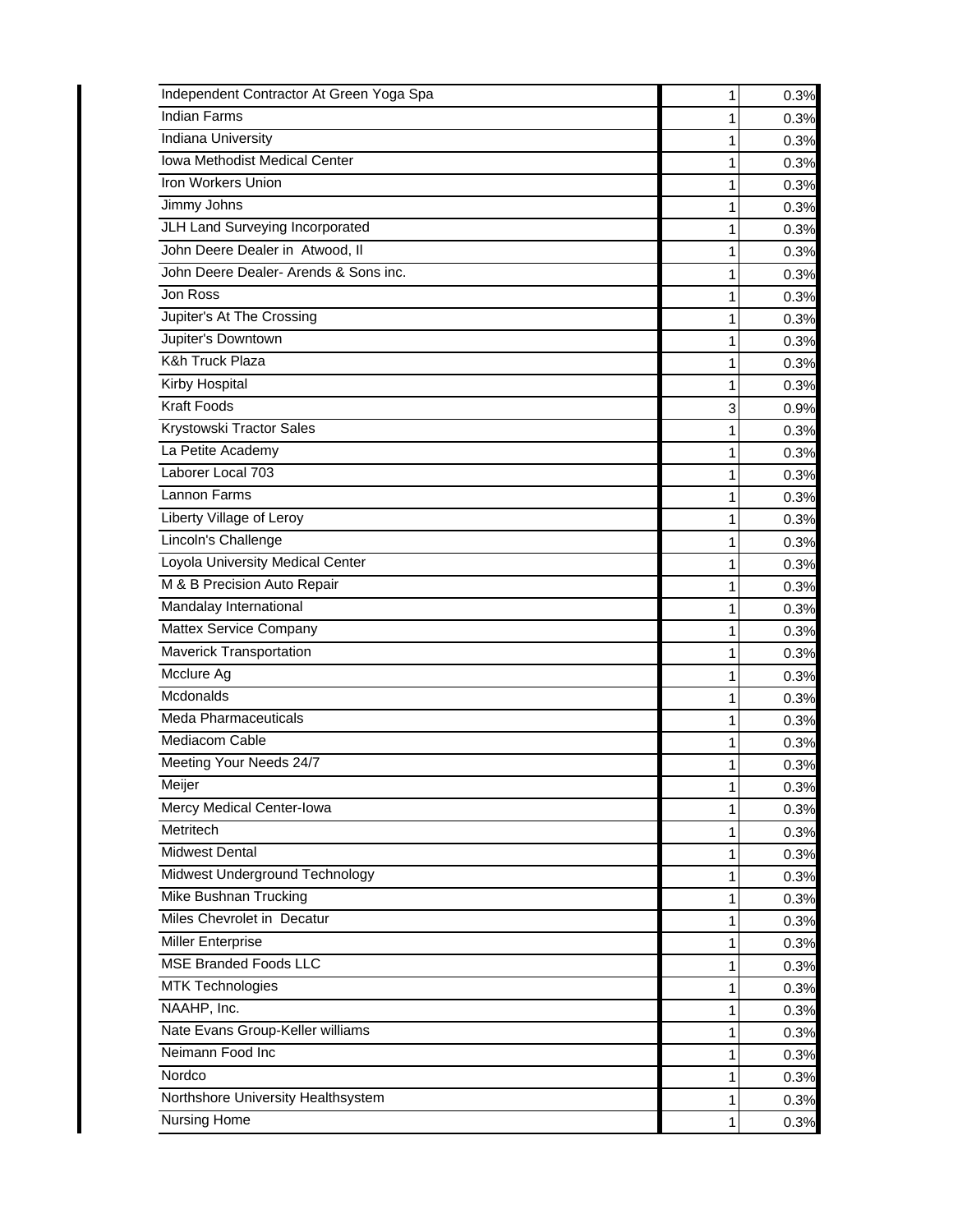| Old Chicago                                                  | 2  | 0.6% |
|--------------------------------------------------------------|----|------|
| OSF St. Joseph Medical Center                                | 1  | 0.3% |
| <b>Outback Steakhouse</b>                                    | 1  | 0.3% |
| <b>Outlaw Automotive</b>                                     | 1  | 0.3% |
| Parkhill Collision Repair                                    | 1  | 0.3% |
| Parkland College                                             | 4  | 1.3% |
| Paul's Machine and Welding                                   | 1  | 0.3% |
| Pavlov Media                                                 | 1  | 0.3% |
| <b>PCH</b>                                                   | 1  | 0.3% |
| Pcka                                                         | 1  | 0.3% |
| Pearl At Kruse Way                                           | 1  | 0.3% |
| <b>Pediatric Dentistry Consultant</b>                        | 1  | 0.3% |
| Pilson Automotive in Mattoon                                 | 1  | 0.3% |
| Plainfield Dental Dr Peck/ Orland Family Dental DrTammasikio |    | 0.3% |
| <b>Plastic Container Corporation</b>                         | 1  | 0.3% |
| <b>Premier Cooperative</b>                                   | 1  | 0.3% |
| <b>Presence Covenant Health</b>                              | 15 | 4.7% |
| Pro Ambulance                                                |    | 0.3% |
| Professional Property Management                             | 1  | 0.3% |
| Prominic.net                                                 | 1  | 0.3% |
| Psychological Services, University of Illinois, Extra Help   | 1  | 0.3% |
| <b>Public Health</b>                                         | 1  | 0.3% |
| RehabCare                                                    | 2  | 0.6% |
| Remco                                                        | 1  | 0.3% |
| <b>Ribbe Trucking</b>                                        | 1  | 0.3% |
| Richard                                                      | 1  | 0.3% |
| Robert Meister and American Campus Communities               | 1  | 0.3% |
| Roesch Ford                                                  | 1  | 0.3% |
| RSM University (rsmuniversity.com)                           | 1  | 0.3% |
| <b>Rush Enterprises</b>                                      | 1  | 0.3% |
| Sadler Truck and Trailer Sales                               | 1  | 0.3% |
| Sarah Bush Lincoln Hospital                                  |    | 0.3% |
| Sarah Tribbey's Home Daycare                                 | 1  | 0.3% |
| Schnucks                                                     | 1  | 0.3% |
| <b>Select Rehabilitation</b>                                 | 1  | 0.3% |
| Self-Employed/Independent                                    | 7  | 2.2% |
| Sephora                                                      |    | 0.3% |
| <b>Slagel Family Meats</b>                                   |    | 0.3% |
| Slumberland                                                  | 1  | 0.3% |
| Spoon River Home Health Services                             | 1  | 0.3% |
| St Mary's Hospital                                           |    | 0.3% |
| St. Frances Hospital-Peoria                                  | 1  | 0.3% |
| St. James Hospital                                           | 1  | 0.3% |
| St. John's Hospital                                          | 2  | 0.6% |
| St. Mary's Hospital                                          | 1  | 0.3% |
| <b>Stites Masonry Company</b>                                |    | 0.3% |
| Studio Helix Inc.                                            | 1  | 0.3% |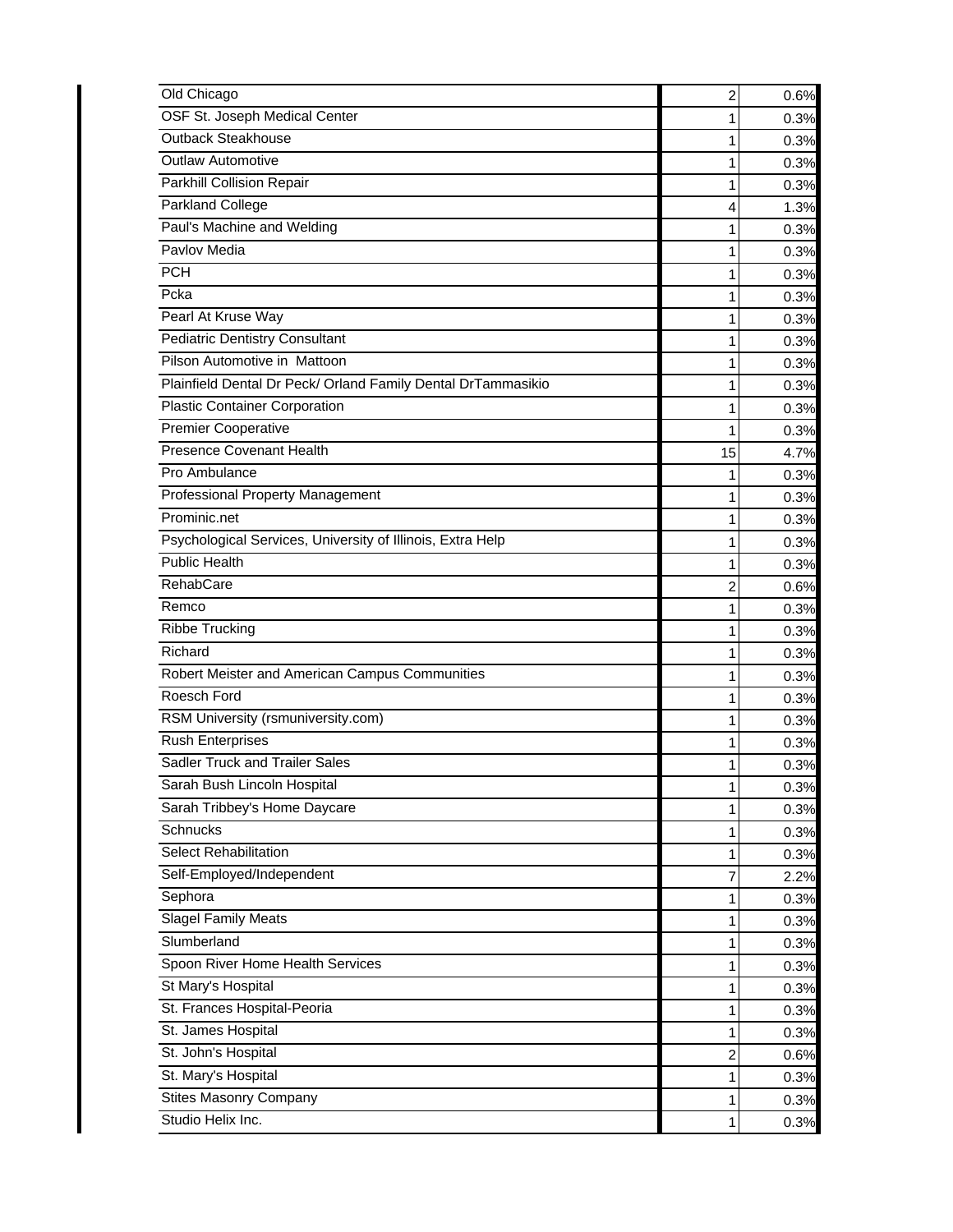| Subaru of Champaign County                                  | 1              | 0.3%   |
|-------------------------------------------------------------|----------------|--------|
| <b>Summit Dental Care</b>                                   | 1              | 0.3%   |
| Sun Singer Wine Bar                                         | 1              | 0.3%   |
| Sygma Corporation                                           | 1              | 0.3%   |
| Technology Concepts Group, Inc.                             | 1              | 0.3%   |
| Texas Roadhouse & Tgi Friday's                              | 1              | 0.3%   |
| The Diamond Tap                                             | 1              | 0.3%   |
| The Glenwood Assisted Living                                | 1              | 0.3%   |
| The Home Depot                                              | 1              | 0.3%   |
| The Pavilion                                                | 1              | 0.3%   |
| The University Group                                        | 1              | 0.3%   |
| The Warranty Group                                          | 1              | 0.3%   |
| <b>Thrift Trucking</b>                                      | $\overline{2}$ | 0.6%   |
| <b>Tires Plus</b>                                           | 1              | 0.3%   |
| <b>Tjmaxx</b>                                               | 1              | 0.3%   |
| <b>Tuscola Healthcare</b>                                   | 1              | 0.3%   |
| <b>UAP Bone Joint</b>                                       | 1              | 0.3%   |
| Uardian West(Flex-N-gate)                                   | 1              | 0.3%   |
| <b>Union Hospital</b>                                       | 1              | 0.3%   |
| Unit 10 Paxton School System                                | 1              | 0.3%   |
| <b>United States Geological Survey</b>                      | 1              | 0.3%   |
| University of Illinois                                      | 4              | 1.3%   |
| University of Illinois Veterinary Teaching Hospital         | 4              | 1.3%   |
| University of Illinois-Las-school of literatures, cultures, | 1              | 0.3%   |
| <b>UPS</b>                                                  | 1              | 0.3%   |
| <b>USEF</b>                                                 | 1              | 0.3%   |
| Vail Valley Medical Center                                  | 1              | 0.3%   |
| VCA Heritage Animal Hospital in Savoy                       | 1              | 0.3%   |
| Villas of Holly Brook                                       | 1              | 0.3%   |
| Visual Image                                                | 1              | 0.3%   |
| <b>Wagner Machine</b>                                       | 1              | 0.3%   |
| West Main Dental                                            | $\mathbf{1}$   | 0.3%   |
| <b>West Trucking</b>                                        | 1              | 0.3%   |
| White Roofing                                               | 1              | 0.3%   |
| Wilson Livestock and Grain                                  | 1              | 0.3%   |
| Wolfram Research, Inc.                                      | 1              | 0.3%   |
| Worden Martin Buick Gmc                                     | $\overline{2}$ | 0.6%   |
| Ymca                                                        | 1              | 0.3%   |
| Za's Italian Cafã <sup>©</sup>                              | 1              | 0.3%   |
| Total                                                       | 317            | 100.0% |

Student Occupational Follow-Up Survey of 2013-2014 Parkland Graduates

Source: P:\\\grad\Report Prep\Programs\Follow-Up Occupational Report 15.sps;grocc15.sav; Prepared by IAR; 4/8/2016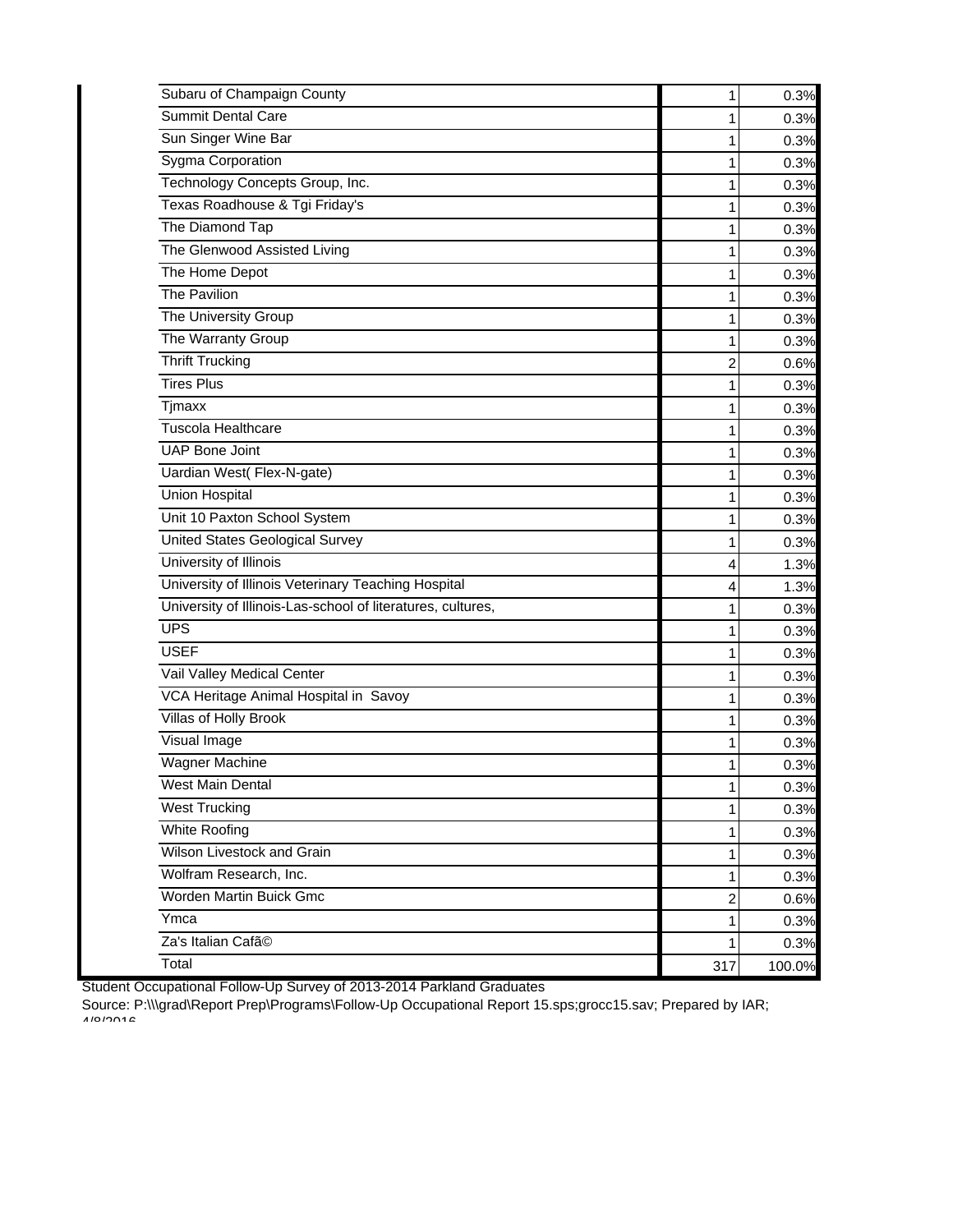| Table 23                                                                 |
|--------------------------------------------------------------------------|
| Graduate Responses to My Experience at Parkland Improved My Abilities to |

|                     |       | Strongly disagree |       | <b>Disagree</b> |       | Neutral |       | Agree |       | Strongly agree |       | <b>TOTAL RESPONSES</b> |
|---------------------|-------|-------------------|-------|-----------------|-------|---------|-------|-------|-------|----------------|-------|------------------------|
|                     | Count | %                 | Count | $\%$            | Count | %       | Count | %     | Count | $\%$           | Count | %                      |
| 13a. READ           | 15    | 3.8%              | 22    | 5.6%            | 166   | 42.0%   | 97    | 24.6% | 95    | 24.1%          | 395   | 100.0%                 |
| 13b. WRITE          | 12    | 3.0%              | 15    | 3.8%            | 141   | 35.7%   | 117   | 29.6% | 110   | 27.8%          | 395   | 100.0%                 |
| 13c. SPEAK          |       | 2.8%              | 13    | 3.3%            | 133   | 33.8%   | 121   | 30.8% | 115   | 29.3%          | 393   | 100.0%                 |
| 13d. DO MATH        | 14    | 3.5%              | 20    | 5.1%            | 154   | 39.0%   | 119   | 30.1% | 88    | 22.3%          | 395   | 100.0%                 |
| 13e. SOLVE PROBLEMS | 5     | 1.3%              | 12    | 3.0%            | 73    | 18.5%   | 148   | 37.6% | 156   | 39.6%          | 394   | 100.0%                 |

Student Occupational Follow-Up Survey of 2013-2014 Parkland Graduates

Source: P:\\\grad\Report Prep\Programs\Follow-Up Occupational Report 15.sps;grocc15.sav; Prepared by IAR; 4/8/2016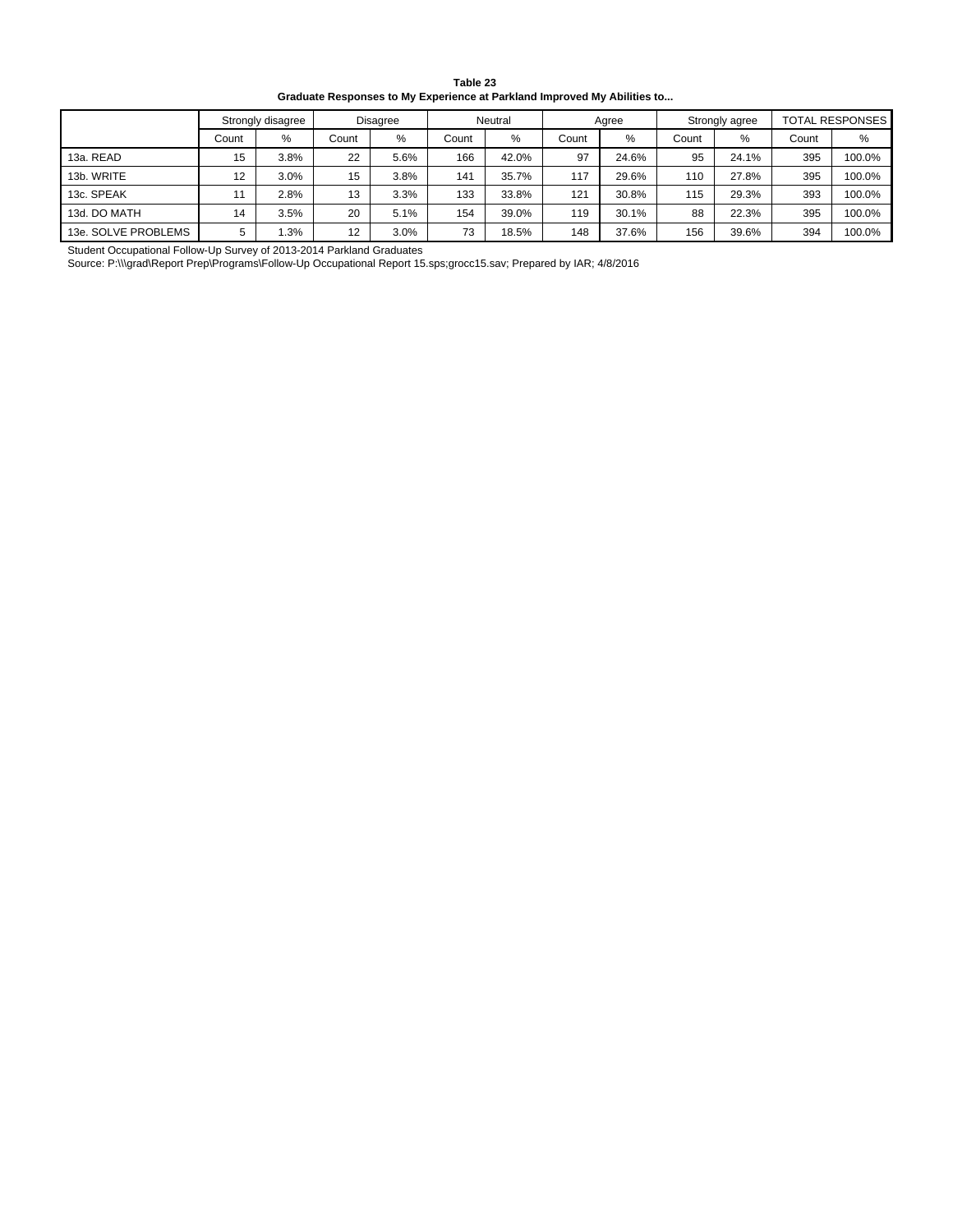| Table 24                                                                        |  |
|---------------------------------------------------------------------------------|--|
| Mean Scores of Graduate Experience at Parkland Improved Abilities to by Program |  |

**(5=Strongly agree; 4=Agree; 3=Neutral; 2=Disagree; 1=Strongly disagree)**

|                                                |      | <b>READ</b>      |      | <b>WRITE</b>              |         | <b>SPEAK</b>              |      | DO MATH                 |      | <b>SOLVE PROBLEMS</b>   |
|------------------------------------------------|------|------------------|------|---------------------------|---------|---------------------------|------|-------------------------|------|-------------------------|
|                                                | Mean | Valid N          | Mean | Valid N                   | Mean    | Valid N                   | Mean | Valid N                 | Mean | Valid N                 |
| B ABLAAS: HORTICLTR: LANDSCP DES CONSTR & MGT  |      |                  |      |                           |         |                           |      |                         |      |                         |
| <b>B ABMAAS: AG BUS: MANAGEMENT</b>            | 4.50 | $\overline{2}$   | 4.50 | $\overline{2}$            | 5.00    | $\overline{2}$            | 2.50 | $\overline{2}$          | 2.50 | 2                       |
|                                                | 3.75 | $\overline{4}$   | 4.25 | 4                         | 4.25    | $\overline{4}$            | 3.25 | $\overline{4}$          | 3.75 | $\overline{4}$          |
| <b>B ABTAAS: AG BUS: PRECISION AG TECH</b>     | 4.00 | $\overline{2}$   | 4.50 | $\overline{2}$            | 5.00    | $\overline{2}$            | 3.50 | $\overline{2}$          | 4.50 | $\overline{2}$          |
| <b>B ACCAAS: ACCOUNTING</b>                    | 4.00 | 8                | 4.50 | 8                         | 4.50    | 8                         | 4.50 | 8                       | 4.50 | 8                       |
| <b>B ACCCER: ACCOUNTING</b>                    | 3.00 | $\mathbf{1}$     | 3.00 | $\mathbf{1}$              | 3.00    | $\mathbf{1}$              | 4.00 | $\mathbf{1}$            | 4.00 | $\mathbf{1}$            |
| <b>B AGBCER: AGRI-BUSINESS</b>                 |      | 0                |      | $\mathbf 0$               |         | $\mathbf 0$               |      | $\mathbf 0$             |      | $\mathbf 0$             |
| B CCPAAS: CUSTOMIZED CAREER PREPARATION        | 1.00 | $\mathbf{1}$     | 1.00 | $\mathbf{1}$              | 1.00    | $\mathbf{1}$              | 1.00 | $\mathbf{1}$            | 1.00 | $\mathbf{1}$            |
| B EQMAAS: AG BUS: EQUINE MGT                   | 3.00 | 1                | 3.00 | 1                         | 3.00    | 1                         | 3.00 | 1                       | 3.00 | $\mathbf{1}$            |
| B ETRCER: BUSINESS: ENTREPRENUER BASICS        | 3.00 | $\mathbf{1}$     | 3.00 | $\mathbf{1}$              | 4.00    | $\mathbf{1}$              | 3.00 | $\mathbf{1}$            | 4.00 | $\mathbf{1}$            |
| B FLDCER: HORTICULTURE: FLORAL DESIGN          |      | 0                |      | $\mathsf 0$               |         | 0                         |      | $\mathsf 0$             |      | $\mathbf 0$             |
|                                                |      |                  |      |                           |         |                           |      |                         |      |                         |
| B FSACER: HOSPITALITY: FOOD SERVICE ASSISTANT  | 3.40 | 5                | 4.40 | 5                         | 4.20    | 5                         | 4.00 | 5                       | 4.60 | 5                       |
| B HIFCER: HOSPITALITY INDUSTRY: FOOD SERVICE   | 5.00 | $\mathbf{1}$     | 5.00 | $\mathbf{1}$              | 5.00    | $\mathbf{1}$              | 5.00 | $\mathbf{1}$            | 4.00 | $\mathbf{1}$            |
| B HIHAAS: HOSPITALITY: HOTEL/MOTEL MGT         | 5.00 | $\mathbf{1}$     | 5.00 | $\mathbf{1}$              | 5.00    | $\mathbf{1}$              | 5.00 | $\mathbf{1}$            | 5.00 | $\mathbf{1}$            |
| B HIRAAS: HOSPITALITY INDUSTRY: RESTAURANT MGT | 2.50 | $\overline{2}$   | 4.00 | $\overline{c}$            | 3.00    | $\overline{2}$            | 3.50 | $\overline{2}$          | 3.50 | $\overline{2}$          |
| B INDCER: BUSINESS: ENTREPRENEURSHIP           |      | $\mathbf 0$      |      | $\mathsf 0$               |         | $\mathbf 0$               |      | $\mathsf 0$             |      | $\bf 0$                 |
| <b>B MGTAAS: BUSINESS: MANAGEMENT</b>          | 4.40 | 5                | 4.40 | 5                         | 4.60    | 5                         | 4.20 | 5                       | 4.60 | 5                       |
| <b>B MKTAAS: BUSINESS: MARKETING</b>           |      | 0                |      | $\mathsf 0$               |         | $\mathsf 0$               |      | 0                       |      | $\mathbf 0$             |
| E ACECER: AUTO COLLISION REPAIR: ESTIMATING    | 2.60 | 5                | 2.80 | 5                         | 2.60    | 5                         | 3.00 | 5                       | 3.20 | 5                       |
|                                                |      |                  |      |                           |         |                           |      |                         |      |                         |
| E ACRAAS: AUTO COLLISION REPAIR TECH           | 3.00 | 3                | 3.67 | 3                         | 4.00    | 3                         | 3.67 | 3                       | 4.67 | 3                       |
| E AFTAAS: AUTOMOTIVE FORD ASSET PROGRAM        | 5.00 | $\mathbf{1}$     | 5.00 | $\mathbf{1}$              | 5.00    | $\mathbf{1}$              | 5.00 | $\mathbf{1}$            | 5.00 | $\mathbf{1}$            |
| E AUTAAS: AUTOMOTIVE TECHNOLOGY                | 4.00 | $\mathbf{1}$     | 3.00 | $\mathbf{1}$              | 4.00    | $\mathbf{1}$              | 4.00 | $\mathbf{1}$            | 4.00 | $\mathbf{1}$            |
| E BRLCER: BRAKES AND ALIGNMENT                 | 3.72 | 18               | 3.78 | 18                        | 3.67    | 18                        | 3.78 | 18                      | 4.22 | 18                      |
| E CCDCER: AUTO COLLISION REPAIR: CUST.AUTO DES | 3.00 | $\mathbf{1}$     | 3.00 | $\mathbf{1}$              | 3.00    | $\mathbf{1}$              | 3.00 | $\mathbf{1}$            | 3.00 | $\mathbf{1}$            |
| E CDBAAS: CONSTRUCTION DES/MGMT: CONTRACTING   | 4.00 | 3                | 4.33 | $\mathsf 3$               | 3.67    | 3                         | 3.67 | 3                       | 4.33 | $\mathsf 3$             |
| E CDMAAS: CONSTRUCTION DESIGN AND MANAGEMENT   | 3.00 | $\mathbf{1}$     | 2.00 | $\mathbf{1}$              | 3.00    | $\mathbf{1}$              | 2.00 | $\mathbf{1}$            | 4.00 | $\mathbf{1}$            |
| E CDSCER: CONST DSGN MGMT: SURVEYING INST OPR  |      |                  |      |                           |         |                           |      |                         |      |                         |
|                                                | 4.00 | $\mathbf{1}$     | 5.00 | $\mathbf{1}$              | 5.00    | $\mathbf{1}$              | 5.00 | $\mathbf{1}$            | 5.00 | $\mathbf{1}$            |
| E CNHAAS: CNH SERVICE TECHNICIAN               | 4.25 | 4                | 4.00 | 4                         | 4.75    | 4                         | 3.75 | 4                       | 4.25 | $\overline{4}$          |
| E CRRCER: AUTO COLLISION REPAIR: REFINISHING   | 3.33 | 3                | 3.67 | $\mathsf 3$               | 3.67    | 3                         | 3.00 | 3                       | 4.00 | 3                       |
| E CTTAAS: CONSTRUCTION TRADE TECHNOLOGY        | 4.00 | $\overline{2}$   | 4.00 | $\overline{2}$            | 3.50    | $\overline{2}$            | 3.00 | $\overline{c}$          | 4.00 | $\boldsymbol{2}$        |
| E CWCCER: AUTO COLLISION REPAIR: AUTO WELDING  | 3.75 | 8                | 3.75 | 8                         | 3.75    | 8                         | 3.63 | 8                       | 4.38 | 8                       |
| E ECSAAS: ELECTRONIC CONTROL SYSTEMS TECH      | 3.33 | 3                | 3.00 | 3                         | 4.33    | 3                         | 4.00 | 3                       | 3.67 | 3                       |
| E EIWCER: CONST: ELECTRICAL INSIDE WIREMAN     | 3.00 | $\mathbf{1}$     | 3.00 | $\mathbf{1}$              | 3.00    | $\mathbf{1}$              | 3.00 | $\mathbf{1}$            | 3.00 | $\mathbf{1}$            |
| E ELPCER: ELECTRICAL POWER                     |      |                  |      |                           |         |                           |      |                         |      |                         |
|                                                |      | 0                |      | $\mathsf{O}\xspace$       |         | $\mathsf 0$               |      | $\mathbf 0$             |      | $\mathbf 0$             |
| E ENOCER: AUTOMOTIVE ENGINE OVERHAUL           | 3.83 | 6                | 4.00 | 6                         | 3.50    | 6                         | 3.50 | 6                       | 4.67 | 6                       |
| E HACAAS: HEATING, VENTILATION, AND AIR COND   | 4.00 | $\mathbf{1}$     | 4.00 | $\mathbf{1}$              | 4.00    | $\mathbf{1}$              | 4.00 | $\mathbf{1}$            | 4.00 | $\mathbf{1}$            |
| E HACCER: HVAC SERVICE TECHNICIAN I            | 4.00 | $\mathbf{1}$     | 4.00 | $\mathbf{1}$              | 5.00    | $\mathbf{1}$              | 5.00 | $\mathbf{1}$            | 5.00 | $\mathbf{1}$            |
| E HVCCER: HVAC INSTALLATION TECHNICIAN         |      | 0                |      | $\mathsf 0$               |         | $\mathbf 0$               |      | $\mathsf 0$             |      | $\mathbf 0$             |
| E IRWCER: CONSTRUCTION: IRONWORKERS            |      | 0                |      | $\mathsf 0$               |         | $\mathsf 0$               |      | $\mathbf 0$             |      | $\mathbf 0$             |
| E IWTCER: INDUSTRIAL WELDING                   | 2.00 | $\mathbf{1}$     | 2.00 | $\mathbf{1}$              | 3.00    | $\mathbf{1}$              | 4.00 | 1                       | 4.00 | $\mathbf{1}$            |
| E MFGAAS: INDUSTRIAL TECHNOLOGY                | 3.67 | 3                | 4.00 | 3                         | 3.67    | 3                         | 4.00 | 3                       | 3.67 | 3                       |
|                                                |      |                  |      |                           |         |                           |      |                         |      |                         |
| E PETAAS: DIESEL POWER EQUIPMENT TECHNOLOGY    | 4.00 | $\overline{4}$   | 4.75 | $\overline{4}$            | 4.00    | 3                         | 3.75 | $\overline{\mathbf{4}}$ | 4.75 | $\sqrt{4}$              |
| E PWTCER: AUTOMOTIVE POWER TRAINS              | 3.00 | $\mathbf{1}$     | 3.00 | $\mathbf{1}$              | 4.00    | $\mathbf{1}$              | 5.00 | $\mathbf{1}$            | 3.00 | $\mathbf{1}$            |
| F GDICER: DIGITAL ILLUSTRATION                 |      | 0                |      | $\mathsf 0$               |         | $\mathsf 0$               |      | 0                       |      | $\mathbf 0$             |
| F GDSAAS: GRAPHIC DESIGN                       | 3.00 | 3                | 3.67 | 3                         | 3.67    | 3                         | 3.00 | 3                       | 4.00 | 3                       |
| F MPHAAS: MASS COMMUNICATION: PHOTOGRAPHY      | 3.50 | $\overline{4}$   | 3.75 | 4                         | 3.75    | 4                         | 3.25 | $\overline{4}$          | 3.50 | $\overline{4}$          |
| F MPRCER: COMMUNICATION: MEDIA PRODUCTION      | 5.00 | $\mathbf{1}$     | 5.00 | $\mathbf{1}$              | 5.00    | $\mathbf{1}$              | 1.00 | $\mathbf{1}$            | 4.00 | $\mathbf{1}$            |
| G CMACER: MEDICAL ASSISTING CAREER ADV.        | 3.33 | 3                | 3.33 | $\ensuremath{\mathsf{3}}$ | 3.33    | 3                         | 4.00 | 3                       | 4.00 | 3                       |
| G DHGAAS: DENTAL HYGIENE                       | 4.00 |                  |      |                           |         |                           |      |                         |      | 11                      |
|                                                |      | 11               | 3.91 | 11                        | 4.18    | 11                        | 3.82 | 11                      | 4.27 |                         |
| G EMACER: EMER MED SERVICES - BASIC            | 3.36 | 11               | 3.55 | 11                        | 3.55    | 11                        | 3.55 | 11                      | 3.90 | 10                      |
| G EMTAAS: EMERGENCY MED SVCS- PARAMEDIC AAS    |      | $\mathbf 0$      |      | $\mathsf 0$               |         | $\mathsf 0$               |      | $\mathsf 0$             |      | $\mathbf 0$             |
| G MASCER: MEDICAL ASSISTING                    | 4.00 | $\boldsymbol{7}$ | 4.29 | $\boldsymbol{7}$          | 4.43    | $\boldsymbol{7}$          | 4.29 | $\bf 7$                 | 4.57 | $\overline{7}$          |
| G MSGCER: MASSAGE THERAPY                      | 2.86 | $\overline{7}$   | 2.86 | $\overline{7}$            | 3.14    | $\overline{7}$            | 3.00 | $\overline{7}$          | 3.86 | $\overline{7}$          |
| <b>G NASCER: NURSE ASSISTANT</b>               | 3.69 | 90               | 3.78 | 90                        | 3.79    | 89                        | 3.67 | 90                      | 4.12 | 90                      |
| <b>G NURAAS: NURSING</b>                       | 3.68 | 37               | 3.84 | 37                        | 3.81    | 37                        | 3.65 | 37                      | 4.41 | 37                      |
| G NURCER: PRACTICAL NURSING                    | 3.89 | 9                | 4.11 | 9                         | 3.89    | 9                         | 4.22 | 9                       | 4.11 | $\boldsymbol{9}$        |
| G OTAAAS: OCCUPATIONAL THERAPY ASSISTANT       |      | 9                |      | 9                         |         | 9                         |      |                         | 4.00 | 9                       |
| G RTTAAS: RESPIRATORY CARE                     | 3.00 |                  | 3.33 |                           | 3.67    |                           | 2.67 | 9                       |      |                         |
|                                                | 3.38 | 8                | 3.75 | 8                         | 3.75    | 8                         | 3.62 | 8                       | 4.13 | 8                       |
| G SURAAS: SURGICAL TECHNOLOGY                  | 3.38 | 8                | 3.63 | 8                         | 3.50    | 8                         | 3.50 | 8                       | 3.88 | 8                       |
| G VTTAAS: VETERINARY TECHNOLOGY                | 3.50 | 14               | 3.50 | 14                        | 3.57    | 14                        | 3.43 | 14                      | 4.00 | 14                      |
| G XRAAAS: RADIOLOGIC TECHNOLOGY                | 3.67 | 3                | 3.67 | 3                         | 4.00    | $\ensuremath{\mathsf{3}}$ | 4.00 | 3                       | 4.33 | $\mathbf{3}$            |
| N FTRCER: PERSONAL FITNESS TRAINING            | 3.50 | $\overline{2}$   | 3.50 | $\overline{\mathbf{c}}$   | 4.50    | $\overline{2}$            | 3.00 | $\overline{c}$          | 5.00 | $\boldsymbol{2}$        |
| S CDECER: CHILD DEVELOPMENT CERTIFICATE        | 3.33 | 3                | 3.67 | 3                         | 4.00    | 3                         | 3.67 | 3                       | 4.00 | 3                       |
| S CHDAAS: CHILD DEVELOPMENT                    | 4.00 | 3                | 4.33 | 3                         | 4.33    | 3                         | 4.00 | 3                       | 4.67 | 3                       |
| S CJSAAS: CRIMINAL JUSTICE                     | 3.75 | $\overline{4}$   | 4.25 | 4                         | 4.00    | $\pmb{4}$                 | 3.00 | 4                       | 3.75 | $\pmb{4}$               |
| S FSTAAS: FIRE SERVICE TECHNOLOGY              |      |                  |      |                           |         |                           |      |                         |      | $\mathbf{1}$            |
|                                                | 5.00 | $\mathbf{1}$     | 5.00 | $\mathbf{1}$              | 5.00    | $\mathbf{1}$              | 5.00 | $\mathbf{1}$            | 5.00 |                         |
| T ASPCER: DIGITAL MEDIA: WEB PROGRAMMER        |      | 0                |      | 0                         | $\cdot$ | 0                         |      | 0                       |      | $\mathsf 0$             |
| T BKPCER: BOOKKEEPING OFFICE ASSISTANT         |      | 0                |      | $\mathsf 0$               |         | $\mathsf 0$               |      | $\mathbf 0$             |      | $\mathbf 0$             |
| T CISCER: CISCO NETWORKING                     | 3.33 | 3                | 3.33 | 3                         | 3.33    | 3                         | 4.33 | 3                       | 3.67 | 3                       |
| T CMSAAS: MICROCOMPUTER SUPPORT SPECIALIST     | 2.67 | 3                | 3.33 | 3                         | 4.00    | 3                         | 3.67 | 3                       | 4.33 | 3                       |
| T CNAAAS: COMPUTER NETWORK SYSTEM ADMIN        | 3.67 | 3                | 3.67 | $\mathbf 3$               | 3.33    | 3                         | 3.67 | 3                       | 4.33 | 3                       |
| T CPLAAS: PROGRAMMING-DATABASE MANAGEMENT      |      | 0                |      | 0                         |         | 0                         |      | 0                       |      | 0                       |
| T DGMAAS: DIGITAL MEDIA                        | 3.25 | 4                | 3.50 | $\overline{4}$            | 3.75    | 4                         | 3.00 | $\overline{4}$          | 4.25 | $\overline{\mathbf{4}}$ |
|                                                |      |                  |      |                           |         |                           |      |                         |      |                         |
| T IPRCER: OFFICE ASSISTANT                     | 3.00 | $\overline{2}$   | 3.50 | $\overline{c}$            | 4.00    | $\overline{2}$            | 3.50 | $\overline{a}$          | 3.50 | $\boldsymbol{2}$        |
| T LINCER: LINUX SYSTEM ADMIN NETWORKING        |      | 0                |      | 0                         |         | 0                         |      | 0                       |      | $\mathsf 0$             |
| T MSACER: MICROSOFT CERT SYS ADMIN NETWORKING  |      | 0                |      | 0                         |         | 0                         |      | 0                       |      | 0                       |
| T MSOCER: APPLICATION SPECIALIST               | 5.00 | 1                | 5.00 | $\mathbf{1}$              | 5.00    | $\mathbf{1}$              | 5.00 | $\mathbf{1}$            | 5.00 | $\mathbf{1}$            |
| T OCAAAS: OFFICE PROFESSIONAL                  | 4.43 | $\overline{7}$   | 4.57 | $\boldsymbol{7}$          | 4.43    | $\boldsymbol{7}$          | 4.43 | $\boldsymbol{7}$        | 4.57 | $\boldsymbol{7}$        |
| T OCPCER: INFORMATION PROCESSING               | 4.00 | $\mathbf{1}$     | 4.00 | $\mathbf{1}$              | 4.00    | $\mathbf{1}$              | 3.00 | $\mathbf{1}$            | 4.00 | $\mathbf{1}$            |
| T OOSCER: OBJECT-ORIENTED PROGRAMMING          | 3.00 | 3                | 2.67 | 3                         | 3.00    | 3                         | 4.33 | 3                       | 4.00 | 3                       |
| T VGWCER: DIGITAL MEDIA: 3D COMP ANIM SOFT     |      | $\overline{7}$   |      | $\overline{7}$            |         |                           |      | $\overline{7}$          |      |                         |
|                                                | 3.29 |                  | 3.71 |                           | 4.29    | $\overline{7}$            | 3.14 |                         | 4.29 | $\overline{7}$          |
| T WSMCER: DIGITAL MEDIA: BASIC WEBSITE & MGMT  | 3.00 | $\mathbf{1}$     | 3.00 | $\mathbf{1}$              | 3.00    | $\mathbf{1}$              | 4.00 | $\mathbf{1}$            | 3.00 | $\mathbf{1}$            |
| X CDLCER: TRACTOR-TRAILER DRIVER TRAINING      | 3.00 | 16               | 2.94 | 16                        | 3.06    | 16                        | 3.06 | 16                      | 3.19 | 16                      |
| Total                                          | 3.59 | 395              | 3.75 | 395                       | 3.80    | 393                       | 3.63 | 395                     | 4.11 | 394                     |

Total Student Occupational Follow-Up Survey of 2013-2014 Parkland Graduates Source: P:\\\grad\Report Prep\Programs\Follow-Up Occupational Report 15.sps;grocc15.sav; Prepared by IAR; 4/8/2016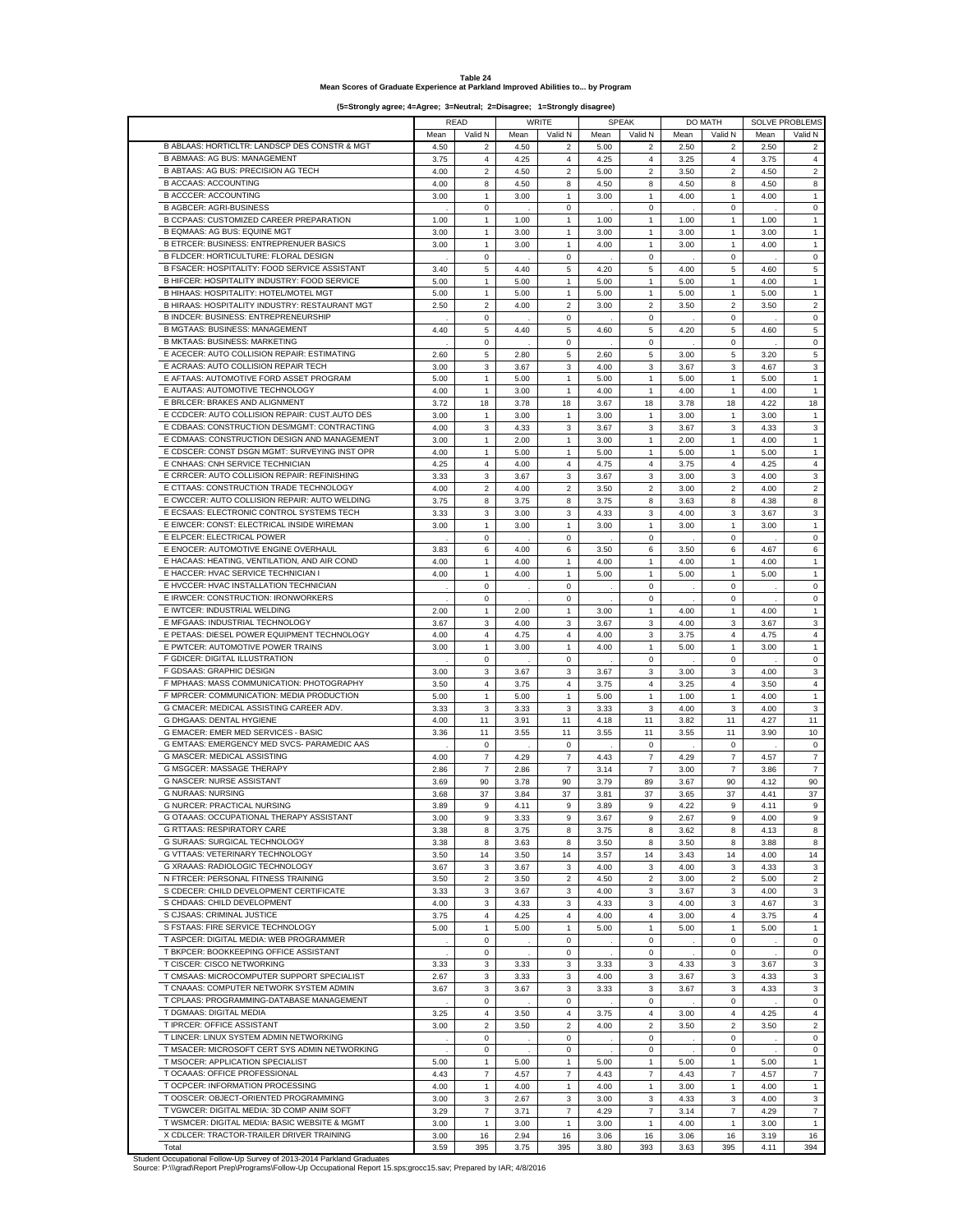| Parkland College<br>2013-2014 Student                                                             | Employed full time (30 hours or more per week)<br>Employed part time (less than 30 hours per<br>What is your present employment status?<br>week)<br>$\vec{a}$<br>م<br>ო, | On the average, how many hours do you work each<br>week? (Do not include overtime.)<br>Hours per week<br>ທ່                                                     |
|---------------------------------------------------------------------------------------------------|--------------------------------------------------------------------------------------------------------------------------------------------------------------------------|-----------------------------------------------------------------------------------------------------------------------------------------------------------------|
| Follow-Up Survey<br>Occupational                                                                  | Unemployed, not seeking employment (Indicate<br>Unemployed, seeking employment<br>Full-time military service<br>$\vec{c}$<br>$\dot{\omega}$<br>ن                         | NOTE: If you are employed full time and do not know<br>What is your present hourly salary before deductions?<br>(Include commission but not overtime pay.)<br>ق |
| Name:                                                                                             | Full-time homemaker<br>(1) Full-time student<br>reason below.)<br>$\widehat{\infty}$                                                                                     | your hourly salary, you can use the following<br>= Salary Per Hour<br>guide to convert your salary:<br>WEEKLY Salary / 40                                       |
| $\dot{\underline{\triangle}}$                                                                     | Other (Please specify.)<br>Family responsibilities<br>Health disability<br>$\widehat{f}$<br>$\widehat{\mathcal{O}}$<br>$\widehat{\mathbf{b}}$                            | MONTHLY Salary / 173 = Salary Per Hour<br>ANNUAL Salary / 2080 = Salary Per Hour<br>Salary Per Hour<br>မာ                                                       |
| Phone:                                                                                            |                                                                                                                                                                          | In general, how satisfied are you with your present job?<br>$\vec{r}$                                                                                           |
|                                                                                                   | 10.<br>re not employed please go to question<br>If you a                                                                                                                 | Very dissatisfied<br>(Check one.)<br>$\dot{\sigma}$                                                                                                             |
| Program:                                                                                          | Is your present job related to your former college<br>program?<br>4                                                                                                      | Somewhat dissatisfied<br>Somewhat satisfied<br>Very satisfied<br>ಕ<br>.<br>م<br>ن                                                                               |
| Phone                                                                                             | a. Related (Go directly to question 5.)<br>Not related<br>.<br>ف                                                                                                         | When did you begin working in your present job?<br>ထံ                                                                                                           |
| Please correct any errors and fill in any missing information                                     |                                                                                                                                                                          | b. While enrolled in the college program<br>a. Before entering the college program<br>After leaving the college program<br>ن<br>ن                               |
| above. The following should be included:                                                          | only if you responded "b. Not related" to<br>Answe                                                                                                                       | ৳<br>Where is the location of your primary place<br>တဲ                                                                                                          |
| Your student ID number<br>A. Your name<br>ø                                                       | question 4.                                                                                                                                                              | employment?                                                                                                                                                     |
| Your phone number (so that we may contact you if<br>you win the drawing for the gift cards)<br>ن  | program, please check the one best reason why.<br>4-a. If your present job is not related to your college                                                                | Outside the Parkland College district, but in<br>a. Within the Parkland College district.<br>Illinois.<br>م                                                     |
| D. The title of the program in which you were enrolled                                            | Found better paying job in another field<br>a. Preferred to work in another field<br>.<br>ف                                                                              | Outside Illinois<br>ن                                                                                                                                           |
| What was your main objective in attending Parkland<br>$\div$                                      | Worked previously in field of preparation, but<br>Could not find a job in field of preparation<br>$\vec{p}$<br>$\dot{\circ}$                                             | Please rate your satisfaction with the following items as<br>Ś.                                                                                                 |
| (Select only one)<br>College?                                                                     | changed                                                                                                                                                                  | they pertain to skills courses IN YOUR MAJOR PROGRAM OF<br>Circle the number that most closely represents<br><b>STUDY.</b>                                      |
| ŏ<br>Obtain skills needed for entry into new<br>different job<br>σà                               | Temporary job while in transition (either in<br>Preferred not to move to new locality<br>$\dot{\omega}$<br>$\div$                                                        | your opinion.                                                                                                                                                   |
| Improve skills needed in present job<br>خ                                                         | college, between jobs or summer employment)<br>Took job in order to get preferred working<br>တုံ                                                                         | $4 = \text{very satisfied}, 3 = \text{somewhat satisfied},$<br>2 = somewhat dissatisfied, $1 = \text{very classical}$<br>0 = does not apply                     |
| Take course work for transfer to another<br>Explore courses to decide on a career<br>$\circ$<br>ರ | hours                                                                                                                                                                    | Content of courses in your<br>σá                                                                                                                                |
| college                                                                                           | test in order to be eligible to work in my field of<br>Did not complete program or pass licensing<br>Ė                                                                   | ۰<br>٣<br>u<br>ω<br>4<br>program                                                                                                                                |
| Personal interest or self-development<br>Φ                                                        | preparation                                                                                                                                                              | Lectures, laboratory expe-<br>riences and group and<br>$\dot{\mathbf{c}}$                                                                                       |
| What is your educational status? (Select only one.)<br>N                                          | Health problems prevented me from working in<br>field of preparation<br>Ĩ,                                                                                               | 0<br>ี<br>∾<br>4<br>individual projects                                                                                                                         |
| Have not been enrolled in college or university<br>since leaving Parkland College<br>σà           | Other                                                                                                                                                                    | 0<br>4<br>Equipment, facilities, and<br>materials<br>ن                                                                                                          |
| Have been enrolled in another college or<br>نم                                                    |                                                                                                                                                                          | 0<br>ດ ດ<br>ო ო<br>₹<br>Job preparation<br>ರ                                                                                                                    |
| university since leaving Parkland but am not<br>currently enrolled                                |                                                                                                                                                                          | 0<br>ິ<br>S<br>4<br>Preparation for further<br>education<br>Φ                                                                                                   |
| Currently enrolled in field of study related to<br>previous community college program<br>ن        |                                                                                                                                                                          | Information on current employ-<br>÷,                                                                                                                            |
| Currently enrolled in field of study unrelated to<br>ಕ                                            |                                                                                                                                                                          | 0<br>N<br>S<br>4<br>ment opportunities and trends                                                                                                               |
| previous community college program                                                                |                                                                                                                                                                          |                                                                                                                                                                 |